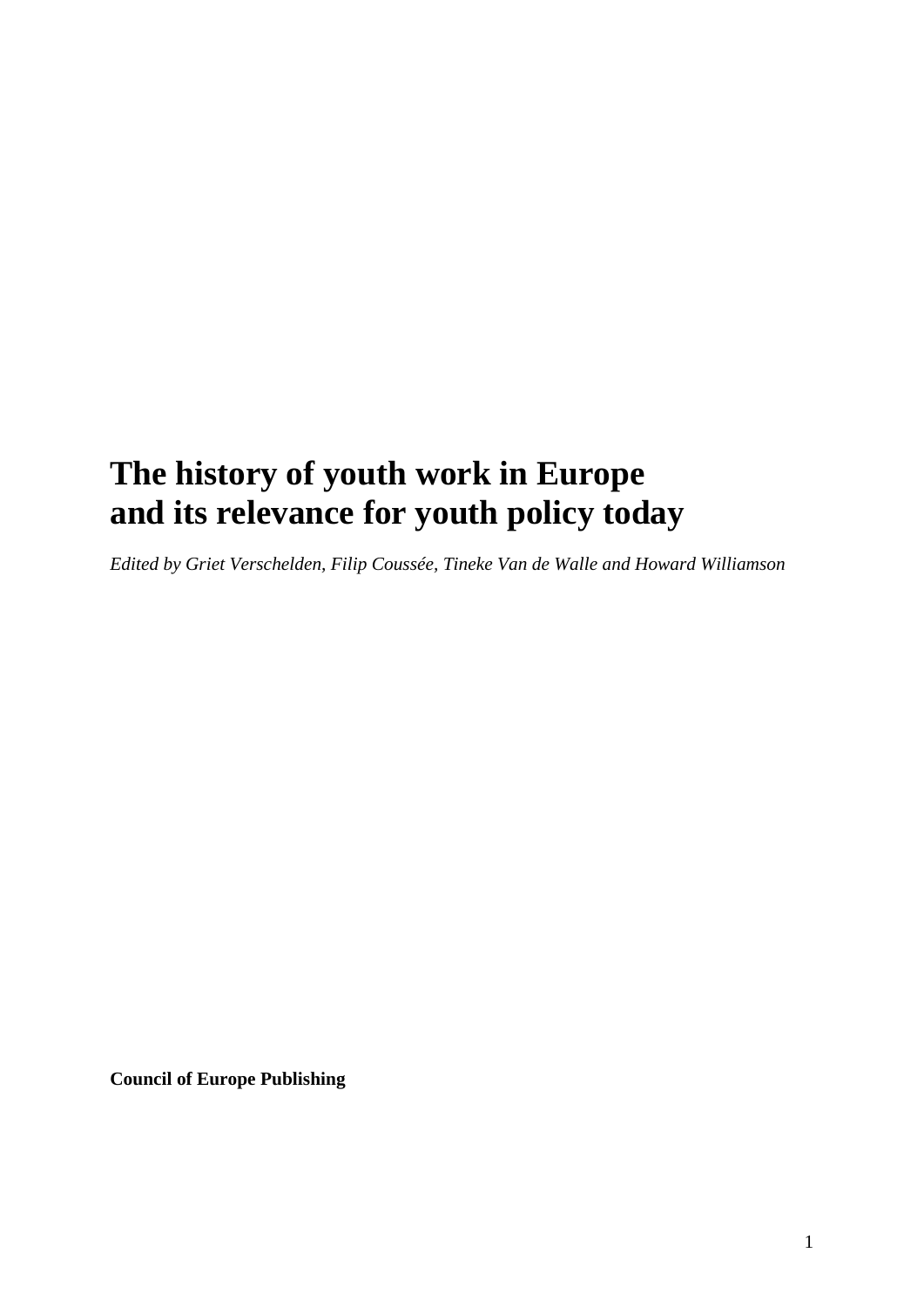*The opinions expressed in this work are the responsibility of the authors and do not necessarily reflect the official policy of the Council of Europe.*

All rights reserved. No part of this publication may be translated, reproduced or transmitted, in any form or by any means, electronic (CD-Rom, Internet, etc.) or mechanical, including photocopying, recording or any information storage or retrieval system, without prior permission in writing from the Public Information and Publications Division, Directorate of Communication (F-67075 Strasbourg Cedex or publishing@coe.int).

Cover design: Documents and Publications Production Department (SPDP), Council of Europe Layout: Jouve, Paris

Council of Europe Publishing F-67075 Strasbourg Cedex http://book.coe.int

ISBN 978-92-871-6608-1 © Council of Europe, July 2009 Printed at the Council of Europe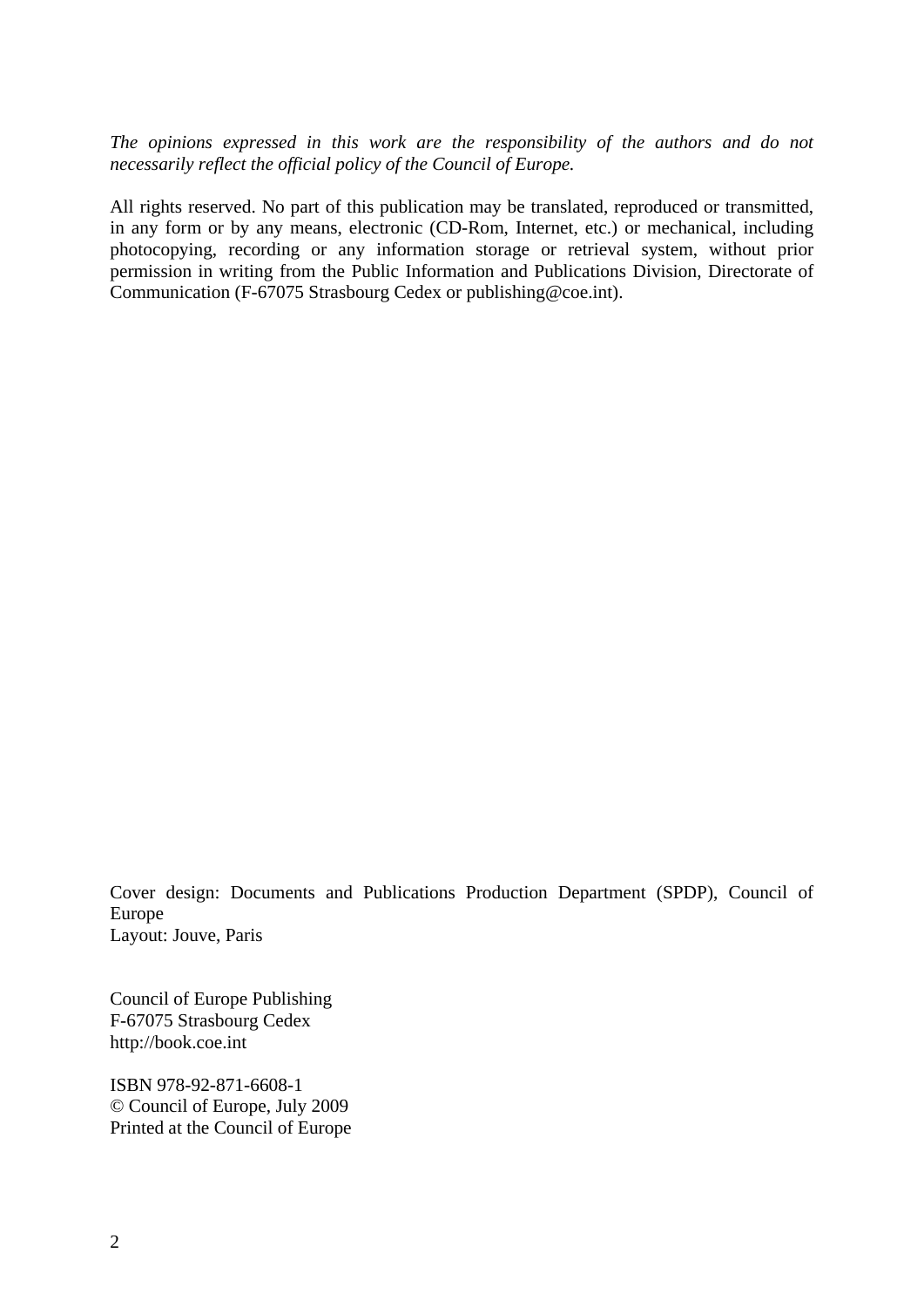# **Contents**

| Hanjo Schild and Jan Vanhee                                                                                                                                         |  |
|---------------------------------------------------------------------------------------------------------------------------------------------------------------------|--|
| Filip Coussée                                                                                                                                                       |  |
| Pierre Mairesse                                                                                                                                                     |  |
| Walter Lorenz                                                                                                                                                       |  |
| Louis Vos and Lieve Gevers                                                                                                                                          |  |
| Filip Coussée                                                                                                                                                       |  |
| <b>Bernard Davies</b>                                                                                                                                               |  |
| Miriam Teuma                                                                                                                                                        |  |
| <b>Christian Spatscheck</b>                                                                                                                                         |  |
| Marcin Sińczuch                                                                                                                                                     |  |
| Helena Helve                                                                                                                                                        |  |
| Patricia Loncle                                                                                                                                                     |  |
| 12. The history of European youth work and its relevance for youth policy today  132<br>Griet Verschelden, Filip Coussée, Tineke Van de Walle and Howard Williamson |  |
| Youth movements in Flanders: a short history<br>Lieve Gevers and Louis Vos                                                                                          |  |
|                                                                                                                                                                     |  |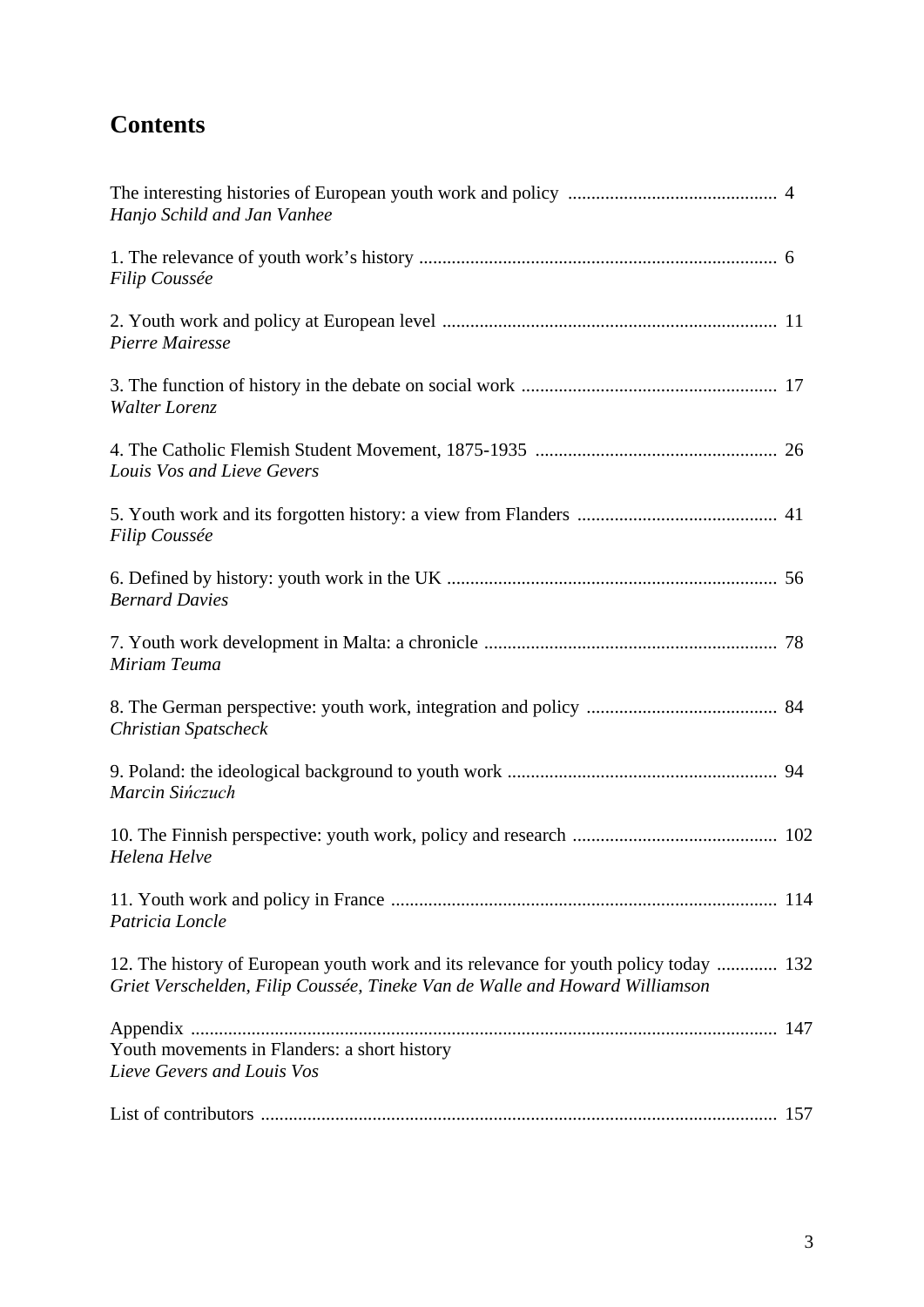# **The interesting histories of European youth work and policy**

#### *Hanjo Schild and Jan Vanhee*

In May 2008, we – the team for international youth policy in the Agency for Socio-Cultural Work for Youth and Adults of the Flemish Community of Belgium and the Youth Partnership between the European Commission and the Council of Europe – organised the first workshop on "the history of youth work in Europe and its relevance for today's youth work policy".

Why this interest in the history of youth work and youth policy? In recent years, several youth movements and organisations have celebrated their 75th, 80th or even 100th anniversary with a variety of activities, alongside efforts to safeguard their heritage. Especially at local level, they have organised exhibitions and explored their archives to present the origin and history of their organisation, in many cases publishing a commemorative book with pictures, reminiscences and text. In 1981, for instance, one of the authors of this introduction, Jan Vanhee, together with other youth leaders set up a whole project to celebrate the 35th anniversary of their Chirogroup.

At universities, particularly in departments of social and cultural studies, sometimes students write a paper or an essay on youth work or a related topic, and occasionally one can find a PhD dissertation. For example, some years ago Filip Coussée was defending his PhD at the Ghent University. It was fascinating to get such a historical and pedagogical overview, but it was especially amazing to see the links and parallels with similar developments in other countries like the UK and Germany.

Since the end of the 1990s, international co-operation in youth policy has grown rapidly, particularly within the European Union, but also in the Council of Europe. In the latter the major focus from the early 1970s was on capacity building of youth organisations and the training of youth workers and youth leaders. This changed in the 1990s completely with the introduction of youth policy reviews and later youth policy advisory missions. (For more information, see: www.coe.int/youth, the homepage of the Directorate of Youth and Sport of the Council of Europe.)

Thus not surprisingly it was at that time, the end of the 1990s, that the authors of this introduction joined bodies involved in European youth policy development. From then on, in international meetings and conferences, we heard from to time – but never systematically organised – interesting historical reflections and opinions about the development of youth work and policy in various countries.

The key to youth policy must be a better knowledge and understanding of youth. If we are to learn from experience, it is obvious that a historical dimension of this knowledge is crucial for youth policy and policy making. Until now this historical knowledge was only nationally and incidentally produced and collected; we concluded that it was time to start bringing together different trends and realities in a joint framework. Therefore we started collecting interesting documents, studies, opinions and views on this theme from different parts of Europe and assembling everything in a kind of jigsaw puzzle. Another important step was of course to identify the right experts in various regions and countries of Europe, not the easiest exercise.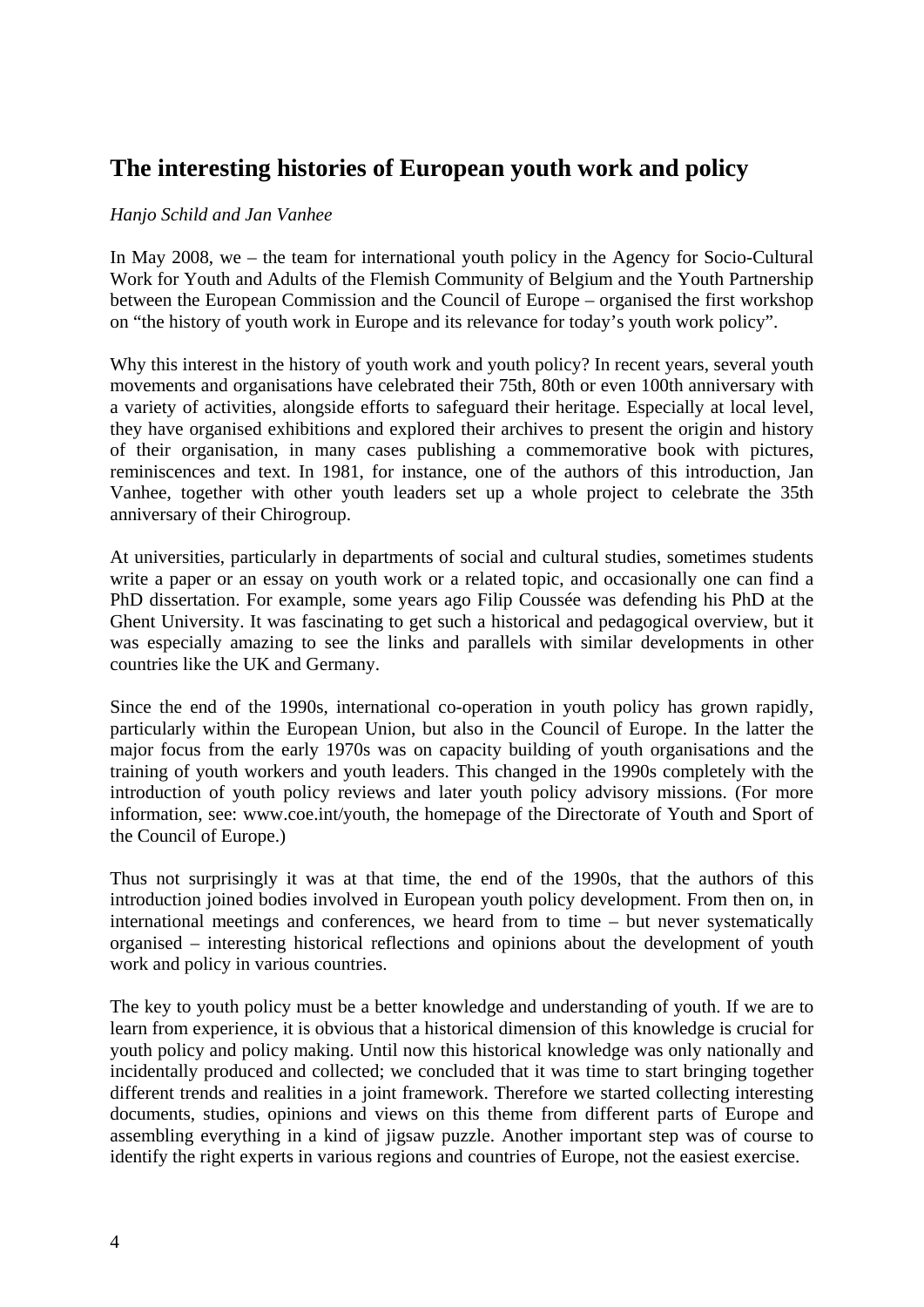From the very beginning we had in mind to invite experts in the field to jointly reflect and exchange insights in a small workshop. The main aim was to increase the attention given to the history of youth work and youth policy, and to start a discussion on this issue, putting it higher on the European youth agenda. We also intended the workshop to identify the close links between youth work and policy developments, and broader social, cultural and historical trends.

One of the major objectives of the Youth Partnership between the European Commission and the Council of Europe is to produce and provide knowledge on youth in Europe; for this purpose the Youth Partnership organises thematic events (seminars, workshops) and some studies on specific issues. The relevant information and knowledge gathered in these activities are distributed via the European Knowledge Centre for Youth Policy and by special publications – in both cases the aim is to contribute to what is called evidence-based youth policy.

The Youth Partnership organises many of its activities in co-operation with other partners. An excellent example is the May 2008 workshop, whose scope and positive outcomes (including this publication) were achieved in co-operation between the Flemish Community and the Youth Partnership.

In this publication you will find contributions to this first workshop. We invited eight experts from seven different countries: Louis Vos and Filip Coussée from Flanders (Belgium), Bernard Davies from England (UK), Miriam Teuma from Malta, Christian Spatscheck from Germany, Marcin Sińczuch from Poland, Helena Helve from Finland and Patricia Loncle from France. To start, Walter Lorenz (Free University of Bolzano, Italy) gave a keynote speech in which he commented on the function of history in the debate on social professions in Europe. Pierre Mairesse and Rui Gomes contributed to the opening and closing sessions respectively on youth policy development at the European level.

It is also our the ambition to continue this process, especially in view of the lessons that we can learn for developing youth work and youth policy in Europe today! May we invite you to contribute to this continuing exercise?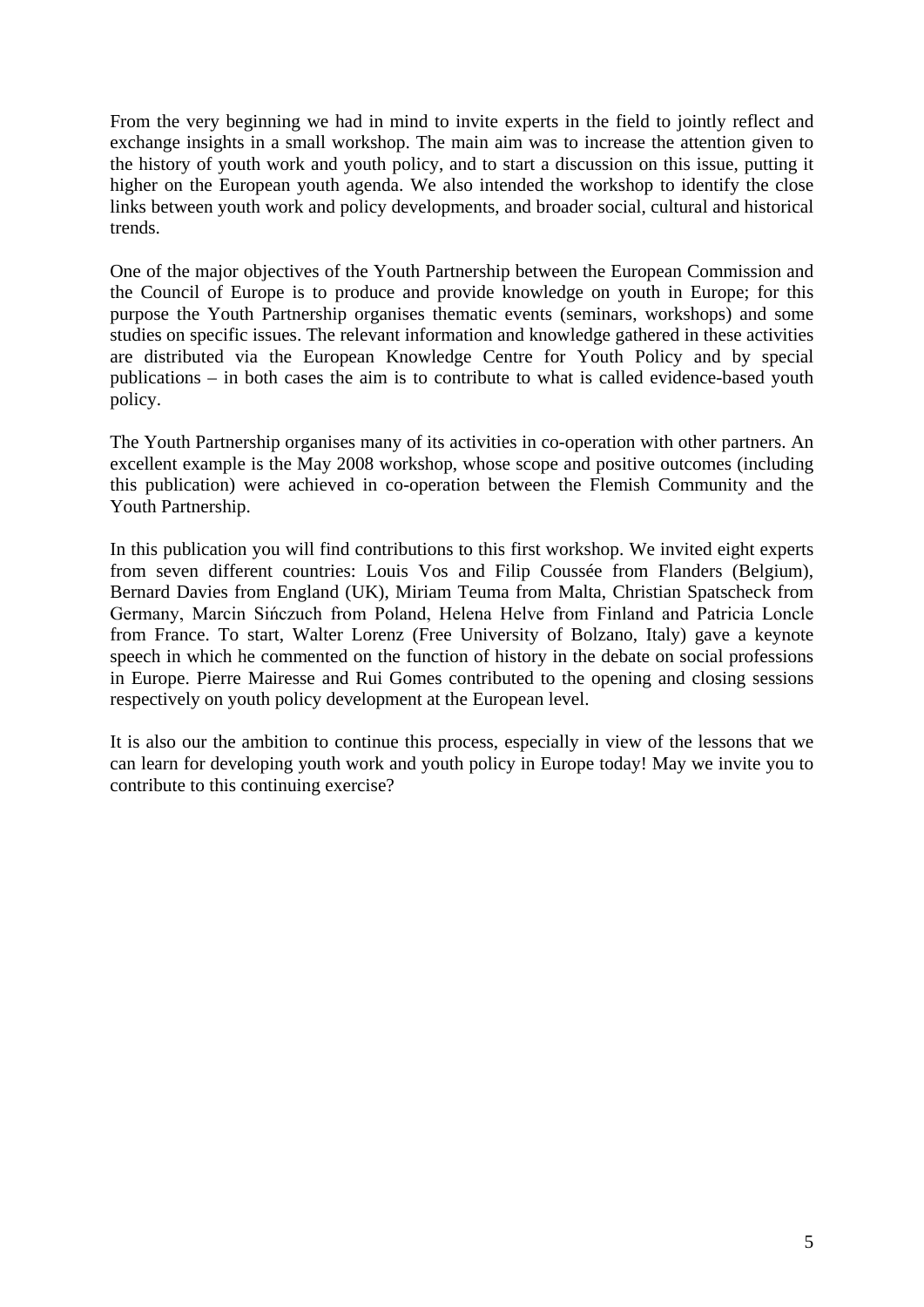# **1. The relevance of youth work's history**

#### *Filip Coussée*

Any profession that fails to learn from its past is doomed to repeat its mistakes. Community and youth work has made a huge contribution to the wellbeing of communities but, with a few honourable exceptions, it has failed to produce its own histories. By neglecting to record its successes and its failures, it has left itself vulnerable to those who would foist on it warmed-over policies that have been tried and found wanting in the past.

(Gilchrist, Jeffs and Spence, 2001)

## **Youth work's identity crisis**

Youth work is a polyvalent and multi-faceted practice. It takes place in a wide range of settings, it varies from unstructured activities to fairly structured programmes, it reaches a large diversity of young people, touches a lot of different themes and is on the interface with many other disciplines and practices. This versatility is one of the strengths of youth work. Young people grow up in very different situations. Youth work has the power to respond in a flexible way to this diversity. The fragmentation and methodical differentiation originates in the unremitting attempt to increase the reach of youth work, but at the same time this versatility leads to fragmentation and product vagueness (Thole, 2000). As Williamson (1995: 36-45) argues: 'If anything goes it is hard to identify the defining features of youth work.'

Youth work throughout Europe seems to suffer from a perpetual identity crisis. This crisis is spurred by ambivalent attitudes towards youth work. Youth workers and youth policymakers are torn between excited words of praise and obstinate criticisms on youth work practice. Youth work is a powerful educational tool, youth work is a school of life providing the required skills to survive in our risk society, youth work broadens the social environment of young people, … But youth work does not reach the hard to reach young people and if they do then youth work does not seem to reach big things with challenging or vulnerable young people. Society's ambivalent attitude towards youth work seems to work out different depending on the status of youth work provision. In some countries we can observe a widening gap between voluntary youth work and professional youth work provision. Moreover it seems hard for youth workers to put their work into words which makes it even more difficult to go beyond the statement that "youth work that works is not accessible and accessible youth work does not work" (Coussée, 2008a).

Youth work tries to cope with its identity crisis in different ways. In some countries youth workers and even youth policymakers tend to turn their back to their critics. Unintentionally this splendid isolation makes youth work even more inaccessible and/or useless for vulnerable young people. In other countries the attention shifts from an identity crisis to an efficiency crisis. Youth work has to produce certain measured outcomes. In still other countries the identity crisis turns to an existential crisis. Do we still need youth work?

Due to the lack of a clear identity youth work risks to become the plaything of powerful social forces serving goals and functions that are at first glance improper to youth work: smooth integration in the prevailing social order, individual prevention of all kind of social diseases, removing young people from public space, preventing young people from school drop out, ...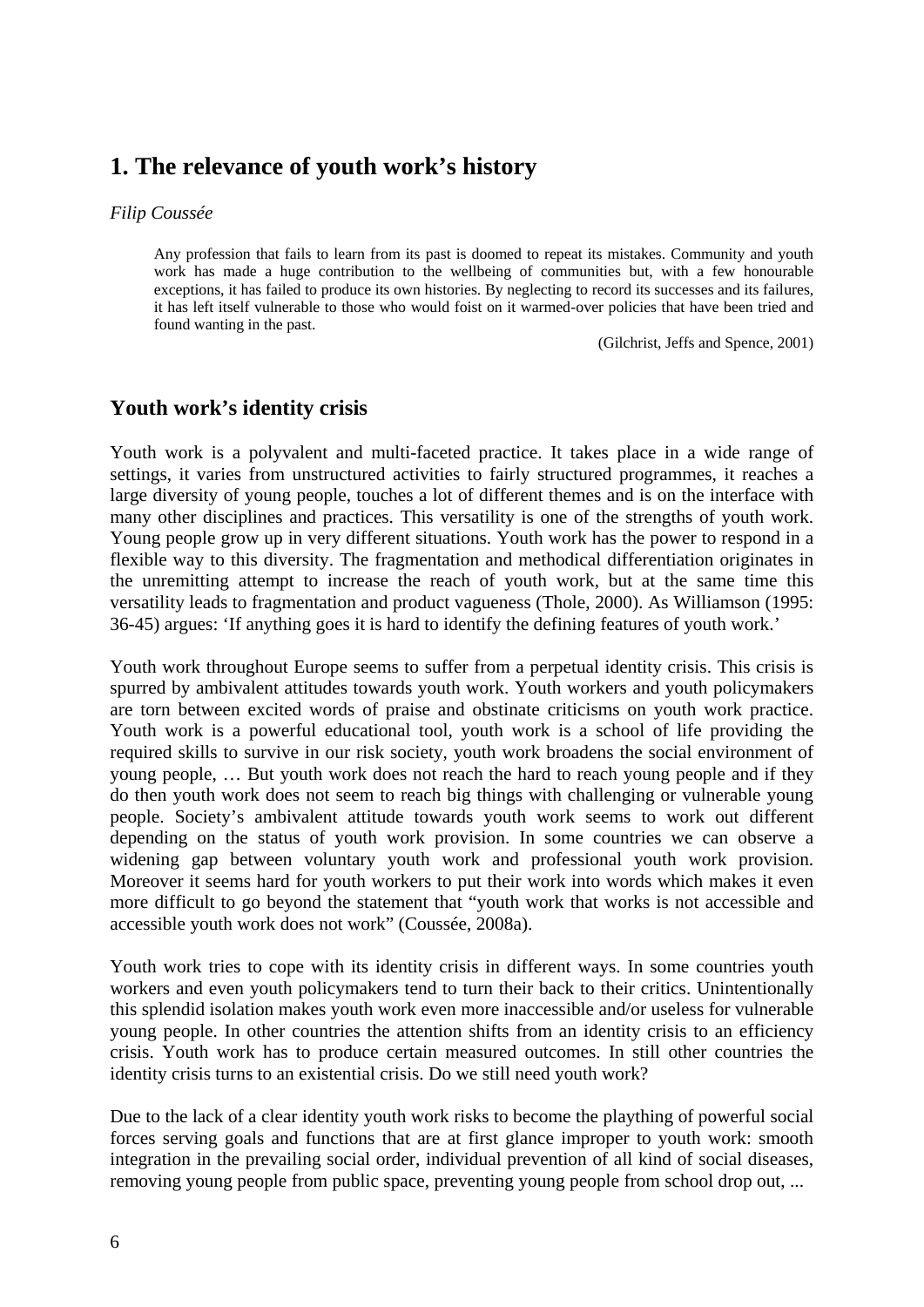An international comparative perspective has the potential to broaden the view on our national youth work policies and their inherent paradoxes. The Youth Partnership built up some tradition in international exchange. With the attention for the history of youth work this seminar combines the international perspective with the elaboration of another broadening perspective: a historical view on youth work.

# **Youth work's history**

Historical consciousness is not really strong in youth work (Giesecke, 1981; Taylor, 1987; Davies, 1999). That is just part of its nature with quick changes of participants for instance, but it is also an observation that can be made in the broader field of the social professions (Lorenz, 2007). Volunteers as well as professionals tend to concentrate on the order of the day and to make plans for tomorrow. Despite the fact that many questions are recurrent, we tend to turn to the newest publications and the most actual debates (Imelman, 1990).

The workshop definitely did not aim at purifying an essential youth work concept irrespective of historical and cultural context. Rather it was the purpose to identify the close links between youth work developments and broader social, cultural and historical trends. What are the beliefs and concepts that underpin youth work? How do they relate to the recurrent youth work paradox saying that youth work produces active and democratic citizens but at the same time seems inaccessible for young people who are excluded from active citizenship? Tracing back the roots of youth work and identifying different evolutions within and between countries must help us to initiate a fundamental discussion on nowadays youth work identity and cope in a constructive way with the recurrent youth work paradoxes.

Therefore we need to go beyond the boundaries between different youth work practices, but there are other boundaries to transcend.

- Boundaries of time: we can clarify our ideas if we shine a light on aspects that selfevidently structure our discussion, but are themselves not open to critical inquiry (Heyting, 2001). Thus, aspects of youth work that seem self-evident need to be situated in their historical context. Changes in youth work also need to be situated in their economic, social, cultural and political context, which brings us to the next point.
- Boundaries of place: we can link the ways different countries see youth work's identity crisis to broader discussions that touch all social professions. In countries with a social pedagogical tradition (e.g. Germany), discussion is focused on existential questions; in countries with a social policy tradition (e.g. the UK), youth work tends to engage in questions of effectiveness and efficiency. Bringing together these two perspectives can lead to a fruitful discussion.
- Boundaries between policy, practice and theory: the social pedagogical perspective (why do we organise youth work?) seems to be discussed mainly in academic circles, while questions of efficiency are mainly defined and tackled by policy makers and managers. In both cases we can see the risk that discussion is disconnected from practice. We lack a youth work theory that is grounded in practice (Giesecke, 1984; Jeffs and Smith, 1987). Bringing together policy, practice and theory – often described in Europe as 'the three angles of the magic triangle' (Milmeister and Williamson, 2006) – was therefore of major importance in this workshop.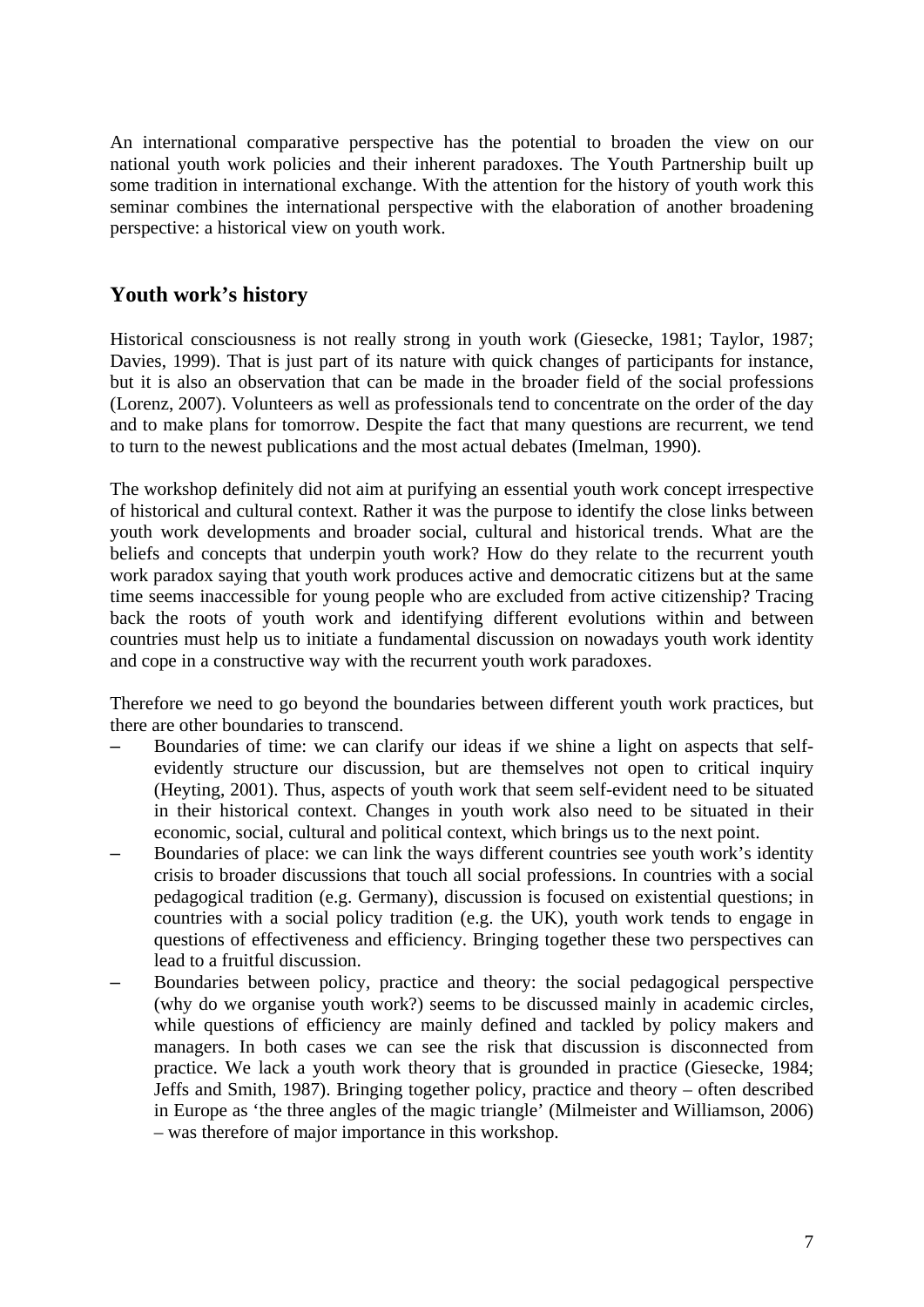# **A workshop on youth work history**

The organisers – the Flemish Community and the Youth Partnership between the European Commission and the Council of Europe – invited keynote speakers from a wide range of countries across Europe to give their view on the evolution of youth work in their country.

Following the logic that we need to situate youth work histories in their socio-economic and political context, the organisers wanted to highlight changes in youth work from the different types of welfare system (cf. Esping-Andersen, 1990; Gallie and Paugam, 2000): social democratic, liberal, conservative/corporatistic, Mediterranean. This classification corresponds to the regimes of youth work defined in the IARD Study (Schizzerotto and Gasperoni, 2001) and adopted in the ISS Study (Bohn and Stallmann, 2007): the universalistic/paternalistic system, the liberal/community-based system, the conservative/corporatist system and the Mediterranean/sub-institutionalised system.

Therefore the programme featured participants from the so-called social-democratic welfare systems (Finland), from countries typified as liberal (UK) and from conservative regimes (Germany, France, Flanders). Malta exemplified a more southern-European welfare type (although strongly influenced by the UK). These categories originated in a rather Western logic, so Poland was invited to bring a story from a post-communist country (as did Germany in part). In the sequel to this first history workshop we see a need to complement this scope by paying explicit attention to South-East Europe and Russia, for instance.

#### **Key questions for the speakers**

On youth (work) policy:

- When was the concept 'youth work' used for the first time? From what day on can we speak of 'a governmental youth work policy'.
- Youth work is said to be a typical third-sector intervention, but youth work seems to have its roots in the second educational milieu (work or school). How did this change?

On the pedagogy of youth work:

- What were the influential theoretical concepts that underpinned youth work? Can we see an evolution in these concepts?
- Youth work is between emancipation and control. Unfortunately youth work seems to empower the powerful and police the vulnerable. Has it always been like that?
- Did emancipatory youth work ever work with non-emancipated youths? If yes, did it do so in a non-individualised way?

On youth work methods:

- Some youth workers and policymakers say that real youth work is voluntary work: ideally there are no professionals involved. When did professional youth workers make their entrance in youth work? Why?
- The voluntary participation of young people is another key dimension of youth work. Are there examples of compulsory youth work? How did they turn out?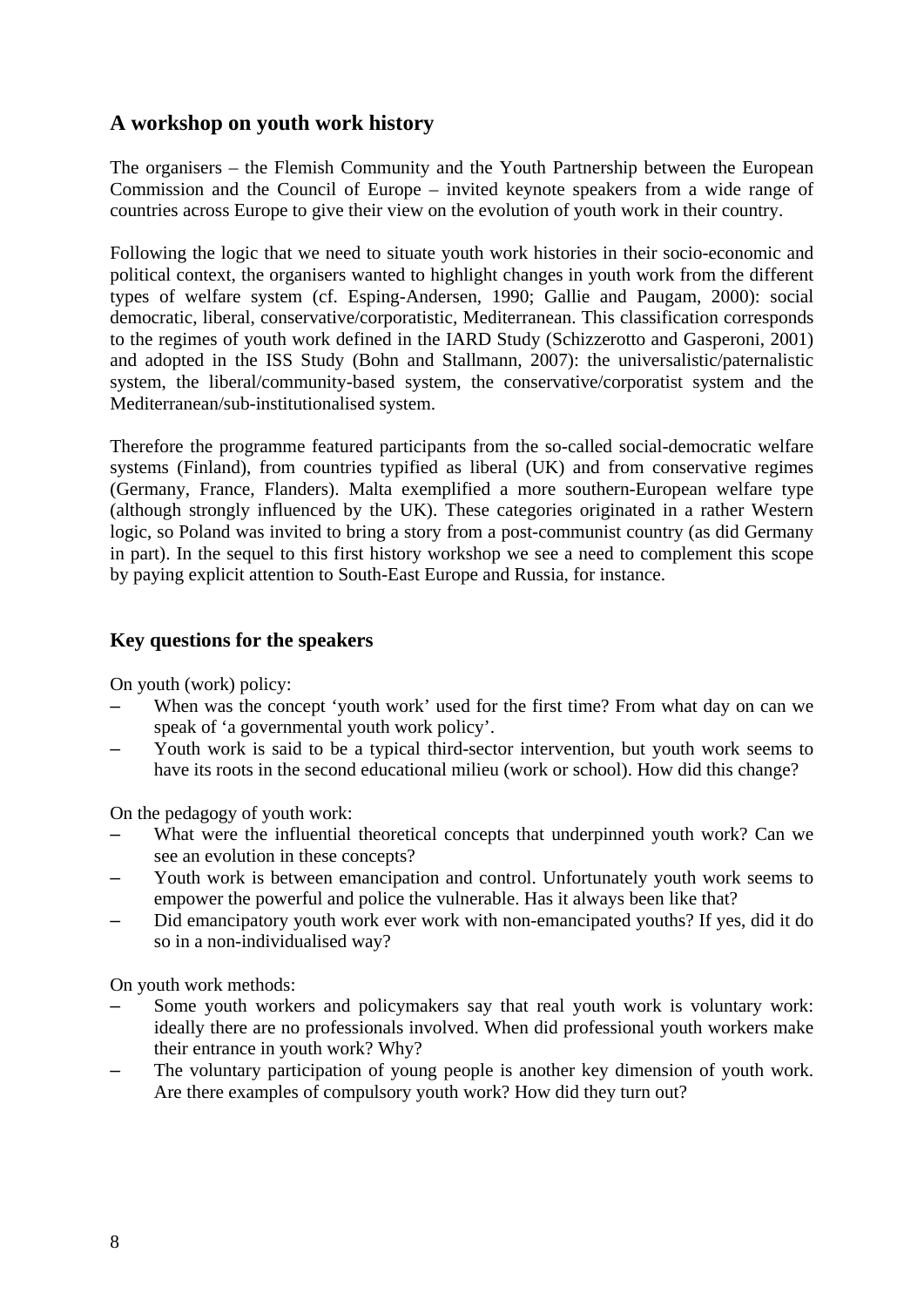#### **Key questions for the discussion**

On the relation between young people, youth work and youth policy:

- What is youth work?
- Youth work usually follows social change, though sometimes youth work may be ahead. Or is it true that youth movements and cultures have always come into being outside youth work?
- Youth workers although youth work never was a mass activity pretended to represent all young people. Is that why youth work seems to reinforce a divide between organised, well-educated, well-behaved, participating young people and those who are unclubbable, unorganised, marginalised, disaffected and disadvantaged?

On actual perspectives for broadening youth work research:

- What was the first youth work research? What were the research questions? How have youth work research questions evolved through the years?
- What has been the role of youth work research? Has it fed evidence-based policy or delivered policy-based evidence?
- Youth work research seems very much influenced by prevailing youth work practice. In fact, youth work research tells us more about the characteristics of unorganised young people than about existing youth work practice itself.
- Does youth work have (counter)productive effects? Is youth work seen as non-formal education – measurable? What does history teach us on these recurring questions?

To help prepare the participants, we sent a booklet in advance: 'A youth work history' (Coussée, 2008b). A rapporteur, Dr Griet Verschelden (University College, Ghent), summarised the discussion.

# **References**

Bohn, I. and Stallmann, L. (2007). *The socio-economic scope of youth work in Europe: draft final report.* Frankfürt: Instituut für Sozialarbeit und Sozialpädagogik.

Coussée, F. (2008a). "Cardijn versus Baden-Powell: on the methodical turn of youth work" in R. Gilchrist (ed.) *Essays in the history of youth and community work*, Vol. 3. Leicester: Youth Work Press.

Coussée, F. (2008b). *A youth work history*. Gent: Academia Press.

Davies, B. (1999). *From voluntaryism to welfare state: a history of the youth service in England, Volume 1: 1939-1979*. Leicester: Youth Work Press.

Esping-Andersen, G. (1990). *The three worlds of welfare capitalism,* Cambridge: Polity Press.

Gallie, D. and Paugam, S. (eds) (2000). *Welfare regimes and the experience of unemployment in Europe*. Oxford: Oxford University Press.

Giesecke, H. (1981). *Vom Wandervögel bis zur Hitlerjugend*. München: Juventa-Verlag.

Giesecke, H. (1984). "Wozu noch Jugendarbeit?", *Deutsche Jugend*, Vol. 32, No. 10: 443-9.

Gilchrist, R., Jeffs, T. and Spence, J. (eds) (2001). *Essays in the history of community and youth work.* Leicester: Youth Work Press.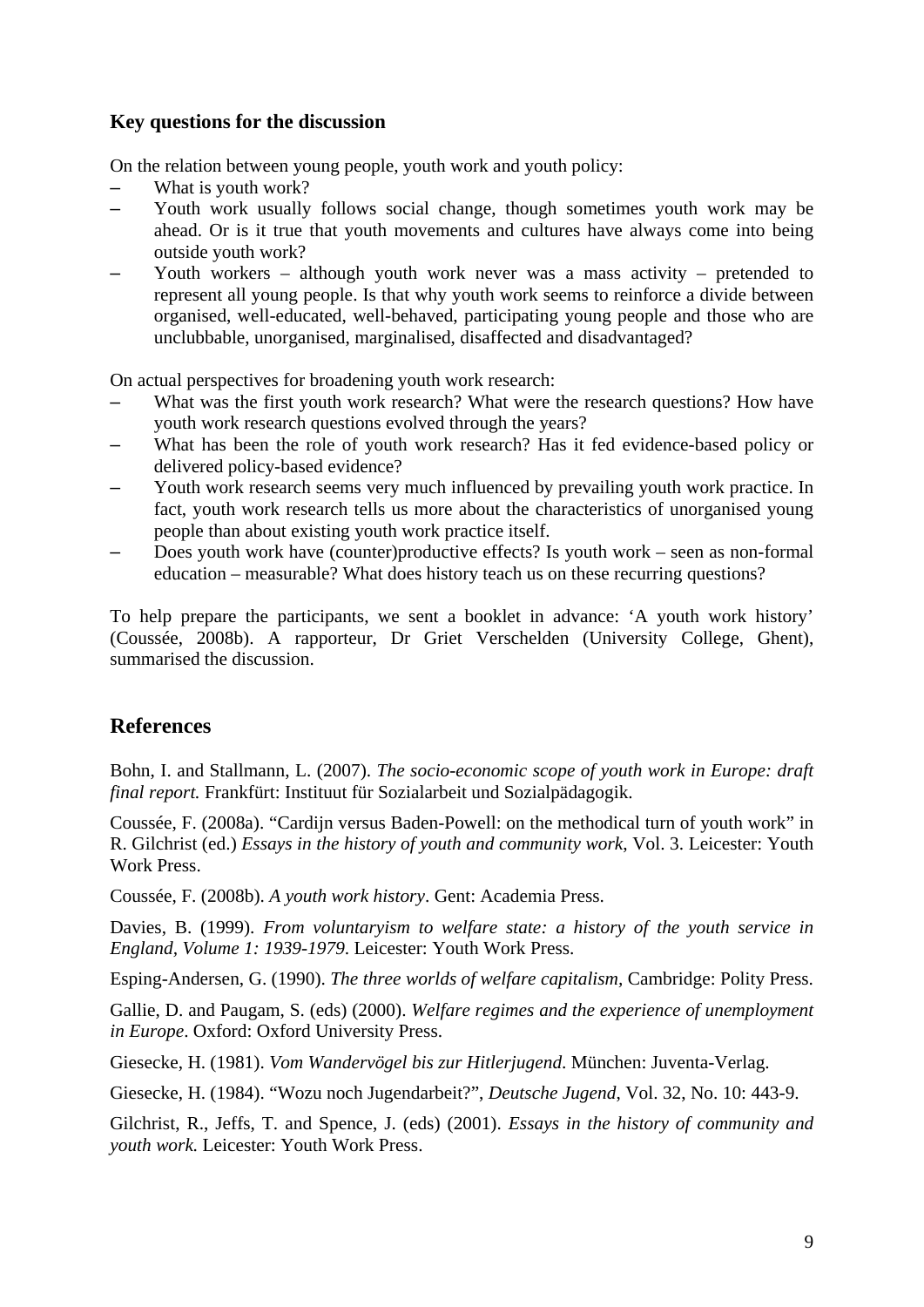Heyting, F. (2001). "Constructieve scepsis: over de mogelijkheid van een maatschappijkritische opvoedingsfilosofie", *Pedagogiek*, Vol. 21, No. 4: 346-58.

Imelman, J.D. (1990). "Ontwikkeling en vooruitgangsgeloof, fictie en relativisme en de cultuurhistorische en kenkritische taak van de pedagogiek" in J.D. Imelman, B. Levering, W. Meijer, K. Mulderij, P. van der Ploeg and B. Rang, *Cultuurpedagogiek*. Leiden/Antwerpen: Martinus Nijhoff Uitgevers, pp. 10-30.

Jeffs, T. and, Smith, M. (1987). *Youth Work*. London: Macmillan Education.

Lorenz, W. (2007) "Practising history: memory and contemporary professional practice", *International Social Work*, Vol. 50, No. 5: 597-612.

Milmeister, M. and Williamson, H. (eds) (2006). *Dialogues and networks: organising exchanges between youth field actors*. Luxembourg: Scientiphic Éditions PHI.

Schizzerotto, A. and Gasperoni, G. (2001) (eds) (2001). *Study on the state of young people and youth policy in Europe, Vol. 1: Comparative report*. Milano: IARD.

Taylor T. (1987). "Youth workers as character builders: constructing a socialist alternative" in T. Jeffs and M. Smith (eds), *Youth Work*. London: Macmillan Education.

Thole, W. (2000). *Kinder- und Jugendarbeit. Eine Einführung*. Weinheim/München: Juventa Verlag.

Williamson, H. (1995). "At the crossroads: youth work in Wales", *Welsh Journal of Education*, 1995, No. 2.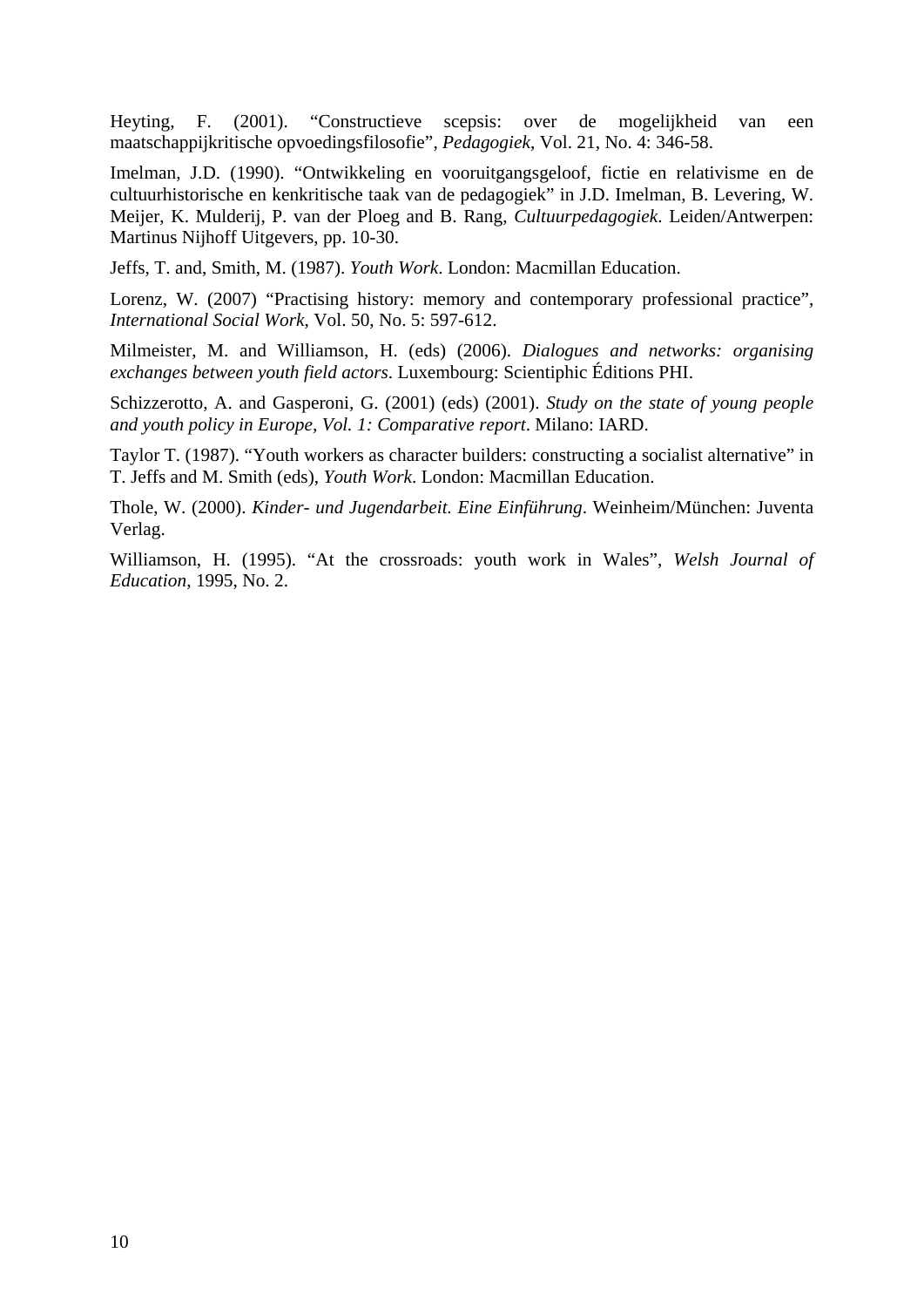# **2. Youth work and policy at European level**

#### *Pierre Mairesse*

The months following the May 2008 workshop can be seen as crucial in the development of youth policies at European level. This is the period for the EU member states to prepare their reports on the first cycle of European youth policy co-operation. On this basis the European Commission will make proposals for the future framework of European co-operation in the youth field in 2009.

Thus ideally the outcomes from the debates of this workshop could feed into our joint work in the near future and help us improve the shape of youth policy in Europe.

# **Ten years of youth policy development**

Today we can look back at about ten years of youth policies in Europe. From the beginning, mobility has been the driving force behind these developments.

## **Three generations of programmes**

In 2007 we celebrated the 20th anniversary of the Erasmus programme, the first scheme that allowed European students to get to know another country during their studies, meet another country's young people and study in a different university system. It also highlighted the real wealth of Europe, its human resources, who need to be as well trained as possible.

The idea quickly gained ground in other sectors. People are not educated just through school systems, but also through non-formal experiences and learning. Cross-border youth exchanges between young people who were already meeting in youth clubs and youth organisations was a natural follow-on from the initial project, as was the training of youth workers. The result was the first European exchange programme, aptly baptised Youth for Europe.

A second generation of programmes – the YOUTH, SOCRATES and LEONARDO DA VINCI initiatives, launched in 2000 – have had a significant impact. In 2006, the European Union provided financial backing to help 500 000 people experience mobility in Europe. Two thirds of that number were young people. In 2007 the European Commission launched a third generation of programmes, including Youth in Action.

## **The impact of programmes**

If we define a generation as ten years, then three to four million young people have already directly benefited from European programmes. Open to all young people, regardless of their social, educational or cultural background, these youth programmes have given young people a unique opportunity to explore and experience for themselves the meaning of inclusion and respect for diversity.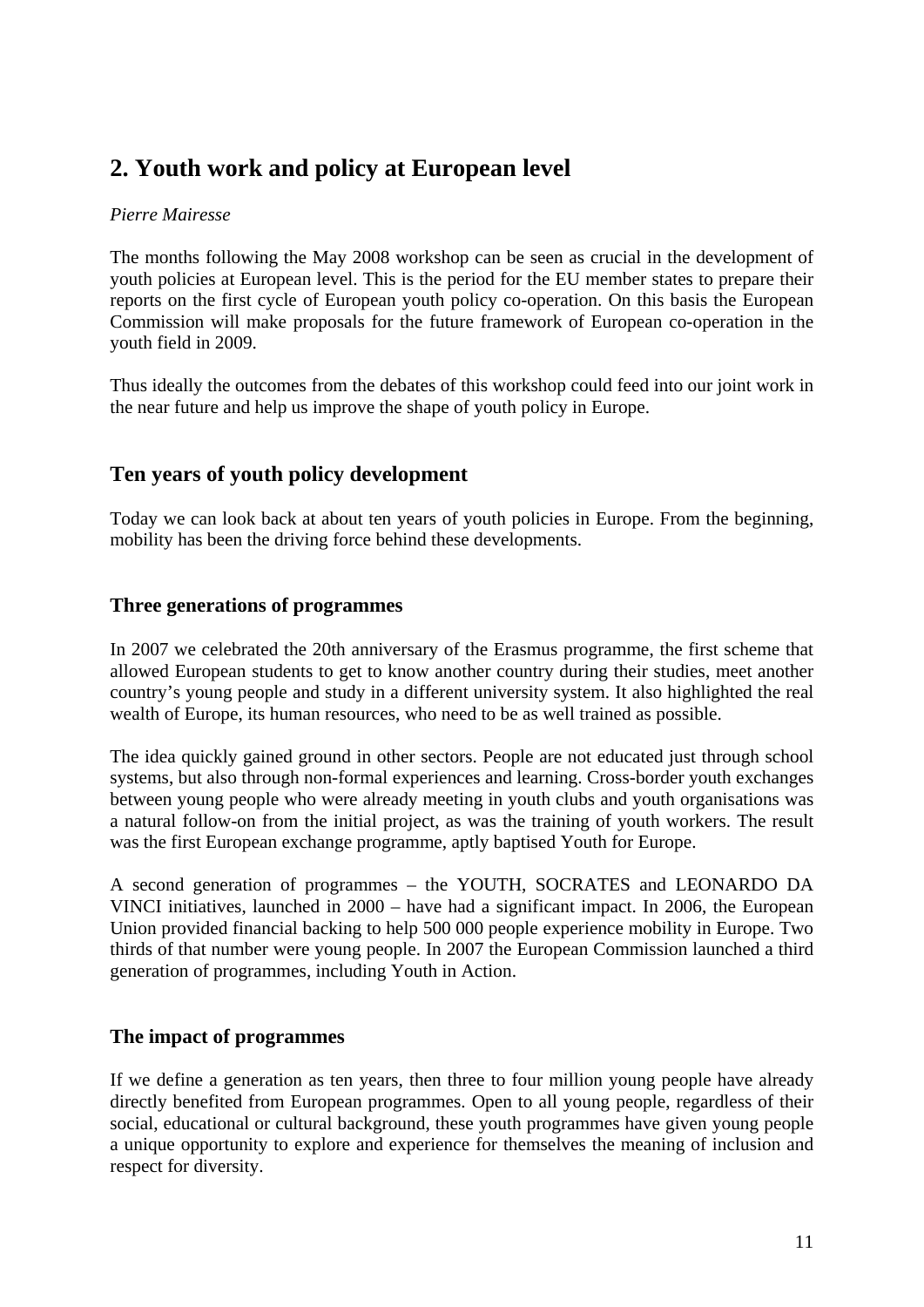Indeed, these programmes have helped to involve younger generations in experiences that have two dimensions: the acquisition of skills through non-formal or informal learning, and the development of their active citizenship. The programmes are also a chance to develop new skills and competences in an informal setting. As an additional source of learning, Youth in Action activities are particularly relevant to young people with fewer opportunities.

In this way, European youth programmes have greatly contributed to the consolidation of civil society, and to the professional development of youth work in general. Apart from the impact on young people themselves and the youth sector, they have also had a political impact. There would have been no Bologna without Erasmus and no White Paper without Youth for Europe.

#### **The history of a unique White Paper and its impact**

The White Paper on youth was announced to the European Parliament at the end of 1999. It was the outcome of patient political work to establish an optimal consensus between the then 15 member states. Its preparation also helped to create a real coalition to develop a European approach to youth issues, even if it was not yet officially a European policy. As a result, the member states asked the Commission to publish its White Paper, which it did in November 2001.

The priority of the White Paper quickly became to promote active citizenship among young people, though there was some discussion whether it would be better to focus on making youth an integral part of other major social policies. The White Paper also set out a framework of co-operation: the open method of co-ordination was adapted to the youth sector.

Initially 15 member states, then 25 and now 27, have used the White Paper as a basis for their work. The participation of young people is now at the centre of national youth policies. Ties between ministries and national youth councils, and between the Commission and the European Youth Forum, have been significantly strengthened by it.

What is perhaps even more striking is that youth policies in the majority of the 12 new member states that have joined the European Union since 2004 are also based on the White Paper. Laws, strategies, action plans to provide backup for youth organisations, youth participation and volunteer work, and even quality standards for youth work, have developed considerably in all these countries as a result.

Needless to say, the White Paper did not resolve all the issues single-handedly. The countries in question were also greatly helped in defining their new policies by the remarkable work done by the Council of Europe in general and Peter Lauritzen in particular.

#### **Changing paradigms: the challenges for young people**

Whether it is more urgent to prioritise the active citizenship of young people or to focus on their professional and social integration is a long-standing question. It came up yet again, quite understandably, in 2004. The demographic change – a Europe with fewer young people, but more responsibility for all of them – forced the member states and the Commission to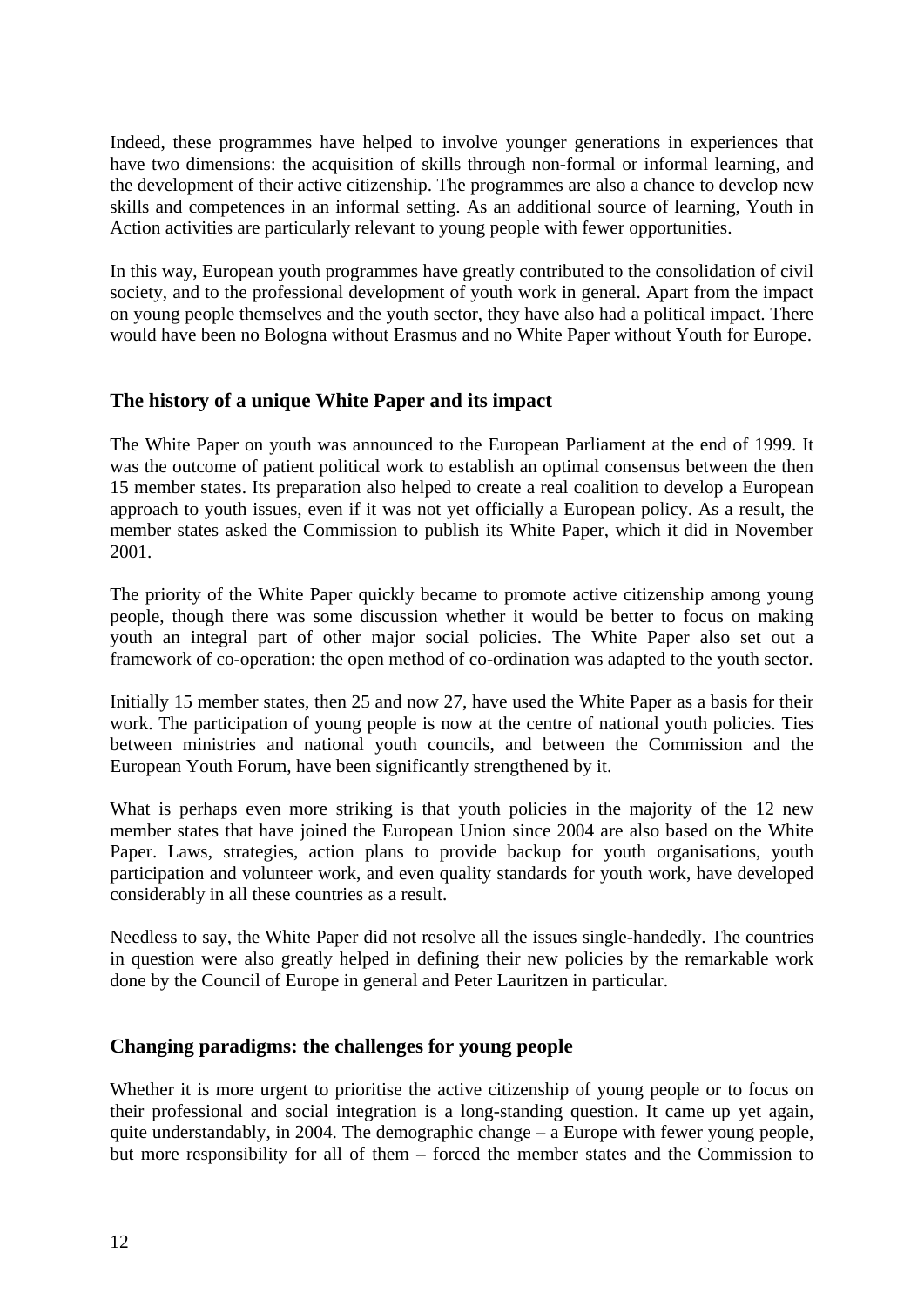react. The aim now is the comprehensive social and professional integration of young people, so that each young person can participate fully in society.

Europe has too many early school leavers: in 2006, about six million young people left education early. Most member states still need to increase their efforts; it is already clear that Europe will not meet the target of no more than 10% early school leavers in 2010. Work is another challenge. Unemployment among young people is 17.4%, twice the European average.

Obstacles in education and employment in turn are linked to social integration problems. How can young people who are being left behind in education, and who are excluded through unemployment, feel that they have a stake in society and that society cares about them?

## **The European Youth Pact**

In 2005, youth issues got an important boost when the European Council adopted the European Youth Pact. This was quite a historic moment, the first time that youth had received specific attention at the European Council. It was a signal from member states that young people should benefit from the reforms that are needed so Europe can reach its Lisbon goals of more growth and more and better jobs.

The Youth Pact emphasised the need to increase youth employment, to improve the social inclusion of vulnerable young people and to ensure that fewer young people leave school early.

#### **A Communication on full participation**

It was against this background – employment, education, participation – that the European Commission in September 2007 made yet another strong commitment towards young people, aiming at promoting their social inclusion and professional integration and encouraging their autonomy and active citizenship.

Despite the fact that the Union makes great efforts in tackling youth unemployment, results could still be improved. Member states need to address more systematically and more broadly the causes of youth unemployment.

There is therefore a need for a transversal youth strategy, building on co-operation between policy makers and stakeholders at European, national, regional and local levels. To create and shape such transversal approaches at different levels, the contribution of youth work and its further development at European level is crucial.

#### **Youth work**

Current youth policy documents at European level do not address youth work as a profession and do not deal with youth workers as a particular target group of policy development.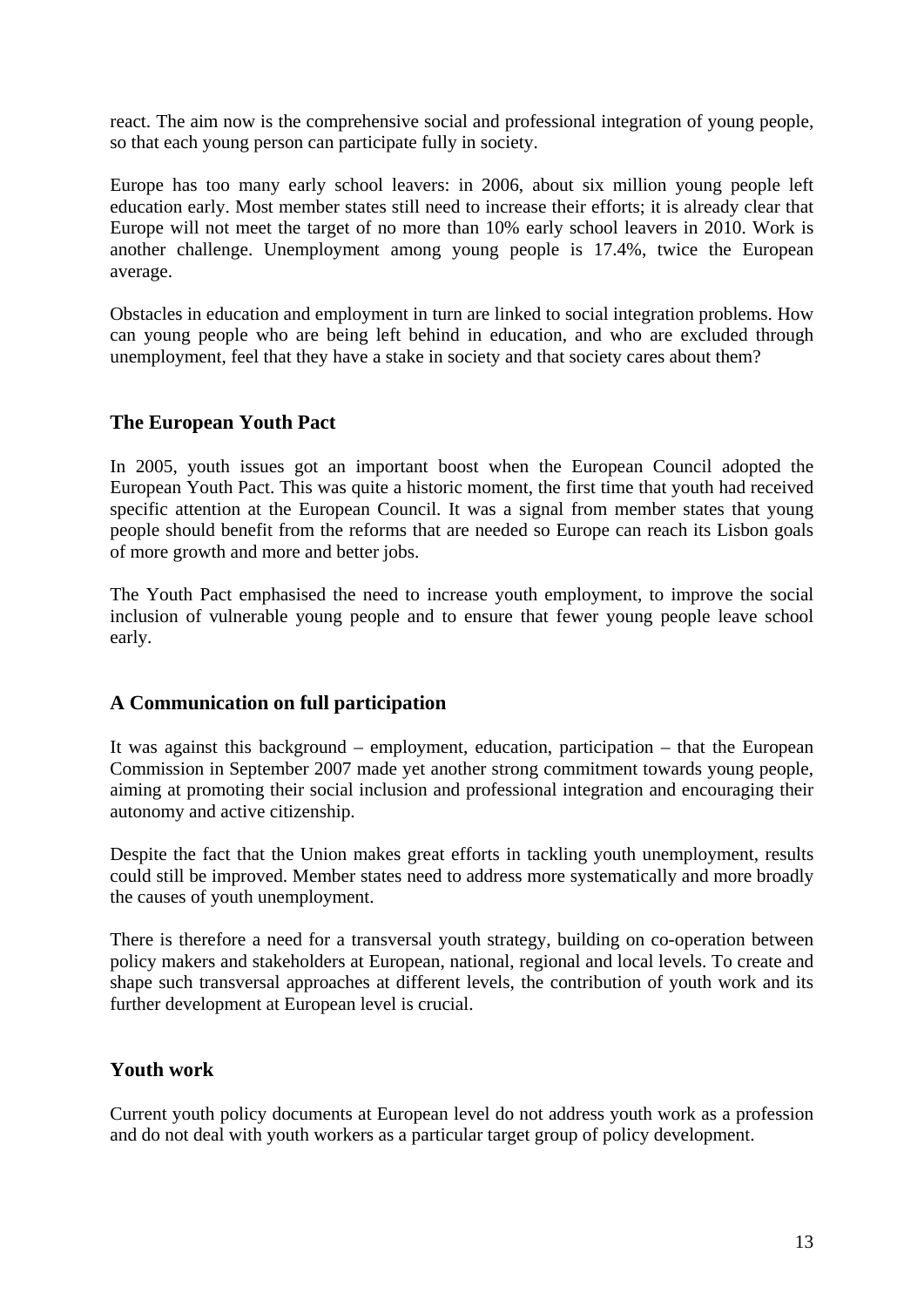Most commonly the documents refer to the relation between voluntary activities and youth work, and demand the encouragement of training opportunities, better co-ordination and management, and stronger support for local organisations, including youth workers and youth leaders. Thus a certain role of youth work in the context of youth activities is recognised, but it is generally not covered in depth nor sufficiently addressed.

The main objective of youth work is to give young people the opportunity to shape their own futures. The general aims of youth work are the integration and inclusion of young people in society. Traditionally youth work belongs to both social welfare and the education system.

Growing difficulties at the transition from school to the labour market also have an impact on youth work, because it now increasingly deals with unemployment, educational failure, marginalisation and social exclusion. As a result, it can be said that activities in the youth field are more and more focused on employability and better transition into the labour market.

# **Future perspectives**

Based on the rich and encouraging history of youth policy in Europe, I would like to propose the challenges for the coming years where youth work has a specific, important role to play.

The diagnosis is on the table; all the necessary questions have been clearly asked. We now need to change gear and move to the next level, which is that of problem resolution. Unemployment among young people must be reduced. Poverty affecting children and young people must be eradicated. Education systems must change. Volunteer work must be backed. Non-formal education must be recognised. Youth participation must be effective. Dialogue must be structured. And youth work must be developed at the European level.

Currently, some policy aspects that concern young people are dealt with at national level and others at European level. A vertical approach is needed: it should be recognised that many of these issues could be handled more efficiently at regional or even local level.

## **A shift from traditional youth work**

New forms of activity are under development in the youth field at different levels. Based on the opinion that youth work provides required skills and competences, along with basic opportunities for the transition from school to the labour market, the importance of improved employability and the acquisition of key competences are highlighted more and more, in particular because the required competences are not sufficiently imparted in the formal education systems.

Youth work has a major role to play in this – it appears on the scene as both a provider and a promoter of activities – but this process also brings the risk of providing projects and activities that focus too much on explicitly defined educational objectives.

In some countries we can observe a widening gap between voluntary and professional youth work provision. Youth work has to answer to these challenges with adapted concepts and an approach balancing traditional youth work activities and emerging, focused ones.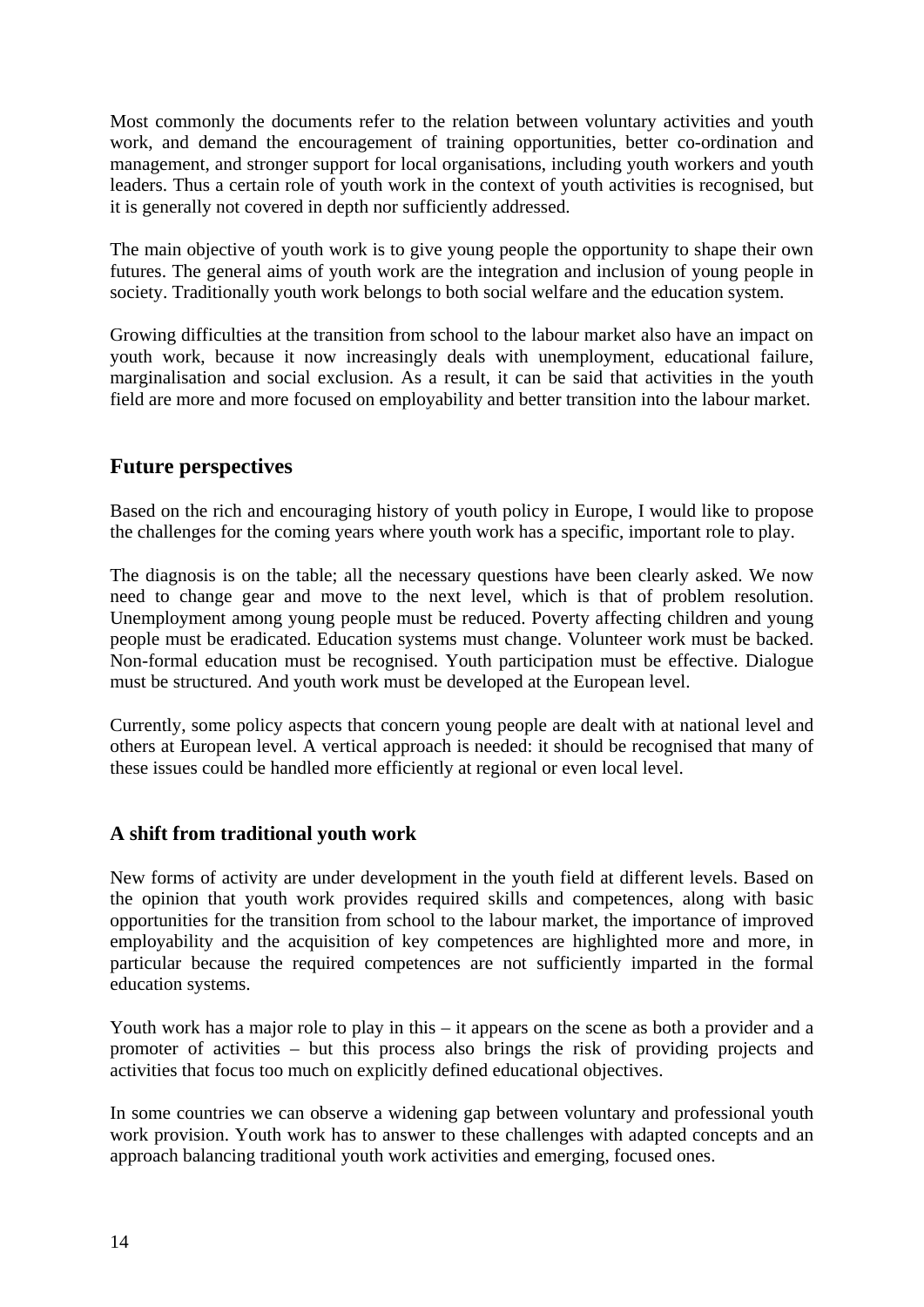Policy development towards improved youth work at the European level should take account of requirements to meet the key challenges. It could encourage youth work and youth workers to establish closer co-operation at European level.

## **Different needs and target groups**

Inclusion and active labour-market policies are only effective if they actually reach their target groups. In particular, immigrant and ethnic minority youth, as well as young women, are often under-represented in measures – or they profit less in terms of meaningful outcomes.

The key future challenge will be the growing demand for guidance and counselling, demand from the individual young people and the different stakeholders in the field.

In order to include more of the young people with fewer opportunities, innovative youth work activities have to adapt to individual and biographical needs as well as to needs of the society and the labour market. Only through this shifted focus it will be possible to better address young people with fewer opportunities and increase the number of participating young people from different target groups.

#### **Professional development of youth work**

A number of challenges have to be tackled if we are to improve youth work as a profession at national and European level:

- Co-ordination of policies is required. The complexity of constellations of disadvantage requires integrated multi-disciplinary services. Social integration needs to be understood and addressed in a holistic way, embracing issues of individual and social relevance.
- Training and guidance of youth workers has to be adapted to the changing needs of young people. It is important to better reach out to young people, identifying and recognising their potential for co-operation.
- Youth work has to provide sufficient and attractive opportunities for further education and training, with continued guidance and motivation for different target groups. Youth workers in the field have to be equipped with the necessary knowledge, tools and skills to balance the relevant interests and motivations of the participants and stakeholders.

To improve the profession of youth work and establish quality standards at European level, we would recommend that criteria for learning outcomes of youth work training be clearly indicated in national and European qualifications frameworks. Youth work knowledge, skills and competences have to be described according to the relevant levels of the European Qualifications Framework.

#### **Recognition of youth work**

Recognition of non-formal learning has become more and more important at European level in recent years. The youth field has contributed to this development in many ways, with diverse examples at all levels.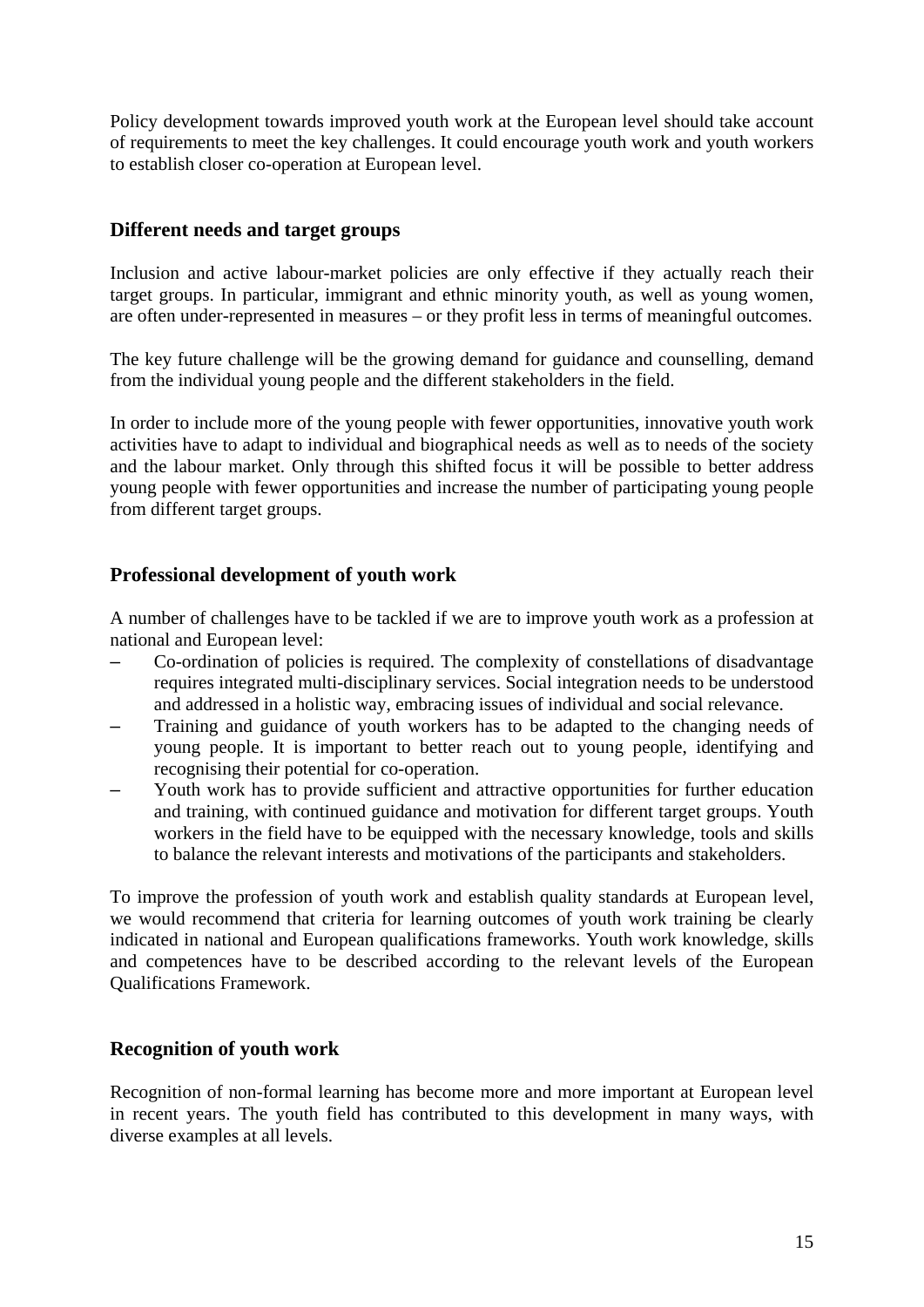There is sufficient proof of the success of the learning process and the outcomes for young people from activities run by organisations in the youth field and outside formal education. So far the value of this learning has not been sufficiently recognised by stakeholders or the public. Formal and social recognition of youth work has to be further improved significantly.

# **Conclusion**

As the current Director General for youth issues, education and culture, Odile Quintin, has explained so well, the policies she is dealing with lie on the crossroads between competition, employment and citizenship. It is therefore vital to adopt a multi-dimensional approach, even if it is not the simplest of options.

What has been accomplished to date is certainly not worthless and is even, from many points of view, remarkable. Co-operation exists, and it works, but it is still fragile: for this reason, we must continue to think like pioneers, developing our sense of coalition and consensus to ensure that things continue to evolve, step by step, for the greater good of young people and of Europe as a whole.

Youth work has shown its potential to contribute to discussion and development on a very practical level, based on experience. However, increased co-operation at European level can improve professional and voluntary youth work as such.

There is still some demanding work to do on this, but based on our experience of co-operation so far, I think we can be optimistic that we are on the right track and that the outcome for young people in Europe will justify the effort we put into it.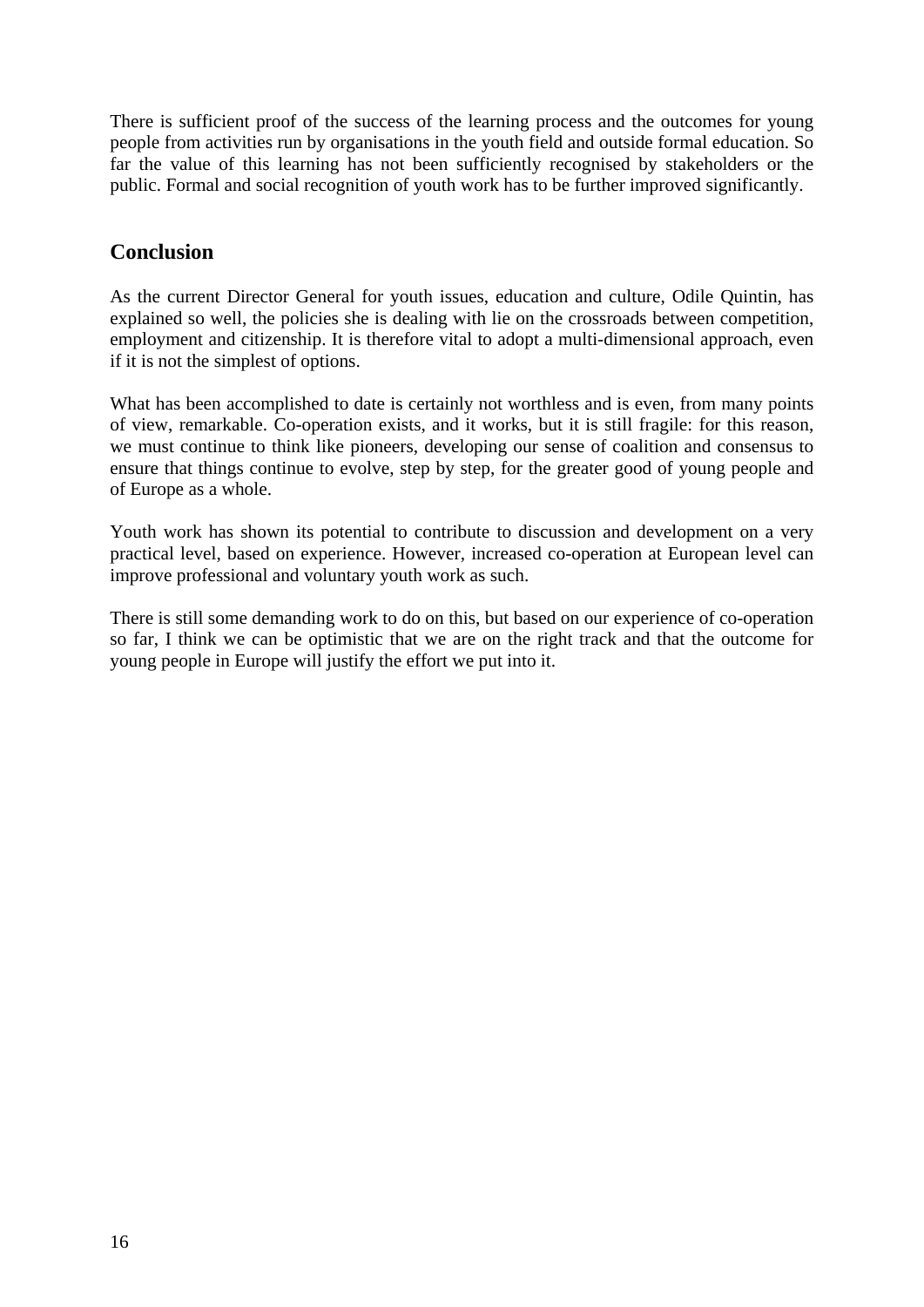# **3. The function of history in the debate on social work**

#### *Walter Lorenz*

Looking at the history of any of the social professions in Europe is a risky business because this history is complex, non-linear and fraught with moments when the profession developed in ways that today are not acceptable and probably embarrassing. In fact, in many of the social professions it is not even clear whether the aim was full professionalisation or whether the professional branch, like the voluntary sector, was just one strand among many others that together constitute the field.

## **Professionalisation**

Objectively, it can be said that professionalisation in the social field is at the very least incomplete, measured by the standards of the traditional professions like medicine or law. In contrast to those benchmark professions, those in the social area are invariably struggling to secure their profession's reputation in the eyes of the public; and they have no strict control over access to their profession, the curriculum content or designated fields of practice.

Nevertheless, professionalisation has been part of their long-term aim to leave behind preprofessional forms of practice and embrace a rational, theory-based approach with certified training courses resulting in an approved form of practice. This emancipatory project was in line with the advance of rationality in modern societies alongside dreams of gaining control over social problems and rationalising the pedagogical transformation of society towards a better way of functioning.

For all professions, this process of rationalisation had the side effect of distancing them from their historical roots and giving them the appearance of a timeless activity, no longer contingent on incidentals such as language, traditional habits and customary narratives. Modern professions have a tendency to leave history behind, each new development turning a new page to emphasise the universality of the concepts they use, timeless and context-less.

#### **A crisis of confidence**

This distance has a price, because users of professional services may not fully identify themselves with these new practices. On the one hand, the public demand this universalism as part of their faith in rationality and the abstract laws of science, which offer reliable solutions to the problems of illness, social instability and ignorance. Rationality and science were the driving engines of the project of modernity and progress. But today this very project and its founding principles are in crisis, and with it the traditional professions. The promise on which they are founded cannot be redeemed, so they increasingly reveal their shortcomings in their own terms. Their reputation is dented by numerous cases of malpractice, which make the public doubt not just the reliability of the controls the professions exercise over their own practice but also the very principles of rationality and progress themselves.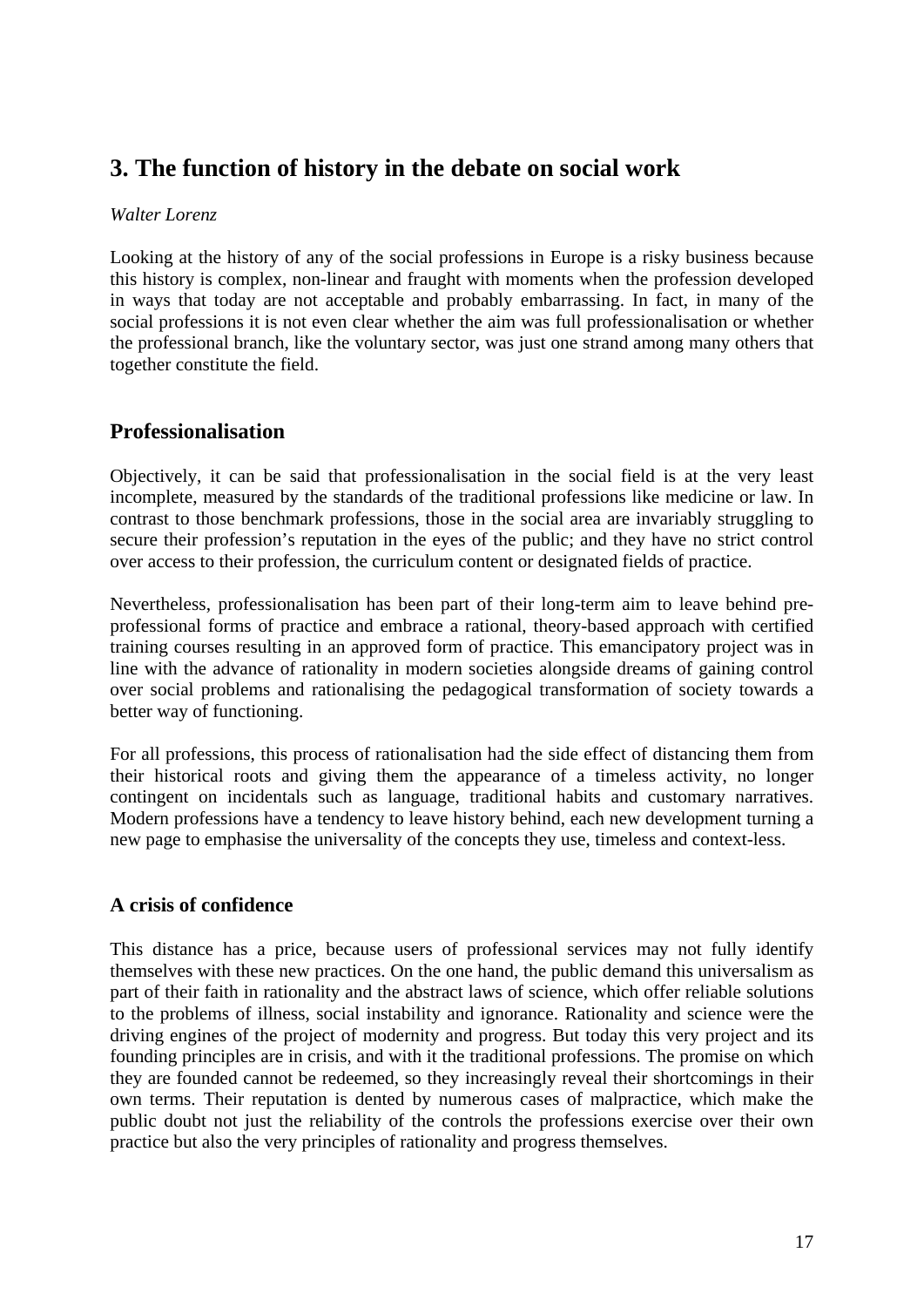Unpredictability haunts every professional practice area and undermines the universalism on which it was based. These challenges and the associated drop in public confidence are not incidental side issues, which could be overcome with more stringent quality controls and advances in research and knowledge, much as some social policies emphasise the need to modernise public services. Rather, they can be regarded as signs of a crisis of confidence, a failure to find common ground between the public and the experts.

This crisis corresponds to the growing importance that questions of identity have in all social contexts and in social policy. As globalisation advances and threatens to produce a universal sameness, belonging to an identifiable group acts as a counter-movement, and being understood by members of a group that share a common identity becomes all the more important. For instance, in the exercise of a profession, aspects like ethnicity, gender, age and life experiences start to count, side by side with formal qualifications and quality controls. This crisis therefore signals the return of historical dimensions and brings with it the necessity to re-define the parameters of professional conduct and professional identity.

# **A time of change**

The crisis of confidence is compounded by other challenges to the self-image and autonomy of the professions. First among them is the emancipatory process of modernity itself, which has not confined itself to privileged groups but has become a defining characteristic of citizenship. Citizens demand increasingly that public services and expert systems become accountable to their users and to the general public, rather than just to politicians and administrators by a system of hierarchical control within each organisation. And consumer movements claim the same degree of control also over all private transactions, whether commercial or professional, so that the quality of a product or of a service can be monitored, not just through the balance of supply and demand but through watchdogs in the form of independent organisations which represent the interests of the public and consumers.

These consumer movements and the emphasis on citizens' rights resonate secondly in the principles of neo-liberal politics, which have swept across Europe. They impact not just on economic strategies but also on the organisation of public and professional services, particularly in the social field. Neo-liberalism seeks to extend market principles to services and transactions that were formerly organised with scant regard to choices made by nonexpert users. These neo-liberal principles are hence perceived as (and largely intended as) an attack on privileges and autonomous organisations – mainly, but not exclusively, those of the state. The combined challenge of these factors requires a fresh look at the principles on which professions base their credibility and authority.

Youth work is directly affected by those developments and finds itself therefore in a state of transition. It can be argued that it is fortunate for the profession, now and in the future, that the general crisis in the professions (outlined above) is occurring just at the point where youth work is beginning to enter seriously the era of professionalisation. The crisis arrests any automatic assumption that sooner or later youth work will inevitably acquire full professional status and that all objections to this are expressions of backwardness.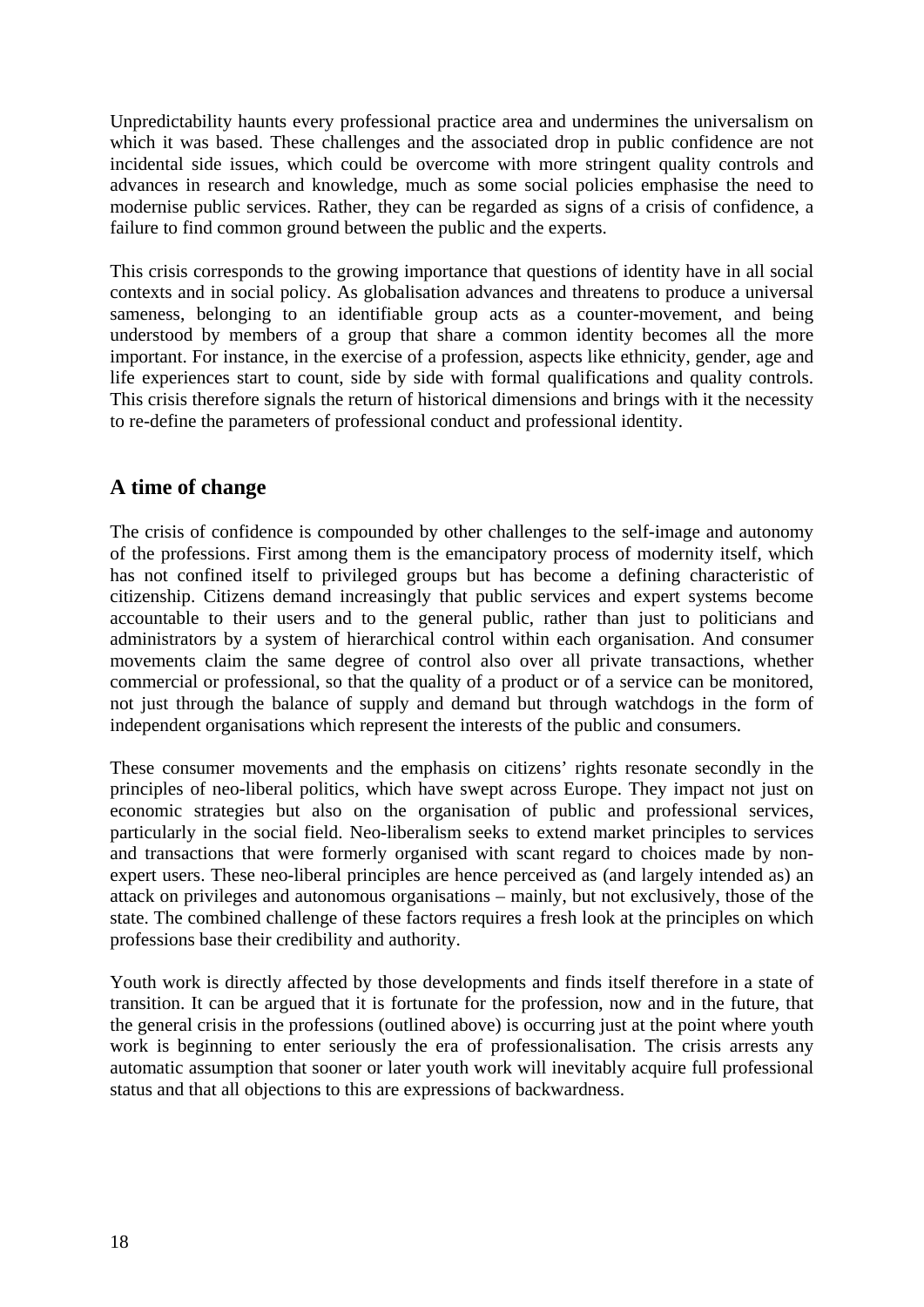## **An opportunity**

It will therefore be argued that controversies over the professional status of youth work and its reluctance to fully professionalise are not a sign of weakness, but offer an opportunity to examine not so much what professionalisation would mean theoretically for youth work but rather how the principles of youth work can be reconciled with principles of professionalisation. It is the right time to examine what kind of an agenda youth work has become (or would become) tied to as a result of professionalisation in the context of current social policies. To do this we need to trace the historical development of those principles in different cultural and national contexts, not as an abstract stream of development.

The challenge of this re-examination of professionalism in youth work is to combine cultural specificity with a concern for universality, which means a concern for equality, for a political commitment to transforming social processes and structures that disadvantage and exclude young people from fully participating in adult society and developing their abilities to the full, while fostering their individuality and cultural belonging.

It is probably not by accident that the surge in historical studies in the social professions coincides with a rupture in society's relationship with history. On the one hand, the post-1989 era has been characterised as "the end of history", the dawn of a period when the struggle between the big ideologies has ceased (or has been won by one ideology, capitalism, which some would see not as a product of history but as a kind of law of nature whose truth will prevail sooner or later, the truth that no central political steering is possible, only that of the invisible hand of the market). This struggle for ideological supremacy, which drove history and politics for at least the past 150 years, is supposed now to have come to an end.

On the other hand, societies are being plunged into the depths of history, or rather of histories, especially their own national or ethnic histories. This has happened not just in post-colonial and post-Soviet trouble spots, with their struggle for autonomy and nationhood, but also within the seemingly settled boundaries of established nation states, where separatism and nationalism celebrate a dramatic resurgence. History suddenly seems all around us, instrumentalised as a legitimation of territorial claims and a defence against the uncertainties and fears of societies that become once more aware of their ethnic and cultural diversity.

# **Two approaches to the crisis**

This is where the social transformation of professions (as outlined above) links with broader historical and political processes of transformation, which by the way also affect the identity of academic disciplines (and this has a double impact on youth work). Identities are not only being newly defined, but claims of identity and authority have to be legitimated in fundamentally new terms. In this process, two principal approaches are discernible in current debates, approaches that aim to re-establish the credibility of – and confidence in – services, but fail to engage critically with history and hence with identity.

## **The functional approach**

One approach uses functionalism: in the prevailing ideology of market choice, services seek to position themselves with the argument of efficiency. A customer – the state, a community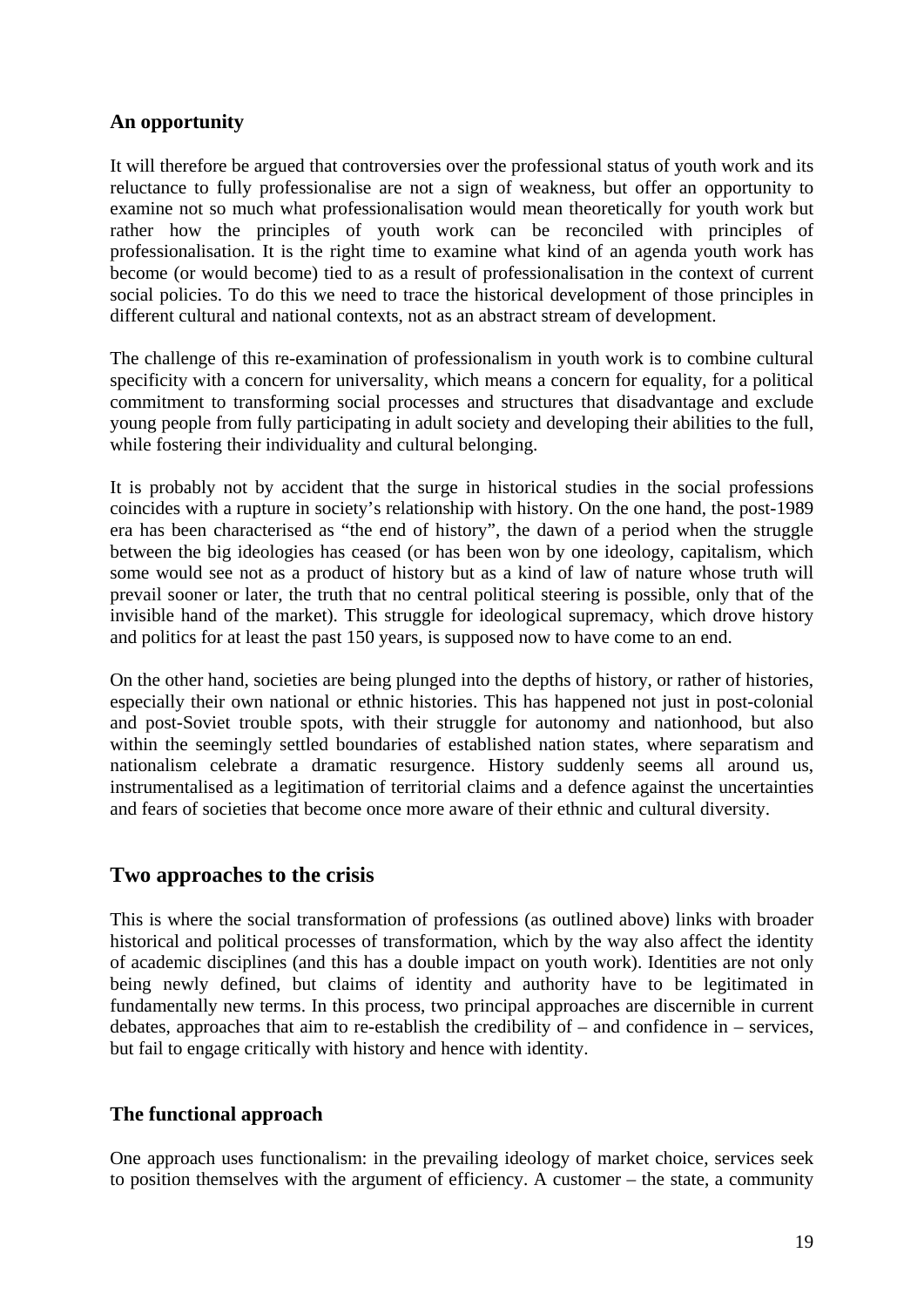or an individual – demands a certain service for a particular purpose, and a service provider bids to deliver the service at the best price. This approach neglects (or even deliberately eliminates) all reference to established traditions of principles and methodologies, value systems and intellectual continuities. Instead, such approaches seek to apply the criterion 'What works?' – the more sophisticated term (stemming significantly from medicine) is evidence-based practice.

I consider this to be an a-historical approach which will have negative consequences, not because it ignores historical lines of development *per se*, but because it suggests an engagement with cultural diversity that eliminates an important social dimension. This missing dimension, obscured by the use of the seemingly neutral criterion 'evidence', can only be grasped from the premise of a profound, critical and differentiated engagement with history. I would argue that – even though this approach ostensibly leads to custom-made services, such as culturally specific services in the form of clubs and projects for members of religious or ethnic communities, it has the effect of either essentialising cultural differences and thereby fragmenting lines of social solidarity, or of trivialising cultural characteristics and reducing them to lifestyle choices.

In any case, the central mandate of the social professions, the establishment of 'the social', is being eliminated from the agenda, because service users are seen as individuals or groups of individuals defined by their own characteristics, whereas the key task of establishing a social dimension is to create bonds between people who are essentially different. In this functional perspective, society becomes a collection of individuals or an archipelago of communities, ghettoised by ideological or physical walls.

The construction of social solidarity is not an engineering task  $-$  or, if it is turned into a piece of engineering, it has dire consequences. This has been demonstrated not only by the racist social engineering and industrialised killing camps of the Nazis, but also by ethnic cleansing, which remains formidably real in many social conflict zones, from ex-Yugoslavia to Northern Ireland and many parts of Africa.

## **The iconoclastic approach**

The other approach is what I would call an iconoclastic use of history, which also has its parallels in current politics: here reference to history and continuity is indeed made, but history is over-emphasised as a means of legitimating or claiming a particular, privileged or dominant position now. 'We were here first' is the battle-cry: this territory, this range of competences is ours by tradition, and no further questions need be asked about our ownership. We must ask whether the surge in historical studies mentioned above, and not only in social work circles, is partly motivated, perhaps tacitly and implicitly, by fears of losing a privileged position, since neo-liberal social policies distribute tasks and contracts for services with scant regard to professional boundaries or convention.

In this type of approach the self-interest of the profession prevails again over the concern for carrying out a social mandate responsibly. An abstract notion of history and identity serves to consolidate privileges. It prevents a real engagement with historical processes, which always imply an engagement with, if not contamination by, the processes of today's world from which professions seek to free themselves.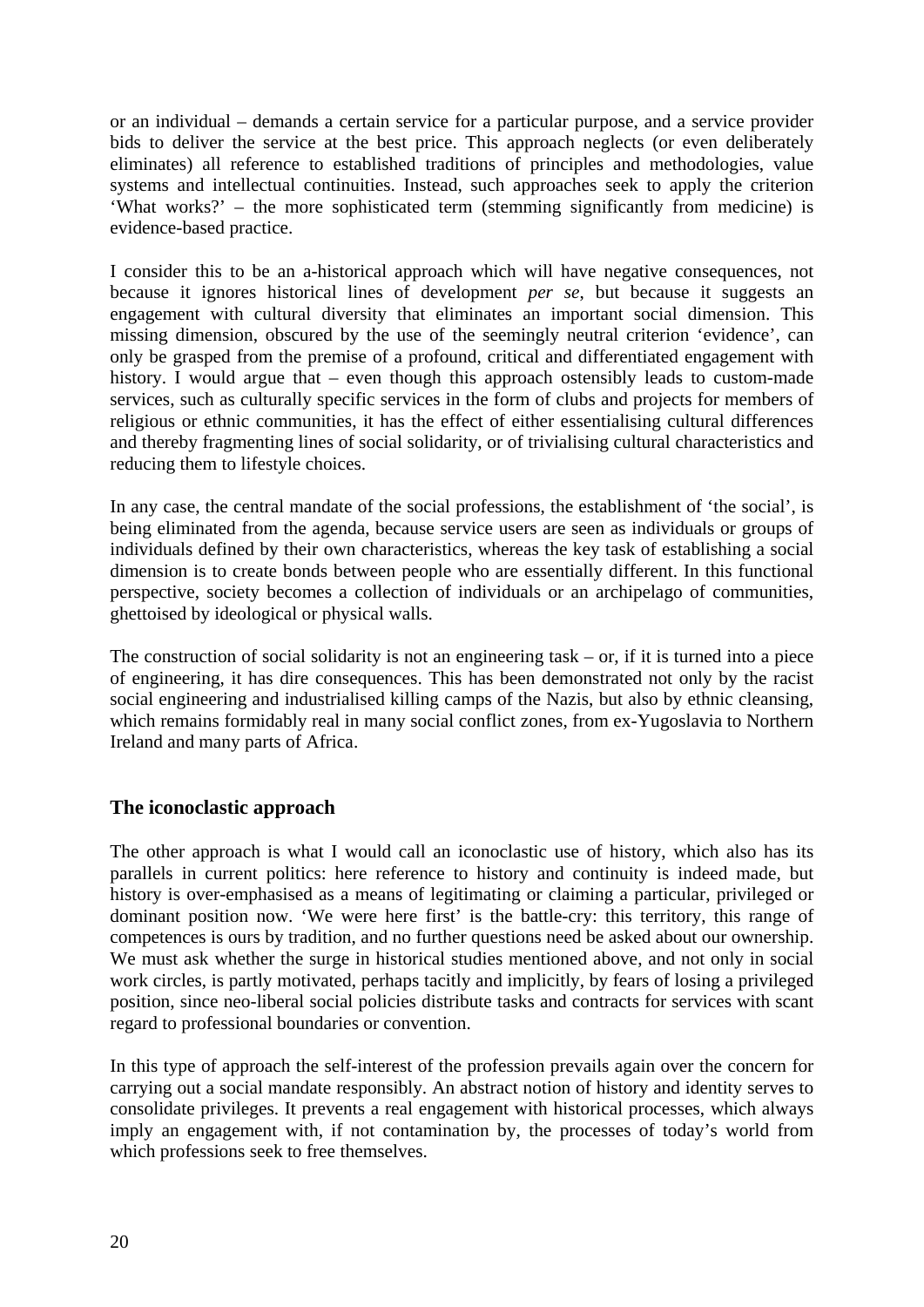This is now the nub of any engagement with history, be that from a national-political or a professional perspective: it has an immediate impact on current political or professional practice, but it can be constructive only if the dialogue with history is based on critical, hermeneutic premises: it must have the intention of introducing a critical distance to that immediacy and relativising any fixed, linear notion of development. By that I mean that the engagement with history needs to be always a two-way process, an interrogation of the past that remains conscious of the subjectivity of the questioner, and an examination of the present in the light of historical precursors and parallels that break open the 'facticity' of the present, a process in which the veracity of the information and the legitimacy of the claims derived from it are constantly being questioned.

It is the weaving of those questions, the creation of shared, meaningful symbols, that ultimately makes the fabric of society. Society derives its cohesion not from a-historical facts (biology) but from a commitment to shared principles, values and aspirations. Nothing else can hold a society together but this continual development and re-working of an incomplete project, the search for understanding.

## **Youth work pulled two ways**

Youth work plays a crucial role in all this. In no other field is the tension so visible between the two approaches to social integration, the challenge that modern societies have to confront.

On the one hand, youth work has the mandate to leave real-life processes to take the course of their self-generated dynamic as a constant source of renewal for society. Youth work, seen from this perspective, stems from youth movements, from the search for autonomy, identity and authenticity as the constituting tasks of adolescence. This type of youth work cannot be organised or controlled or professionalised without turning it into an instrument of assimilation and adjustment. This carries the risk that youth work will always disturb the established social order and cause instability – but it is also thereby a source of renewal and creativity for society.

On the other hand, youth work represents the interests of the system, which regards integration as an organisational task requiring structures, rational plans and utilitarian goals. Youth needs to be led and educated; youth needs to be closely tended, just as a tree needs tending if it is to bear fruit. The history of youth policies and the development of youth services in every region of Europe shows the constant oscillation between these two poles, demonstrating the promises and dangers of each of those sets of approaches.

In terms of lifeworld processes, youth movements have played an important part in shaping youth policies, but also in the development of national policies generally. The nation-state project, in countries like Germany and Italy for instance, derived much of its energy from the romantic youth movement, with all the negative implications that came to the fore in Fascism and Nazism. The events of 1968 were also associated with youth rebelling against a system that in their view had failed to face up to the past and was continuing to operate by means of colonialism, oppression and authoritarianism. It is understandable therefore that some countries like the UK limited the influence of the state on youth services and deliberately did not professionalise them, because this would suppress and restrict the energies and creativity that youth generates as a source of cultural renewal.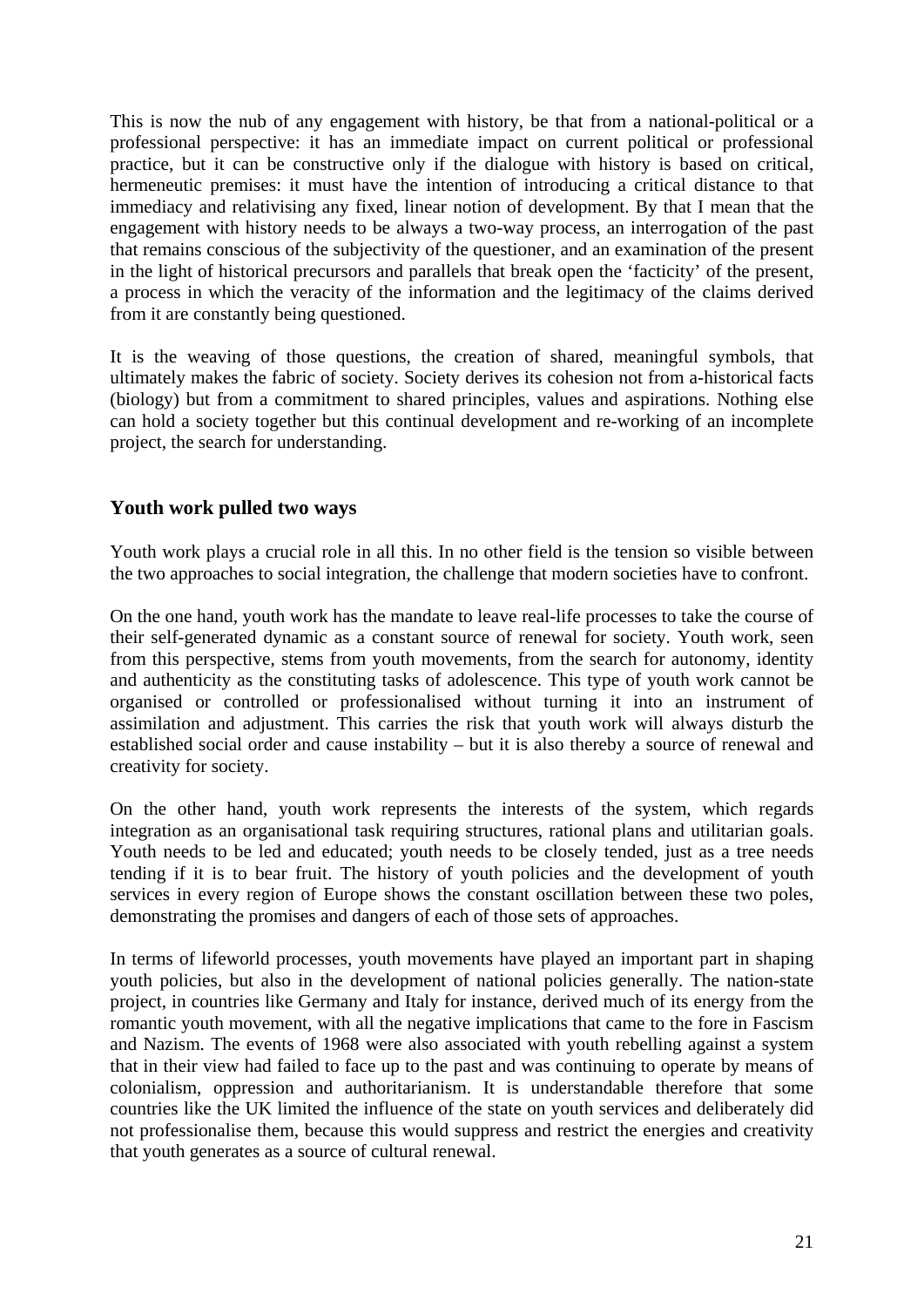It is equally understandable that most complex modern societies, faced with ever-increasing problems of governance and integration, sooner or later began to invest in and thus influence the development of youth services, utilising them as part of the system of social integration, for better and for worse. For better, because lifeworld processes, left to their own spontaneous dynamics, often reproduce social inequalities; and the state, if it is committed to greater equality, has a duty to compensate and even positively discriminate in favour of marginalised youth threatened with exclusion from mainstream society. This requires policies, training structures and methods. For worse, because totalitarian regimes picked up on the potential for early ideological manipulation vested in youth services and therefore targeted youth as the core component of a new society and as allies in political movements.

So why not leave this awkward ambivalence behind that is vested historically in youth work and rally round a rational, effective, fully professionalised approach to youth work? My answer is, because this tension cannot and must not be resolved simply by siding exclusively with one or the other model; rather, in every operational context, the parameters for the 'right' approach to youth work and youth service need to be negotiated against the background of a detailed examination of the past history of the interests, movements and resources that are manifest in these specific circumstances.

This reflection requires very particular skills, which are not additional to the skills of youth work itself, but rather constitute core elements of the required youth work competences. They are the core hermeneutic skills of 'making sense', making sense of the lives of young people not in an objectivising or in a psychologising perspective (although psychological and sociological reference points might well have their importance in this process of understanding), but by engaging in a joint project of sense-making that connects to traditions of previous hopes, life concepts and origins, and at the same time transcends them to form something new, something that has relevance now, that exposes itself to the multiple and contradictory pulls and pushes which characterise the lives of young people in particular.

I want to draw on just some of these controversial issues that have always been part of such an historical approach to youth work and which lead to practice-relevant discoveries and points of departure.

# **Identity**

Historical change in all the social professions, and in youth work too, confronts us with multiple issues of identity, particularly in the three dimensions of gender, ethnicity and class. In each case, the underlying question is whether youth services are about the reproduction of identities or about their transformation.

## **Gender**

Whereas the profession of social work has historically been clearly dominated by females, this is not the case in youth work, where males had greater influence or where associations were split on gender terms. This settlement has left gender identity under-conceptualised in youth work and it is only now being raised gradually as an issue worth examining. It needs to be asked why gender issues have not had a more contentious history in youth work and whether having such a debate would open up useful reference points for future development.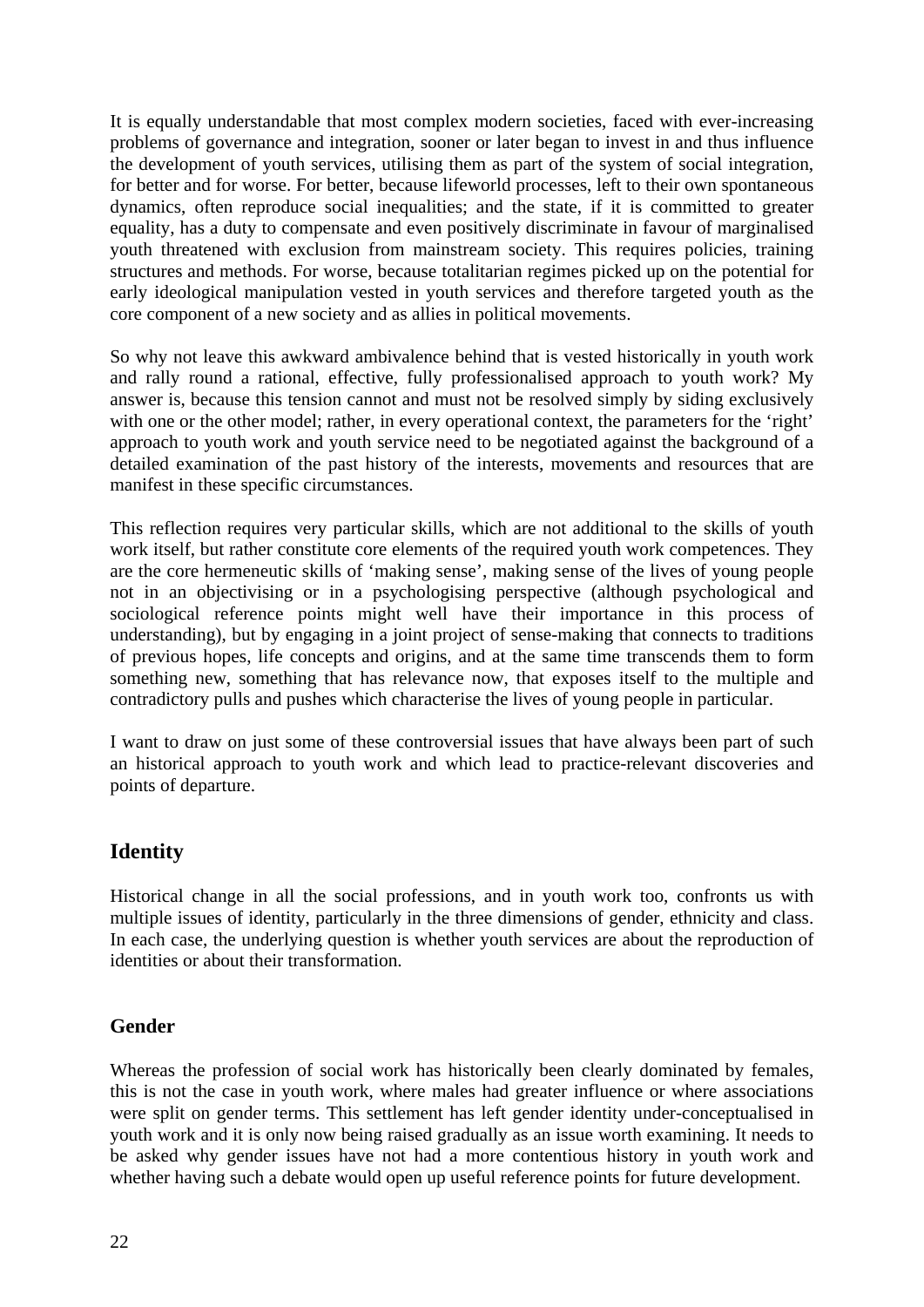#### **Ethnicity**

This is often portrayed as a new issue, particularly in immigrant societies where youth services are meant to play a key role in the integration of young people from different ethnic backgrounds and where the question of separate, ethnicity-specific services has to be confronted. But, on closer examination, youth services always had a strong element of ethnicity in the interest of nation-building or in the treatment of cultural traditions, where for instance religion became a quasi-ethnic marker designed to form a particular identity orientation.

Culturally defined identities played a major part in the development of youth work. Many immigrant projects which are organised on ethnic lines only mimic a basic tenet of 'indigenous' youth work, namely that religious denominations and culturally defined groups can claim the right to give youth a cultural reference point in their specific traditions. Here we have not even begun to disentangle the awkward questions of the boundaries of a legitimate sense of belonging as against their exclusionary, discriminatory effects. It needs to be asked where offering reference points for identity formation around cultural traditions becomes an exercise in fostering exclusionary and even racist tendencies.

#### **Class**

Historically, youth work and youth movements show many complex fissures along class lines. There was always a clash between youth initiatives that emphasised being working class as a positive value in identity formation and those that tried to question that form of socialisation and impose an agenda of 'betterment' on disadvantaged youth. The latter usually sought to engender a class-neutral identity for youth and promote inclusion, but often this had (perhaps unintended) discriminatory effects.

Particularly in the area of sport, clear class divisions prevailed, besides nationalist sentiments. Success in sporting activities like boxing or football was often portrayed, and offered, as an escape route from class bonds, but it succeeded only on an individual basis and often in an ideological context that was designed to legitimate or even consolidate structural class divisions.

In many societies, belonging to privileged or elitist sporting associations paved the way for future career success and was a way of socialising young middle-class people into positions of privilege and superiority. Commercialisation of sports and leisure activities has often obscured the traces of these distinctions and produced an individualised approach to identity formation. However, in many neighbourhoods and increasingly among immigrant groups, youth clubs retain their identity-forming capacity and continue to bear signs, if not of class belonging, at least of protection against anonymity as a means of exclusion.

## **Inevitability of politics**

As the examples show, where youth work raises issues of identity – even where identity is constructed in a non-political sense – youth work inescapably meshes with political agendas.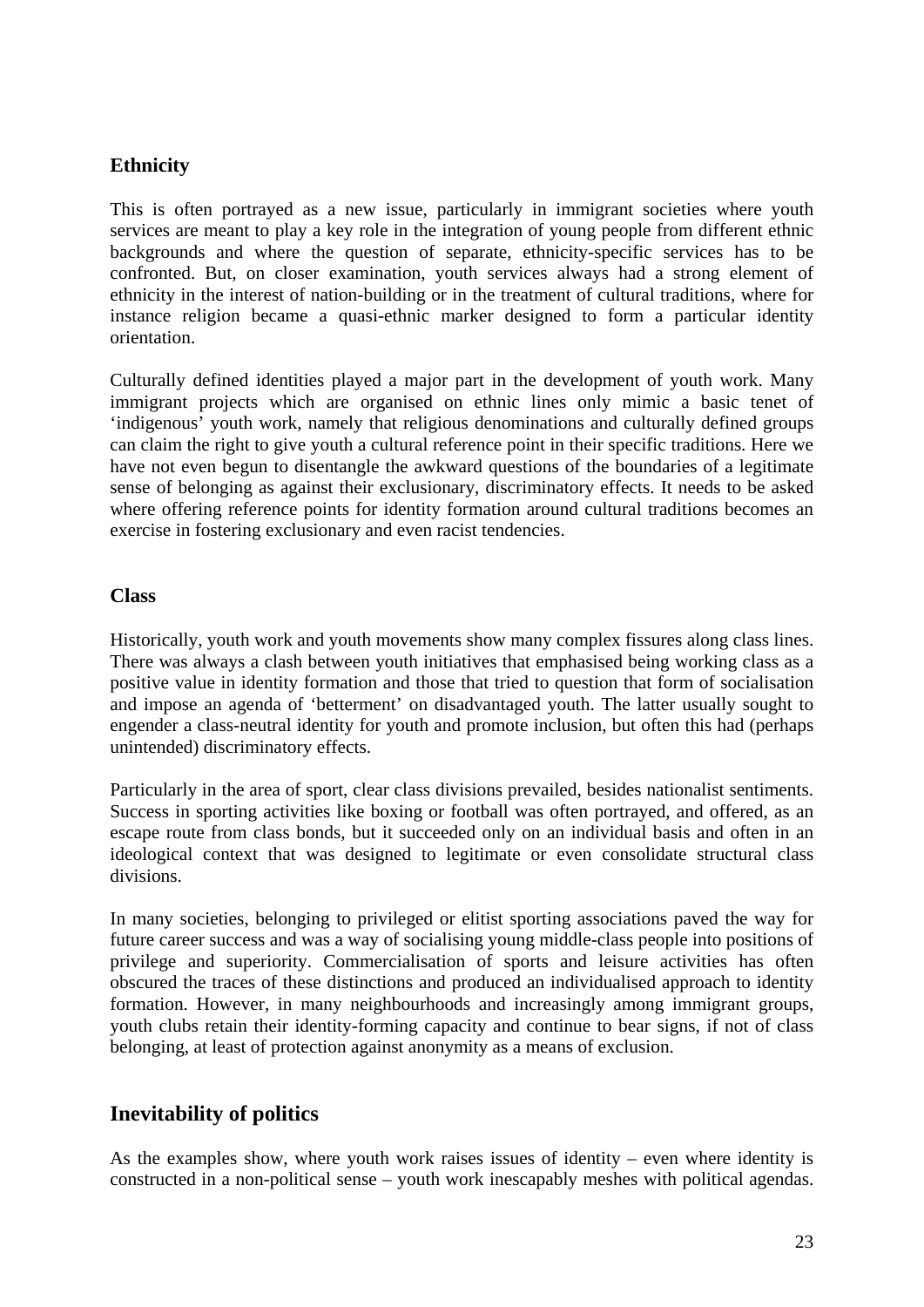Hence, historical reflections in this field must inevitably confront the degree to which in a given context these political implications were made explicit, or point out the implications of a version of youth work that presents itself in an apparently politically neutral sense. The inherent ambiguity of many forms of youth work, as an organised element in public social policy or as a spontaneous product of social movements or other initiatives in civil society, can easily be exploited for political purposes.

Here the uniformed youth movement merits particular attention as an example of a phenomenon that can be understood in opposite ways: it can either be read as a spontaneous response to young people's need to have clear reference points for the development of their identity, so the structure of activities, the rituals and the uniforms can be seen as an intrinsic characteristic of youth; or the identity-shaping element can be seen as an attempt by the system to control and channel the needs of young people in a direction that ultimately suits the need of the state for well-adjusted youth.

Totalitarian regimes in particular were always keen to exploit this ambiguity, yet an assessment of different forms of youth work and youth movements cannot focus on their presentation as such, but must place them in a precise historical and political context. This kind of detailed work on the complex underlying motives, strategies and agendas that drive youth work and youth policy, formally and informally, is not only of theoretical interest but has direct practical implications because it helps to sharpen those competences (essential in youth work) that recognise and deal with the social construction of needs and identities.

On the basis of such a differentiated analysis it might also be possible to bring together again the historical experiences of East and West in Europe. In youth work, even more than in the social professions generally, the potential benefits of using past experience in the East have been hampered by the verdict that all youth work under communism was ideologically premised and hence not comparable to approaches in the West, at least in non-totalitarian countries and times. This attitude is often tinged with neo-colonial interests that seek to install in post-communist countries wholly Western systems, including youth services, as if one could ever start from zero with such developments. Ideologically motivated youth services were never totally imposed but responded always to some extent to the needs, dreams of autonomy and even rebellion, and concerns for identity of young people, just as seemingly non-ideological forms of youth activities always resonate with political agendas. In such historical dialogues lies an enormous potential for practice innovation.

# **Questions of guilt**

These considerations finally touch on the most sensitive issue in approaches to youth (and hence to youth work in the broadest sense), a current sensitivity which is heightened by historical considerations and studies. Looking at how young people were treated in the past confronts us immediately with massive guilt. We become aware how much suffering adults inflicted on children, often under the pretext of good pedagogical intentions, 'for your own good', which at times amounted to regimes of systematic oppression and exploitation. The insidious and exploitative nature of some of those projects can lie hidden behind a façade that portrays them as a 'spontaneous outpouring of youthful zeal and enthusiasm'. Their history stretches from the grotesque (so-called) Children's Crusade of 1212 to the youth element in China's Cultural Revolution and the growing phenomenon of child soldiers.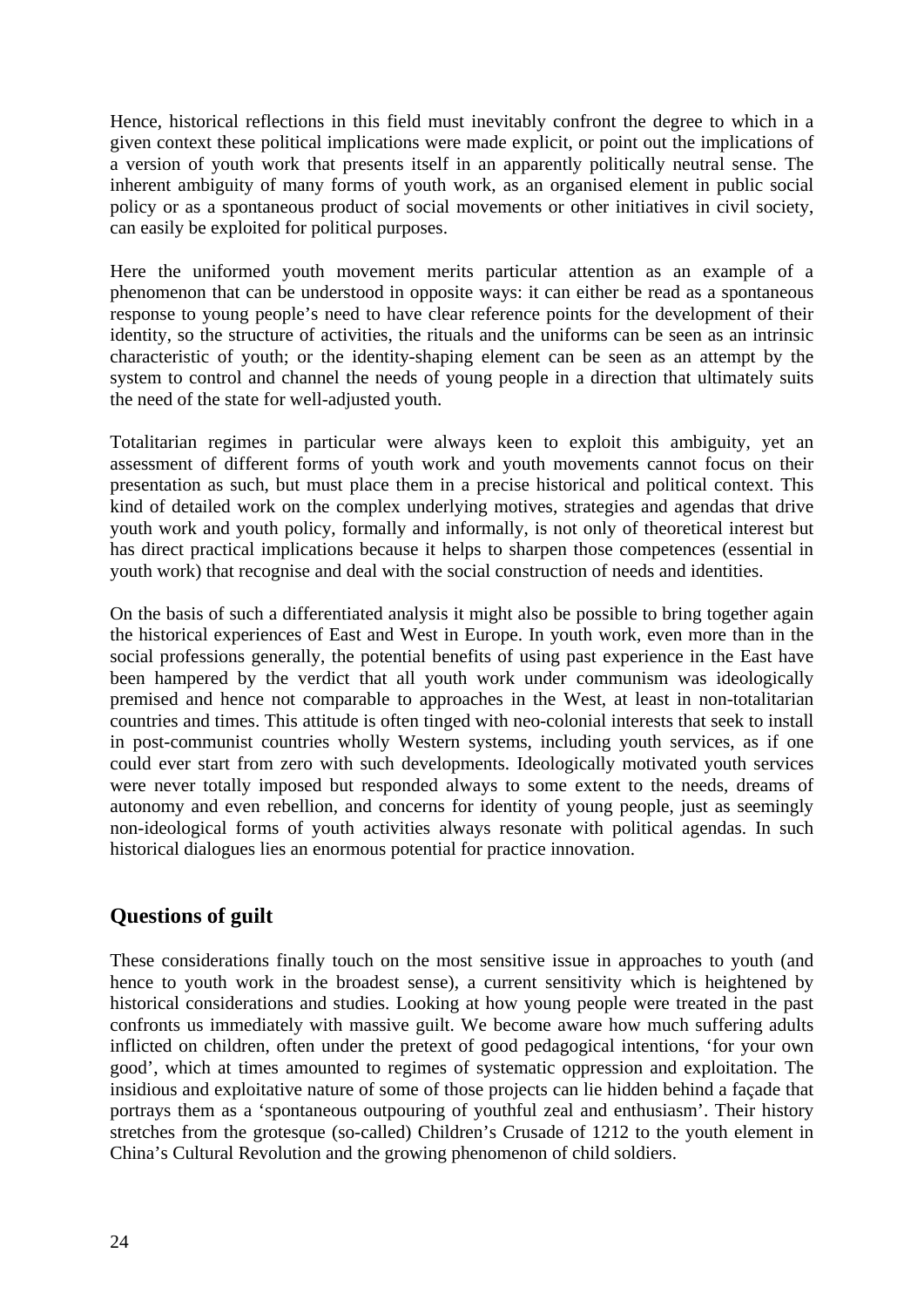But, even apart from these extremes, child care, education and youth work have changed considerably over the centuries; methods that at one time seemed acceptable or even enlightened now seem shameful. It is only in recent years that the stories of children and young people who suffered abuse – in children's homes, in sports associations, in activities associated with the churches and elsewhere – have been seriously listened to. Their stories are an important part of a historical perspective on the precariousness of all methods. For we must ask how today's approaches to youth work and child protection will be judged by future generations – methods such as computer games and leisure activities, freely available in youth clubs or pursued 'spontaneously' on the internet, or protective methods like constant supervision by social workers, curfews in inner cities or treatment methods for hyper-activity.

The balance between giving children and young people more responsibility for living their own lives or pursuing their interests and protecting them from damage is not a question that can be answered with reference to positivist scientific or abstract moral principles; rather, this balance has to be negotiated continually in each new generation and in each cultural and political context. But reflecting on history makes us aware of the relativity of all perspectives, which is a useful and probably necessary starting point if we are to face up to this enormous responsibility, in the full knowledge of the risks of facing up to historical guilt.

# **Conclusion**

In all these areas, historical reflections seem to lead us into an abyss of uncertainty and relativity, so that any attempt at searching history for eternal, unequivocal answers seems doomed from the beginning. So why bother? The answer may lie in a fragile, historical, subjective reference to humanism. Because childhood and youth are, anthropologically speaking, not a biological given but a social construct that every epoch and every culture shapes differently, according to its prevailing values, as a result youth work becomes a necessary but delicate task that takes those values seriously but allows for a critical position to be taken towards them, a position which in itself feeds on awareness of its historical relativity.

The task evolves in a dialectical force field that on the one side pulls in the direction of greater control over youth, making young people adjust to what adults define as reality and its necessities, and on the other side maintains that spontaneity gives the chance of renewal, of innovation, of progress. The two aspects together define the project of humanism, a project fraught with misunderstandings but nevertheless a source of cultural inspiration and true scientific endeavour. Humanism is an incomplete project, a project without fixed reference points, a project that continually transcends boundaries and categories, a challenge which exceeds (and must exceed) technical competence if it is to remain true to its mandate of realising the human in a social context instead of dissolving it in a technical, ultimately dehumanising process. The confrontation with history suggests this humility, but that need not give rise to resignation.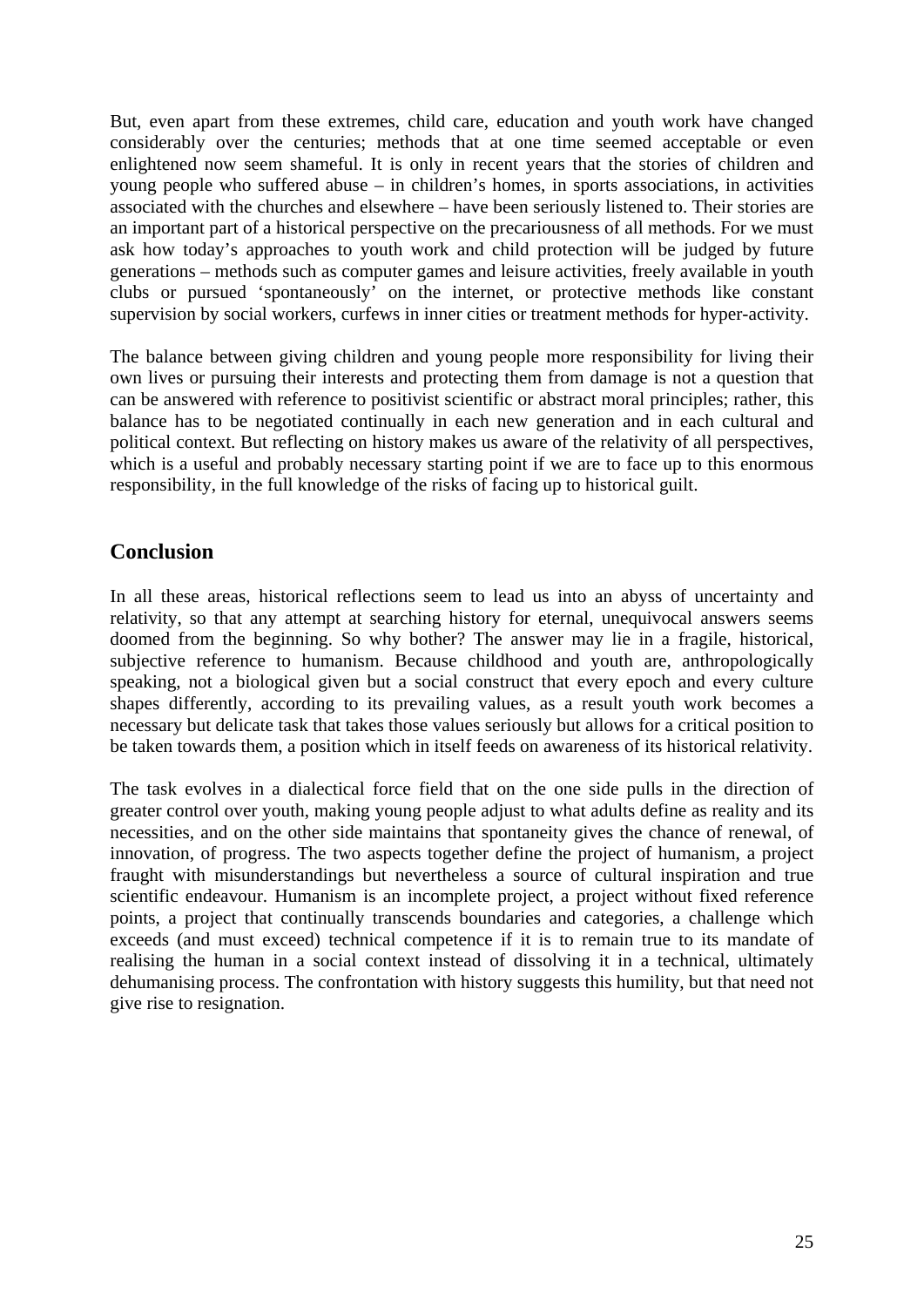# **4. The Catholic Flemish Student Movement, 1875-1935 – emergence and decline of a unique youth movement**

#### *Louis Vos and Lieve Gevers*

International literature on the history of youth movements usually mentions two prototypes: the German *Wandervogelbewegung* and the English Scouting. The *Wandervogelbewegung* – starting in 1903 and lasting until 1914, though with far-reaching repercussions on the *Bundische Jugend* of the Weimar republic – was a society of pupils from secondary schools.<sup>[1](#page-25-0)</sup> They formed small local branches of the movement and organised hiking tours through the countryside in an attempt to escape from the industrial and conservative society (*Gesellschaft*) of imperial Germany. They wanted to experience forms of genuine community life (*Gemeinschaft*) in their own group and through contact with traditional songs, folklore and customs that were considered to express a German authenticity. Their fundamental critique of established society led them to a form of escapism, creating an 'empire of youth' outside the 'real' world.

Scouting, introduced by Robert Baden-Powell – officially during a camp on Brownsea Island in 1907 – was above all a method wherein self-government was a core element. [2](#page-25-1) An altruistic life code was summarised in the slogan 'be prepared', referring to both mutual help and service to others. To develop this attitude, it emphasised hiking and camping in the open air and working together for survival. The deeper aim was to educate youngsters in good citizenship, which referred more to smooth integration into society than to a critique of the establishment.

The aim of this chapter is to present a third prototype, so far not mentioned in international literature, but worthy of comparison with the usual two prototypes and even pre-dating them: the Catholic Flemish Student Movement (with capitals, as here it is used as a proper name).<sup>[3](#page-25-2)</sup> It was an autonomous youth movement, mainly for pupils of secondary schools, under the leadership of university students from the Catholic University of Leuven, as well as

<span id="page-25-0"></span><sup>-</sup>1. Felix Raabe, *Die Bündische Jugend. Ein beitrag zur Geschichte der Weimarer Republik*, Stuttgart, 1961; Walter Laqueur, *Die deutsche Jugendbewegung. Eine Historische Studie*, 2nd edn, Cologne, 1978 (1st edn, 1962); Heinz S. Rosenbusch, *Die deutsche Jugendbewegung in ihren pädagogischen Formen und Wirkungen*, Frankfurt, 1973; Peter D. Stachura, *The German youth movement, 1900-1945. An interpretative and documentary history*, London, 1981; Otto Neuloh and Wilhelm Zilius, *Die Wandervögel. Eine empirischsoziologische Untersuchung der frühen deutschen Jugendbewegung*, Göttingen, 1982.

<span id="page-25-1"></span><sup>2.</sup> John Springhall. *Youth, empire and society*, London, 1977; Michael Rosenthal, *The character factory: Baden Powell and the origins of the Boy Scout movement*, New York, 1986; Robert H. MacDonald, *Sons of the empire: the frontier and the Boy Scout movement, 1890-1918*, Toronto, 1993.

<span id="page-25-2"></span><sup>3.</sup> The authors, both historians and professors at the Katholieke Universiteit Leuven, Belgium, have been studying the subject for 40 years now, have published several books and articles about it, based on original sources, and wrote the chapters on 'Student movements' in the 19th and 20th centuries in W. Rüegg (ed.), *A history of the university in Europe*, Cambridge University Press (Vol. III, 2004, Vol. IV in print), wherein they compared different European cases. The most important books dealing with this subject are: Lieve Gevers, *Bewogen Jeugd. Ontstaan en ontwikkeling van de Katholieke Vlaamse Studentenbeweging, 1830-1894*, Leuven, 1987, and Louis Vos, *Bloei en Ondergang van het AKVS. Geschiedenis van de Katholieke Vlaamse Studentenbeweging, 1914-1935*, Leuven, 1982*.*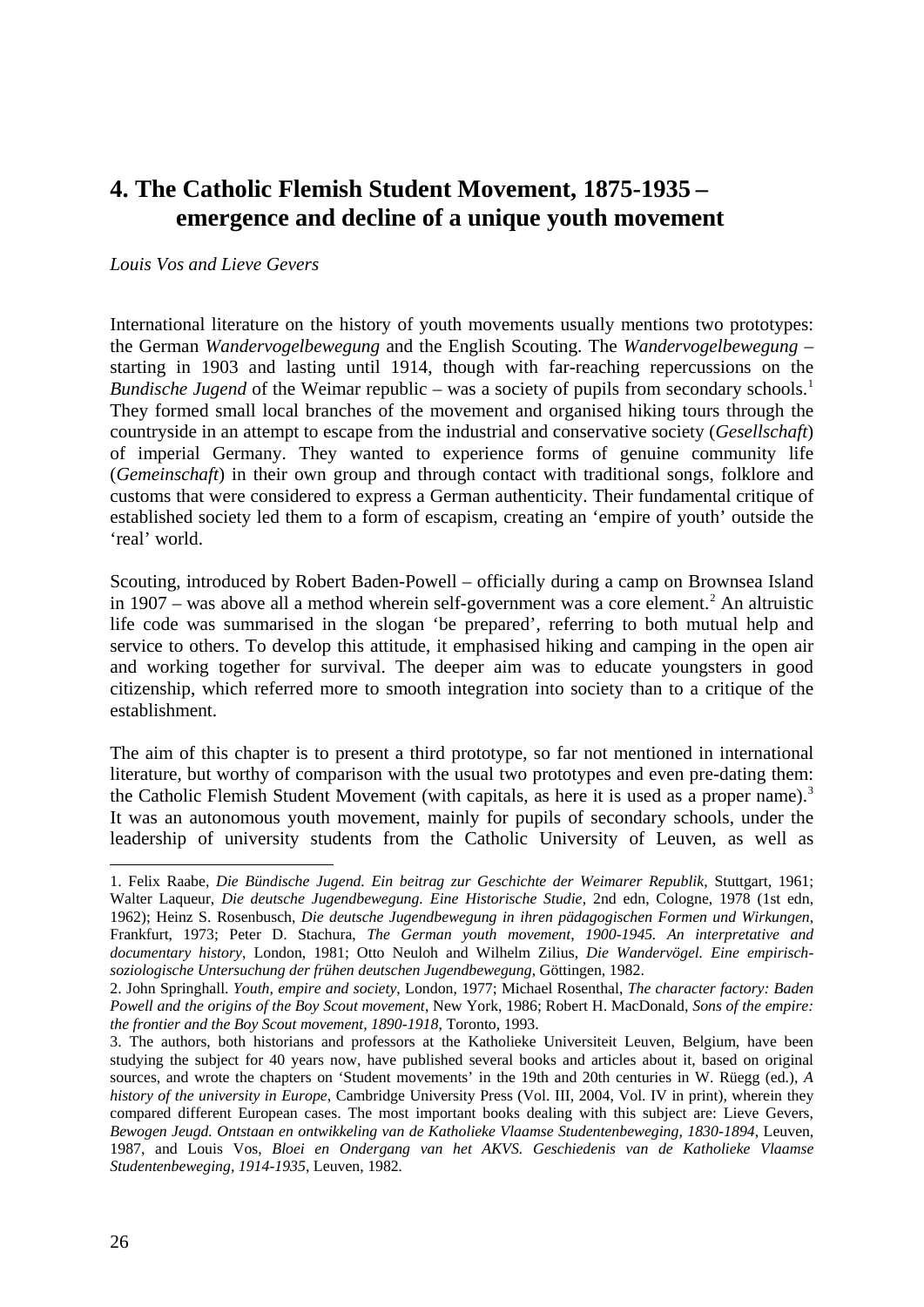seminarians (students preparing for the priesthood). It flourished in Flanders – the Dutchspeaking northern half of Belgium – for about 60 years, from 1875 until 1935. It combined the need for fraternity among young people with a critical commitment to the (Catholic) Flemish (national) Movement, and played a major role in the self-education of generations of influential Flemish Catholic intellectuals and in preparing militants committed throughout their life to the Catholic Flemish cause.

#### **Youth order, youth care, youth movements**

The concept of youth did not always have the meaning or connotation that it evokes today. Now it refers to a clear-cut part of the life-cycle between childhood and adult life, with specific characteristics of its own. In pre-industrial societies, such a life-cycle period certainly did not exist as a general pattern. In those days, children immediately after infancy had to work for their daily bread and were therefore confronted with the hardships and struggles of life from a very early age.

Nevertheless, a privileged category of youngsters had existed since ancient times, those who belonged to the nobility and other upper social classes and who experienced a distinct period between childhood and adult life, one which was devoted to learning. Their number increased in the middle ages with the foundation of universities, and the growing demand within the centralising modern states for civil servants with a proper education. In medieval cities there were also craft and professional fraternities formed to meet the needs of young apprentices travelling in search of training. But, in a society where 85% of the population lived on the land, only a small minority of young people benefited from these opportunities, experiencing their youth as a specific stage in life.[4](#page-26-0)

In pre-industrial societies, though, the bulk of young people met in spontaneous, selfregulating and informally structured local fraternities, giving room for the get-togetherness of their generation. This "traditional youth order" – as it was labelled by the Dutch sociologist J.S. Van Hessen – had specific functions, not economic, but moral and social, including the regulation of communal sexuality (particularly access to marriage) and generally guarding the traditional order within a system of unwritten rules. This resulted sometimes in enforcing the social equilibrium of village life by ritual and symbolic *charivari*. [5](#page-26-1) This "traditional youth order" lasted in non-industrial areas in western Europe until the end of the 19th century. Its daily pattern comprised hanging around in a group at certain places, strolling the streets, visiting pubs and dance halls, listening to (or making) music and boys chasing the girls. It can be characterised as a primary institution, close to the function of the family, because it contributed to the process of socialisation and self-development.

Industrialisation, first in England, then in Belgium, France and Germany, brought fundamental changes to European society, which gradually divided into social classes. Aside from the privileged aristocracy and the hard-working labour class, there was a *bourgeoisie* or middle class that began to see itself as the main support of the nation, modernisation and democracy, and therefore responsible for religious and moral regeneration. This enhanced the

-

<span id="page-26-0"></span><sup>4.</sup> John R. Gillis, *Youth and history: tradition and change in European age relations, 1770 to the present*, New York, 1974, pp. 26-31.

<span id="page-26-1"></span><sup>5.</sup> Peter Selten, *Het apostolaat der jeugd. Katholieke jeugdbewegingen in Nederland, 1900-1941*, p. 35, referring to E. Shorter, M. Crubellier, J. Le Goff and J.-C. Schmit.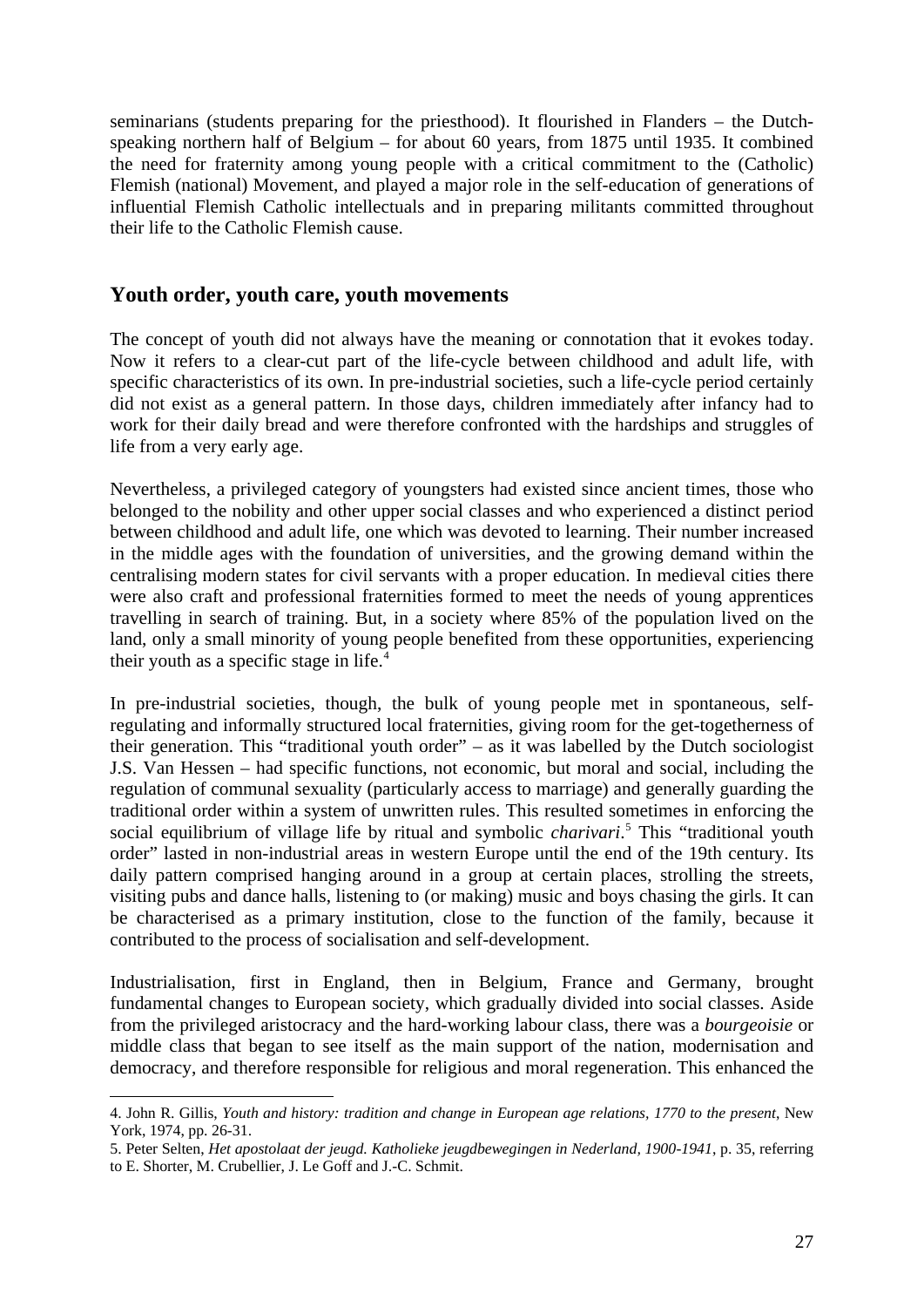need for an expansion of schooling at secondary level, attracting mainly youth from the middle class and to some extent from rural areas. Secondary schools became the main instrument for the formation of a new, more educated class of civil servants and teachers. For some it was also the stepping stone to university, where the elite was educated.

The gradual segmentation of schooling caused a clear segmentation of the life-cycle, so that a distinct period of adolescence appeared. It gave the young a moratorium on their societal responsibilities, which were postponed to make room for formal education. It also opened the way for a specific youth culture, along with extra-curricular activities in a third milieu of education beneath family and school. In the inter-war period, more youngsters benefited from this new system, but it was only after the Second World War that it became more or less the general pattern in western Europe.

In the second half of the 19th century, those concerned with the welfare of children came to the fore. Their motives could be of a religious nature or inspired by an enlightened scientific view. The notion of adolescence for all youth, not just for a happy few who could afford to study, served here as a cornerstone. The idea that it was necessary for young people to experience their youthfulness was in England expressed in the slogan 'boys will be boys'. It was at first attributed mainly to the inmates of secondary elite schools, but was later generalised to all youth, regardless of their class or background.<sup>[6](#page-27-0)</sup> Also, the idea came to predominate that it was better to organise the free time of youth rather than let them hang around and organise themselves spontaneously.

A breakthrough followed in organised group life for youth. It was the result of three factors: the conviction in circles of educators that it was necessary to create some specific provision for youth, the choice of the association model (which already existed for adults) and the idea that some elements of the traditional youth order should be incorporated in the new youth organisations.

There were various initiatives by adults to establish such forms of youth care. Some were of a Christian denominational colour; others could be seen as more neutral and apolitical. For Britain we mention here only the creation of the YMCA in 1854, the Boys' Brigade in 1883 and Toynbee Hall in 1884. On the continent from the 1850s, patronages (Catholic youth groups) were set up, firstly in France and Belgium; in Germany, the Catholic priest Adolf Kolping launched the Sankt Joseph Gesellenverein, which expanded into the Netherlands. In French-speaking Belgium, priests began "Estudiantines de vacances", circles for secondary school pupils meeting in holiday periods. Those initiatives were inspired "by a certain romantic notion of youth as source of personal and societal revitalisation".<sup>[7](#page-27-1)</sup>

Some adults wanted to mobilise the young for societal goals: for example, the local branches of the Zouaven-corps – named after the military volunteers fighting for the Pope in the 1860s – established by priest-teachers as extra-curricular associations in Flemish Catholic secondary schools, the ideologically completely different *Bataillons scolaires* of the French Third republic and also, around the turn of the century, the Young Guards of several political parties in Belgium. In all those associations, though the members were young people, the responsibility lay mainly with the adults organising them, with an emphasis on paternalism.

<span id="page-27-0"></span><sup>-</sup>6. John R. Gillis, *Youth and history*, pp. 138-9.

<span id="page-27-1"></span><sup>7.</sup> Ibid., p. 141.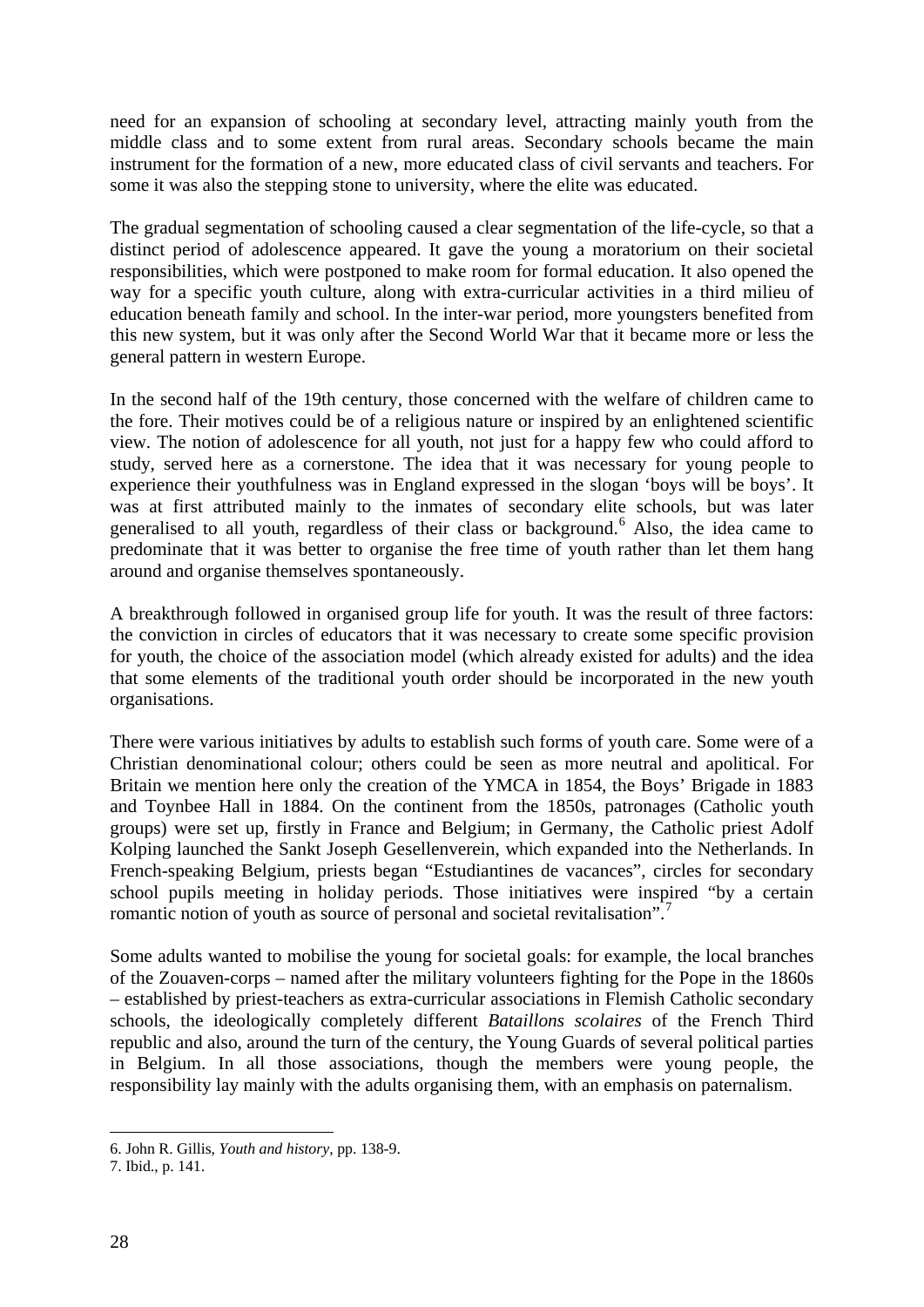At the end of the 19th century, there emerged a new type of youth association. This new form went beyond the previous youth care organisations, leaving more scope of responsibility for the youngsters themselves; it became known as the youth movement. Steadily, young friends formed small groups, with fraternity as a core element, and creatively organised their own youthful educational, recreational and cultural activities on the principle of self-government.

A youth movement could be defined as "a youth association, led by young people under their own responsibility, with members joining on a free basis, requiring an active participation of all group members to create a fraternal local group atmosphere, embedded in, and inspired by, a specific code of life, which would guide the attitude and behaviour of the members, not only during the group meetings, but also in daily life, as they nurtured their awareness of belonging to a specific generation, with a mission of its own". Self-responsibility of the young did not prevent support from adults, who were accepted as advisers and helpers, but the decisions were made by the young people themselves. As opposed to the youth care approach, where the emphasis was on what John Gillis has called "paternity", in the youth movement the centre of gravity shifted to fraternity, which was closer to the 'natural' need of young people to get together.<sup>[8](#page-28-0)</sup>

In the self-image and early historiography of the first youth movements, their emergence was usually presented as a spontaneous rebellion of youth, driven by the need for emancipation from repressive adults and authorities. That gave them an unjustified mystique: when those youthful initiatives emerged, the social atmosphere needed to provide enough oxygen to let them breathe. The viability of a youth movement depends on the appreciation of parents and teachers, who in most cases were even the origin of the idea of youngsters to start it. This is logical, given that the socialisation of youth is always the result of an interaction between cultural elements transmitted by adults and their appropriation and adaptation by young people, who through their fresh contacts transform and renew the existing culture.

Therefore the usual interpretation, that the *Wandervogelbeweging* emerged as a natural and spontaneous protest, is dubious**.** It seems that the protest against the suffocating and coercive atmosphere in German secondary schools began (and had its first success) in the *Gymnasium* of Berlin-Steglitz, a school characterised by a relatively open climate and even open-hearted contact between teachers and pupils. As a result, Ulrich Aufmuth defines the emergence of the *Wandervogelbewegung* as "eine gelernte Rebellion", a 'taught attitude', cranked up to a certain extent by some teachers.<sup>[9](#page-28-1)</sup> The movement was not really opposed to middle-class culture, but rather to the aristocracy (still dominating society) and industrialisation. Thus it reflected the anxiety of the middle class for the modernisation of society.<sup>[10](#page-28-2)</sup>

-

<span id="page-28-0"></span><sup>8.</sup> Ibid.**,** *passim.*

<span id="page-28-2"></span><span id="page-28-1"></span><sup>9.</sup> Ulrich Aufmuth, *Die deutsche Wandervogelbewegung unter soziologischem Aspekt*, Göttingen, 1979, p. 145. Aufmuth argued that the view of a "spontaneous rebellion of youth" was based on three unproven suppositions: first, that an "objectively unfavourable situation" would be immediately recognised as such by the youngsters and so would affect immediately their consciousness; second, that this new awareness would automatically and immediately cause an attitude of protest; third, that reaction to a new situation always follows a transparent cause–consequence scheme. In reality, the 'objective' reality is not immediately experienced as such, but perceived and thus transformed by interpretation. Subsequent action is inspired less by intellectual analysis than by someone's value judgments and social position. Thus the reaction of individuals or groups in a given situation cannot be explained simply by stimulus–response. Aufmuth, *Die deutsche Wandervogelbewegung*, pp. 92-3. 10. Peter D. Stachura, *The German youth movement, 1900-1945*; Neuloh and Zilius, *Die Wandervögel.*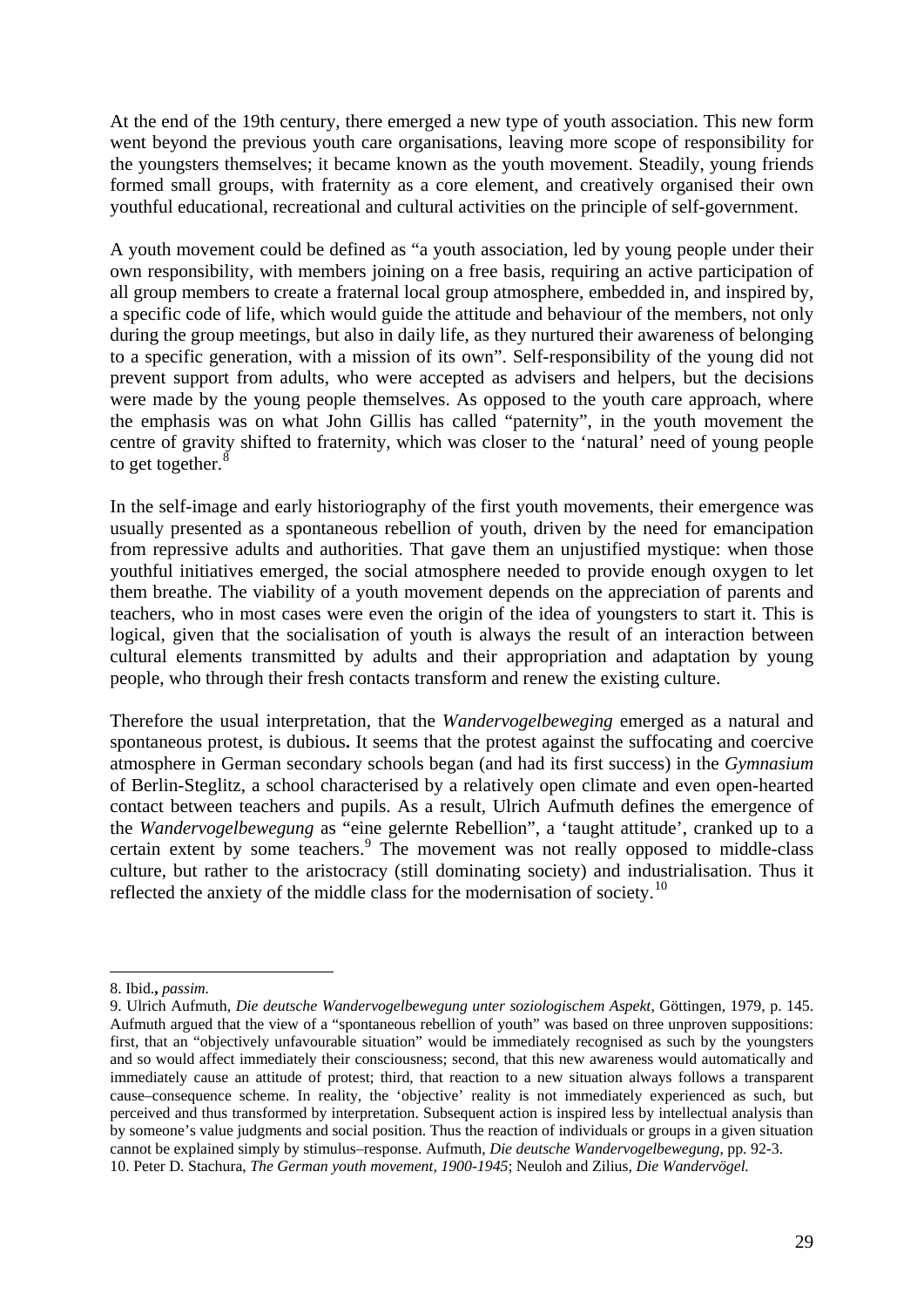# **The Catholic Flemish Student Movement**

There are parallels with the situation in Flanders, where in the last quarter of the 19th century emerged the Catholic Flemish Student Movement, the first free youth movement. Its birth was embedded in a romantic commitment to the revival and revitalisation of the Flemish people and community, which was considered to be in its deepest and most authentic essence Catholic.

The broader Flemish Movement was initially a mere by-product of Belgian nationalism. It aimed at putting the Dutch language – the language of the people in Flanders – on an equal footing with French, which since 1831 had been proclaimed the only official language in Belgium, and was spoken not only in Wallonia – the southern part of the country – but also in the north by the upper class. From the second half of the 19th century, though, the Flemish Movement was mainly supported by Catholics, especially by many priests. For them, the struggle for a Catholic Flanders and equality for the Dutch language became two sides of one coin. In about 1890, the Flemish Movement broadened its programme, advocating a Flemish Belgian sub-nationalism, with linguistic, social, economic and political emancipation of the Belgian-Flemish community. The Christian Workers' Movement also supported those claims. Gradually, Catholic, Flemish and social emancipation became three terms in one equation.<sup>[11](#page-29-0)</sup>

The Catholic Flemish Student Movement joined in the Catholic Flemish Movement as a whole, and shared its ideals and objectives. It emerged in Flanders in the 1870s as a free youth movement, with no formal link to the Church or Catholic bodies. It attracted mainly secondary school students, 12 to 18 years old, but also university students and seminarians. Students and seminarians at Leuven University formed the overarching leading committee. It lasted until the 1930s; only then did public life in Flanders – including secondary schools – switch from French to Dutch. Throughout almost the entire period under consideration, students, seminarians and secondary school pupils in Flanders were daily confronted by French as the language of instruction.

Therefore it is understandable that, in the self-image of the movement, its members described its birth as a spontaneous protest in places where the burden of French culture was felt most. That heroic story has not been confirmed by our historical research. We concluded that on the contrary, both at the moment of its conception in the 19th century and during its revival after the First World War, the movement flourished first and foremost where a certain pro-Flemish climate already existed. In 19th-century Flanders, the structural precondition and the seed for the emergence of the movement was the network of Catholic secondary schools, most of them under the authority of the bishops, where the atmosphere was created by the young priests who taught there, a common practice being to give young priests, normally ordained at the canonical age of 24, their first appointment in a secondary school rather than in a parish.

The conjuncture was formed by the political polarisation in Belgium between Catholics and Liberals in the second half of the 19th century, which also affected the Flemish Movement. From 1872 onwards, the rise of a militantly anti-clerical, free-thinking liberalism, trying to get a grip on the whole Flemish Movement, caused a Catholic reaction. Hugo Verriest, a priest from West Flanders and a teacher at the minor seminary of Roeselare, with the approval of his

-

<span id="page-29-0"></span><sup>11.</sup> Emmanuel Gerard, 'The Christian Worker's Movement as a mass foundation of the Flemish movement' in Kas Deprez and Louis Vos (eds), *Nationalism in Belgium: shifting identities, 1780-1995*. Basingstoke, 1998, pp. 127-38.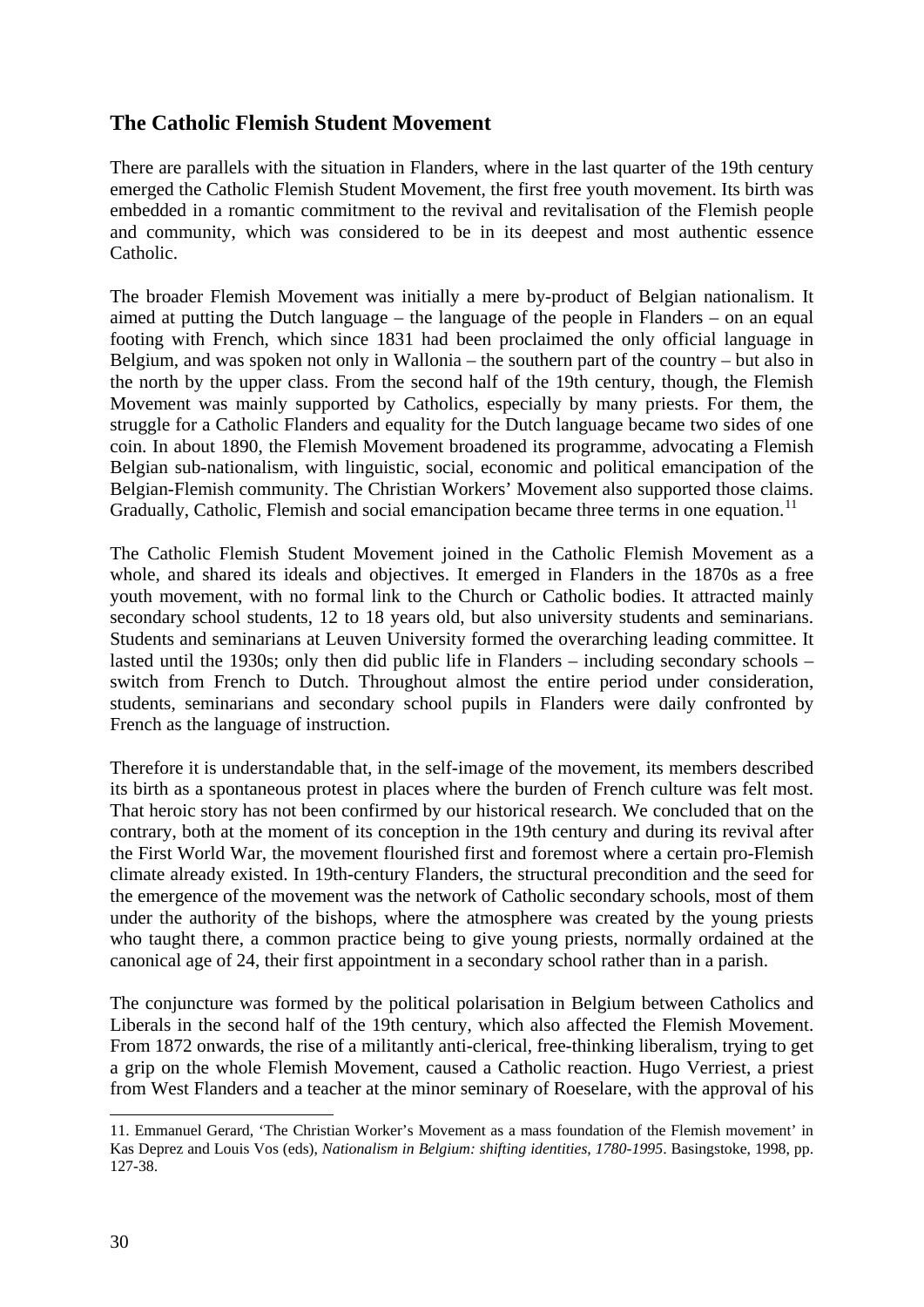bishop, called youth to arms in order to defend the Catholic heritage. Entwining Catholic and pro-Flemish arguments against the threat of freemasonry was a potent mixture that appealed to Catholic students. The generation leaving secondary school in 1876 responded to his call, with Albrecht Rodenbach as its charismatic leader.<sup>[12](#page-30-0)</sup> When he went to the Catholic University of Leuven, he met student leaders from other provinces inspired by the same commitment to the renaissance of a Catholic Flemish people and culture. Together they founded in 1877 an overarching body of student leaders from the five Flemish provinces, with the aim of building a movement led by university students that had ramifications in all those provinces among Catholic Flemish youth in secondary schools.

The University of Leuven had a medieval predecessor, founded in 1425, but it had been reestablished under episcopal supervision after the revolutionary period in 1835. At the time under discussion here, French- and Dutch-speaking students attended the same classes, but the two language groups had separate social lives.<sup>[13](#page-30-1)</sup> From the 1870s on, the Flemish students began to organise their social, cultural and political activities through Dutch-speaking associations. Inspired by a 'back to the people' spirit, they saw themselves as having a mission in the service of the Flemish people, seen a second-class group in Belgian society. They joined the broader Flemish Movement as a group, and from the 1870s onwards they played a spearheading role in it. As such, they were an example of a student movement of the classical type, a group joining a broader emancipation movement and then serving it as a vanguard and mobilising force. Because of their leading role in the Catholic Flemish Student Movement, the Flemish students in Leuven also had a great impact on the attitude of pupils in secondary schools.<sup>[14](#page-30-2)</sup>

#### **Ideological evolution**

-

Once the movement was under way, some tension arose with school and Church authorities. The reason was that the movement drew the obvious conclusions from the teachings of the young priests and as a result demanded a more authentic Flemish atmosphere in schools. By doing so, it became a source of trouble in the eyes of the authorities. In 1877 and 1878, the Bishop of Bruges ordered measures against the movement which was, at that time, gaining momentum in his schools. He largely hindered and, to some extent, stopped its local activities and the overarching organisation. However, this could not prevent the movement from taking off again after 1880. The actions of the bishop were not in opposition to the Flemish demands of the movement as such; they were directed against a rebellious spirit that could lead to insubordination, a weakening of discipline and an undermining of ecclesiastical authority.<sup>[15](#page-30-3)</sup>

<span id="page-30-1"></span><span id="page-30-0"></span><sup>12.</sup> Michiel De Bruyne and Lieve Gevers, *Kroniek van Albrecht Rodenbach (1856-1880*), Brugge, 1980, 294pp. 13. All courses at Leuven were taught only in French until 1914; it was about 1935 before all classes were taught in French and Dutch, so that students could choose the linguistic regime. In 1968, the university was completely split along linguistic lines, and the Francophone part was transferred in the 1970s to an area south of the linguistic borderline, where it formed the nucleus of a new city called Louvain-la-Neuve (near Wavre).

<span id="page-30-2"></span><sup>14.</sup> Lieve Gevers and Louis Vos, Ch. 8 'Student movements' in Walter Rüegg (ed.), *A history of the university in Europe, Volume III: Universities in the nineteenth and early twentieth centuries (1800-1945)*. Cambridge, 2004, pp. 269-361; Louis Vos, 'Rebelse generaties. Het studentenprotest in de jaren zestig' in Louis Vos, Mark Derez, Ilse Depraetere and Wivina Van der Steen (eds), *De stoute jaren. Studentenprotest in de jaren zestig*, Tielt, 1988, pp. 7-54.

<span id="page-30-3"></span><sup>15.</sup> Lieve Gevers, 'The Catholic Church and the Flemish Movement' in K. Deprez and L. Vos (eds), *Nationalism in Belgium: shifting identities, 1780-1995*. Basingstoke, 1998, pp. 110-19.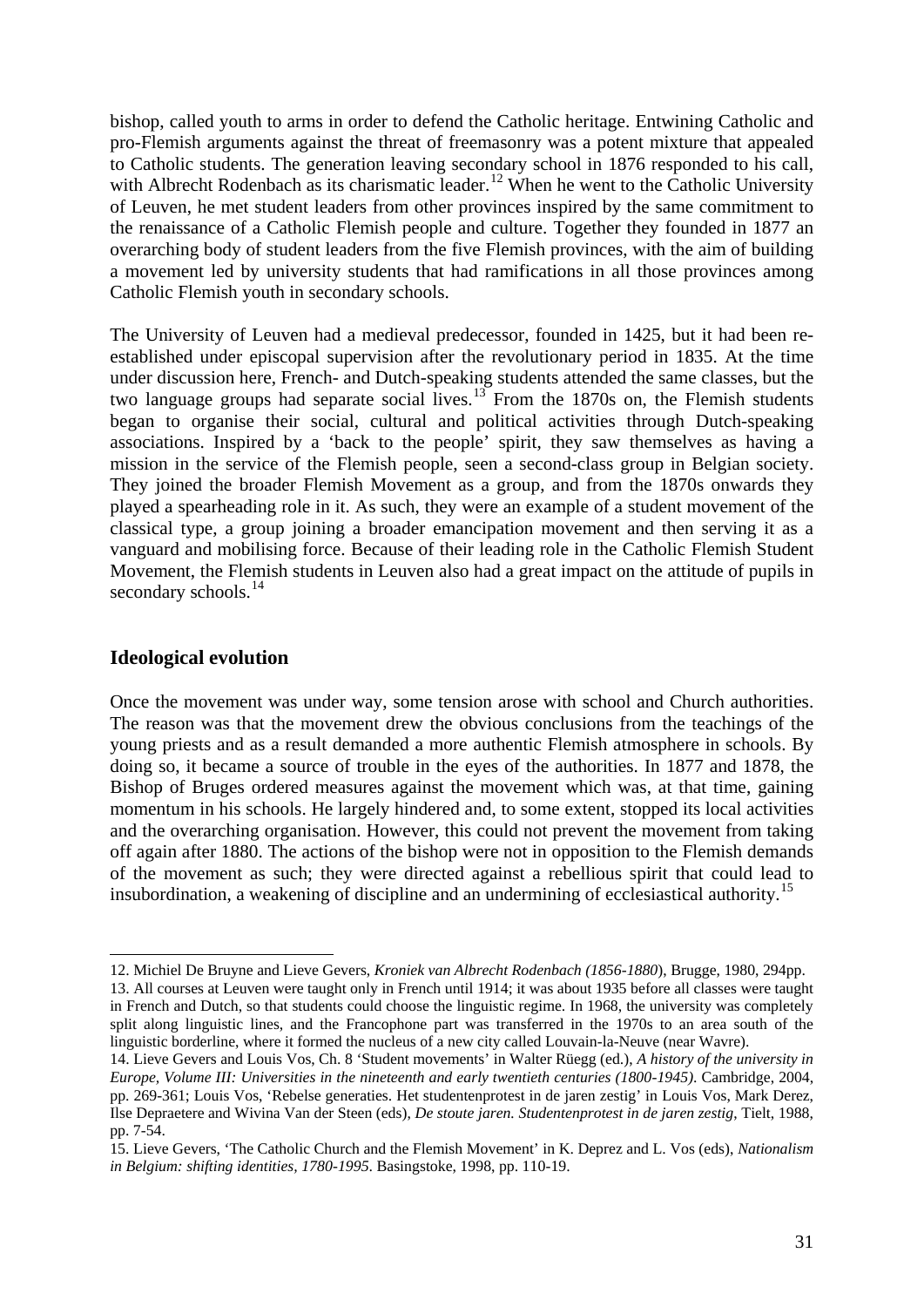The ideological evolution of the Catholic Flemish Student Movement followed the winding road of changing attitudes in the broader society. The founder of the first student association in West Flanders and Leuven, Albrecht Rodenbach, was a cultural nationalist, aiming more at creating a new mentality in Flanders rather than at political action. Through his writings and organisational talent, he gave the movement its classical form, which later – he died as a student at the age of 24 in 1880 – still served as a point of reference. His protests and those of his friends were mainly against the "degenerating education" – because it was French in language and spirit – in secondary schools, and of course also against the repression of his movement by the Bishop of Bruges. But he also turned against both the lukewarm attitude of many pro-Flemish Catholics and the (in his eyes) hypocritical policy of the Flemish liberals. He was convinced that this generation of Flemish students and pupils would play a key role in the Catholic-Flemish awakening. More than anyone else, he was responsible for spreading the feeling in the student body of a specific commitment to the cause. For more than a century, this missionary pro-Flemish spirit would be transmitted from generation to generation.

From about 1879, the movement's centre of gravity shifted from West Flanders to seminarians in Mechelen and then to pupils from Antwerp secondary schools, with Adolf Pauwels as the main leader. They changed their objective from cultural to political action. Through language legislation they hoped to realise – at least partly – 'Dutchification' of the public secondary school system in Flanders, under the supposition that the numerically stronger Catholic network of secondary schools would then automatically follow. Indeed, in 1883 a law imposed some bilingualism in public secondary schools, which nevertheless remained French-speaking. The orientation towards advocating language legislation in education was maintained after 1884, when the leadership of the movement came again into the hands of students from different provinces in Leuven, and the political climate had changed because the Catholic Party again was in power. A new generation of students supported the organisation of several Flemish national meetings, where both Catholic and non-Catholic Flemish nationalists, students and non-students, tried to combine their forces in order to put pressure on the government.

#### **Catholic youth or Flemish youth?**

This collaboration with non-Catholics provoked reaction, and seminarians in Mechelen gained control over the Flemish Catholic Student Movement in order to preserve its Catholic character. The second overarching organisation they created in 1890, the Catholic Flemish Student Association, referred explicitly to the religious component of the movement. Their slogan was AVV VVK (*Alles for Vlaanderen, Vlaanderen voor Christus*) or 'All for Flanders, Flanders for Christ'. But the new overarching organisation did not distance itself from the demands for education in Dutch and, in 1892, the Archbishop of Mechelen formally banned the movement in his diocese. The effect of this did not last for long. The movement continued to exist and, after a short while, the rectors or directors of Catholic schools and the authorities in the seminaries turned a blind eye, even on occasion supporting the movement once more.

One reason was that in the two other dioceses in the Flemish provinces, Ghent and Liège, there was no repression at all, but rather overt or quiet support of the movement by the clergy. There was also a lessening of the tension between the Church and school authorities who wished to keep their seminarians and secondary school pupils away from politics, because around the turn of the century the Flemish Movement as a whole broadened its programme. As a result, within the Catholic Flemish Student Movement, interest shifted from the political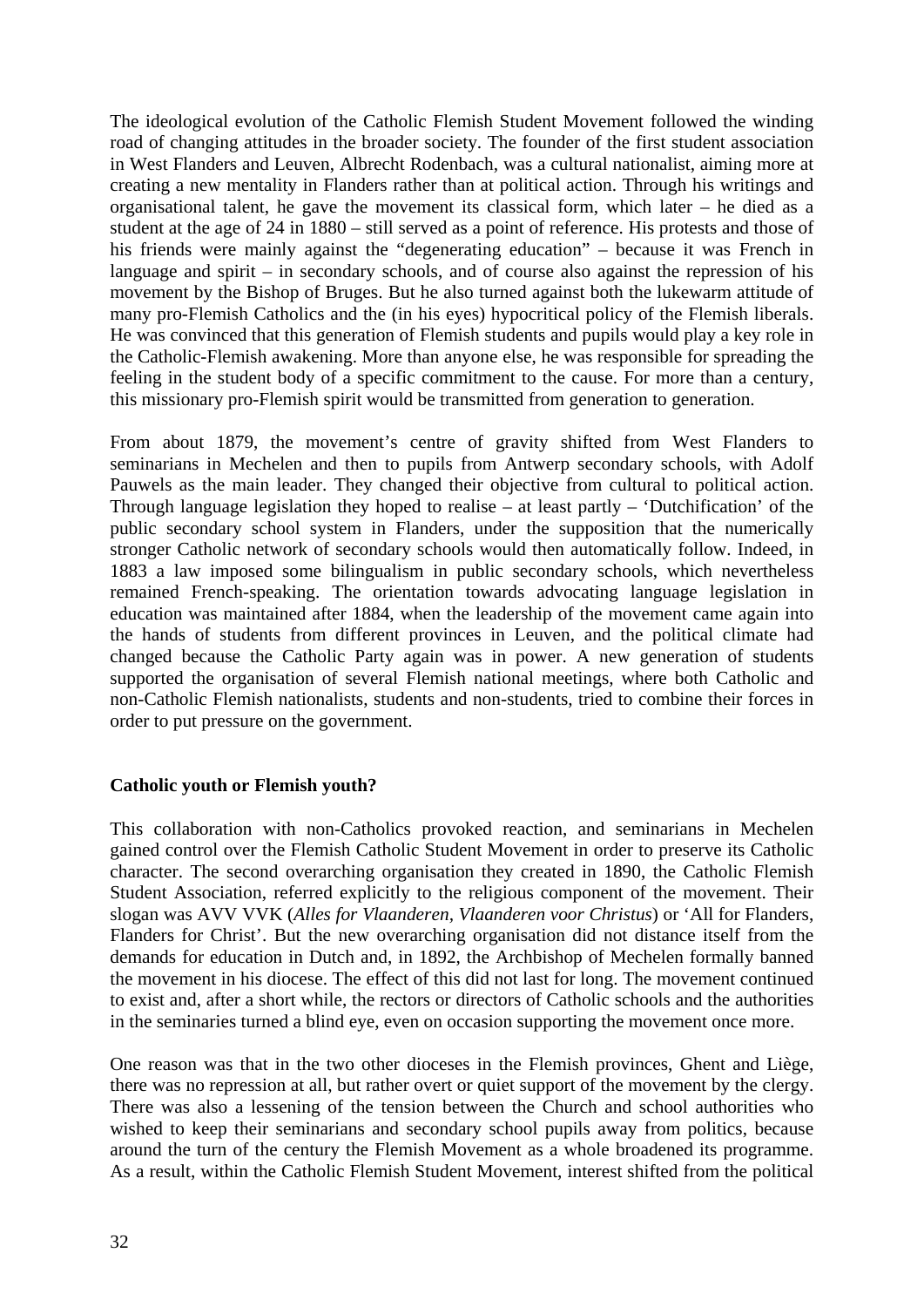to the cultural level, the main target being the personal cultural development of its members, combined with social commitment among student youth and the younger clergy in the then booming Catholic social organisations. In 1903, for the third time, an overarching body was founded: this was the AKVS, the Algemeen Katholiek Vlaamsch Studentenverbond ('General Catholic Flemish Student Association'), where the label 'general' meant the whole of the Flemish region, crossing the borders between provinces or dioceses. It flourished for more than a decade, but was brought to a standstill by the outbreak of the First World War.[16](#page-32-0)

Many older members found themselves serving as soldiers in the trenches. Most local associations, as far as they could continue activities, did so in the line of the pre-war tradition. From 1919 onwards, the movement was resurrected at local and overarching levels, and for a period it flourished. But the First World War also brought about an ideological rupture in the larger Flemish Movement. Two factions emerged that became more and more antagonistic in the inter-war period. On the one hand there were those who considered themselves the heirs of the Activists, pro-Flemish militants who during the war had accepted the help of the German occupier in carrying out some structural changes in order to resolve some pre-war Flemish grievances. On the other hand, the majority of the Flemish movement – mainly of Christian democrat orientation, had remained loyal to Belgium throughout the war.

#### **Flemish nationalism**

The first faction created a Flemish Nationalist political party aiming at home rule for Flanders but gradually becoming more anti-Belgian, rejecting not only the Belgian state, but soon also the Belgian parliament and parliamentarism itself. In the early 1930s, the ultra-Flemish nationalist party was transformed into a uniformed fascist one, adopting the principle of 'all power to the leader'. The other group remained loyal to Belgium and democracy, was supported by the majority of pro-Flemish citizens and wished to achieve monolingualism in Flanders for public affairs through parliamentary action and language laws.

This rupture had major consequences for the student movement. Post-war generations of Flemish students in Leuven were strongly attracted to the radical orientation and they tried to push the Catholic Flemish Student Movement into the radical camp. Disciplinary measures by the rector, fully supported by the episcopate because of provocations by anti-Belgian Flemish nationalist student leaders, led to an open student revolt in 1924 and 1925. The Belgian bishops' condemnation of anti-Belgian Flemish nationalism in 1925 fuelled radicalism, not only in Leuven, but also in many Catholic secondary schools. These developments alarmed the bishops, especially as the moderate wing of the student body was apparently unsuccessful in trying to counter this radical offensive.

The bishops tried to stop anti-Belgian Flemish nationalism in their schools by repressive means, but at the same time the most pro-Flemish of them, firstly the Bishop of Liège and later a new bishop in Ghent, attempted to detach local branches of the movement in their diocese from the leadership in Leuven. This led to the formation of an alternative Catholic Flemish Student Movement, not anti-Belgian but certainly pro-Flemish, approved by the ecclesiastical authorities and with a larger role for seminarians in the overarching provincial

<span id="page-32-0"></span><sup>-</sup>16. The first overarching body was the Vlaamsche Studentenbond ('Flemish Student Association') of 1877; the second was the Katholiek Vlaamsch Studentenverbond ('Catholic Flemish Student Association') of 1891; but the name AKVS is used to mean the Catholic Flemish Student Movement's organisation over the whole period.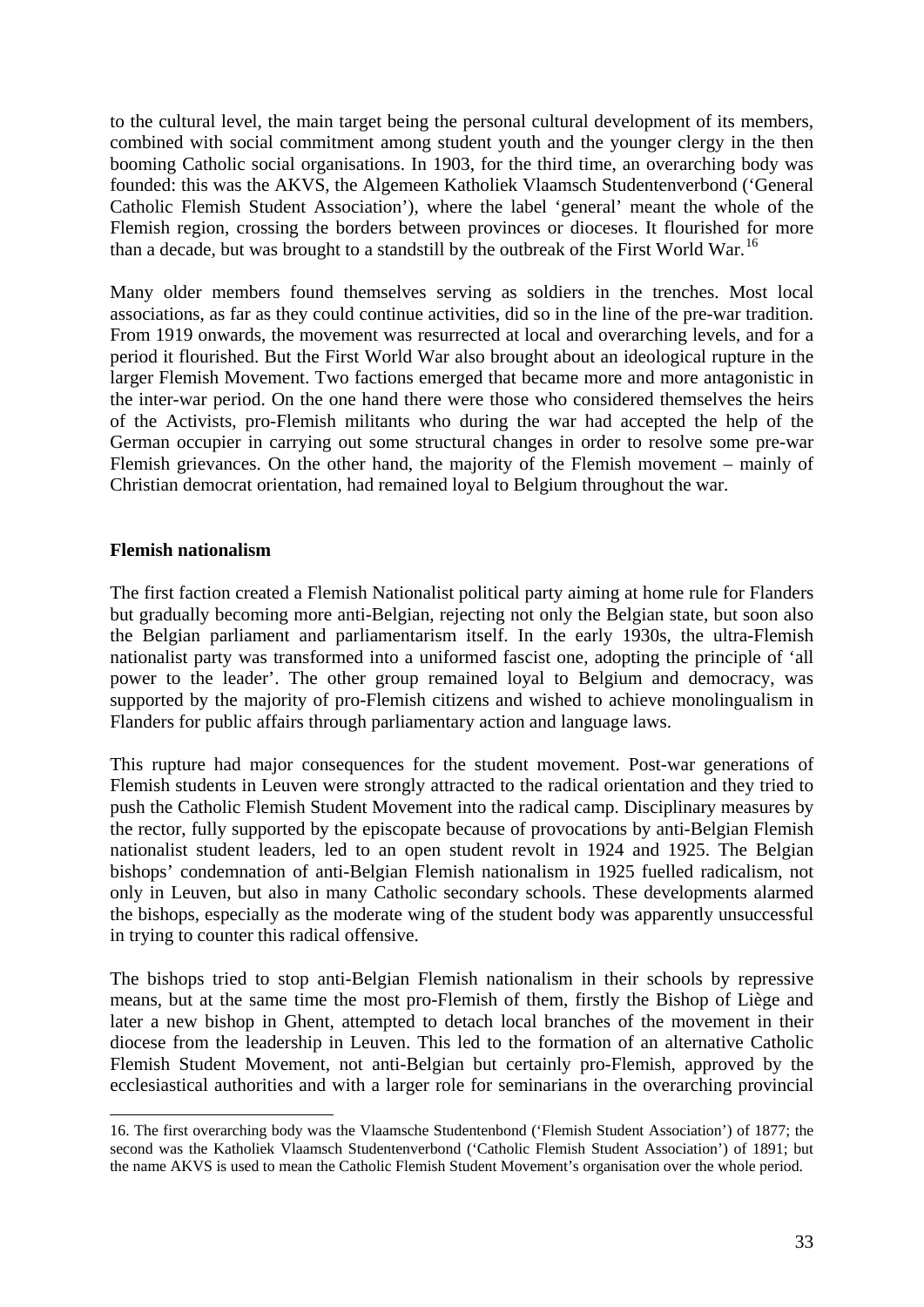organisation. When around the same time the idea of organised Catholic action, as propagated by the Pope, took shape in Flanders, it seemed logical to incorporate in this new structure the local associations of pupils, seminarians and students. They were eventually forced to cut all contact with the leadership in Leuven and join the new Catholic Student Action bodies.

This was possible because of the functional autonomy of local groups. A long power struggle between 1928 and 1935 put the young members in a difficult dilemma: whether to remain faithful to the old organisation or follow the bishop. The new youth organisations considered themselves to be the heirs of the old free Catholic Flemish Student Movement, because many local associations had simply continued their activities, maintaining many of the old traditions, but now within a different framework. This was seen as more modern and in tune with the spirit of the time than the old AKVS, because it was a top-down structure under the direct leadership of the bishop and clergy, characterised by hierarchical decision making; even youth leaders were appointed by chaplains at the lowest level.

The Catholic Flemish Student Movement came to its end as a result of both external coercion and internal antagonisms. In the 1920s, the controversy was between those who wanted to emphasise the cultural and educational function of the movement, and those who sympathised with a radical anti-Belgian ideology and wanted more political action. In a second stage, at the end of the 1920s and into the 1930s, the bishops tried to channel student youth away from the old organisation, and the issue was seen as one of rebellion or obedience to the Church authorities. Finally, midway through the 1930s, there came a clash among the small group of believers who still followed the old tradition, between those who wanted to maintain the custom of an autonomous student movement, and those who wanted incorporation in one of the radical right-wing Flemish national political formations.

## **Structural and functional characteristics**

#### **Bottom-up organisation**

Four channels connected local groups with the leadership in Leuven. First was the system of representatives. Those university students at Leuven who were also members of one of the many local associations in towns and villages in Flanders served as a contact person between the lower realms of the movement and those at the very top, responsible for the exchange of information in both directions. This system proved at times to be a weak link, simply as a bottleneck in communication sometimes occurred. If representatives were not conscientious, the contact between top and base evaporated. There was also always the danger that the representatives would care less about carrying opinions and demands from the local level up, and more about passing down the message from the top. That could easily lead to ideological manipulation.

But there were three other channels of bottom-up communication. Firstly, the secretary of each local association regularly drew up a report of its activities and sent it to the leading general committee in Leuven. Secondly, there were organised meetings of the local leadership at the provincial and general rallies in the Easter and summer holidays. Finally, there were regular journals and sometimes circular letters with suggestions and directives for local activities. To avoid regional isolation, local associations also established mutual contacts on their own initiative. Sometimes leaders of different local chapters met in the same secondary school, sometimes they created an overarching regional structure wherein adjacent local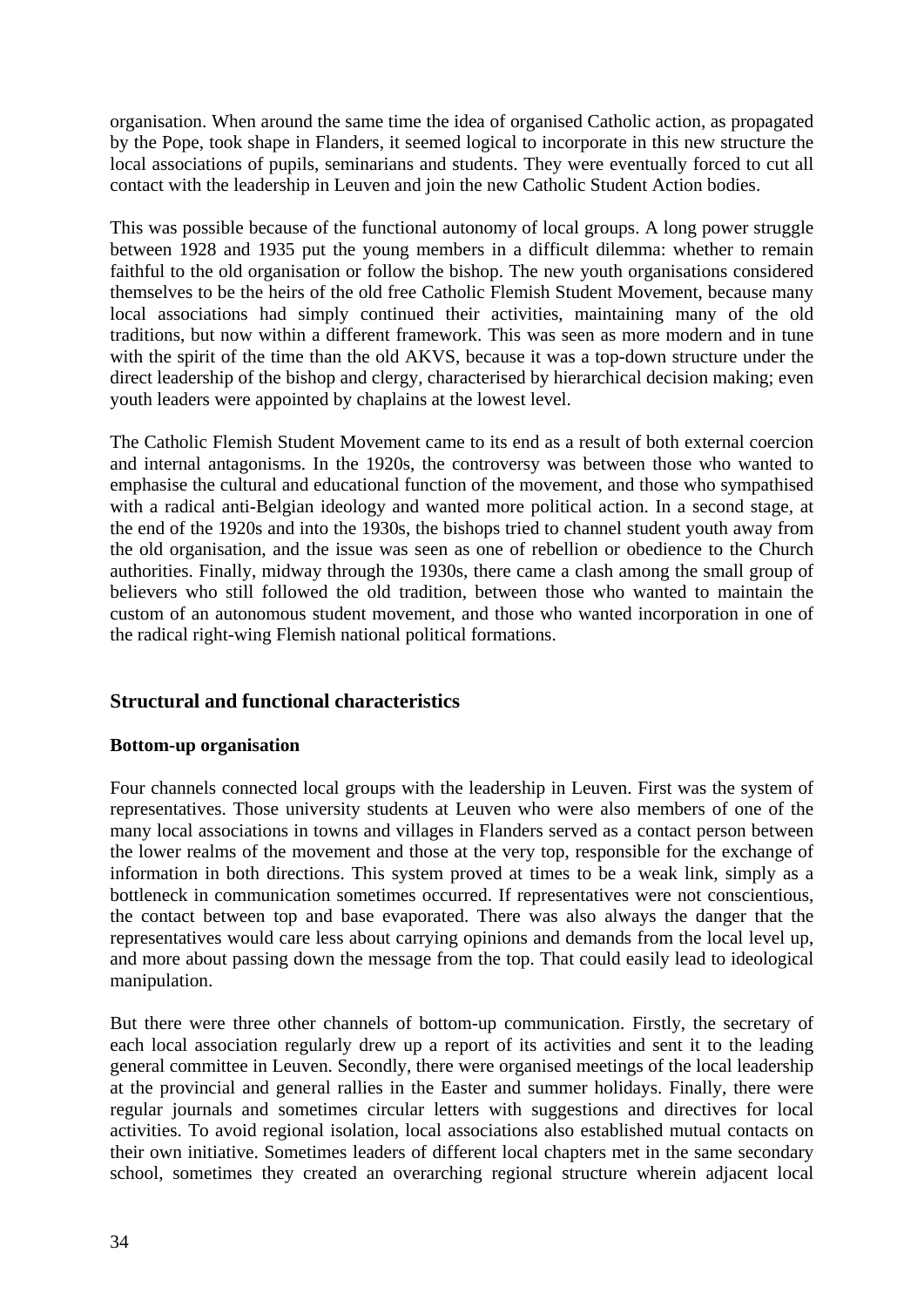groups could work together, and also there were mutual visits by groups at fraternisation meetings or local celebrations.

The structure of leadership followed in principle a bottom-up direction. The leadership was democratically chosen by annual elections in all the local associations; nowhere was there a system of a top-down assignment. Through their representative in Leuven, the local chapters were entitled to elect the provincial leadership, and sometimes there was even an election at a provincial rally, with all the presidents of the local groups participating. From the five provincial committees, a general committee was chosen with one general president, usually someone who had served as a provincial president in the previous year. Throughout the whole period 1875 to 1935 though, provincial autonomy was strong: each decision required unanimity within the provincial committees. It was a tradition that even survived the AKVS as an organisation, and remained strong in successive organisations incorporated in the Catholic action movement.

Another remarkable characteristic was that – despite the bottom-up structure – there was enough scope for the leading elite within the university to put their own accent on proceedings, without the threat of local associations amending it. This resulted in some tension with the seminarians, of whom only a small part studied in Leuven, and with local associations who did not agree with the general direction. Those tensions did no great harm to the activities of the majority of the members because, despite directives from above, in reality the local groups had functional autonomy. They could continue unimpeded, whether in line with what Leuven prescribed or not.

During the academic year, the leadership in Leuven prepared AKVS periodicals for publication and planned activities for the Easter and summer vacations. Then there were rallies and meetings at provincial and general level, but mainly at local level, where in some cases the members of the local association met for activities almost every day. In 1924 – the heyday of its history – the 233 regularly functioning local associations comprised about 7 000 young people. We estimate that in the eastern province of Limburg three quarters of all pupils attending Catholic secondary schools were members of the movement, in West Flanders half of them, in East Flanders probably two fifths, and in the province of Antwerp at least one third.<sup>[17](#page-34-0)</sup> So we can say that, in the first half of the 1920s, the movement was firmly rooted in the milieu of Catholic pupils and students in Flanders. Important for its radicalisation in the 1920s was the fact that the leading elite of the youth movement were also deeply involved at university level in the Flemish (university) student movement. So there was a certain merging of the youth movement with the classical student movement at university.

The Catholic Flemish Student Movement was embedded in the broad Catholic Flemish movement in different ways: through its structural link with the student movement at Leuven University, through the lectures and speeches delivered by leading Flemish figures at local, provincial and general meetings, and the articles they wrote in the journals of the movement, and through the many priests teaching at Catholic secondary schools, many of whom were former members of the movement who transmitted their enthusiasm for the moral and cultural uplifting of the Flemish people. As a result, an idealistic commitment to the renaissance of a Catholic Flemish people was encouraged among young students from one generation to another.

<span id="page-34-0"></span><sup>-</sup>17. L. Vos, *Bloei en ondergang van het AKVS*, Vol. 1, pp. 213-15. For the Flemish part of the province of Brabant there is not enough evidence to calculate or even estimate percentages.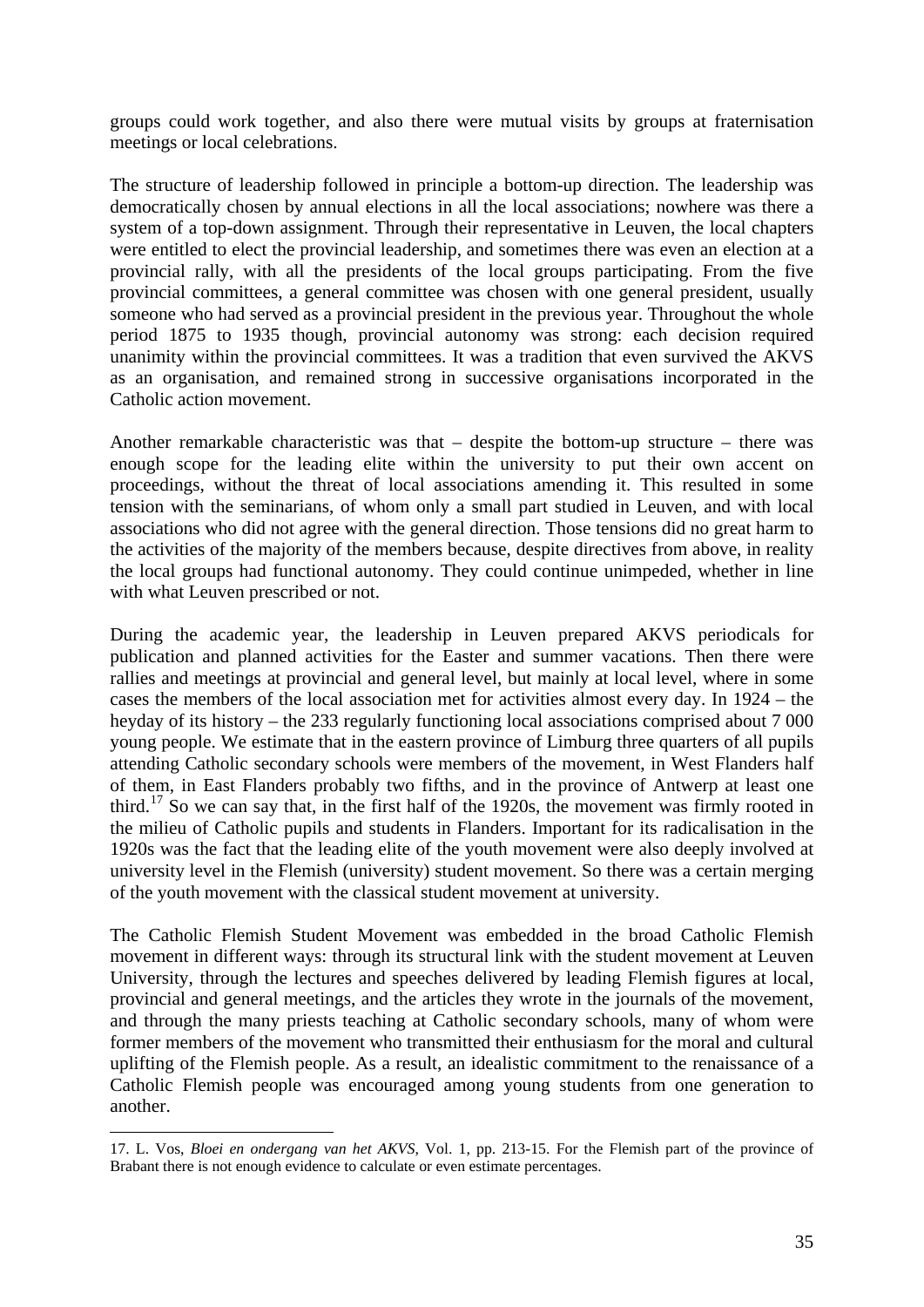The most typical element on the structural level was that the movement fully developed the characteristics of a youth movement, but also borrowed some elements from the university student movement. In its local branches it allowed groups of young people, under their own leadership, to organise their own lives with the aim of personal and social development; on the other hand it was embedded in the Flemish Movement, implying preparation for a commitment in adult life and direct support of the contemporary movement. This combination of an orientation to action with an emphasis on personal and social formation, oriented towards a commitment in adult life, was the originality of the Catholic Flemish Student Movement. On the one hand it provided a free haven for youth, while on the other it oriented them towards development of the broader community.

#### **Local groups**

Despite all overarching initiatives, the movement only obtained its real stature on the local level. Local associations were founded on the initiative of pupils, students or seminarians. In provincial towns, their associations were active throughout the year, which was also the case in the semi-secret associations in Catholic boarding schools, mainly in East and West Flanders. The most common form of local association though, a type scattered even across small villages in Flanders, gathered only during school holidays at Christmas, Easter and in the summertime. They then drew up a very lively activity programme, with almost daily meetings. These groups had an typical membership of 25 to 45 people, most of them studying in secondary schools. In some associations, the group of 12- to 14-year-olds was so large that they could form a division of their own, with an appropriate programme wherein recreational activities played a larger part than discussion meetings.

Those serious meetings, though, formed the backbone of the local programme. They were a succession of lectures, songs, debates and exhortations. It was there that the spirit of the movement was transmitted from generation to generation. It was also there that younger members drew attention, when they gave a speech for the first time, and where they practised with unprepared speeches their fluency and command of the Dutch language, as their formal schooling was in French. Special attention was given to the use of the standard language, and the avoidance of dialect. In many groups, the form of these speeches was assessed by a previously appointed referee.

Aside from the 'serious meetings, there were more recreational and social activities like hikes, cycling tours, pilgrimages, games and outdoor activities. Above all, in most groups there were also daily rehearsals of the great theatre play that would bring together the whole local community at the end of the summer holiday, in an effort to contribute to popular education. All activities were imbued with Flemish nationalism and a Catholic spirit. Not surprisingly, each day started with the recommended daily group mass in the parish church, where prayers were said for Flanders.

The link between recreational and educational activities was the living tradition. It was also that tradition on which the authority of the leadership in Leuven, and in fact the whole organisational structure, was based. It was evoked at provincial and general meetings, where former student leaders encouraged current members to keep the torch burning. It was everpresent in the journals where "the great men of our People" were presented as role models for the contemporary generation. Tradition was also articulated in the discussion meetings of the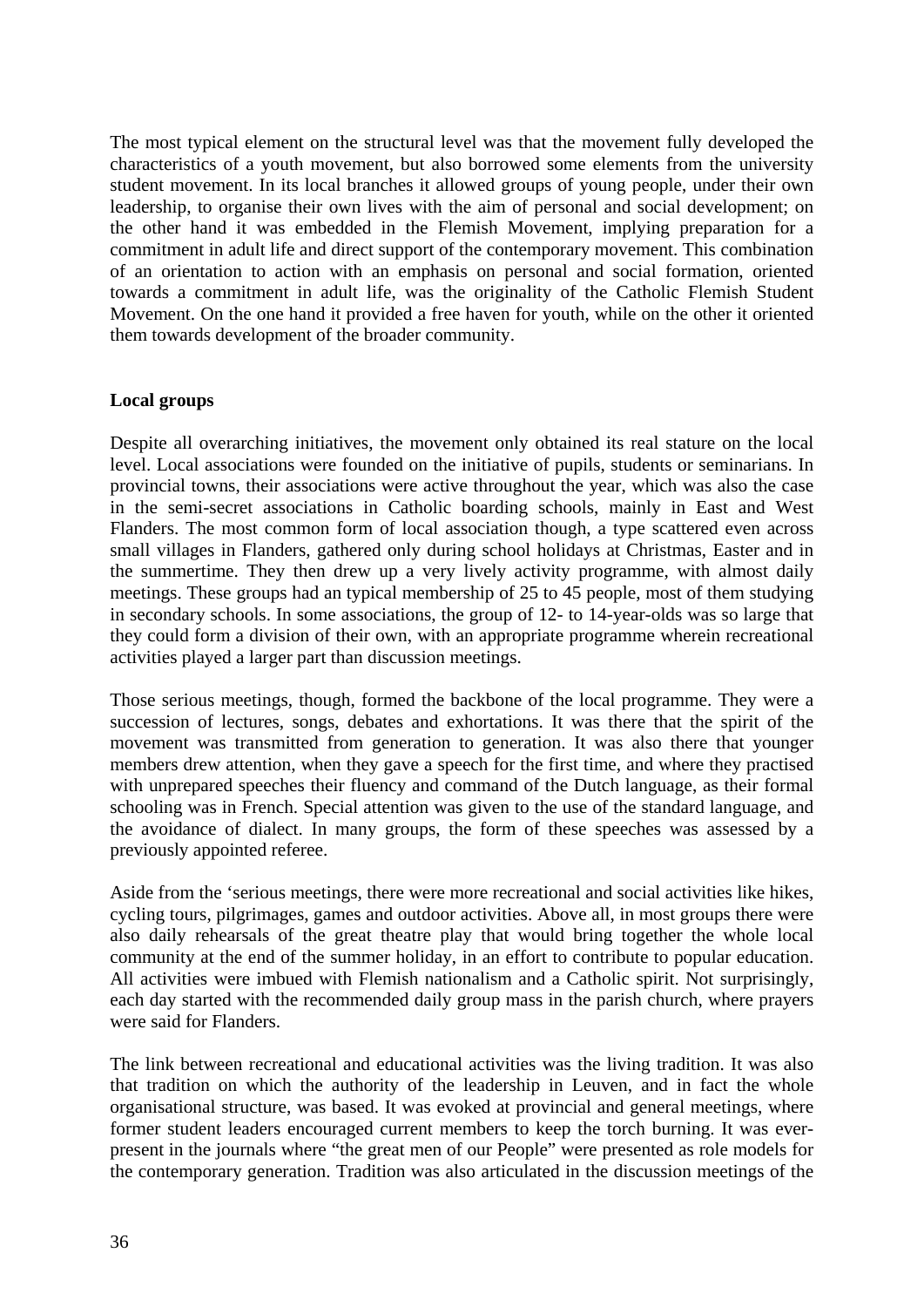local association, where former members of the group – priests, missionaries or laypeople – regularly appeared as living parts of the uninterrupted chain that linked the past to the present.

There were more local customs supporting this living tradition: the flag or standard of the group, for the creation of which their predecessors had, with great effort, collected donations. That flag was the symbol and rallying point for the association. It was solemnly carried in processions and in provincial or general parades, and it was the central symbol in the ceremony for the acceptance of new members. There were other symbols as well: the official song, specially composed for that particular local association, and above all the logbook, where all activities were recorded, was handed over from generation to generation, allowing current members to discover that older local people, family, teachers, parish priests or other public figures had once been active in the association. Through all of this, members got the impression that they were not simply forming a peer group of their generation, meeting for fun and recreation, but were also participants in a fraternity reaching over time and space, and fighting for the same noble cause.

### **What the movement meant**

Very correctly, as John R. Gillis wrote, "any explanation of youthful behaviour at a given point in time must take into account not only of social and economic structures, but also previous historical experience of the age group, as an independent variable of its own. Tradition did not always stand in the way of change, but interacted with it in ways that made custom itself an agent of transformation".<sup>[18](#page-36-0)</sup> The past was not simply the past, but "the layer upon layer of youth traditions", which reconciled tradition and continuity with change and renewal. That is also why, in the historical analysis of youth movements, one should not look only at the ideological evolution, because that follows changes in the social context over time. More important is to find what the core characteristics of a youth movement are, and to include in the analysis the slower pace of change in function and structure of the movement. It is only in the interaction between ideology, structure, daily life at local level and functions in society that the specific identity of a movement can be described.

The functions of the Catholic Flemish Student Movement were seen differently by its members, the student elite at university, the clergy and ecclesiastical authorities, and the Flemish movement as a whole. For its members, the Student Movement had foremost a function in their education and socialisation. It provided the opportunity to express their own creativity and develop fresh contacts with the existing culture, and to do so by interpreting their mission in their own way with people of their own age. At the same time, this experience made them members of a broader 'imagined community' working for the benefit of the Flemish people.

For the university students who were leaders of the movement, its function was partly that it could transmit to the next generation the ideas that had emerged among the current students at Leuven. The students of tomorrow were still in secondary school. If they could be convinced of the viewpoint that now prevailed in Leuven, this would consolidate that viewpoint for the future. There was a possible pitfall, especially at times when the student movement at the university was radicalised. If the leadership tried to spread their radical ideology in secondary schools, they risked coming into conflict with the school and Church authorities. In the 1920s,

<span id="page-36-0"></span><sup>-</sup>18. John R. Gillis, *Youth and History*, p. 38.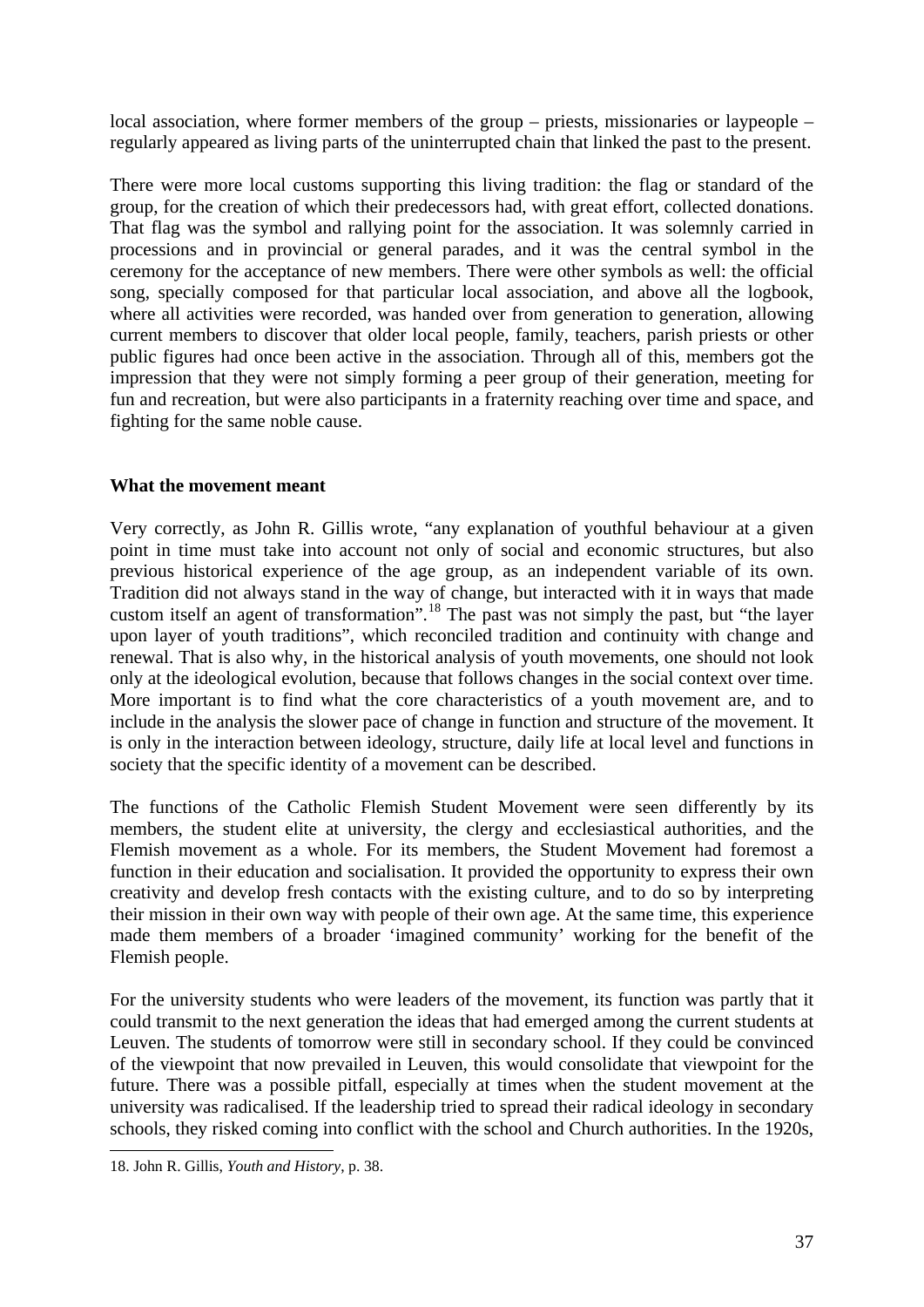this was the time bomb undermining the further autonomous existence of the Catholic Flemish Student Movement.

For the clergy and most bishops, the movement functioned as an auxiliary agent of idealistic and Catholic education. The altruistic and religious attitudes that the Church and teachers in Catholic schools tried to impose on pupils in a normative and rational way were also part of the life code of the movement, and therefore more easily accepted by the members in an intuitive way. On an educational level, after a while the movement was simply seen as a third pillar alongside the family and school.

In 1919, it was appropriately a former provincial leader and then priest, Paul Vandermeulen, who described the Catholic Flemish Student Movement as "the main factor in our Flemish Movement, because it is from here, as from a source permanently bubbling up, that the convinced and unselfish militants emerge, who must procure the Flemish fight its uninterrupted continuation and final victory".<sup>[19](#page-37-0)</sup> This statement indicated that the movement was seen not only as a means for personal education, but also as a mobilising force "for Christ and Flanders", and that was why the broader Flemish movement – mainly Catholic – appreciated and supported it, as long at least as it remained within the broad consensus and common front of those fighting for the resolution of Flemish grievances.

# **Profile, significance, legacy**

### **Profile**

We can define the Catholic Flemish Student Movement as an original youth movement, comprising Catholic pupils of secondary schools, seminarians and students, organised in a structure where local associations had large functional autonomy and decision making followed a democratic, bottom-up principle, although the leading elite of students and seminarians at the University of Leuven had an important role of its own, not controlled by the local associations.

The Student Movement's identity was the result of a specific configuration of several elements, such as its emergence as a by-product of an emancipation movement, the structural link with university students, a living youth tradition, a generational consciousness, a formal autonomy and self-activation in local associations. Moreover, it had a specific function that was widely appreciated by the Catholic Flemish community in Belgium, and by the people responsible for Catholic and Flemish education. It declined because gradually this positive functional perception disappeared.

The leading elite was strongly affected by the political development of the Flemish student movement at Leuven University and it tried to influence the local associations, so as to keep up with ideological developments in Leuven, which sometimes caused tension with the Church authorities. The Student Movement was embedded in the broader Flemish movement, through the actions of the leadership in Leuven, through the appearance at meetings of Flemish leaders and militants, through the articles they published in the journals of the

<span id="page-37-0"></span><sup>-</sup>19. Translated from a letter from the priest Paul Vandermeulen, dated 20 May 1919, to seminarian Jozef Meekers, quoted by Louis Vos, *Bloei en ondergang van het AKVS,* Vol. 1, p. 12.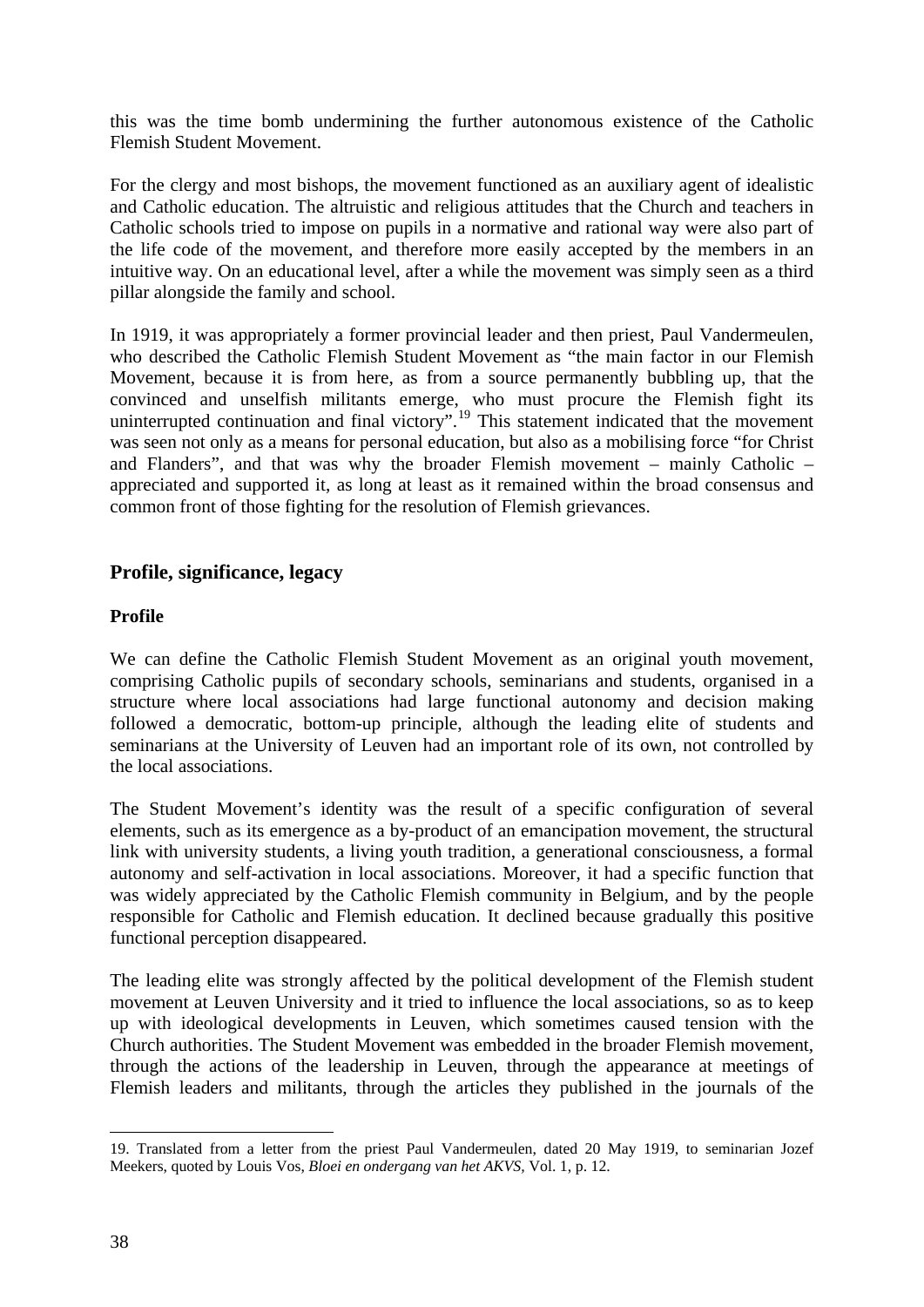movement and through the role of priests and seminarians played out on the local level in schools and associations.

Nevertheless, formally the movement remained autonomous, deciding on its own direction without any interference from the authorities, as well as being a great place for the living tradition passed down from generation to generation. Concerning its pattern of values, the movement always maintained the Flemish and Catholic emphasis, highlighting as a specific goal the education of its own members. This education in the formative years of adolescence encompassed problems on the social, cultural, religious and even political level, and somehow linked them to the Flemish movement. So it embraced the 'now', but it aimed also at militant participation in the Catholic Flemish movement 'later'.

### **Significance**

-

Some have labelled the Catholic Student Movement 'the oldest youth movement'. Certainly it was one of the oldest, but more importantly it was unique compared to others. It did not create its own specific youth realm that rejected the adult world, as the *Wandervogelbewegung* had done in their heyday. It did not serve as an instrument for preparing youth for good citizenship and smooth integration into the established order, as scouting did. But it did combine preservation of a space where committed youth could be themselves, in an idealistic framework of serving the Flemish and Catholic community in the present and at a later time, with an enhanced critical attitude to the existing social order, without being tied to the leash of the Catholic Church or a political party.

Those elements remained part of "the subterranean traditions of youth", $20$  especially in secondary schools and at university, for almost a century, affecting both the new Catholic Action youth movements that succeeded the AKVS in the 1930s and the commitment of generations of Catholic Flemish university students in Leuven. Its idealistic tradition was continued over many generations, until the 1960s. Even later, it was perhaps still an element in the explanation of why youth movements remained strong in Flanders, whereas in most other European countries they simply withered away from the 1960s onwards.

Finally, it is worth emphasising that, apart from the above-mentioned reasons for the decline of the AKVS, a more general aspect of the *Zeitgeist* played a role also. In the 1930s, a time when radical right- (and left-)wing ideologies were engaged in a huge power struggle, there was no longer any room for autonomous youth associations. Not just in Flanders, but everywhere in Europe, free youth movements disappeared. They were absorbed or replaced by new youth organisations, incorporated within political parties or churches, with the aim of creating "a youth with a mission" that would affect social and political developments. Especially when economic crisis spread over Europe, and political regimes seemed unable to stop it, the demand for radical solutions became stronger.

Like the Catholic Church, other bodies tried to strengthen their grip on youth. The new youth had to be incorporated again in organisations led by adults, in their march towards a new order and a new society. In all those new formations, structure and form were important. They were all organised from the top down in a specific style. They wore uniforms, marched at the

<span id="page-38-0"></span><sup>20.</sup> David Matza, "The subterranean traditions of youth", *Annals of the American Academy of Political and Social Science*, Vol. 228, 1961: pp. 102-18.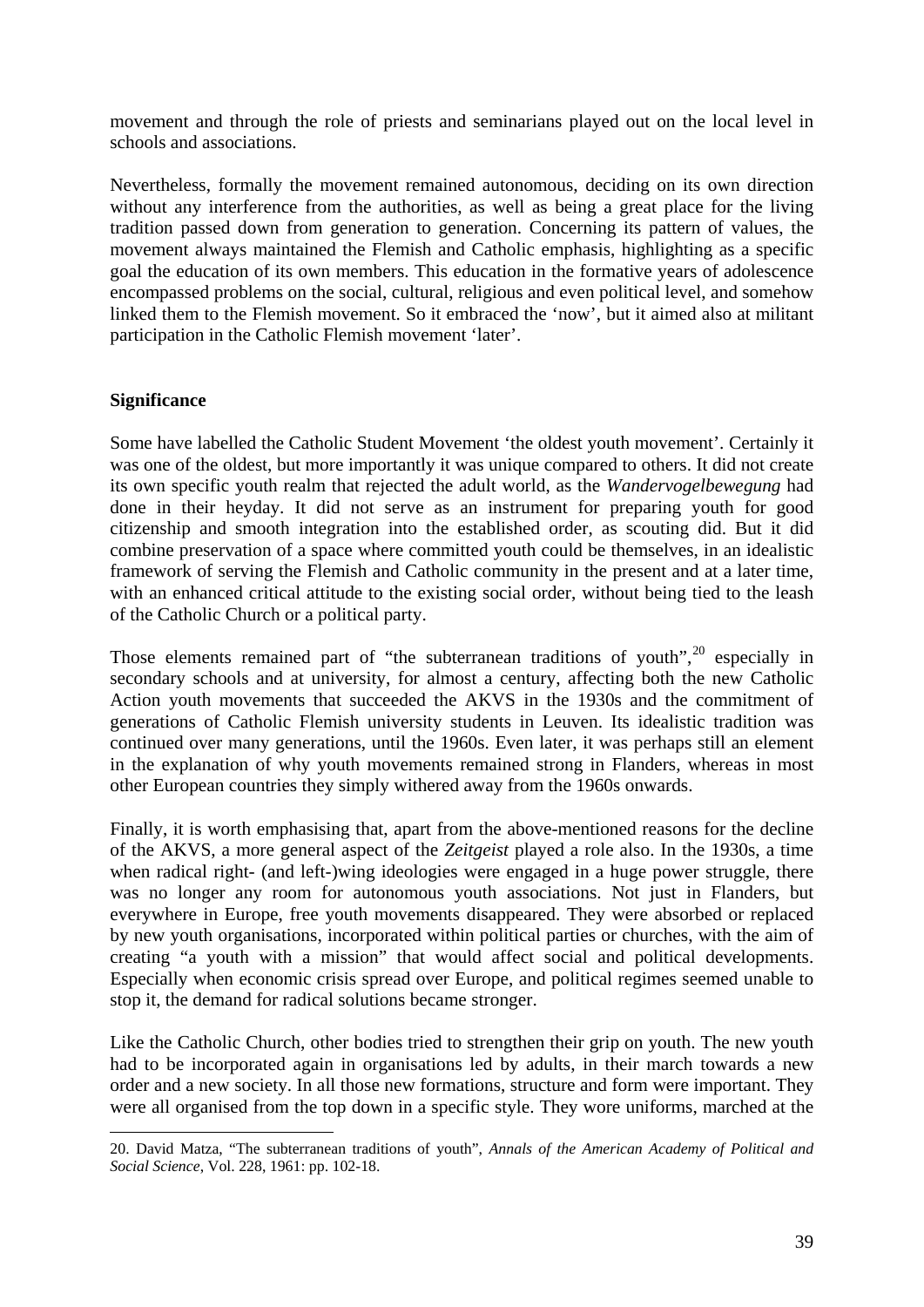call of the clarion in military style, bearing their banners to the rhythm of rolling drums. This style – which survived the Second World War and remained a major element in Flemish youth movements until the 1960s – was an attempt to give expression to the new times.

## **Legacy**

The decline of the Catholic Flemish Student Movement marked the end of the free youth movements in Flanders, but not of the youth movement as such. New youth bodies were formed, structurally integrated within their ideological (Catholic, socialist or liberal) pillar, each consolidating their segment of the population. They were seen as a reservoir of future militants. Catholic youth movements aimed at personal sanctification of their members, preparing for their commitment to conquer society by religion. Their "deviant conformism"<sup>[21](#page-39-0)</sup> – their radical commitment as a group to defend the Catholic cause in the society – was enhanced, but always within the lines prescribed by the Church and the Catholic pillar.

Gradually though, and this was the case from the 1940s, in all those youth movements, the focal point shifted from direct actions in the broader community to personal development through group activities, although the ideological framework remained unquestioned and the Flemish emphasis continued to be a self-evident reflex, albeit more in emotional and cultural terms than in political demands. At the same time, 'youth movement' as a method was systematically developed in its classical form of outdoor activities in groups, borrowed partly from scouting and other older youth movements.

Like the parades, the open-air activities and the emphasis on group life were a way out of the tedious meetings of the study circles. This development was backed by the theoretical underpinning of "the unique methodology" of the youth movement, supplied by adults responsible for education. They suggested that the youth movement was the third milieu of education, after the family and school. In all youth movements, leadership training adapted to various age groups was introduced, and the quality of the publications for leaders and members improved. It was in the 1950s that national and regional offices with paid leaders were established. That period, along with the 1960s, was the heyday of the youth movement in Flanders, in which Catholic organisations formed the most important and influential part.

<span id="page-39-0"></span><sup>-</sup>21. Klaus Allerbeck, *Soziologie radikaler Studentenbewegungen. Eine vergleichende Untersuchung in der Bundesrepublik Deutschland und den Vereinigten Staaten*, München/Vienna, 1973.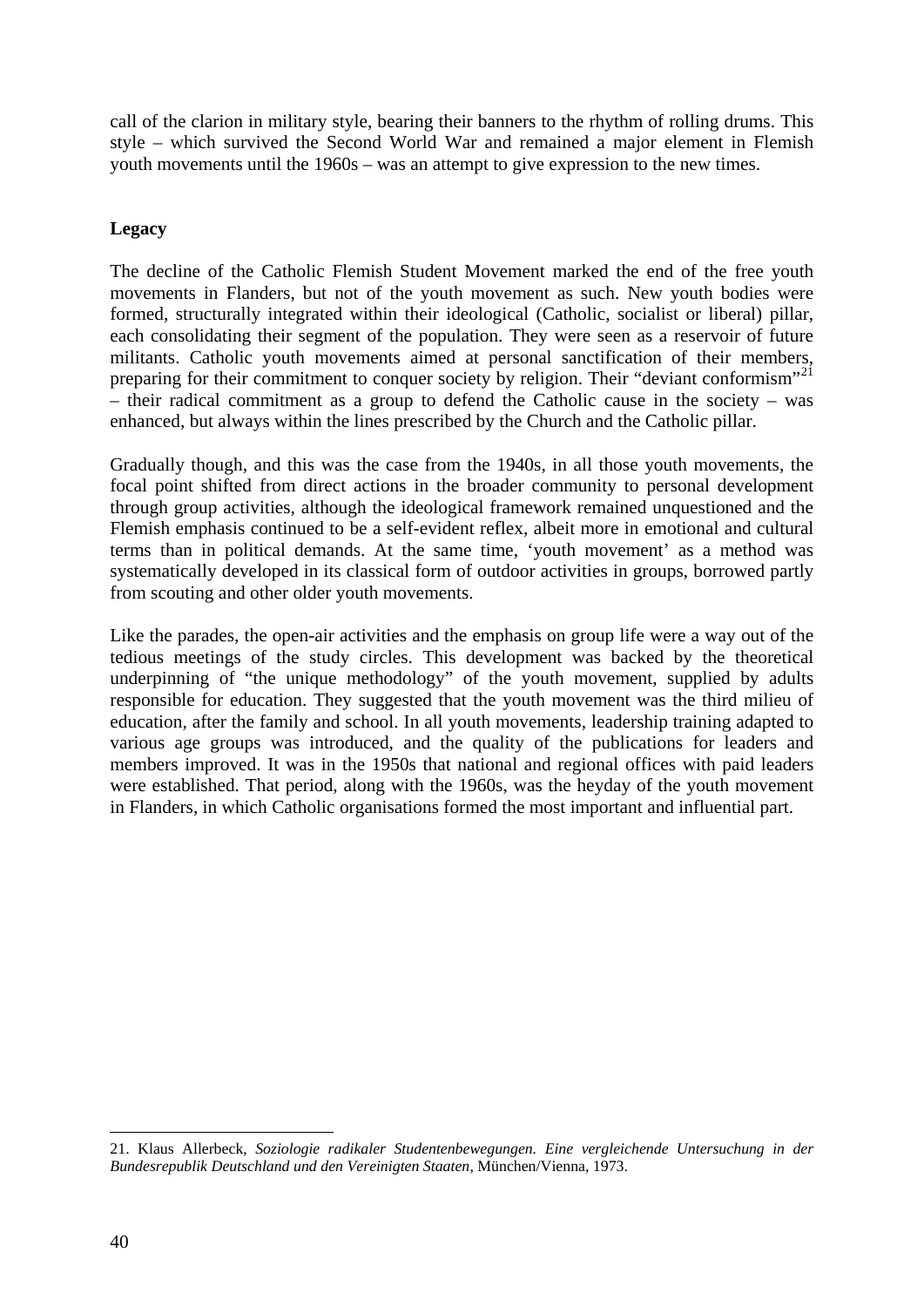# **5. Youth work and its forgotten history: a view from Flanders**

#### *Filip Coussée*

-

It is a common belief that organised leisure activities, such as youth work, produce positive outcomes for the participants. There is a problem, however: youth work has a limited reach. Those who seem to be the most in need of this kind of organised leisure activities do not participate. The discussion in youth research and youth policy focuses therefore on the question how to reach the "hard-to-reach". However new difficulties show up. New and more open kinds of youth work don't seem to have the same "positive power" as the so-called traditional youth movements. They even seem to create counterproductive effects. We call this mechanism the "accessibility paradox". The more we try to move young people into youth work, the worse it seems to get. In a historical excursion we argue that this is not a new question; nor do we give new answers. As a conclusion we shift the focus of the discussion to a question that offers more broadening perspectives: moving from the question of the accessibility of youth work provision to questioning the surplus value of youth work as seen from historical, political and social pedagogical perspective.

## **Youth work hardly reaches the hard-to-reach**

Academic research in Flanders – as in Germany, the UK, USA and elsewhere – underpins the belief that youth work (especially if it is a structured programme) produces positive outcomes for its participants. Participation in structured youth activities contributes to academic results (Fredricks and Eccles 2006), the development of social and cultural capital (Dworkin, Larson and Hansen 2003) and mental health (Mahoney, Schweder and Stattin 2002), it promotes a sense of citizenship (Williamson 1997), contributes to the process of achieving independence while maintaining good relations with the parents (Larson, Pearce, Sullivan and Jarret 2007), prevents all kinds of risk behaviour (Mahoney, Stattin and Lord 2004), leads to a stronger position in the labour market (Jarret, Sullivan and Watkins 2005) and nurtures democratic skills and attitudes (Eccles, Barber, Stone and Hunt 2003). Developmental and community psychologists and sociologists soon get together to further unravel the relation between participation and positive outcomes.

The seeming naturalness of this relation is also voiced in the media. Very recently youth work in Flanders twice got newspaper headlines. One said "Chiro and Scouts have a societal yield of  $\epsilon$ 300 000 000". These two popular uniformed youth movements<sup>[22](#page-40-0)</sup> were ascribed this value because of the huge numbers of volunteers in their local troops; if their work were done by professional child carers, this would involve considerable cost to society. The second news item focused on the Flemish Chief Scout and his switch to politics, maintaining a tradition. The Scouts, like other youth movements, have supplied several members of parliament and ministers – even a prime minister – in recent decades, strengthening the idea that our youth movements offer a breeding ground for active, engaged and responsible policymakers.

Many other news items focus on the huge individual and social value of youth work. The media usually don't bother to disentangle cause and effect, and most youth work researchers

<span id="page-40-0"></span><sup>22.</sup> Whereas these types of youth work in most countries would be called "(uniformed) youth organisations", in Flanders we still call them "youth movements", referring to the historical legacy of the student movements. But, unlike them, current youth movements are more structured and explicitly focused on leisure time. Some authors speak of 'youth movement' in the first sense and some use 'youth movement' in the second sense (see below).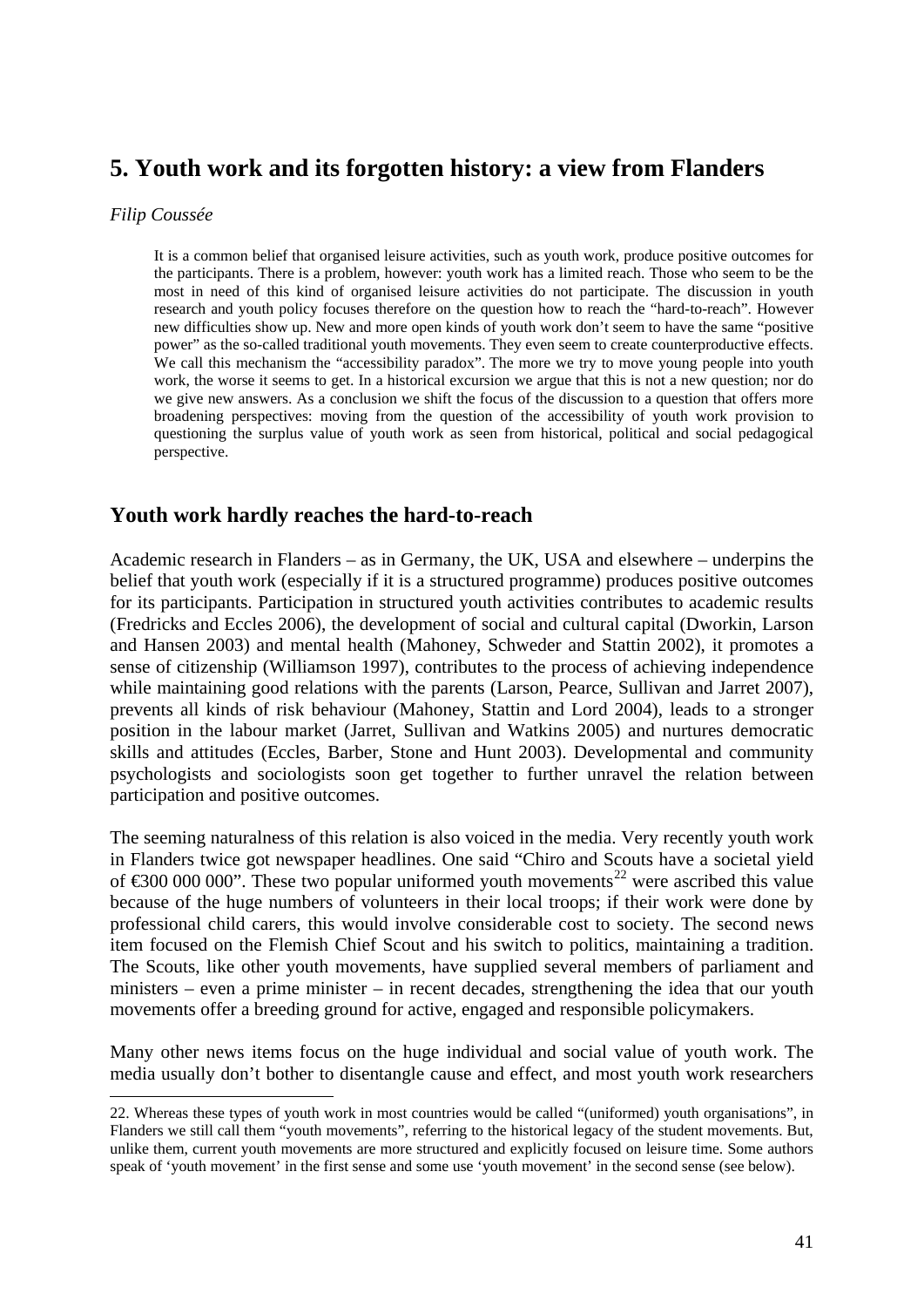seem unable to do so (Fredricks and Eccles 2006). It is striking how these messages again and again establish the image that "youth work" is synonymous with "youth movement" (especially in Flanders) or even "structured leisure programmes".

It is clear that policymakers are influenced by these messages from researchers and other opinion makers. Fully in line with these positive messages, they are especially concerned about the fact that youth movement membership is unequally distributed among children and young people. Low-skilled young people, young people from low-income families and young people from ethnic minority backgrounds – often lumped together under the label "vulnerable young people" – are under-represented in the youth movement. In other Western countries too, their attendance in structured youth activities is below average (Larson 1994, Williamson 1997). They are exactly the groups who seem to be most in need of all the kinds of positive outcomes described above. Hence, participation is a key theme in youth work discussion.

# **The start of systematic youth policy in Flanders: neutral and a-pedagogical**

Discussion seems to neglect the questions of what youth work essentially is, and what it does in practice. The focus is on the question how to raise participation rates. The low participation rate of different groups of young people in youth work is not a new finding. It seems to be a recurrent problem in youth work policy, in Flanders as in other countries (see for instance Jephcott, 1954; Müller et al., 1964; Eggleston, 1976; Williamson, 1997). In most countries it has in fact been the drive behind a huge differentiation in youth work supported by an active, but a-pedagogical youth policy.

From 1945 on, the government started to build a national youth policy in Belgium. A central place in this policy was allocated to youth work, more particularly to the youth movement. After the Second World War, the popularity of youth movements declined in most European countries. This was not the case in Flanders, for the government put the youth movement at the heart of its youth policy. At the time Van der Bruggen and Picalausa (1946) endorsed the central position of the youth movement in Belgian youth policy:

Through governmental measures and through their own initiative, the leaders of the youth movements are now taking a definitive responsibility towards the needs of youth in this changed world: physical health and fitness, moral and character education, vocational guidance and apprenticeship, education toward family responsibility, and an adequate civic education adapted to the technical and moral needs of democracy. The youth movements are firmly decided to help solve all these problems by the influencing of the public opinion and of the government, by a close co-operation with one another, by the extension of their action to the mass of youth, and by the complete and well-integrated education they aim to give to their members, alongside the family and the school, so as to enrich their personality and equip them to accomplish the great task of rebuilding their country and helping to make a better world.

The youth movements were at that time among the most attractive leisure activities. They were well-known and eye-catching – for example, the glorious pilgrimages to Lourdes and Rome and the frequently organised mass spectacles and jubilation festivities. They were tightly integrated in their mother organisations, and their leaders had a fairly big influence on policymakers. The existing youth organisations, mainly Catholic, wanted the government not to set up new forms of youth work or its own youth organisations, but instead explicitly to orient "unattached young people" to the youth movements. It fully responded to their wishes.

The government recognised some other, more specific youth organisations and clubs, but it classified these youth work forms as "support services for social, technical or civic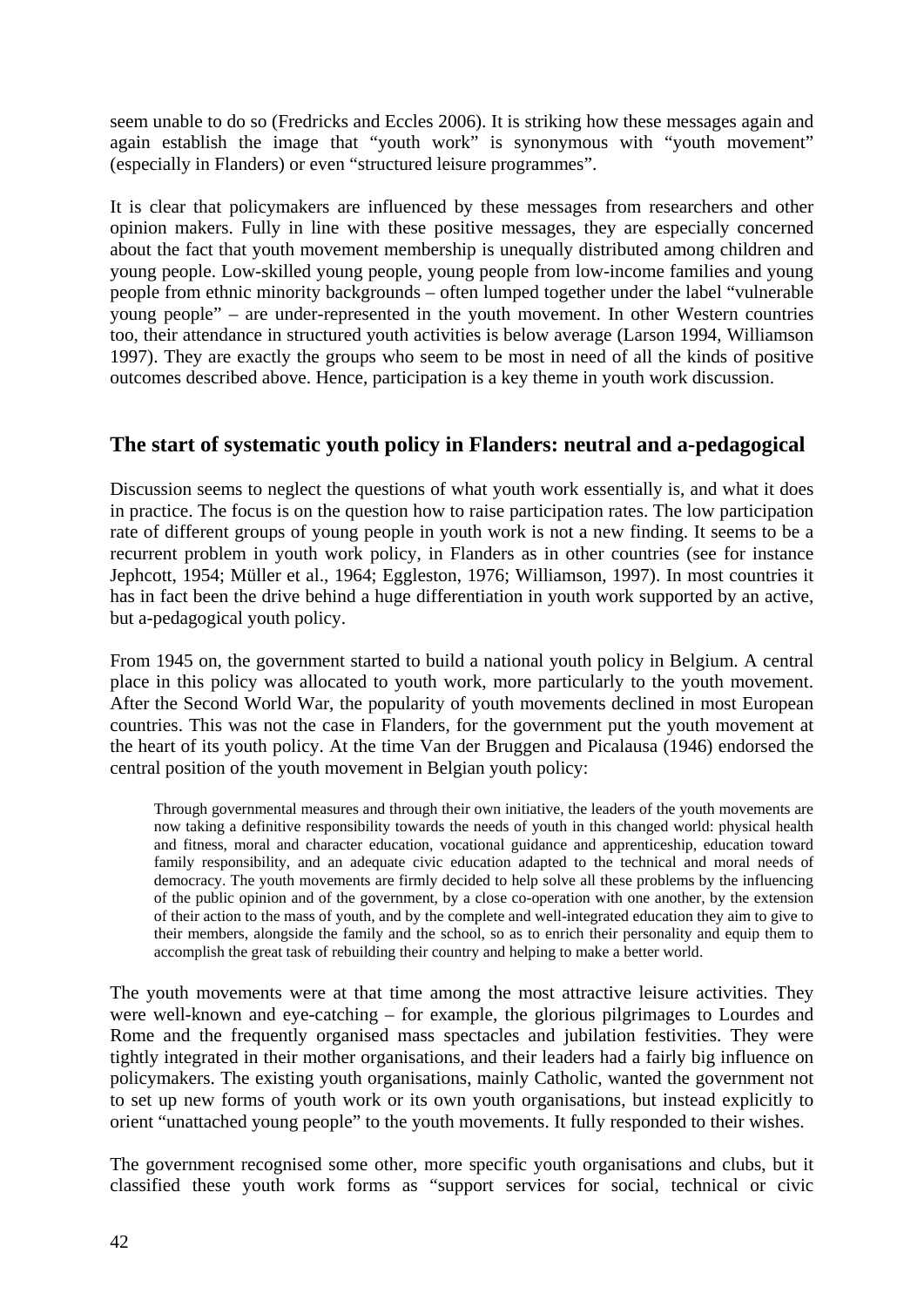education". They were supposed to refer their clients to the youth movements for "further harmonious education" (Deshormes 1953). Even the fresh air cures of the health insurance organisations were incited to win souls for the youth movement. Government did not interfere in the content of youth work practice. Therefore, Flemish youth policy was called neutral and a-pedagogical (Collard 1957, Peeters 1974). The question of what youth work is or can be, given the specific conditions in which different young people grow up, was left aside.

# **Declining participation, increasing differentiation and the policy of moving up**

By the end of the 1950s, the conviction gained ground that the youth movement could not grow into a mass movement. The format was considered "too demanding". Nevertheless, the government still had confidence in it. Existing youth movements developed new forms of work to attract unattached young people. Supported by policymakers and academics, the youth movement considered itself as the crux around which new forms of open youth work would take shape (Peeters 1963, Cammaer et al. 1967). However, the profile of the group reached by youth movements did not change a lot. Insofar as the new forms of youth work reached some of the unattached young people, they did not succeed in moving them on to the youth movement. At that time the national chaplain of Chiro launched his teabag metaphor. Members of Chiro should function as a teabag in the water and spread their beneficial influence to the masses. Cardijn, the founder of Christian Workers Youth, used a similar metaphor. He spoke about "the yeast and the bread".

Nevertheless, inspired by British and Dutch examples, open youth work gained ground. Particularly in the bigger cities this happened increasingly without interference from the youth movement. Stimulated by a certain moral panic, local government started to focus more specifically on unattached, workless youth. Open youth work grew into an established youth work form. Thus youth work participation rates increased, but the politics of moving on (catching the unattached and guiding them into the youth movement) did not work.

Rather we saw the development of two kinds of open youth work: work with middle-class youth (often young people who grew too old for the youth movement) and work with particular target groups (jobless youth and later immigrant and underprivileged youth). These work forms soon started to employ professional youth workers. One could observe a growing gap between "general youth work" (working with middle-class children and young people, offering them meaningful leisure activities) and "specific youth work" (working with target groups, offering additional or compensatory educational support). For this kind of youth work, the gap between the lifeworld of these groups of young people and the lifeworld of the youth workers legitimised the professionalisation of youth work.

# **Working with young people and working at young people**

Broadly this is the situation today. Flanders has a high "youth work index". For every 250 young people there is a youth work initiative. There are many work forms, but the distinction between the general youth work and specific youth work has remained. The former is labelled traditional or classic youth work; the latter is called "youth social work". Table 5.1 shows in brief the characteristics of both kinds of youth work.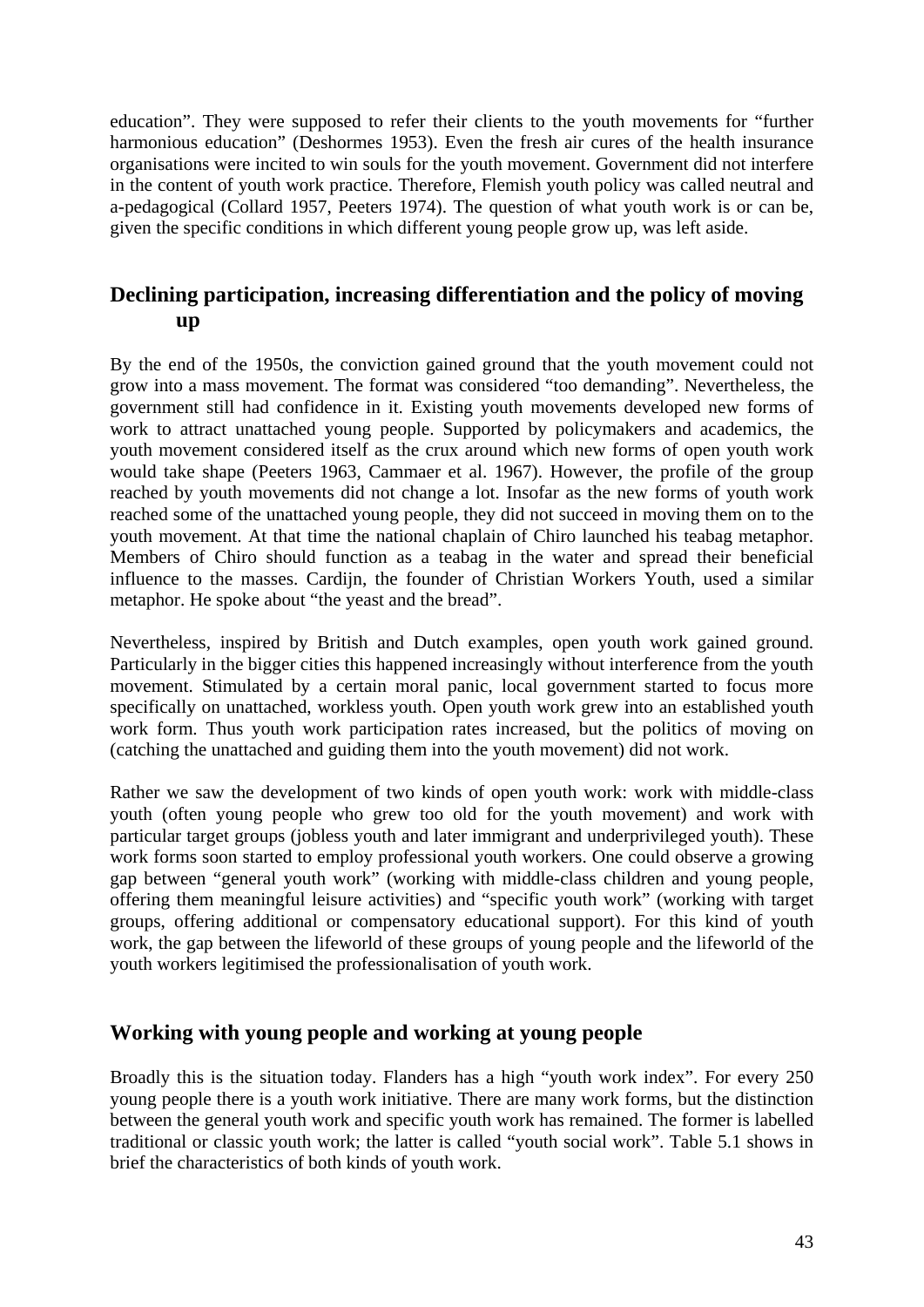|                        | <b>General</b>           | <b>Specific</b>                       |
|------------------------|--------------------------|---------------------------------------|
| Participants           | Middle-class             | Vulnerable groups                     |
| Youth worker           | Young people, volunteers | Young adults, professionals           |
| Frequency              | Once a week, weekends    | Each day, not every weekend           |
| Radius of action       | Leisure time, recreation | Adjusting/compensating for deficient  |
|                        |                          | experiences in family or school       |
| Activities             | Structured programme     | Unstructured, open                    |
| Educational philosophy | Holistic                 | Specific                              |
| Position in community  | Splendid isolation       | Uncomfortable inclusion, instrumental |

**Table 5.1 Types of youth work: general and specific**

This is an archetypical description. In fact there are many volunteers working in youth social work, for instance. We can make several comments on the fourth and fifth lines in the table. The activities in youth social work are often just as structured as in youth work, and the educational philosophy is to a large extent the same: implicit and focused on (rather obscure) processes (see Williamson and Middlemiss, 1999).

Apart from their distinctive client groups, the biggest difference seems to be in the way the two types of youth work are treated by (local) government, where attitudes to and expectations of the two youth work forms are clearly different. With youth social work, government puts aside its neutral attitude and expects clear results, like less trouble in the neighbourhood and reduced school drop-out. The ideal remains to move young people into the volunteer youth work. This governmental attitude creates a distinction between youth work working with young people and youth work working on young people (Jeffs, 1997). This distinction is firmly embedded in youth work policy in most European countries and it grew stronger with the neo-liberal political hegemony from the late 1970s. It is no accident that UK youth work in the 1970s evolved from a universal, needs-led service – as stipulated in the Fairbairn-Milson report – to a budget-led, outcome-focused service for areas of high social need. Fairbairn-Milson had only just been published when Thatcher was appointed Secretary of State of Education (Davies, 1999a; Wylie, 2001).

Since the 1990s we have witnessed some shifts in thinking on the purpose of youth work – connections with schooling and the labour market are more emphasised, for instance – but the discussion does not go beyond questions of method: which methods are best at reaching the hard-to-reach? The debate on what youth work is or can be, on the individual and societal levels, is pushed away by an instrumental youth work policy.

This instrumental focus leads to other unintended and unwanted consequences, for instance, reinforcement of the dividing lines between young people. These dividing lines – partly an answer to different needs and cultures, partly exaggerating and even creating differences – have been drawn in young people's neighbourhoods and schools, and are now reinforced in their leisure time. This situation should at least raise questions about the democratising and other positive effects of youth work, listed above, for it does not seem very difficult to act democratically among like-minded souls. Furthermore, this situation confronts us with a youth work paradox: youth work offers more open provision, to attract groups of young people that differ from middle-class standards of good development, but at the same time these kinds of youth work do not meet the standards of what good (that is, efficient and effective) youth work should be.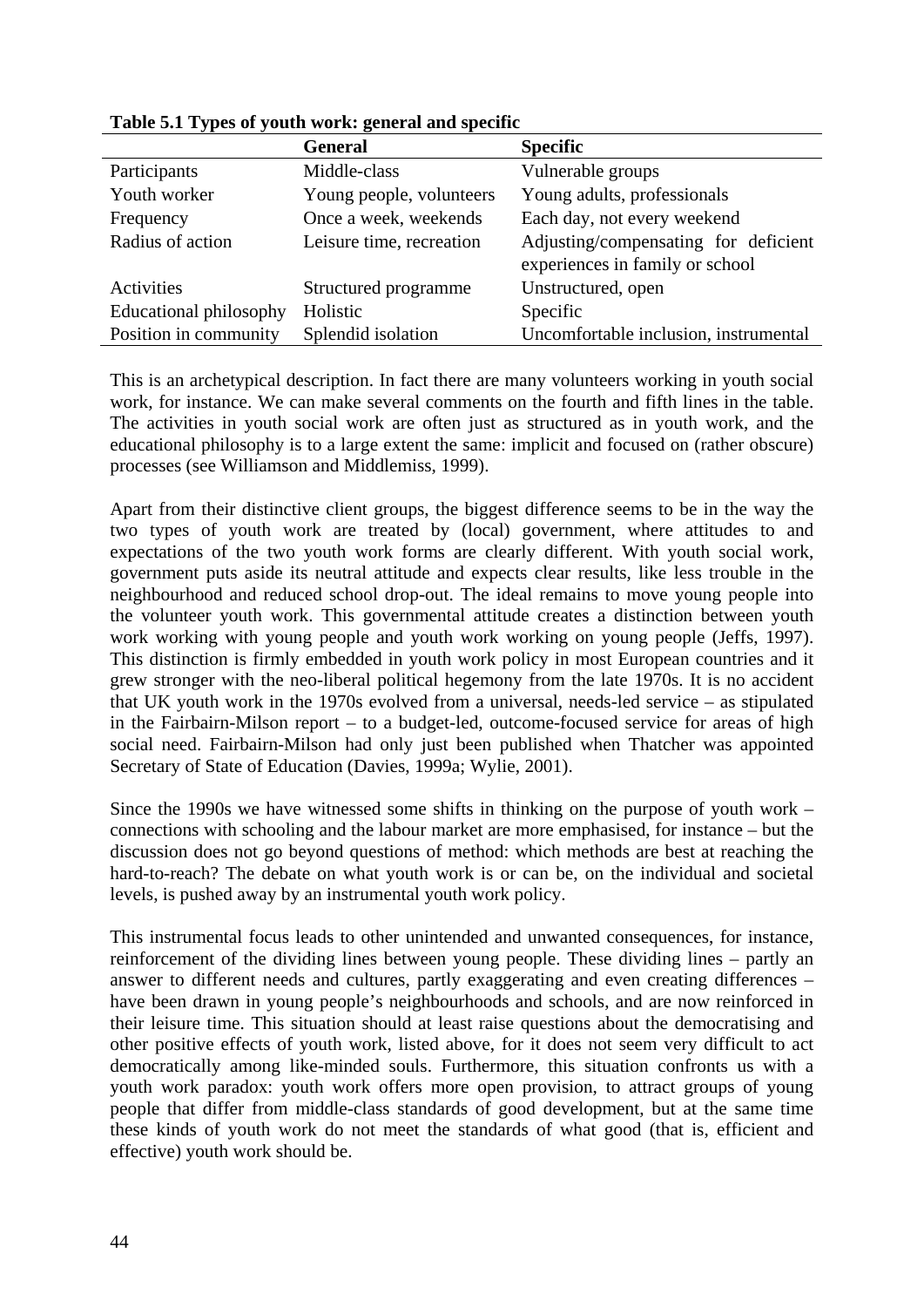# **Going beyond the youth work paradox?**

The emphasis on increasing participation rates has led to a differentiation in youth work forms and to a schism between general youth work and youth social work. The situation in Flanders, however, is slightly different from that in most European countries. Whereas, in most parts of the Western world, participation rates in traditional youth organisations have dramatically dropped (Hart, 2006), they are still fairly high in Flanders. Flemish youth movements had a difficult period in the 1980s, but they are still alive and kicking. As a consequence both kinds of youth work – general and specific – are clearly included in one youth policy, whereas until recently in most countries the relationship between uniformed youth organisations and youth social work (usually simply called youth work) was not on the agenda.

Only recently in some countries has the role of traditional youth organisations in broader youth policy been reconsidered. In London, for instance, the Scouts are being given grants and publicity to attract young people. This is part of Mayor Boris Johnson's Time for Action plan, which aims to tackle the causes of teenage violence and criminality (Bennet, 2008).

That example shows that connections between different kinds of youth work could open up perspectives that go beyond the dividing lines between young people. Accessibility is also a keyword in Flemish youth policy, but in practice there is a clear restriction: accessibility only seems important in one direction, from 'youth social work' to 'youth work'. Sixty years after the first youth policy steps, the civilising discourse of moving up from 'youth work working on youth' to 'youth working with youth' is still unaffected. The youth work field has grown (although it stays principally within leisure time), youth work policy has been decentralised, participation has become a common word in youth work discussion – and yet the basic principles have remained the same.

The youth movement is seen as the real and natural youth work, the highest point for young people to reach (hardly surprising with all our boy-scout MPs). Youth social work represents a kind of second-class youth work for second-class young people. Youth work researchers underpin this distinction by saying that more open kinds of youth work don't have the same positive powers as traditional youth movements, or even seem to create counter-productive effects. Open youth centres, for instance, bring drugs, consumerism, aggression and trouble in the neighbourhood (Dishion, McCord and Poulin 1999; Mahoney, Stattin and Lord 2004).

This puts youth social work in a very ambiguous position. It is needed as long as 'real youth work' is not accessible for everyone, but in the meantime it is said to hinder the accessibility of general youth work. Youth social work has no identity of its own. It has an interim status and, at best, a derived identity: it has to stop the gaps left by general youth work. Youth social work is as vulnerable as its clients, a position that led to a crisis of the youth work profession (Banks 1996). It does not fit in the traditional youth work ideology (voluntary work, young people leading young people, work restricted to leisure time); and above all youth social workers need a budget to do their work. Yet, if they don't succeed in their mission of moving up unattached youth, what's the point in organising youth social work? Solely to save young people from boredom, as Furlong et al. (1997) put it? To put it mildly, this does not seem a very ambitious mission.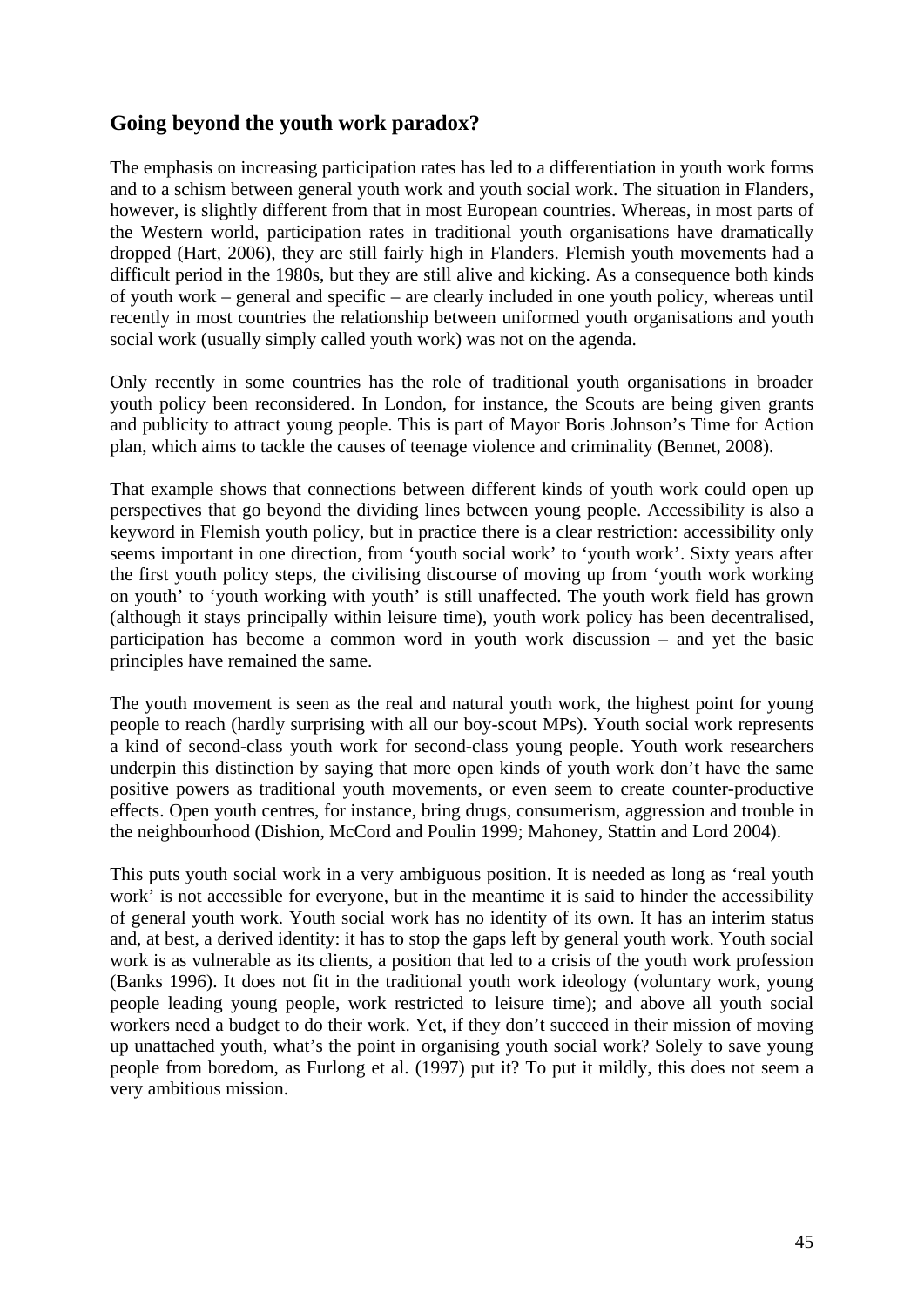# **Giving youth work an identity of its own**

The interim status of youth social work determines the way we look at its participants: they have a not-yet identity. They are doing better than the kids who just hang around, but they are not yet behaving as they should. Policymakers seem to hope that the intervention of youth social work will civilise those vulnerable young people so they can participate in 'normal' volunteer youth work and enjoy the benefits from this real work. Clearly, that is an illusion, but an enduring illusion. One of its consequences is that the highest achievable purpose among the positive outcomes described above seems to be "individual empowerment within the existing societal balances of power".

So the civilising politics of moving up do not work, but maintaining the separate circuits won't work either. Therefore we must have a close look at the fundamental principles of our youth work definition. They seem evident, but how fundamental are they? How 'natural' and how 'original' are they?

In this respect it seems difficult for youth workers to articulate what youth work is all about (Ingram and Harris 2005). France and Wiles (1997) recorded this definition:

"Youth work is social education and social education is … what youth workers do". Or as Baizerman (1996) puts it: "Youth workers do youth work, they say, and often this is a vague category because they tend to claim that their practice is ineffable, or artistic, a craft which can be seen but not described or analysed". He continues: "Youth work praxis has many forms worldwide and it is necessary to accept this and not urge a single model. A definition of youth work as a family of practices gives legitimacy to this variety."

The lack of a clear identity, however, means that youth work is vulnerable to instrumental forces. As Howard Williamson (1995) states:

If anything goes, it is hard to identify the defining features of youth work. The German author Nörber calls youth work therefore an *Allzweckwaffe* ('weapon for all targets') and he adds: "Wer für alles offen ist, ist nicht ganz dicht" (Nörber 2005).

To construct the identity of youth work, we need to overcome three big shortcomings in current youth work theory: (1) Youth work theory is a-pedagogical and not funded in practice. (2) Youth work theory is a-political and restricted to individual empowerment. And (3) youth work theory is a-historical, representing the (middle-class) youth movement as the real and original youth work. These critiques are important to give shape to broadening youth work research in the future.

### **Shortcoming 1: Youth work theory is a-pedagogical**

The increasing emphasis on outcomes means that youth work policy is not neutral any more, but it is still a-pedagogical. We discuss the worth of different work forms and desired outcomes. We do that to a large extent apart from the youth workers and young people whom it concerns. As a consequence, youth work lacks theory that is funded in practice. That is not a new criticism. The British authors Jeffs and Smith came to the same conclusion in their 1987 book *Youth work*. The German authors Giesecke, Mollenhauer, Müller and Kentler had already written in 1964 a book called *Was ist Jugendarbeit?* ('What is youth work?'). The authors started from the finding that youth work was stranded in *Praktizismus* and lacked any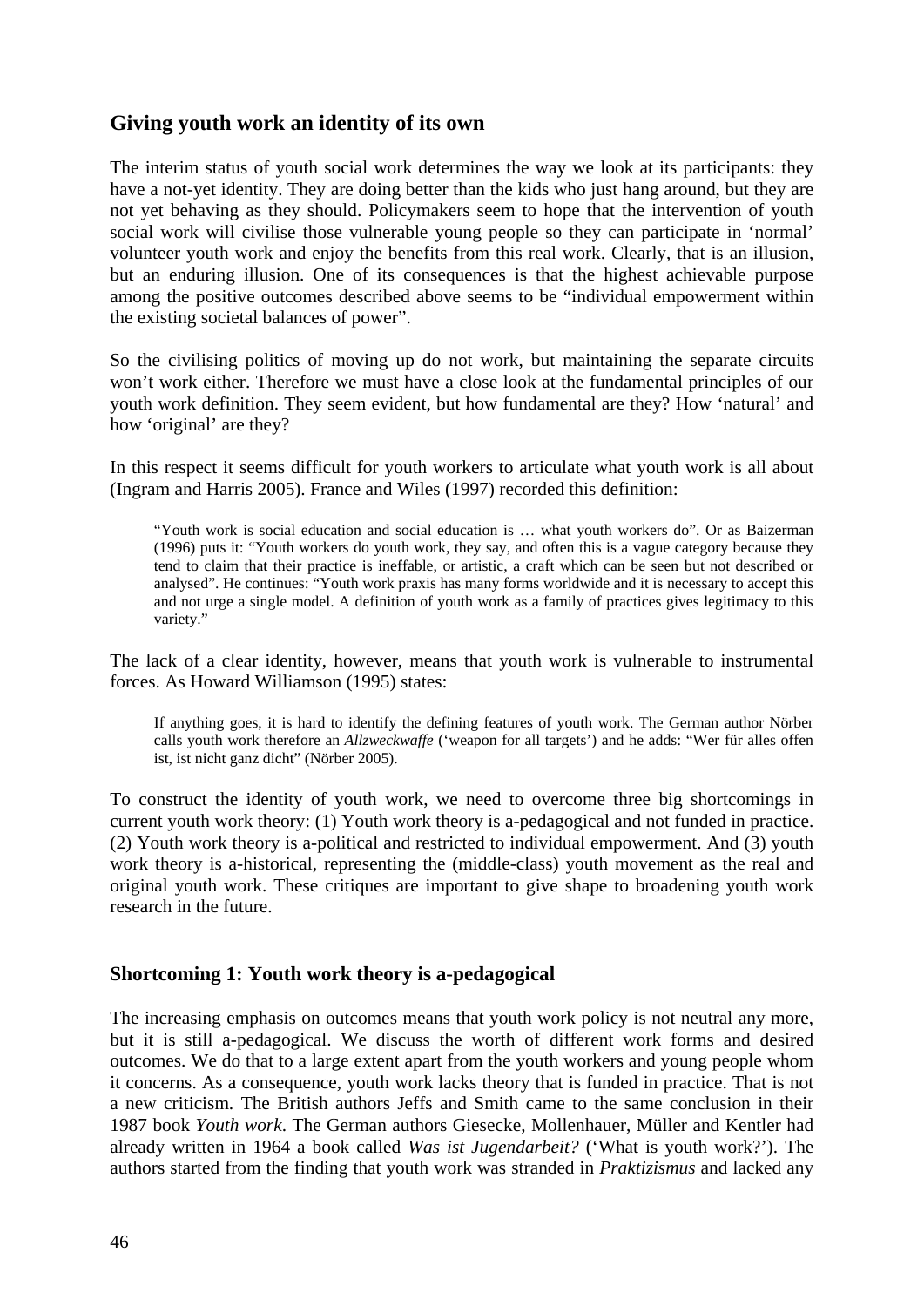theory. As far as we have youth work theory now, it is based on psychological and sociological perspectives.

The key questions are: Why is it important for young individuals to participate in youth work? What is youth work's value for society? The more youth work seems to gain societal approval, the less social pedagogues seem to interfere in the youth work discussion. It is only recently that pedagogical voices in youth work research have regained some strength (see Jeffs and Smith, 2005; Stein et al., 2005). As a matter of fact, the same goes for social work theory (Lorenz, 1999, 2001; Petrie et al., 2006).

Social pedagogical research can help us find an answer to underexposed questions. Youth work research should focus less on the learning outcomes that youth work should produce and pay more attention to the question how far youth work affects the learning of young people. We need pedagogical research that goes inside youth work and shines a light on the social pedagogical nature of youth work from the perspective of young people and youth workers themselves (see Spence, et al., 2007). Therefore we need to go beyond the thesis that youth work is "an art" (Young, 2006) or "a craft which can be seen but not described or analysed" (Baizerman, 1996).

# **Shortcoming 2: Youth work theory is a-political**

Youth work is supposed to emancipate young people. The meaning of that concept is filled in in many different ways, but as we saw above "individual empowerment" seems to be the highest achievable purpose for youth work. Youth work policy is not about social change in an unequal society (Taylor, 1987), but it seems obsessed by the quest for more effective methods to organise young people.

The question is: which elements inherent in our youth work definition possibly restrict the emancipatory force of youth work? How emancipatory can youth work be if we insist that youth work should be run by young people themselves, or that it should be restricted to leisure time, or that youth work quality can be measured by looking at individual outcomes? Do these characteristics really provide a royal way to emancipation for every child? Or is it rather the reflection of a policy context in which individual autonomy and responsibility are overvalued? It seems as if the interim status (and the hierarchical inferiority) of youth social work reflects the destiny of all social work in a residual policy context where the pursuit of social cohesion determines the agenda, rather than the pursuit of social justice (Lister, 2000).

Jenkinson (2000) states: "Too much youth work practice has remained at a recreational level and not enough thought has been given to standing back and evaluating the work, asking: 'why do we do what we do'?', 'what is the purpose of it?', 'what is its aim?'." The author concludes that there are "many examples of excellent youth work around the country, with well-defined aims and clear direction based on principles of real participation, liberation and empowerment." We need urgently to study that kind of excellent, but apparently not very eyecatching youth work practice.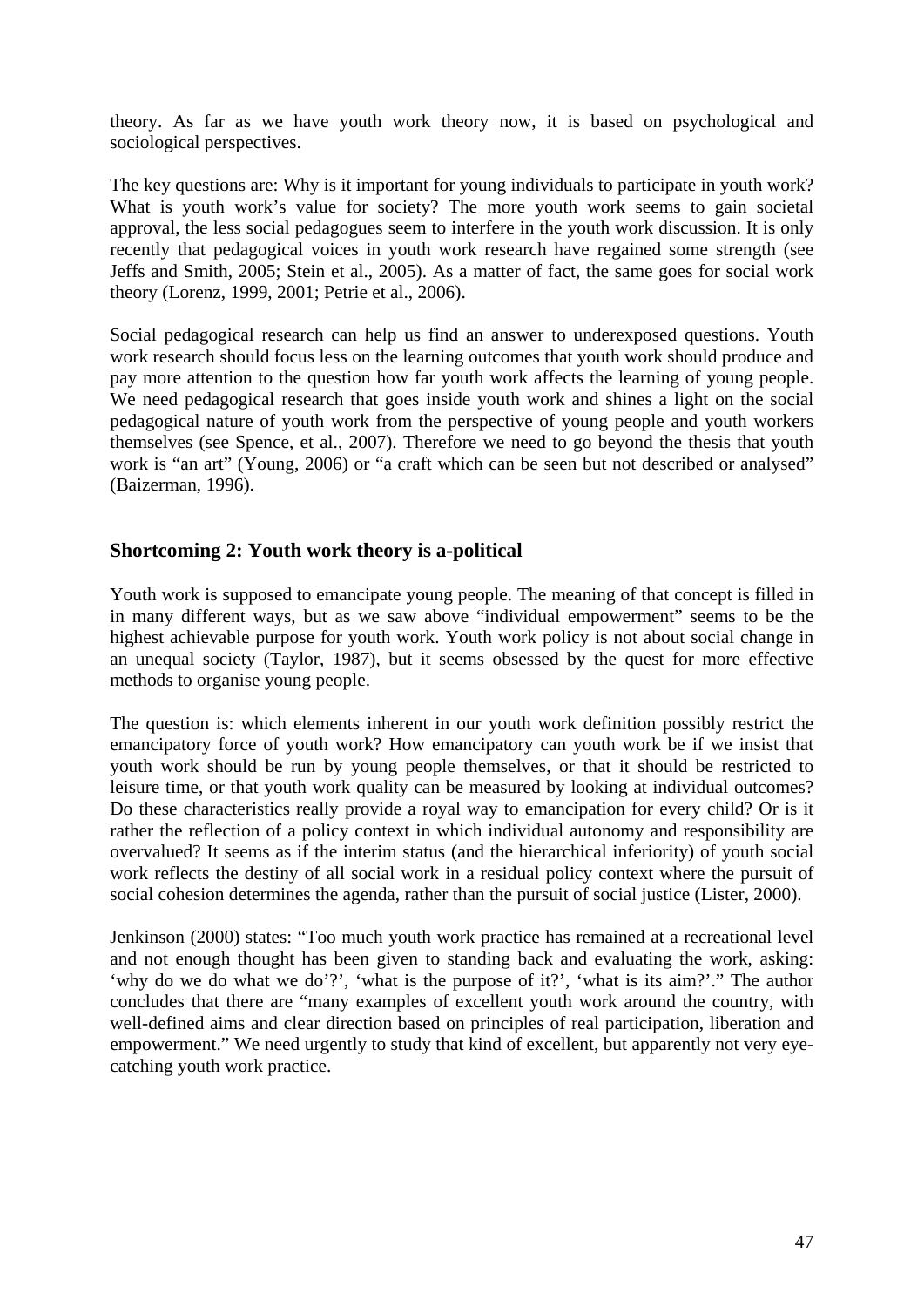## **Shortcoming 3: Youth work theory is a-historical**

This brings us to our last major criticism of youth work theory and policy. The characteristics of the youth movement are implicit, but inextricably linked to a spirit of youthful enthusiasm and inspiration. Derived work forms seem to lack this spirit. Open youth work has apparently nothing more to offer than a watered-down version of the real youth movement spirit.

The real spirit is represented by the first youth movements in our regions: the Wandervögel in Germany and the Catholic Student Movement in Flanders. In our classic histories of youth work, both are represented as autonomous organisations of young people, fighting against industrialisation and oppression, and striving for cultural renewal (Laqueur, 1962). This mythical Wandervögel-spirit dominates to this day our youth work discussion, but to a large extent in an invisible way.

# **We cannot isolate pedagogy from its social and historical context**

Historical consciousness is not one of the strengths of our youth work. That is one of Davies' (1999b: ix) remarks on the UK youth service: "This is a service, I am tempted to conclude, without a history and therefore, if it is not very careful, without an identity." What we emphasise in this chapter is the impossibility of defining a pedagogical identity isolated from its social and historical context (Giesecke, 1964). Youth work theory cannot be developed without bringing along youth work history. Youth work theory cannot be extended without taking account of the diversity in the category 'youth' and people's educational environment.

Therefore the first step in developing youth work theory is to deconstruct youth work history and reconstruct it from a broader point of view. The second step is to develop a coherent body of youth work research, focusing on the question how youth work intervenes in the lives of children and young people, rather than racking our brains over the problem of leading youth to youth work. We don't have space here for a comprehensive exploration of these two steps. In what follows we sketch the important developments in Flemish youth work history and try to show some new perspectives in a contextualised youth work approach.

### **From youth movement to youth work method**

Our classic youth work histories take existing youth organisations as their starting point and go back in history, reconstructing the life of the various organisations. Depaepe (2004) calls this "presentism". History is built up starting from the present situation, as if the shape contemporary youth work has taken were inescapable, following an internal logic. It is important to identify the underlying concepts, as these concepts structure the youth work debate. Even though they are often invisible and no longer open for discussion, they define what's possible and what seems impossible (Lorenz, 2007).

Usually history is traced back to the interbellum period, when the youth movements had their heyday, spurred by Catholic Action. Under the umbrella of the JVKA (Jeugdverbond voor Katholieke Actie) there were several class- and gender-specific youth movements: KSA ('Student action'), BJB ('Young farmers'), KAJ ('Young workers'), KBMJ ('Merchants youth'), in each case with their feminine counterpart (Loriaux and Rosart, 2002). Besides such Catholic Action Youth Movements, there were also some so-called auxiliary bodies like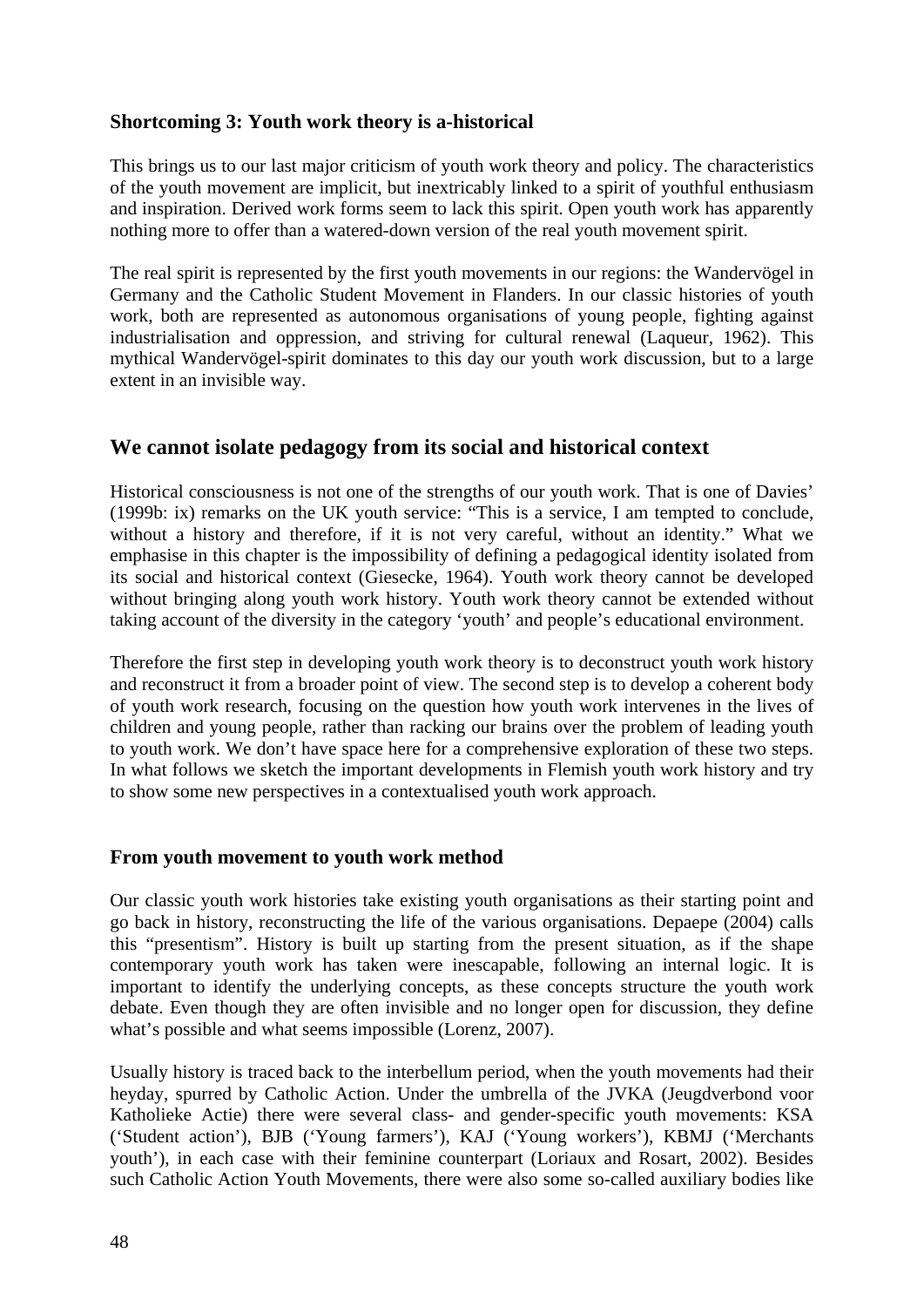Scouts and Guides and Chiro. These were youth movements that appealed to younger children. They were – at least according to the Church – less focused on direct Catholic Action. Alongside these youth movements in the Catholic segment there were liberal, nationalistic and socialist youth groups. They were much smaller than the Catholic ones and they get only marginal attention in youth work histories.

What we now call youth social work did exist in those days. From the beginning of the Industrial Revolution the bourgeoisie and religious congregations established patronages, Catholic youth groups for working-class youngsters. Often these activities are not included in youth work histories. Sometimes they appear as "youth care", a kind of youth work that became redundant as the youth movement made the synthesis between adult concerns and youthful idealism, spread its wings and tried to grow into a mass movement. It is important to complete and to refine this classic history of traditional youth work.

The youth movements form a significant part of youth work history. For instance, Romano Guardini (Quickborn) was an important German youth work pedagogue with strong influence in Flanders. He canalised unbridled youthful enthusiasm into a religious and educational programme. In doing that he turned the first expressions of a youth movement, seen as a social movement, into a youth movement with the emphasis on seeing it as a method of youth work. In methodising an existing youth movement, the first youth work pedagogues were clearly inspired by the Scouting method.

The story of Baden-Powell is well known. Inspired by Ernest Thompson Seton's Woodcraft Indians and his own skills and experience gained in public school and in the British Army during the Boer War, he prepared a training programme for boys. He developed the Scouting method for William Smyth of the Boys' Brigade, but his method grew into a movement that conquered the world (Rosenthal, 1986; Jeal, 1990). Dissemination of the Scouting method helped to transform youth work into a decontextualised and apolitical concept (Lewin, 1947) where social struggle and redistribution made way for cultural renewal and character building.

### **How the youth was won**

The youth movement in Flanders is studied for the most part in isolation from other educational interventions and pedagogical theories. This youth work method acquired a monopoly position after the First World War, stimulated by a certain moral panic (again) about the physical and mental health of children and young people right after this disaster. There were also concerns about growing leisure time. The introduction of compulsory education made the distinction clearer between family, school and leisure time. Another important factor was the development of psychological theories on the nature of adolescence (in particular the influential theories of German-American scholars like Stanley Hall and Eduard Spranger, who studied the German youth movement, the Wandervögel).

The new youth work method called Scouting offered the possibility of connecting these adult concerns to adolescent nature and thus it was welcomed as the remedy for "the youth problem". It seems clear, however, that it was modelled on the image and supposed needs of the middle-class adolescents who joined the Wandervögel movement. In that way the "youth question" was disconnected from the "social question". Moreover, this view of youth was fed more by myth than by empirical observation or real participation. The flower of the German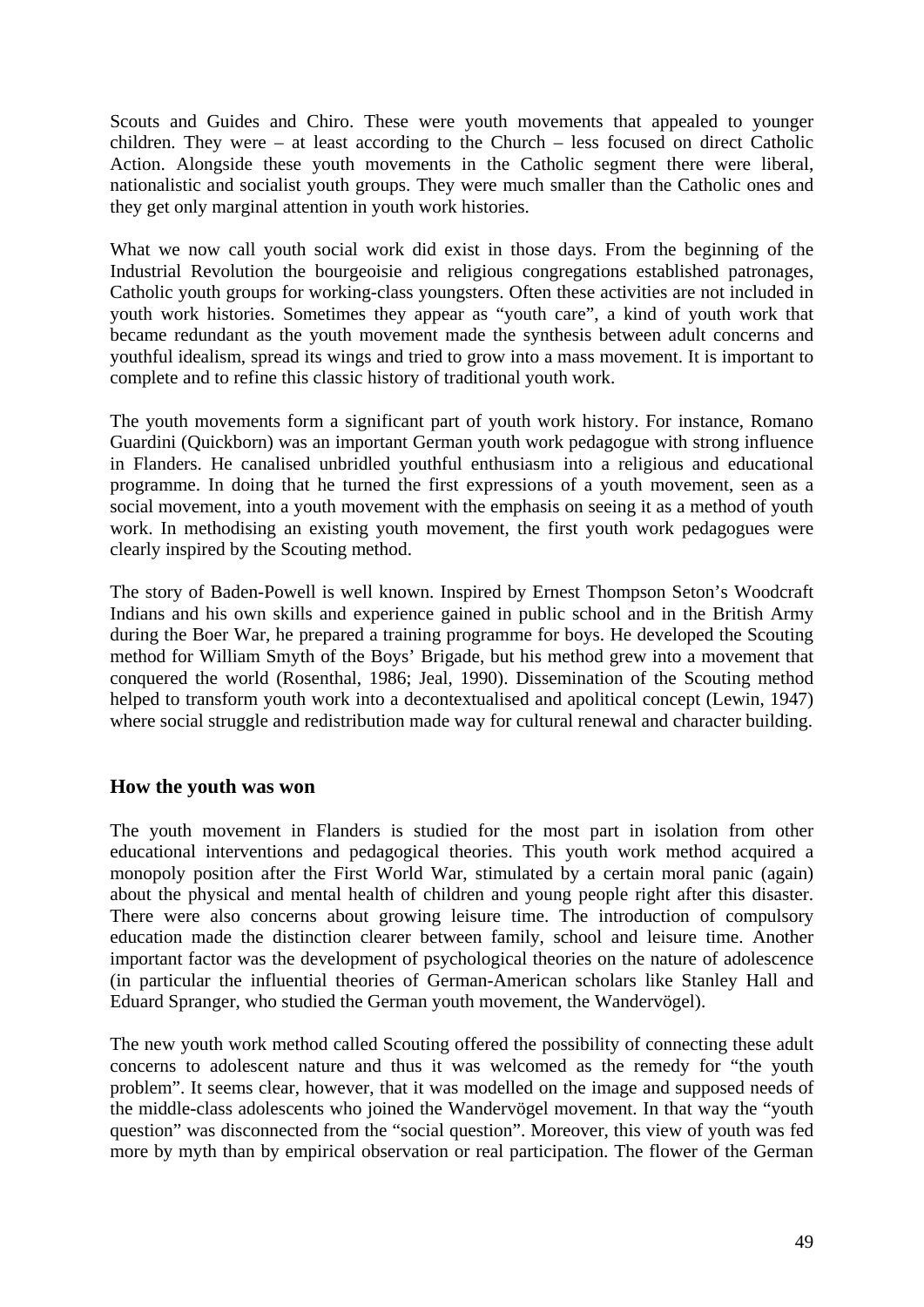Youth Movement got slaughtered in the mud of Flanders in 1914-18 (Tyldesley, 2006: 25) and the myth grew stronger between the two world wars.

The transformation of student movements like the Wandervögel or the Flemish Student Movement into youth movements (as a method of youth work) did not change the profile of their participants. In Flanders, Scouting did not succeed – maybe because of the influence of the romantic Wandervögel mythos – in reaching working-class youngsters, although Baden-Powell himself intended to bring boys of different social classes together through Scouting. Like the student movement, Flemish scouting – for the most part Catholic – was clearly animated by priests and middle-class students. The spirit that is linked to these middle-class movements is not naturally the "real and original" youth work spirit, but the youth movement in the second sense (based on the scouting method) seems to have dispelled other forms of youth work, which may have led – from the perspective of some young people – to a situation of boring uniformity.

## **Where have all the working-class youngsters gone?**

The history of Flemish youth work – even if restricted to the so-called youth movements – is much richer and more complex than classic youth work history suggests. There was never just one youth work spirit or model. Youth work needs and demands changed through the ages. Giesecke shows that the Wandervögel generation was strongly integrated in society. They strove for individual freedom and independence, whereas post-war youth grew up in a plural society and looked in the first place for orientation and security. This drove the Weimar pedagogues to despair, because they supposed that young people searched for the same things in youth work as they themselves had searched for and found in youth work when they were young (Giesecke, 1981). Youth work spirit also varies in relation to the people involved in it. Working-class youth movements like the Christian Workers' Youth and the Young Socialist Guards were very different from each other, but differed also strongly from Scout troops.

Defining the youth movement (in the sense of a method of youth work) as the best and most effective kind of youth work instigated a strong push to transform existing youth work into Scout look-alikes. This was not a sudden transformation but a process that took years. The Church replaced the first Student Movement with the KSA, a youth movement that was more in line with Catholic assumptions. In fact it was the Socialist Party that began the introduction of Scout-alike methods. Some leading socialists got inspired by the German Wandervögel mythos and the back-to-nature wind, which also blew in the field of education.

After the international socialist youth conference in Stuttgart (1907) under the presidency of the Belgian Hendrik de Man, pedagogical aspects were more strongly emphasised (Collignon, 2001). Next to the Socialist Young Guards – a one-issue social action movement – they established a less political and (from a pedagogical viewpoint) more valuable youth movement, later called the AJC (Algemene Jeugdcentrale). Following the socialists, the Catholic action movements introduced, little by little, Scouting methods into their activities. Self-government, participation and learning by doing became the basic principles of all youth movements. The patronage groups became Chiro, KSA and KAJ evolved from study circles and social movements into youth movements, and the fresh-air cures introduced youth movement techniques. Gradually they all began to ask the same question "Where have all the working-class kids gone?" (Coussée, 2008).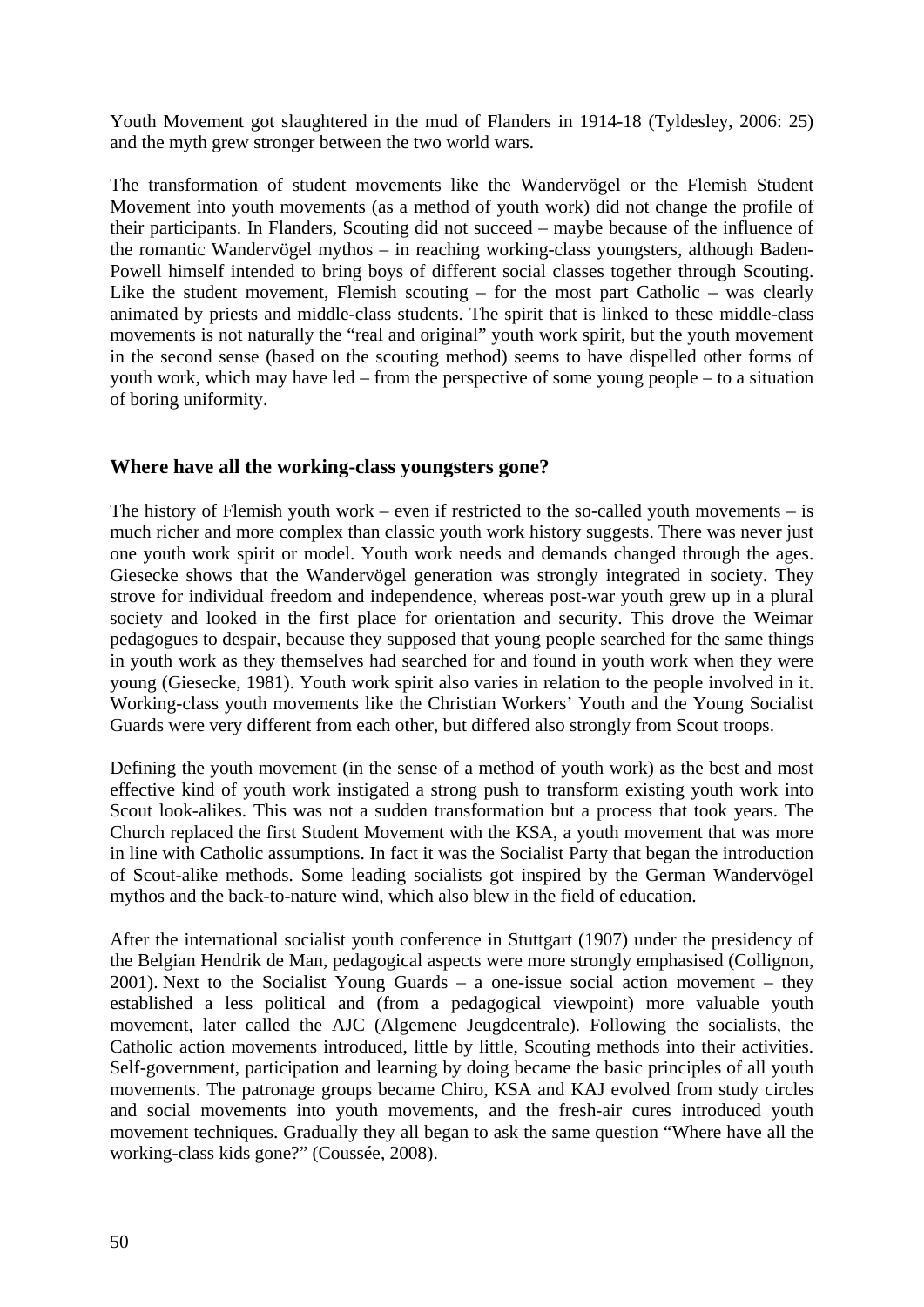## **Cardijn meets Baden-Powell**

At first sight, there seems nothing wrong with the emphasis on self-government and other emancipatory elements. Nevertheless, in this trend to more uniform (and uniformed) youth work, it seems we threw away some important aspects of what youth work was or could be. How otherwise can we explain the fact that working-class youngsters gradually disappeared from the land of youth work? How can it be that youth workers like Don Bosco (who ran one of the first Catholic patronages in Turin) or Joseph Cardijn (who founded Christian Workers Youth), whose initiatives at some points seemed less emancipatory and more paternalistic, obviously appealed to working-class kids?

Joseph Cardijn, a priest (in later years he was raised to the purple), is in this context a useful antidote to the Baden-Powell glorification. They each founded a movement that conquered the world, but the two youth work forms are very different. Very clarifying is the discussion they had when they met in London in 1907. Baden-Powell made the proposal to Cardijn that he should become Scouts Officer for Belgium. Cardijn tried to explain to the Chief Scout that one has to distinguish between youth in general and working-class youth. This is my translation of an excerpt from their conversation, as written down by Cardijn (1948: 137):

Cardiin: Do you know that there are young workers who have particular problems and needs? B-P: I don't know young workers. I only know young people and I want to create strong-willed men. Cardijn: Do you know how young workers have to live inside factories, how they get influenced by this workman's sphere? How could we help them to remain kind-hearted, even to exercise a positive influence in the factory? B-P: I'm not acquainted with working-class life.

Both men have a clear view of the purpose of youth work. Baden-Powell obviously sees the

essence of youth work as something that can be defined apart from the young people it concerns. Cardijn on the other hand takes the situation of working-class youth, and the (supposed) needs connected with that status, as his starting point for social pedagogical action.

It is Baden-Powell's "abstraction from context" that is characteristic for our a-pedagogical and a-political youth work theory today. Unfortunately, Cardijn's Catholic Workers' Youth evolved – as did Don Bosco's patronages – into a "real youth movement". This happened partly under pressure from the Church and partly under the influence of Catholic trade unions. These two Catholic organisations found each other, in the wish to see less political action and education in Workers' Youth and more attention to the fostering of Scouting values like learning by doing/playing and guidance without dictation.

### **Methodical (re)differentiation, unaffected basic assumptions**

It needs more (and more intensive) historical research to present a solid picture of the aspects of youth work that got ruled out of the youth work discussion with the establishment of the Scouting hegemony. Ruling out adults seems to be one of the central aspects in this narrowing down of youth work, along with the exclusion – not intentionally, but obviously as a consequence – of working-class young people.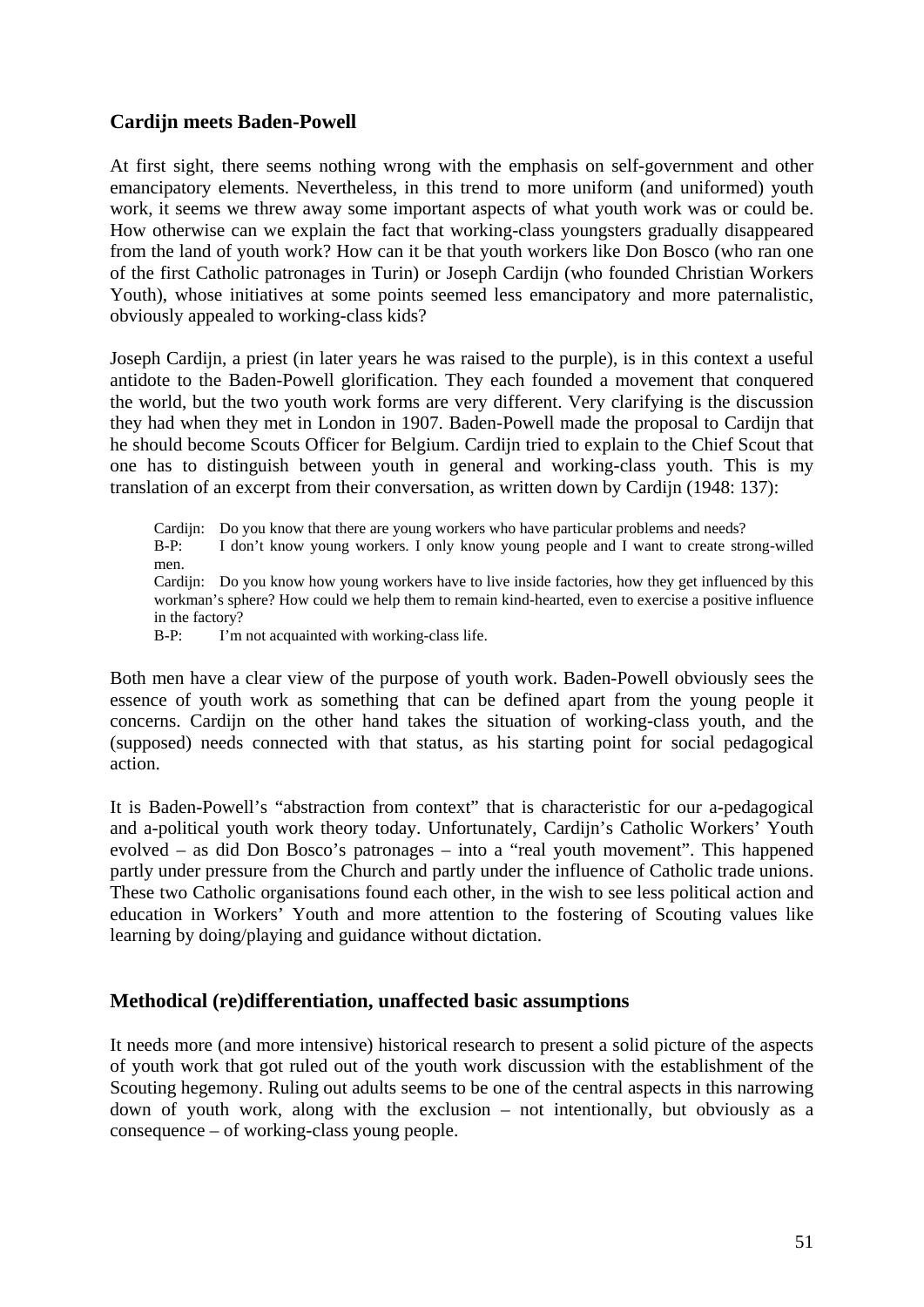It seems clear that we in Flanders made a cultural turn in our youth work discussion at that time. The somewhat paternalistic but down-to-earth youth work with kids from the working class was replaced by a view of youth work participants as a cultural vanguard. The Scout method, with an injection of German Wandervögel romanticism, formed the prototype of the youth movement that suited the concerns of leading adults in government (beyond left and right!), churches and schools: emancipation, but within the prevailing social order. Pedagogues adopted this model at one of the first pedagogical conferences in 1919. Policy makers gave it the status of best practice with the start of the official youth work policy in 1945.

How practitioners coped with these changes is far less known, but from then on developments in youth work were presented as differentiations of the ideal youth movement model to democratise its lovely spirit. To make the youth movement more accessible to "those who were most in need of democratic socialisation", the aspects that had been eliminated in youth work discussion have gradually been reintegrated, but in a more methodical way.

Thus involvement in debates on working conditions or learning circumstances has been replaced by a one-way attuning of youth work to the demands of school and labour market, or to all-embracing prevention issues (joined-up thinking!). All these methodical differentiations of the ideal model are somehow considered as inferior or subordinate (as their clients are too, perhaps). We seem to have forgotten that the central place of the youth movement itself was a serious narrowing down of the youth work concept. In a sense, youth work history is not a history of democratisation but of civilisation.

# **Conclusion**

A less mythologised and more politicised view of youth work history opens up possibilities of conducting research that goes beyond the quest to impose emancipatory solutions on recalcitrant groups. That search inevitably leads to what-we-need-is-more-of-the-same conclusions and an increasing formalising of the non-formal. Historical research – along with research grounded in youth work practice that throws a light on the perspectives of young people themselves – must contribute to a social pedagogical identity for youth work.

Emancipation remains a key concept, but it needs to be reconsidered in the light of that research. In recent decades, the youth movement has indeed successively emancipated itself from adults, church, school and party politics, but in doing this it further ruled out the working-class kids. This emancipation is one that falls back on the modern concept of emancipation, which has its roots in the 19th-century moral crusade. That crusade is still (or again) very much alive; it is one that restricts emancipation to the promotion – through education – of individual social mobility within the prevailing social relations and balances of power. The elimination of the social in pedagogy is the reason why youth work, just as much as social work in general, does not seem to get much further than empowering the powerful and appeasing the vulnerable.

# **References**

Baizerman, M. (1996). "Youth work on the street. Community's moral compact with its young people". *Childhood*, Vol. 3: 157-65.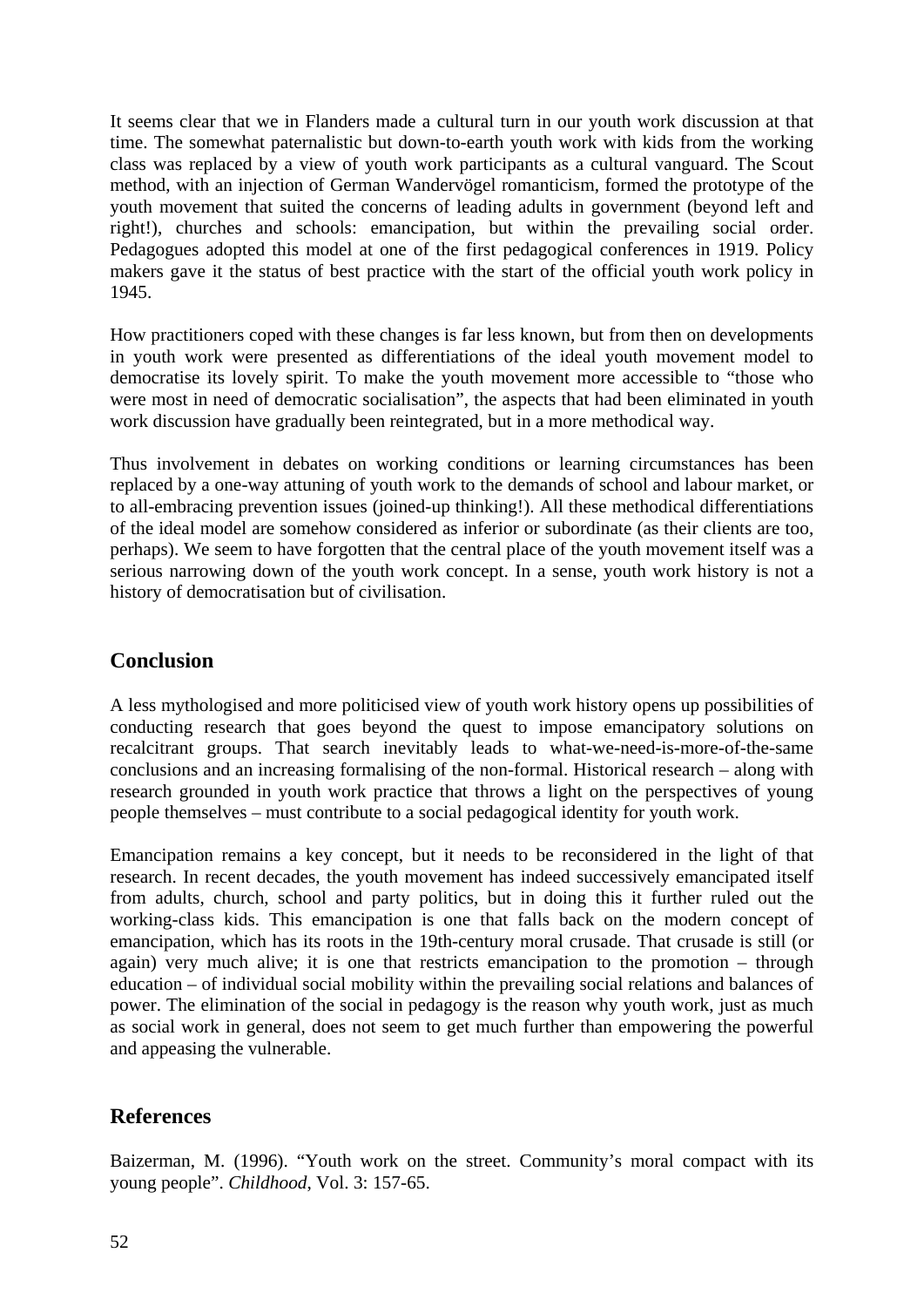Banks, S. (1996). "Youth Work, Informal Education and Professionalisation: The issues in the 1990s". *Youth and Policy*, Vol. 54, No. 7: 28-39.

Bennet, A. (2008). "Mayor of London launches youth crime plan". *Children & Young People Now*, 3 November 2008.

Cammaer H., Buyck, L., Geeraert, A., Van Wolput, N., and Wauters, N. (1967). *Jeugdproblematiek. Tien jaar onderzoekswerk onder directie van Prof. A. Kriekemans*. Antwerpen: de Nederlandsche Boekhandel.

Cardijn, J. (1948). "Arbeidersapostolaat in het leven. Tweemaal drie lessen gegeven op de nationale studieweken voor gewestleiders" in J. Cardijn (ed.) *En nu vooruit!* Merchtem: Kajottersbeweging.

Collard, L. (1957). "De interdepartementale commissie voor de jeugd en de nationale Raad voor de Jeugd". *Volksopvoeding. Belgisch-Nederlands Tijdschrift voor sociaal-cultureel groepswerk*, Vol. 6, No. 6: 353-65.

Collignon, A. (2001). "Les jeunes gardes socialistes, ou la quête du graal révolutionaire, 1930-1935" in R. Van Doorslaer e.a. (ed.) *Bijdragen tot de Eigentijdse Geschiedenis/ Cahiers d'Histoire du Temps Present*, Vol. 8: 181-224.

Commission of the European Communities (2006). Analysis of national reports submitted by the member states concerning information and participation for young people, COM (2006) 417. Brussels: European Commission.

Coussée, F. (2008). "Cardijn versus Baden-Powell: on the methodical turn of youth work" in R. Gilchrist (ed.) *Essays in the history of youth and community work. Vol. 3*. Leicester: Youth Work Press.

Davies, B. (1999a). From Thatcherism to New Labour: a history of the Youth Service in England, Volume II: 1979-1999. Leicester: Youth Work Press.

Davies, B. (1999b). From voluntaryism to welfare state: a history of the Youth Service in England, Volume 1: 1939-1979. Leicester: Youth Work Press.

Depaepe, M. (2004). "Europa als voorwerp van historisch pedagogisch onderzoek" in M. D'hoker and M. Depaepe (eds) *Op eigen vleugels. Liber Amoricum Prof. dr. An Hermans (459-470).* Antwerpen/Apeldoorn: Garant*.*

Deshormes, P. (1953). *Qualificatie-criteria der jeugdorganisaties*. Brussels: Nationale Raad voor de Jeugd/Ministerie van Openbaar Onderwijs.

Dishion, T., McCord, J. and Poulin, F. (1999). "When interventions harm: peer-groups and problem behaviour". *American Psychologist*, Vol. 57, No. 9: 755-64.

Dworkin J., Larson, R. and Hansen, D. (2003). "Adolescents' accounts of growth experiences in youth activities". *Journal of Youth and Adolescence*, Vol. 32, No. 1: 17-26.

Eccles, J., Barber, B., Stone, M. and Hunt, J. (2003). "Extracurricular activities and adolescent development". *Journal of Social Issues*, Vol. 59, No. 4: 865-89.

Eggleston, J. (1976). Adolescence and community: the Youth Service in Britain. London: Edward Arnold.

France, A. and Wiles, P. (1997). "Dangerous futures: social exclusion and youth work in late modernity". *Social Policy and Administration*, Vol. 31, No. 5: 59-78.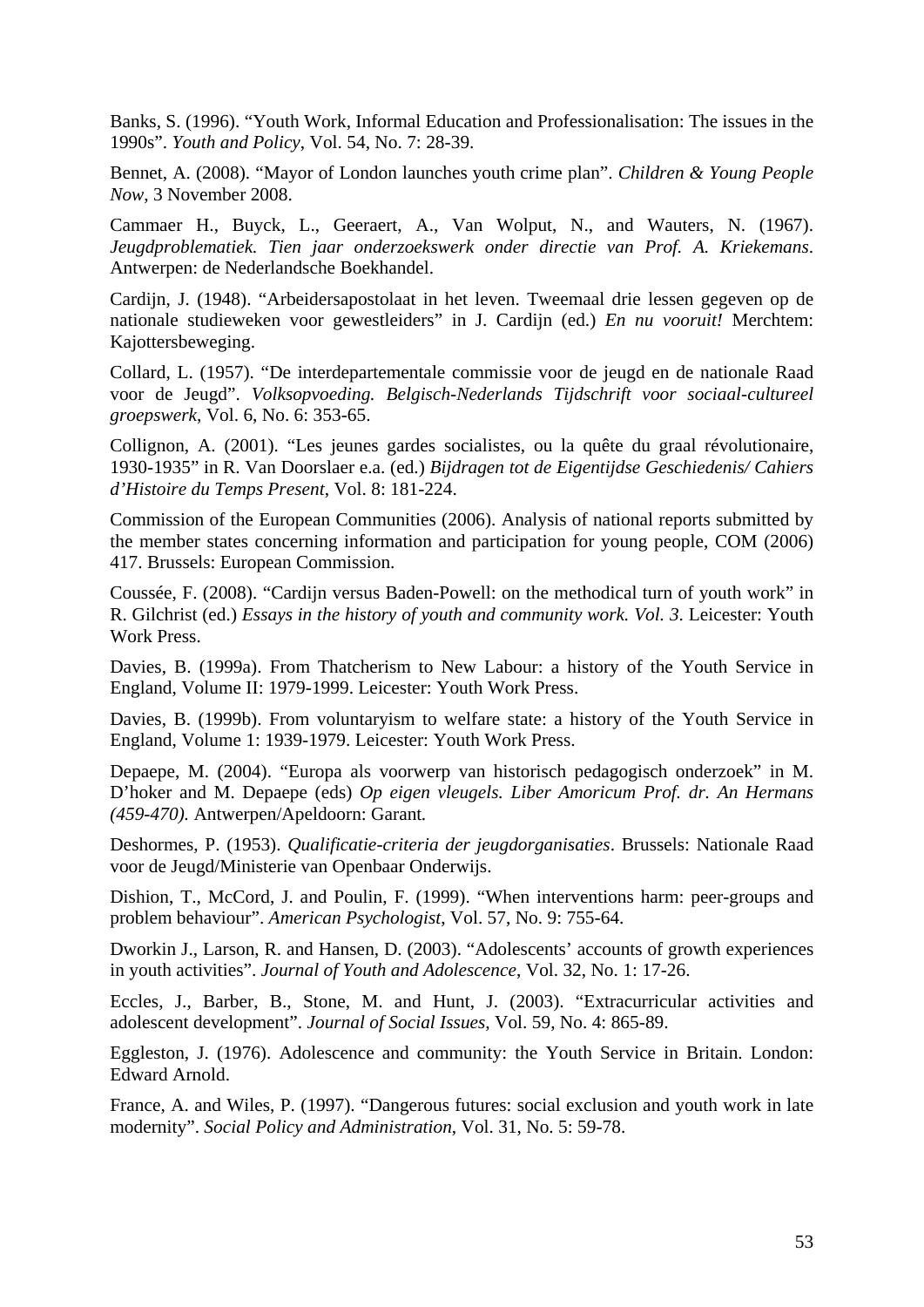Fredricks, J. and Eccles, J. (2006). "Is extracurricular participation associated with beneficial outcomes? Concurrent and longitudinal relations". *Developmental Psychology*, Vol. 42, No. 4: 698-713.

Furlong A., Cartmel, F., Powney, J. and Hall, S. (1997). *Evaluating youth work with vulnerable young people*. Glasgow: Scottish Council for Research in Education.

Giesecke, H. (1964). "Was ist Jugendarbeit?" in W. Müller, H. Kentler, K. Mollenhauer and H. Giesecke (eds), *Was ist Jugendarbeit? Vier Versuche zu einer Theorie*. München: Juventa.

Giesecke, H. (1981). *Vom Wandervögel bis zur Hitlerjugend*. München: Juventa-Verlag.

Hart, R. (2006). "Participation in what? The changing boundaries of children's roles, responsibilities and opportunities." Paper presented at the Choice and Participation Conference, University of Sheffield, England, 4-6 July 2006.

Ingram, G. and Harris, J. (2005). "Defining good youth work" in R. Harrison and C. Wise (eds) *Working with young people*. London: Open University/Sage Publications, pp. 11-14.

Jarret, R., Sullivan, P. and Watkins, N. (2005). "Developing social capital through participation in organized youth programs: qualitative insights from three programs". *Journal of Community Psychology*, Vol. 33, No. 1: 41-55.

Jeal, T. (1990). *The boy-man: the life of Baden-Powell*. New York: William Morrow.

Jeffs, T. (1997). "Changing their ways: youth work and underclass theory" in R. McDonald (ed.) *Youth, the underclass and social exclusion*. London/New York: Routledge Falmer, pp. 153-66.

Jeffs, T. and Smith, M. (eds) (1987). *Youth work*. London: McMillan Education.

Jeffs, T. and Smith, M. (2005). *Informal education*. Nottingham: Educational Heretics Press.

Jenkinson, H. (2000). "Youth work in Ireland: the struggle for identity"*. Irish Journal of Applied Social Studies*, Vol. 2, No. 2: 107-9.

Jephcott, P. (1954). *Some young people*. London: Allen & Unwin.

Laqueur, W. (1962). Young Germany: a history of the German Youth Movement. New York: Basic Books.

Larson, R. (1994). "Youth organisations, hobbies and sports as developmental contexts" in R. Silbereisen and E. Todt (eds) *Adolescence in context: the interplay of family, school, peers and work in adjustment*. New York: Springer Verlag, pp. 46-65.

Larson, R., Pearce, N., Sullivan, R. and Jarret, R. (2007). "Participation in youth programs as a catalyst for negotiation of family autonomy with connection". *Journal of Youth and Adolescence*, Vol. 36: 31-45.

Lewin, H.S. (1947). "The way of the Boy Scouts". *Journal of Educational Sociology*, Vol. 21, No. 3: 169-76.

Lister, R. (2000). "Strategies for social inclusion: promoting social cohesion or social justice?" in P. Askonas and A. Stewart (eds) *Social inclusion: possibilities and tensions*, Basingstoke: Macmillan.

Lorenz, W. (1999). "Social work and cultural politics: the paradox of German social pedagogy" in P. Chamberlayne, A. Cooper, R. Freeman and M. Rustin (eds) *Welfare and culture in Europe: towards a new paradigm in social policy*. London/Philadelphia: Jessica Kingsley Publishers, pp. 26-42.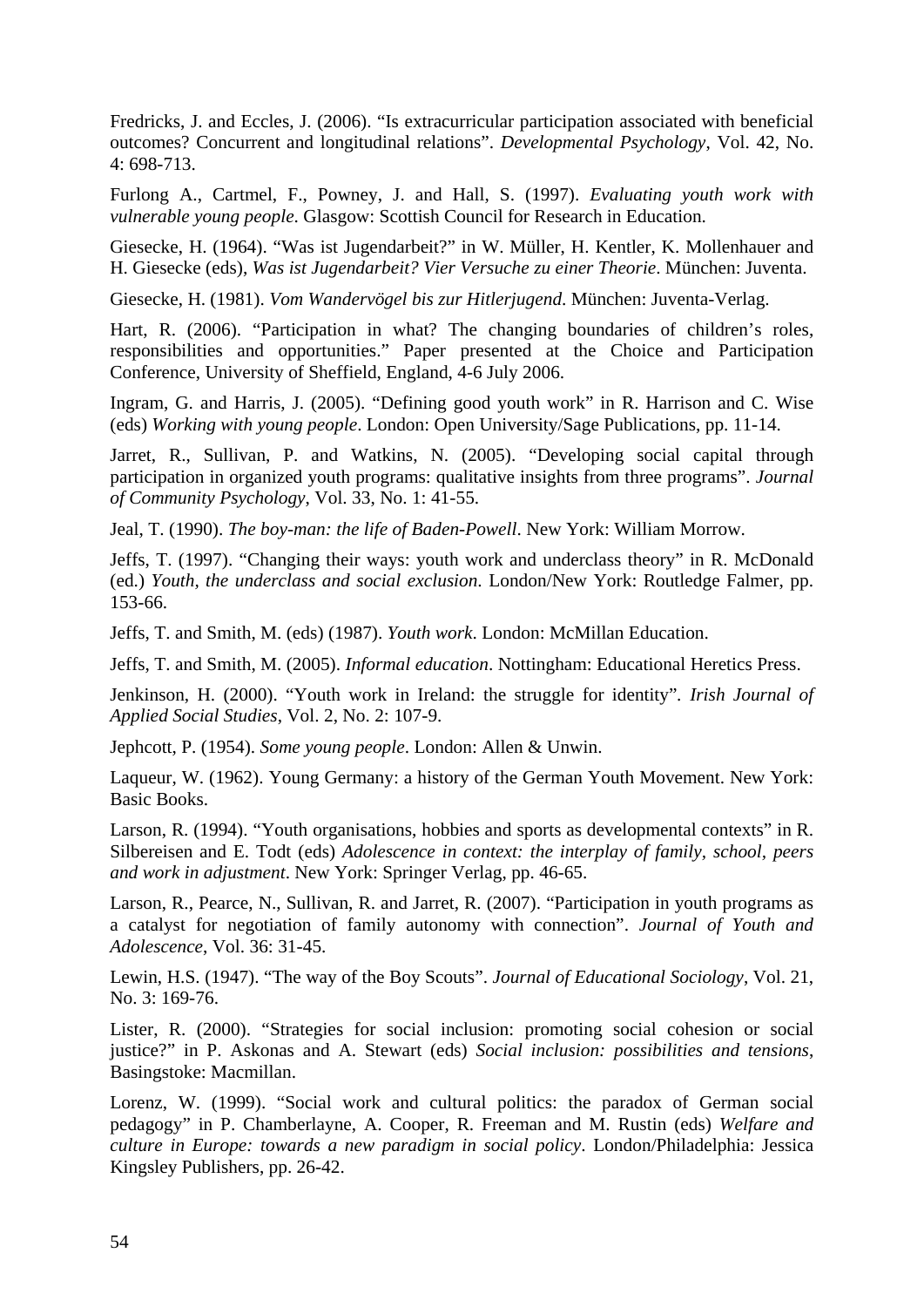Lorenz, W. (2001). "Social work responses to 'New Labour' in continental European countries". *British Journal of Social Work*, Vol. 31: 595-609.

Lorenz, W. (2007). "Practising history: memory and contemporary professional practice". *International Social Work*, Vol. 50, No. 5: 597-612.

Loriaux F. and Rosart, F. (2002). "Les jeunes dans la Cité. L'association catholique de la jeunesse belge et l'engagement politique, 1919-1934" in F. Rosart and T. Scaillet (eds) *Entre jeux et enjeux. Mouvements de jeunesse catholiques en Belgique 1910-1940*. Louvain-la-Neuve: Bruylandt Academia, pp. 209-38.

Mahoney, J., Schweder, A., and Stattin, H. (2002). "Structured after-school activities as a moderator of depressed mood for adolescents with detached relations to their parents". *Journal of Community Psychology*, Vol. 30: 69-86.

Mahoney, J., Stattin, H., and Lord, H. (2004). "Unstructured youth recreation centre participation and antisocial behaviour development: selection influences and the moderating role of antisocial peers". *International Journal of Behavioral Development*, Vol. 28: 553-60.

Müller, W., Kentler, H., Mollenhauer, K. and Giesecke, H. (1964) *Was ist Jugendarbeit? Vier Versuche zu einer Theorie*. München: Juventa.

Nörber, M. (2005). "Was ist Jugendarbeit? Eine aktuelle Auseinandersetzung mit den vier Versuchen zu einer 'Theorie der Jugendarbeit'". *Deutsche Jugend*, Vol. 53, No. 1: 26-34.

Peeters, K. (1963). "Licht en schaduw voor een algemeen jeugdbeleid". *De Maand*, Vol. 6, No. 5: 271-80.

Peeters, K. (1974). "Waar moet het naartoe met het jeugdbeleid van overheidswege in Vlaanderen?" *Jeugd en Samenleving*, Vol. 4, No. 11: 861-75.

Petrie, P., Boddy, J., Cameron, C., Wigfall, V. and Simon, A. (2006). *Working with children in care: European perspectives.* Berkshire/New York: Open University Press/Two Penn Plaza.

Rosenthal, M. (1986). The character factory: Baden-Powell's Boy Scouts and the imperatives of empire. New York: Pantheon Books.

Spence, J., Devanney, C. and Noonan, K. (2006). *Youth work: voices of practice*. Leicester: National Youth Agency.

Stein, J., Wood, E., Walker, J.A., Kimball, E., Outley, C. and Baizerman, M. (2005). "The Youth Development Leadership experience: transformative, reflective education for youthwork practitioners". *Child & Youth Care Forum*, Vol. 34, No. 4: 303-25.

Taylor, T. (1987). "Youth workers as character builders: constructing a socialist alternative" in T. Jeffs and M. Smith (eds) *Youth work*. London: Macmillan Education.

Tyldesley, M. (2006). "The German youth movement and National Socialism: some views from Britain". *Journal of Contemporary History*, Vol. 41, No. 1: 21-34.

Van der Bruggen, C. and Picalausa, L. (1946). "Belgian youth movements and problems". *Annals of the American Academy of Political and Social Science*, Vol. 247: 111-16.

Williamson, H. (1995). "At the crossroads: youth work in Wales". *Welsh Journal of Education*, Vol. 4, No. 2: 36-46.

Williamson, H. (1997). "Youth work and citizenship" in J. Bynner, L. Chisholm and A. Furlong (eds) *Youth, citizenship and social change in a European context*. Aldershot: Ashgate, pp. 196-213.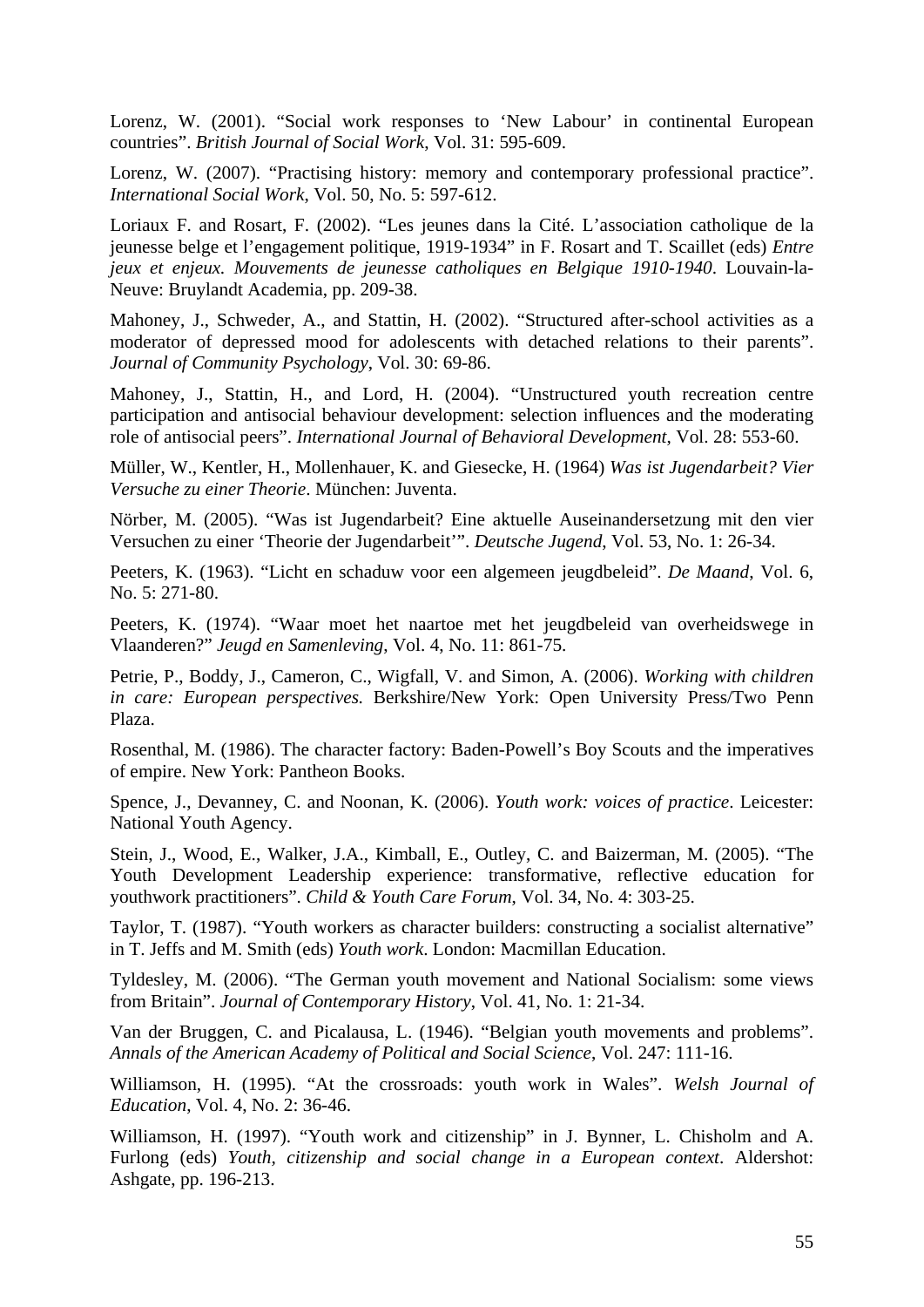Williamson, H., and Middlemiss, R. (1999). "The emperor has no clothes: cycles of delusion in community interventions with 'disaffected' young men". *Youth and Policy*, Vol. 63: 13–25.

Wylie, T. (2001). "Those that I guard I do not love': a memoir of HM Inspectorate and youth work in the Thatcher era" in R. Gilchrist, T. Jeffs and J. Spence (eds) *Essays in the history of community and youth work*. Leicester: Youth Work Press.

Young, K. (2006). *The art of youth work*. Lyme Regis, Dorset: Russell House Publishing.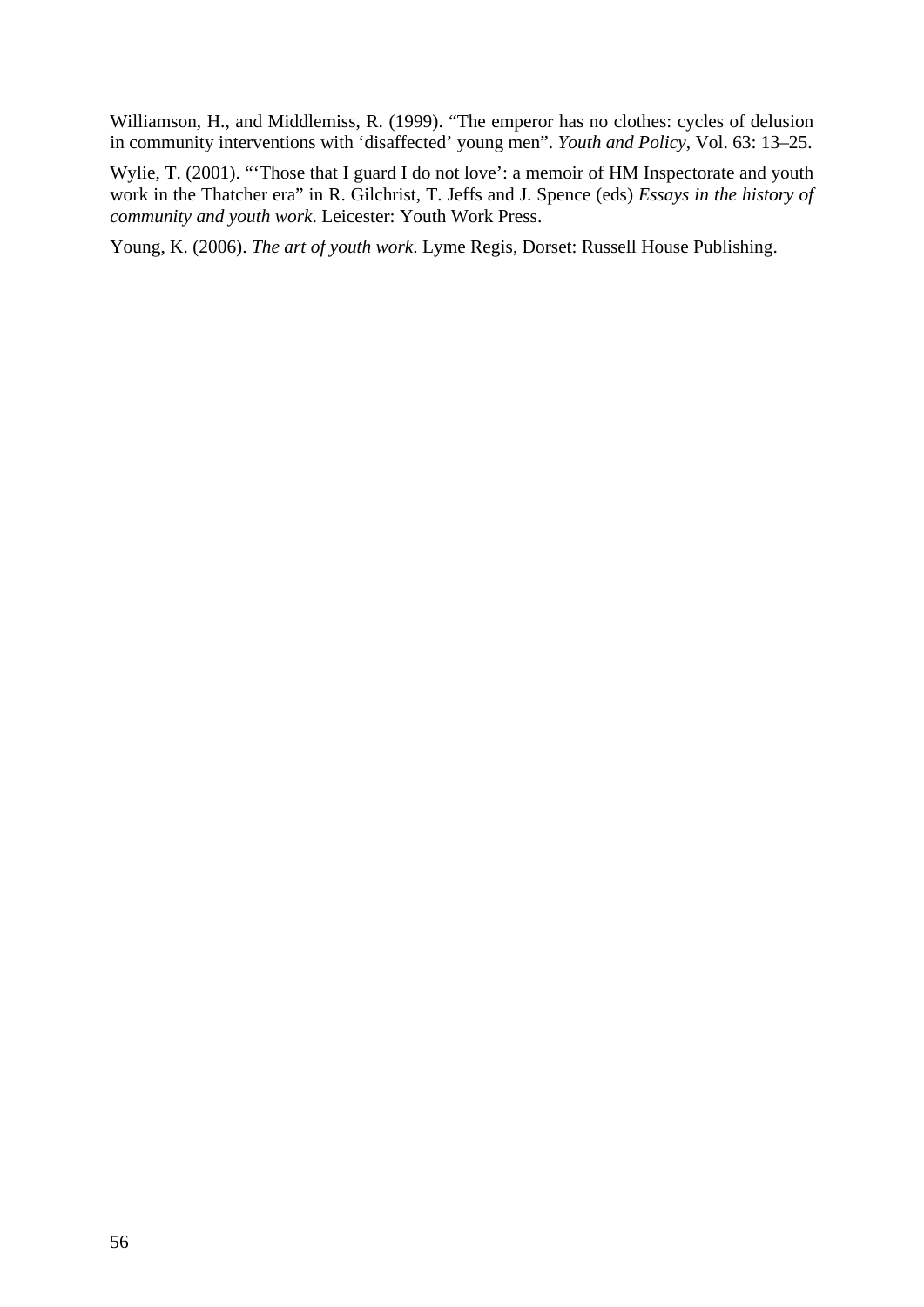# **6. Defined by history: youth work in the UK**

*Bernard Davies*

# **Framing the narrative**

One question, posed a number of times at the Blankenberge Seminar, seemed to have considerable resonance for many of the participants: "Why can't youth workers define what they do more clearly – and more credibly?" I realised that this had not been a particular concern in preparing my own contribution, which was (and is) underpinned by a quite contrary premise: that over the past century and a half in England – and indeed, it could be argued, over the UK generally – the core features of a way of working with young people have been formulated and refined so that, overall, they provide a well delineated if unfinished definition of a distinctive practice that we now call "youth work".

That this definition is unfinished goes without saying. In all human endeavours of this kind contradiction, debate and revision are permanent features, with the product inevitably problematic and contested, never final. Nonetheless, my reading of the past is that, within these parameters of continuing dialogue, the current problem over definition in the UK is not that no definition exists. Nor is it that the definition is not widely shared, including (as we shall see) by young people. Rather, as I argue in the final section of this chapter, the problem in the UK is that the definition that is deeply rooted historically and widely embraced is not one that our most influential policy-makers want to hear – least of all implement. The government's "youth minister" Beverley Hughes made this very clear in December 2005:

Primarily [youth work is] about activities rather than informal education. Constructive activities, things that are going to enhance young people's enjoyment and leisure … I want activities to be the main focus. (quoted in Barrett, 2005: 14-15)

To trace how over some 200 years the UK has reached this official position, this chapter – though not giving equal attention to each – takes as its starting points the three key questions set for the Blankenberge Seminar:

- How has youth work policy, pedagogy and methods evolved historically?
- What role have these played in integrating young people into society?
- How has youth policy more generally dealt with that role?

My responses to these questions are shaped by the proposition that youth work is a social construct, whose creation has to be understood in the context of the wider political, economic and social conditions in which it developed. This approach is for me important, partly because it exposes to explicit examination historical struggles and events worth considering in their own right. Here, however, it has another value. It helps to throw a critical light on how the historic UK conception of youth work has been achieved – and how, in a different context and under pressure from changed political priorities, policy-makers are seeking to narrow and even subvert that definition.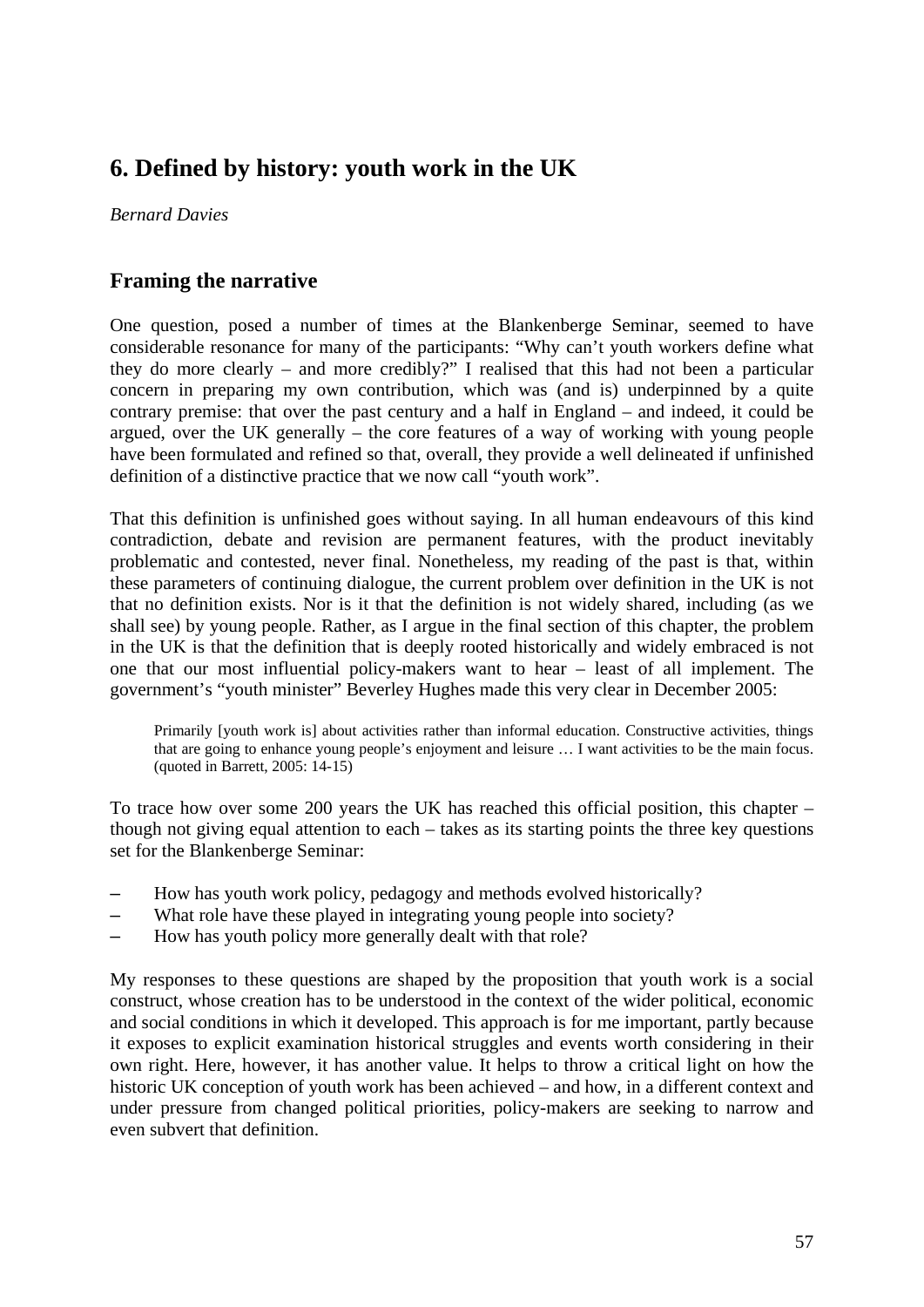To illuminate these arguments, I start by giving some attention to the later 18th and early 19th century, focusing on working-class struggles to generate bottom-up forms of popular education within which, I suggest, some recognisable features of a youth work approach are discernible. By mid-19th century, however, these struggles had very largely been lost, to be replaced increasingly by an acceptance of (or at least compliance with) top-down institutions – particularly church- and state-sponsored schooling. As a result, by the later decades of the century, when an adolescent segment of the population was becoming identified as needing recreationally-based and mainly group-focused forms of "improvement" in their leisure time, it was taken as self-evident that the necessary youth leadership, far from being popular in origin, had also to be provided, in this case by a range of philanthropic institutions.

With some bridging between them, I examine three landmark periods of this semi-official (and dominant) history:

- The late 19th and early 20th centuries, when voluntary philanthropic effort constructed youth leadership as a distinctive practice with young people.
- The years between 1939 and the 1960s, when a state commitment to youth work was secured and consolidated.
- The period after 1997 when (at least in England) youth work practice was re-shaped and redirected, if not actually redefined, by neo-liberal welfare principles of the New Labour governments led by Tony Blair and Gordon Brown.

This rather schematic approach clearly carries some risks – particularly of giving too little attention to the complexities and contradictions of historical processes. Not least among these is the fact that, in each of the four UK countries, youth work has developed some very different policy frameworks and trajectories. This has been increasingly true since the mid-20th century and especially since the devolution of powers to Scotland, Wales and Northern Ireland in the 1990s. For the period before these changes, I attempt to distil some key features common to all four countries. From the 1960s onwards, my focus is increasingly on England.

# **A youth work prehistory?**

# **A movement for popular education**

In the UK, the origins of youth work and policy can be traced back to the mid- to late 19th century, with the establishment of a range of philanthropic organisations providing (usually separate) leisure-time facilities for boys and young men and girls and young women.

However, youth work in the half century before these developments – the period covering the early stages of the industrial revolution in Britain and the class struggles which this produced – has long seemed to me to merit broader attention than it has usually received. Though more recent studies may now be available, my interest was first prompted by my encounters with the work in the 1970s and 1980s of the – now defunct, out-of-fashion and too easily forgotten – Centre for Contemporary Cultural Studies, based at Birmingham University.

For me the main stimulus came from the historical research and writing of Richard Johnson. Though no doubt unintentionally, this carried intriguing hints of some earlier alternative, albeit barely emergent, forms of youth work hidden within the popular education movements he was describing – and, once these had been largely defeated, subsequently hidden too from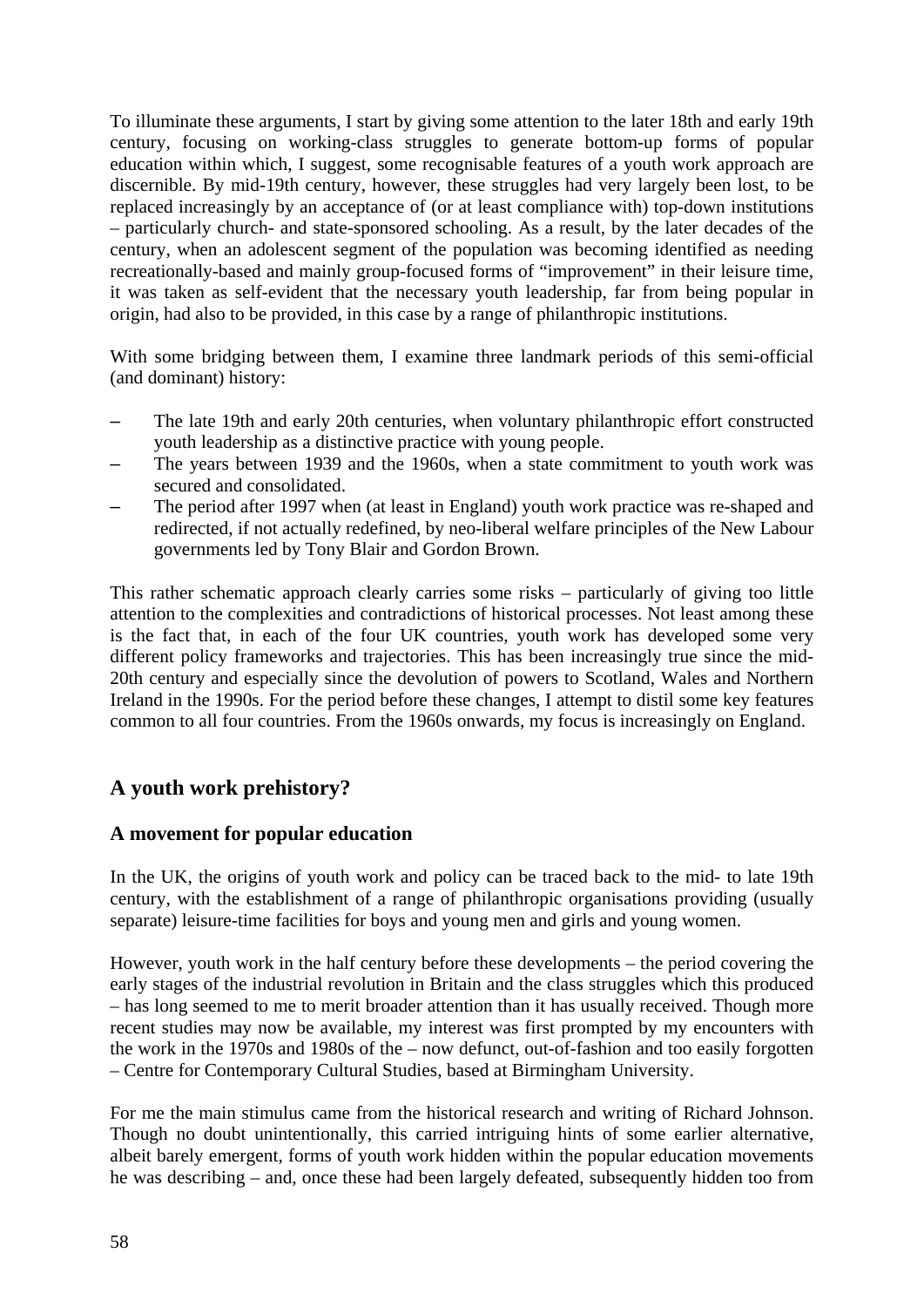history. Some of our wider discussions at Blankenberge – particularly on the formative impact on youth work in some European countries of youth (and wider) political movements – made an at least tentative exploration of this possibility seem even more relevant here.

Other historians have pointed to precursors of modern British youth work in this earlier period – particularly the network of Sunday schools which from the late 18th century were established for working-class children by Robert Raikes and by Hannah More and her sister (see for example Smith, 2002). As early as 1844 a group of middle-class young men founded what is widely regarded as the UK's first national voluntary youth organisation, the Young Men's Christian Association (YMCA), with the declared aim of "uniting and directing the efforts of [other] Christian young men for the spiritual welfare of their fellows in the various departments of commercial life".

What Johnson was describing however was something very different. In particular, unlike Raikes' and More's initiatives, it was not being done to working-class people by their "betters" but by and for working-class people themselves. For example, Johnson (1976, 1977) examined in some critical detail "the discovery of indigenous educational traditions" which, he showed, were at work from the late 18th century up to the demise of the Chartist movement in the later 1840s (see also Harrison, 1961; Silver, 1965; Simon, 1972).

Though the result, Johnson concluded, was less a system than a network – or a movement? – it nonetheless amounted to a "strategy [which] was substitutional" and through which, in three main ways, "they did it themselves". One was to maintain "a running critique of all 'provided' (or 'philanthropic') forms of education" – particularly the forms of schooling then developing but also the institutions being developed for working-class adults. This critique was extended to the role of the state – seen as an instrument of capitalist employers – including, by the 1830s, its first interventions into schooling for working-class children.

The second key feature of the strategy as outlined by Johnson was "alternative sets of educational goals", including alternative definitions of the "really useful knowledge" required by working-class people not just for daily living but for radically changing an unequal and unjust society.

Thirdly, Johnson pointed to "a vigorous and varied educational practice". This was implemented through the wide dissemination of a radical press and other printed matter, through secular Sunday schools and "halls of science" and, Johnson suggested, through the at least partial subversion of provided institutions such as mechanics' institutes. Its methods also included learning through a variety of other grassroots bodies and from "the knowledgeable friend, relation or neighbour".

### **Youth work – or not?**

What Johnson was describing was bottom-up, indigenous working-class activism based on self-help and self-organisation. Some significant and indeed fundamental differences from the youth work we know today – both in purpose and pedagogy – are therefore clear. For one thing, because these educational activities were seen as a vital contribution to assuring and sustaining class solidarity, group action was much more than a means to other ends. The kinds of self-development that so dominate current educational provision were certainly valued.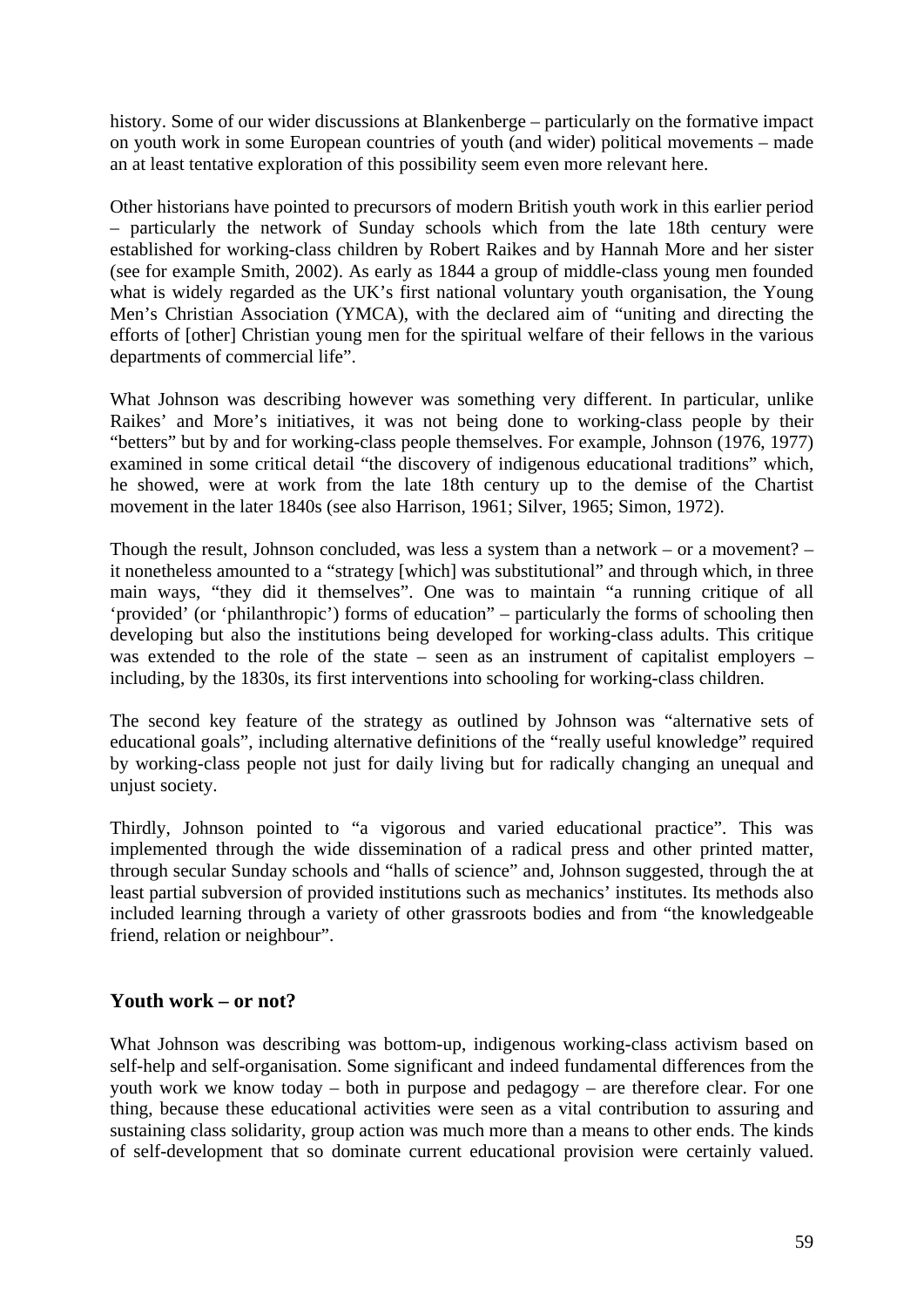Collectivity, however – a commitment to working and achieving together for the common good – was, in its own right, a key desired outcome.

Secondly, it was assumed that, as an essential element of this search for solidarity, the approaches for implementing the education on offer, though undoubtedly intended to include young people, needed to be cross-generational. Thirdly, within the content of this education "practicality and liberality were not seen as incompatible (as they are by many modern 'academics')", not least because social analysis and social action (theory and practice) were assumed to be both inseparable and essential for dealing with the punishing daily "labouring" experience of society and how it operated.

Despite these divergences – and without overstating or romanticising what was actually achieved – it is possible to discern within the popular education that was being advocated and indeed practised some pre-figuring of youth work pedagogy and methods as these are now understood in the UK. What Johnson describes as an endorsement of "'reasonable' adult behaviour" towards children mirrors the long-standing youth work assumption that adults will seek respectful relationships with young people, rather than dominate or patronise them as "not yet quite complete". This was also a practice based on experiential learning, which stressed "the child's own activity".

Much of this learning, as we have seen, was to be developed in informal educational ways, in and through group experience and interaction. Moreover, because it was explicitly designed and intended to bring about social change, it was inherently (rather than as an extrinsic curriculum subject) designed as a form of citizenship education. Indeed, within it were organic forms of learner participation and commitments to their empowerment which make their currently fashionable UK versions look insipid and manipulative.

Even though such claims can be made only very tentatively – some, I suspect, may even judge them fanciful – for me a speculative exploration of this kind is important for a more general reason. It reminds us that other informal and indeed non- (or only minimally) institutionalised forms of education were in the past not only seen as possible but actually practised. The youth work which the rest of this chapter examines, far from being inevitable, has therefore to be treated as above all a social construct – the compromised product of intense inter-personal and inter-group processes and conflicts with deep historical roots.

# **From popular to provided**

Later versions of the indigenous educational tradition described by Johnson have been identified – for example in an independent working-class adult education movement in the early decades of the 20th century (Phillips and Putnam, 1980). In a very different context the tradition was perhaps again discernible in Britain in the 1970s and 1980s as Black communities strove to provide indigenous educational (including youth work) provision for their young people. Significantly, however, in a strong echo of what happened to the educational movement that Johnson was examining, by the late 1980s many of these pioneering Black activists had "decided they needed to take the grants, the jobs and the positions on committees that would bring them closer to the new site of struggle – the local state" (Shukra 2007).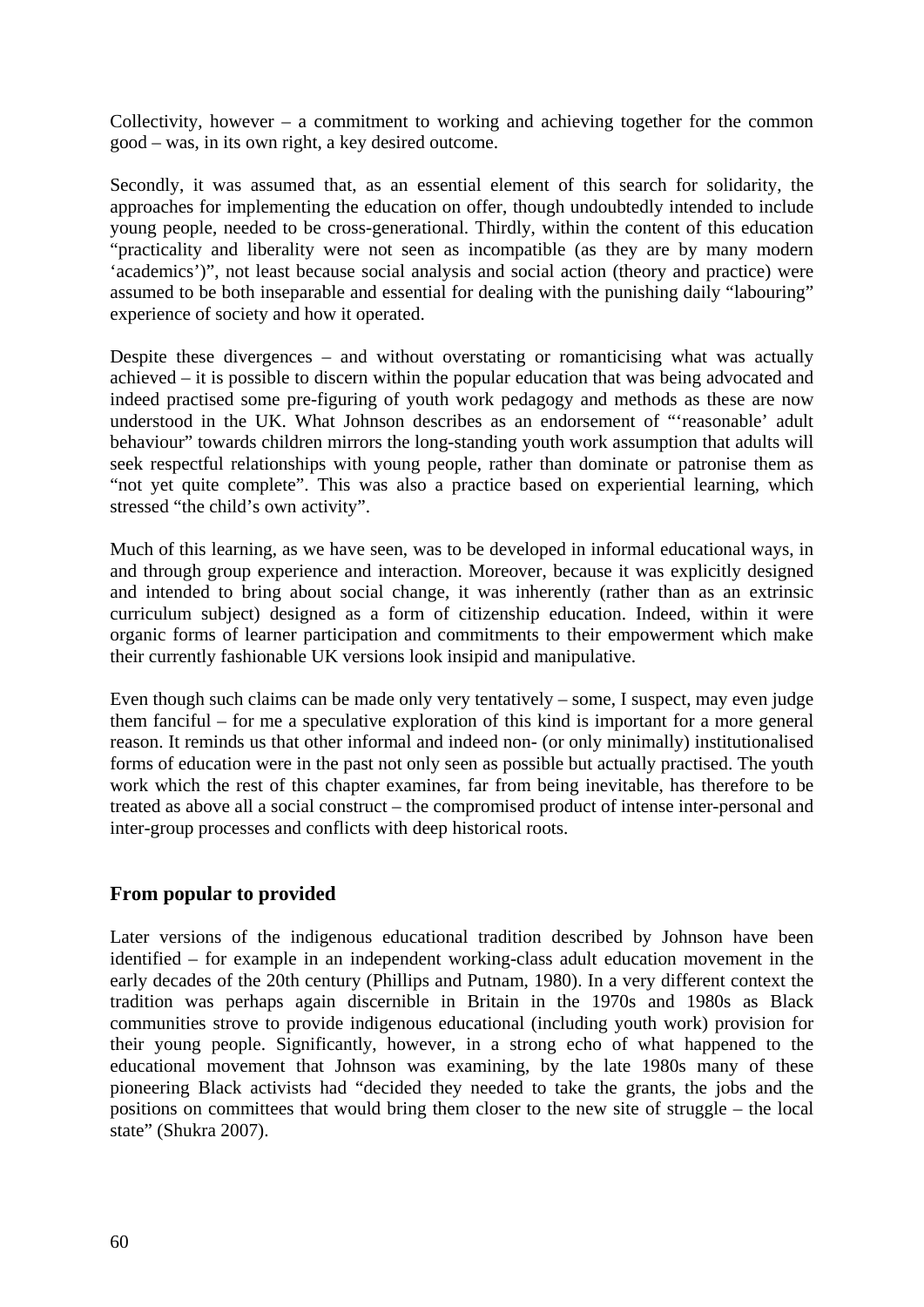For, following the defeat of Chartism in the late 1840s, the popular education tradition had weakened substantially and eventually all but disappeared. By then organised working-class activity was softening its view of the state and its possibilities, and concentrated increasingly on gaining access to and improvements in provided institutions, including those offering education.

Such incorporation was interwoven too with a growing ruling-class determination to secure firm control of this crucial educational terrain and, particularly through schooling, to become the dominant provider for the labouring classes. As Raikes' and More's efforts show, this was not a new approach. But, from the 1830s onwards, the dominant philanthropic and state providers set in train something much more radical – and which, at a time when 21st-century UK governments have become obsessed with young people who are NEET ('not in education, employment or training') again has a strong contemporary ring. These initiatives Johnson had described in an earlier article as

an enormously ambitious attempt to determine, through the capture of educational means, the patterns of thought, sentiment and behaviour of the working class … – [designed] to raise a new race of working people – respectful, cheerful, hard-working, loyal, pacific and religious. (Johnson, 1970: 119)

It was this far-reaching aspiration, underpinned by the organised working class's increasing engagement with state provision, which from the mid-19th century squeezed out any practical possibility of sustaining recognisable forms of indigenous working-class youth work or indeed any similar educational endeavour. As E.J. Urwick, subwarden of the Toynbee Hall Settlement in London in the early 1900s, put it in 1904, the assumption by then was that:

The children of the poor follow where they are led. Their "betters" are their leaders, and the example of their life determines their path. (quoted in Gillis, 1974: 140)

It is therefore the provided educational philosophy and institutional forms generated by these ruling-class perspectives and ambitions to which we must look for the origins of what over the next 150 years became established in the UK as the dominant versions of youth work.

# **Pioneering provided youth work**

### **New challenges, new responsibilities**

It was not until later in the 19th century that changing social and economic conditions prompted a UK-wide development of such a practice. By then, commentators were convinced, these changes were presenting the nation's young with new and tough challenges – and those with means and in positions of power with new responsibilities. Not unrelated, in this period those passing through a newly discovered (or constructed?) phase in the life cycle, adolescence, were seen as needing some of the protections and nurturing as well as the disciplining already in place for children.

Some of the challenges were domestic. As the demand for unskilled (especially child) labour reduced, more and more young people were neither in school nor at work. Where "corrupting" commercial facilities such as "drink-shops" and the "penny gaff" (the "low" music hall) did not fill this new leisure gap, "the street, and only the street, remained", offering ready opportunities for the young to indulge in "one main amusement" – gambling (Russell and Rigby, 1908: 10-11).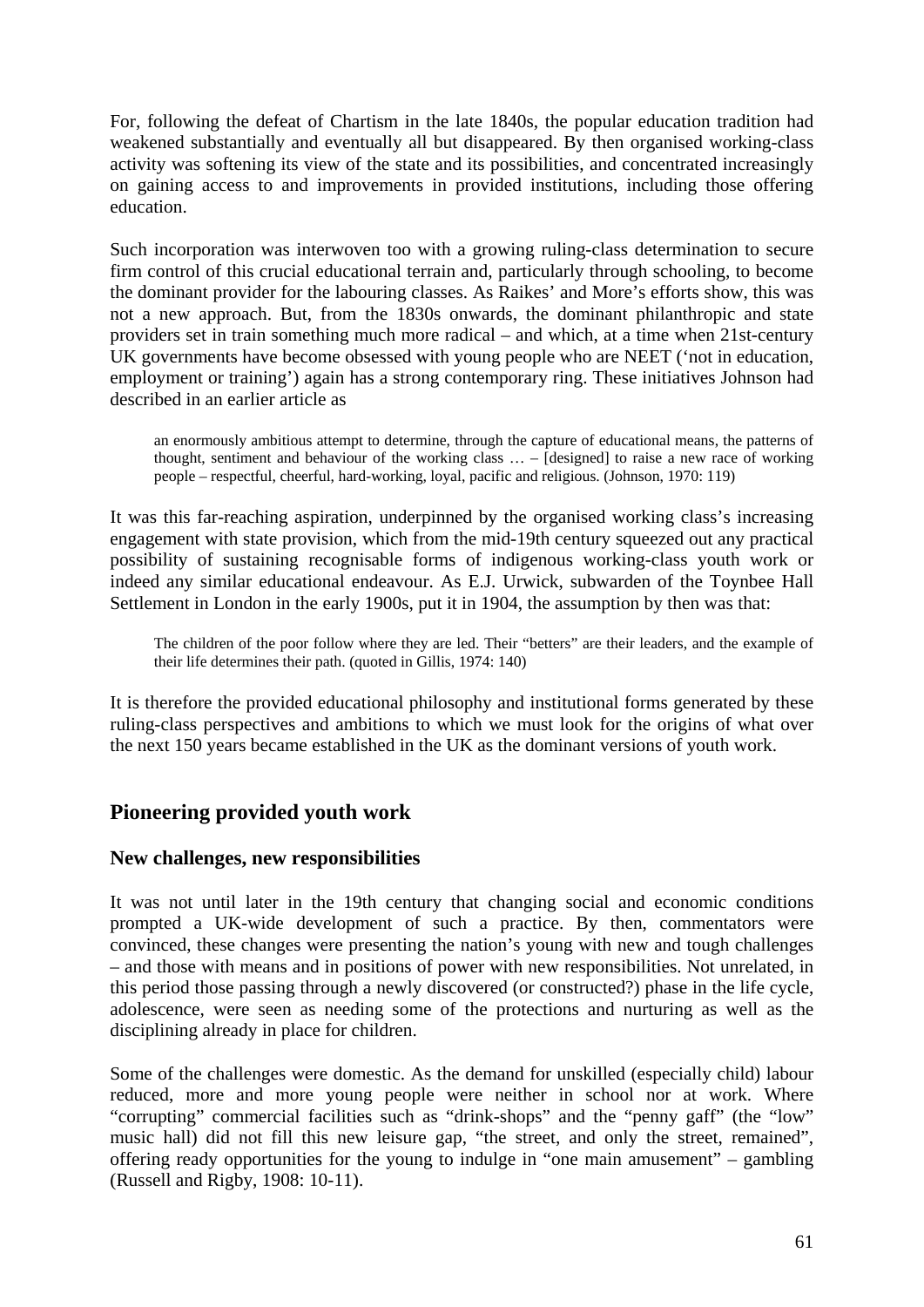The youth of the country were seen as being tested, too, within a new international context. In an early version of globalisation, Britain in this period – no longer the undisputed workshop of the world – sought to bolster its political and economic position by embarking on a revitalised imperial mission. Were the young ready for the demands of this burden? What extra guidance and support did they need, to be sure they could respond? Youth work as we now know it emerged in part as one response to this national self-searching.

But who should, who could, take on these emerging responsibilities? Pragmatic and often major compromises with the *laissez-faire* principles which had so shaped Victorian Britain had already been made – in order, for example, to guarantee public health and spread elementary education to the whole population. Nonetheless, in the later 19th century and even into the early decades of the 20th century the state remained, at best, an unwelcome intruder in the personal and social spheres of people's lives. For, responding to the newly identified leisure-time needs of young people, a state role was therefore never apparently considered. Self-evidently, these were "suitable fields for voluntarily supported clubs" (Berry, 1919: 96), a task for "thinking people who felt something must be done" (Russell and Rigby, 1908: 12), for those who were conscious of what their "happier fortune has bestowed on us from our circumstances" (Booton, 1985: 14), those who were "fortunately placed" and therefore "felt very strongly that in some way [action] was incumbent on us" (Schill, 1935: 5).

By the early decades of the 20th century the result was a network of local independent boys' and girls' clubs across the UK. From the 1880s, under the influence of William Smith, military-style brigades for boys and girls also took hold and by the 1900s were being supplemented and indeed often underpinned by Baden Powell's Boy Scouts and later the Girl Guides. In due course these sought mutually supportive links by setting up a range of local, regional and national associations and federations.

The men and women who formed these clubs, "battalions" and "troops" never envisaged them as a universalist provision; indeed they constantly fretted that:

none of these agencies – not even the Boys Club, laying itself out merely for the boy's amusement – make an appeal to the mass of the boys of this [working] class. And the boys who come are precisely those who need the Club least. (Freeman, 1914: 129)

From the start these new institutions sought explicitly to be selective  $-$  or, in the current jargon of UK social policy, targeted. Their explicit focus was "working lads" and "the factory girl" – in the Ardwick area of Manchester, for instance, "those who had to spend their lives in the mean and squalid districts and slums of our city" (Schill, 1935: 5).

### **Motives and purposes**

Nor, at this early stage, were these pioneers talking about youth work. "Youth leadership" was what they were seeking – a term very deliberately chosen as an explicit statement of intent. Indeed, most often the language in which those intentions were expressed displayed an openness and absence of ambiguity which today have been lost or (more likely) knowingly abandoned. No evasive talk here of "the deprived" or "the underprivileged", of "the disadvantaged" or "the socially excluded". "The poor" were the poor, "the lower orders" the lower orders.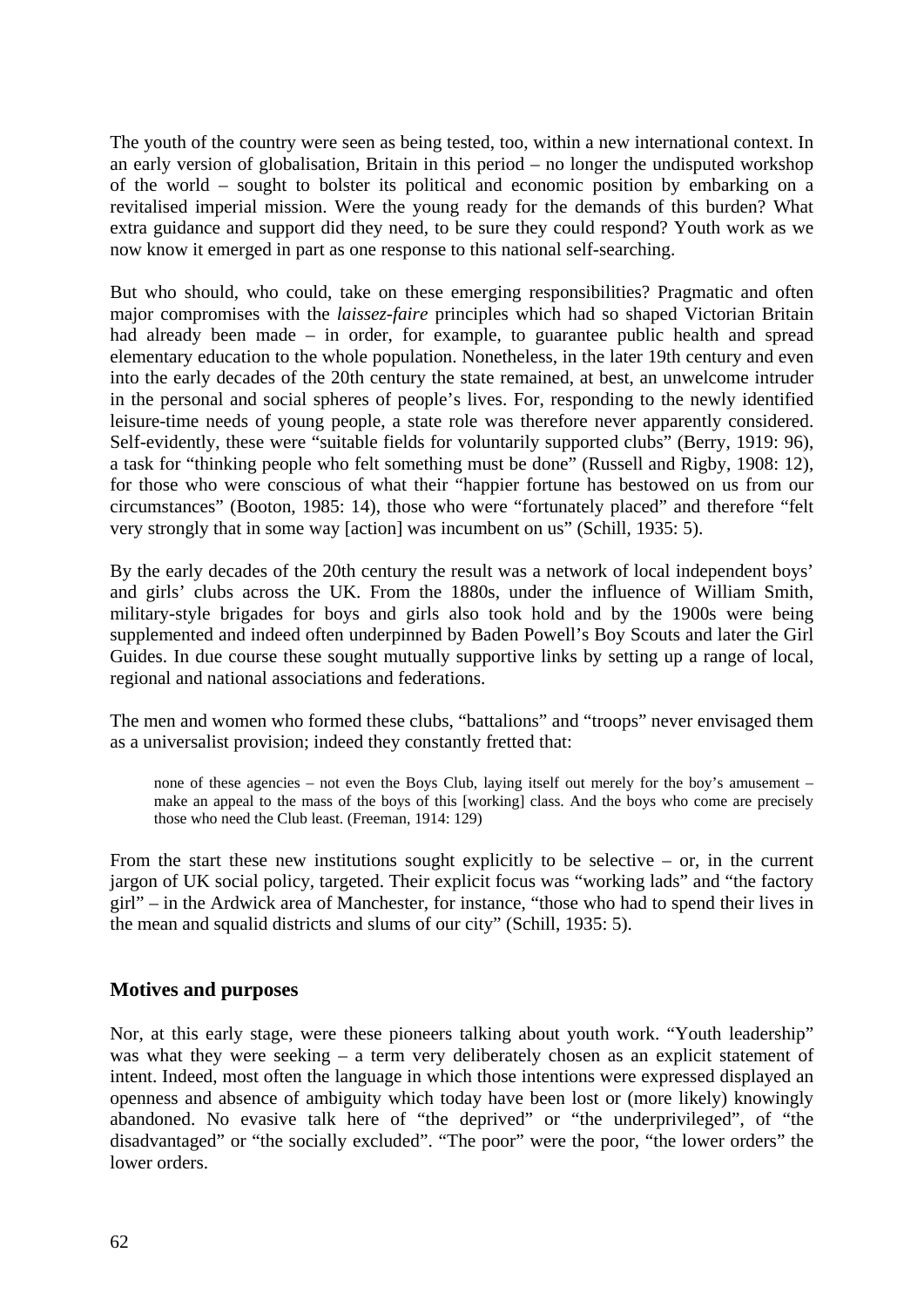Moreover the aims which they then set themselves, though as always run through with contradictory pulls and pushes, continued to reflect that earlier highly ambitious commitment identified by Johnson: to "re-moralising" a whole class. Some were explicitly focused on improvement – "to educate them in other ways than book learning" (quoted in Booton, 1985: 32). Though this included encouraging and supporting young people to acquire "harder" (especially recreational) skills, it also focused on what today would be labelled "soft" personal and social skills – on "bring[ing] the Public School spirit to the masses" (Berry, 1919: 9), on what the founders of St Christopher's Working Boys' Club in the early 1900s called "a better tone" and "good form" (quoted in Booton, 1985: 14).

These broad goals were framed within some taken-for-granted gender perspectives and boundaries. Thus the first object of Openshaw Lads' Club, founded in Manchester in 1888, included the aspiration "to encourage manliness of the highest order" (Flint, 1948: 8), while for Maud Stanley, a girls' club innovator and leader in the 1890s, it was important that:

we shall … give the working girl an influence over her sweetheart, her husband, her sons which will sensibly improve and raise her generation to be something higher than mere hewers of wood and drawers of water. (see Booton, 1985: 51)

As a number of the quotations above show, much of what was being attempted was also located in the wider child-saving movement so prominent in this period. Some of the interventions were explicitly, sometimes passionately, concerned to rescue the children of those hewers of wood from exploitation by their capitalist employers. As Walter Lorenz pointed out in his keynote address to the Blankenberge Seminar, this propelled some of these pillars of their community, perhaps in spite of themselves, into forms of political activism – though rarely ones which posed a direct challenge to the system itself.

Within the leisure contexts of the new youth leadership, much of what was done also sought to counter the perceived dangers embedded in young people's daily lives and everyday social world. One of the most influential women pioneers, Lily Montagu, was clear for example that

Our dances competed with low, cheap, dancing halls where girls went for a sixpenny hop … and [where] the company was most objectionable. (Montagu, 1954: 78-9)

And so too were the founders of Openshaw Lads' Club:

None will dispute the appalling lack of facilities at that time whereby young men and boys could spend their leisure hours usefully and prepare themselves for worthy citizenship. (Flint, 1948: 7)

Moreover, with so many of these activities understood as wicked, immoral, indeed straightforwardly sinful, underpinning all these efforts was an again-undisguised and unapologetic Christian proselytising – an open commitment, expressed by the founders of St Christopher's Working Boys' Club, "to help [the young] learn that the service of God is the highest service" (quoted in Booton, 1985: 14); or, as the founders of Openshaw Lads' Club put it, "to help them to be Christians in life as well as in name" (Flint, 1948: 8).

Altruistic intentions cannot however be taken as the only ones which moved the pioneers. Much self-interest was at work here, too, often driven (as today) by fears which dated back at least to the start of Britain's industrialisation. Some of these were experienced keenly and very personally. In the view of one commentator, for example, in the 1870s: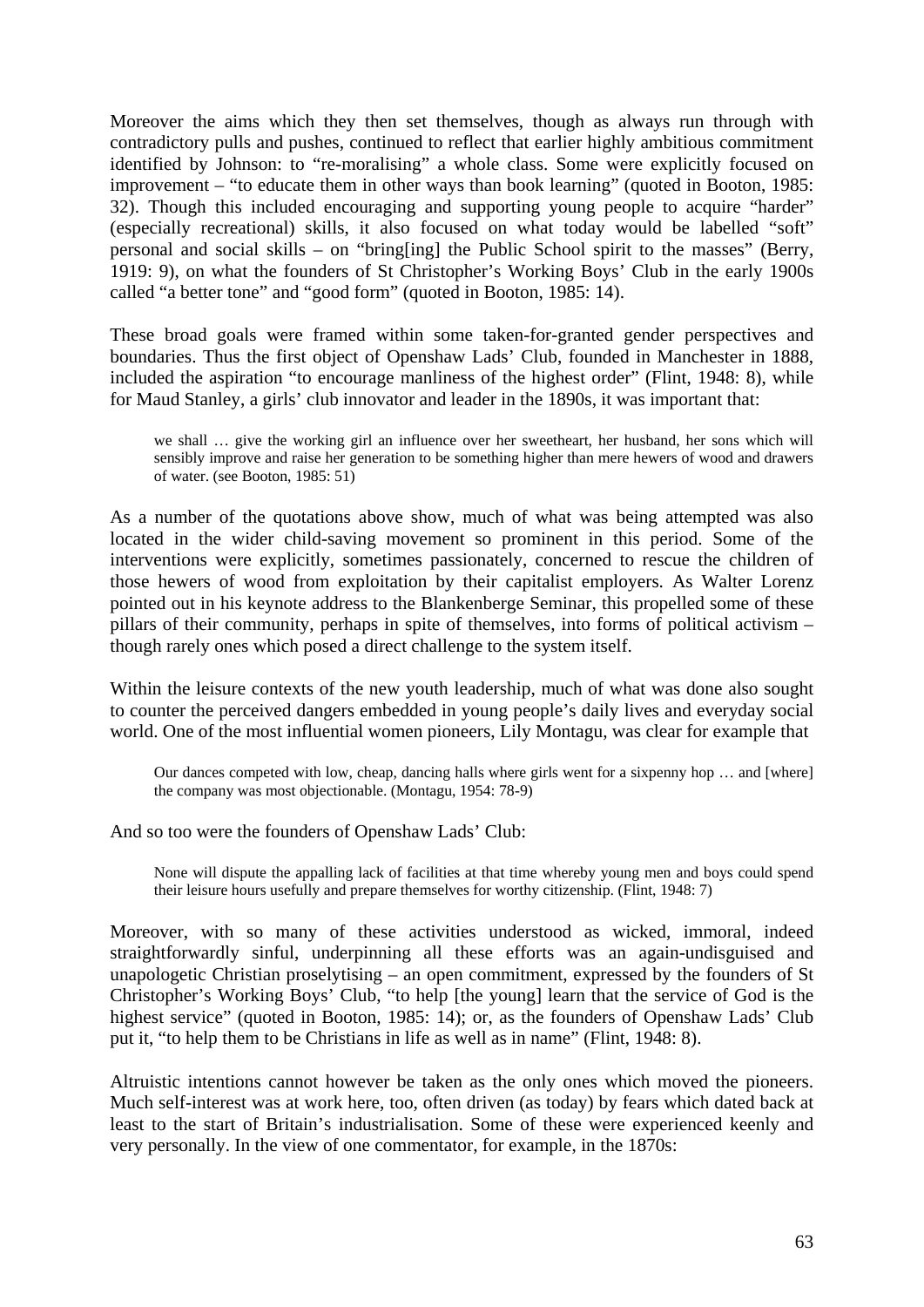If we in the Church of England do not deal with the masses, the masses will deal with us. (quoted in Davies and Gibson, 1967: 38)

Some three decades later, the journalist and historian C.F.G. Masterman echoed these same anxieties:

They [the ruling class] dread the fermenting, in the populous cities, of some new, all-powerful explosive, destined one day to shatter into ruins all their desirable social order. (quoted in Davies and Gibson, 1967: 35)

What is more, by then those masses were indeed seeking to challenge the system itself, were organising themselves through trade unions and a political party advocating socialist solutions to their grievances and were sometimes too, it seemed to those in power, intent precisely on destabilising that desirable social order. As influential a youth leadership protagonist as Baden Powell thought it "no exaggeration to hope for valuable results from scouting in the direction of ultimately solving class differences" (quoted in Davies and Gibson, 1967: 38). Indeed, for him the need was urgent to maintain and strengthen both Britain's internal unity and its wider imperial mission:

Remember, whether rich or poor, from castle or from slum, you are all Britons in the first place, and you've got to keep Britain up against outside enemies, you have to stand shoulder to shoulder to do it. If you are divided amongst yourselves you are doing harm to your country. You must sink your differences. (quoted in Springhall, 1977: 59)

We must all be bricks in the wall of that great edifice – the British Empire. (quoted in Springhall, 1977: 15)

### **Defining and constructing a distinctive practice**

For working with what today would be labelled a very challenging client group, the aims which the original youth work sponsors set for themselves were thus very stretching. For responding to this challenge, much of what they did was probably intuitive, pragmatic, heavily reliant on trial and error. Much too, no doubt, was transient – long lost to history. Nonetheless, far from merely emerging out of some accidental or inevitable impersonal process, the youth leadership that was pioneered in the period from the 1860s and 1870s into the 1900s was designed and constructed: drawing on a self-conscious analysis of the needs and characteristics of the groups to be attracted; incorporating learning from the experience of actually doing the work; generating a small but significant literature; and, through this, disseminating that experience more widely.

The youth leadership this constructed was therefore no fly-by-night enterprise – no passing whim. From the start it was an endeavour which, though added to and refined over the next century and a half, went a long way towards defining the core features of a practice with young people which distinguished it from other approaches. What were these core features? Because of its implications for how the work overall would need to be initiated and developed, most fundamental was the presumption that young people would choose to attend and to continue to participate:

In the first place the boys had to be persuaded to come. (Russell and Rigby, 1908, 18)

It is no use asking girls to whom one is unknown; they will not come; they are distrustful of such invitations, and shyness also will prevent their entering a strange place. (Maude Stanley, 1890: 57)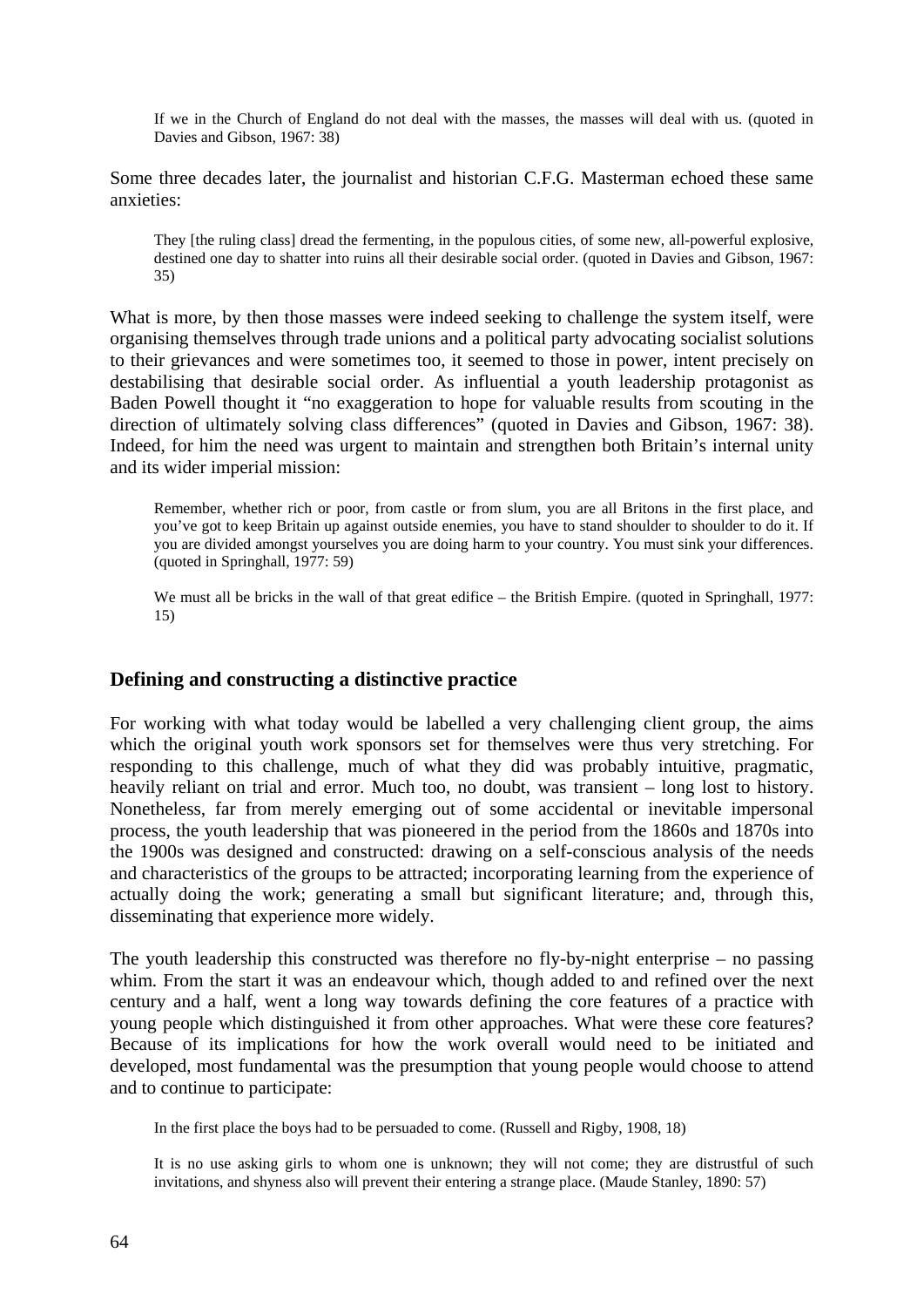A compulsory programme is contrary to the Boys Club method. (Henriques, 1934: 7)

This fact of young people's voluntary participation remained a central – perhaps the defining – consideration in much of the pioneers' subsequent thinking and planning. In particular, their determination to provide young people with an educational experience broadly defined – to move them not just beyond the interests and activities but also the values, beliefs and habits which they brought with them – meant that they needed, constantly and constructively, to respond to this reality. It showed up repeatedly for example in their acceptance and indeed often positive embrace of young people's demand that, during their precious leisure time, they had a chance to relax, meet with friends and do things they enjoyed:

the first object [is] Recreation … the compelling force which brings members to the clubs … The second object we may call Education … The first object in itself leads to the second. (Russell and Rigby, 1908: 19)

Most Clubs make amusements and sports the main concern of their organisation. That is right, because, otherwise, the boy who is tired after his work will not attend. (Freeman, 1914: 129)

In setting these processes in motion, the early youth work providers also emphasised what we now might call personalisation – the need to meet and engage with young people as people, as individuals:

To know about the boy is by no means the same thing as to know the boy. (Henriques, 1934: 51-2) [emphasis added]

As the essential underpinning of this, they sought to build relationships which demonstrated respect for young people: as the founders of St Christopher's Boys' Club expressed it: "to ourselves mix with them freely".

Any helper in a girls' club should have friendliness in her manners and in her heart. (Stanley, 1980: 56)

Also embedded early were notions of what today in the UK we would call participation:

A few boys' clubs place great reliance on the principle of self-government by the members. (Russell and Rigby, 1908: 85)

it is the right principle, as soon as the lads reach years of discretion, to draw them into responsibility for the club's welfare … seniors should have their own committee to look after the working of the department. (Schill, 1935: 52, 54)

Finally, the work was built on a recognition of young people's own friendship groups as important and valuable to them and so as a potentially positive medium through which to engage and work with them – "where the boy picks up valuable habits from association with other lads" (Freeman, 1914: 129).

Real pals … are generally keen and even insist on sticking together. It is not uncommon for a boy to refuse to join the club unless his friend is also taken in. (Henriques, 1934: 46)

Indeed for Urwick, "the street gang was in some sense the school for the poor" (Gillis, 1974: 63):

Understand it [the street] and you hold the key to many of the riddles of social morality, and let this too serve to explain how it is that the majority of boys and girls for whom the home does so little and for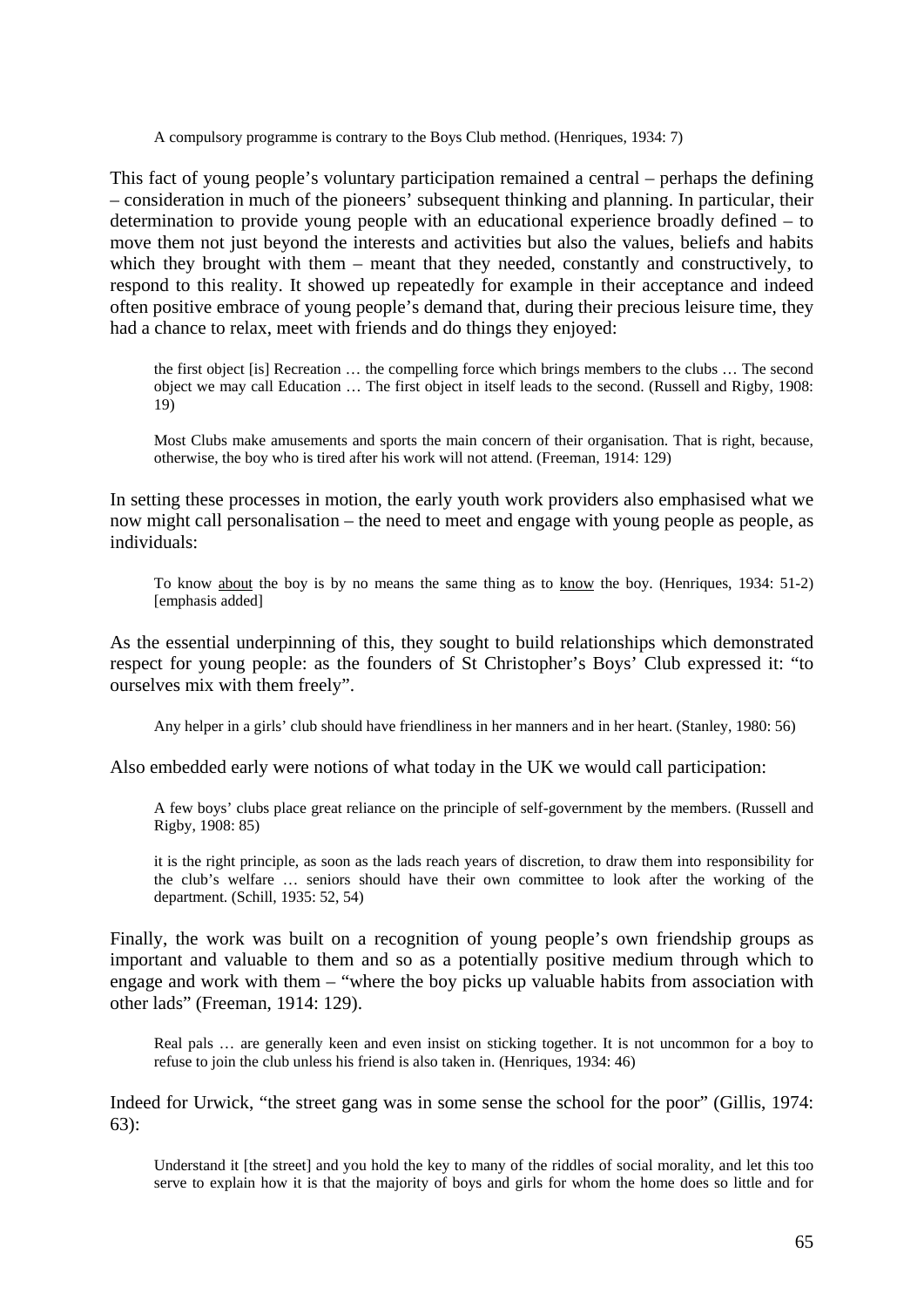whom the school has so little chance of doing much, nevertheless grow into decent and respectable citizens. (quoted in Gillis, 1974: 64).

Though spread unevenly through the written records and analyses of what was being attempted at the time, these were recurrent features of the new youth leadership – voluntary attendance; education through leisure-time activity; a focus on the individual; a personalised relationship with him or her and his or her peer group; and participative approaches. As these came together over the decades, they defined a distinctive practice which was handed onto, and progressively consolidated and developed by, subsequent generations of youth leaders and their advocates.

# **The state takes a hand**

## **Small stumbling steps**

What also continued to be taken for granted was that this practice must be provided largely through charitable action. As a result, well into the 20th century youth work in the UK lacked a coherent national policy framework. Fiercely independent voluntary organisations, liable to respond in highly competitive ways, continued to dominate the field, usually operating on clear philosophical and organisational principles of their own. The only UK youth work policies which could be said to exist were by and large their policies, with the most unifying issue being their distrust of the state.

Not that the state was entirely passive in the first half of the 20th century. Though inconsistent and lacking follow-through, governments did seek to respond to the effects on young people of the wartime conditions of 1914-18, particularly by trying to bring greater local coherence to what voluntary youth organisations were doing. More fundamentally, over these decades the wider political context shifted. Pressures again built up from below for the state to take greater responsibility for ameliorating the worst excesses of capitalism, particularly from the labour movement – though one key component in this, the trade unions, showed little interest in something as marginal as youth work to their overwhelmingly work-focused concerns. More pragmatically, whole populations and their economic and social institutions had to be mobilised to fight two total wars and then to carry out major post-war reconstruction.

By the 1940s therefore the popular mind-set on state intervention had changed significantly. This gave governments a much stronger mandate for involving themselves in areas of provision which, for them, had previously been off-limits. As a clear sign of this changed environment, in 1936 most of the national voluntary youth organisations set up a loosely structured "standing conference" as a minimal form of collective self-defence against government "interference".

In these years the youth of the nation remained a major focus of attention and concern. Increasingly, governments fretted over how fit and motivated young people were to defend their country and how they could be guaranteed guidance and discipline while their fathers were away fighting. UK prescriptions for state action in this period were constantly circumscribed by cautionary references to the monolithic (and very un-British) youth movements of Nazi Germany and Communist Russia. Nonetheless, by the later 1930s, as another war threatened, it was accepted that a limited state role was needed if the youth leadership on offer was to be relevant and effective. This was expressed in new powers given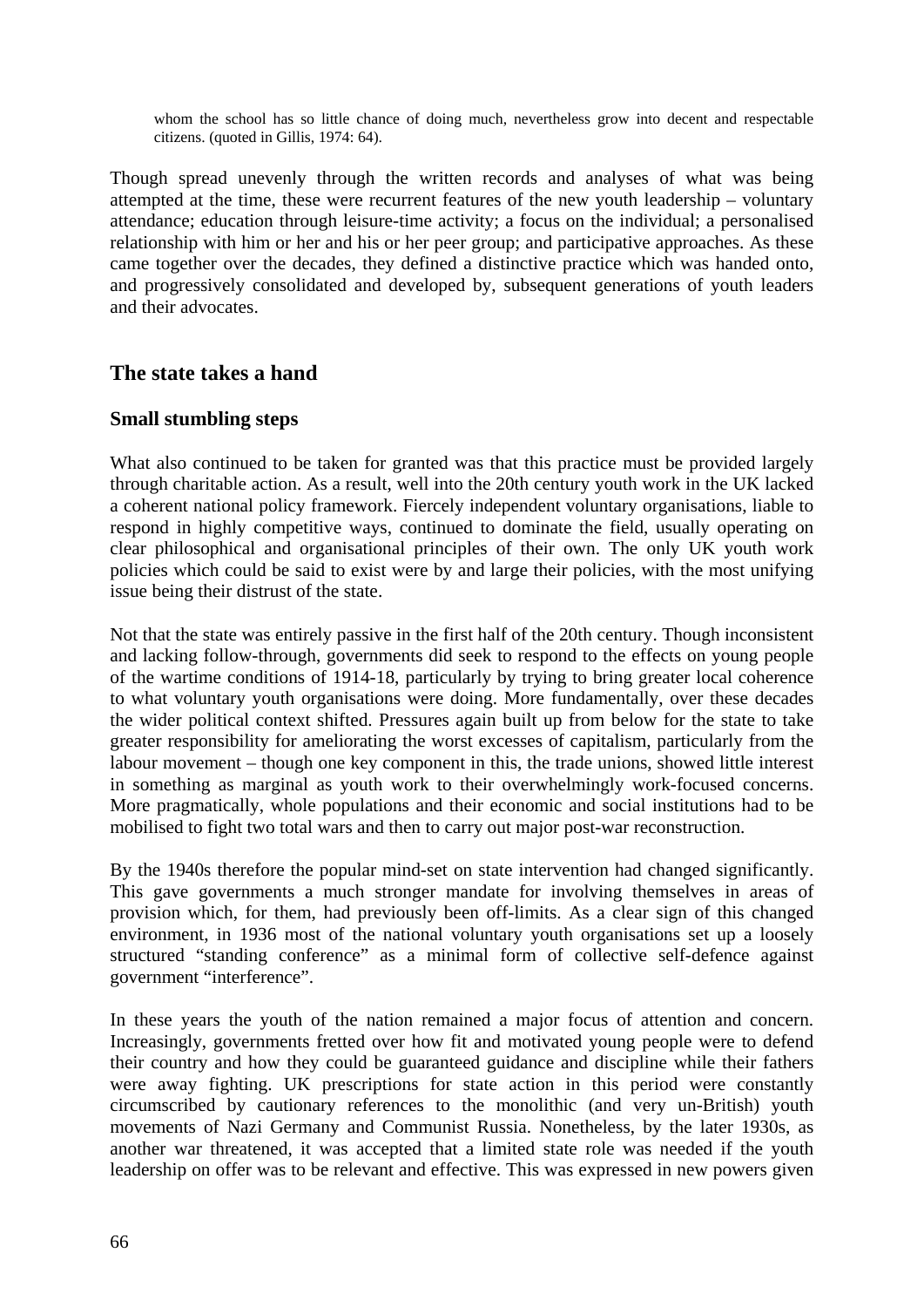to local authorities to pay for youth facilities in the years running up to the Second World War.

### **From wartime enthusiasm to austerity**

The real state breakthrough came after the war started. The first of a series of government circulars and policy statements appeared in 1939 and 1940. In 1942, all 16- and 17-year-olds were required to register with their local office of the Ministry of Labour in part "to secure contact between them and the Youth Service" – though not, the government circular stressed, "to apply compulsion to the recruitment of youth organisations" (Board of Education/Scottish Education Department, 1943: para. 1).

Perhaps most significantly, key clauses were inserted into the radical Education Act passed in 1944 which required local authorities to secure – though not necessarily themselves provide – "leisure-time occupation" and "facilities for recreation" for young people. The UK thus emerged from the war with a formally designated "Service of Youth", to be delivered locally in partnership with voluntary organisations but underpinned by central government resources, oversight and even an occasional steer.

Though some local commitments remained strong, the notional partnership between local authorities and local voluntary organisations was rarely easy and often ineffective. Indeed, as old-fashioned British class snobbery got to work, to many of those involved the last thing it must have seemed like was a partnership. As the very sympathetic director of education for Derbyshire, Jack Longland, commented in 1951, on the one hand for many of the charitable sponsors:

[as] local authorities belonged traditionally to the servants' hall, their unsympathetic bureaucrats were the last people to be trusted with so delicate and esoteric a mystery as youth leadership. (Ashbridge Conference report, 1951: 33)

One the other hand, he recalled:

Some Directors of Education – old style – and perhaps a civil servant here and there, were shocked at being told to initiate a service so imprecise, without compulsory sanctions or school attendance officers. (Ashbridge Conference report, 1951: 32)

A central state commitment to youth work did not last, however. With official policy committed to keeping all young people in at least part-time education till they were 18, powerful voices began to question whether a Service of Youth was anything more than a dispensable frill. Such doubts were reinforced by the severe financial constraints which throughout most of the 1950s sapped the state's wartime enthusiasm for youth work. Indeed, it subsequently emerged, the government's deliberate but undeclared policy was by the end of the decade "not to advance the Youth Service" (Labour Party, 1959: 19).

Under pressure from lobbying from within the service, ministers and their civil servants eventually began to rethink this position. If a service was to be justified and supported out of public funds, they seemed to conclude, then a radical shake-up was needed – not least to confront those entrenched and outdated voluntary sector attitudes highlighted by Longland (see D.S. Smith, 1997: 41-3). The outcome in 1958 was the appointment of a seasoned committee chair, Lady Albemarle, to head an independent review of the service.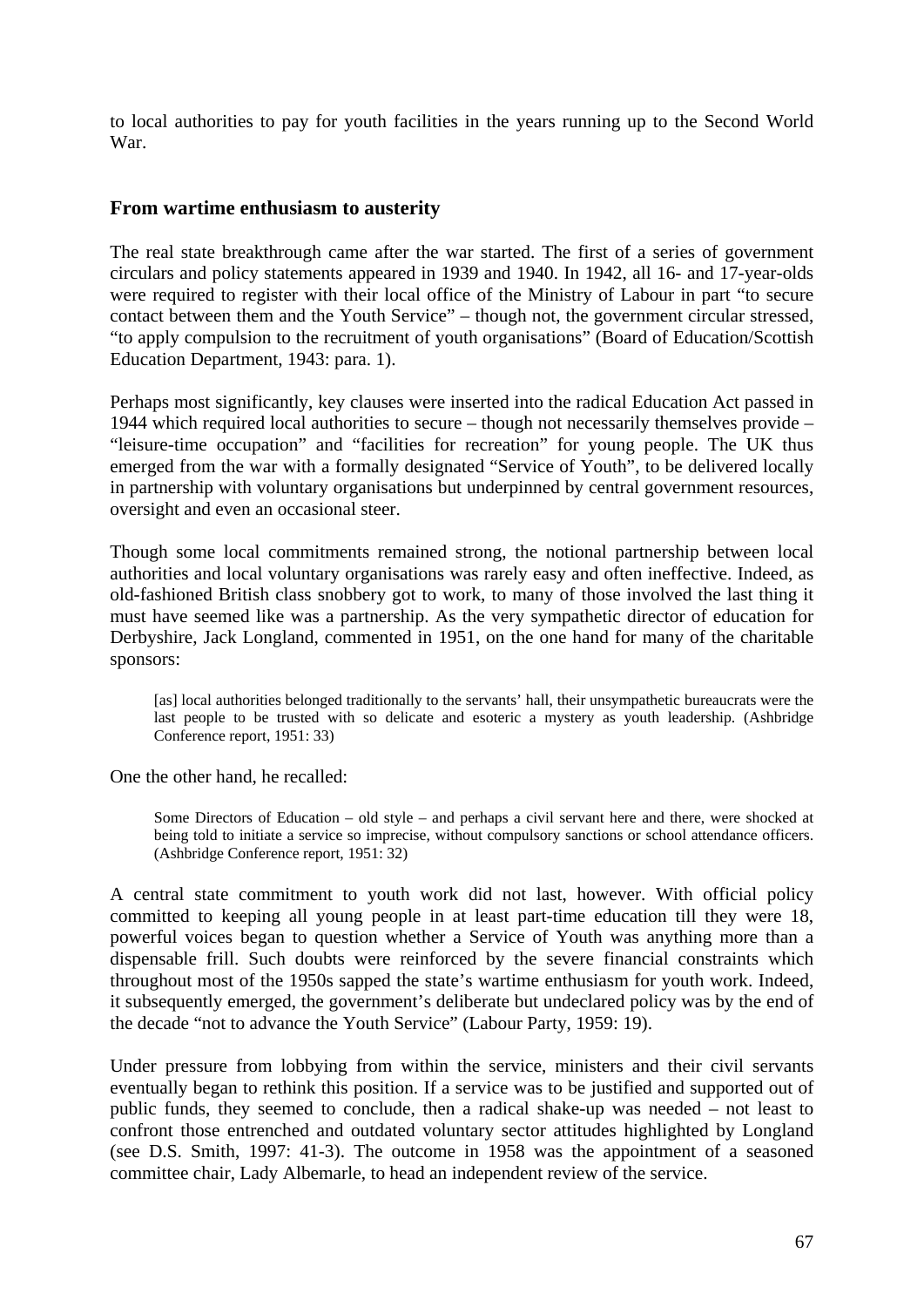# **The Albemarle effect**

## **Creating a state policy framework**

When it reported in 1960, it was clear that the committee's recommendations were carefully geared to what Lady Albemarle judged the government would accept. As a result the report was endorsed by the Minister of Education in its entirety on the day it appeared. This included its proposal for a national policy framework for the Youth Service, which identified the local authority's task as "to determine policy in their areas … and to ensure that adequate and varied facilities are provided" – though still, it made clear, "in consultation with the voluntary bodies" (para. 160). The role of central government was also to be strengthened, particularly for "securing the performance by local education authorities of the duties put upon them by … the Education Act of 1944" (para. 155) – a gentle if often ineffective reminder to local councils of what statutorily they were supposed to offer in their areas.

The committee also gave a strong push to the professionalisation of those it still saw as "youth leaders". It recommended that over the following five years  $-$  later extended to ten  $-$  a specialist one-year emergency training course be established to qualify 140 new workers a year. Extra resources were to be made available for employing full-time staff, and nationally recognised machinery created to set their salaries and conditions of service. In combination, these developments generated an often sharp debate over the following decade on whether the voluntary work which, as we have seen, had historically been the main resource for providing youth leadership in the UK could survive this purportedly professionalising onslaught.

### **Responding to a teenage generation: values**

Beyond these structural changes, the report presented the government – and certainly many of the historic sponsors of youth work – with more than they had bargained for. In spite of violent reminders on the streets of London and Nottingham in 1958, the committee seemed able to offer only a puzzled and evasive response (para. 74) to one of the most far-reaching social shifts getting under way in the  $UK -$  its often reluctant transition to a multi-racial society.

Nonetheless, a number of committee members proved highly responsive to other important social and cultural changes of the period. They particularly spotted the emerging challenges to deep-seated class attitudes – particularly to Britain's deference to "elders and betters" – of a younger generation of "teenagers" with increasing disposable income and consumer power. Looking back in 2004 to what impelled him in 1962, aged 21, to write his autobiography, Ray Gosling – initiator of a highly publicised alternative youth project in Leicester in the early 1960s – vividly caught the mood of many (though not of course all) of his generation at that time:

we said and acted out a NO that went on to change the world, we did. I did. Our people did. Our generation did … That back then we/I said NO to family, past, church, religion, tradition, work as nine to five, as factory fodder; say no to the Lord and no to the Vicar and no to ownership. (Gosling, 2004: ix-x)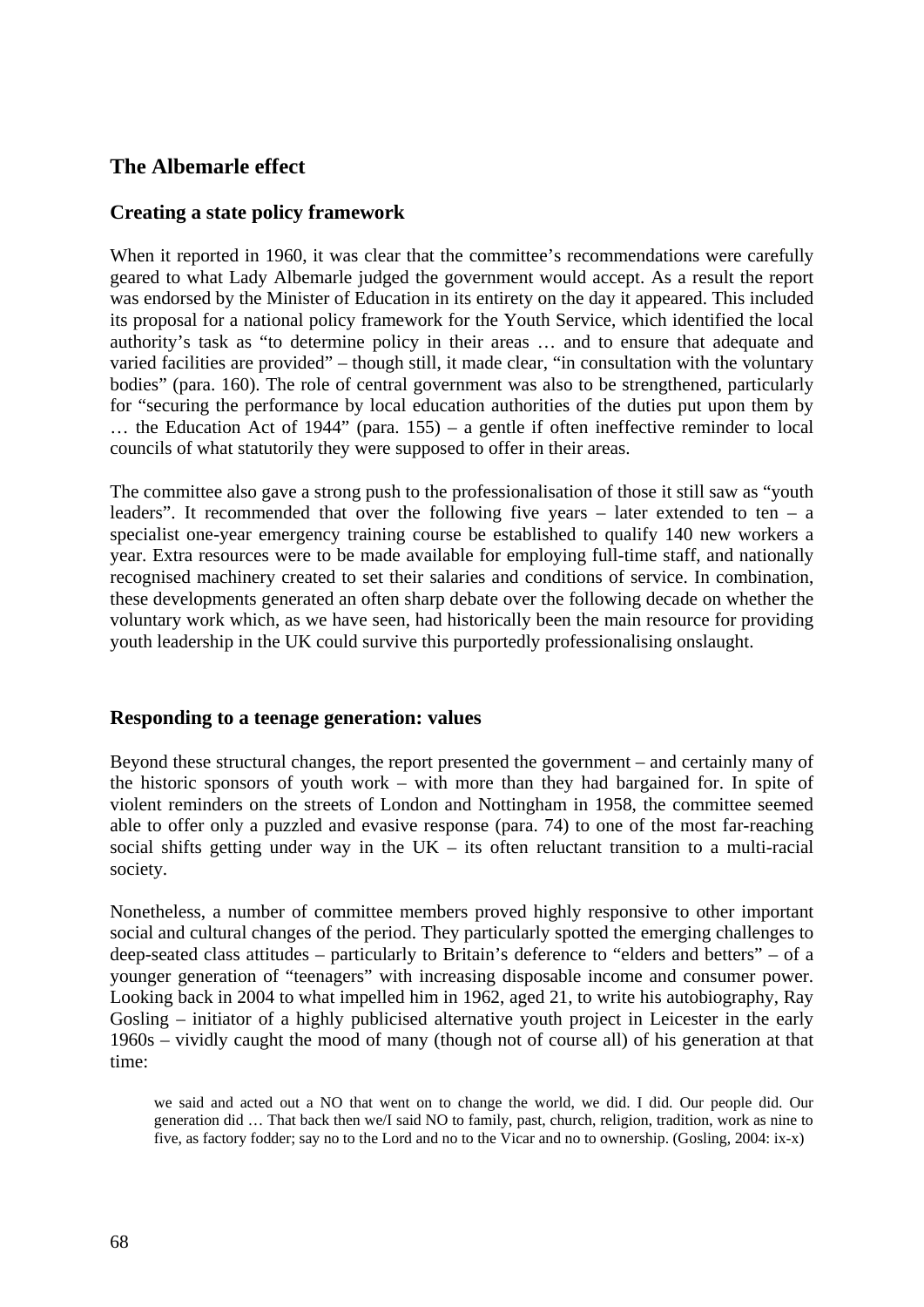Two years before Gosling's biography appeared, if in rather more circumspect language, the Albemarle report had offered a not dissimilar explanation of its efforts to prompt some accommodating shifts in youth work's values and purposes. Uncompromisingly, it declared:

[the Youth Service's] way of embodying aims is mistaken. For many young people today the discussion of "spiritual values" or "Christian values" chiefly arouses suspicion.

Committee members had been struck, the report went on,

by the great number of occasions, in the evidence presented to us, on which words such as the following have been used as though they were a commonly accepted and valid currency: "service", "dedication", "leadership", character building". [emphasis added]

And they drew the conclusion that

these particular words now connect little with the realities of life as most young people see them: they do not seem to "speak to their condition". (Albemarle Report, 1960: paras. 143, 145; emphasis in the original)

The committee made clear its concern that, in making these strictures, it might to be misunderstood. It thus emphasised, somewhat unconvincingly, that it was seeking only to challenge the language in which youth work's values had been and were being expressed, and not the values themselves. Nonetheless, in such a high-profile state paper, the blunt expression of doubts about what, for nearly a century, had been so taken for granted by most youth work sponsors had the effect, albeit briefly, of opening up new spaces for debate and action within youth work. Within ten years for example women, Black and lesbian and gay workers were struggling to occupy this space by injecting explicitly liberationist aspirations into their youth work practice – though, significantly, even then struggles around class within what remained a predominantly provided practice still "dare not speak their name" (see Taylor, 2007).

#### **Responding to a teenage generation: methods**

Underpinned by this (albeit partial) deconstruction of youth work's historic value base, the Albemarle committee reasserted and reframed some of the core features of youth work practice inherited from its 19th-century originators. Apparently taking young people's voluntary participation as a given, it for example re-stated youth work's educational role – as it put it, its goal of offering "training" and "challenge". At the same time, as the first sponsors had done, it emphasised that, in the youth work context, such educational goals could only be realised through the provision of acceptable and engaging recreational activity. It thus gave equal emphasis to the need for what it called "association" (para. 135), in the process contributing to a reconceptualisation of youth leadership during the 1960s not just as youth work but as "social education" (para. 132).

Starting from the proposition that "too often it must appear to the young that by joining a club or group they forfeit the opportunity of doing things in the way they like" (emphasis in the original), the Albemarle report also placed a renewed stress on young people's "selfdetermination", on their "self-programming" and on "valu[ing] very highly the active participation of young people and their own leadership of groups which they bring into existence themselves" (para. 188). Indeed, it defined the service's users as its "fourth partner", alongside central and local government and the voluntary sector. Finally, while confirming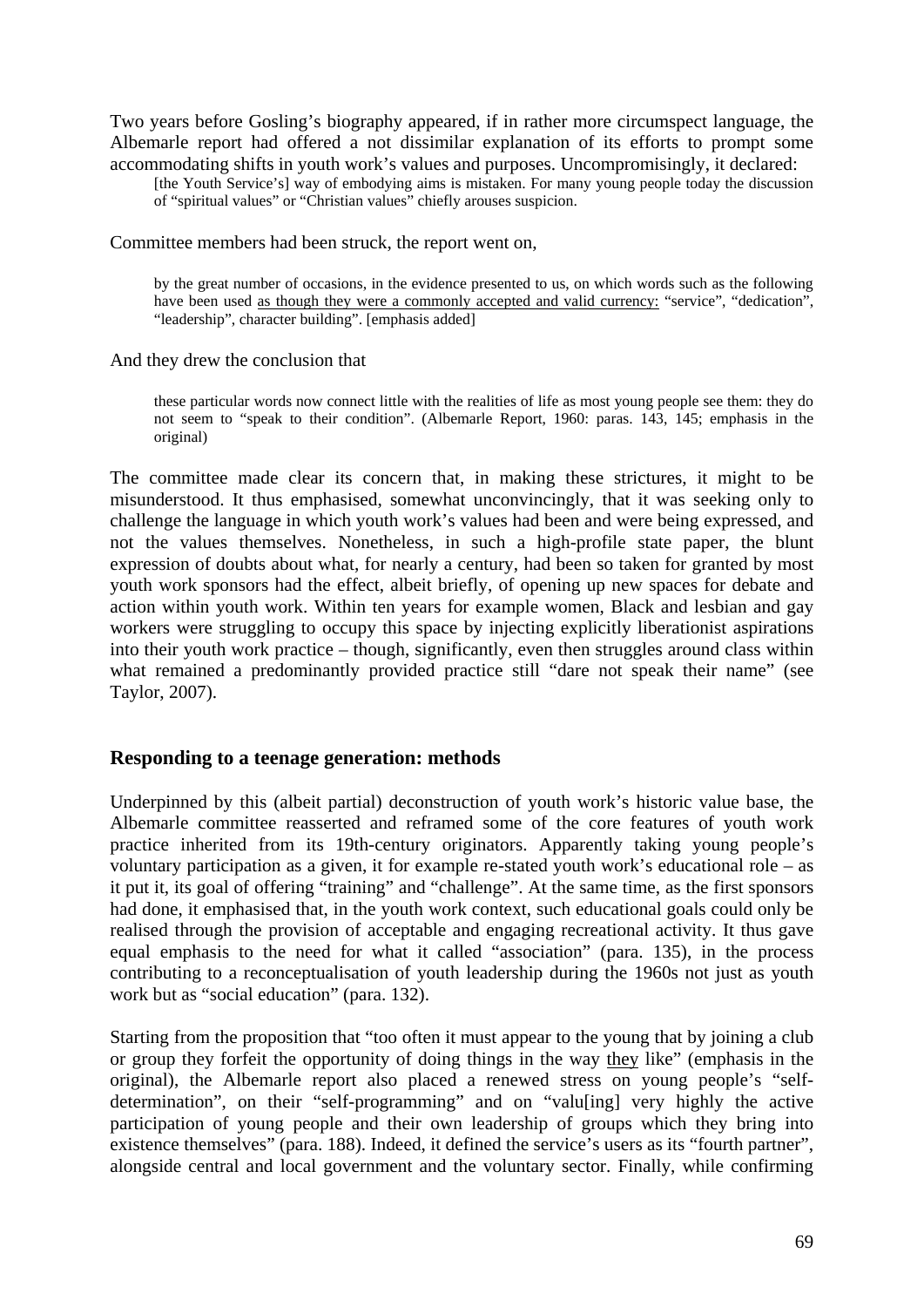the individualistic aims which have continued to dominate provided education in the UK – "to help many more individuals to find their own way better, personally and socially" – it recognised the importance of a "sense of fellowship" (para. 135) for young people and that their "gang loyalties are intense". For the committee, clearly  $-$  as, again, for the pioneers  $$ working with and through young people's peer relationships remained an important feature of youth work.

# **From the permissive 1960s to a new public managerialism**

# **Towards targeting**

Within a decade, the egalitarian and libertarian pretensions of the 1960s were being tested to their limits, revealing roots which were extremely shallow and ill-adapted to harsher climates. In government policies, most were quickly swept away by the economic shocks of the mid-1970s – the rise in oil prices, another UK financial crisis, harsh IMF-imposed restrictions on public spending. Though hardly top of the policy-makers' priority list, youth work soon felt the consequences.

Attempts began early – in 1971, for example, by Margaret Thatcher, then Secretary of State for Education – to concentrate youth workers' attention on state-defined targets such as "areas of high social need" and young people "who are demonstrably disadvantaged". Under the Thatcher administrations of the 1980s and 1990s, this refinement – or narrowing – of youth work's focus became more systematic.

Underpinning Thatcherite social policies was an explicit and principled repudiation of the UK's post-1945 welfare consensus and the settlement it had produced. Here, their starting premises included, firstly, that "there is no such thing as society – only individuals and families"; and, secondly, that high taxation and high public expenditure were undermining both personal responsibility and national economic prosperity. With youth work suspect anyway for its perceived links with the permissive, "woolly liberal" notions of the 1960s, it found itself a victim of the Thatcher government's constant efforts to reduce local and central government spending. And, where resources were being provided, youth workers were increasingly told that they must target their work: prioritise groups such as the young unemployed and "young people at risk of drifting into crime".

By this stage, policy directions for youth work in the four UK countries had already diverged, in some cases significantly. Even though its overall ideology had its impact throughout the UK, once the Labour government devolved some legislative powers to Scotland, Wales and eventually Northern Ireland, policy and structural differences became even more marked. The focus of what follows is therefore on England.

# **New Labour "modernisation"**

This 1997 New Labour government saw no reason to reverse Thatcher's social policy reforms: on the contrary, it shared much of her disillusion with the old welfare state and with many of the ideas on which it had operated since its creation. Under Blair and then Brown repeated attempts were made to radically restructure – "modernise" – public services. To achieve this, heavy reliance was placed on two approaches: an unrelenting search for the holy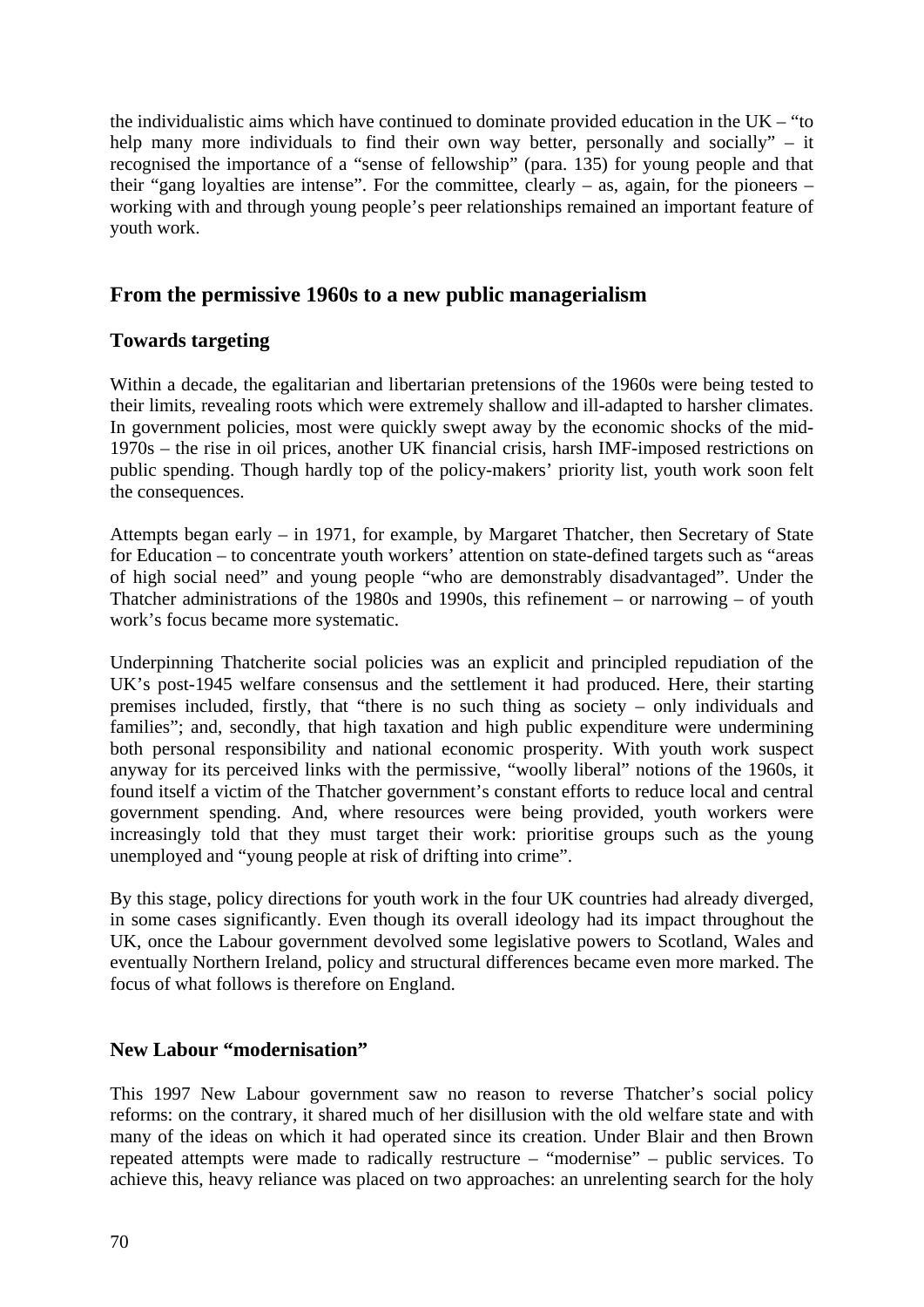grail of "joined-up" services and "seamless" provision; and tight, top-down micromanagement of policy implementation and direct practice by targeting resources on groups identified by national policy as priorities and by an insistence on "measurable outcomes".

Over the whole of the New Labour period, these strategies crept steadily closer to youth work provision. One failed attempt was made to implement both at same time through the creation of a comprehensive "youth support service" for all 13- to 19-year-olds – Connexions – which was originally planned to absorb the Youth Service. In the event, however, it was two other initiatives that had the greatest impact on youth work, how it was conceived and how it was delivered. The first was announced in *Transforming youth work: resourcing excellent youth services* (DfES, 2002) which, as the title suggests, had a specific focus on the Youth Service and very direct implications for youth work. The second, *Every child matters* (DfES, 2003), had a much broader focus – the reorganisation of all services for children and young people delivered through local authorities, including youth work.

For youth work, *Resourcing excellent youth services* (hereafter *REYS*) represents something of a landmark document – a threshold crossed. For one thing, it set quality standards for the delivery of youth work which each local authority was expected to meet. Secondly it provided a statement of values, which gave at least rhetorical endorsement to many of the practice features embedded in the formulations of youth leadership by the first youth organisations and then re-affirmed by Albemarle. As significant however, beyond this rhetoric *REYS* for first time also set local youth work providers "hard" statistical targets. These were focused for example on how many of its 13- to 19-year-old population it "reached", engaged with "actively", worked with "intensively" and helped achieve an "accredited" or "recorded" outcome. Youth workers were also required to meet a range of locally agreed targets for work with "at risk" young people such as NEETs, potential offenders and drug users.

By 2008 this framework for planning and evaluating youth work had come to dominate not just local authority services but also, as they were increasingly converted by New Labour into an arm of state policy (see below), many voluntary youth organisations, too. Policy-makers, many managers and some youth workers welcomed it as helpful in increasing accountability and driving up quality. For many field practitioners, however, the new measurement regime proved deeply alienating (see for example Brent, 2004; Spence, 2006). For them, the targets were experienced as valuing – indeed in practice often allowing – only what could be "measured" statistically, resulting in youth work's historic core features being treated as irrelevant, even as obstacles to achieving the desired policy outcomes.

*Every child matters* was much more wide-ranging in its intentions – indeed, it was one of the most ambitious social policy documents of the New Labour period. Overwhelmingly shaped by a major child abuse scandal and backed subsequently by two *Youth matters* papers with a particular focus on youth work-type provision, this had as its primary goal the integration of all local state children and youth services, including crucially the pooling of their budgets. As a result, as from April 2009, all statutory youth work provision in England was planned to operate through local integrated youth support and development structures, embodied often on the ground in integrated management and practitioner teams comprising a range of professional disciplines.

In the process, without any declared change of policy, the one state-funded (albeit deeply flawed) institutional structure that had had an explicit remit for developing (and, often even more importantly, defending) youth work – the local authority Youth Service created in 1939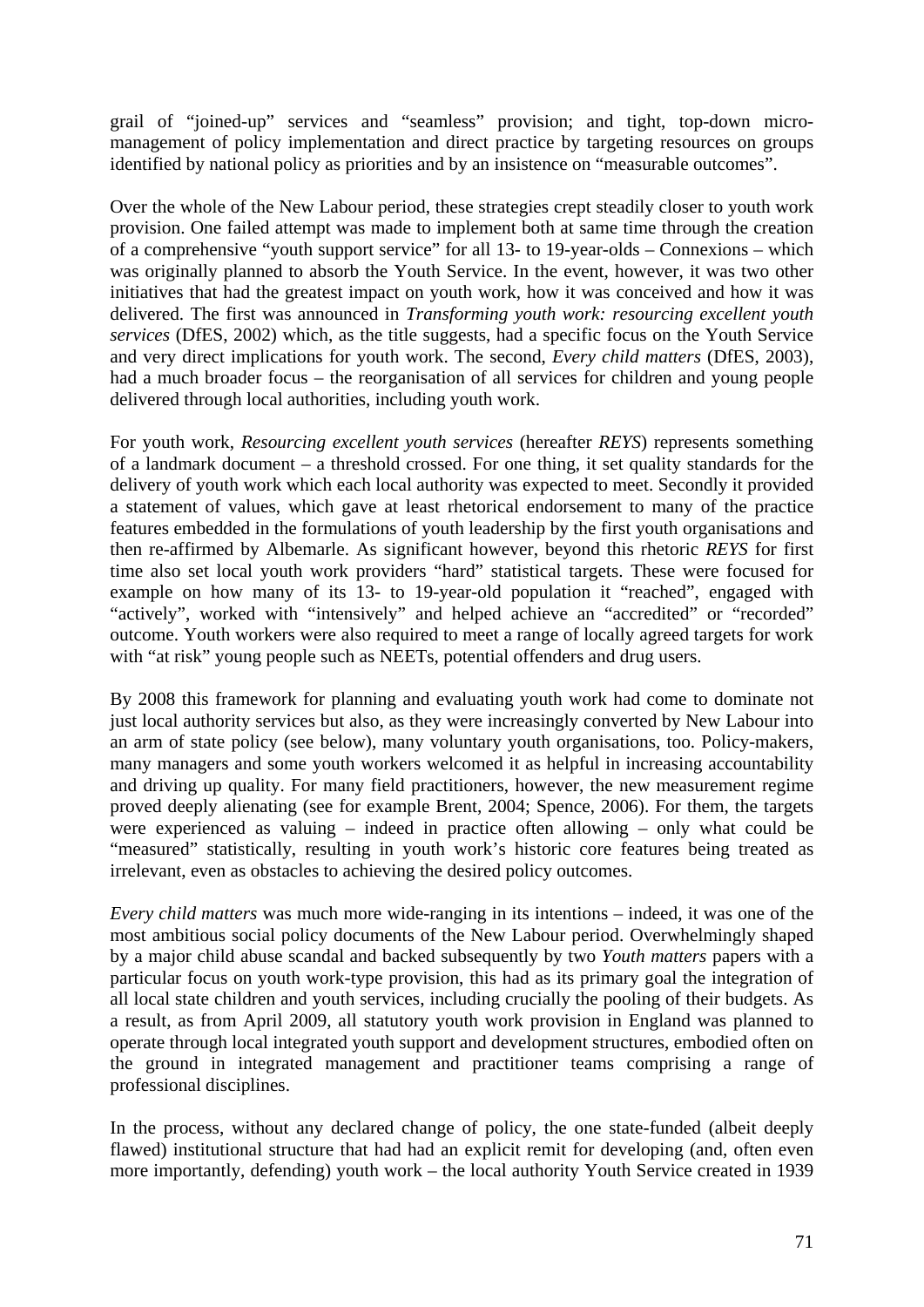– was in effect dissolved. Almost as though it had never existed, from 2004 onwards references to it simply disappeared from state policy papers and from ministerial statements, to be replaced by the generic concept of "youth services".

# **From youth work to "positive activities"**

Because this chapter was being written in mid-2008, much of the evidence of the effects on youth work of these changes is anecdotal. On the positive side, the overall New Labour youth policy framework gave a new emphasis to strengthening young people's influence within the services catering for them, including their leverage on decision-making and resource allocation. Particularly significant here was the creation of Youth Opportunity and Youth Capital Funds, with grants from the funds to local youth projects and activities being decided by local youth panels operating with considerable autonomy (see Golden et al., 2008).

By mid-2008 however, in many parts of England, the concerns of many youth workers and some of their immediate managers about what was happening to youth work were running wide and deep. One concern was that youth work now operated from a deficiency model of young people, rather than the potentiality model which had shaped much youth work in the past; thus the over-riding policy expectation being placed on staff, and the irresistible call on their budgets, would be to stop children being abused and prevent young people from becoming offenders. A second concern was that the new local children and young people services would be dominated by staff with backgrounds in child care (especially child protection) or youth offending, with little first-hand understanding of or sympathy for youth work.

At the same time, the government was insisting that activities for young people, especially "disadvantaged" young people, must be "positive" and "constructive" – indeed, it was using such formulations as in effect a substitute for what it saw as the "unstructured" youth work approaches, in which ministers clearly had little trust. As the Beverley Hughes statement quoted at the start of this paper illustrated, it was also suggesting that, as "activities" apparently had intrinsic developmental qualities independent of the human interactions and personal relationships through which they were delivered, it was no longer necessary to conceive of them as even informally educational.

These emphases on "structure" and in-built "constructiveness" signalled the evacuation of another key youth work principle – starting with the agendas which young people had brought with them to their encounters with youth workers and through which, as we have seen, workers then sought to develop their educational programmes. In particular, what Russell and Rigby had understood a century earlier as "Recreation – the compelling force which brings members to the clubs" was clearly no longer seen as a particularly helpful arena in which to meet young people or seek to develop their interests and talents, at least as they were conceived by powerful state policy-makers.

Instead, before they had even met or had chance to develop any rapport with a single young person, youth workers were increasingly being expected to define what the appropriate agendas were – with "appropriate" here determined largely by top-down central government policy priorities: preparation for work, reduction of teenage pregnancies, prevention of drug misuse, diversion from "anti-social behaviour". More and more, therefore, youth work was seen, not as a practice in its own right, but as a tool for other agencies to import in order to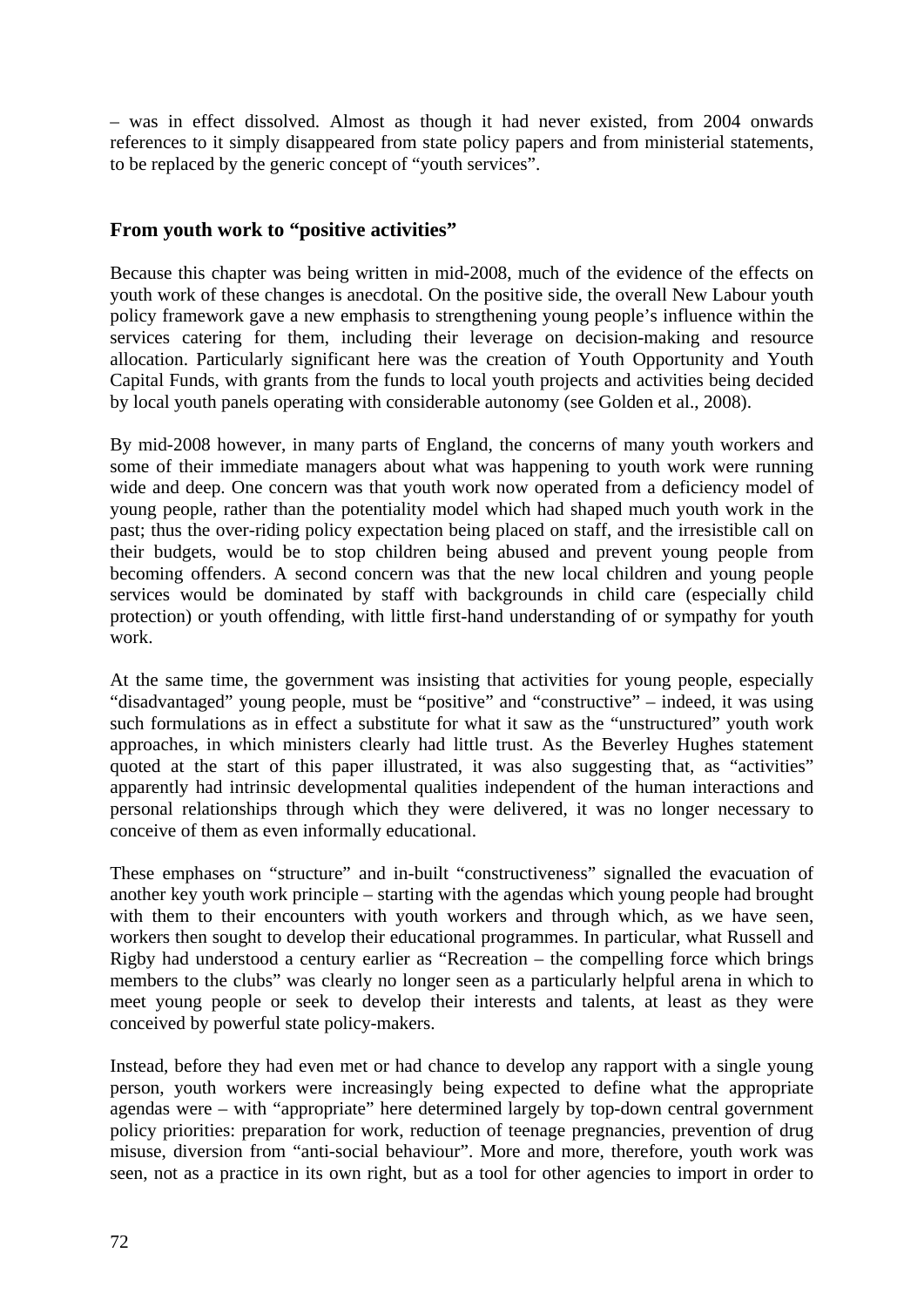achieve their own policy priorities, especially when these required them to "consult" young people and fine-tune their delivery of services.

This move from open leisure contexts, where practitioners worked on young people's own territory, to much more formal institutional settings and pre-determined schemes of work had another, even more far-reaching implication for youth work. It undermined what (as we have seen) had from its earliest days been taken as intrinsic to all its practice: young people's voluntary attendance. In 2006, this assumption was openly questioned by one of the government's most favoured think tanks, the Institute for Public Policy Research. In a report which became a major reference document for government policy-makers, it proposed that, in the provision of "positive activities" an "element of compulsion within an overall package of user choice" might be needed and therefore permissible (Margo and Dixon, 2006: 173-4).

In the main however the threat of compulsion was less direct, more creeping: youth work, often the only way of getting essential funding, was inserted into other settings. These included for example schools and colleges, youth offending teams and "entry to employment schemes" where young people's attendance was a requirement and where therefore power relations were tipped firmly in favour of the providers. Some saw a need to reconceptualise youth work to accommodate these political and financial pressures and their impact on practice (see for example Williamson, 2007: 33; Ord, 2007: 58-62).

For anything resembling youth work to occur here, one of its crucial process elements, the ongoing negotiation of the terms of engagement between young person and adult, had to be adjusted, often radically. In particular, practice needed to confront and overcome the (at best) unmotivated compliance or (at worst) unrelenting and even aggressive resistance with which many young people responded to these impositions on their freedom of choice. Only if the attendees could be won to a more willing and authentic participation in what was on offer could anything like a youth work process have a chance of developing.

The wider New Labour policy context in which youth work was now operating also encouraged a much more negative view of young people's peer groups and their wider peer networks than historically youth workers had adopted. The Blair governments' unrelenting demonisation of youth as violent, as "feral", as "yobs", bred a climate in which even two young people on the streets together could be read as a threat. More specifically, reports and policy documents emphasised how teenage peer groups could block "disadvantaged" young people's participation in "positive" activities and reinforce their "anti-social behaviour" (see for example Margo and Dixon, 2006: 118-20). For youth workers, too, validating work with and through the teenage peer group became more difficult as they found themselves negotiating an organisational culture within the newly integrated children and young people services dominated by social work perspectives, by a preoccupation with individualised assessment of "client needs" and by one-to-one responses to these.

Individualisation, as we have seen, had never of course been absent from youth work. From its earliest days youth leadership had sought to "know the boy" (and girl) personally, as an individual. Increasingly, too, it had come to stress the importance of seeing them, not through the filter of adult-imposed labels – young offender, drug user, teenage mother – but for who they were as a young person.

Within the structures that developed out of the New Labour reforms, however, youth workers seemed likely to be drawn more and more into engaging with young people mainly or only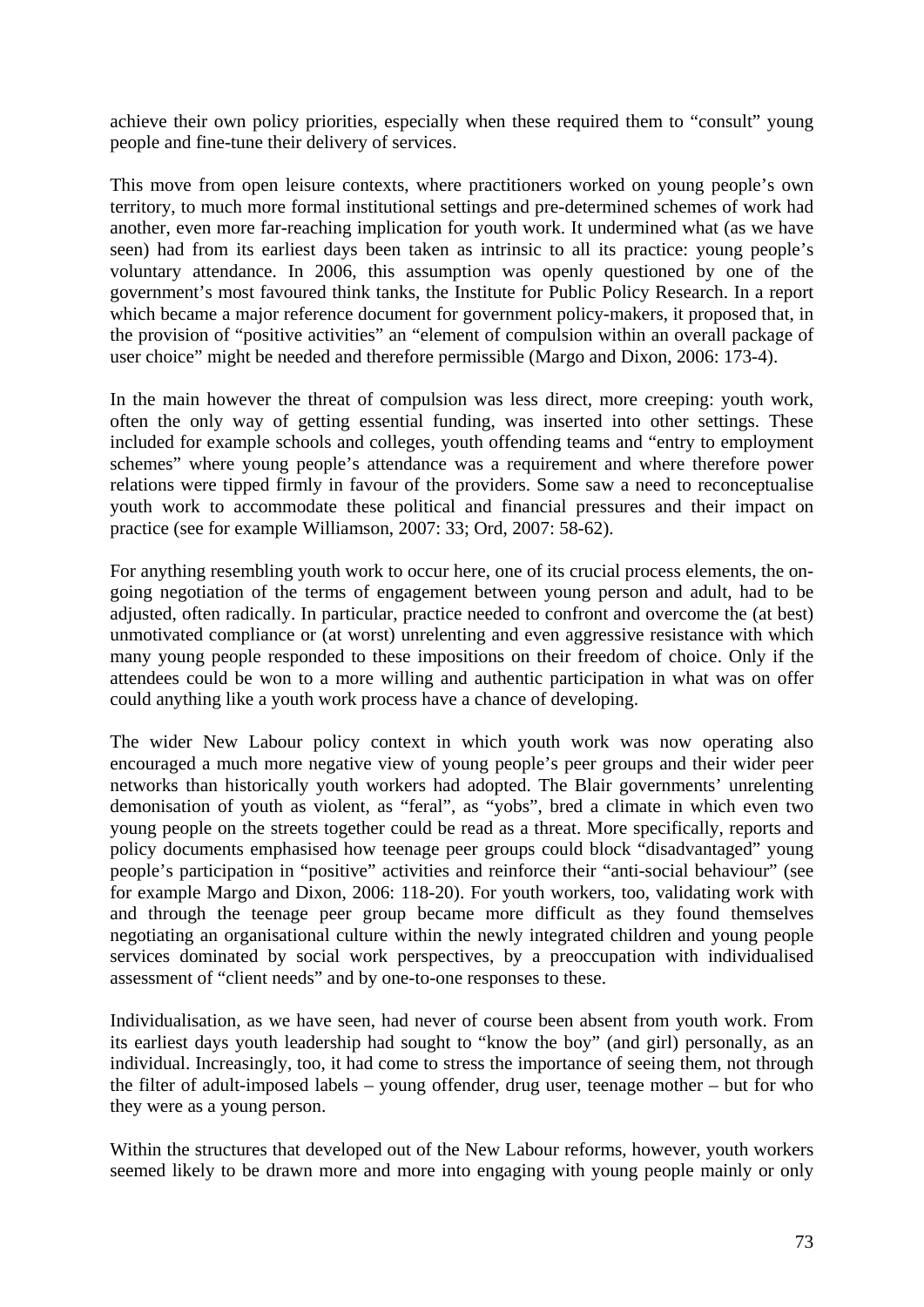because, as individuals or products of a range of family pathologies, they had problems or were problems. Responses were then liable to assume that they needed to be treated on an individualised basis or, at its widest, as son or daughter or sibling of a family.

Among other consequences, these expectations posed a threat both to the youth worker's role as the young person's advocate, including when necessary with and against the family, and also to a commitment, more recently acknowledged, to respecting and working actively with young people's wider collective and cultural identities. Above all, however, they threatened to marginalise youth work's historic focus on the young person as peer-group member even as new evidence was emerging on how young people's peer networks could help them to stay safe on the streets (Seaman et al., 2006) and facilitate personal and collective development through the traditional youth club (see Brent, 2004; Hilton, 2005).

### **Some lessons from history**

What broader messages does this rapid and often simplistic survey of the history of youth work in the UK – particularly England – have for the UK and perhaps for European colleagues too?

# **The overall policy framework**

In the UK, once the struggles for indigenous forms of popular education were lost, it became a given that youth work had overwhelmingly to be a provided activity. Over these 150 years, its development has been far from one-dimensional or one-directional, with struggles surfacing from time to time over its purpose and form. These however have rarely or centrally been to challenge its top-down control and direction. Rather, the overall narrative has been of an initial and long dominance by a range of philanthropic bodies in what was assumed to be a no-go area for state; this was followed by state offers of support; they led to the state seeking to ensure clearer direction and greater coherence; and finally the state asserted its effective control of overall youth work policy and priorities.

This current stage is proving to have major implications for that initially dominant interest, the voluntary youth organisation as – now reassigned by New Labour to "the third sector" – it responds to the state's expectations and requirements. Research by the Charity Commission for example, carried out in 2007, revealed that two-thirds of charities with an income of £10m and over were by then getting 80% of their money from state while only 26% of those delivering public services felt "free to make decisions without pressure to conform to wishes of funder" (Charity Commission, 2007: 2–3). The locus of power and decision-making has thus shifted decisively from the days when a curriculum area such as youth work was treated by state policy-makers as a secret garden into which they ventured at their peril.

### **Purpose and values**

Here too the narrative is not one-dimensional. The providing organisations – philanthropic and state – have always been subject to a number of conflicting value pulls and pushes. These have particularly sought a balance (often unspoken) between an altruism emphasising individual need and a defence of self-, class and national interest. Moreover, the balances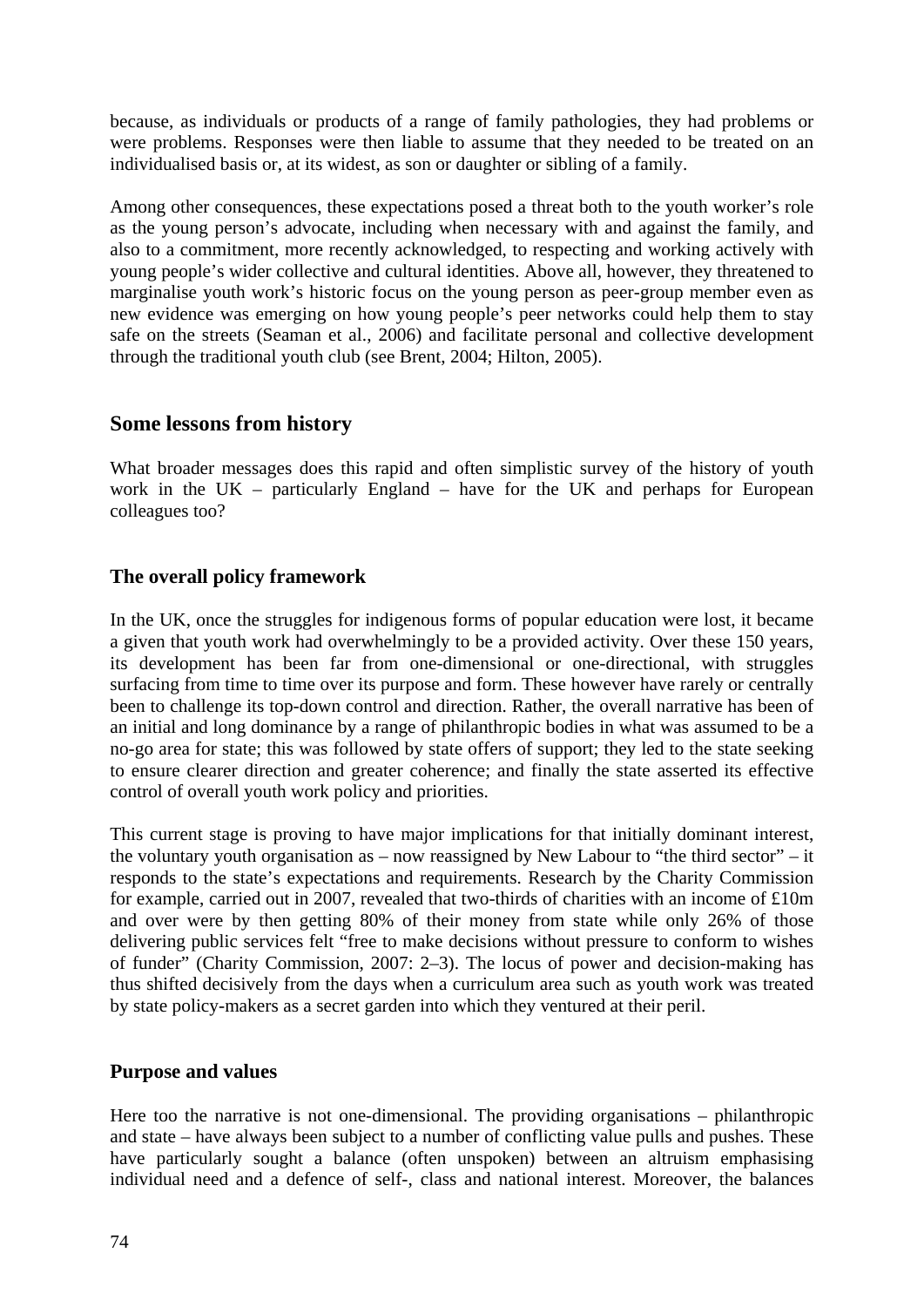achieved here have shifted repeatedly in different periods in response to the dominant economic, political and social conditions of the time.

Today, though some of these contradictions persist, the balance framing youth work in particular has been tipped, often very firmly, towards its role as a societally integrating resource. Even the New Labour preoccupation with young people's participation, though producing some innovative opportunities, remains centrally concerned with overcoming the young's reluctance to participate in the electoral process. More broadly, much of what youth workers are now being asked – required – to do is to skill-up young people for working as uncritically as possible within existing institutional frameworks and processes: that is, to implement a new version of that 19th-century aspiration to "re-moralise" a whole class – or in this case sub-class.

### **Practice**

What this narrative also traces over this century and a half is an incremental build-up of a distinctive practice, rooted in a number of core features and working principles. However, as the state's role has strengthened, particularly in last ten years, these have been substantially unpicked, at least in England. Less and less is youth work provided as part of a leisure facility that young people choose to attend, one that roots itself in adult–young people negotiation, one that the young people help to jump-start and out of which a curriculum develops based on how the young people define their interests and concerns. More and more, practice is driven by pre-defined, adult intentions and priorities which, at best, are liable to be impatient with the essential process-led nature of the youth work approaches inherited from the past.

In mid-2008, the youth work practice created by its 19th-century pioneers, and revised and refined since, thus seems – to put it at its most optimistic – at a crossroads. In England at least it is operating in a local environment that offers considerably less institutional protection for its distinctive methodology than at any time over most of past seventy years. Its traditional national and local voluntary organisations, where they are not willing collaborators, are having to struggle to avoid becoming mere instruments of the state's intentions. And power holders within the central state itself have developed a mind-set which is at best indifferent, at worst hostile, to many of youth work's core practice features.

In adopting this stance, New Labour ministers and their civil servants could be seen, not for the first time, to be breaking two of the rules central to their policy-making rhetoric – that planning must be evidenced-based and provision increasingly shaped by user ("consumer") expectations and demands. Not only do young people continue to insist to inspectors, evaluators and researchers that for them youth work is a valid and valued way of working. They often also assert, or at least imply, that it is precisely those key historic features of the practice that make it so productive for them.

Let the final words of this chapter therefore be those of young people.

On choosing to be involved:

We chose what to spend time on – we planned the six weeks between us. Before everyone else is in control, never us.

a teacher said I was a shy person and recommended [this project] to me. I came last year and felt more confident and this is my second year.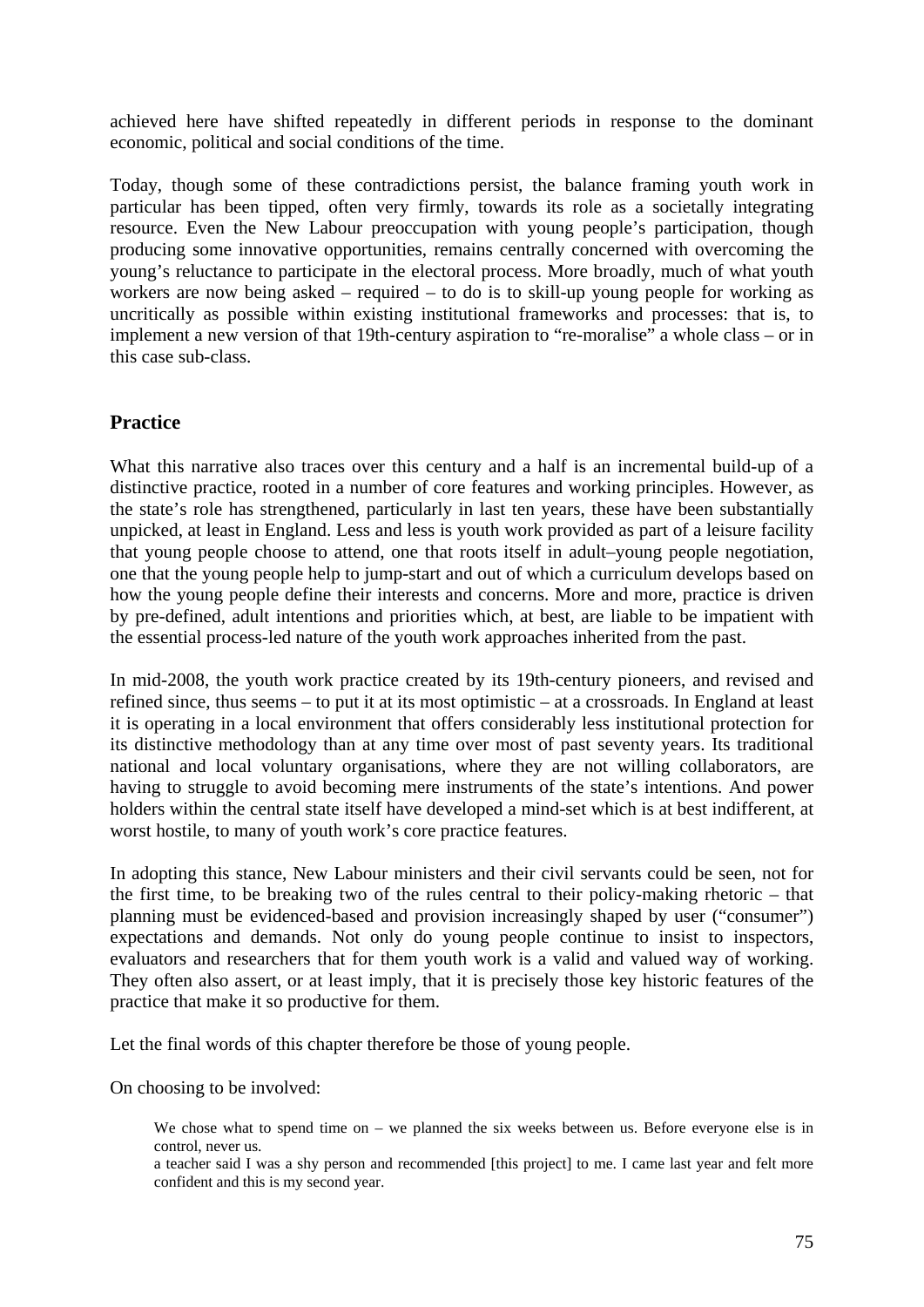On being empowered:

I don't get told; I get asked. [The youth worker] has helped me stand on my own two feet. [Youth workers] are honest, they set boundaries, for example about confidentiality … and I'm empowered to make decisions by that. You tell [the youth workers] what you need rather than vice versa.

On personalisation – being seen and treated as individuals:

[The youth worker] doesn't treat you like some kid she works with – she treats you like a person. … they understand that everybody's different. They know us … You know they want to talk to you. I don't ever feel patronised.

On starting with young people's interests and concerns:

You get to do things you enjoy. I like all the activities here because the learning is made more enjoyable.

On going beyond these starting points:

When you say you can't do it, they say you can. I … can do new things. the worker is always telling us we're doing well. [The workers] give you a second chance … they want you to move on.

On working with and through young people's peer network and friendship groups:

I have made new friends. I liked working with the other three people; and I've opened up to everyone. You can see past the colours now. It's not a problem no more. Girls and boys got to know one another. (Davies and Docking, 2004: 16, 20; Merton et al., 2004: 43-9, 56, 127)

That then is how young people see – define – youth work. Is anyone up there listening?

# **References**

Albemarle Report (1960). *The Youth Service in England and Wales*, London: HMSO.

Ashbridge Conference Report (1951). *Youth service tomorrow*, London: King George's Jubilee Trust.

Barrett, S. (2005). "Youth work must lift its sights", *Young People Now*, 7-13 December,

Berry, T.W. (1919). *The Training of Youth*, London: T. Fisher Unwin.

Board of Education/Scottish Education Department (1943). *Youth registration in 1942*, London: HMSO.

Booton, F. (1985). *Studies in social education, Vol. 1: 1860-1890*, Hove, Sussex: Benfield Press.

Brent, J. (2004). "Communicating what youth work achieves: the smile and the arch", *Youth and Policy*, Vol. 84, Summer.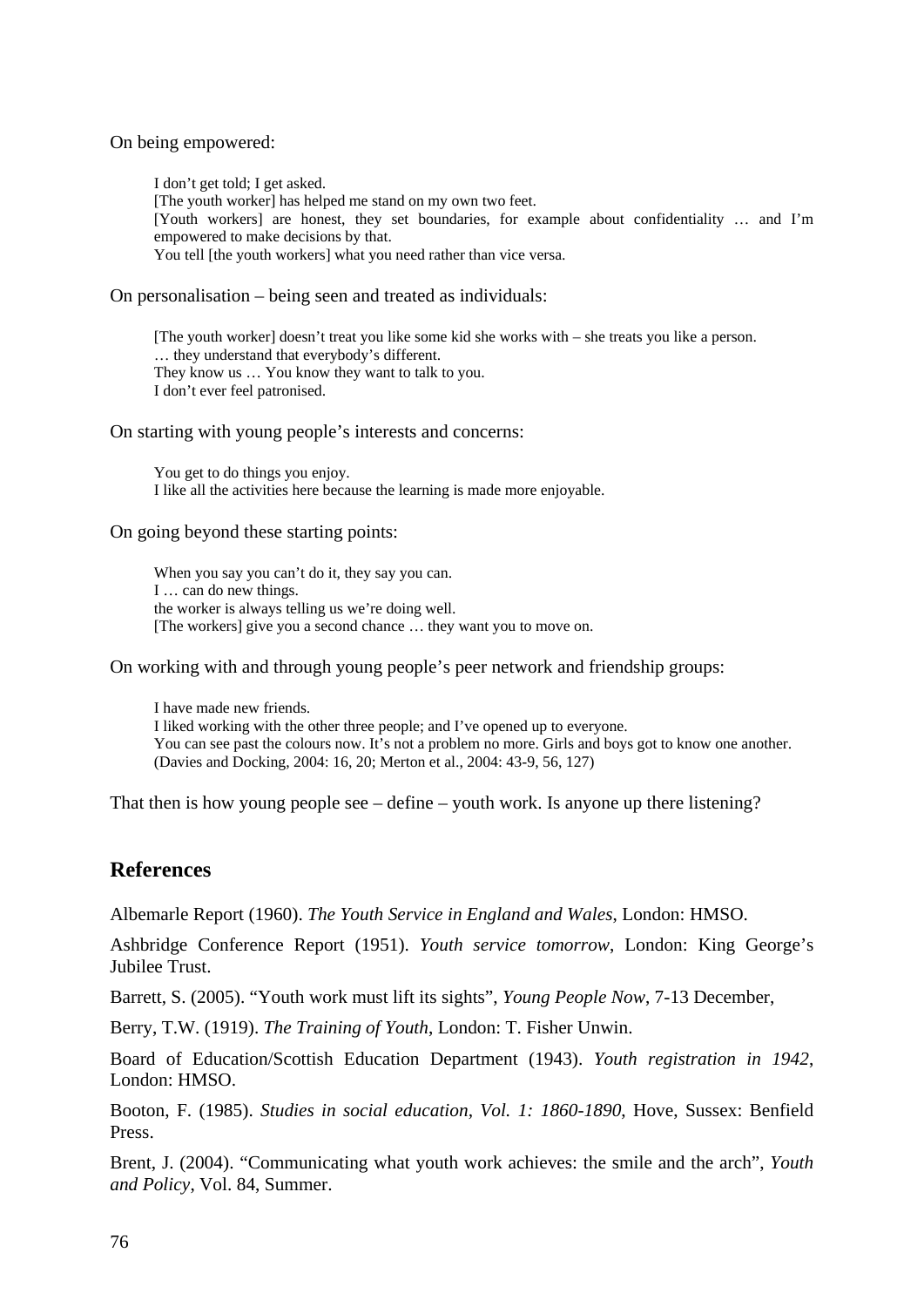Charity Commission (2007). Stand and deliver: the future of charities providing public services, Liverpool: Charity Commision.

Davies, B. and Gibson, A. (1967). *The social education of the adolescent*, London: University of London Press.

Davies, B. and Docking, J. (2004). *Transforming lives: re-engaging young people through community-based projects*, London: DfES.

DfES (2002). *Transforming youth work: resourcing excellent youth services*, London: Department for Education and Skills.

DfES (2003). *Every child matters*, London: Department for Education and Skills.

Flint, R. (1948). A brief history of the Openshaw Lads Cub: diamond jubilee, Manchester: Openshaw Lads Club.

Freeman, A. (1914). *Boy life and labour*, London: P. S. King and Son.

Gillis, J.R. (1974). *Youth and history*, New York/London: Academic Press.

Golden, S., Bielby, G., O'Donnell, L., Walker, M. and Maguire, S. (2008). *Outcomes of the Youth Opportunity Fund and the Youth Capital Fund*, London: Department for Children, Schools and Families.

Gosling, R. (2004). "Preface", *Sum total,* Hebden Bridge, Yorkshire: Pomona.

Harrison, J.F.C. (1961). Learning and living, 1790-1960: a study in the English adult education movement, London: Routledge & Kegan Paul.

Henriques, B. (1934). *Club leadership*, London: Oxford University Press.

Hilton, Z. (2005). "Space, autonomy and respect: the potential contribution of youth clubs to the lives of disaffected and disengaged young people", *Youth and Policy*, Vol. 87, Spring.

Johnson, R. (1970). "Educational policy and social control in early Victorian England", *Past and Present*, Vol. 49, November: 96-119.

Johnson, R. (1976, 1977). "Really useful knowledge – counter-education: the early workingclass tradition, 1970-1848", parts 1 and 2, *Radical Education*, Vol. 7: 20-23; Vol. 8: 22-4.

Labour Party (1959). *The younger generation*, report of the Labour Party Youth Commission, London: The Labour Party.

Margo, J. and Dixon, M. (2006). *Freedom's orphans: raising youth in a changing society*, London: Institute of Public Policy Research.

Merton, B. et al. (2004). An evaluation of the impact of youth work in England, London: DfES.

Montagu, L. (1954). *My club and I: the story of the West Central Jewish Club*, London: Neville Spearman/Herbert Joseph.

Ord, J. (2007). Youth work process, product and practice: creating an authentic curriculum in work with young people, Lyme Regis, Dorset: Russell House Publishing.

Phillips, A. and Putnam, T. (1980). "Education for emancipation: the movement for independent working class education, 1890-1928", *Capital and Class*, Vol. 10.

Russell, C.E.B. and Rigby, L.M. (1908). *Working lads' clubs*, London: Macmillan.

Schill, P.H. (1935). *The history of the Ardwick Lads' and Men's Club*, Manchester: J. Ellis Benson.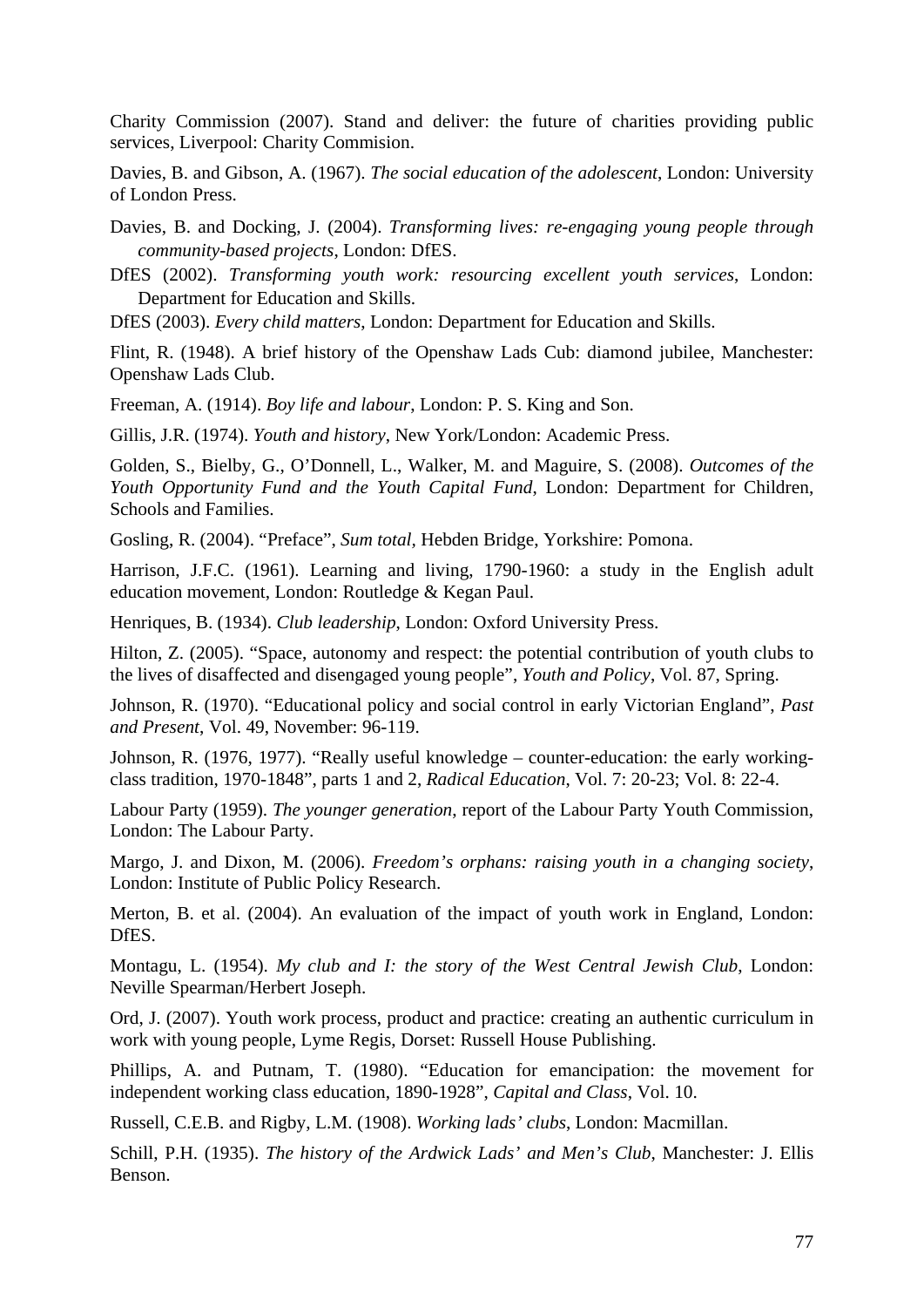Seaman, P., Turner, K., Hill, M., Stafford, A. and Walker, M. (2006). *Parenting and children's resilience in disadvantaged communities: findings*, York: Joseph Rowntree Foundation.

Shukra, K. (2007). "The changing terrains of multi-culture: from anti-oppressive practice to community cohesion", *Concept*, Vol. 17, No. 3.

Silver, H. (1965). The concept of popular education: a study of ideas and social movements in the early nineteenth century, London: Macgibbon & Kee.

Simon, B. (ed.) (1972). *The radical tradition in education in Britain*, London: Lawrence & Wishart.

Smith, D.S. (1997). "The eternal triangle – youth work, the youth problem and social policy", in Ledgerwood, Ian and Kendra, Neil (eds) *The challenge of the future: towards the millennium for the Youth Service*, Lyme Regis, Dorset: Russell House Publishing.

Smith, M.K. (1997). "George Williams and the YMCA", at www.infed.org/walking/waymca.htm (last updated 28 December 2007).

Smith, M.K. (2002). "Hannah More: Sunday schools, education and youth work", *The encyclopedia of informal education*, at www.infed.org/thinkers/more.htm (last updated 28 December 2007).

Spence, J. and Devanney, C. (2006). *Youth work: voices of practice*, Leicester: National Youth Agency.

Springhall, J. (1972). *Youth, empire and society*, London: Croom Helm.

Stanley, M. (1890). "Clubs for working girls", in Booton, Frank (ed.), 1985, *Social studies in education, Vol. 1: 1860-1890*, Hove, Sussex: Benfield Press.

Taylor, T. (2007). "Youth work and class: the struggle that dare not speak its name", http://critically-chatting.0catch.com/recentarticles/index.html#bv000003.

Williamson, H. (2007). "Rethinking 'voluntarism'", in *The thoughts of Chairman How!*, Leicester: National Youth Agency.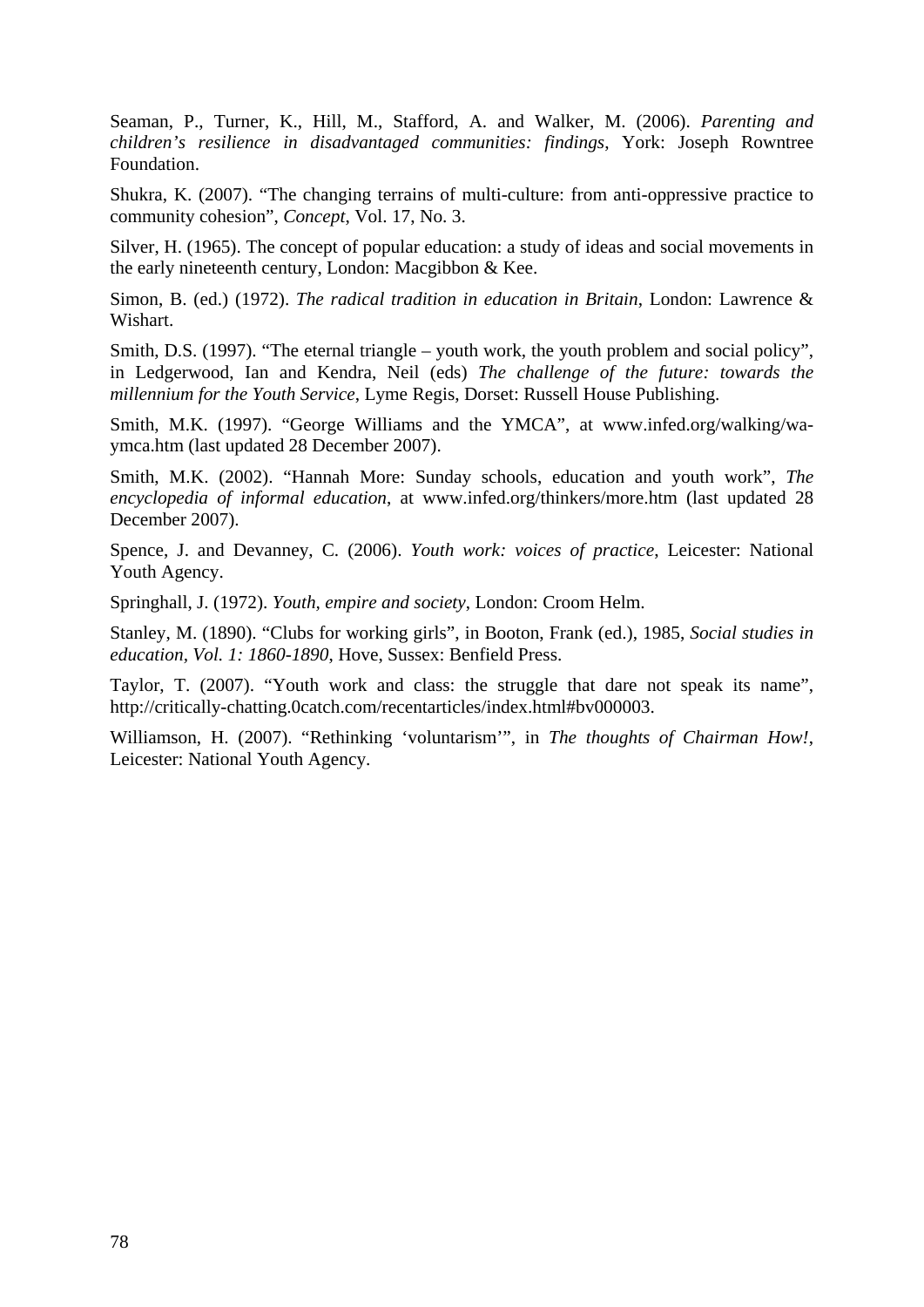# **7. Youth work development in Malta: a chronicle**

### *Miriam Teuma*

Malta is a small island sitting in the Mediterranean Sea. It is about 27 km long and 14.5 km wide, taking just over an hour to drive across. According to NSO (2008), the Maltese population is 410 290 and Malta as an island is considered to be the most densely populated country in Europe. In its uniquely complex history, Malta has gone through successive waves of domination by the Carthaginians, Romans, Byzantines, Arabs, Normans, Spanish, French and British – each of whom has left some distinctive marks on contemporary Maltese society.

Despite these often enforced engagements, Malta remains its own unique reference point. Sultana and Baldacchino (1994) stated that Maltese people have managed to accommodate outside influences and retain a strong sense of national identity. The survival of the Maltese language and culture in the face of what we have gone through is certainly not evident. Sultana and Baldacchino (ibid.) identify three decisive influences on contemporary Malta: the British tradition, the Roman Catholic Church and what they term "the Realm of Lilliput" (ibid: 14). What did they mean by this?

British interest in Malta was essentially strategic and, on the whole, the British model of imperialism tended not to disrupt local culture and customs unless it was absolutely necessary to its national interest. As such, the British did not seek to wipe out the local language or culture, and certainly avoided serious disputes with the Roman Catholic Church. However, the British did leave the marketable asset of fluency in the Maltese language and also left an imprint on education, administration, justice and government. It happened that the colonial governor style of top-down administration fitted well with established local traditions of paternalistic authority coming from the Church.

### **The early 20th century**

It is in this set up that youth work was conceived. How? Looking back, work with young people was done mainly by the Church. Maltese youth work had its origins in the activities of the Catholic Church and its voluntary organisations. Bodies such as the Society of Christian Doctrine, Catholic Action and the Salesians – all established in Malta at the beginning of the 20th century – were concerned with providing structures through which adults could reach youth and keep them connected to the orderly Catholic world. They mainly worked for the same cause using different methodologies. They were also committed to youth socialisation, to mould a Catholic character and to develop Maltese Catholic citizens with habits of selfcontrol, rather than having a congregation of young people separate from adult society and whiling away their time aimlessly.

The Society of Christian Doctrine was founded in the early years of the 20th century by a young Maltese priest, George Preca, who was proclaimed a saint in 2007. St George Preca was imbued with the idea of building a relationship with a group of young laymen (and eventually women as well) to encourage them serve the Church, primarily by helping them lead a truly Christian life, and he was dedicated to evangelisation with young people.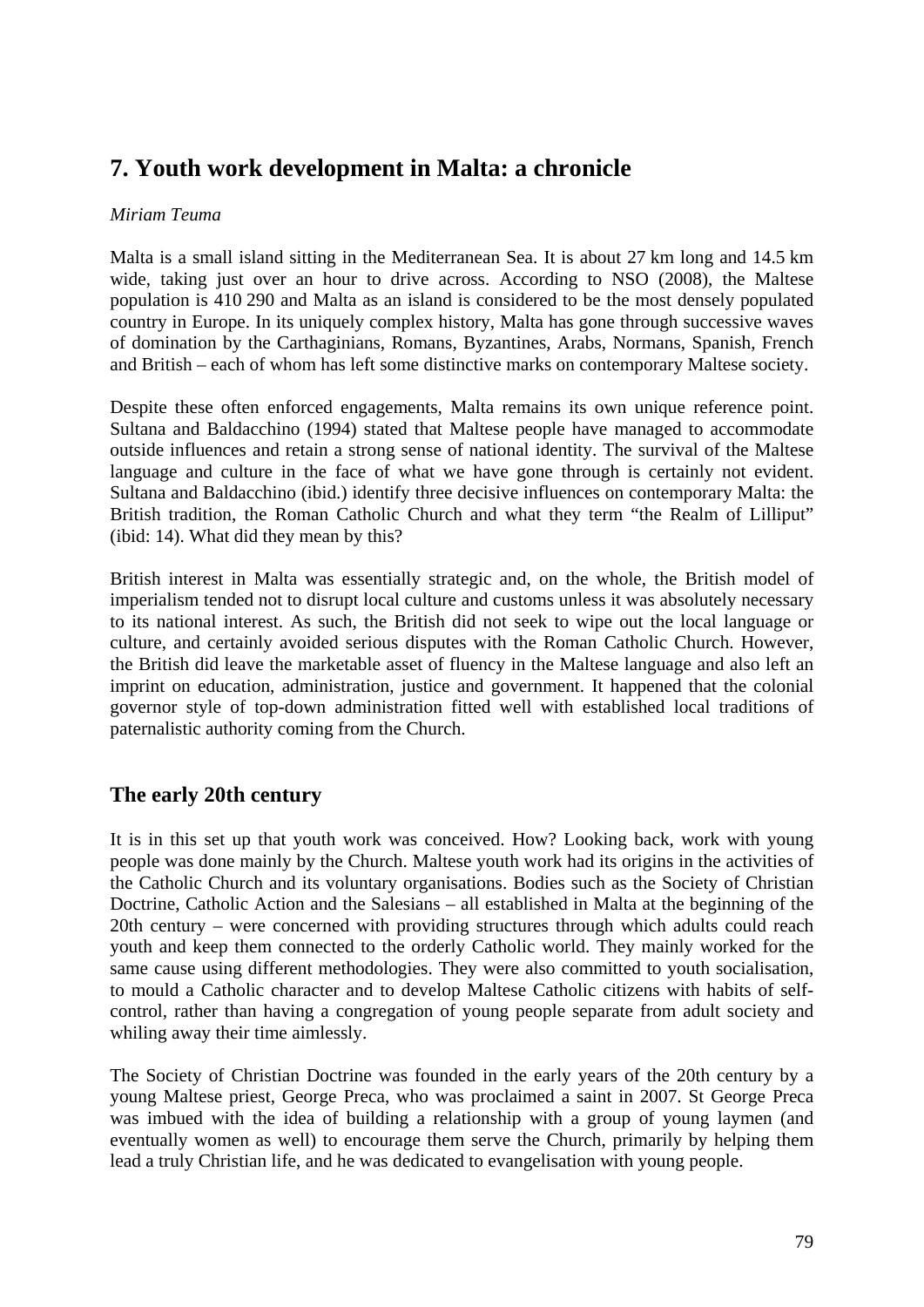Knowing that a group of youngsters were in the habit of meeting regularly, Saint George Preca struck up a steady friendship with them. Sometimes he was rebuffed, more often than not he was gladly received, so that gradually his advice about spiritual matters was as welcome and accepted as his chattering on other things. Soon the group of youths who met in the vicinity of Hamrun Parish Church, chief among them being Eugenio Borg, grew and grew so they had to rent premises for their meetings (http://www.sdcmuseum.org/).

Saint George Preca was of the opinion that, although Malta was virtually completely Catholic and all the population was church-going, young people knew very little about the truths of Christianity. In general, religion was based on the practice of popular devotions and little else. These lay men and women started catechetical work in the parishes. The society's centres opened daily for the catechetical formation of children and young people. Young people also found a space to socialise and discuss other things.

The Salesians founded the Salesian Oratory (better known as Salezjani) in 1908, to carry out activities which promoted human and Christian education to young people. Don Bosco's Oratory, as it was named, aimed at providing not only a service of catechism but a presence and participation in the life of youth. Its programme was not limited to catechesis but included educative and pastoral work. The oratory in fact tried to move away from a parish mentality towards a missionary outlook, open to young people who belonged to different parishes.

Catholic Action, founded in the 1930s, formed groups of young males and females in parishes who practised their catechesis by taking action in the community and doing voluntary work depending on local needs. Catholic Action was brought to Malta by Professor Daniel Callus OP, who set up the Lega Universitaria Cattolica Maltese. The federation of Catholic Action, comprising male youth groups from eight parishes, was formed in October 1931 and a year later the female youth section was launched.

Alongside the voluntary work done by a number of church organisations, the British connection brought about the Malta Scout Association, which applied to become a member of the British Scout Movement on 9 November 1908. The first few scouts started a tradition that kept Scouting in the very forefront of youth education in Malta. Baden-Powell visited Malta on several occasions. He took the Maltese Scouts under his wing, often writing to them with advice and praising "the progress in efficiency and the spirit of the Boy Scouts of Malta". Shortly before his death Baden-Powell typed what was possibly his last letter, on 21 July 1940 from Paxtu in Kenya "to congratulate my old friends, the Maltese on the plucky way they have stood up to the infernal bombing of the Italians ... They have the spirit of fearlessness and patience which enables them to face danger with a smile to stick it out to the triumphant finish" (http://www.maltascout.org.mt).

Baden-Powell had expressed himself so because the Scouts of Malta played a distinguished role in the the Second World War during the aerial siege of the island between 1940 and 1943. Until 1966 the Scout Association of Malta was a branch of the British Association. Malta became an independent state in 1964, and in October 1966 the Maltese Catholic Scout Association became a member of the World Scout Conference.

It is evident from what I have been discussing that a culture of volunteering through a number of organisations existed and still exists in Malta. These organisations have been very directive and have worked paternalistically to keep young people off the streets while promoting moral behaviour and Catholic formation.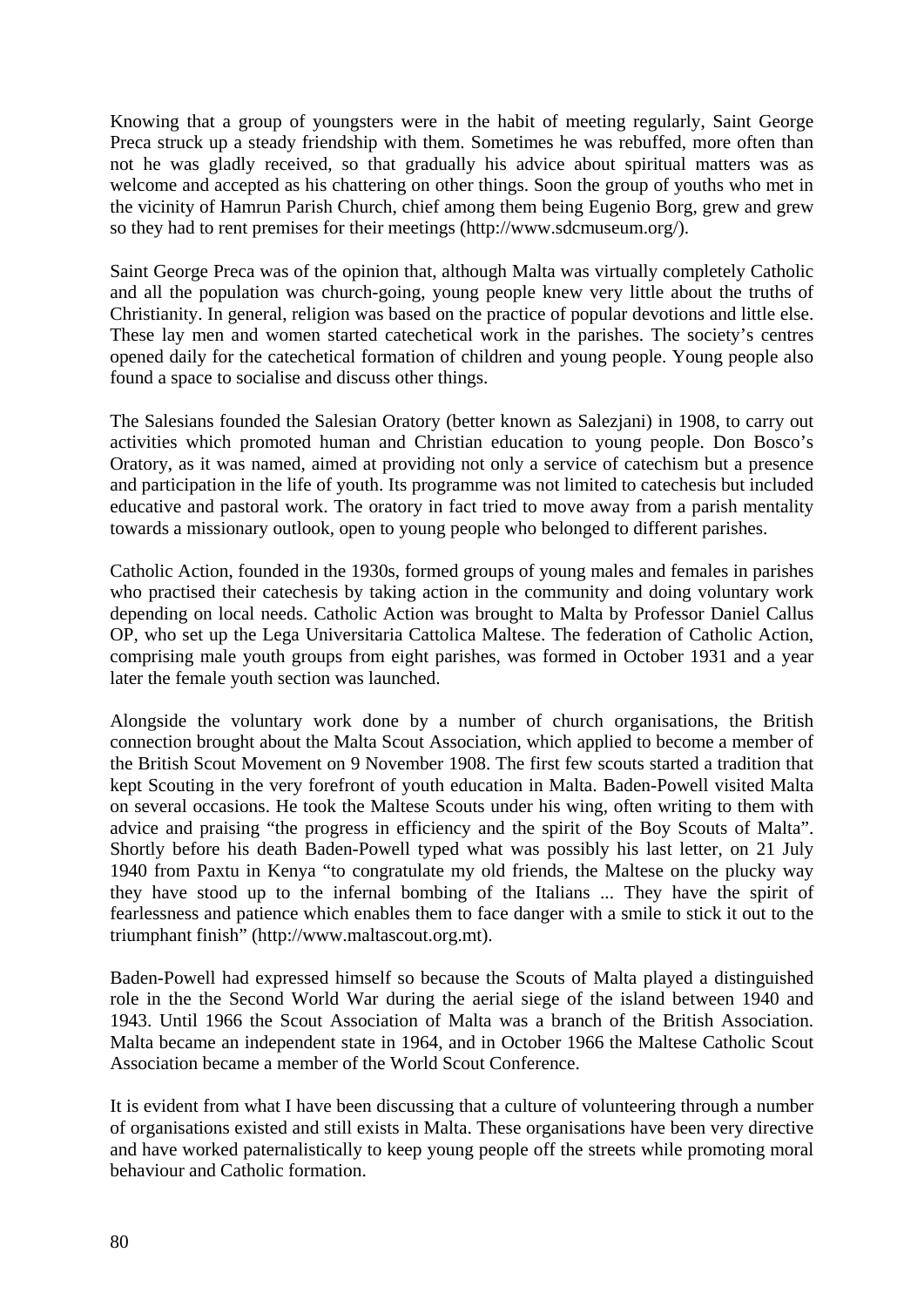## **A new wave!**

With independence and the Second Vatican Council reforms (1963-65), the Church had to take up the challenge of its new social role. The 1970s and early 1980s brought youth centres run by the parish priest in some parishes, whereas other parishes had youth-led groups run by Catholic Action. These centres still aimed at Catholic formation but also served as a drop-in club where young people could frequent the centre every evening, have a drink at the bar and play indoor games or football as well as attending a weekly Bible study or religious meeting usually organised by a young priest from the parish.

These centres were complemented by retreats run for groups of young people in a residential retreat centre. Diocesan youth work was also introduced, for which a co-ordinator was appointed by the Archbishop to help the parishes set up local youth groups where they did not exist, train local volunteers, organise large events like *Festa Zghazagh* ('Youth feast') and build links between parishes.

New movements also started running local or national youth groups. These groups were not connected to any parish, but they required a certain commitment to the faith among young people or a certain tradition or style. Cassar (2004) stated that these movements embraced an essentially sectarian vision of Catholicism with very hierarchical structures, whereas Abela (1991) described them as being very selective in their choice of members. He said that for example the Focolare Movement attracted the young upper class, and the Comunione and Liberazione looked for young professionals.

The Church was still the original and major provider of youth work. According to Abela (2001), the European Value Survey 1981-84 revealed that Maltese young people – unlike their peers abroad – were found to be the most religious, very traditional and with no radical aspiration for social change.

### **The state and the youth service**

Where does the state feature here? In reality the state did not feature much, except that in the 1980s a section called YSO (Youth Services Organisation) within the Education Department was set up to organise youth exchanges between Malta and some nearby countries, to encourage young people's mobility and strengthen language practice. These exchanges where organised through schools during the school holidays and young people were taken to countries like Italy and France.

There was also the introduction of school chaplains in secondary schools and in the only state sixth form (named the New Lyceum), where a dedicated priest introduced an element of youth work provision to back up the school's Catholic ethos and complement the mainstream educational work of the school. But was this enough? Did young people want any kind of youth service? What was happening in Malta then? What were the thoughts of young people?

The mid-1980s brought about a complete change in the economy in Malta. The Mintoff socialist era ended in 1987 and the new Nationalist government adopted a policy of a more open economy, after an era in which "the intensification of the policy of bulk buying and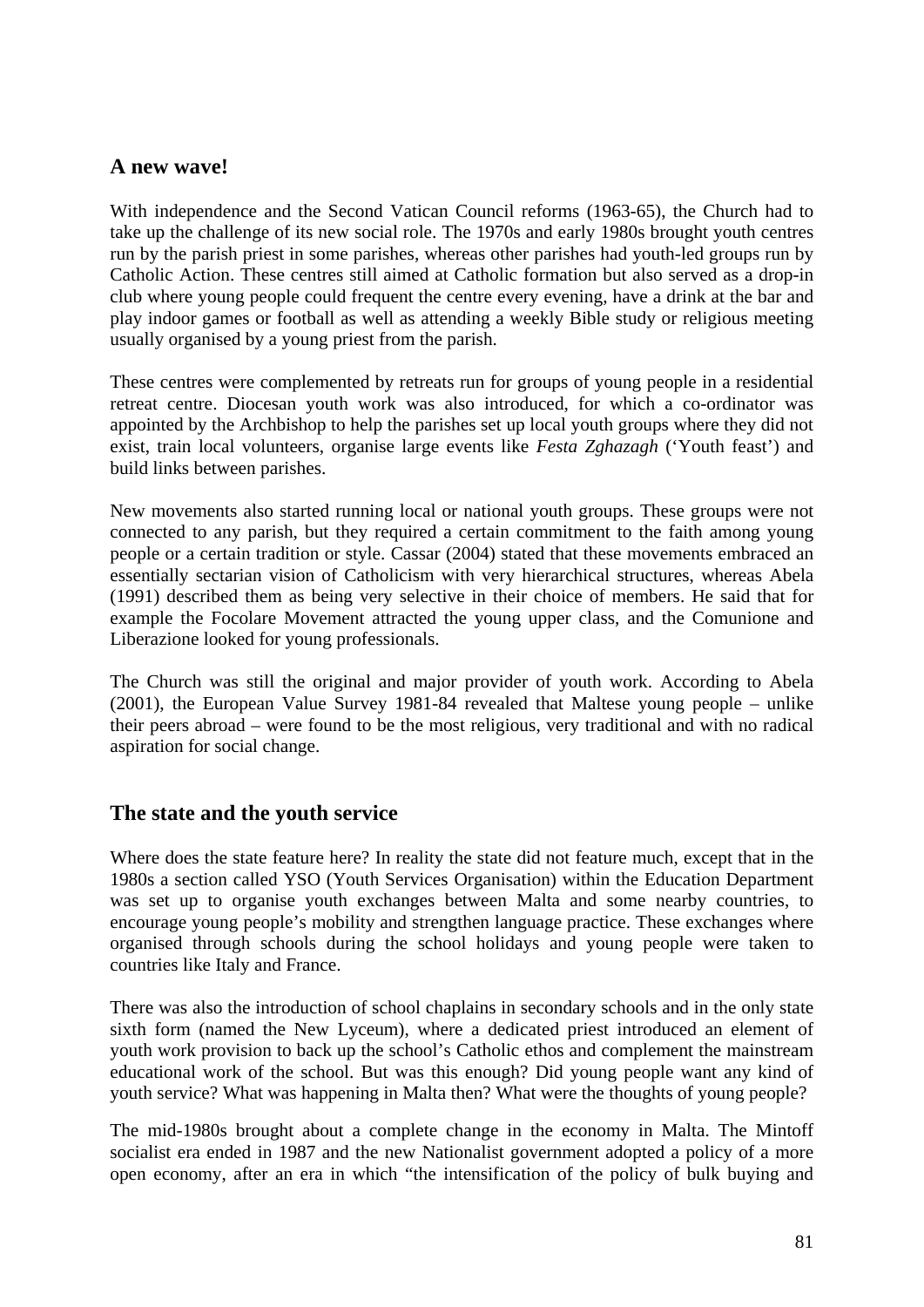price orders was a peculiarity" (Agius, 2004). Moreover, the economy became more dependent on services rather than manufacturing. This brought about a huge tourist influx and the development of modern leisure places like Paceville or tourist jungles like Bugibba.

This service-based economy brought a shift in young people's thinking about membership or participation in organisations. Youth sought to belong because of the services offered, rather than because of an interest in the ideals of the group. At the same time, the development of the newly attractive leisure places and the shift in values due to the effects of industrialism, consumerism and tourism brought about a decline in the use of parish youth centres and other youth services offered by the Church. These were no longer attractive, and numbers fell off drastically. According to Abela (2001), the European value survey in 1991 showed that the religious homogeneity of former times was gradually giving way to more secularised lifestyles. Young people's focus shifted away from "muscular Christianity" to social relaxation and personal development, so they could gain greater enjoyment in their free time.

As a result, a number of youth-led movements – peace, political, environmental – were formed and a Federation of Youth Organisations was set up in the 1980s by the government. However, this federation collapsed due to lack of agreement between most of the organisations. Following this collapse, the then First Parliamentary Secretary for Youth, Culture, Sport and Consumer Protection, Dr Michael Frendo MP, set up a forum where young people could express their views on how they wished to set up a National Youth Council. The first National Youth Conference was held and many proposals were brought forward. One result of the National Conference was the establishment of the National Youth Council.

On 28 January 1992, the National Youth Council was declared to be the National Organ for Youth Organisations. The Council adopted its statute, giving it autonomy from government, and established committees, which discussed and worked on issues including international relations, social activities, education and employment.

This interest brought about a transformation of the parliamentary secretariat into a Ministry of Youth and Arts, which started drafting the first Maltese youth policy. This was published in 1993. Subsequent changes were made as the result of regular reviews and in 2003 an International Review Team of the Council of Europe was invited to evaluate its progress.

### **Professional youth work**

In 1992 the University of Malta agreed to a request from the ministry to establish an Institute of Youth Studies, to set up and give training to those who wished to become professional in the field. The training model adopted was a British model from the 1970s. As a result a cadre of qualified staff was trained, but with no full-time professionalised service to go into.

The concept of youth work came into use when the Institute of Youth Studies, now the Department of Youth and Community Studies within the Faculty of Education, launched the official training course for youth and community workers in 1993. At that time I was a student on the course and when I went around saying that I had taken up a course which trains people to become youth workers, people asked what would happen to the students when they became older. At the time the general public confused the term youth worker with young worker. Many times I found myself explaining, when introducing myself as a voluntary youth worker, that I work with young people and a youth worker need not be a young worker.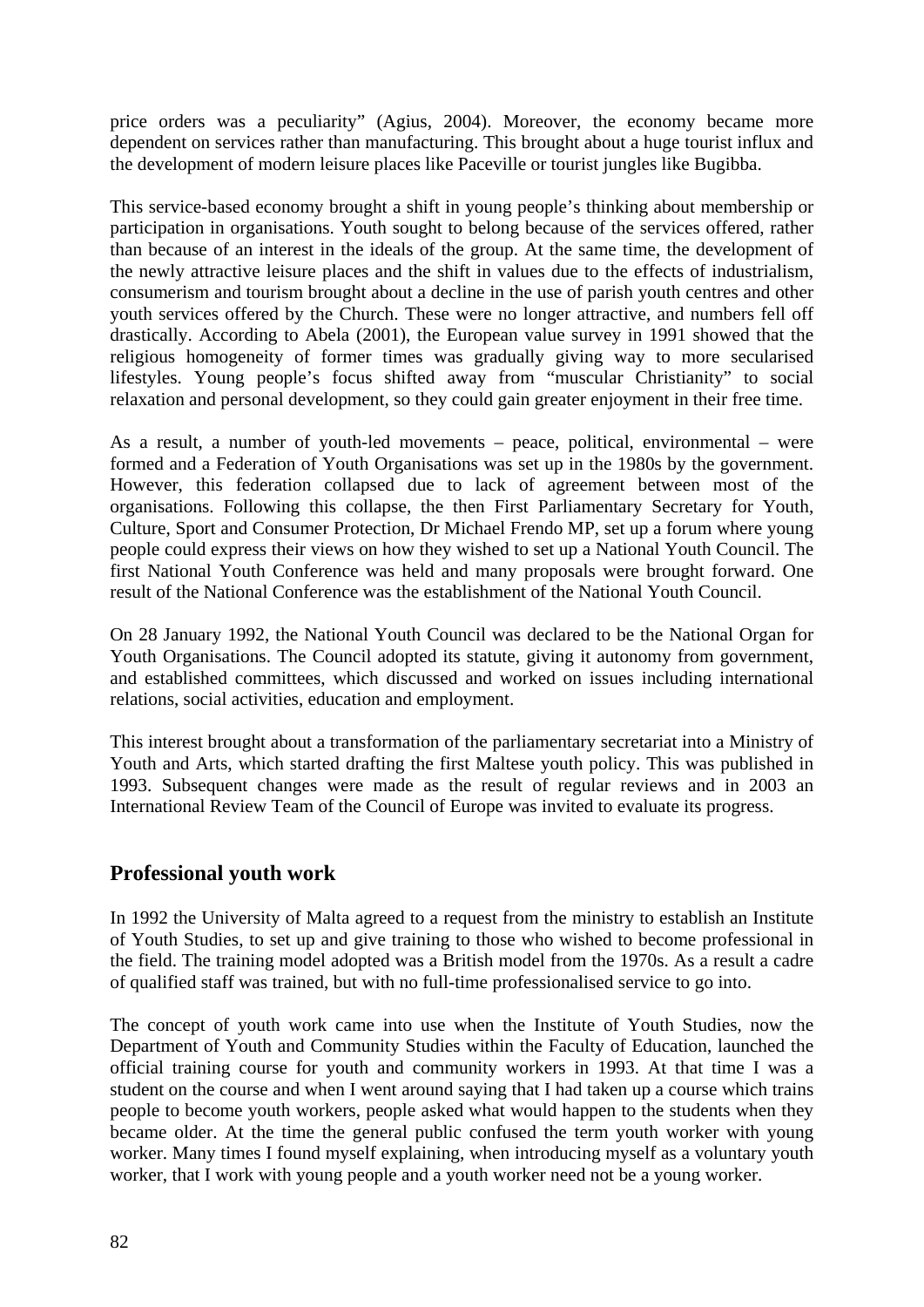The first group of graduate students founded the Maltese Association of Youth Workers (MAY) in 1998 and its Code of Ethics was launched in MAY's general meeting in 2001. MAY applied for professional recognition by the Maltese Federation of Professional Associations, which means that youth workers are now represented in government consultations with other professionals in the development of relevant policy areas. It has also taken up the responsibility to campaign for state funding and professionalisation. Whether MAY will become a trade union or remain a professional association is an issue under lively debate.

As a result the government established a number of Youth Empowerment Centres within local councils and a Youth Information Centre. However, MAY feels that this is not sufficient and its ultimate aim is to see the full recognition of youth work as a profession, with appropriate employment opportunities available. It is worth noting that the Diocesan Synod that ended in 2003 published a document for youth, which stressed the importance of having professional workers working with young people. As a result KDZ – the Diocesan Commission for Youth – started professional training for volunteers working with young people within the Church.

### **Now or never**

We became a member of the European Union in 2004. We are now committed to a society in which young people are valued on their own terms as creative, autonomous citizens. The emphasis on promoting moral behaviour and character development has enlarged to recognise the educational validity of leisure. Since 2004, a young people's employment strategy has been published and an educational reform is to be be drafted.

However, we tend to forget (or do not realise) that neither decent employment nor comprehensive education guarantees the enjoyment of youth. Consumer and market pressures and the emotional and psychological turbulence of growing up, moving from dependence to independence, generate both individual and group challenges as well as (more importantly) opportunities that are specific to young people in our society. Minds are set and lifestyles created throughout this period.

Young people need opportunities for learning beyond the classroom, to learn more about themselves and their culture, their rights and responsibilities. They need an entitlement to learning, personal support and easy access to public space as a place of their own where they can enjoy themselves. They need to be empowered, not directed, as can be seen from the history outlined above. Empowering young people means creating and supporting the conditions that enable young people to act on their own behalf, and on their own terms, rather than at the direction of others. We need to create a social space where young people can explore spiritual, emotional, artistic and intellectual capacities outside the formal education system and the demands of work.

There is still not much paid youth work in Malta. Graduate students involve themselves in voluntary work and have embarked on projects through the Youth in Action Programme, but they are not professional workers. I describe youth work in Malta as a very new profession that has not yet clearly identified its role or purpose with the government. For trained youth workers, the overwhelming definition of youth work is that of "empowerment of young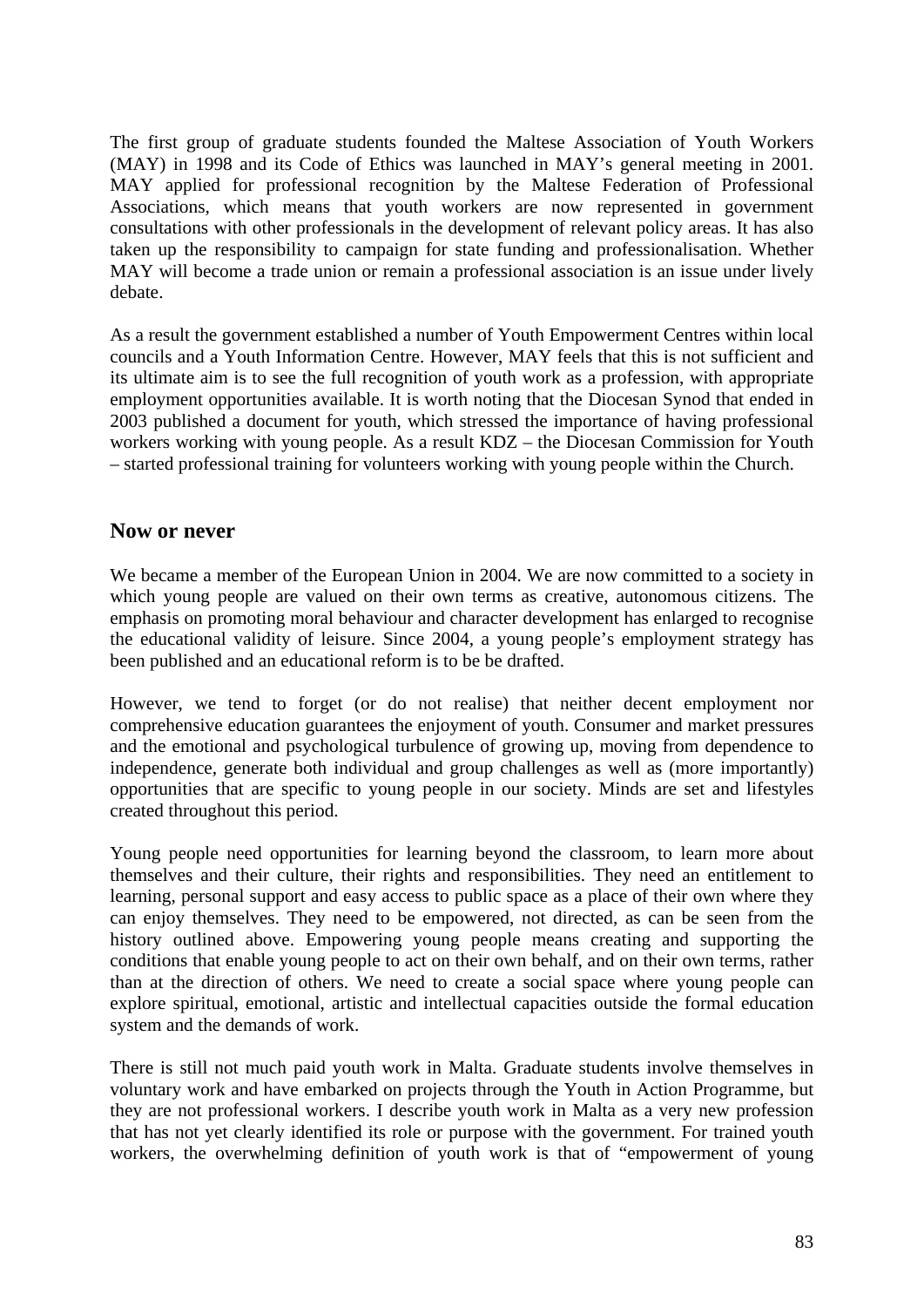people". However, the exact nature of empowerment, with its settings and contexts, is not yet embedded in practice, nor clearly evident to those in power.

Policy-makers have the idea that youth work could contribute to community and lifelong learning. An agreement with the Malta Union of Teachers (MUT) has been established, to integrate youth workers in schools both with challenging behaviour students and in extended school settings to support youth participation through student councils. However, there is still no clear commitment or articulated need for a regulated and developed profession of youth workers. There is still a strong belief that the government should continue to promote volunteering and so, while there is such an active voluntary sector, there is no clear incentive to replace voluntary youth work with professionals employed by the state. The future of young people is a collective concern and therefore cannot be left only to the Church or voluntary effort. The state may of course fund voluntary organisations, but it should commit itself to be the prime mover.

# **References**

Abela, A. (1991). *Transmitting values in European Malta: a study in the contempory values of modern society*. Rome /Valletta: Editrice Pontificia Universita Gregoriana.

Abela, A. (2001). "Who wants divorce? Marriage, values and divorce in Malta and western Europe", *International Review of Sociology*, Vol. 11: 75-87.

Agius, N. (2004). "Development" in G. Cassar and J. Cutajar (eds), *Sociological aspects of the Maltese Islands*. Msida: Indigo Books, pp. 123-5.

Cassar, J. (2004). "Religion" in G. Cassar and J. Cutajar (eds), *Sociological aspects of the Maltese Islands*. Msida: Indigo Books, pp. 77-99.

National Statistics Office (2008). *Demographic Review 2008*. Malta: NSO.

Societas Doctrinae Christianae M.U.S.E.U.M. (Society of Christian Doctrine) website, http://www.sdcmuseum.org/ (accessed 18 April 2009).

Sultana, R.G. and Baldacchino, G. (1994). *Maltese society: a sociological inquiry*. Msida: Mireva.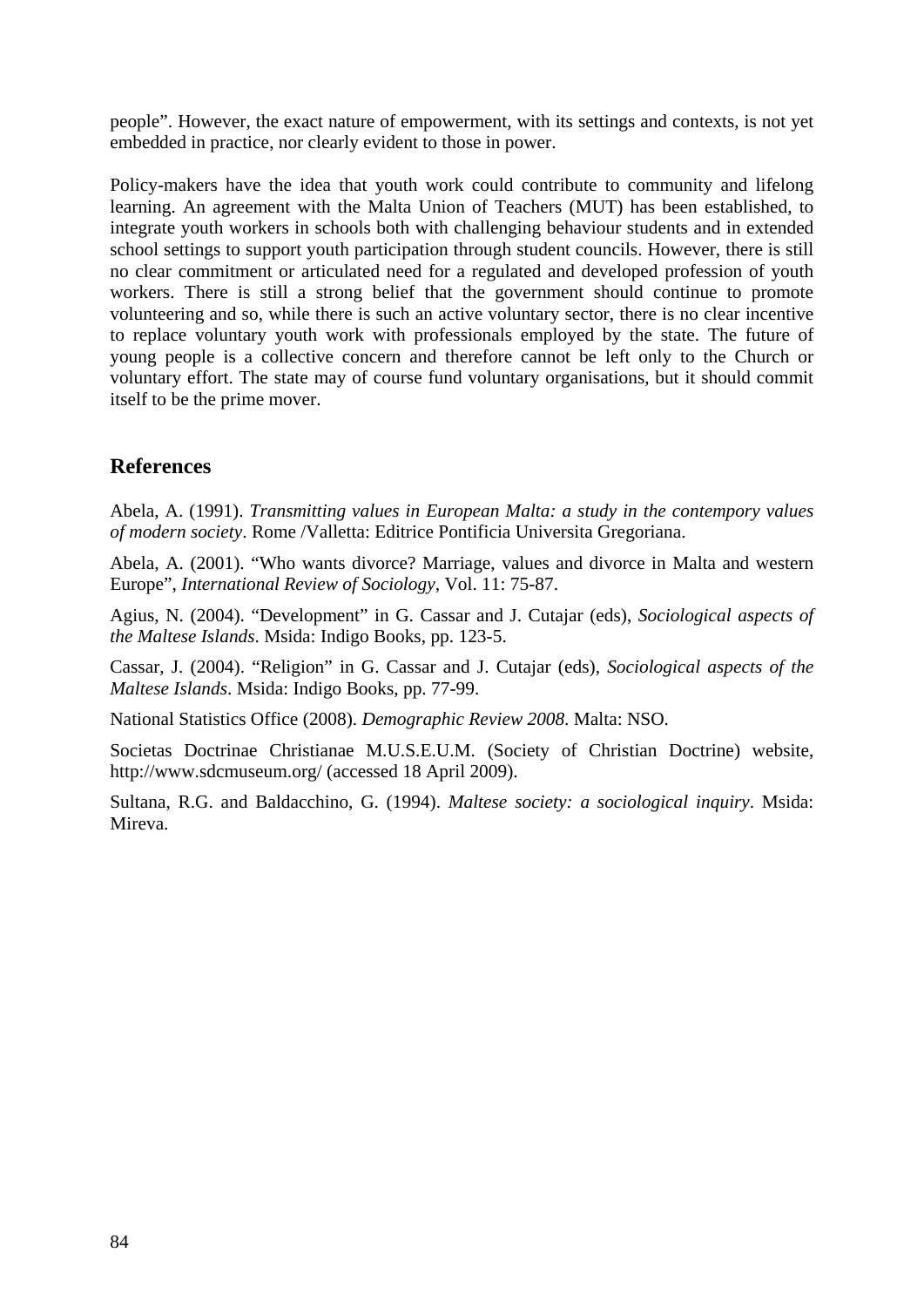# **8. The German perspective: youth work, integration and policy**

### *Christian Spatscheck*

Historical processes are often difficult to describe; usually, different sources offer competing perspectives. Youth work in Germany has a long history with many protagonists and a variety of interests striving for influence and power. Bearing this in mind, one can no longer look for objectivism in history but rather try to describe and reflect the relevant protagonists in the contexts of their social roles and interests (Ricoeur 1974: 64). Therefore I have tried to describe the most important outlines of youth work in Germany within the characteristic social contexts of each phase. To gain a clear structure, I describe the events within eight chronological phases.

## **Phase 1: Pre-professional forms of youth work (17th to 19th century)**

Many decades before we can talk about the first professional youth work in Germany, we can identify different forms of public associations for young people that can be characterised as either informal or semi-public.

The establishment of their own informal public meeting places for young people can be seen in the late 17th century (Thole 2000: 34; Gängler 2005: 503). These places were situated in towns and villages and were mostly frequented by the young and unmarried in the evenings after working hours. As the girls were often spinning there, the meeting places were called *Spinnstuben* ('spinning rooms'). Also they were named *Lichtstuben* ('light parlours') because the rooms were illuminated in the evenings. The big novelty of these establishments was that they were organised without the direct participation of adults. Young people started to find their own forms of gathering, beyond the control of adults and public institutions like the state, the church, employers, schools or the military. These new forms of self-organised community enabled young people to establish their own rules, rituals and forms of culture that were more liberal than the ideas of adults.

The second form of pre-professional youth work was the associations that established semipublic meeting places for young people. With industrialisation in the late 19th century, an increasing number of young people left their families to become workers in the factories of the big industrial towns. Due to the lack of established socio-cultural networks, the new industrial towns could not offer many meeting places for young people and adults without families. Their inhabitants therefore started to establish their own forms of association for sport, education and sociable leisure and dancing (Thole 2000: 36). The *Schnapskasinos* were regarded especially critically because those who went there often drank higher amounts of alcoholic beverages and made contact with the working-class movement of the social democrats. Priests like Adolph Kolping, teachers and officers started initiatives to gain more influence on the young people who were regarded as threatened by moral decline. Around the associations emerged the typical debates about control and emancipation of young people and the concepts of "sensible" or "useful" leisure that were to become typical debates in youth work until the present day (Spatscheck 2007).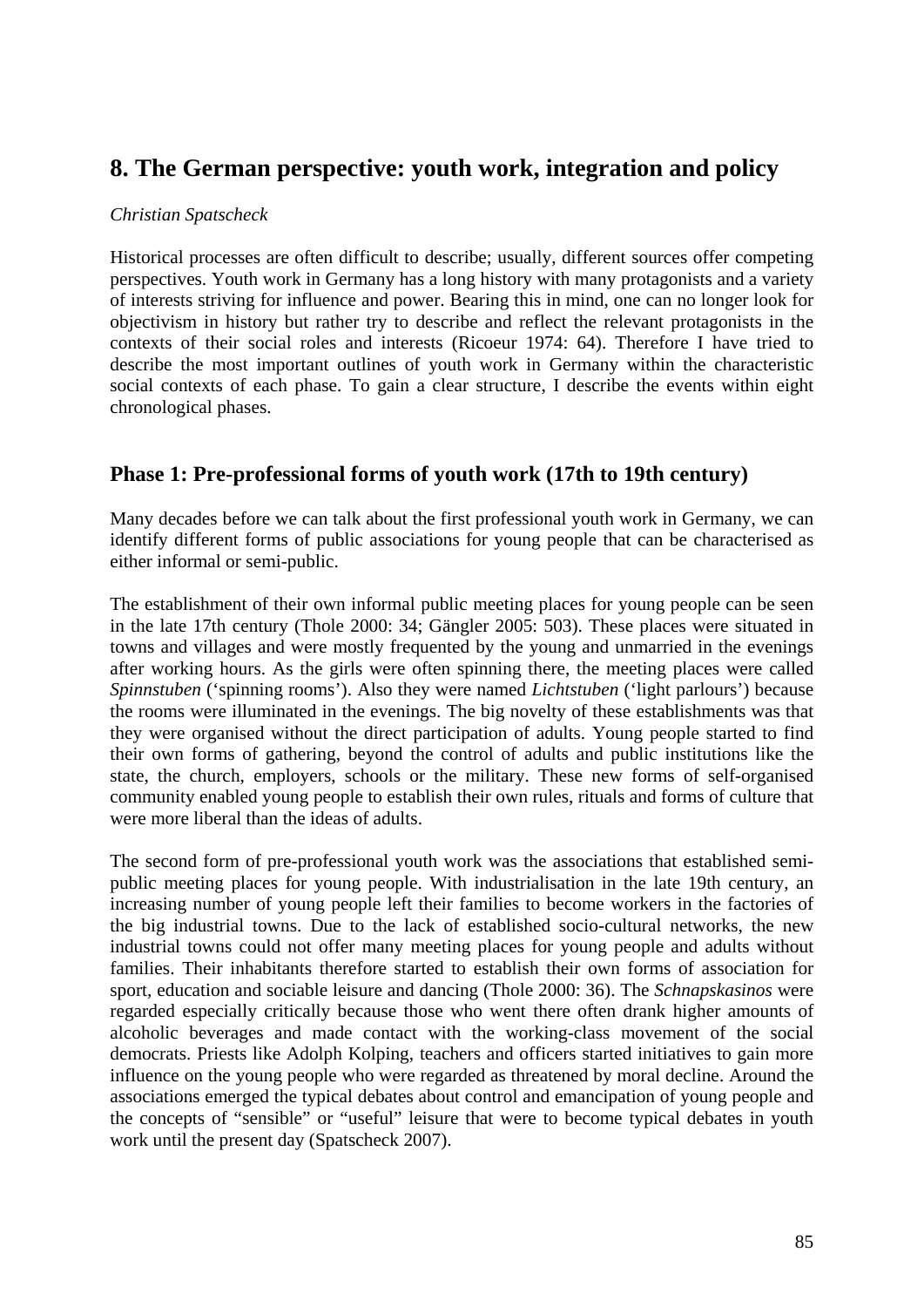## **Phase 2: Volunteers as professionals (1890 to 1933)**

The late 19th and early 20th century saw the establishment of youth as a distinct phase of life in the passage from childhood to adulthood (Krafeld 1984: 10; Schäfers 1994: 53). At the turn of the century too, youth work became more and more established as a special form of sociability with the character of informal socialisation. In general we can distinguish three typical forms of early youth work: youth movements, youth associations and the first forms of public youth work (Gängler 2005: 506; Thole and Küster 2005: 497).

The newly emerging bourgeois and proletarian youth movements can be seen as selforganised counter-movements against the increasing public control over self-organised youth groups (Krafeld 1984: 23, 42; Thole 2000: 40; Spatscheck 2006: 150). The Bündische Jugend especially, with their best-known form of association Wandervogel ('Wandering bird', founded in 1904), was soon a very strong group that united up to 30 000 members (Giesecke 1975: 19; Thole 2000: 41; Niemeyer 2001).

The bourgeois youth movement can be seen as a counter-movement to the industrial culture of the late 19th century, which was regarded by young people as feudal, double-minded and too hierarchically organised. Youth appreciated and cultivated the informal community of peers, searched for authentic group experiences, friendship, the simplicity of wanderers and voluntary commitment to the rules of the group (Hermann, in Thole 2000: 40). Beyond their direct relevance for young people, these groups influenced a new generation of teachers, artists, politicians and welfare officers very strongly and became a role model for different social contexts for many decades to come.

Parallel to the bourgeois youth movements there also emerged a proletarian youth movement, formed by young people from the working classes (Giesecke 1975: 31; Krafeld 1984: 42, 79). These movements, founded by young apprentices and workers, articulated their basic rights as workers and citizens to receive fair treatment in factories and searched for ways to escape the huge demands from authoritarian and dangerous working environments.

From the middle of the 19th century we can also see the emergence of special youth associations based around the fields of religion, sport, politics or leisure (Thole 2000: 42). Most of them developed within existing adult organisations, which opened youth departments with more freedom and room for the interests of young people. The adult organisations also followed their own interests in reaching "endangered" youth and broadening their membership base. Compared to the youth movements, these youth associations were much more dominated by adults and by the ideologies of the institutions behind them. The youth associations soon became very diverse in form and encompassed all social and moral milieus. They could build a very active base of volunteers for their activities and soon found many more members than the youth movements. Catholic youth associations alone organised up to 800 000 members at the beginning of the 20th century, while protestant youth associations had 165 000 and sports youth associations could count 320 000 members (Thole 2000: 42).

Public youth work was organised directly by the state and gained a big boost from the Prussian Youth Care Law reforms of 1911/13, which established public youth work formally in Prussia (Krafeld 1984: 102; Hafeneger 1992: 25; Kappeler 1999: 93; Jordan and Sengling 2000: 40). This type of youth work was mostly carried out by specially trained teachers, priests, officers and craftsmen in their leisure time. Most of them worked as volunteers without fully paid positions. The basic aim of the first forms of public youth work was to save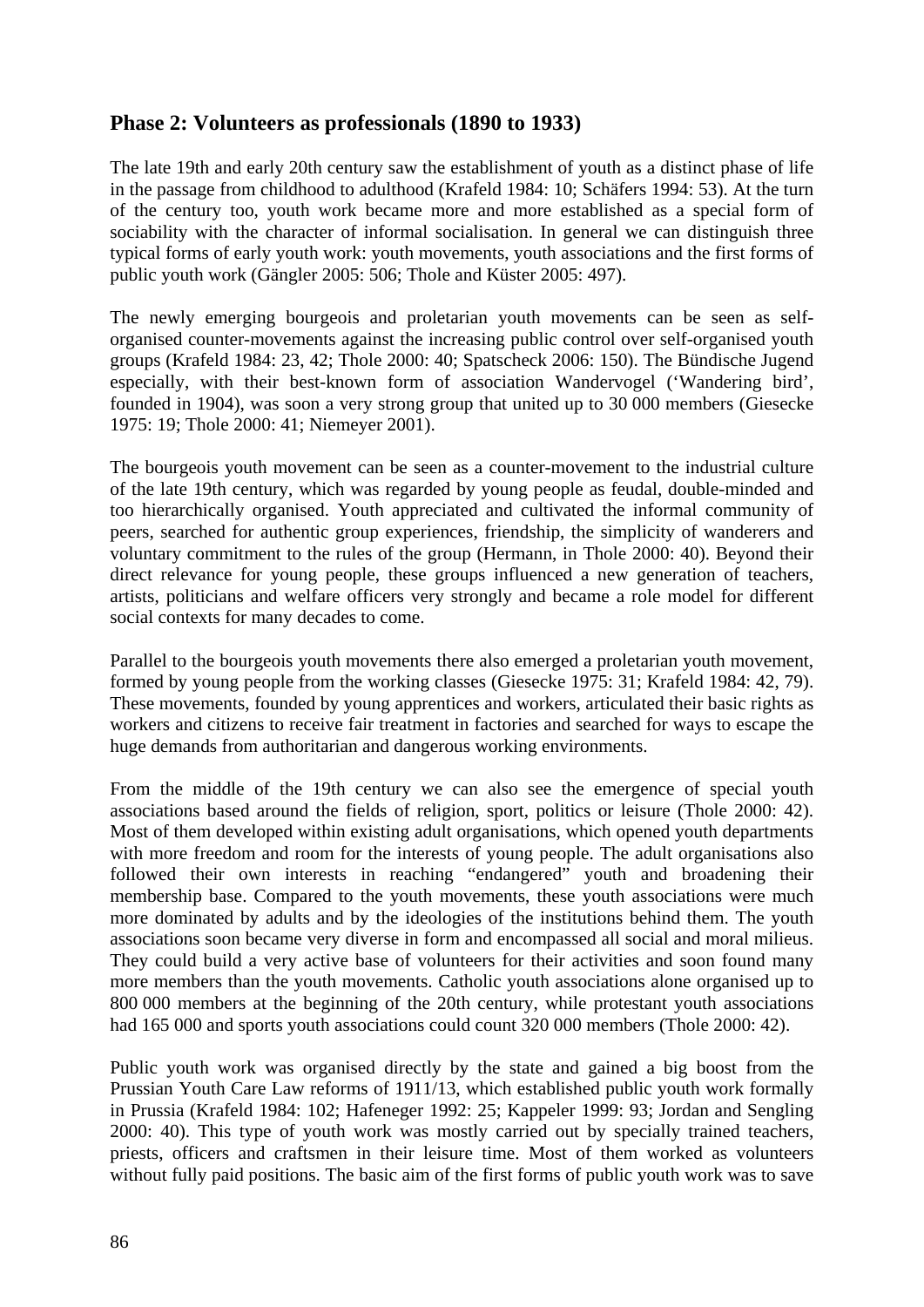young people from the threats of moral and physical decline. Very common forms of youth work were war games, exercises, cultural activities and youth protection. It is very interesting that already these early forms could reach a lot of young people from the middle classes, but soon found difficulties in reaching marginalised or poor young people and young people with bohemian or sub-cultural lifestyles (Thole 2000: 48).

## **Phase 3: The National Socialists' ideological youth work (1933 to 1945)**

The takeover of the National Socialist regime in 1933 led to a huge restructuring of youth work in Germany (Krafeld 1984: 111; Hafeneger 1992: 75; Kappeler 1999: 225; Kappeler 2000: 61; Thole and Küster 2005: 498). Following their ambition to create a "state youth", the National Socialists formed the Hitler Jugend (HJ, 'Hitler youth') and the Bund Deutscher Mädchen (BDM, 'Federation of German girls') as instruments to form and infiltrate the minds of the young German generation.

Most of the existing youth associations were declared illegal or were integrated into the structures of the HJ and the BDM (Ferchhoff 2000: 50). Due to the general obligation (*Jugenddienstplicht*) to become a member of the HJ or the BDM 8.7 million out of 8.87 million young people aged between 10 and 18 were members of the state youth organisations in 1939 (Möding and von Plato 1986: 293).

Young people where identified as a special target group that could be influenced very easily and were regarded as ideal future carriers of National Socialist ideology. Youth organisations were fully integrated into all National Socialist structures and their main aim was to prepare the younger generation for the wars of the future, establish blind dutifulness and infiltrate young minds with the National Socialist ideology about the creation of a master race that should dominate all other races (Spatscheck 2006: 151).

Most young people seemed to collaborate with the Nazi regime or remained silent about any inner protest (Thole 2000: 61). But some free and illegal youth movements continued to exist, notably the Swing Kids, who loved Anglo-American swing and jazz music, and the Edelweißpiraten ('Edelweiss pirates'), who still followed the ideas of the Bündische Jugend; these managed to survive through the whole Nazi dictatorship (Klönne 1986; Möller 2000: 261). As these groups stood in open and direct opposition to the leading National Socialist ideology, they where hunted by the police and the youth authorities and faced sanctions like arrest, deportation to concentration camps and even the death sentence (Spatscheck 2006: 153). But in the end even the totalitarian system of the National Socialist dictatorship could not prevent young people developing and pursuing their own forms of youth culture and the values of their subculture, despite strong public control and drastic penalties.

### **Phase 4: Youth work in post-war western Germany (1946 to 1989)**

After the breakdown of the National Socialist system, the western part of Germany established forms of youth work that can be characterised as an effective compromise between old forms of established youth work and the new ideas of the German Youth Activity (GYA), which was founded by the allied occupation troops (Krafeld 1984: 129; Hafeneger 1992: 103; Hafeneger 2005: 510; Thole 2000: 63; Thole and Küster 2005: 499). Youth work in post-war western Germany was mostly carried out by people who were already youth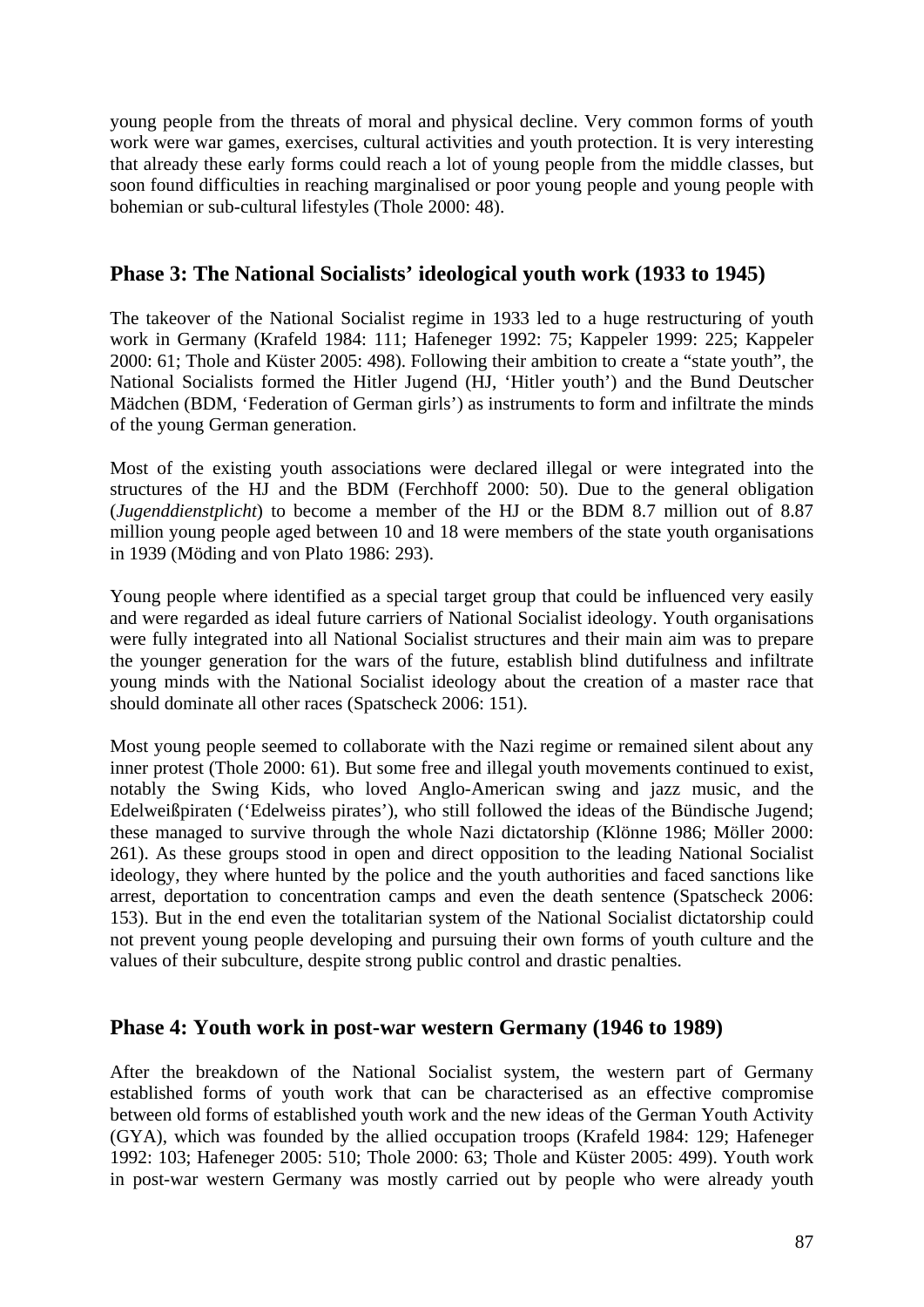workers before or during the National Socialist dictatorship. Therefore youth work found strong personal and conceptual continuities from the pre-war era – and even, in some aspects – from National Socialist youth work.

The allied occupation troops tried to establish programmes for the democratisation and reeducation of the German population. One of these initiatives was the establishment of 300 German Youth Activity homes in the UK and US occupation zones; these homes were reaching over 2.5 million young people in the late 1940s. The GYA homes and other German youth clubs followed the concept of the open-door clubs and the ideas of socio-cultural activities around the arts.

The work of the youth associations started again and most organisations from pre-war times were re-activated in the way they operated before. Because most of the youth clubs and youth associations were characterised by strict governance according to the strong normative concepts of the adults, there often was not much freedom for participation and the ideas of the young visitors (Thole 2000: 65).

Against this background, youth work was challenged strongly by the protest movements of the 1960s and 1970s (Krafeld 1984: 165; Hafeneger 1992: 147; Hafeneger 2005: 514). Young people began to protest against their parents' generation, against their authoritarian ideas and their former involvement in the National Socialist dictatorship. German youth demanded more liberation and self-organisation in society, influenced by the ideas of social movements and emerging pop cultures. This new generation challenged the traditional forms of youth work intensively.

During this period, a lot of new theories and models for youth work were developed by protagonists who were often connected to youth work, the protest movements and the academic world all at the same time. The leading theory models for youth work in this phase were characterised by three types of approach: emancipatory approaches (Müller et al. 1964; Giesecke 1975), radical anti-capitalist and revolutionary approaches (Liebel 1970; Liebel 1971; Lessing and Liebel 1974) and the more moderate, needs-oriented approach to youth work (Damm 1975; Damm 1980; Damm 1998). These theories and models reflect the strong impact of social changes on youth work at that time. A large remaining question is how strongly these theory approaches really made an impact on everyday youth work practice.

### **Phase 5: Youth work in the GDR (1946 to 1989)**

It was some years after the Second World War before the eastern part of Germany experienced a new attempt to create a "state youth" (Thole 2000: 69; Thole and Küster 2005: 499). After a fresh extinction of all plural youth work structures, the Freie Deutsche Jugend (FDJ, 'Free German youth') was founded as the official youth organisation of the German Democratic Republic. The FDJ (including the Pioneers for children) soon got more and more members and reached its highest rate of penetration in 1987 when 86% of all inhabitants aged under 18 were members. The FDJ was directly connected to schools and offered a variety of group and leisure activities, holiday camps and youth clubs. The FDJ facilitated a high grade of voluntary activities from adults and young people, albeit the ideological design of the activities was mostly controlled by the state.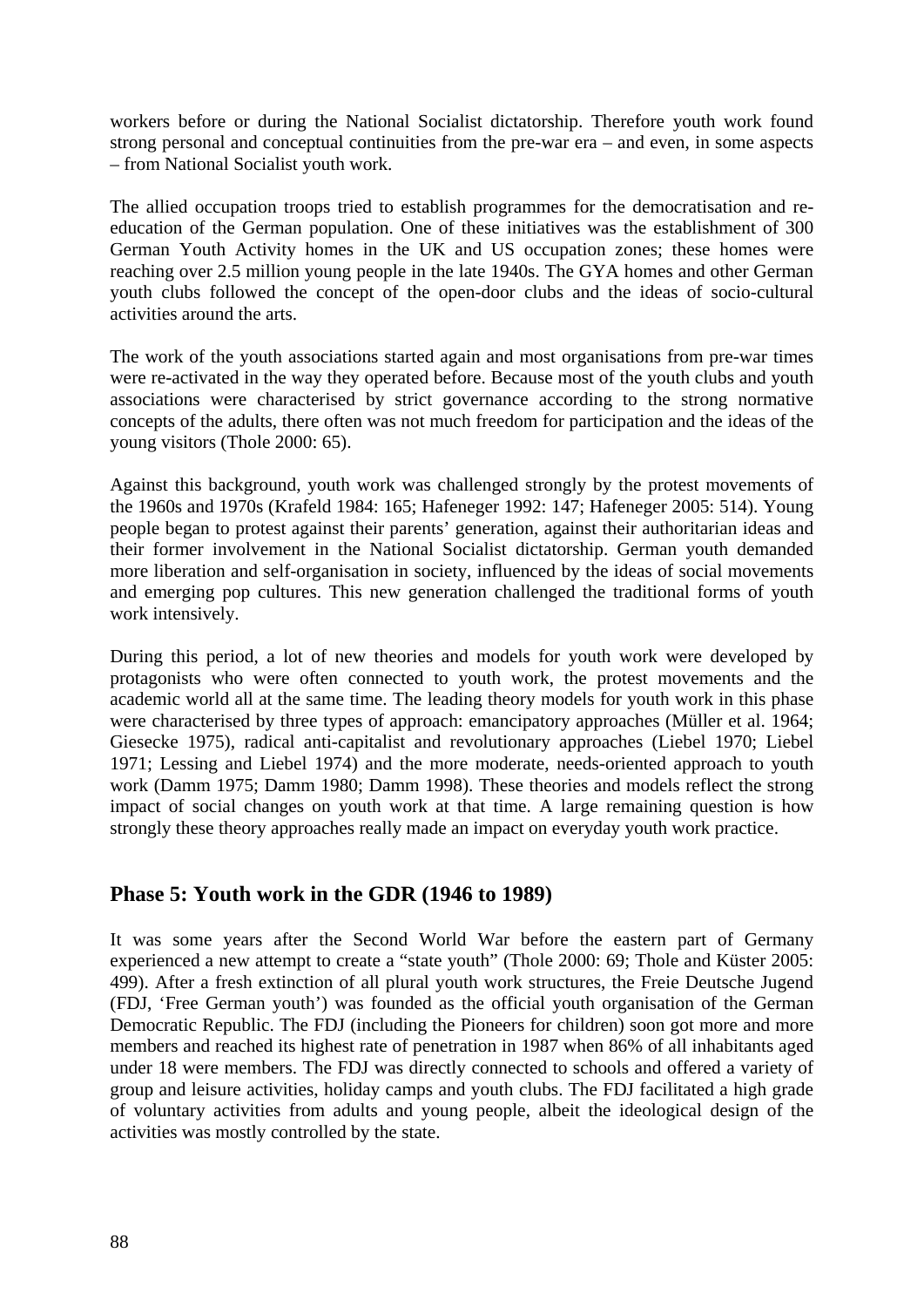The FDJ was regarded as one key instrument for the transformation of the socialist state ideology (Schäfers 1994; Kappeler 1995: 259; Möller 2000: 270). Youth was regarded as the democratic and socialistic avant-garde, and the FDJ pursued the development and promotion of the "socialist personality" that only would engage in "sensible" and "useful" activities. The main objective of youth work in the GDR can be regarded as the education and formation of young personalities that would follow and embody the government's ideologies.

It soon became clear that not all young people were ready to become this kind of "socialist" personality, and the state's activities of control were gradually increased. In particular, members of opposition groups or church groups and people who applied to leave the country were controlled by the police and the intelligence service, the Staatssicherheit (the Stasi, 'State security'). Young people could be arrested, deprived of their rights to work or visit certain places and be sent to "educational homes" or jails (Kappeler 1995: 260; Leo 2003). Despite the often desperate activity by the government to keep control, a variety of resistant youth cultures existed throughout the whole regime of the GDR, including Rock fans, Beatniks, Punks, Skinheads and other groups (Spatscheck 2006: 160).

## **Phase 6: Modern youth work – trends and developments I (1990 to 2000)**

After German re-unification, three new paradigms started to dominate professional debates about youth work in Germany.

Franz Josef Krafeld (1992) was receiving a strong response within the professional community for his approach of a peer-group-orientated youth work. He argued that youth workers no longer should try to organise young people into new groups but rather should refer to the already existing peer groups and their specific interests and potential. He demanded that youth workers should regard youth cultural styles and forms of expressions as normal phenomena and no longer as correctable problems. Also he stressed the fact that peer groups facilitate high grades of self-organisation and socialisation, which should be used as potentials for youth work. Here youth workers should learn to be companions of peer groups rather than their teachers.

Krafeld (1996) also developed a second new model for youth workers, which he named "accepting" youth work. This approach was especially designed to meet hard-to-reach youth who were involved in sub-cultural life styles and criminal behaviour. To gain relationships and access to these young people, the accepting approach recommended youth workers to tolerate problematic and harmful behaviours and opinions of the young people during the first phase of establishing contact. The relationship and trust gained would be a prerequisite for the changes that would only be possible after a longer-lasting social pedagogical process. The accepting approach was especially used with young right-wing extremists and in contexts of mobile youth work. In eastern Germany this approach was sometimes misunderstood when some youth workers tolerated the crimes of young right-wing extremists for too long and even enabled right-wing organisations to establish youth clubs as bases for their activities.

The third new approach, named subject-oriented youth work, was developed by Albert Scherr (1997). He re-connected to the emancipatory traditions of former decades and pursued the question how emancipation could still be possible in a society that no longer believed in the collective emancipation of young people. Scherr identified new potential for emancipation on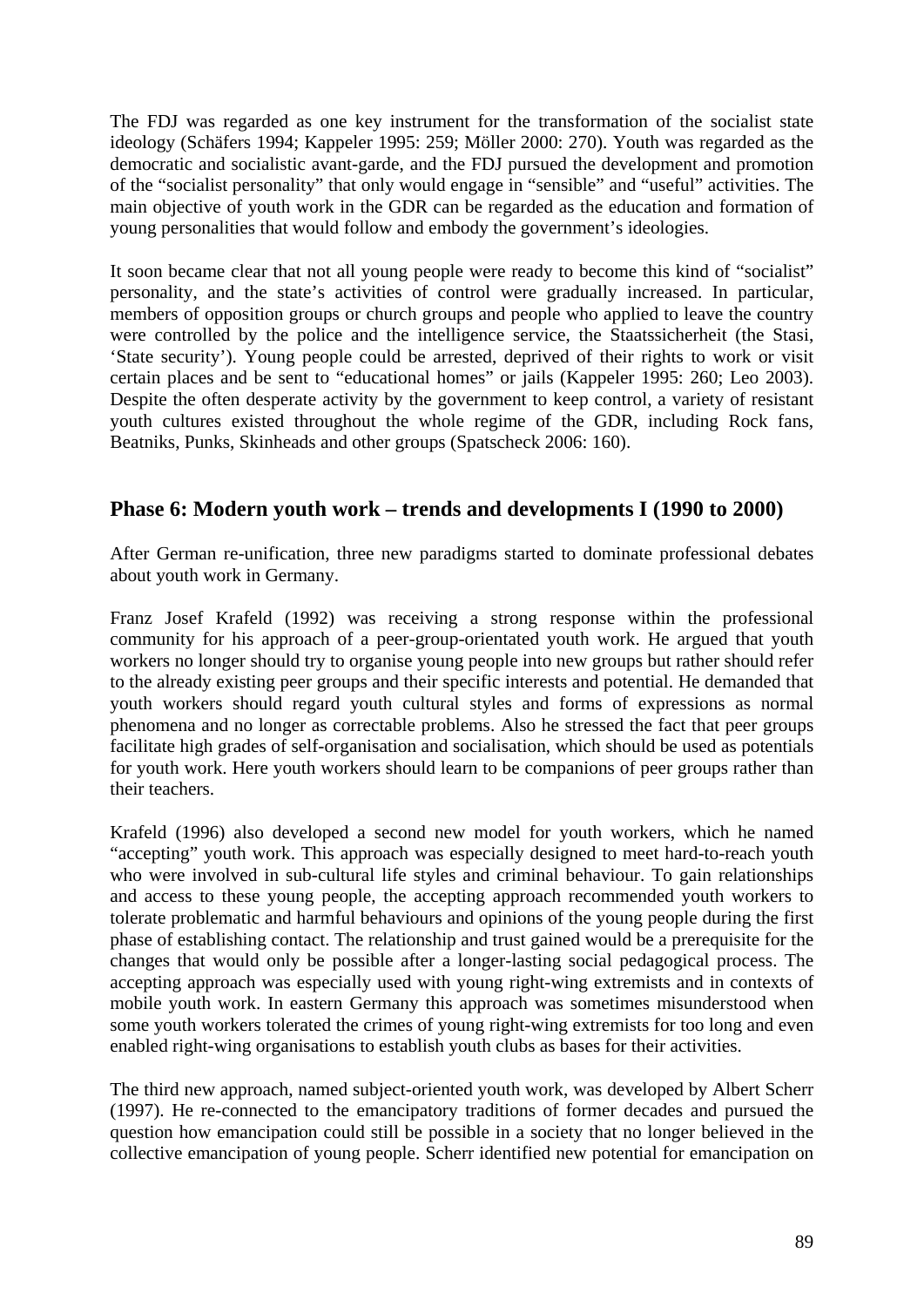the individual level of the subject, and recommended support for young people in developing themselves as full, autonomous and responsible subjects as a key task for youth workers.

## **Phase 7: Modern youth work – trends and developments II (2000 to today)**

In recent years, professional debates about youth work have been dominated by the following three issues and approaches.

Firstly there can be seen a special professional interest around the spatial approach to youth work, also referred to as social-space orientation. Founded by Böhnisch and Münchmeier (1990) and promoted by Deinet and Krisch (2006) and Reutlinger (2003; 2008), this approach follows ecological concepts that look beyond individuals or groups and stresses the meaning of local social spaces as a key field for youth work practice and research. Like all institutions, groups and individuals, youth work and young people too are inseparably connected to social environments. Youth work can be a mediator between young people and social spaces. In this role, youth work can be an actor of change and innovation within spatial contexts. Deinet (2006) and Deinet and Reutlinger (2004) also show the importance of acquiring space for young people in the context of their struggle for identity and subjectivity, and they show methods by which youth work can accompany processes of acquirement.

A second trend is the increasing connection between youth work and school (Deinet and Icking 2006; Henschel et al. 2007). In recent years, Germany has seen a big increase in the establishment of whole-day schools. Before that, nearly all schools were based on morning lessons and free afternoons. To raise the standards of education, support working parents and to aid the inclusion of at-risk groups, more and more schools have changed into whole-day schools. Most whole-day schools combine forms of formal and informal learning and are therefore interested in the knowledge and potential of youth work about informal education and social learning. Through these developments the question emerges how whole-day schools and youth work can co-operate in optimal ways. Youth workers especially debate how they can contribute to a system of formal education without losing the qualities of youth work's informal character and peer-group learning, and its key standards of voluntary and interest-centred learning. Cloos et al. (2007) have developed a "pedagogy of youth work" that stresses the special methods of communicative learning in youth work. Müller, Schmidt and Schulz (2008) have specified how the approach of informal learning can be put into practice in youth work.

In the context of the movement to evidence-based social work, youth work is facing demands to work with concepts that are based on empirical research. So far, youth work in Germany has worked very little with theories and concepts directly based on research results. Most of the leading concepts in youth work seem rather to be pedagogical ideas without empirical grounding. By referring to fieldwork, Lindner (2007) showed that there already existed a variety of empirical studies of youth work and its effects on young people, neighbourhoods and institutions. There seems to be first-hand empirical evidence on youth work that still has to be expanded and systematised to strengthen the knowledge base and public recognition of the positive effects of youth work for society.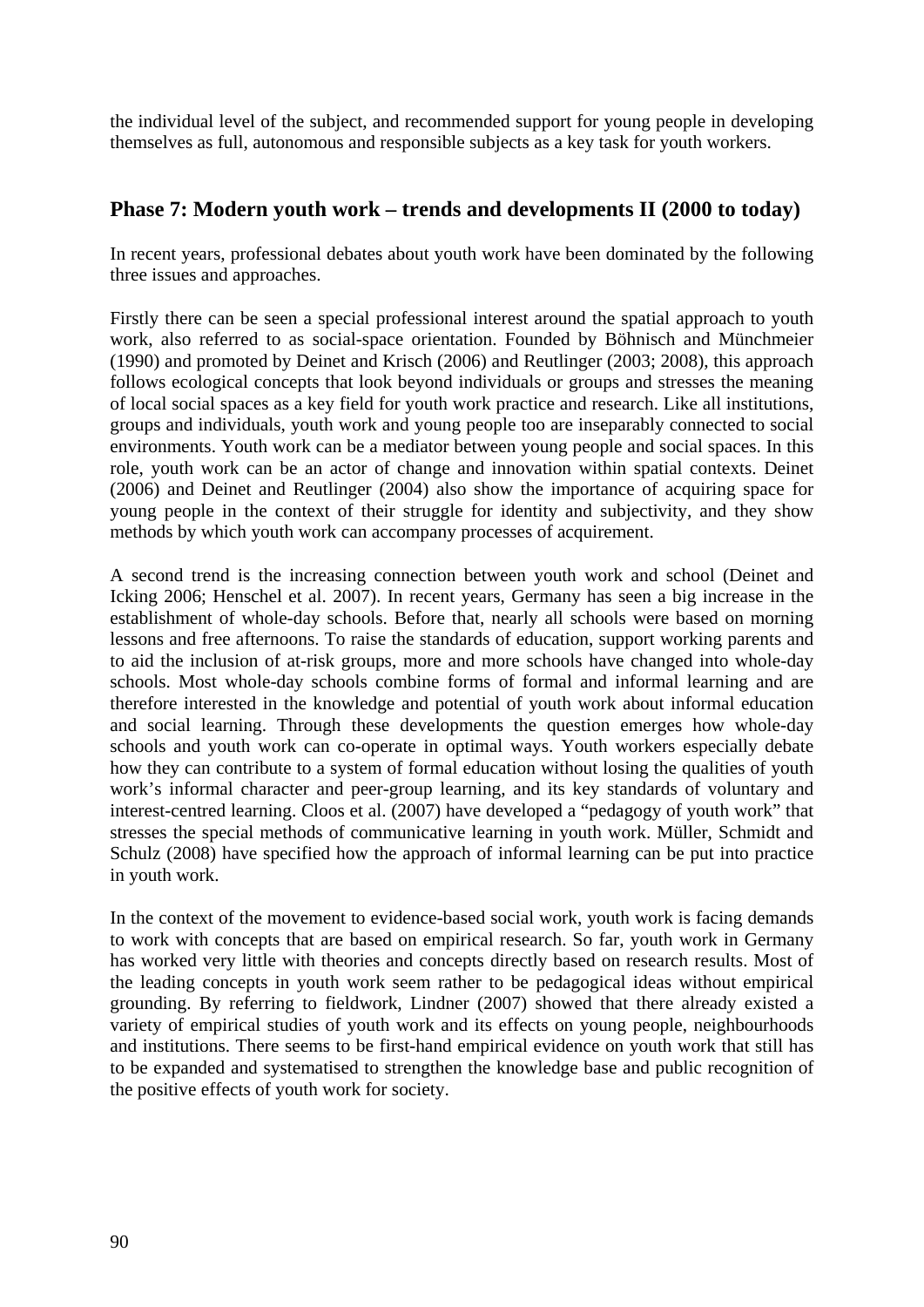## **Phase 8: Some challenges for the near future (2008 onwards)**

What are the prospects for youth work in the future? Here I propose three emerging topics that seem to be key challenges for youth work.

Firstly we can see increasing social inequality in Germany. This inequality can be identified in the distribution of income and declining chances for full participation in society, work life and education for all the inhabitants of Germany (Bundesminsiterium für Arbeit und Soziales 2005; 2008; for young people see Corak, Fertig and Tamm 2005 or Hurrelmann and Andresen 2007). Youth work is directly challenged by these developments because it is getting more and more difficult to promote the social inclusion of young people. Young people who see no perspective for the future are threatening to become the new hard-to-reach clients that are being lost to the integrating influences of society.

A second challenge emerges with the new meaning of emancipation. For decades, younger generations fought for their autonomy against the controlling influences of governments, adults and public institutions. But now post-Fordist and globalised capitalism seems to demand a new type of worker and citizen. Instead of willing and subordinated followers of orders, the new ideal seems to be the flexible and active entrepreneurial self (Bröckling 2007, Arnegger and Spatscheck 2008), people ready to care autonomously for themselves by adapting to the rapidly changing demands of the market on their own responsibility. In this context the question emerges whether emancipation in this context is still possible and, if so, how. It is a key question for youth workers how young people can still find their autonomy as whole persons within these new demands without submitting to market laws as the only reference. Connected to these questions, the traditional role of youth work seems to be challenged in a fundamental way.

The third key challenge for youth work seems to be the current changes in funding. Whereas for the last thirty years, youth work has experienced a strong increase in financial support, now the numbers of professional youth workers are declining. In 1982 there were 17 004 professional youth workers in western Germany (Pothmann and Thole 2005: 348). Between then and 1998, the number of professional youth workers increased to 49 967 for the whole of re-unified Germany, but the latest available figures (from 2002) show a decrease of nearly 9% down to 45 514 professional youth workers (Pothmann and Thole 2005: 353).

In facing these new challenges, youth work in Germany has to search for new strategies to keep its unique approach of informal, voluntary, leisure-based education and its connection to local social spaces and neighbourhoods. Only if youth work succeeds in showing its positive effects for young people and society, and only if youth work manages to remain an independent, critical and self-critical agent of socialisation with clear and useful concepts, can the history of youth work continue as a story of success on the basis of a long tradition.

### **References**

Arnegger, Manuel and Spatscheck, Christian (2008) "Der Begriff der Ökonomisierung im Kontext der Sozialen Arbeit – Die Vermessung eines umkämpften Terrains" in Spatscheck, C., Kraus, S., Arnegger, M., Mattner, A. and Schneider, B. (eds) *Soziale Arbeit und Ökonomisierung. Analysen und Handlungsstrategien*. Berlin: Schibri Verlag.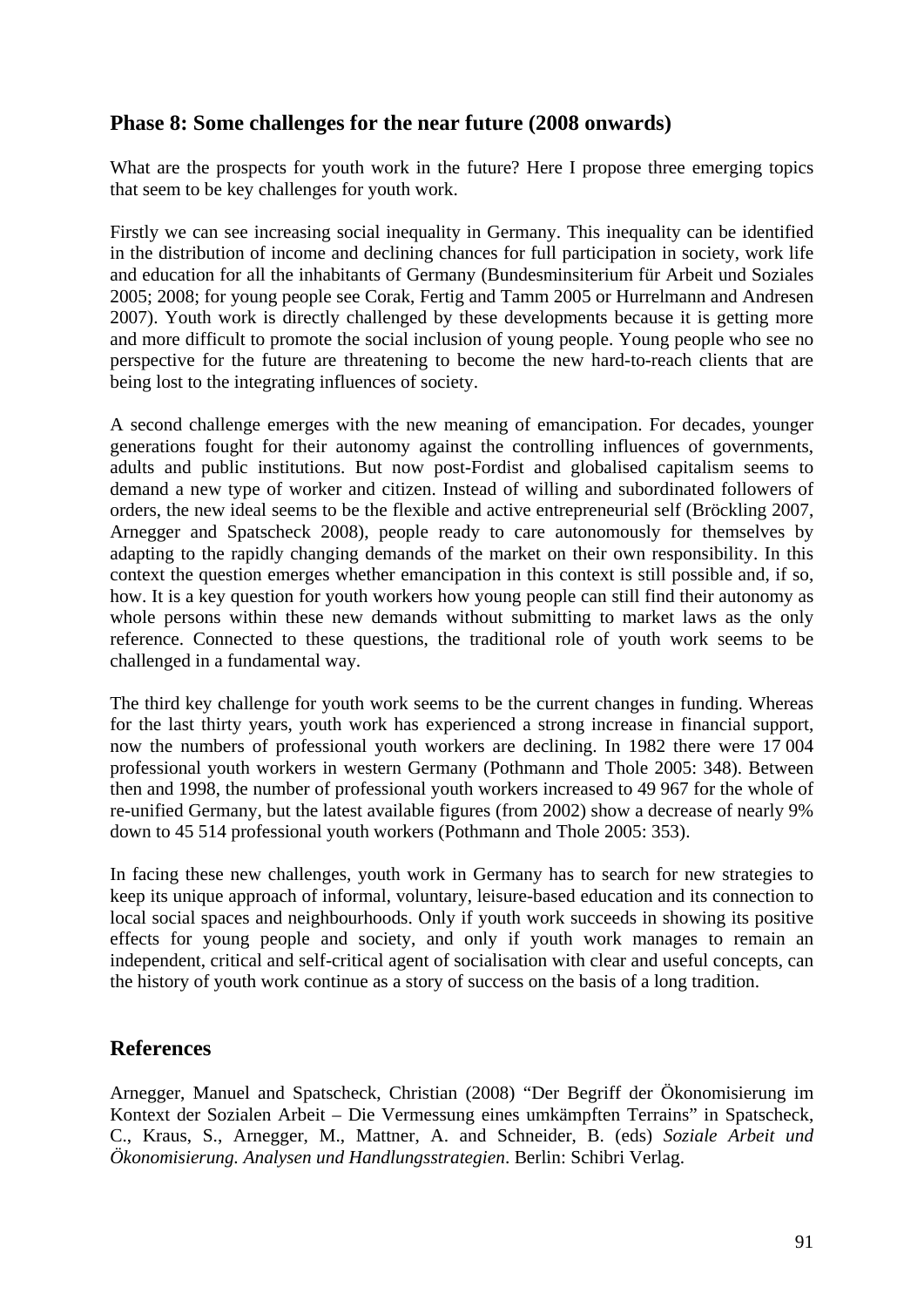Böhnisch, Lothar and Münchmeier, Richard (1990) *Pädagogik des Jugendraums. Zur Begründung und Praxis einer sozialräumlichen Jugendpädagogik*. Weinheim/München.

Bröckling, Ulrich (2007) *Das unternehmerische Selbst,* Frankfurt am Main: Suhrkamp.

Bundesministerium für Arbeit und Soziales (2005) *Der 2. Armuts- und Reichtumsbericht der Bundesregierung*. and the attempt of the Available attempt of the attempt of the attempt of the attempt of the attempt of the attempt of the attempt of the attempt of the attempt of the attempt of the attempt of the att www.bmas.de/coremedia/generator/892/property=pdf/lebenslagen\_in\_deutschland\_de\_8 21.pdf (viewed 19 April 2009).

Bundesministerium für Arbeit und Soziales (2008) *Lebenslagen in Deutschland. Der 3. Armuts- und Reichtumsbericht der Bundesregierung*. Available at: www.bmas.de/coremedia/generator/26742/property=pdf/dritter\_\_armuts\_\_und\_\_reichtumsber icht.pdf (viewed 19 April 2009).

Cloos, Peter, Köngeter, Stefan, Müller, Burkhard and Thole, Werner (2007) *Die Pädagogik der Kinder- und Jugendarbeit*. Wiesbaden.

Corak, Miles, Fertig, Michael and Tamm, Marcus (2005) *A Portrait of Child Poverty in Germany*. UNICEF Innocenti Research Centre Working Paper. Available at: www.unicef.de/fileadmin/content\_media/presse/fotomaterial/Kinderarmut/Report\_Card\_RWI \_Child\_Poverty\_in\_Germany.pdf (viewed 6 October 2008).

Damm, Diethelm (1975) *Politische Jugendarbeit*. München.

Damm, Diethelm (1980) *Die Praxis bedürfnisorientierter Jugendarbeit*. München.

Damm, Diethelm (1998) "Bedürfnisorientierte Jugendarbeit" in Deinet, Ulrich and Sturzenhecker, Benedikt (eds) *Handbuch offene Jugendarbeit*. Münster, pp. 221-33.

Deinet, Ulrich (2006) "Aneignung und Raum – sozialräumliche Orientierungen von Kindern und Jugendlichen" in Deinet, Ulrich, Gilles, Christoph and Knopp, Reinhold (eds) *Neue Perspektiven in der Sozialraumorientierung. Dimensionen – Planung – Gestaltung*. Berlin, pp. 44-63.

Deinet, Ulrich and Icking, Maria (eds) (2006) *Jugendhilfe und Schule: Analysen und Konzepte für die kommunale Kooperation*. Opladen.

Deinet, Ulrich and Krisch, Richard (2006) *Der sozialräumliche Blick der Jugendarbeit. Methoden und Bausteine zur Konzeptentwicklung und Qualifizierung*. Wiesbaden, 2nd edn.

Deinet, Ulrich and Reutlinger, Christian (eds) (2004) *'Aneignung' als Bildungskonzept der Sozialpädagogik. Beiträge zur Pädagogik des Kindes- und Jugendalters in Zeiten entgrenzter Lernorte*. Wiesbaden.

Ferchhoff, Wilfried (2000) "Die Jugend und der Pädagogik" in Sander, Uwe and Vollbrecht, Ralf (eds) *Jugend im 20. Jahrhundert. Sichtweisen – Orientierungen – Risiken*. Neuwied, pp. 32-74.

Gängler, Hans (2005) "Die Anfänge der Offenen Kinder- und Jugendarbeit" in Deinet, Ulrich and Sturzenhecker, Benedikt (eds) *Handbuch Offene Kinder- und Jugendarbeit*. Wiesbaden, 3rd edn, pp. 502-9.

Giesecke, Herrmann (1975) *Die Jugendarbeit*. München, 3rd edn.

Hafeneger, Benno (1992) *Jugendarbeit als Beruf. Geschichte einer Profession in Deutschland*. Opladen.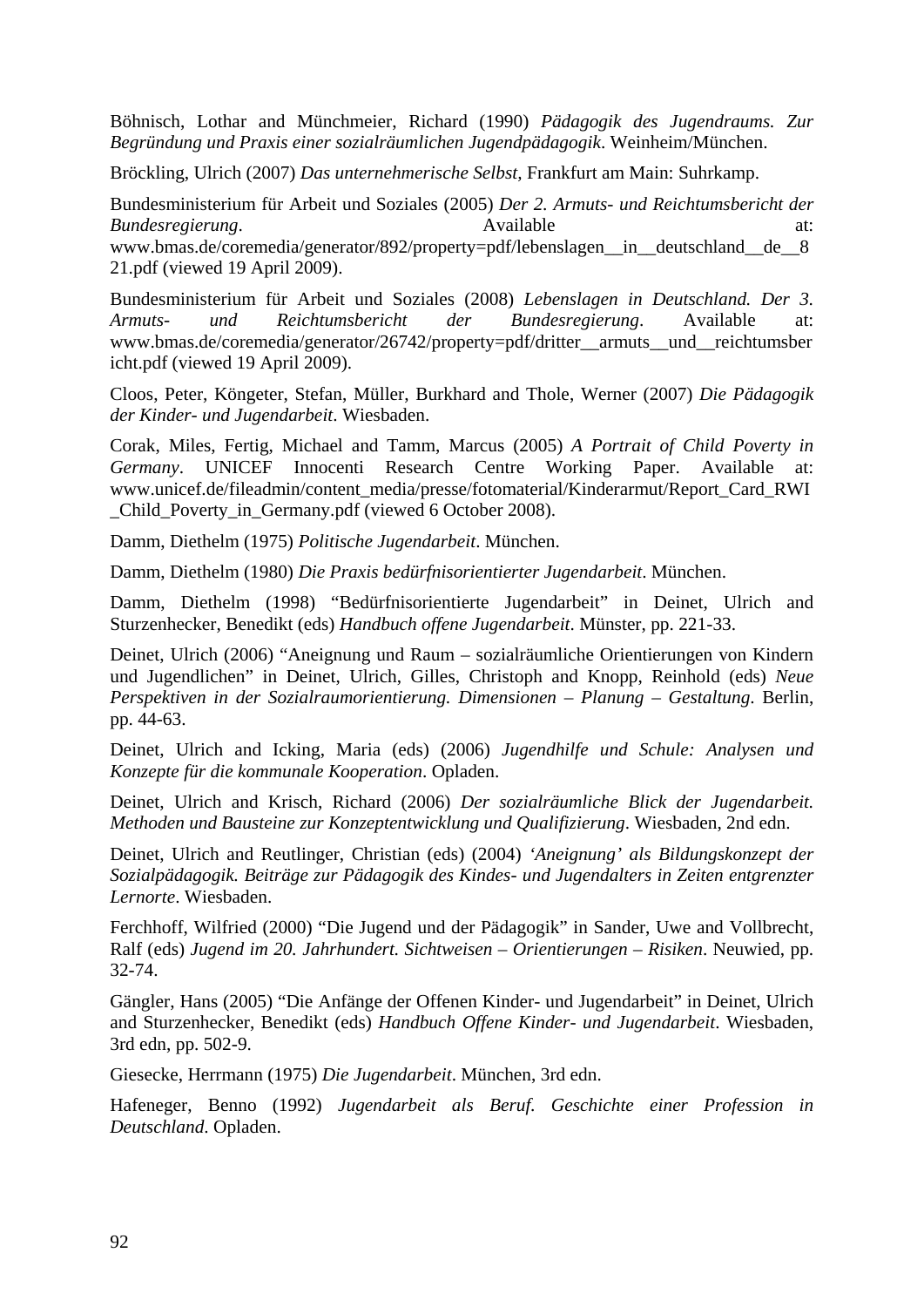Hafeneger, Benno (2005) "Geschichte der Offenen Kinder- und Jugendarbeit seit 1945" in Deinet, Ulrich and Sturzenhecker, Benedikt (eds) *Handbuch Offene Kinder- und Jugendarbeit*. Wiesbaden, 3rd edn, pp. 510-18.

Henschel, Angelika, Krüger, Rolf, Schmitt, Christof and Stange, Waldemar (eds) (2007) *Jugendhilfe und Schule. Handbuch für eine gelingende Kooperation*. Wiesbaden.

Hurrelmann, Klaus and Andresen, Sabine (2007) *Kinder in Deutschland 2007*. 1. World Vision Kinderstudie. Frankfurt a.M.

Jordan, Erwin and Sengling, Dieter (2000) "Kinder- und Jugendhilfe. Einführung" in *Geschichte und Handlungsfelder, Organisationsformen und gesellschaftliche Problemlagen*. Weinheim/München: Juventa Verlag, new edn.

Kappeler, Manfred (1995) *Plädoyer für das umherschweifende Leben. Sozialpädagogische Essays zu Jugend, Drogen und Gewalt*. Frankfurt a.M.

Kappeler, Manfred (1999) *Rückblicke auf ein sozialpädagogisches Jahrhundert. Essays zur Dialektik von Herrschaft und Emanzipation im sozialpädagogischen Handeln*. Frankfurt a.M.

Klönne, Arno (1986) "Jugendliche Subkulturen im Dritten Reich" in Bucher, Willi and Pohl, Klaus (eds) *Schock und Schöpfung. Jugendästhetik im 20. Jahrhundert*. Neuwied, pp. 308-19.

Krafeld, Franz Josef (1984) *Geschichte der Jugendarbeit. Von den Anfängen bis zur Gegenwart*. Weinheim/Basel.

Krafeld, Franz Josef (1992) *Cliquenorientierte Jugendarbeit – Grundlagen und Handlungsansätze*. Weinheim/München.

Krafeld, Franz Josef (1996) *Die Praxis Akzeptierender Jugendarbeit – Konzepte, Erfahrungen, Analysen aus der Arbeit mit rechten Jugendcliquen*. Opladen.

Leo, Anette (2003) "Beatle-Aufstand in Leipzig" in Benz, Ute and Benz, Wolfgang (eds) *Jugend in Deutschland*. München, pp. 72-84.

Lessing, Hellmut and Liebel, Manfred (1974) *Jugend in der Klassengesellschaft. Marxistische Jugendforschung und antikapitalistische Jugendarbeit*. München.

Liebel, Manfred (1970) "Aufforderung zum Abschied von der sozialintegrativen Jugendarbeit" in *Deutsche Jugend*, 1970 No. 1: 28-34.

Liebel, Manfred (1971) "Überlegungen zum Praxisverständnis antikapitalistischer Jugendarbeit" in *Deutsche Jugend*, 1971 No. 1: 13-20.

Lindner, Werner (ed.) (2007) *Kinder- und Jugendarbeit wirkt: Aktuelle und ausgewählte Evaluationsergebnisse der Kinder- und Jugendarbeit*. Wiesbaden.

Möding, Nori and von Plato, Alexander (1986) "Siegernadeln. Jugendkarrieren in BDM und HJ" in Bucher, Willi and Pohl, Klaus (eds) *Schock und Schöpfung. Jugendästhetik im 20. Jahrhundert*. Neuwied, pp. 292-301.

Möller, Kurt (2000) "Politische Orientierungen von Jugendlichen. Historische Phasen, Generationen, Bewegungen und Jugendkulturen" in Sander, Uwe and Vollbrecht, Ralf (eds) *Jugend im 20. Jahrhundert. Sichtweisen – Orientierungen – Risiken*. Neuwied, pp. 254-78.

Müller, Burkhard, Schmidt, Susanne and Schulz, Marc (2008) *Wahrnehmen können: Jugendarbeit und informelle Bildung*. Freiburg i.Br., 2nd edn.

Müller, C. Wolfgang, Kentler, Helmut, Mollenhauer, Klaus and Giesecke, Hermann (1964) *Was ist Jugendarbeit. Vier versuche zu einer Theorie*. München.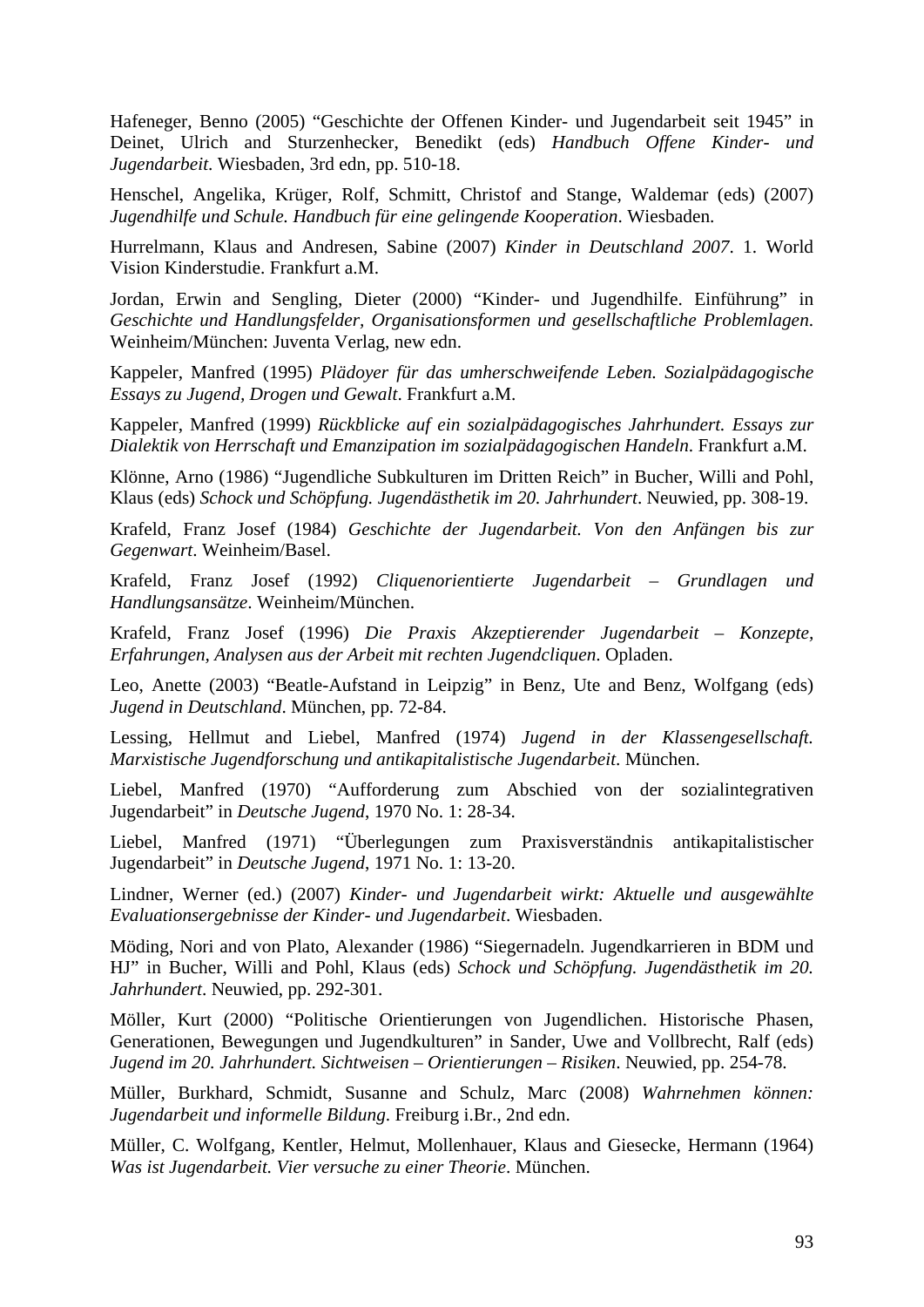Niemeyer, Christian (2001) "100 Jahre Wandervogel. Ein Grund zur Freude?" in *Neue Praxis*, No. 6: 557-72.

Pothmann, Jens and Thole, Werner (2005) "Ein blick in den Zahlenspiegel" in Deinet, Ulrich and Sturzenhecker, Benedikt (eds) *Handbuch Offene Kinder- und Jugendarbeit*. Wiesbaden, 3rd edn, pp. 344-53.

Reutlinger, Christian (2003) *Jugend, Stadt und Raum Sozialgeografische Grundlagen einer Sozialpädagogik des Jugendalters*. Opladen.

Reutlinger, Christian (2008) *Raum und Soziale Entwicklung: Kritische Reflexion und neue Perspektiven für den sozial-pädagogischen Diskurs*. Weinheim/München.

Ricoeur, Paul (1974) *Geschichte und Wahrheit*. München, new edn.

Schäfers, Bernhard (1994) *Soziologie des Jugendalters*. Opladen, 5th edn.

Scherr, Albert (1997) *Subjektorientierte Jugendarbeit. Eine Einführung in die Konzepte emanzipatorischer Jugendpädagogik*. Weinheim/München.

Spatscheck, Christian (2006) *Soziale Arbeit und Jugendkulturen. Jugendarbeit und die Dialektik von Herrschaft und Emanzipation im Kontext des Systemtheoretischen Paradigmas der Sozialen Arbeit*. Marburg.

Spatscheck, Christian (2007) "Youth cultures between control and emancipation: interpretations from a western European perspective" in Borrmann, Stefan, Klassen, Michael and Spatscheck, Christian (eds) *International social work: Social problems, cultural issues and social work education*. Opladen/Farmington Hills, Michigan.

Thole, Werner (2000) *Kinder- und Jugendarbeit. Eine Einführung*. Weinheim/München.

Thole, Werner and Küster, Ernst Uwe (2005) "Wie Kinder- und Jugendarbeit zum Beruf wurde. Eine historische Skizze" in Deinet, Ulrich and Sturzenhecker, Benedikt (eds) *Handbuch Offene Kinder- und Jugendarbeit*. Wiesbaden, 3rd edn, pp. 495-502.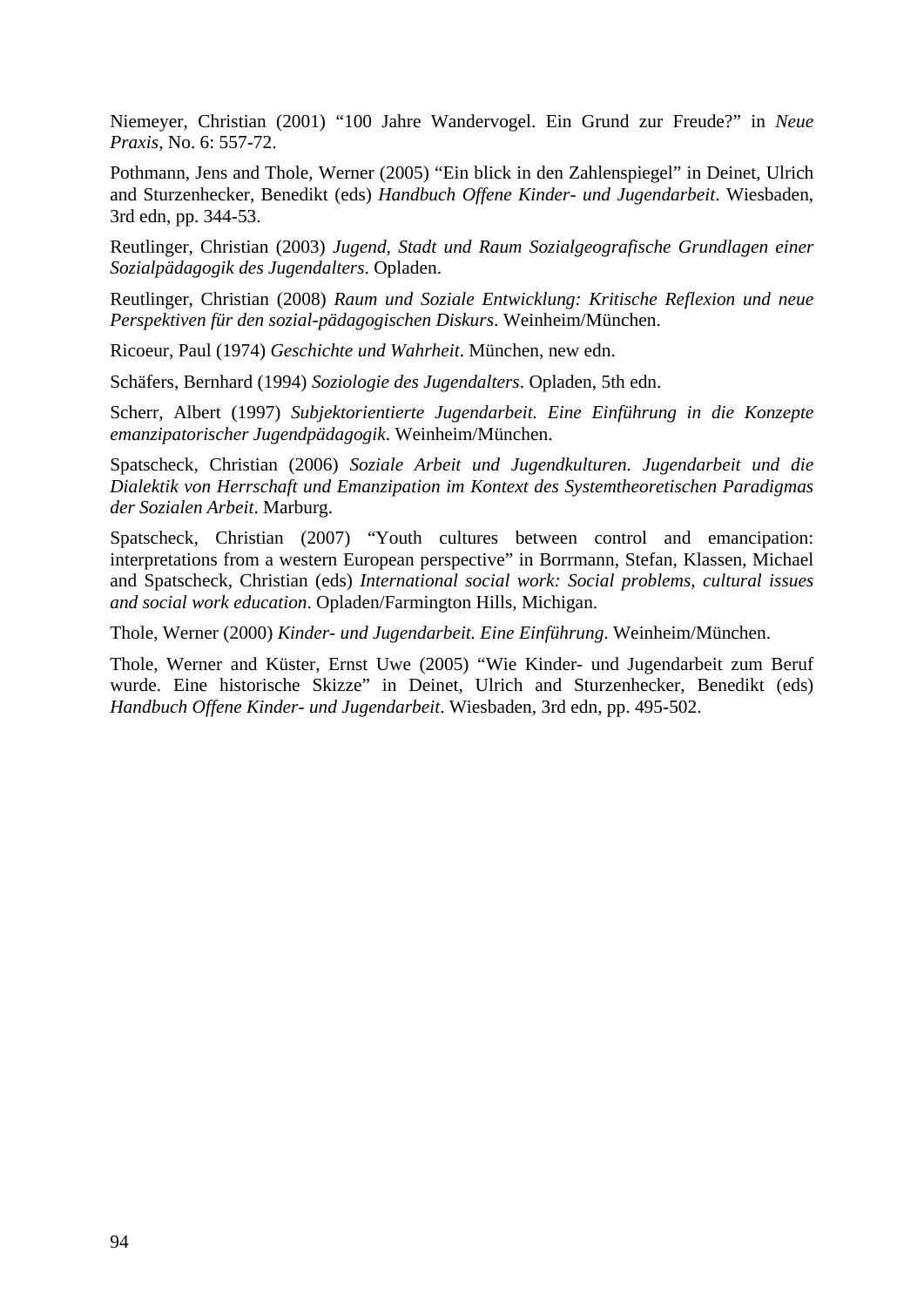# **9. Poland: the ideological background to youth work**

### *Marcin Sińczuch*

The aim of studying social history can be perceived from a practical perspective. Collected historical knowledge can give many insights into solutions and activities now being developed and introduced. The practical outcome of such historical studies can be especially appreciated when building a reflective theoretical background and aiming to draw up a framework and define the possibilities of potential or prospective action.

From a historical perspective, especially when one wants to look back at the 1950s and 1970s, some currently approved definitions of youth work seem inaccurate when applied to social reality in the past. In this contribution I assume that youth work includes every possible action intentionally dedicated to young people, including active participation (direct or indirect) by youth. Viewed in this way, youth work can be examined according to its goals, form, content and actors, and its general structure in time and space.

## **Three influences on youth work**

Youth work seems to be a highly contextualised area. It is written into the everyday routine of each social group that contains representatives of different age cohorts, but it can also be seen among young people; and sometimes its forms and content are designed by groups of adults who are not in contact with young people directly. According to many definitions, youth work can be presented as institutionalised action, but it may also include elements of spontaneity or subculture, and it can be carried out by youth, for youth and according to youth's expectations and plans.

Although we find many approaches to defining youth work, it is apparent that youth work is in practice a set of loosely interconnected activities, which are defined, redefined, tested and modified by successive generations. Undoubtedly, youth work is shaped by its own internal tradition – containing grounded forms of work with and for youth in a given country, cultural area or organisation – but it is also determined by general trends and ideological projects in public and political spheres.

The third element influencing youth work, which is strictly connected with the two above, is recognition of the role of youth in a given historical moment. Friedrich Tennbruck (1962) distinguished three forms of the existence of young people in a social system, appearing in different historical contexts. Although his theory was based on Germany, it possesses a dose of generality.

Chronologically, Tennbruch identifies firstly the generation of youth movements at the beginning of the 20th century, when young people began to realise the need to affiliate through participation in mass youth organisations aimed at civil, cultural and social targets not related with direct political engagement. The next is what can be called "the generation of radical political solutions", taking responsibility for the fate of society, the metaphor of which describes the situation and attitudes of young people engaged in revolutionary movements aiming at changing the world to give it youthful character and values. This ideological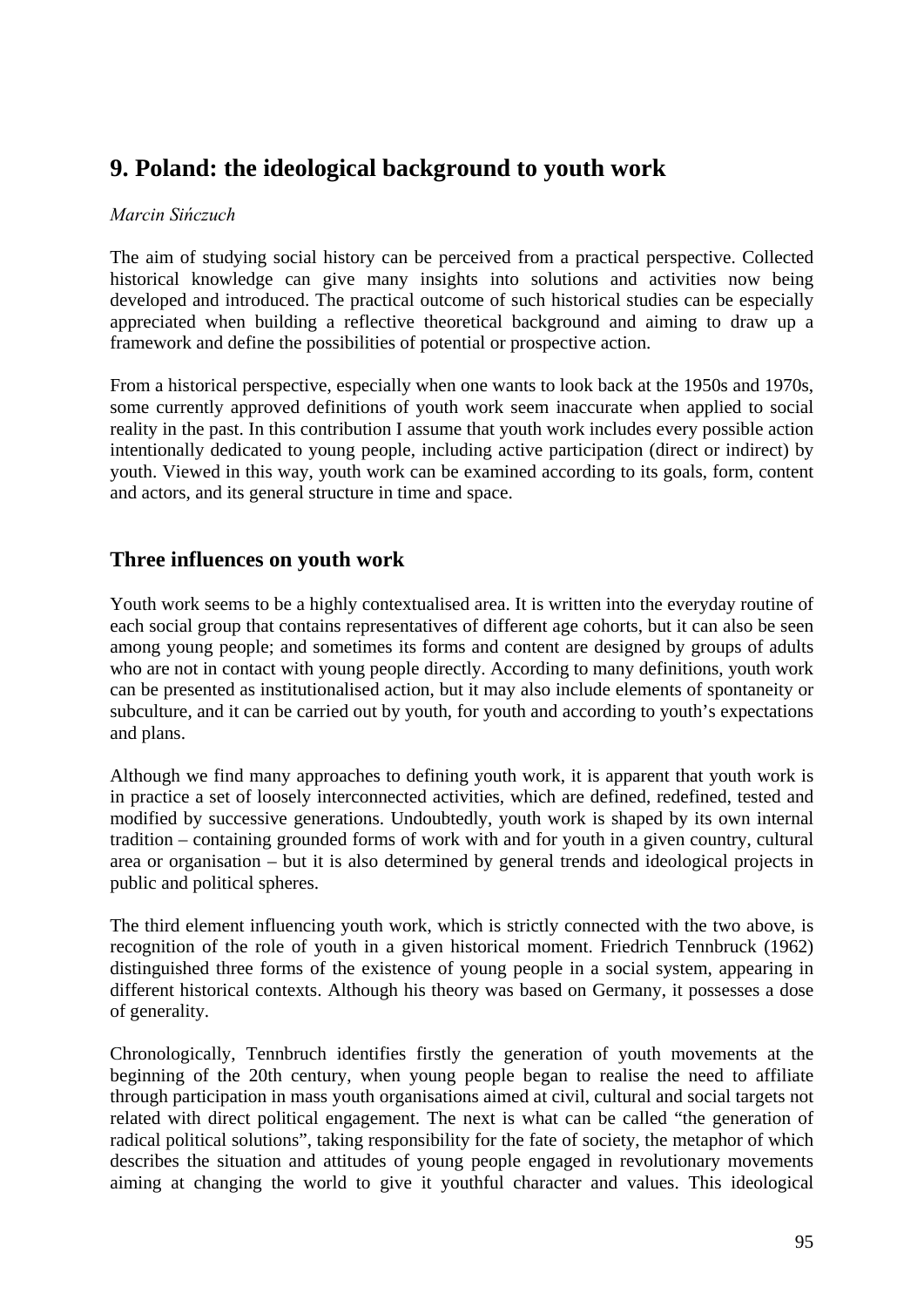engagement in post-war societies gives place to the third generation, one of aloofness and retirement from the political or even the public sphere and instead focusing on private, family and work life: the post-war generation of stagnation.

The history of youth work can be illustrated by two lines on a graph. One line is a sinusoidal curve, describing the return or circulation of three dominant narratives – organised, but rather apolitical, youth working for their own environment; youth organised for social change with clear and conscious political involvement; and disorganised youth, apolitical and running away to the private sphere. The other line on the graph is a growing straight line, representing the rise of individualism, autonomy, reflection and rationalisation of the place and activities of individuals in a society. Thus, it can be said that in youth work there exist different paradigms, each of which comes to the fore from time to time, but in the meantime the whole domain is subjected to social and cultural changes.

In this chapter, I present the situation in Poland, which can be easily used as a preliminary model for the processes of youth work formation in the whole of central and eastern Europe, with special emphasis on countries like Czechoslovakia, Hungary, Yugoslavia, Lithuania, Latvia, Estonia and Finland, including in some aspects Romania and Bulgaria, and not excluding even the Soviet Union and Germany. However, my focus is on examples and evidence from Poland itself, presented in terms of the ideologies which have influenced the content and form of youth work in Poland since 1900.

# **1. The time of youth organisations, 1918-1947**

The earliest youth work activities did not recognise youth as an independent social group, because the meaning and position of young people in society were determined by their prospects and potential. Thus, the meaning of "being young" was to prepare for their future position in society (Gillis 1974). This view also determined the forms of social participation, which were focused around education, self-development and restricted socialisation. Young people were supposed to prepare for adult life and belong to the kind of community (social, class, professional) that would add an adult value to their life. It should be emphasised that the development of youth work in central and eastern Europe was deeply influenced by the process of gaining national independence by many countries of the region after the First World War. This impact could be seen on three levels.<sup>[23](#page-95-0)</sup>

Firstly, the historical delay in the process of nation construction had had to be supported by powerful, rapid and broad actions carried out by well-prepared elites. Young people in the emerging nations constituted a natural resource for the recruitment of leaders-to-be. That is why youth work was orientated towards the recruitment, education and due preparation of the national elite. Youth organisations formed a system of ideological distribution, from centre to peripheries. However, in practice, their resources were used on the very local level for youth work that was orientated more towards "fun and benefits", and their ideological principles were not of crucial importance.

<span id="page-95-0"></span><sup>-</sup>23. The selected examples of youth work and youth organisations of the inter-war period in Poland can be found in the recently published book by P. Tomaszewski and M. Wołos, *Organizacje młodzieżowe w XX w. Struktury, Ideologie, działalność*, Toruń 2008 (English abstracts of articles included).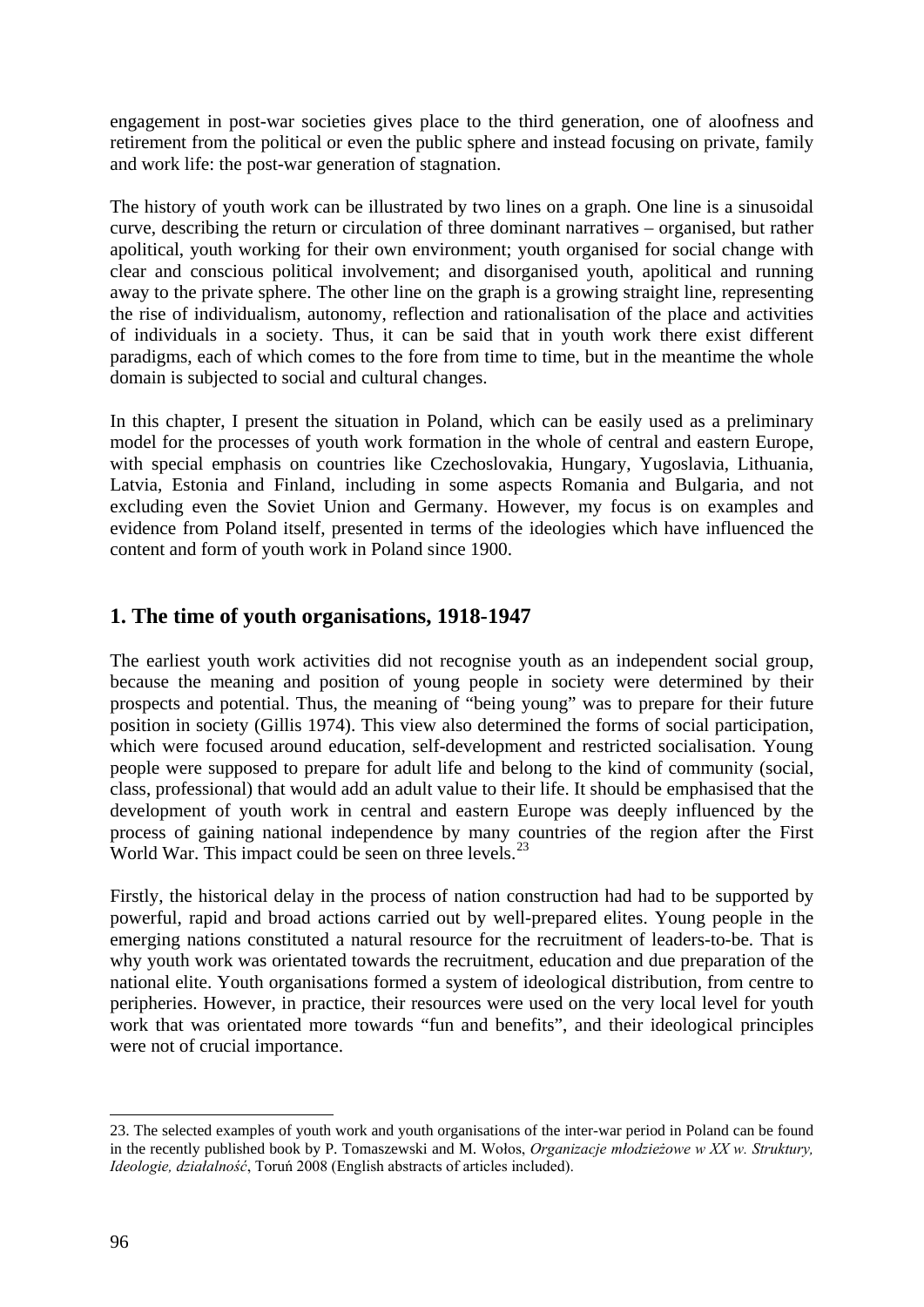Secondly, the construction of nation-states was accompanied by the denial of other nations' values: their cultures were treated as backward and not deserving autonomy. This idea was put into practice with different intensity in different places, but usually there could be recognised a strong model of competition between different groups of young people with their own youth organisations, including undermined nations, religions and cultures. The idea of intercultural dialogue based on the principle of equal rights was not common and it was seldom a central element in real youth activities. However, there was great diversity among Polish youth movements and organisations of that time. The majority of them were connected with specific social backgrounds, possessed precisely defined political identification and treated their own values or ideologies very seriously.

Thirdly, youth work focused on citizenship. The majority of the population was in a poor economic situation and demanded different forms of help. In fact, youth work of that period very often included numerous and diverse activities of social service, such as food supply, health care and professional training. Another important dimension of youth work was citizenship training – young people, especially those from underdeveloped, often rural areas, were taught their civil rights and duties, regulations, the law and bureaucratic procedures necessary for functioning in society. This kind of youth work was found in different institutional forms. In Poland there was a big focus on citizenship training during obligatory military service. Young soldiers were trained in writing and reading, principles of personal hygiene and preventative health care, they learned about innovations in agriculture and received a basic knowledge of entrepreneurship, accountancy and other techniques. Apart from these practical activities, great attention was paid to forming patriotic attitudes, historical consciousness and national identity (Odziemkowski 1996).

In summary we might characterise youth work of that time as based on centralised youth organisations, tied to their social background (national, class, religious), with competition as a common activity. Among other important factors, we can point to pluralism of organisations, mass membership and strong identification with the organisation and its values. The dominant ideologies of youth organisations often referred to nationalism (defined as patriotism) or values featuring particular social groups. They were focused on the education of future elites that could take part in social conflicts in the differentiated world, where nations, social classes and cultures engaged in struggle (Sińczuch 2002).

# **2. The time of great ideologies, 1948-1956**

The Second World War resulted in the suspension of youth work in open form. At the same time, youth eagerly engaged in activities combating the German and Soviet occupations. In consequence, youth organisations acted under cover, pooled their resources and followed a common aim – preparing young people to fight for the preservation of national identity. In this field there can be mentioned the resilience of underground Scouting, which among many other activities engaged in war propaganda, their graffiti forming a kind of patriotic street art.

After the Second World War, the communist party continually took over more and more aspects of social life, erasing their autonomy and diversity. The communist regime relatively early started to abolish many youth organisations, including Scouting, and aimed at replacing them with one, mass, totalitarian and controlled movement. It took form as the Union of Polish Youth (ZMP), founded in 1948 on the basis of previous socialist and communist organisations, which were abruptly terminated at that time, and (officially) had over two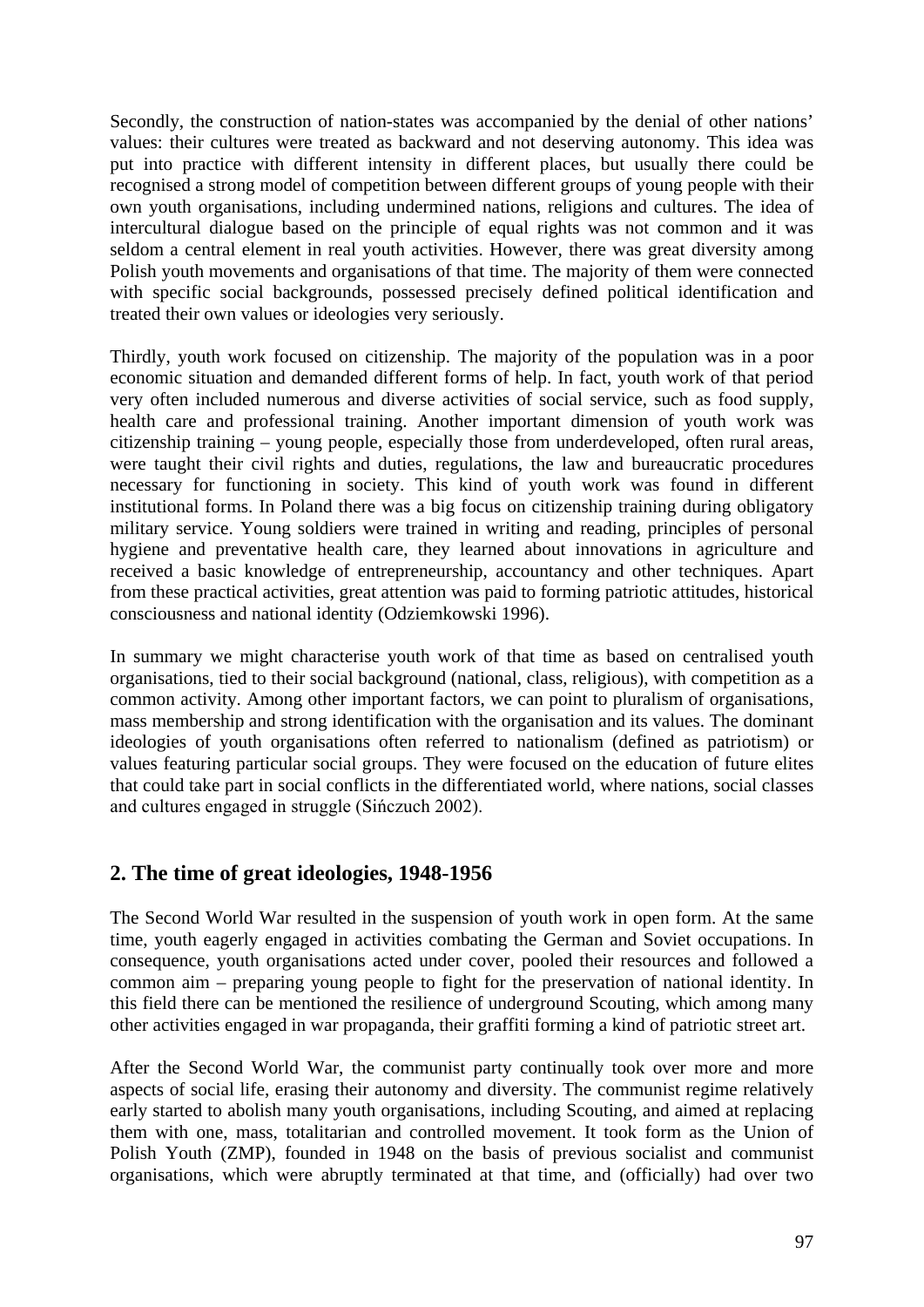million members at its peak (Wierzbicki 2006). In its activities, ZMP promoted ideas of education through labour, domination of individuals by the collective, ascendancy of public over private, engagement in political life and building a new socialist regime.

One of the main communist ideas was to create a new mankind, and the relevant process was "socialist upbringing and education" that led to the creation of a new individual, a new collectivist-oriented man (Walicki 1996). Not surprisingly, the rank and value that youth work gave to the ideology and practice of totalitarian communism was extremely high. The materials and instructions for youth workers in state organisations of that time were full of quotations from Marx, Engels and Lenin. Here is Marx, emphasising the importance of youth: "The future of the working class and the future of socialism itself depends on the education and formation of the young generation" (Marks 1960 s. 212).

In the 1940s and 1960s, the methods and theories defining the model of youth work propagated at that time were grounded in a classic, orthodox Marxist perspective, according to which youth did not exist apart from the system of class struggle. In fact, the main stress was put on youth coming from the working class or from the rural poor, but other groups of youth were not excluded from the focus of the regime. As it said in one of the official documents of the Polish United Workers' Party: "although worker youths are closest to the party, it never sets forth the interests of only this group, focusing on creating conditions to enable youth from other backgrounds to reach positions of representatives of the working class" (Gąsiorowski 1983).

The resulting centralisation of youth work was accompanied by the creation of massive infrastructure. On central and regional levels there were created so-called palaces of youth – institutions offering various activities – from sport to cultural and artistic activities such as painting, sculpture, photography, music and dance – to chosen, skilled individuals who showed the appropriate attitude for the new regime. However, this offer was not available to the majority of youth living in smaller cities and rural areas. Various cultural clubs or centres were founded, but they suffered from the lack of staff, equipment and – very often – ideas and approaches for attractive forms of youth work.

# **3. The time of pragmatism in the communist state, 1957-1989**

Changes in the regime originated in the death of Stalin and, even more, the 20th conference of the Communist Party of the Soviet Union. Poland began an era of deconstruction of socialism, understood as a homogeneous project of total social change (Kurczewska 1992). In 1956 the ZMP was dissolved as a spontaneous act, and the retreat to formal pluralism became visible. One of the most important acts was to revive Scouting, which in Poland resembled the classic forms and visions of Baden-Powell much more than in other socialist countries.

Along with the deconstruction of socialism in its orthodox form, there appeared new tendencies in defining the place of youth in society, accompanied by the creation of new forms of youth work. Alongside ideologically conservative trends, there emerged ideas of a more liberal attitude to youth. We can point to approaches to revive the youth movement through activation and increasing freedom in such organisations as the Union of Socialist Polish Youth (ZSMP) and Union of Polish Students (ZSP). These groups were much more popular among young people than the communist party itself (Adamski 1980). Many found their own place there, especially those who looked for some sort of political career,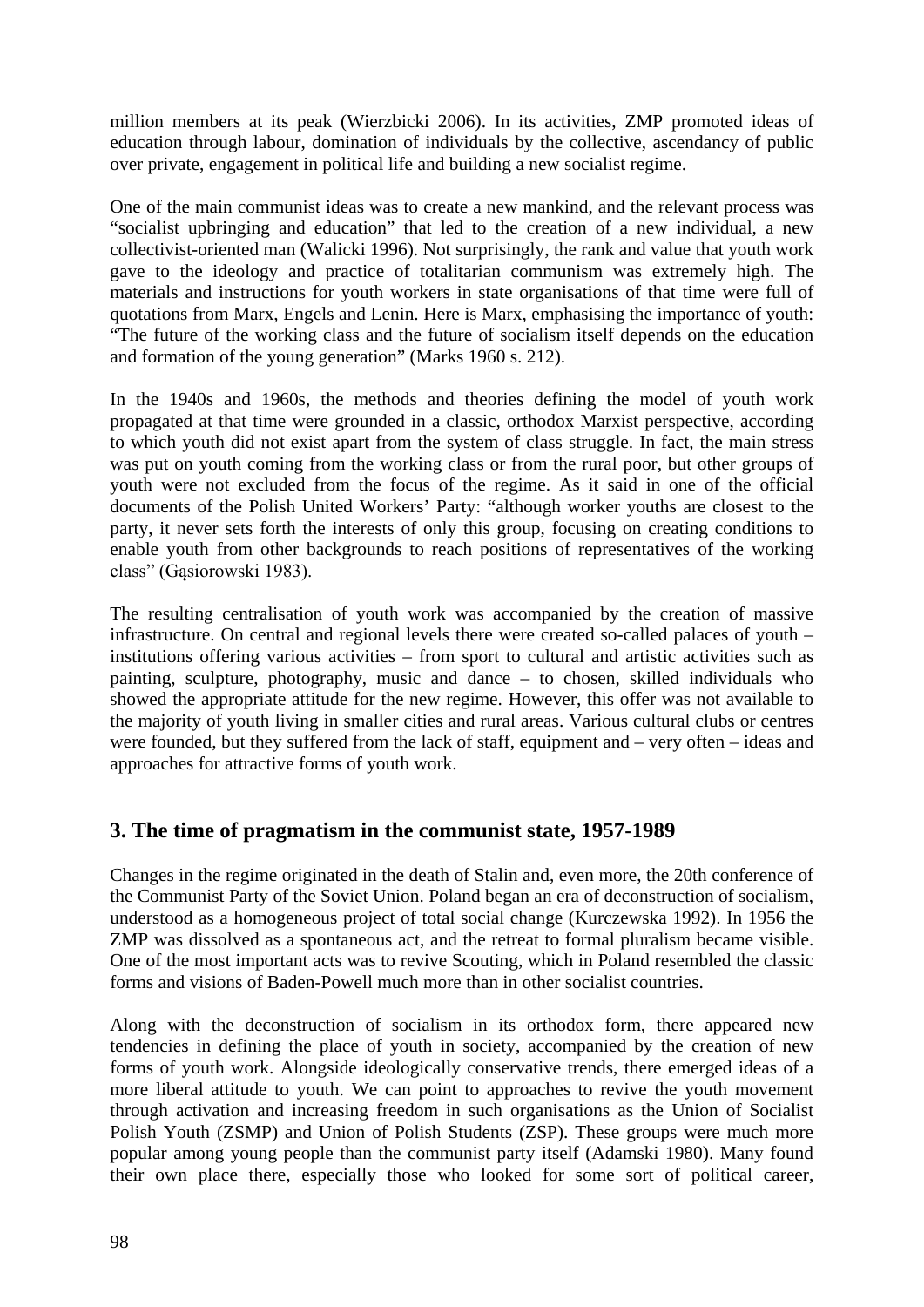inaccessible through proper party structures, or for way of realising aims not connected with politics, from cultural activity (musical, theatrical or literary) to essential goods (such as flats or construction sites reserved for the ZSMP) and market activities.

One of the proofs that this was a fundamental revolution in the perception of the unique situation and particular problems of the younger generation was that it was now recognised as a "quasi social class", which was almost seditious from the orthodox Marxist point of view.

The postulates of relative liberalisation and changes in the party and government attitudes to the problems of youth constituted an approach to change as a longitudinal process, which eventually failed. At the beginning of the 1970s more than one fourth of communist party members were 30 or younger, but in 1980 only 10% of members were in this age group (Jarosz 1986: 214). Simultaneously there were fewer and fewer students in universities coming from the worker or peasant classes, which clearly indicated the failure of basic assumptions of party policy towards youth (Jarosz 1986: 150).

In the 1960s and 1970s the role of school as an institution of youth work increased. Because mass youth organisations focusing solely on cultural activities became less popular, as did the sparse network of cultural centres, school became the only place with activities oriented towards youth, including occupational training, preventive measures and the distribution of social help. Youth work became an activity conducted by teachers (as part of their noncurricular duties) on school premises, with the aid of school infrastructure. Such a state of affairs unfortunately ended with schematisation and lack of spontaneity, as well as identifying youth work with the idea of formal education, when it was supposed merely a supplement.

In the meantime youth organisations underwent a significant change. First, ludic elements became more and more important in youth work: decision-makers had at last become aware that young people have a simple right to enjoy their spare time without having to fill it with study, work for the collective and other ideological additives. Second, the scope of activities that young people could do for themselves increased. Young people could now conduct their own projects using the infrastructure of youth organisations and schools. In that way youth work partly met the wishes of officials. For example, if young people agreed to conduct a school orchestra, the head teacher would offer them an auditorium to rehearse rock music.

### **4. The time of social protest, 1970-1989**

The 1970s were a period of rapid modernisation in Poland, though the experiment of introducing consumer elements to Poland's socialist economy ended in failure. Before that, there was a cultural opening-up which changed perspectives on the place of youth in society. The most important change in youth work was to break the state monopoly in the 1980s.

Even in the 1970s there were several initiatives and projects engaging youth – often prepared by youth itself – which had nothing in common with official state youth work. The sources of inspiration were often subcultures; the content remained usually some form of artistic expression, such as music, theatre, visual arts and various forms of psychotherapeutic activity (Jawłowska 1975). From the start of the 1970s, the role of the Catholic Church increased. The Church institutionally supported many youth groups, even tolerating young people whose beliefs and ideas differed from the Catholic world view. There were subculture pilgrimages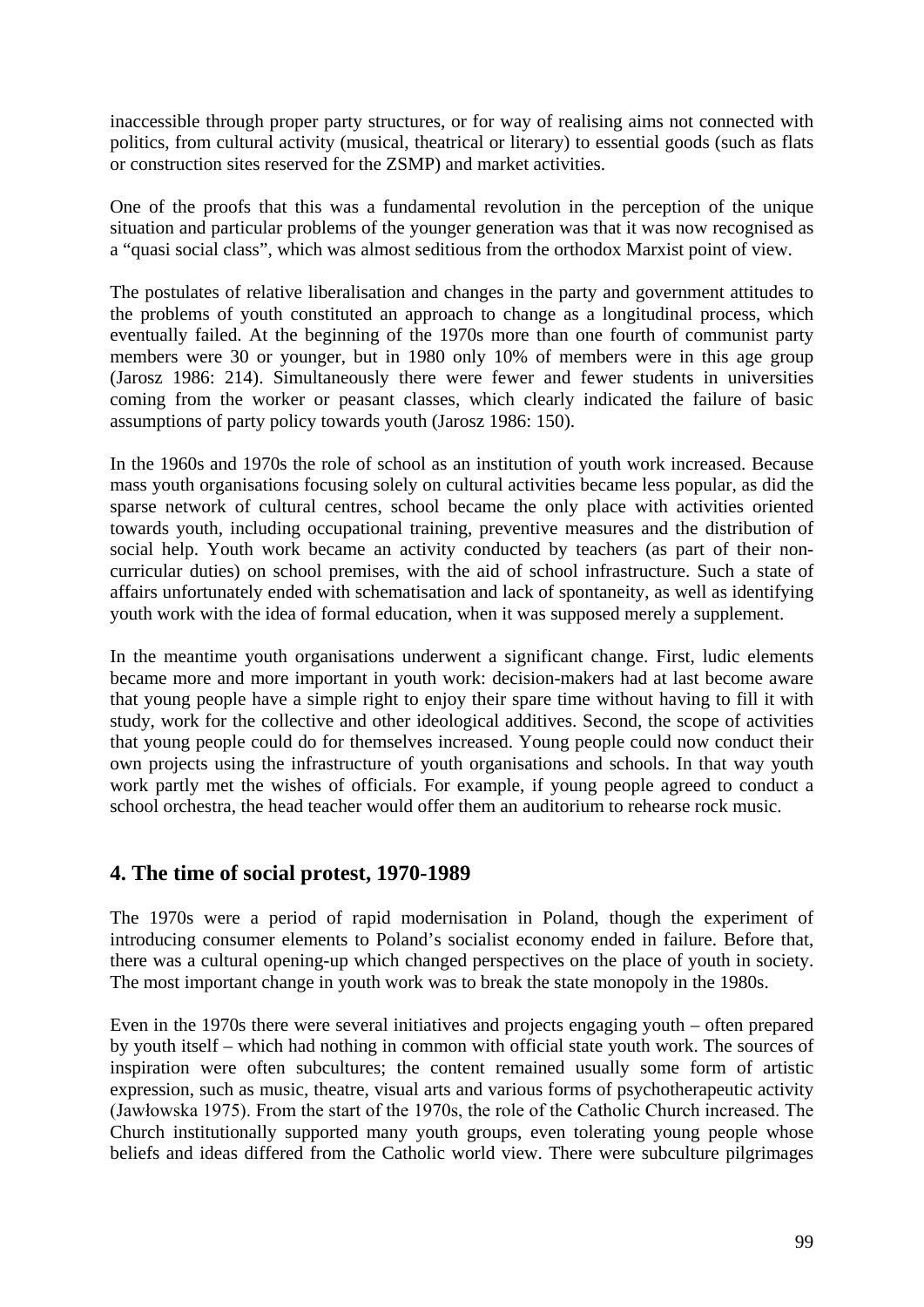(for example, a hippy pilgrimage) to Jasna Góra and dissemination of the religious movement Light and Life (Dzięcioł 1996).

The foundation in 1980 and development of the social movement Solidarność became the impulse for the civil activation of the whole of Polish society. It was then that formal youth organisations came to life, independent of the government, such as the Independent Union of Students (NZS) or Student Solidarity (Anusz 1991). At the same time young people began to express their own opinions in public and political affairs. More and more people engaged in ecological and pacifist movements, and one could observe an exceptional outburst of youth subcultures (Fatyga 2001).

Alternative and subcultural movements gave birth to a group of leaders who – tacitly condoned by the state – began to introduce new forms of youth work. At first these new forms targeted youth endangered by social marginalisation or pathologies (especially drug addiction), but soon they took the form of activating movements, trying to push young people to take control. Although today we may talk about the ostentation or naïveté of many such undertakings, in the 1980s they constituted an important factor in change, and some of them created new forms of social activity for young people.<sup>[24](#page-99-0)</sup>

Undoubtedly in the late 1970s and early 1980s, new topics and new forms of activity were turning up on the youth work scene. Young people had won their right to talk about important issues, their sense of life, their need for engagement and their world views. The youth work scene also welcomed actors, who featured in informal groups, often coming from subcultures; the repertoire of their activities expanded to street work, outreach, detached youth work, events and performances. The ideological dimension of youth work became once again apparent, but this time the ideology (or even ideologies) was that brought by youth itself.

### **5. Change: new challenges, new structures? 1989-2008**

Since 1990, Polish youth work has undergone more evolution than revolution. In its contemporary forms we can indentify traits typical of both mass movements and youth organisations, alongside traditions of informal engagement, *ad hoc* activities and spontaneous creativity. Presumably, the latter will become more meaningful, especially with the growing distance of youth from solid forms of engagement and participation.

Today Polish youth work is subordinated to pragmatism, as it is supposed to bring particular outcomes in competences, skills and experience. As part of its ideological message, young people are not directly told what the world is like but rather they gain a set of tools ewith which to try to answer this question themselves. The youth work scene in Poland is very diverse. After mass youth organisations and schools, the most important role is played by non-governmental organisations – foundations and societies dealing with everything from sport and recreation to fighting discrimination – though the largest single group have sport as

<span id="page-99-0"></span><sup>-</sup>24. One example is the Great Orchestra of Christmas Charity Foundation, an initiative to engage young people in collecting money for charity; every year 120 000 young volunteers take part. This foundation endorses the social engagement of youth, runs courses, trains volunteers and organises an annual free concert called Woodstock Halt – each year this becomes a more and more important forum for open dialogue between elites (political, cultural, religious) and youth. In the 1980s its founder, Jurek Owsiak, organised surrealist happenings and demonstrations which were very popular among youth subcultures, but were often criticised by countercultural orthodoxy.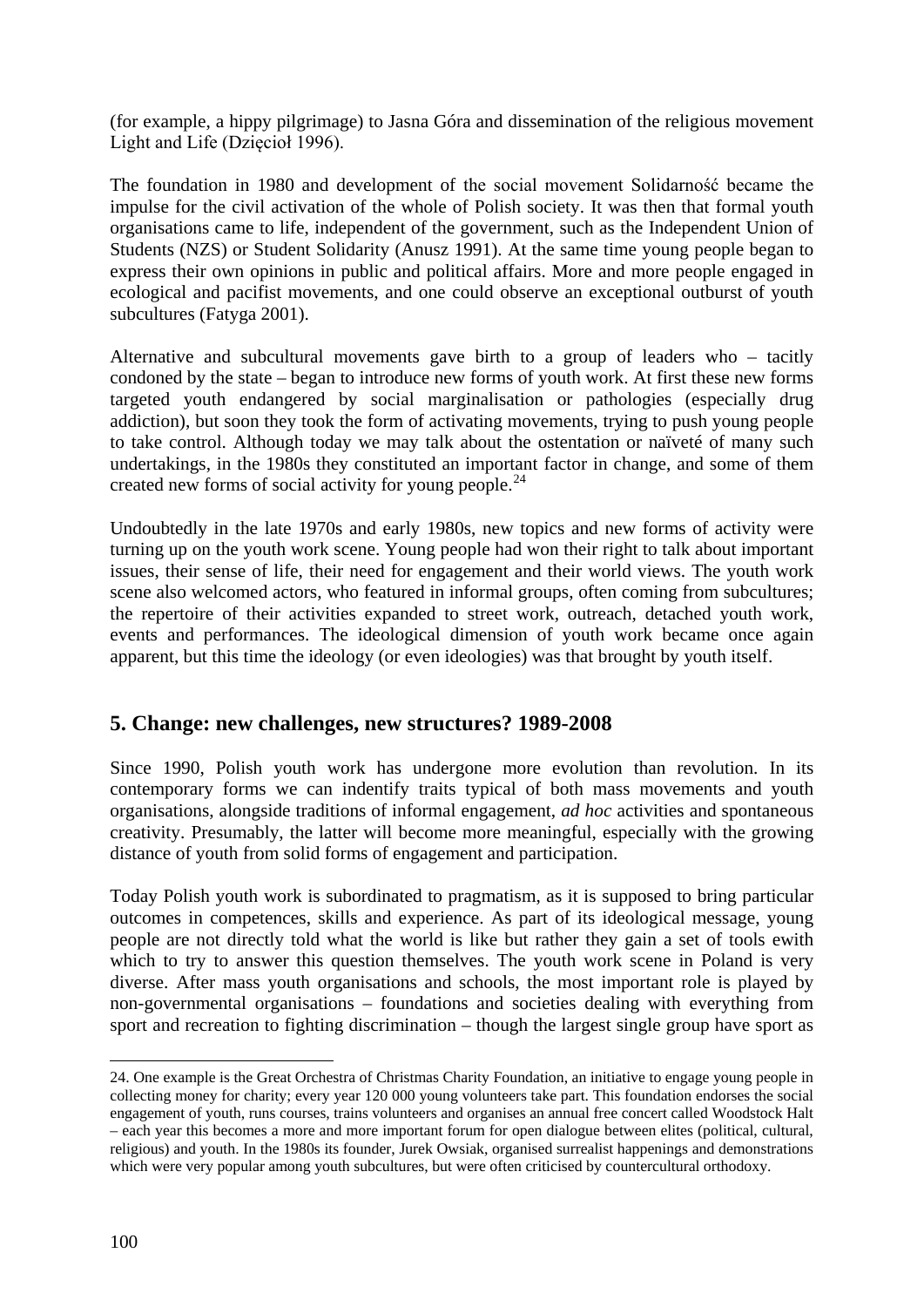their main focus. Although there is agreement that the engagement and spontaneity of youth are the main aims and values of youth work, the existing structures are not yet ready to open a real dialogue with young people and recognise them as co-authors of youth work practice.

## **Conclusions**

My intention was not to give a detailed history of youth work in Poland, but to sketch the main orientation points, the most important trends and tendencies. It is worth noting that many forms of youth work have often co-existed – and still co-exist – although some of them will sometimes be more popular than others. Of course, we should remember that work with youth ought to create a sphere of diversity of practice, in form and essence – by its own definition, one could say. Table 9.1 describes the most important features of youth work which appeared in (and often – but not always – dominated) particular periods.

# **References**

Adamski, W. (1980) *Dwa pokolenia pracowników przemysłu*, Warszawa.

Anusz, A. (1991) *Niezależne Zrzeszenie Studentów w latach 1980-1989*, Warszawa.

Dzięcioł, B. (1996) *Ruch Światło-Życie: refleksja socjologiczna*, Bydgoszcz.

Fatyga, B. (1999) "Dzicy z naszej ulicy", *Antropologia kultury młodzieżowej*, No. 73. Warszawa

Gąsiorowski, Z. (1983) "Polityka partii wobec młodzieży i ruchu młodzieżowego" in Gołębiowski, B. and Śmiałowski, E. (eds) *Młoda generacja Polaków w okresie kryzysu: Materiały z konferencji*, Opole.

Gillis, J.R. (1974) *Youth and history*, London/New York.

Jarosz, M. (1986) *Bariery życiowe młodzieży*, Warszawa.

Jawłowska, A. (1975) *Drogi kontrkultury*, Warszawa.

Kurczewska, J. (1993) "Kulturowe tradycje realnego socjalizmu" in A. Jawłowska et al. (eds) *Kulturowy wymiar przemian społecznych*, Warszawa.

Marks, K. and Engels, F. (1960) *Dzieła zebrane*, Vol. I. Warszawa

Odziemkowski, J. (1996) *Armia i Społeczeństwo w II Rzeczypospolitej*, Warszawa.

Paluch, M. (1998) *Zarys historii Ruchu Światło – Życie*, Lublin/Kraków.

Sińczuch, M. (2002) *Wchodzenie w dorosłość w warunkach zmiany społecznej*. Warszawa.

Walicki, A. (1996) *Marksizm i skok do królestwa wolności*, Warszawa.

Tenbruck, F.N. (1962) *Jugend und Gesellschaft. Sociologische Perspektiven*, Freiburg i. B.

Tomaszewski, P. and Wołos, M. (2008) *Organizacje młodzieżowe w XX w. Struktury, Ideologie, działalność*, Toruń.

Wierzbicki, M. (2006) *Związek Młodzieży Polskiej i jego członkowie*, Warszawa.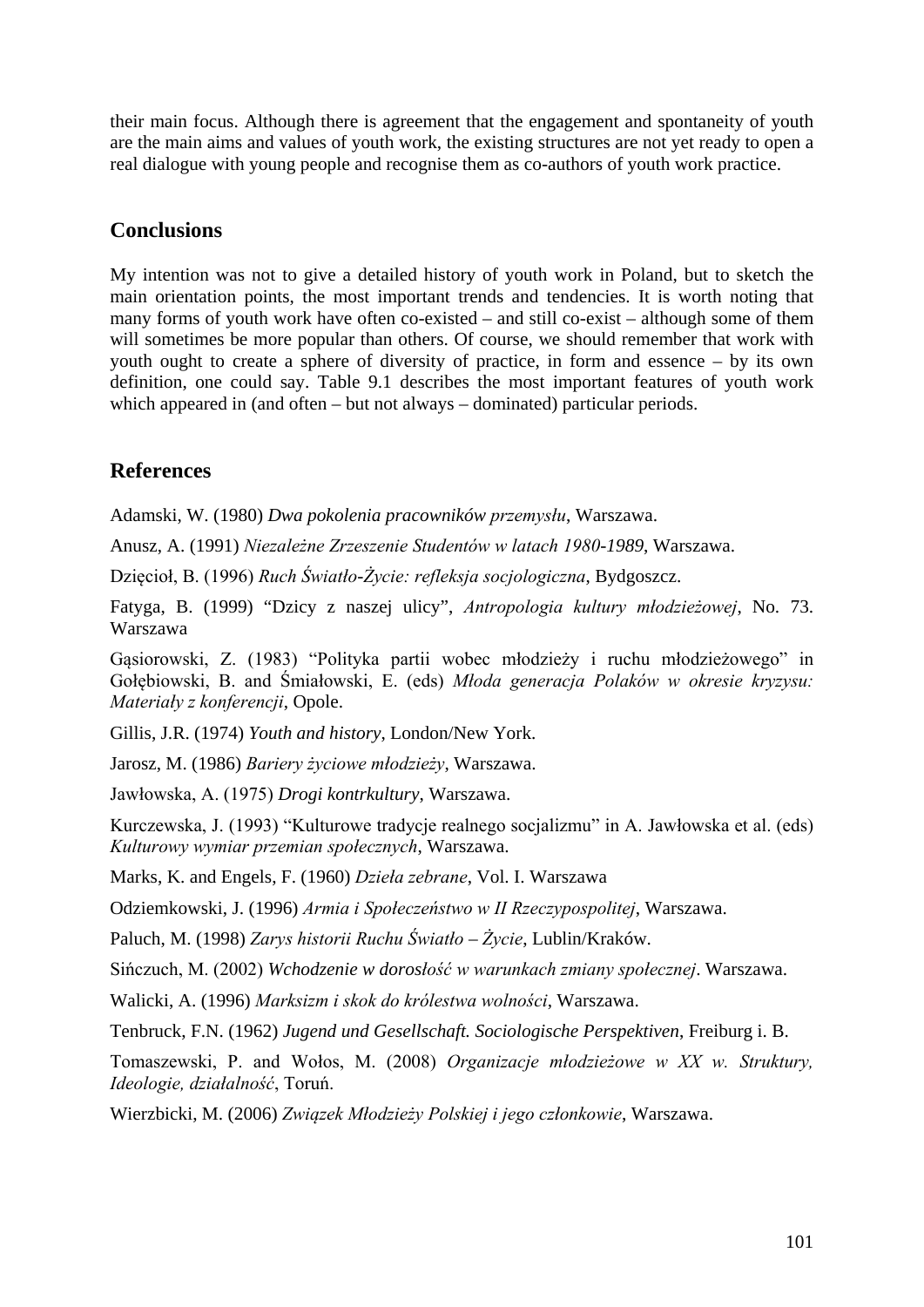| <b>Description</b>                                                         | Time of inception of youth<br>organisations                                                                                                                                                                                    | Time of the great ideologies                                                                                                                                                                                                          | Time of pragmatism and<br>communist<br>deideologising                                                                                                                               | Time of social protest                                                                                                                                                                                                                                                | Change – new challenges<br>and new structures                                                                                                                                                                                     |
|----------------------------------------------------------------------------|--------------------------------------------------------------------------------------------------------------------------------------------------------------------------------------------------------------------------------|---------------------------------------------------------------------------------------------------------------------------------------------------------------------------------------------------------------------------------------|-------------------------------------------------------------------------------------------------------------------------------------------------------------------------------------|-----------------------------------------------------------------------------------------------------------------------------------------------------------------------------------------------------------------------------------------------------------------------|-----------------------------------------------------------------------------------------------------------------------------------------------------------------------------------------------------------------------------------|
|                                                                            |                                                                                                                                                                                                                                |                                                                                                                                                                                                                                       | state                                                                                                                                                                               |                                                                                                                                                                                                                                                                       |                                                                                                                                                                                                                                   |
| <b>Period</b>                                                              | 1918-1947                                                                                                                                                                                                                      | 1948-1956                                                                                                                                                                                                                             | 1956-1989                                                                                                                                                                           | 1970-1989                                                                                                                                                                                                                                                             | 1989-2008                                                                                                                                                                                                                         |
| Forms of social<br>participation of<br>youth                               | education, activities in youth<br>organisations $-$ but a time of<br>youth<br>moratorium:<br>not<br>recognised in society as an<br>independent value.                                                                          | participation in<br>education,<br>youth<br>organisations,<br>involvement<br>in political<br>activities - youth treated as<br>extremely important group in<br>society: focus on youth;<br>generosity and demands                       | legitimisation<br>of<br>(limited)<br>consumer forces; drive for<br>stabilisation<br>social<br>and<br>advance within the framework<br>of socially accepted norms<br>and patterns.    | contestation of patterns and norms<br>(education, lifestyle, consumption);<br>"locked out generation" syndrome;<br>formation of subcultural enclaves<br>and their legitimisation, withdrawal<br>from officially promoted forms of<br>engagement ("inner emigration"). | education,<br>consumer<br>demand, entering the labour<br>market, gaining experience<br>and competences, "better-<br>quality youth".                                                                                               |
| Forms of youth<br>organisations                                            | centralised organisations, each<br>tied to its social background<br>class,<br>religious);<br>(national,<br>confrontation and competition<br>them;<br>pluralism;<br>between<br>membership,<br>mass<br>strong<br>identification. | mass organisations dominant,<br>subordinated to one ideology;<br>organisations unified; central,<br>bureaucratic<br>control:<br>in<br>political<br>involvement<br>action.                                                             | organisations<br>mass<br>differentiated (urban, rural,<br>student, scouting), tending to<br>become more attractive for<br>young people; focus on rapid<br>and prolonged benefits.   | informal<br>local,<br>groups; rebel-<br>orientated, informal types of action<br>by formal youth organisations, "one-<br>off event" and network approaches,<br>new forms of youth work provided<br>by Catholic Church                                                  | non-governmental<br>organisations,<br>non-formal<br>groups.                                                                                                                                                                       |
| <b>Patterns</b><br>of<br><b>vouth</b><br>work;<br>model of youth<br>worker | professional<br>youth<br>work<br>and<br>animators<br>local<br>enthusiasts for youth<br>work<br>(youth and adults)                                                                                                              | professionalisation,<br>strict<br>regulation, bureaucratisation;<br>ideology affects every detail<br>of youth work; syndrome of<br>"socialistic" work, education,<br>sport, fun, competition etc.<br>Promotion of young leaders.      | orientation towards career in<br>organisation,<br>pragmatism<br>(objectualisation)<br>and<br>instrumentalisation of youth<br>organisations by young people<br>and by youth workers. | subcultures as a base for youth<br>worker recruitment, informal action<br>in formal youth organisations,<br>therapeutic orientations, focus on<br>troubled youth.                                                                                                     | voluntary<br>activity,<br>young<br>leaders<br>with<br>professional<br>background, project-oriented<br>approach, new forms of<br>youth work.                                                                                       |
| <b>Ideology</b>                                                            | nationalism;<br>ideologies<br>of<br>particular<br>social<br>groups;<br>creation<br>of<br>elites;<br>differentiated<br>world;<br>perspective of social conflict<br>(nations, classes)                                           | only one appropriate ideology<br>(communism); new men and<br>society;<br>women.<br>new<br>education and formation in<br>collective action, emphasising<br>work influence: "control as a<br>form<br>of trust"<br>highest<br>principle. | functionalism<br>and<br>pragmatism;<br>co-operating,<br>centralised<br>society;<br>assumption of coincidence of<br>individual<br>and<br>collective<br>needs.                        | action for action, utopian projects,<br>overvaluing of and fascination with<br>spontaneity, creativity and fresh<br>view offered by youth subcultures.                                                                                                                | co-operating, non-centralised<br>society; knowledge- and<br>evidence-based action; more<br>networks than hierarchies;<br>procedures of auto-reflection<br>and evaluation, activity and<br>involvement as values in<br>themselves. |
| <b>Dominant</b><br>or<br>new forms of<br>vouth work                        | community youth work                                                                                                                                                                                                           | centre-based youth work                                                                                                                                                                                                               | school-based work                                                                                                                                                                   | detached, outreach youth work                                                                                                                                                                                                                                         | youth development                                                                                                                                                                                                                 |

# **Table 9.1 Polish youth work formations and their characteristics, 1918-2008**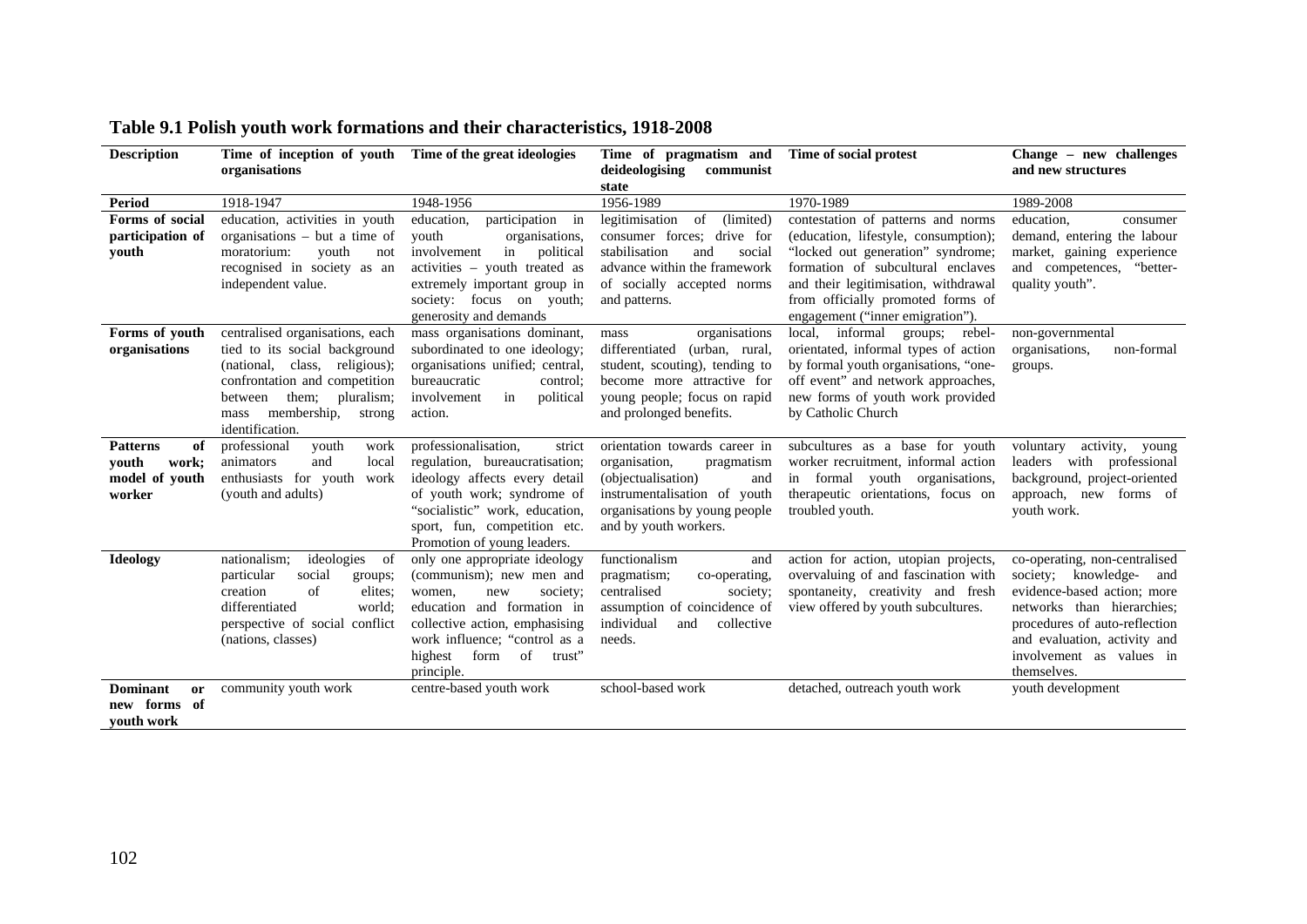# **10. The Finnish perspective: youth work, policy and research**

### *Helena Helve*

The history of Finnish youth work has its roots in Christianity. Finland was rather thoroughly a part of Catholic culture until, at the end of the 16th century, the Reformation of the Church of Sweden was accomplished. The church started the first rudiments of comprehensive education. In 1809 Finland was occupied by Russia for a decade, though the Evangelical Lutheran Church of Finland remained active and shared its state church status with the [Finnish Orthodox Church](http://en.wikipedia.org/wiki/Finnish_Orthodox_Church) in 1869, when a new Church Act was passed, giving the church its own legislative body, the central synod. A year before, the Lutheran parishes were differentiated from the secular municipalities, both being given their own finances and administrative bodies. The general responsibility for comprehensive education and the care of the poor was transferred from the church to secular municipalities. From 1923 it became possible to leave the state church in Finland without having to join another religious congregation. However the majority of the Finnish people remained members of the Church.

Finnish independence in 1917 was immediately followed by the [Finnish Civil War,](http://en.wikipedia.org/wiki/Finnish_Civil_War) which divided the nation into Reds and Whites. The Lutheran Church assumed the White position without question, while the Red side was anti-clerical, even murdering priests. After the Civil War there was great concern about violence, alcohol drinking and the morals of lower-class young people. Under the [constitution](http://en.wikipedia.org/wiki/Constitution_of_Finland) of [1919,](http://en.wikipedia.org/wiki/1919) the new republic was deemed to be nonconfessional, with freedom of religion. Many political youth organisations, such as civil guard youth clubs, were established in the 1920s and 1930s, still divided into Reds and Whites.

# **An example: the YMCA**

-

I take here, as an example of early youth work, the YMCA (in Finnish, Nuorten Miesten Kristillinen Yhdistys, or NMKY), founded in Turku in 1886. At that time it could not get permission to operate under Russian rules. In 1889, after the YMCA's World Meeting in Stockholm, the authorities permitted three local YMCAs: in Helsinki, Tampere and Joensuu.

The Finnish YMCA had mixed groups for boys and girls, and closely co-operated with the Lutheran Church. The YMCA started Christian boys' and youth work in Finland, including camps and Scouting. Its own Scouts league, the Blues, was set up in the 1930s, but no longer exists. Music in many forms played an important role, with choirs, a symphony orchestra and brass bands. In 1923 the Finnish YMCA set up a special sports body, the Sport Alliance of Finnish YMCAs, which still exists. It introduced basketball in 1938 and volleyball in 1939. Co-operation with all Nordic countries was wide from the start. The Finnish YMCA started its international social work by helping refugees after the Second World War.<sup>[25](#page-102-0)</sup> In 1979 it

<span id="page-102-0"></span><sup>25.</sup> After 1945, the YMCA extended into work for international understanding, peace, solidarity and care for the environment. It also encouraged members to participate in physical exercise, sports and open-air activities.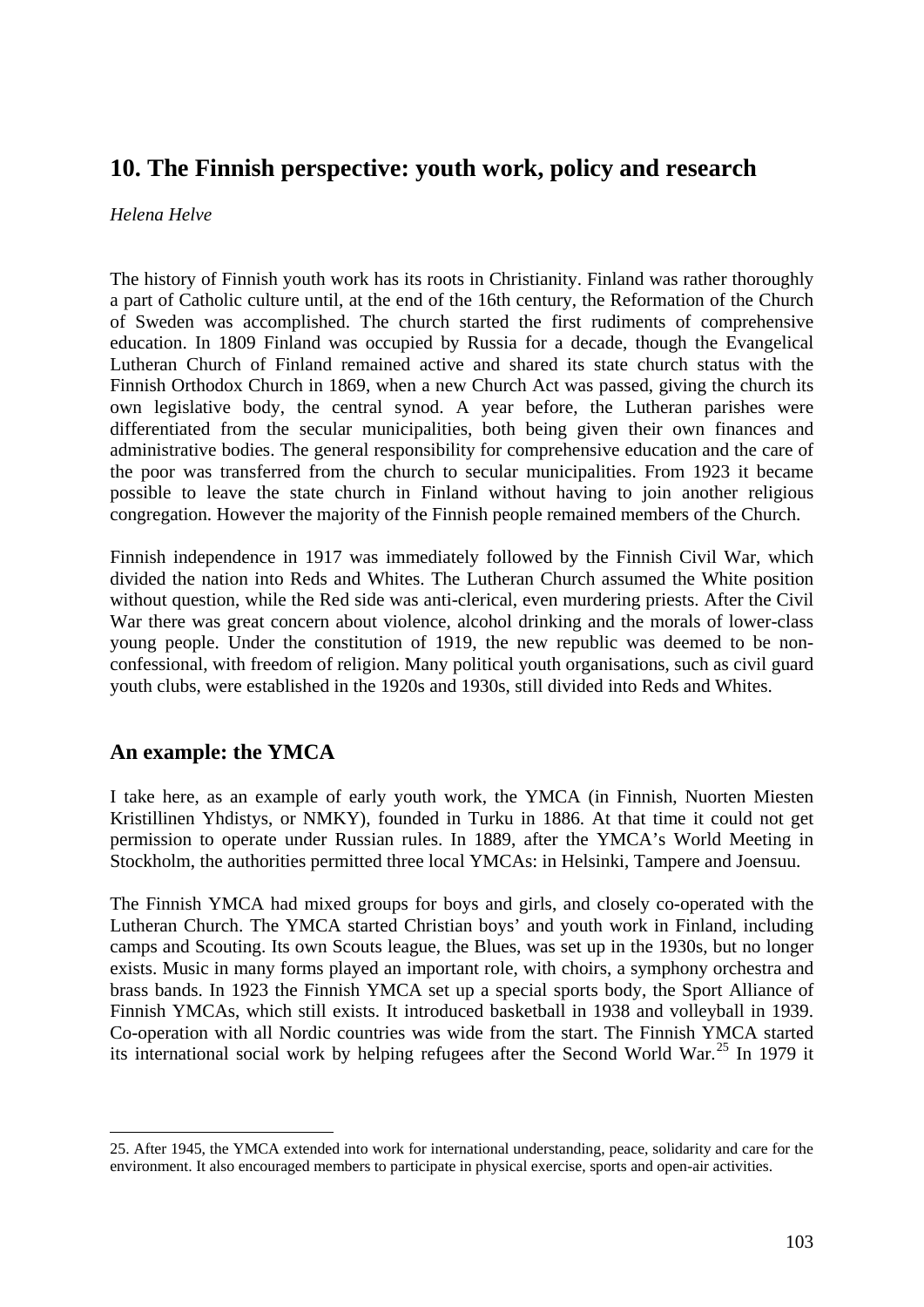began development co-operation with the African Alliance of YMCA in Gambia. In 1990 bilateral co-operation started with the Estonian YMCA as part of its European fieldwork.<sup>[26](#page-103-0)</sup>

So, the YMCA has grown to be one of important youth movements in Finland.

# **Youth clubs and associations**

The first Finnish youth association, Nuorisoseuraliike, was founded in 1897 with the aim of educating rural young people. The idea came from a Dane, Nikolaj Frederik Severin Grundtvig (born 8 September 1783, died 2 September 1872), the father of the [folk high](http://en.wikipedia.org/wiki/Folk_high_school)  [school.](http://en.wikipedia.org/wiki/Folk_high_school) Grundtvigian philosophy gave rise to a new form of nationalism in Denmark in the latter half of the 19th century. The most important philosopher of Finnish nationalism was [Johan Vilhelm Snellman](http://en.wikipedia.org/wiki/Johan_Vilhelm_Snellman) (born May  $12<sup>th</sup>$  1806, died July  $4<sup>th</sup>$  1881). He considered Lutheranism an important factor in Finnish identity – for example in agrarian youth clubs and organisations from the 1890s, in the 4H clubs (1920s) and the Scouts (1930s).

The roots of Finnish youth organisations were there in the 1880s, and the first secretary for Nuorisoseuranliike was being paid by the state already in 1906. However, early youth work was voluntary work for youth leisure-time activities and was often separate for boys and girls. Separate youth camps for boys and girls were organised from the beginning of the 1900s.

During the [Second World War,](http://en.wikipedia.org/wiki/Second_World_War) the Church again became an important factor in Finnish nationalism. The Church participated actively in social work, getting closer to the labour movement. Diaconal, family and youth work emerged as new forms of church activity. The ideology exemplified in the slogan "For the home, the faith and the Fatherland" had a strong influence on youth movements. The Second World War turned the Orthodox Church of Finland into a church of evacuees. After the Winter War, Finland was obliged to cede Karelia to the Soviet Union. The Church lost 90 per cent of its property, and 70 per cent of its members had to be evacuated from their homes. The Orthodox population became dispersed throughout Finland. As a result of this the Orthodox Youth Association of Finland (in Finnish, Ortodoksisten Nuorten Liitto, or ONL) was founded during the war, in 1943. The main activity in the early days of ONL was to arrange study circles and clubs for Orthodox young people. In the children's clubs and youth clubs, religious teaching played a very significant role. ONL has had close connections and co-operation with many Orthodox youth groups, for example with the Fellowship of Orthodox Youth in Poland and in Estonia. Nowadays ONL also organises pilgrimages for youth, mostly to Russia and Greece.

Finland lost the war, but maintained her independence. She seemed powerless to confront the military superiority of the Soviet Union, hence negative references to "finlandisation". J.K. Paasikivi (President, 1946-56) started a new foreign policy to the Soviet Union. The Treaty of Friendship, Co-operation and Mutual Assistance, signed in 1948, formally integrated Finland into the Soviet Union's security framework. Despite this, Finland could in fact be considered a neutral country from a legal standpoint. Efforts to achieve neutrality during the Cold War era actually approached the Swiss model. Finland refrained from membership of international organisations, including the UN, right up to 1955, because such commitments could have resulted in the eventuality of having to take sides in conflicts between the superpowers.

<span id="page-103-0"></span><sup>-</sup>26. The YMCA's mission is to help young people, especially those who are in danger of becoming socially excluded, or are already excluded, and those subject to social problems, assisting them to solve their problems.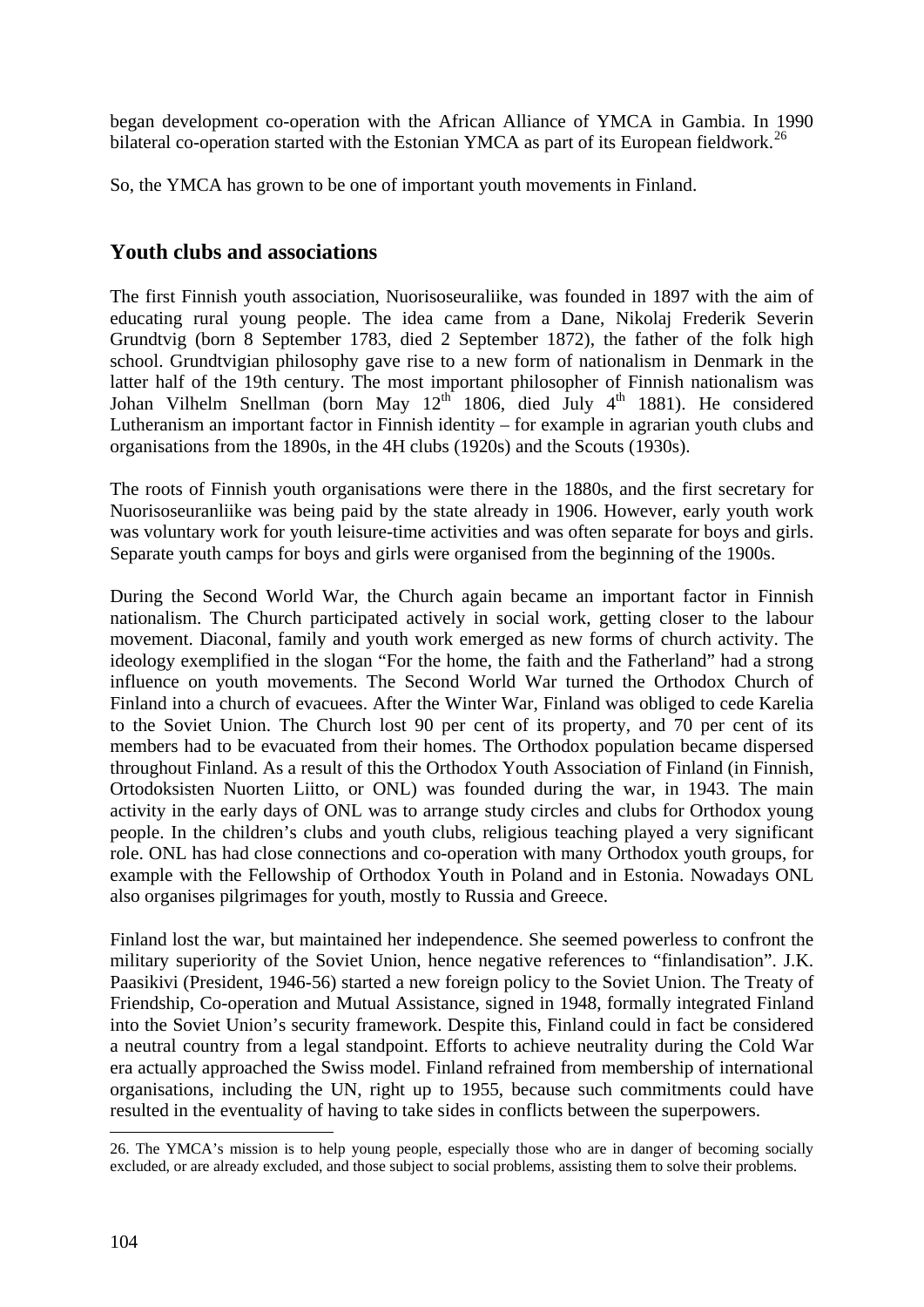Finnish foreign policy became more active under President U.K. Kekkonen (1956-81). Among his initiatives were the Nordic nuclear-weapon-free zone, persuading the Nordic countries to declare their neutrality and organising the Conference on Security and Cooperation in Europe.

### **Student youth movements**

In 1963 the Students' United Nations Committee (Ylioppilaiden YK-yhdistys) was founded in Finland. The committee played an integral part in debating international affairs and promoting foreign policy debates. The union radicalised in 1968 and played a key role in student politics. Also in 1963, the Committee of 100 (Sadankomitea) against war and nuclear armament was established, inspired by its British predecessor. Its supporters came from leftist youth and student groups, and advocated civil disobedience to achieve their aims and to promote the idea of peaceful development.

The first student union elections were in 1963. Although student unions had previously been dominated by traditional student organisations, several communist representatives were elected for the first time. In 1965 about 130 demonstrators participated in the first Finnish demonstration outside the US embassy in Helsinki against the American war in Vietnam. Although people previously were hesitant, Finland's foreign political position started now to be discussed openly. On 1 May 1968, thousands of students took part in a march against war, capitalism and "bourgeois" values in university cities all over the country. Student caps and traditional academic symbols were set on fire in the central market places. On 21 August 1968 the student unions organised demonstrations in front of the Soviet embassy, against the Soviet invasion of Czechoslovakia. The radical Finnish student movement divided between those who condemned the Soviet occupation and those who tolerated it.

An important step for the radical Finnish Student organisation was 25 November 1968, when students occupied their Old Student House in Helsinki, the venue for the Student Union's 100th anniversary. The occupation became a kind of political expression in Finland, although the radical opposition was still without a political home and internal ideological divisions were strong. The continuing cycle of new social movements began at the end of the 1970s.

# **Political youth organisations**

The political youth organisations have their own history, connected to the history of Finnish politics and political parties. Nowadays young people are involved in the parties' work and in creating youth policy. The youth organisations are particularly active during party congresses, when the main policies of the parties are formed. Generally, the chairpersons of the youth organisations have the right to take part in the main decision-making bodies of their mother parties. In Finland there have been few youth boards, and participation in political youth organisations has been weak during recent parliamentary and local elections. The political voice of young people is not articulated as it was in the 1970s.

# **Finnish youth policy and youth work**

Youth organisations have had a significant role in Finnish youth work and policy for a hundred years. Their activities are based on young people's own involvement. Freedom of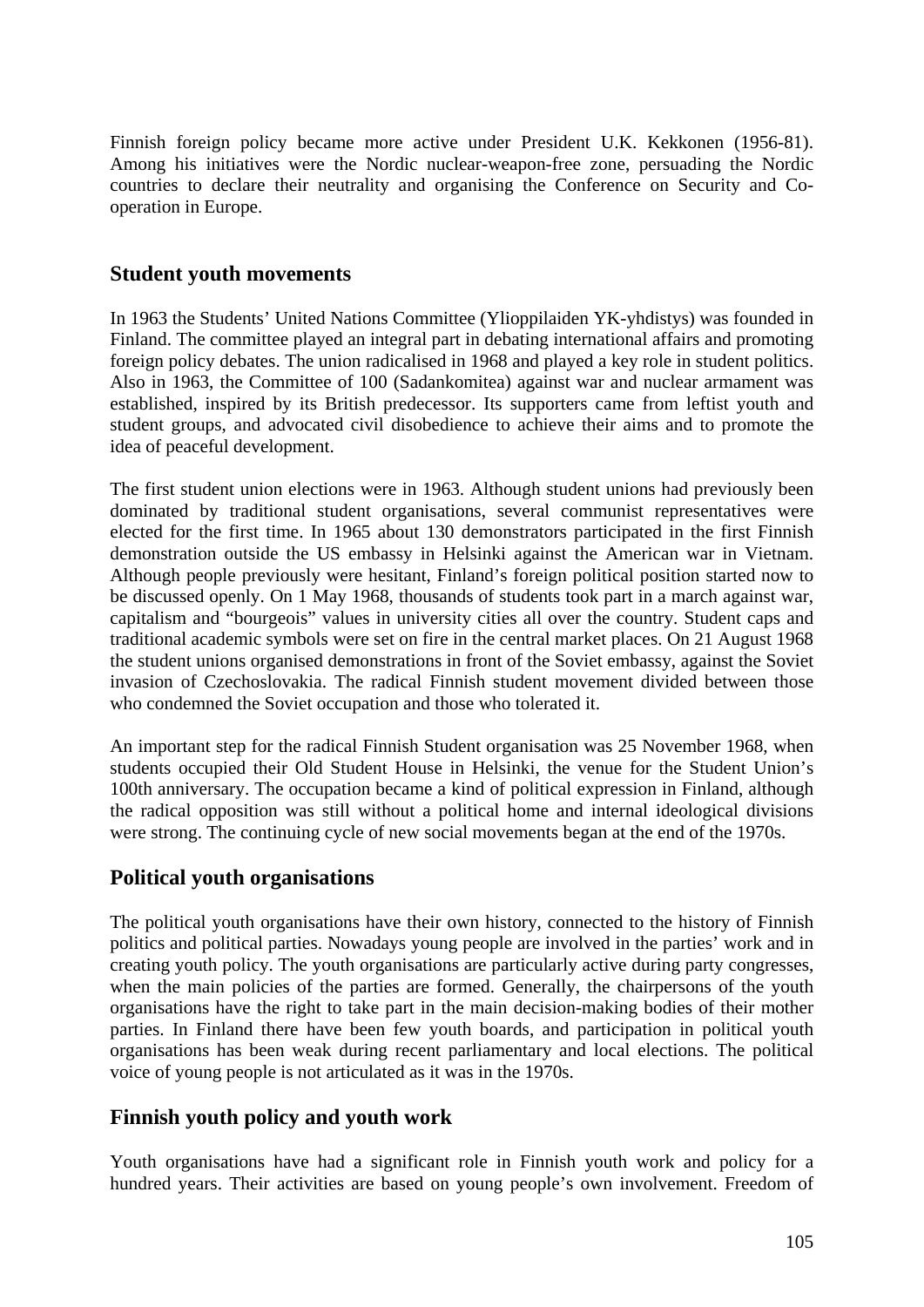assembly and subsequent organisational activities are basic rights enshrined in the Constitution of Finland. Since the 1940s, central government has subsidised youth organisations systematically. The Act on Government Transfers for National Youth Work (1035/1973), effective from 1974, established the support system that had already been the practice based on appropriations allocated from the state budget every year.

In the 1970s and 1980s, the objective in Finnish youth policy was to guarantee equal conditions for growth and opportunities for self-enhancement for everyone, regardless of his or her background. In 1992 a new youth project called NUOSTRA (Nuorisotyön strategia, or 'New youth strategy') was launched. The aim was to provide new stimuli and content for youth work, and thus ensure conditions for the existence and development of youth work even in the economic depression in Finland in the 1990s. NUOSTRA's principal idea was: "Young people have the right and the duty to construct their own future." The priorities defined in NUOSTRA were growth and civic activity, young people's living conditions, the prevention of exclusion and international co-operation and exchanges.

In Finland, legislation governing youth work has been enacted regularly since 1972, being reformed every ten years or so (1986, 1995 and 2006). The Youth Act (72/2006) includes support for young people's growth and independence, promotion of active citizenship, social empowerment of young people and improvement of their growth and living conditions. The Act also lays down provisions on expert bodies assisting the Ministry of Education, the Advisory Council for Youth Affairs (NUORA) and the Youth Organisation Subsidy Committee. The Advisory Council mainly focuses on youth policy issues and it submits to the government annual evaluations of implementation of the Youth Policy Development Programme.

The Youth Act authorises the financing of youth by support systems for youth work and policy – for example, government grants for youth organisations and investment grants for national youth centres, grants towards construction of facilities for young people, support for youth research and support for international youth co-operation. In addition, local authorities and youth organisations receive discretionary grants earmarked for workshop activities for unemployed young people, afternoon activities for schoolchildren, youth information and counselling services, preventive substance-abuse welfare work using web-based media, young people's cultural activities, the International Award Programme in Finland (Avarti), national and regional youth work development projects and provincial youth services.

Annual government expenditure on youth work amounts to about €39 million, accounting for about 0.1% of the state budget. Municipal youth work appropriations total about  $\epsilon$ 150 million, equating to 0.6% of municipal budgets. The amounts targeted at children and young people account for about 15% and 35–45% of the state budget and municipal budgets respectively. This means that youth policy, including the national Youth Policy Development Programme and municipal child and youth policy programmes, has far-reaching economic impact. Within the Ministry of Education budget, youth work is mainly funded from the proceeds of the national lottery and pools. In line with the Lotteries Act (1047/2001) and the related Act on the Use of Proceeds from Money Lotteries, Pools and Betting (1054/2001), youth work receives 9% of these funds. Other beneficiaries are the arts, sports and science.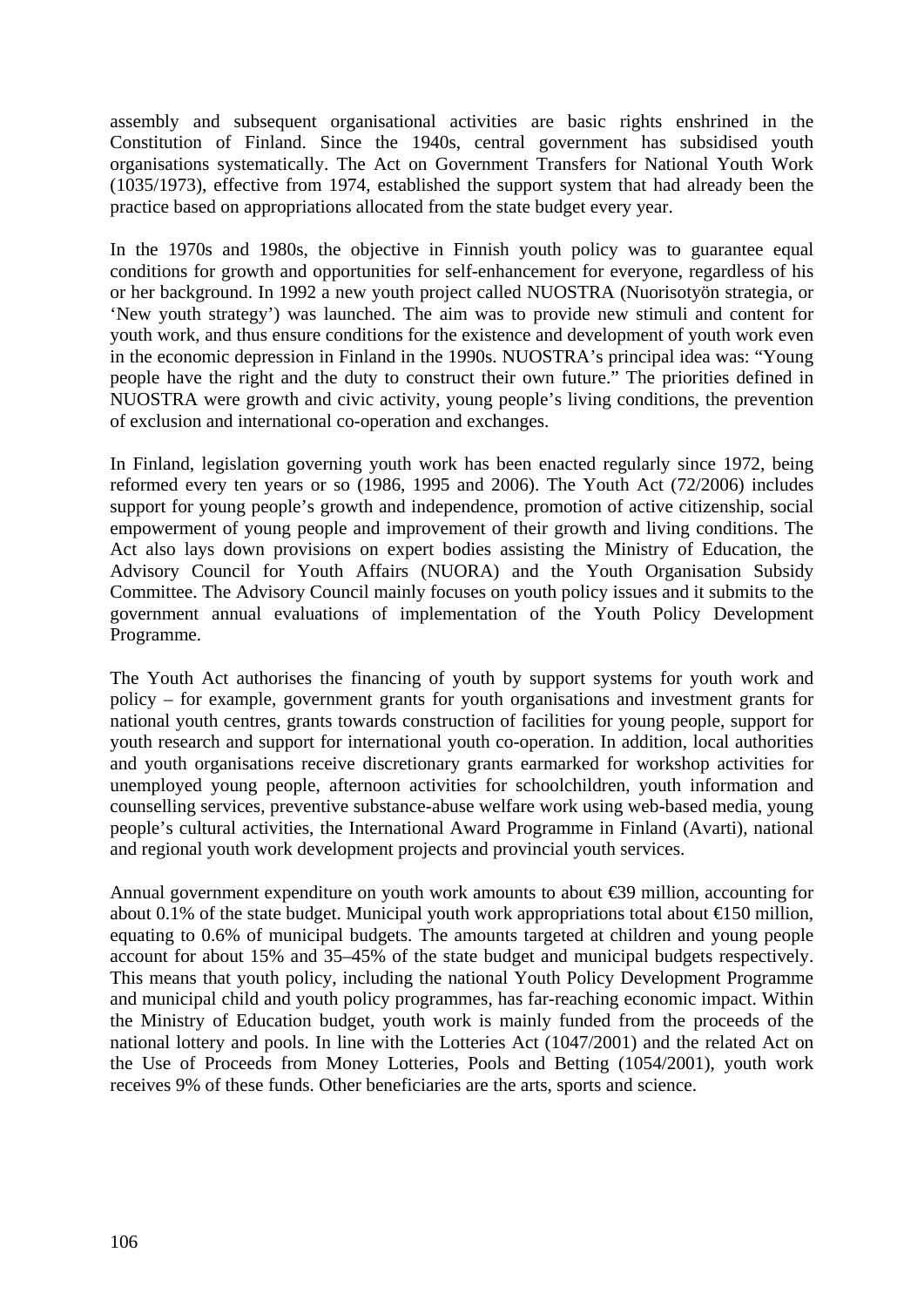At the beginning of 2006, there were 432 municipalities in Finland, of which 44 were bilingual (Finnish and Swedish). Swedish is the first language in 19 municipalities, and three municipalities have Saami languages as their first language. $^{27}$  $^{27}$  $^{27}$ 

The Ministry of Education has been given responsibility for the general development of youth work and youth policy. State Provincial Offices are the authorities dealing with youth work and policy issues at regional level, whereas local authorities have local responsibility for these issues. A new element in the Youth Act is a national Youth Policy Development Programme, to be issued by the government every four years. The programme includes national youth policy objectives, and guidelines for the preparation of provincial and municipal youth policy programmes. The programme is prepared in co-operation by key ministries involved in youth affairs, working under the leadership of the Ministry of Education.

## **Internationalisation**

Finland has played an active role in multilateral youth sector co-operation within the frameworks of the United Nations (UN), the Council of Europe (CoE) and northern European regional structures. The most important of these have been the Nordic Council of Ministers, the Nordic Committee for Children and Young People (NORDBUK), the Baltic Sea Working Group for Youth Affairs (WGYA) and the Working Group on Youth Policy of the Barents Euro-Arctic Council (WGYP), which was chaired by Finland between 2005 and 2007.

When Finland joined the European Union in 1995, it changed both Finnish youth policy and the everyday life of young people because, with our EU membership, young Finns could join various EU programmes and move more freely inside the EU countries. Finland initiated also reviews of European national youth policies and was the first country to be reviewed in 1996.

The Finnish Youth Work Act 2006 represents European youth policy as laid down in the White Paper, for example, promoting active citizenship of young people in decision-making and working actively in youth organisations, and it offers an Internet-based system of listening to young people.

# **The Finnish tripod of youth research, youth work and policy**

In Finland youth work is now network-based characterised by a tripod structure, representing co-operation between the Ministry of Education's Youth Division, Allianssi and the Youth Research Network, which is part of the activities of the Finnish Youth Research Society. The tripod structure implies working together, using the skills, knowledge and expertise of different partners (for example, in implementing the EU White Paper on youth policy and the EU Youth Programme).

The Finnish Youth Co-operation organisation, Allianssi, was founded in 1992 to carry on the work of the previous youth service organisation, Kansalaiskasvatuksen Keskus (KAKE, founded 1960). Allianssi has about 140 member organisations, so we can say that almost all

<span id="page-106-0"></span><sup>-</sup>27. In 2005, Finland had 5 255 580 inhabitants, with about 2% of these being immigrants and 62% living in urban municipalities. The capital city, Helsinki, had a population of 560 905.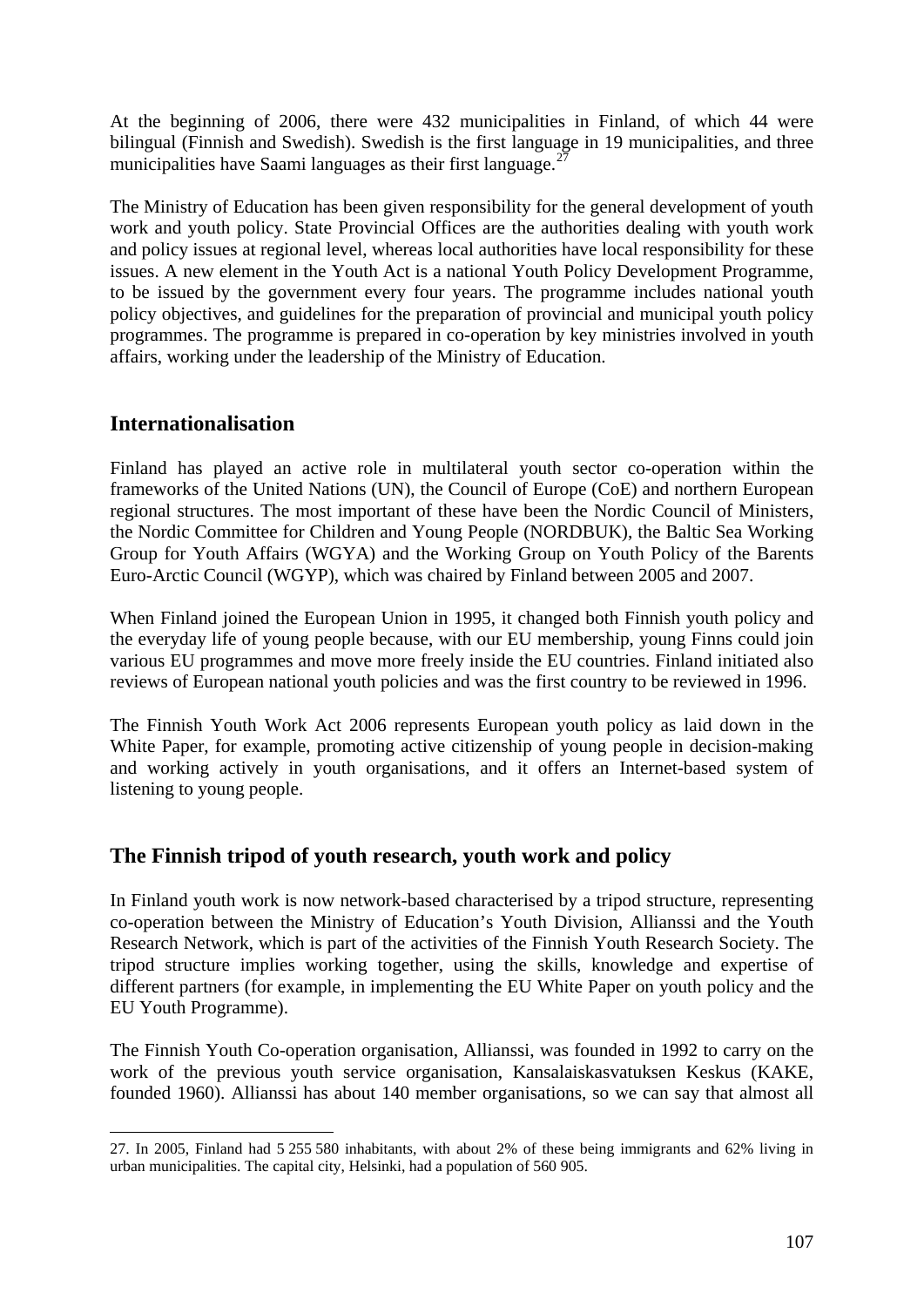youth-related organisations belong to it. Allianssi is also involved in youth information with many web services and maintains the Youth Studies Library and Youth Info House, a web service for youth work specialists. Its services also include training and seminars. Allianssi co-operates with the Finnish Youth Research Society and the Finnish Youth Research Network. They have published together a magazine *Nuorisotutkimus* ('Youth Research') and launched research projects on young people's living conditions and attitudes in their Youth Barometers from 1995. In addition Allianssi publishes the national youth work magazine *Nuorisotyö* (eight issues per year). Allianssi is also responsible for the youth election that is held in connection with the general election.

Allianssi is active in the European Youth Forum (YFJ), the European Youth Card Association (EYCA), the European Youth Information and Counselling Agency (ERYICA), the Baltic Youth Forum (BYF) and the Nordic Youth Committee (NUK). In addition, Allianssi cooperates bilaterally and multilaterally with the United Nations by sending a youth delegate to the General Assembly every year, as part of the official Finnish delegation; in 2004, Allianssi received ECOSOC status from the UN. Allianssi also offers youth workers opportunities in various international exchanges, study trips and seminars.

Allianssi co-operates with the Finnish Ministry of Education, participating in working groups and committees, giving statements and comments, and influencing decision-makers on matters related to young people's lives and youth work. In Finland the tripod system draws on representatives of three sectors: public administration (ministries, regions and municipalities), youth research and youth organisations (Allianssi). This has been the case, for example, with implementation of both the EU White Paper on youth policy and the EU Youth Programme. For the latter project an advisory group was set up, to which Allianssi belongs.<sup>[28](#page-107-0)</sup>

### **The Finnish Youth Research Society and network**

The Finnish Youth Research Society was founded in 1988 in co-operation with the Youth Division of the Ministry of Education. The journal *Nuorisotutkimus* ('Youth Research') began publication in 1983 under the Ministry of Education. The economic recession at the beginning of the 1990s spawned (in 1994) the Youth Research Programme 2000, which continued as the Youth Research Network (see [www.nuorisotutkimusseura.fi\)](http://www.nuorisotutkimusseura.fi/), which was set up in 1999 under the auspices of the Youth Research Society. In the same period, the funding for youth research – from the Ministry of Education – expanded enormously. At present there are about 20 researchers working with the Youth Research Network, whose projects are financed either directly by the Ministry of Education, as performance-based grants, or from outside projects.

-

<span id="page-107-0"></span><sup>28.</sup> The annual budget of Allianssi is more than 2 million euros, about two thirds of which comes as financial aid from national lottery funds, allocated by the Ministry of Education.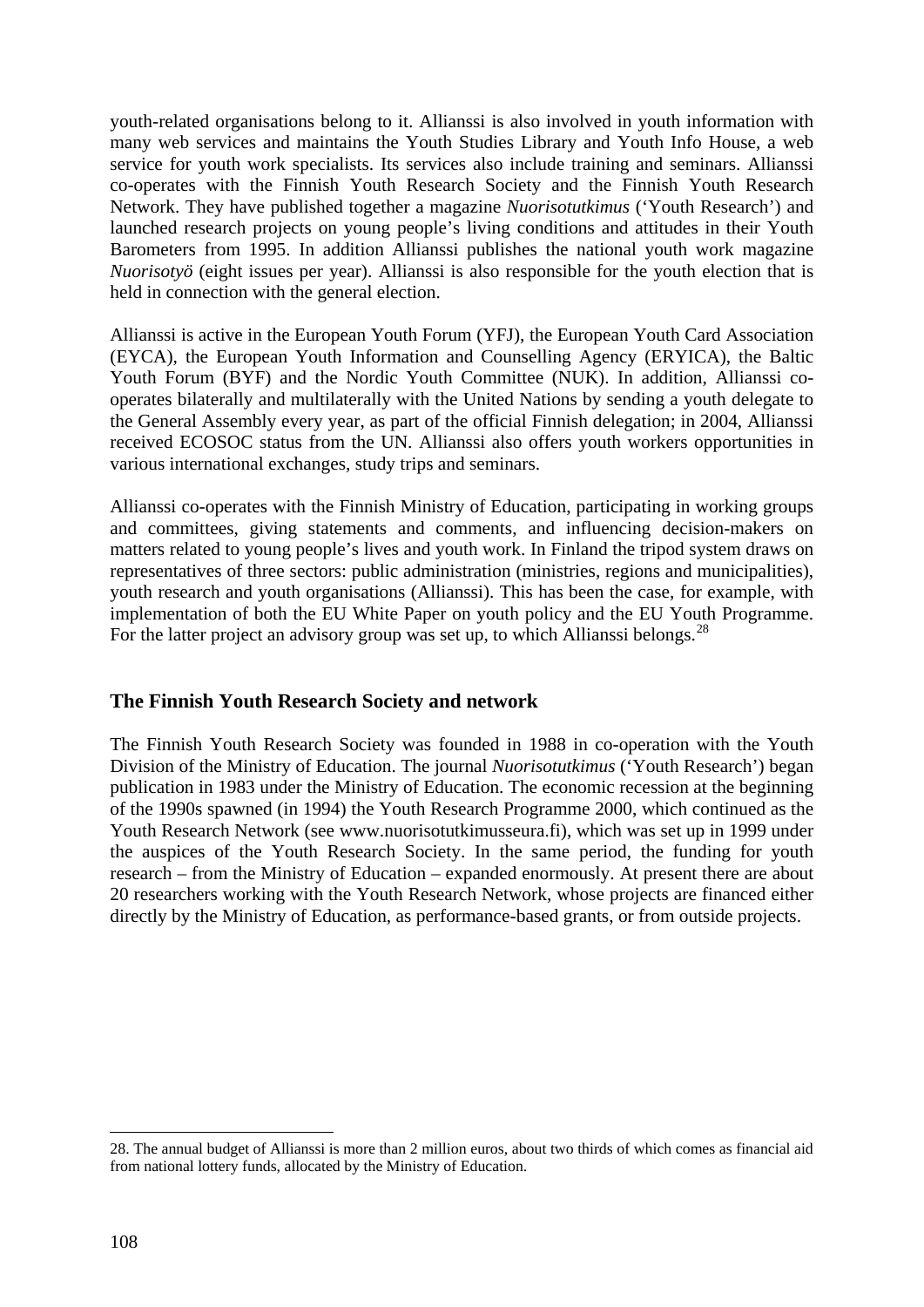#### **Figure 10.1: Youth research in the tripod with youth work and policy**



Finnish youth research is multidisciplinary, but dominated by the social sciences and youth sociology in particular. Evaluation research is a rising trend. In the academic field, qualitative cultural research has a strong impact. The Youth Research Network and the Advisory Council for Youth Affairs (NUORA) have published annual Youth Barometers describing young people's values and attitudes, and yearbooks describing young people's living conditions.

| Table 10.1: The history of Finnish youth research and its ethos |  |  |  |  |  |  |
|-----------------------------------------------------------------|--|--|--|--|--|--|
|-----------------------------------------------------------------|--|--|--|--|--|--|

| The 1940s and 1950s                                                                                                 | The 1960s, 1970s and 1980s                                                                                                                                                     | The 1990s and 2000s                                                                                                                                                       |
|---------------------------------------------------------------------------------------------------------------------|--------------------------------------------------------------------------------------------------------------------------------------------------------------------------------|---------------------------------------------------------------------------------------------------------------------------------------------------------------------------|
| Research on hobbies and leisure-<br>time activities of young people<br>(e.g. Helanko 1953; Allardt et al.<br>1958). | Research on youth cultures, leisure<br>time and the development of youth<br>work and youth policy (e.g.<br>Rantalaiho 1969; Hirvonen 1978,<br>Telemäki 1984, Lähteenmaa 1991). | Research<br>values.<br>youth<br>on<br>marginalisation, multiculturalism<br>and citizenship (e.g. Helve 1998,<br>2002 and 2007; Suurpää 1995; Paju<br>and Vehviläinen 2001 |
| Ethos of socialisation: nationalistic<br>values of work, religion                                                   | Ethos of participation, equality and<br>welfare                                                                                                                                | life<br>individuality,<br>Ethos<br>of<br>social<br>and<br>management<br>empowerment                                                                                       |
| moral and temperance education                                                                                      | citizenship education                                                                                                                                                          | hermeneutic and interdisciplinary<br>approach                                                                                                                             |

### **Youth work training**

In recent years in Finland the subfield of education entitled Leisure Activities and Youth Work has been restructured, which means that people working in the same positions may have many different qualification titles. Programmes leading to youth work positions are available both at upper secondary vocational level and within higher education.

Church parishes train their own youth workers at their own vocational institutions. The qualification available at upper secondary vocational level is the Vocational Qualification in Youth and Leisure Instruction. The qualification confers the title Youth and Leisure Instructor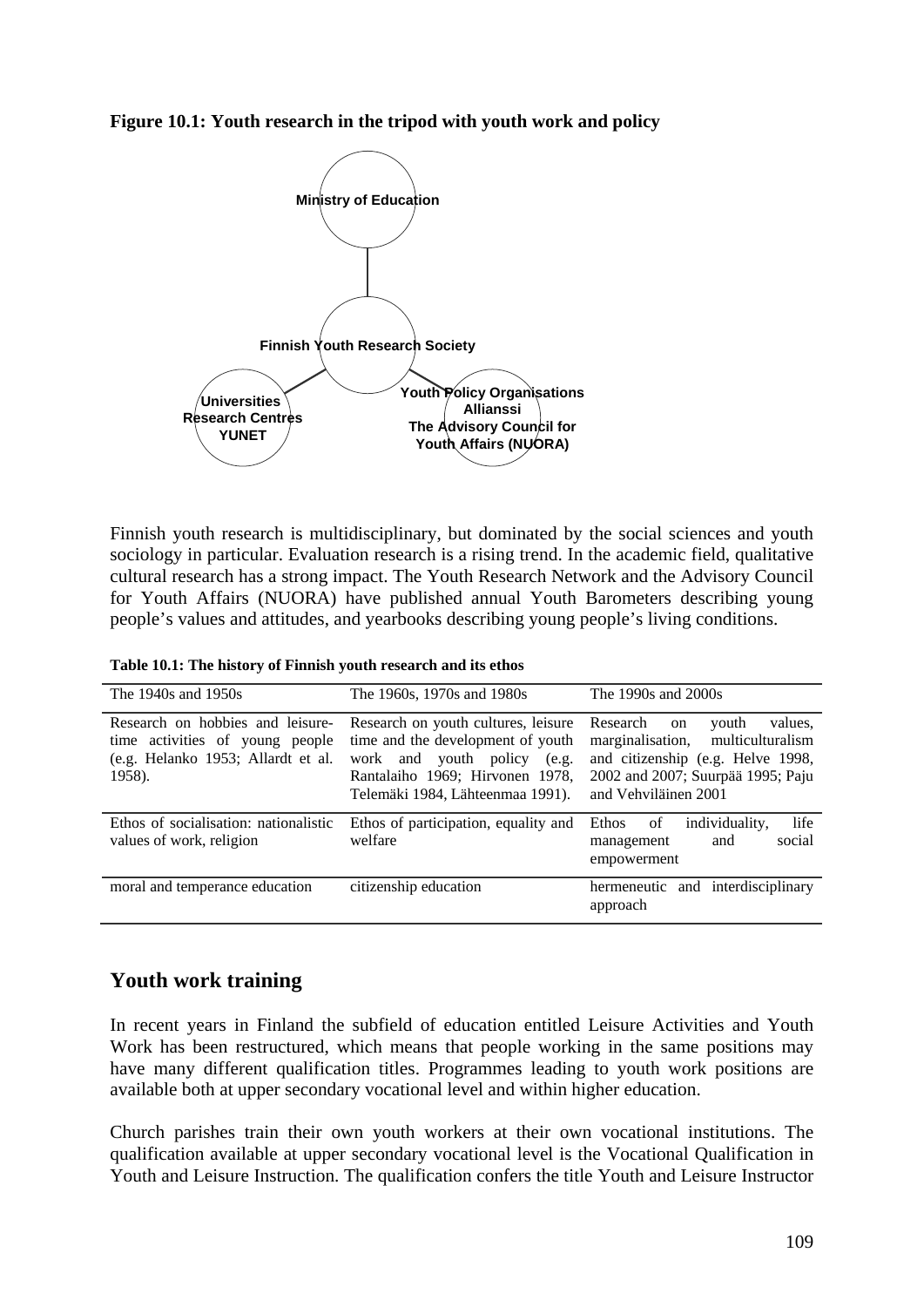and can be completed at several educational institutions offering programmes in Leisure Activities and Youth Work. Those who have completed the three-year upper secondary vocational qualification have general eligibility for further studies, which means that they can apply to the universities of applied sciences and academic universities. The qualification can also be completed as a competence-based qualification.

The first Finnish university course leading to a higher degree in this area – a 'Bologna' master's degree – has been provided since 2005 in co-operation between the University of Kuopio (Department of Social Work and Social Pedagogy) and Mikkeli University of Applied Sciences (Department of Culture, Youth and Social Work, plus the Mikkeli University Consortium); it is a two-year Master's Programme in Youth Education.

The University of Tampere has been offering university-level youth work studies since the beginning of the 1980s. In January 2009 it started a Bologna Master's Programme (120 ECTS) in Youth Work and Youth Research, with 15 students.<sup>[29](#page-109-0)</sup>

| Period | Changes in youth work                                                                                       | Professional training                                                                                                                                                                                                                                                        |
|--------|-------------------------------------------------------------------------------------------------------------|------------------------------------------------------------------------------------------------------------------------------------------------------------------------------------------------------------------------------------------------------------------------------|
| 1920s  |                                                                                                             | Youth Institute opens 1922 for training of youth workers –<br>moves to Mikkeli Paukkula in 1925                                                                                                                                                                              |
| 1940s  | Need recognised for scientific<br>youth research                                                            | Youth Education studies start in 1945 in Helsinki Institute for<br>Social Sciences with 32 students – course moves to Tampere in<br>the $1960s$                                                                                                                              |
|        | Need recognised for competent,<br>professional youth workers (Guy<br>von Weissenberg, see Nieminen<br>1998) | The church starts its own education and training for youth<br>workers in 1949                                                                                                                                                                                                |
| 1970s  |                                                                                                             | University of Tampere offers Degree in Youth Work from 1970,<br>main subject Education                                                                                                                                                                                       |
| 1980s  |                                                                                                             | University of Tampere offers master's-level orientation for<br>Youth Work from 1980 (in some years from 1990 it offers<br>Youth Education)                                                                                                                                   |
| 1990s  | New leisure activities                                                                                      | University of Tampere offers lower degree (BA) from 1982<br>Youth Work education - programmes offered for youth work<br>positions at upper secondary vocational level (three-year upper<br>secondary vocational qualification, 80 credits, raised in 2001 to<br>120 credits) |
| 2000s  |                                                                                                             | 'Bologna' Master's level (120 ECTS) programmes offered from<br>2005                                                                                                                                                                                                          |

**Table 10.2: The professionalisation of youth work in Finland**

### **Master's degree for youth workers in Mikkeli**

Training in youth work has a long tradition in Nikkeli, which has great expertise in youth work. The goals of the pilot Master's Degree Programme in Youth Education at Mikkeli were to provide diversified practical and theoretical skills for use in the fields of teaching, training, youth work and leisure activity leadership, planning, research work and evaluation.

<span id="page-109-0"></span><sup>-</sup>29. In 2006, the Humanistic University of Applied Sciences started a Master's Programme in Youth Work.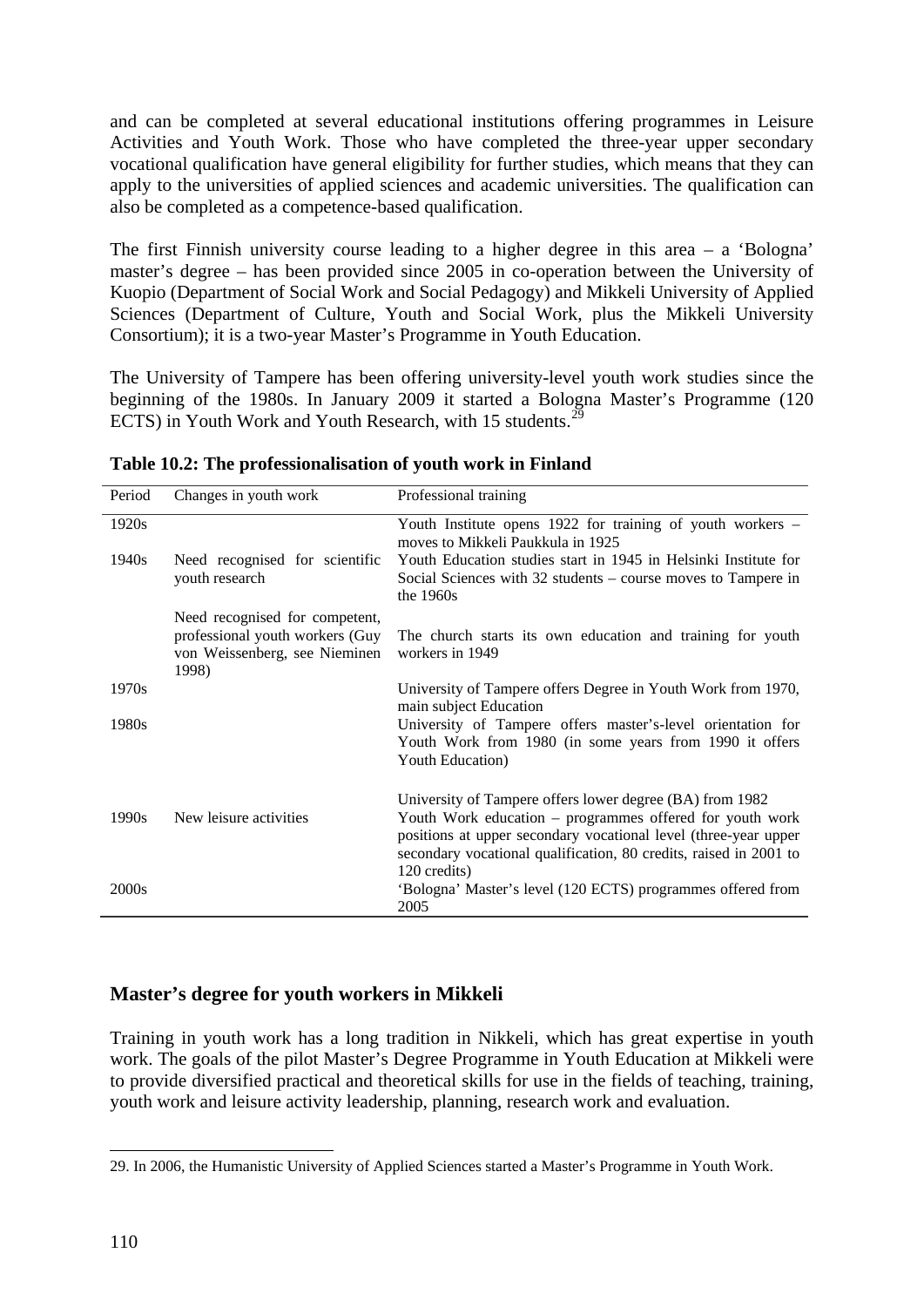The master's pilot project was financed partly by the European Social Fund. It involved developing co-operative models for municipal youth education, focusing in particular on the needs of municipalities and other actors in the field in eastern Finland. The experimental and research work associated with this project attempted to determine how young people's positive regional identities could be strengthened and how young people's exclusion from education and employment might be prevented. The possibilities of strengthening the position of actors from eastern Finland in international co-operation were also studied in the project, for instance in Estonian youth work methodological training (the International Award Programme) and in adjacent area co-operation with the Russian Republic of Karelia (EU youth work and culture projects intended to strengthen civil society). On the basis of the EU youth programme, this project helped to develop the European dimension in regional youth work and international exchange.

The project's educational objectives were well accomplished. Co-operation with those in the field of youth education on the municipal level was realised, and in the process models were developed for national and international co-operation. Local co-operation was primarily in the students' master's thesis projects. Their scientific investigation of young people's living conditions and identities within municipalities has become the basis for new forms of research and development work. Applying this sort of research work in practice can be seen as a means of improving the whole youth work area. The education provided by the programme has increased the professional qualifications of local youth workers.

This has already affected students employed in the field by advancing their careers, improving their salaries and enabling them to take on more challenging tasks in the field of youth work. Through the professional development of students and the 17 MA degrees granted, this project has brought new jobs and produced new research, development and training initiatives, which have created new working opportunities in youth work.

## **Some critical views of Finnish youth policy and youth work**

Here I try to describe some changes in Finnish youth policy in recent years. There has been a shift in the ways of speaking of and reacting to children, young people and families with children. This change has been described as a transition from a welfare policy regime to risk politics (Harrikari 2008). This change is connected with the economic recession of the 1990s, with the resulting scarcity of public resources for youth policy-making. Finnish studies have pointed out that the direct implications of the economic depression and social policy in the depression era were both exceptionally harsh and had a severe impact on youth (see Helve 2002; Harrikari 2008).

The first indicators of a new regime were changes in the topics of public debate (cf. NUOSTRA 1992). Since the mid-1990s, parliamentary initiatives concerning children, the young and families with children increased rapidly. In 2001 nearly a tenth of all parliamentary initiatives were targeted on these groups. However, debates about children and young people are permeated by concern, fear and panic, as a result of the school shootings at Jokela (2007) and Kauhajoki (2008) and the Myyrmanni bombing in Vantaa. Crime as a societal problem is obviously highlighted in the issues of children and young people much more since about year 2000 than it was in previous decades. Politicians have focused on the criminal activity of those under 15 (the age of criminal liability in Finland since 1894).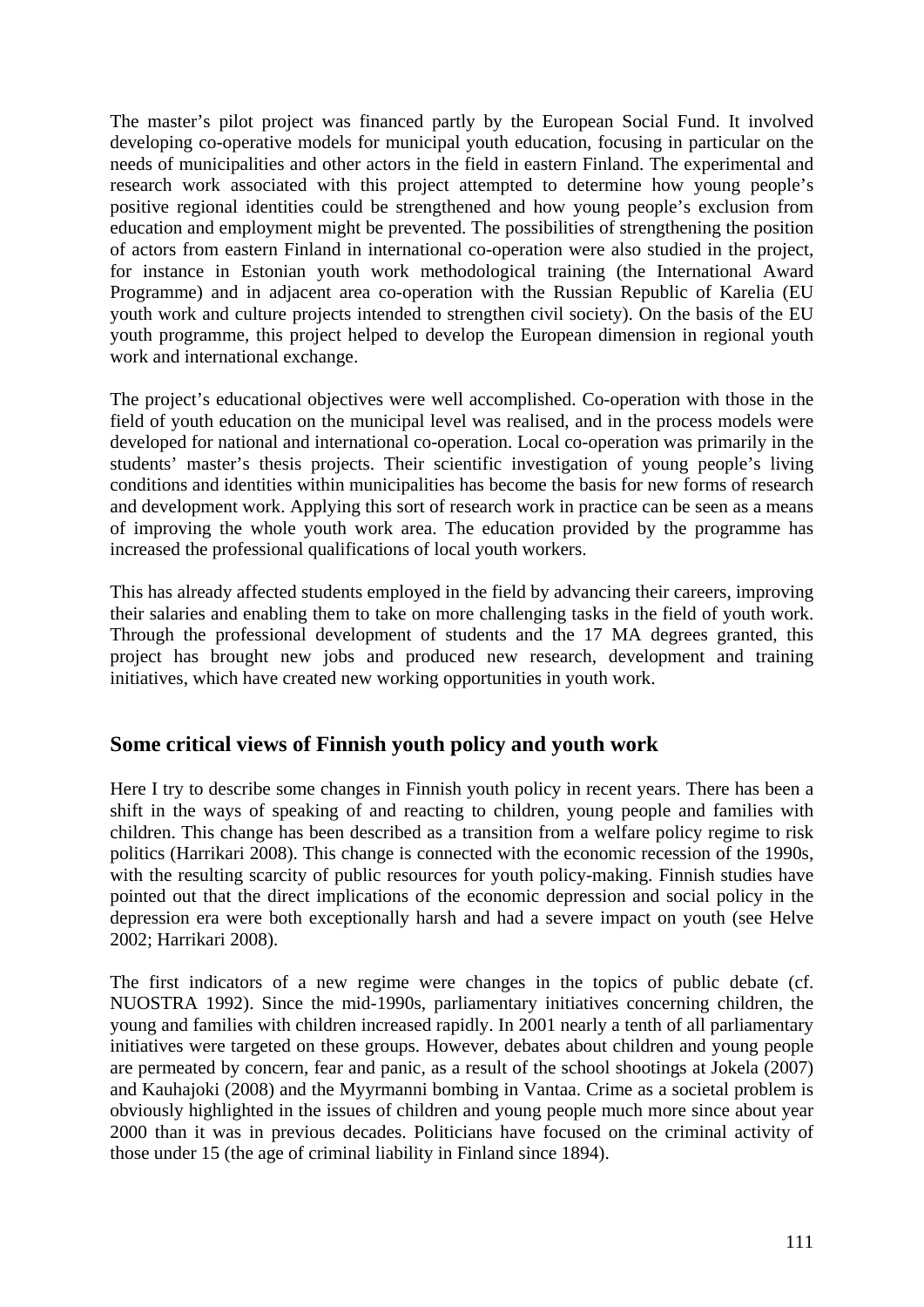The development and maintenance of the comprehensive, high-level social service system – which prevented all types of social problems and especially violence among young people – was challenged. This meant that the principle of prevention as the leading strategy was now rejected, at least in the sense in which the principle was understood and implemented in the welfare policy era. New concepts were adopted and the old ones were adapted.

Alongside the social prevention of the welfare policy, early intervention became the dominant orientation from the late 1990s. Prevention and early intervention in the Finnish context were aimed at the whole population in order to avoid social problems. Implicitly this policy accepts the emergence of social problems since it has the intention to correct them and fill the 'holes' of insufficient prevention. It observes and allocates control activities to the problems that have already emerged. Harrikari calls this "risk-oriented hot-spot thinking" in which control sensitivity to societal reactions is significantly lower if compared to the old idea of social prevention.

### **Perspectives for Finnish youth work**

Different studies have shown that young people in danger of exclusion are very sceptical of youth politics and youth work services. The services and the young people have separate existences, without a great deal of contact in practice (Kauranen 2006). Young people seem to seek help only when absolutely necessary. The world of welfare services often seems distant and alien to young people, who find it virtually impossible to influence them. Youth work and youth policy need to develop a closer relationship with young people to be in touch with their life situations (Harrikari 2008).

The paradox for young people living under the threat of exclusion is that they often go undetected because they are not recorded statistically. Their exclusion should not be interpreted one-dimensionally; it has to be examined from several different perspectives. At its worst, it is a combination of economic, social, health and educational disadvantage coupled with exclusion from the centres of power, participation, and labour and housing markets. In view of this, there are good reasons for creating holistic forms of assistance for these young people from local social and public health services, local youth work, labour authorities and the various other services.

This requirement is recorded in the Finnish Youth Work Act 2006. A society with separate sectoral services cannot see young people's living conditions as a whole or view each individual's situation as unique. The stated aim is to help young people to control their lives by improving their life situation and creating conditions for civic initiatives. The purpose of the Youth Act 2006 is to support the upbringing and independence of young people, promote their active citizenship, strengthen youth socialising and improve the conditions of young people for living and growing. Active citizenship means the civil activity of young people participating in the running of society. Strengthening their socialising focuses on improving the life situation and life management of young people in danger of social exclusion. The Youth Act obliges municipalities to involve young people in the drafting of youth issues. The law states that the opportunity must be arranged for young people to take part in dealing with youth work and policy matters locally and regionally. Young people have also to be listened to on matters that concern them. The question is how this Act can reach those young people who cannot even be found in statistics in a polarised society? (*Nuorisobarometri* 2007)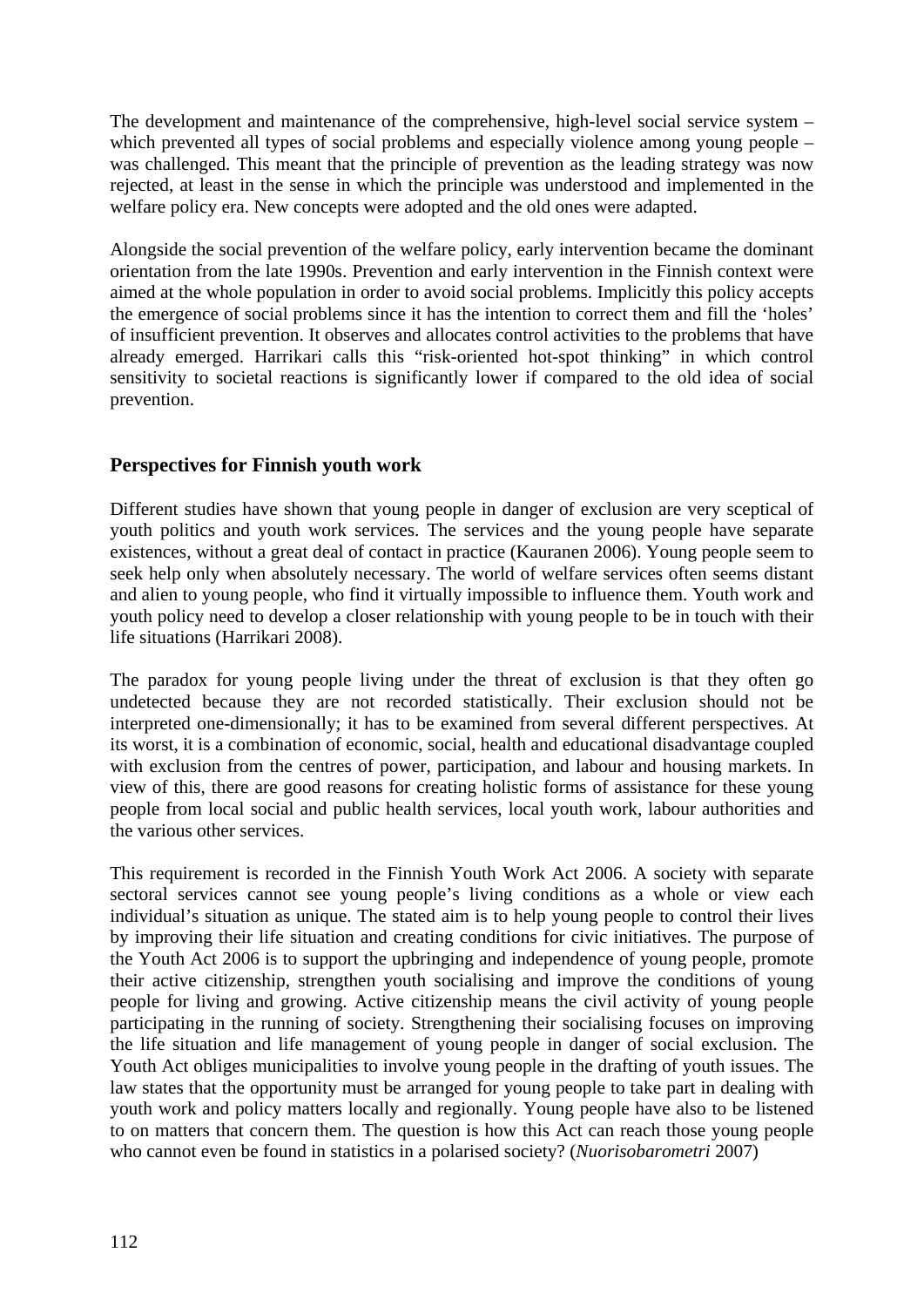What kind of youth policy or youth work should we practise today? Exploring the history of the theory and practice of youth work in Finland gives no clear answer to this question. Even the meaning of the term 'youth work' is unclear: reading the introductory text of various youth organisations, the Ministry of Education, Youth Research and other bodies, we find some very different concepts of youth work.<sup>[30](#page-112-0)</sup> The new freedom in local municipality youth work arrangements may diversify and enrich the methods of youth work, but problems will arise if local authorities primarily use it in order to make cutbacks by purchasing youth work services as cheaply as possible at the cost of quality.

## **References**

Allardt, E, & Jartti, P., & Jyrkilä, F.& Littunen,Y. (1958) Nuorison harrastukset ja yhteisön rakenne ['Leisure time activities of young people and the structure of the society'].Porvoo: WSOY.

Finnish Youth Co-operation Allianssi, [http://www.alli.fi/sivu.php?artikkeli\\_id=168](http://www.alli.fi/sivu.php?artikkeli_id=168)

Harrikari, T. (2008). *Riskillä merkitys. Lapset ja nuoret huolen ja puuttumisen politiikassa* ['Meaning for the risk. Children and young people in the politics of care taking']*,* Nuorisotutkimusverkosto/Nuorisotutkimusseura Julkaisuja 87. Helsinki: Hakapaino.

Helanko, R. (1953) Turun poikasakit ['Boy's gangs in Turku'] Sosiologinen tutkimus 9-16 vuotiaitten poikien spontaanisista ryhmistä vv. 1944-51. Turku: Turun yliopiston julkaisuja Sarja B, osa XLVI.

Helve, H. (1998a). *Reflexivity and changes in attitudes and value structures*. Unpublished paper presented at ISA World Conference, Montreal.

Helve, H. (1998b) *Nuoruudesta* ['About youth']. Tenth anniversary publication on the history of the Finnish Youth Research Society. Helsinki: Nuorisotutkimusseura ry. Hakapaino.

Helve, H. (2002). Arvot, muutos ja nuoret ['Values, change and young people']. Helsinki: University Press.

Helve, H. (2007). "Changes in values are challenging youth education" in E. Nivala and M. Saastamoinen (eds), *Nuorisokasvatuksen teoria* ['Theory of youth education']. Nuorisotutkimusseura/Nuorisotutkimusverkosto & Kuopion yliopiston sosiaalityön ja sosiaalipedagogiikan laitos, julk.-73. Tampere: Tampereen Yliopistopaino Oy., pp. 276-312.

Helve, H. (2008). *[Nuorisokasvatuksen maisteriohjelma Korkeakouluyhteistyön ja](http://www.uku.fi/sostyo/Itsearviointiraportti_Nuorisokasvatuksen_maisteriohjelma.pdf)  [koulutusrakenteiden kehittämishanke 2005–2007 –](http://www.uku.fi/sostyo/Itsearviointiraportti_Nuorisokasvatuksen_maisteriohjelma.pdf) Itsearviointiraportti* [Self-evaluation report of youth education master programme]. [Available at](http://www.uku.fi/sostyo/julkaisuja.shtml)  [www.uku.fi/sostyo/julkaisuja.shtml](http://www.uku.fi/sostyo/julkaisuja.shtml) (viewed 19 April 2009).

Hirvonen, E. (1978) Nuorisopoliittinen kokeilutoiminta ['Experimental work in youth policy']. Karkkila: Kansalaiskasvatuksen Keskuksen julkaisuja 20.

Hoikkala, Tommi and Sell, Anna (eds) (2007) *Nuorisotyötä on tehtävä* ['There is a need for youth work'], julk.-76. Helsinki: Nuorisotutkimusverkosto/Nuorisotutkimusseura.

<span id="page-112-0"></span><sup>-</sup>30. Today, the functions of Finnish youth work cover the socialisation of good citizens (or is that hidden control of young people?), support for (national/EU) identity formation, compensation for excluded young people (special youth work; youth welfare), and resources and allocations (Youth Act).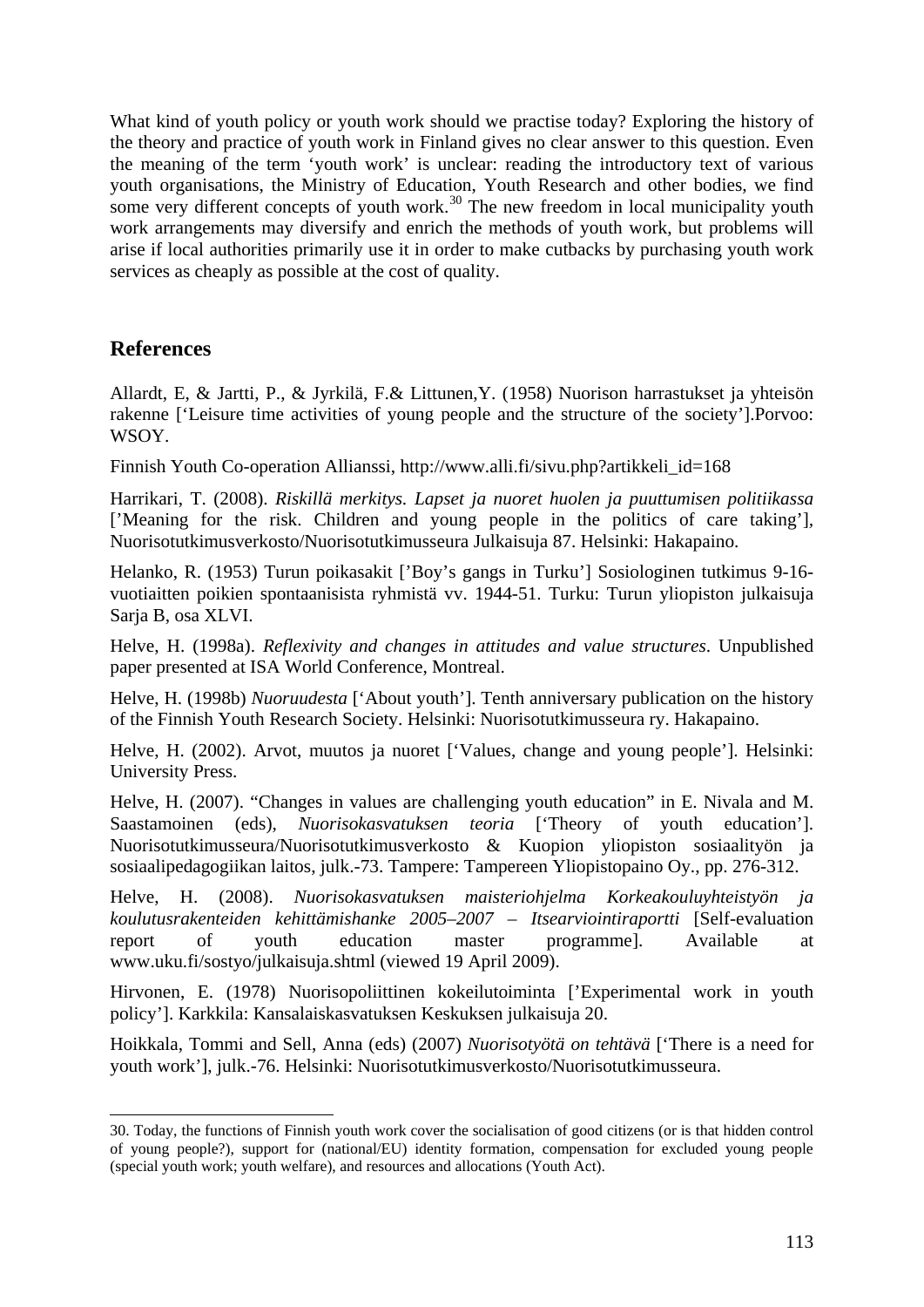Hämäläinen, J. (2007). "Theory of youth education in social pedagogy" in E. Nivala and M. Saastamoinen (eds), *Nuorisokasvatuksen teoria* ['Theory of youth education']. Nuorisotutkimusseura/Nuorisotutkimusverkosto & Kuopion yliopiston sosiaalityön ja sosiaalipedagogiikan laitos, julk.-73. Tampere: Tampereen Yliopistopaino Oy., pp. 169-200.

Kauranen, A. (2006) Modernit palvelut – postmodernit asiakkaat. Mikkelin seudun nuoret ja nuoriso-, kulttuuri- ja liikuntapalvelujen käyttö [' Modern services – postmodern customers. Youth in Mikkeli area and the use of municipal youth-, cultural- and sport services'] Unpublished Master´s thesis, Kuopio University, Master's Programme of Youth Education.

Lähteenmaa, J. (1991) Hiphoppareita, lähiöläisiä ja kultturelleja. Nuorisoryhmistä 80-luvun lopun Helsingissä ['About youth cultures from the 1980s in Helsinki']*.* Helsinki: Helsingin kaupungin nuorisoasiainkeskuksen julkaisuja 1.

Ministry of Education: Youth Work and Youth Policy in Finland**,**  [http://www.minedu.fi/export/sites/default/OPM/Nuoriso/Liitteet/YOUTH\\_WORK\\_AND\\_YO](http://www.minedu.fi/export/sites/default/OPM/Nuoriso/Liitteet/YOUTH_WORK_AND_YOUTH_POLICY.pdf)

#### [UTH\\_POLICY.pdf](http://www.minedu.fi/export/sites/default/OPM/Nuoriso/Liitteet/YOUTH_WORK_AND_YOUTH_POLICY.pdf)

Niemi, K. (2007). "Citizenship education as a part of the ethos of youth organisations" in E. Nivala and M. Saastamoinen (eds), *Nuorisokasvatuksen teoria* ['Theory of youth education']. Nuorisotutkimusseura/Nuorisotutkimusverkosto & Kuopion yliopiston sosiaalityön ja sosiaalipedagogiikan laitos, julk.-73. Tampere: Tampereen Yliopistopaino Oy., pp. 64-92.

Nieminen, J. (1995). *Nuorissa on tulevaisuus* ['In young people there is a future – the history of Finnish youth work']. Nuorisotutkimusseura r.y. Lasten Keskus OY. Jyväskylä: Gummerus Kirjapaino.

Nieminen, J. (2007). "Backgrounds to the theory of youth educational developments" in E. Nivala and M. Saastamoinen (eds), *Nuorisokasvatuksen teoria* ['Theory of youth education']. Nuorisotutkimusseura/Nuorisotutkimusverkosto & Kuopion yliopiston sosiaalityön ja sosiaalipedagogiikan laitos, julk.-73. Tampere: Tampereen Yliopistopaino Oy., pp. 30-63.

Nieminen, J.. (1998) Guy von Weissenberg ja vapaan nuorisokasvatuksen idea ['Guy von Weissenberg and the idea of free youth education']. In Suomalaisia kasvattajia. Suomen Kouluhistoriallisen Seuran vuosikirja. Helsinki. (pp.199 – 220).

*Nuorisobarometri*. (1995-2007) ['Finnish youth barometers'].

Paju, P. & Vehviläinen, J. (2001) Valtavirran tuolla puolen ['Other side of mainstream] – nuorten yhteiskuntaan kiinnittymisen kitkat 1990-luvulla. Helsinki: Sitra ja Nuorisotutkimusverkosto

Rantalaiho, K. (1969) 1970-luvun nuorisopolitiikka [Youth policy in 1970s]. Helsinki: Kansalaiskasvatuksen Keskuksen julkaisuja 4.

Researchers' view of youth policy (1997) in *Review of National Youth Policy of Finland* [National Report]. Ministry of Education: Helsinki, pp. 229-37.

Suurpää, L. (2002) Erilaisuuden hierarkiat, suomalaisia käsityksiä suvaitsevaisuudesta ja rasismista . ['Hierarchy of differences, Finnish ideas of tolerance and racism']. Helsinki: Nuorisotutkimusverkosto/Nuorisotutkimusseura, julkaisuja 28.

Telemäki, M. (1984). Johdatus nuoruuden ja nuorisotyön historiaan ['Introduction to the history of youth and youth work']. Valkeakoski: Kansalaiskasvatuksen Keskuksen julkaisuja 56.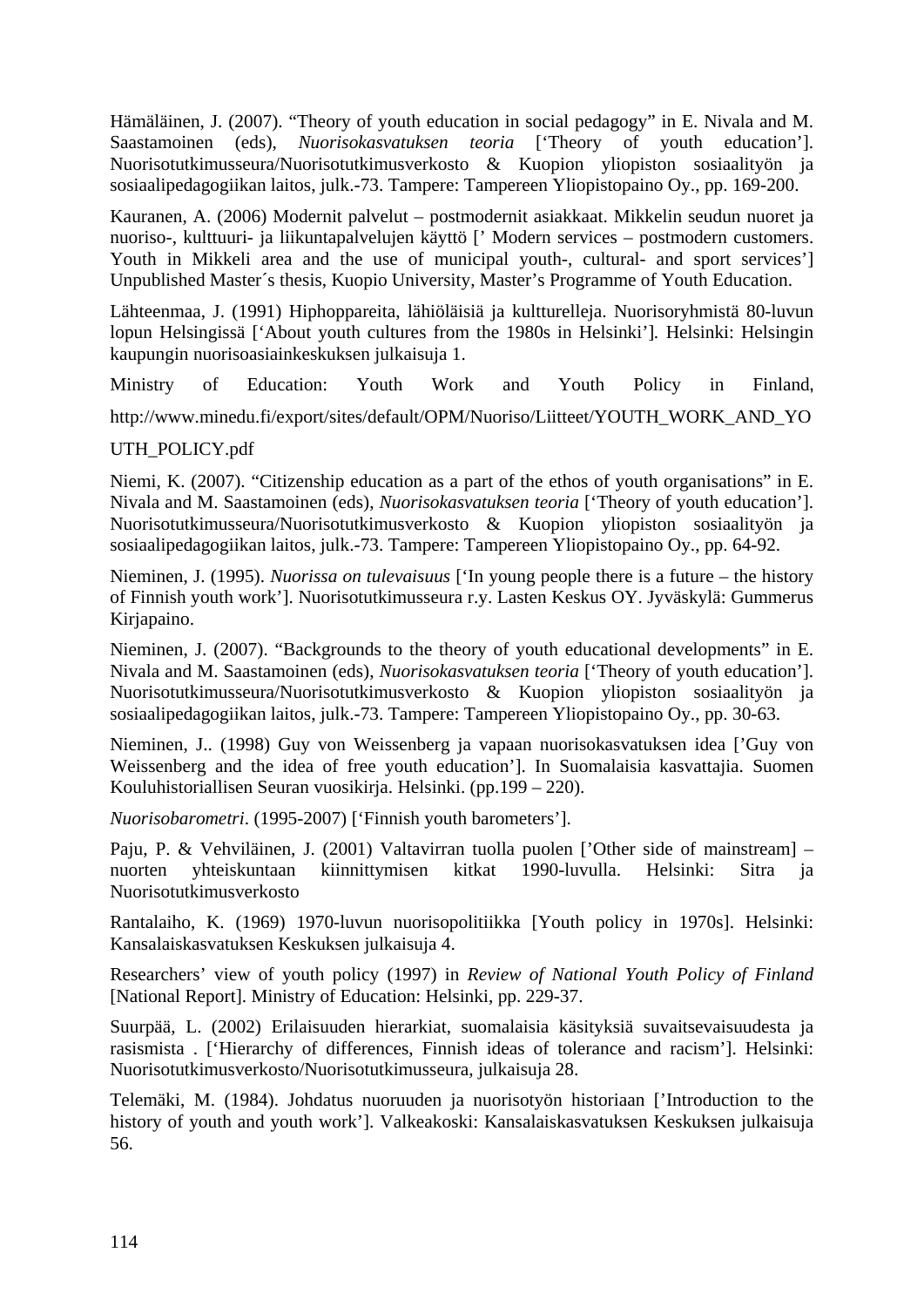The Finnish Youth Research Society, http://www.nuorisotutkimusseura.fi/sivu.php?artikkeli\_id=147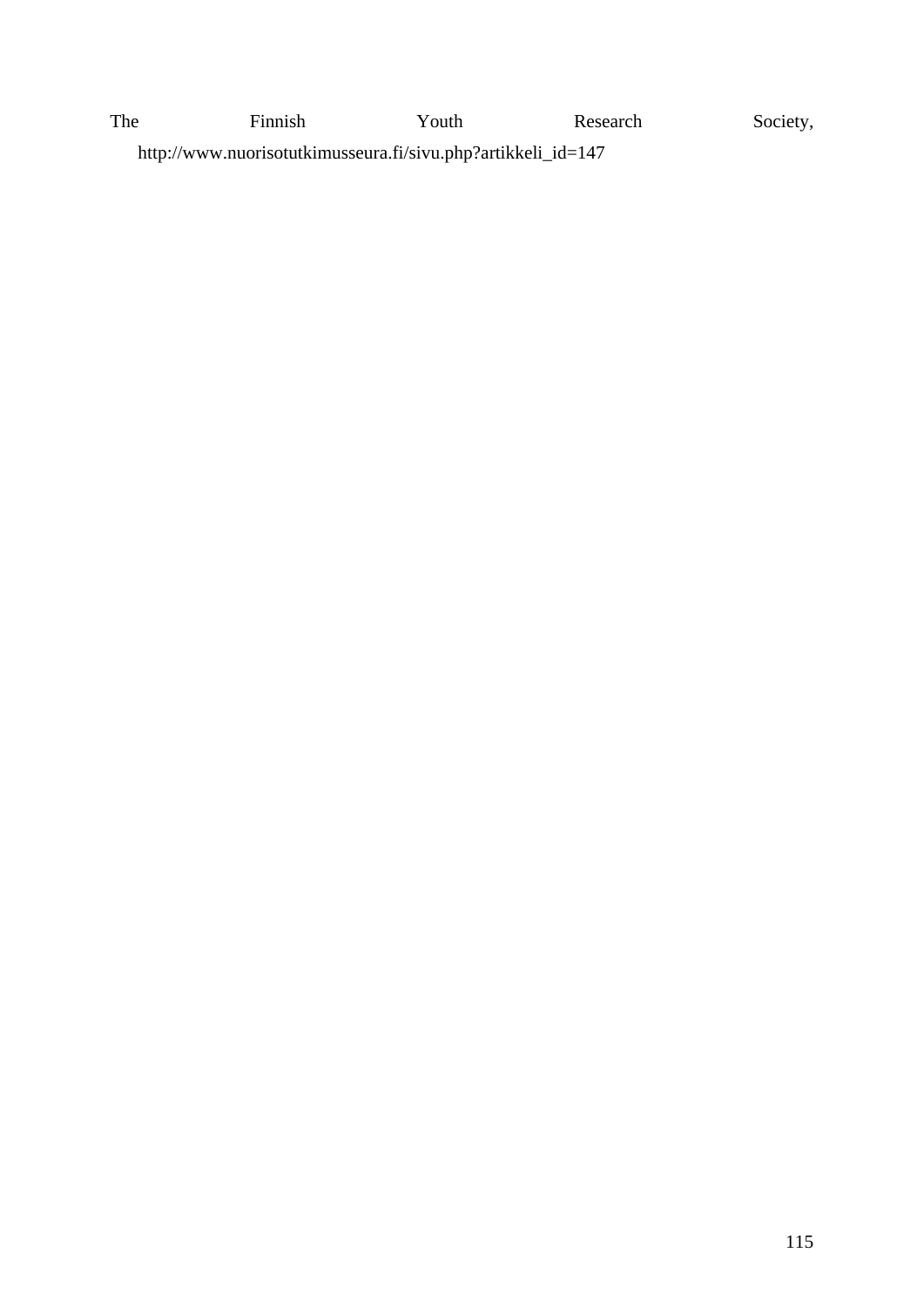# **11. Youth work and policy in France**

#### *Patricia Loncle*

To understand the specificities of French youth work, we should look at the current situation from a European perspective. In this regard, the Youth partnership contributions are obviously significant, and the following quotations particularly illuminate the French situation:

To describe the nature and scope of youth work in Europe it is first of all necessary to stress that there is no consistent definition of youth work either in all European countries or even in any single country. Youth work is a summary expression shaped by different traditions and by different legal and administrative frameworks, and it is used for a wide range of activities. … In general we can state that in all countries youth work is defined as a domain of "out-of-school" education and thus linked to nonformal or informal learning. … We can see that most of the definitions contain two basic orientations reflecting a double concern: to provide favourable (leisure time oriented) experiences (of social, cultural, educational or political nature) in order to strengthen young people's personal development and foster their personal and social autonomy, and at the same time to offer opportunities for the integration and inclusion of young people in adult society by fostering societal integration in general or preventing the exclusion of disadvantaged groups. … Regarding the target groups we can state that in all countries youth work addresses young people in general as well as disadvantaged or socially excluded groups. Although there are certainly different priorities in general youth services and targeted services, it can be argued that the aspects of participation and protection are given in all countries. (Youth partnership, 2004)

The French situation echoes these statements: there is no single law that regulates the intervention of youth workers, and the aim of their intervention is largely implicit: it depends predominantly on the work context of the persons involved (which means it depends on both the local decision-making process and the particular difficulties that affect young people).

## **Professionals in youth work**

Under the umbrella of French youth work, at least four professions can be gathered. They are the *animateurs socioculturels*, *éducateurs specialisés*, *chargés de mission* and *animateurs de prevention* or *animateurs de santé*.

The most numerous are the sociocultural activities co-ordinators (*animateurs socioculturels*): these professionals are the core group of youth workers. They are about 120 000 of them in France (Lebon, 2007). They work mainly for local authorities (municipalities and *départements* – local and meso levels) or for NGOs that are funded by public grants (of which a large part are local grants). Their profession was gradually organised during the 1960s but in a rather informal way. They principally provide leisure, cultural and sports activities for young people in a specific district.

The second group is the special needs workers (*éducateurs specialisés*), of whom there are about 55 000.<sup>[31](#page-115-0)</sup> They work for the same types of employer as the sociocultural activities coordinators, but their funding comes mainly from the *départements*, which are responsible for combating delinquency since the first decentralisation laws (1982-83). Their profession

<span id="page-115-0"></span><sup>-</sup>31. See http://educateurspecialise.lesocial.fr/exerciceprofessionnel.php.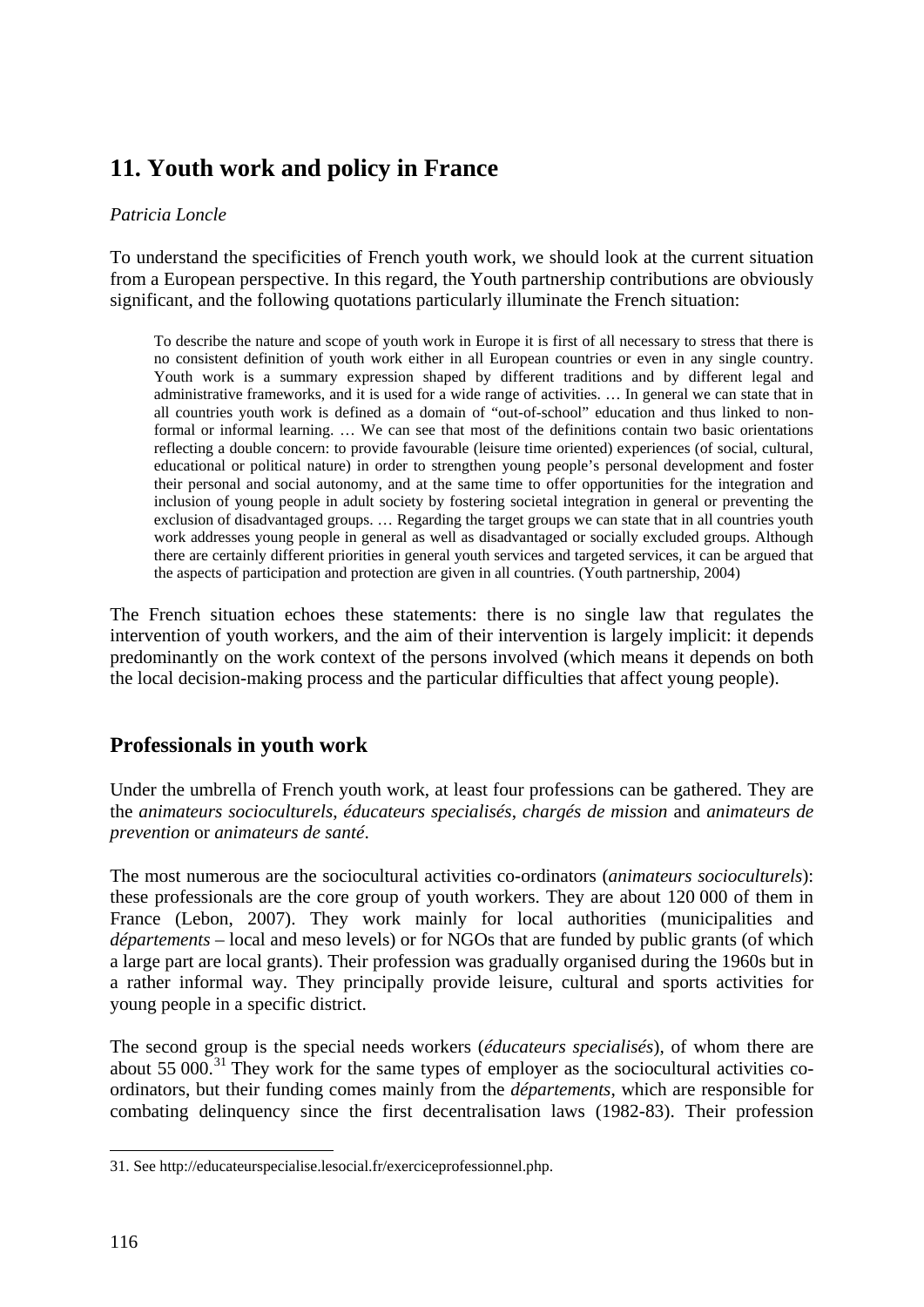appeared at about the same time as the co-ordinators' but it is regulated by a professional agreement (signed in 1966). They intervene in favour of disadvantaged young people, those who are at risk of delinquency or who are endangered by their family.

A third group consists of the operations managers (*chargés de mission*) of youth job centres, the *missions locales pour l'emploi des jeunes*. About 11 000 persons work in the 480 centres found in all the major cities. They are funded by various public bodies.<sup>[32](#page-116-0)</sup> Introduced in 1982, the operations managers aim to provide support for 16- to 25-year-olds entering the labour market. In 2006, they dealt with 1.2 million young people, of whom 40% found a job or were given a training session.

The fourth group is constituted by a new type of youth worker, specialising in the field of health. Named health organisers (*animateurs de prevention* or *animateurs de santé*), they are the latest professionals to emerge and their profession is not regulated at central level. They are employed at local level by municipalities, *départements* or NGOs. As yet, there are no statistics available on their exact numbers. They work principally, but not exclusively, in helping young people and focus on preventing risk behaviours (alcohol, drugs, road safety).

To synthesise this brief synopsis, we can quote Francis Lebon who wrote recently about the professionalisation of sociocultural activities co-ordinators:

The professional group does not – or only hardly – constitute a profession defined as an organised body, with its rules, its identification procedures and its careers. Some authors consider that the professionalisation process exists but that its outcome is uncertain; they mention both brakes and progresses. Other authors limit themselves to the description of the reality: they consider that the diversity of work conditions and the variety of job profiles does not permit to affirm the existence of a profession. On the other hand, the strong division of work distributes persons according to unequal positions and segments the professionals' groups. Besides, the professional identity causes problem. It appears fragmented, fragile and pulled apart between the various institutional worlds in which the activities are developed: cultural action, employment policy, tourism, sectors of social, education, sport, disabled people, elderly people, etc. (Lebon 2007: 17-18)

In order to appreciate the different elements that led us to this rather difficult situation, I propose to analyse the history of youth work through a threefold perspective: the evolution of youth work; changes in the youth question; and the local implementation of policies by youth workers. To do so, I base my work on a variety of multidisciplinary material on the history of youth work, youth policy (at national and local level, with special attention to the latter) and youth sociology. This material is a mixture of secondary analysis of existing data and of empirical material from my own researches.

To develop my argument, without pretending to establish an exhaustive history of youth work in France, I have focused on the three periods that seem the most relevant to explain the current situation in my country. As a consequence, my presentation is divided into three sections: the first is dedicated to the emergence of the youth question at the end of the 19th century; the second section focuses on the incomplete professionalisation of youth work in the 1960s; and the third section deals with the challenges of youth work in contemporary French society.

<span id="page-116-0"></span><sup>-</sup>32. Youth job centres receive 470 million euros p.a. in public funding (84% of their budget). Their principal sources of funds are the European Social Fund 8%; the state 40%; the regions 17%; the *départements* 5%; local authorities (singly or in groups) 23%; other public and private bodies 7%. See www.cnml.gouv.fr/le-reseau/.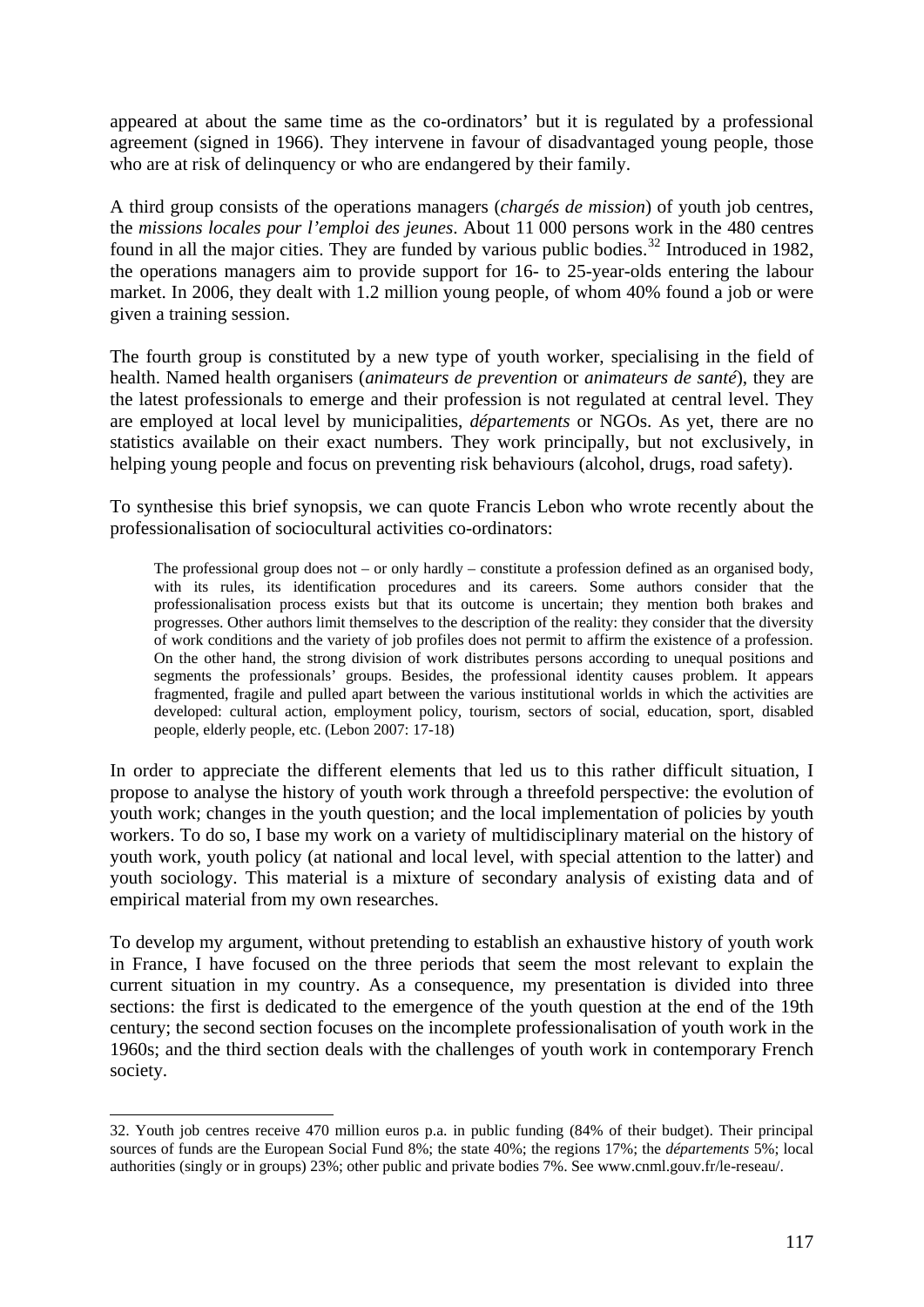## **From the late 19th century to 1945: the emergence of the youth question**

The period between the late 19th century and the Second World War is characterised by four elements at least:

- From a global viewpoint, the period is largely influenced by industrialisation, constant concerns about armed conflict and the need to strengthen the sense of national identity;
- This is the period when youth is considered for the first time as a problematic and identified population (Ariès, 1960; Loriga, 1994);
- Awareness of the difficulties commonly encountered by French young people (Villermé, 1840) leads to the emergence of numerous youth organisations whose first aim was to support young people in the face of both social and health issues;
- Although many youth organisations were national (or even international) in character, what they did for young people (in scope, content and proximity to public bodies) depended largely on the district and the local community in which they operated.

In this period, one can underline the state's relative absence (except in promoting patriotism and setting up a national, compulsory, free education system) and the predominance of public figures in youth care. Another remarkable fact is the acute ideological opposition between religious and non-religious groups, which appear as rivals in a struggle to dominate youth.

### **The formulation of the youth question**

From the late 19th century, the "youth question" was being formulated. This was closely linked to the urbanisation that happened in several French regions (mainly the northern and eastern regions for manufacturing and mining, and secondarily the western region for fishing). Urbanisation generated various global phenomena (Topalov, 1995):

- a persistent problem of poverty affecting large parts of the urban population, which grows significantly and suffers from underpaid jobs and an insecure labour market;
- the industrialisation of work (difficult work conditions, strictness of managers, low pay, long hours of work), which is not yet regulated nor compensated by social benefits;
- insanitary housing and large-scale epidemics (of cholera, for instance);
- the lack of safety in work places, increasing work accidents and dramatically reducing life expectancy in the most urbanised areas.

For young people, urbanisation gave rise to various consequences:

- it led rural youngsters far from their family to cities where they knew nobody and had difficulty finding a proper (and not too dangerous) job, as well as training and housing;
- most of these young people experienced difficult conditions, poverty and insecurity;
- a decline in the traditional forms of youth culture (such as carnivals and the *charivari*) by which young people in their rural communities could express themselves and their disapproval of aspects of adult society (Pellegrin, 1979);
- in urban areas, the appearance of youth gangs that scare people (Perrot, 1986), at this date!
- some people and public bodies begin to worry about the risk to young people, in their first contact with urban life, from immorality, poor health and poor housing.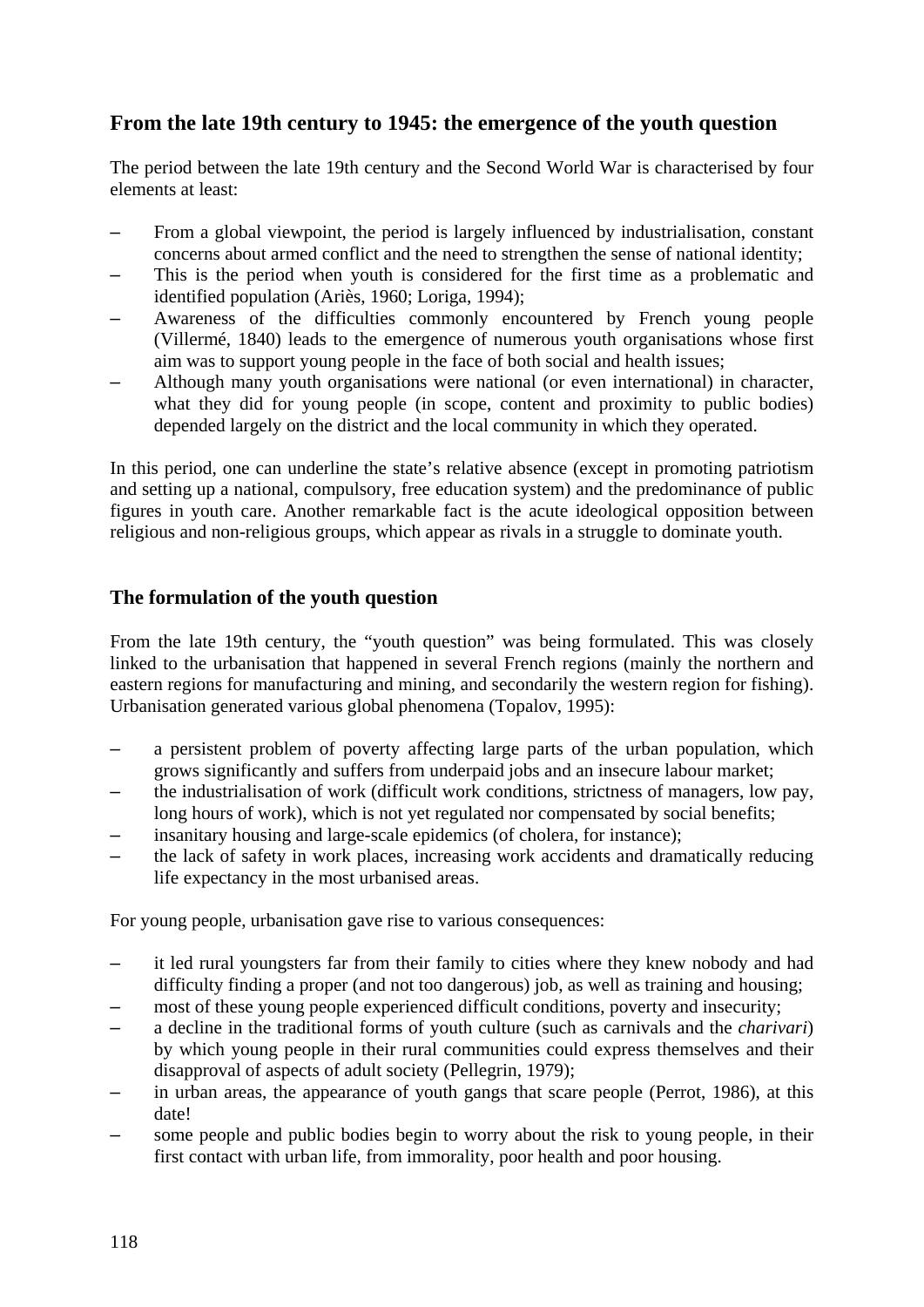It may be worth underlining the fact that our knowledge of the effects of urbanisation came from the application of different research methods (statistics, demography and psychology among them) to data from various large cities (like London and Chicago), revealing several important features. In particular, this research brought the existence of pauperism (poverty affecting workers) into the open, giving people new conceptions of 'poor' and 'poverty' and leading to progressive acceptance of social and public intervention. Previously, poor people were divided into two categories: the good poor (the ones who had objective reasons to be poor: orphans, unmarried mothers, disabled persons) and the bad poor (the ones who were healthy and yet did not work). This new perception of poverty was to have a great impact on youth care: it justified youth organisations' involvement in other fields than plain charity.

#### **Youth organisations and youth movements in competition**

Youth organisations and youth movements tended to be created all over France between the late 19th century and the Second World War. They shared some particularities: they appeared to struggle with each other to dominate youth (as rivals in proselytising and in recruiting more members); they were strongly affected by hygienist and social preoccupations; and most of them were created under the influence of international movements<sup>[33](#page-118-0)</sup> and represented a youth international network. Long before public authorities, they were the first actors in youth care.

We can divide the period into two parts:

- Before the First World War, a large range of youth organisations emerged in almost every part of France (but firstly in the cities). They were all different, but they were all led by adults – usually notables – who saw young people as a population to be protected, but did not take the specific character of youth into account. The organisations' action was influenced by strong moral principles (religious, non-religious or patriotic, for instance).
- During the inter-war years, what were called "youth movements" appeared. These were all run by young people and stressed their autonomy and development. They encouraged their members to adhere to a collective identity and to improve themselves. To do so, they developed specific tools and recognition means (like uniforms, rites and songs).

They also presented strong differences, as Table 11.1 shows.

| <b>Name</b>                              | <b>Begun</b> | Faith                                  | Area of operation         | Aims and popular appeal                                              |
|------------------------------------------|--------------|----------------------------------------|---------------------------|----------------------------------------------------------------------|
| The<br><b>UCJG</b>                       | 1867         | Protestant                             | international.            | with co-operation in social, religious,                              |
| (YMCA)                                   |              |                                        | national organisation     | intellectual and physical fields; elitist                            |
| patronages                               | 1830         | mainly Catholic:                       |                           | international, with a no central policy: it depended on the          |
| (youth clubs)                            |              | Protestant<br>some<br>or non-religious | community<br>organisation | needs of the community; mainly culture<br>and sport; mostly populist |
| <b>Catholic</b><br>The<br>Association of | 1886         | Catholic                               | national                  | strengthening the Catholic church;<br>elitist                        |

**Table 11.1: The main youth organisations in 19th-century France**

<span id="page-118-0"></span><sup>-</sup>33. The first YMCA was in London in 1844 and spread to all the world's big cities; the first patronage was that of Don Bosco in Turin in 1840; the first holiday camp was founded by Pastor Bion in Zurich in 1876; in 1907 the Scouts were started by Robert Baden-Powell in the UK and youth hostels were created by the German Richard Schirman; Working-class Catholic Youth was established by Joseph Cardjin in Belgium in 1926.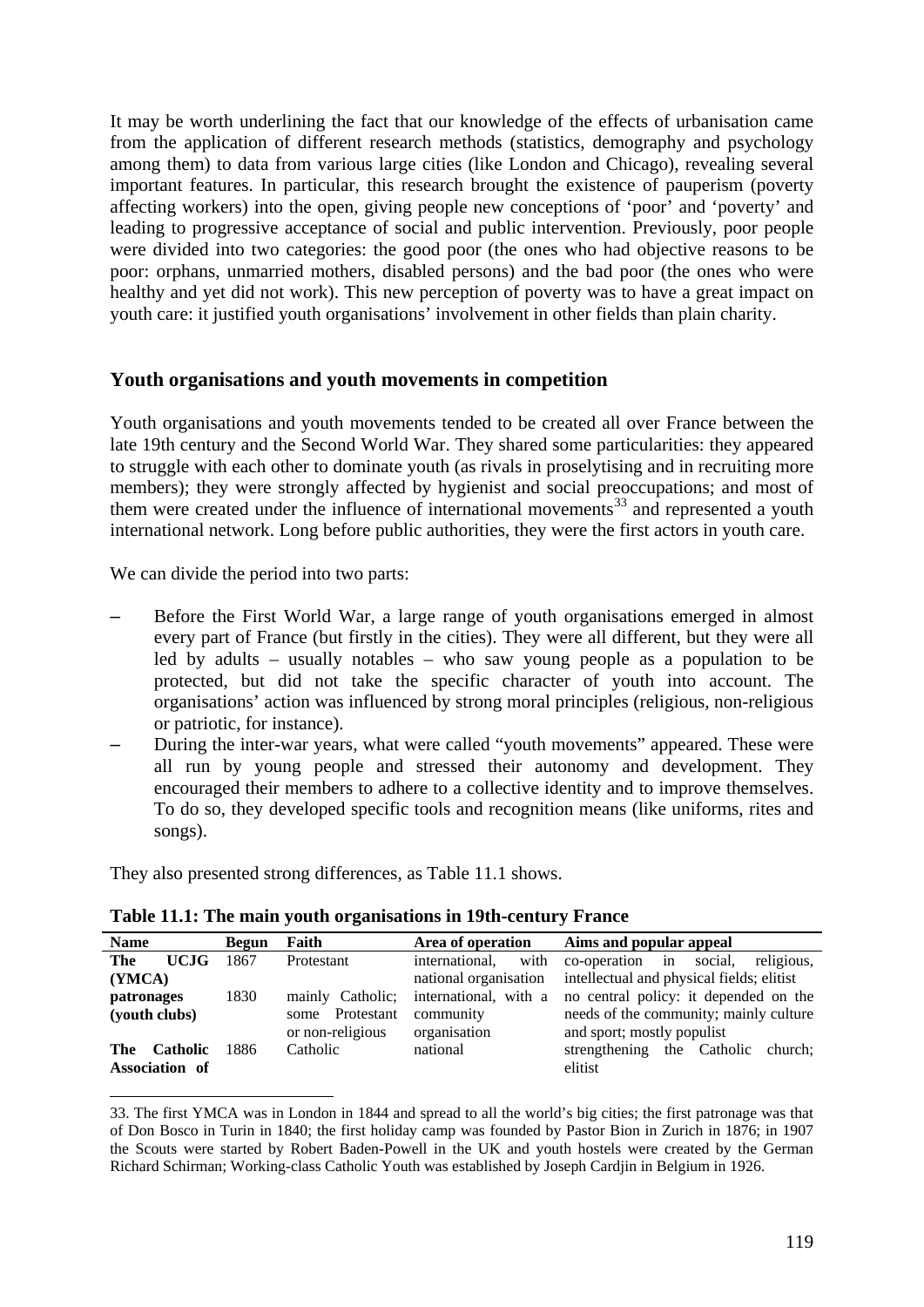| <b>French Youth</b><br><b>The Education</b><br>League | 1866 | non-religious                                                                  | national                                     | supporting creation of the national<br>school system, then organising extra-<br>curricular activities for young people; a<br>mix of elitist and populist |
|-------------------------------------------------------|------|--------------------------------------------------------------------------------|----------------------------------------------|----------------------------------------------------------------------------------------------------------------------------------------------------------|
| holiday camps                                         | 1881 | first,<br>Protestant<br>then Catholic or<br>non-religious too and local bodies | international, several<br>national movements | offering healthy holidays for urban<br>(poor) children and youth; populist                                                                               |
| $C = I = 1.2002 = 00.07$                              |      |                                                                                |                                              |                                                                                                                                                          |

*Source*: Loncle, 2003, pp. 90-97

#### **Table 11.2: The main youth movements in 20th-century France**

| <b>Branches</b>                   | <b>Begun</b> | Faith      | <b>of</b><br>Area<br>operation | <b>Aims</b>                                                         | Popular appeal       |
|-----------------------------------|--------------|------------|--------------------------------|---------------------------------------------------------------------|----------------------|
| <b>Scouting</b>                   |              |            |                                |                                                                     |                      |
| éclaireurs<br>les                 | 1910         | Protestant | international                  |                                                                     | populist             |
| unionistes                        |              |            | to local                       |                                                                     |                      |
| les éclaireurs de                 | 1911         | $non-$     | national and                   | develop<br>young<br>people's<br>To<br>autonomy, resourcefulness and | populist             |
| France                            |              | religious  | local                          | collective spirit                                                   |                      |
| de<br>scouts<br>les               | 1920         | catholic   | national and                   |                                                                     | populist,<br>but     |
| France"                           |              |            | local                          |                                                                     | more elitist         |
| <b>Specialised Catholic youth</b> |              |            |                                |                                                                     |                      |
| Working-class                     | 1926         | Catholic   | international                  |                                                                     | populist             |
| Catholic Youth                    |              |            | to local                       | To develop autonomy, social                                         |                      |
| Student                           | 1929         | Catholic   | national<br>to                 | class pride, self-esteem,<br>and                                    | elitist<br>(because) |
| Catholic Youth                    |              |            | local                          | collective spirit                                                   | so few students)     |
| Rural<br>Catholic                 | 1929         | Catholic   | national<br>to                 |                                                                     | populist             |
| Youth                             |              |            | local                          |                                                                     |                      |
| <b>Youth hostels</b>              |              |            |                                |                                                                     |                      |
| French<br>League                  | 1929         | Catholic   | international                  |                                                                     | populist             |
| of<br>Youth                       |              | (but open) | and national                   | To sustain outdoor activities and                                   |                      |
| Hostels                           |              |            |                                | develop<br>people's<br>young                                        |                      |
| Non-religious                     | 1933         | $non-$     | national                       | autonomy                                                            | populist (pacifist)  |
| centre of youth                   |              | religious  |                                |                                                                     | promoting<br>and     |
| hostels                           |              | (leftist)  |                                |                                                                     | gender diversity)    |
| $Source$ I onele 2003 pp. 96-100  |              |            |                                |                                                                     |                      |

*Source*: Loncle, 2003, pp. 96-100

Developed in a very disparate way at the beginning of the period – but all competing while keeping their distance from public authorities – these movements tended to co-operate increasingly with each other and with local and central authorities by the end of the period. In this, they played a critical role, sustaining the first public policies addressed to young people.

### **The influence of local authorities and the state**

During this period, public bodies' influence and role appeared unquestionably secondary to that of private actors. Nonetheless, local authorities were sometimes very helpful, and in 1936, for the first time, the French state set up a public agency responsible for interventions with young people.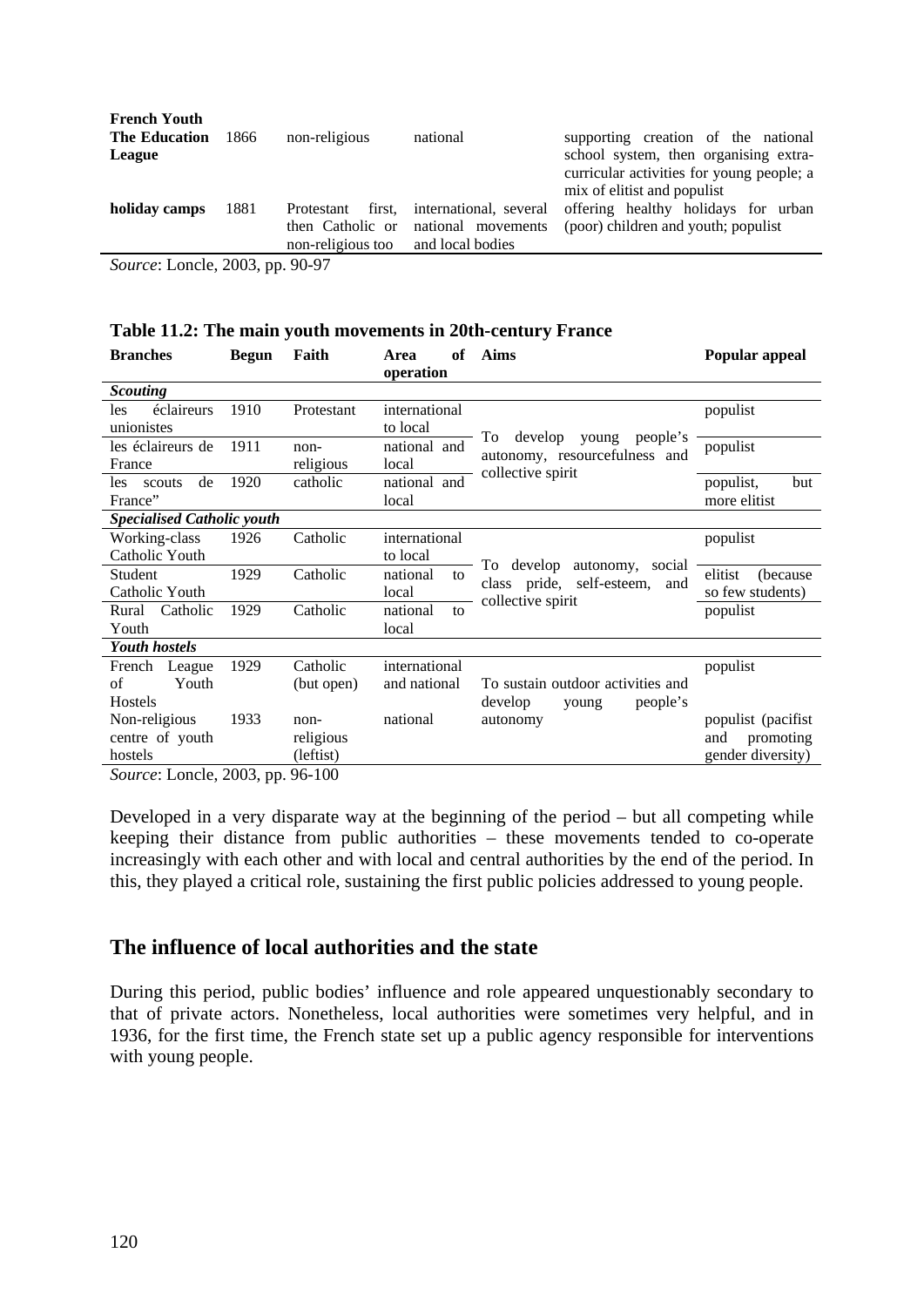### **Two contrasted local authorities**

At this period almost all actions for youth were implemented at local level by local actors. To analyse the influences and roles of local authorities in this field, we need to focus our attention on particular examples. To do so, we can compare youth actions in two contrasting cities, Rennes and Lille, under five points: the content of the local youth question; local youth organisations and movements; ideological conceptions of youth intervention; types of public interventions and realisations; and relationships with youth organisations and movements. These two cities appeared rather different: Rennes was at this time a medium-sized city, the regional capital of Brittany, an administrative city, rather wealthy and with only slight social problems; conversely, Lille was part of a huge metropolis, one of the first places in France to be urbanised, and thus at this period it had bottomless social problems. This comparison is summarised in Table 11.3.

|                                                                 | <b>Rennes</b>                              | Lille                                     |  |  |
|-----------------------------------------------------------------|--------------------------------------------|-------------------------------------------|--|--|
| The<br>local                                                    | "youth A certain rural exodus, poverty and | urbanisation:<br>of<br>problems<br>Deep   |  |  |
| question"                                                       | housing problem; but overall relatively    | unemployment, poverty, housing, health    |  |  |
|                                                                 | wealthy                                    | and dangerous workplaces                  |  |  |
| The<br>local<br>vouth                                           | Two main organisations, a religious        | Almost the whole range<br>of<br>youth     |  |  |
| organisations<br>and                                            | and a non-religious patronage, which       | organisations, both Catholic and non-     |  |  |
| movements                                                       | developed a very open approach to          | religious; a strong influence; some were  |  |  |
|                                                                 | youth care                                 | very populist, others tried to develop an |  |  |
|                                                                 |                                            | elitist approach                          |  |  |
| Ideological conceptions<br>Moralism and patriotism; Catholicism |                                            | Anti-poverty and hygienism;<br>leftist    |  |  |
| of youth interventio                                            | was very dominant                          | movements were important                  |  |  |
| of<br><b>Types</b><br>public                                    | Modest: the municipality supported the     | Substantial: the municipality founded and |  |  |
| <i>interventions</i><br>and                                     | non-religious patronage by promoting       | ran its own facilities (day care centre,  |  |  |
| realisations                                                    | its actions in the local newspaper, by     | holiday camp, large charity "agency");    |  |  |
|                                                                 | lending its infrastructures (the stadium,  | Lille belonged to a trend that has been   |  |  |
|                                                                 | the swimming pool, the City hall)          | called "municipal socialism"              |  |  |
| <b>Relationships</b><br>with                                    | An exclusive link with the non-            | A clear preference for non-religious,     |  |  |
| organisations<br>vouth                                          | religious patronage                        | leftist organisations                     |  |  |
| and movements                                                   |                                            |                                           |  |  |

**Table 11.3: Influences and roles of two French local authorities**

Source: Loncle, 2003, pp. 58 and following.

Table 11.3 shows clearly the contrast in public interventions that could be found in the two municipalities. It introduces already the question of inequalities between places, which we are going to discuss in more detail in the third part of this chapter.

### **Leo Lagrange**

Apart from the Vichy period, which was exceptional, the state's intervention was not very developed in this period. However, we must mention the creation in 1936 during the Front populaire's government of the post of Under-Secretary for Leisure and Sport, which was entrusted to Leo Lagrange. This man was commonly designated by youth movement leaders as the "Youth minister". He had a strong charisma and has become a myth in the field of youth work and youth policy. During his three years as minister, with the close collaboration of youth movements, he encouraged many public interventions that are still considered as significant: he supported the allocation of funds to youth hostels, camping grounds and stadiums, he introduced the *brevet sportif populaire* (a fitness certificate), he negotiated with the train companies to get reduced prices for travel tickets for young people, and more.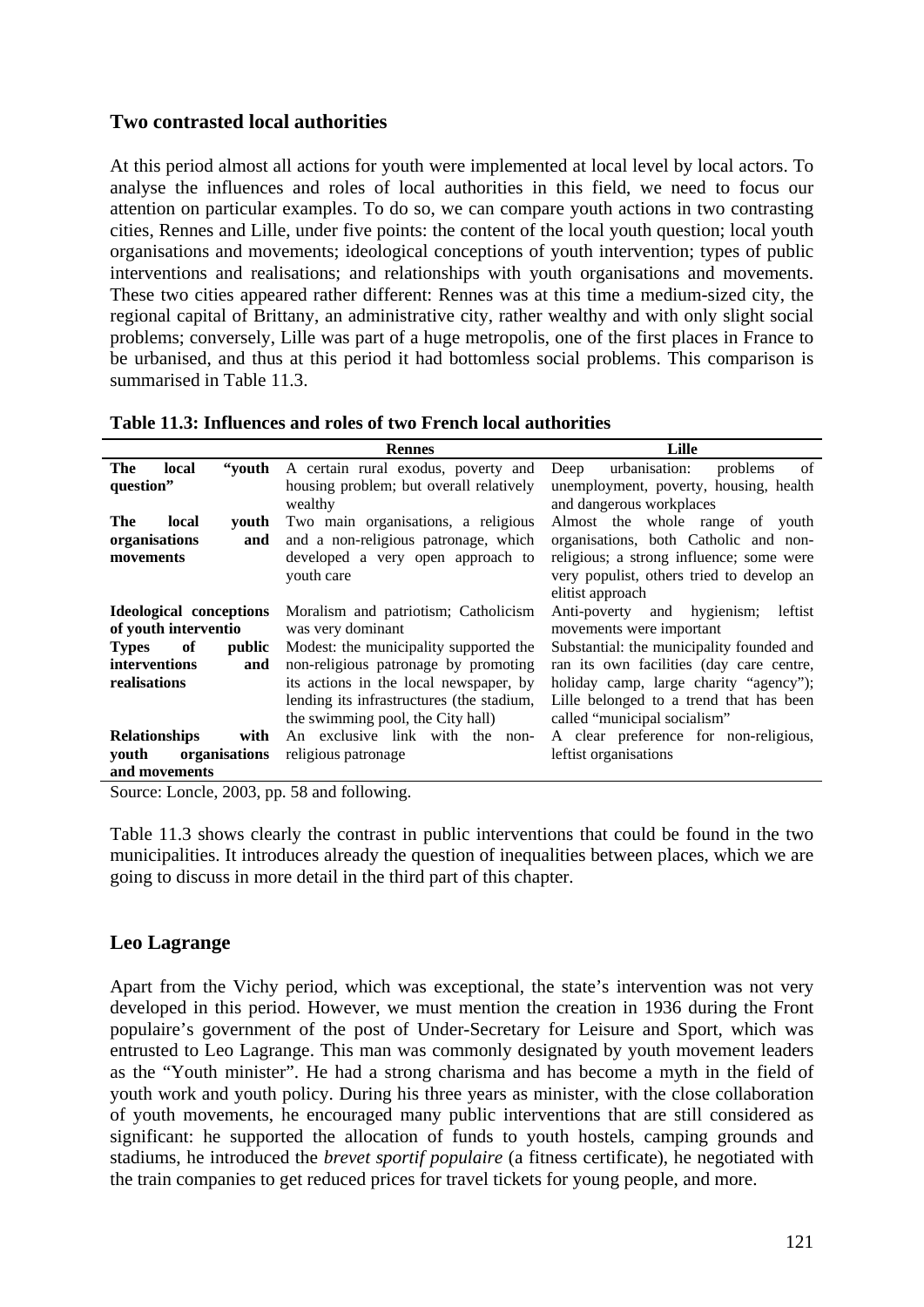Above all, the man was obsessed by respect for freedom and choice in youth care. He appeared as an exception in a period when authoritarian forms of youth movement were spreading in Italy and Germany. To illustrate this period, I would like to quote Leo Lagrange:

Our simple and humanistic goal is to permit the whole French youth to find, in sport practice, cheerfulness and health, our goal is also to build a leisure organisation where workers can find the relaxation and the recompense to their hard labour. … Sportive leisure, tourist leisure, cultural leisure have to be associated and completed by the joys of stadiums, the joys of walking, of camping, of travels, of spectacles and feasts. We wish that the worker, the peasant, the unemployed will find in leisure, the cheerfulness of living and the sense of dignity. To build this immense project, to animate it with the powerful energy of popular life, I rely upon the active collaboration of all the existing organisations and especially of the working class organisations. Moreover, I rely on youth itself to create the tools of its strength, health and joy. $34$ 

### **The 1960s: professionalisation and the decline in youth movements**

The second part of this chapter is dedicated to the 1960s, because of the fundamental role this period played in the constitution of youth work and youth policies. This was a strange era in various ways.

It was a period of economic growth, when public action was greatly extended following the idea that modernity and planning would permit the eradication of poverty and all forms of maladaptation. Consequently, there was a boom in urbanisation along with expansion in social policy and the professionalisation of social workers of all kinds.

For youth, it was a period of paradoxes. Young people were seen by adults as strangers who did not easily accept mainstream norms and were potential delinquents. At the same time, surveys of them showed that this generation was extremely conservative and eager to reproduce social norms.

Youth movements and public interventions with youth seemed to experiment in a kind of honeymoon: they appeared very dynamic, proposing new principles and ideas of intervention; they worked under the principles of partnership and proposed an attempt at transversal public policy; the first attempts to professionalise youth workers were made. But the honeymoon was short: with the events of May 1968 and their consequences, youth movements were rejected by the state and began to decline.

### **Young people: a menace to social peace, a generation in struggle**

During the 1960s, there are two, successive figures of youth: at the beginning of the decade, the delinquents, the "black jackets" that haunted the mass media and traumatised public opinion; at the end of the decade, the students involved in a struggle for which part of the adult population showed some sympathy. When one examines the influence of these figures on youth policies and youth work, the situation appears a bit contradictory. Whereas the black jackets were in reality few in number, they were made much of by the press and transformed

<span id="page-121-0"></span><sup>-</sup>34. Léo Lagrange, quoted by Jean-Louis Chappat, *Les chemins de l'espoir, ou combats de Léo Lagrange*, Liévin: Editions Fédération Léo Lagrange, 1983, p. 173.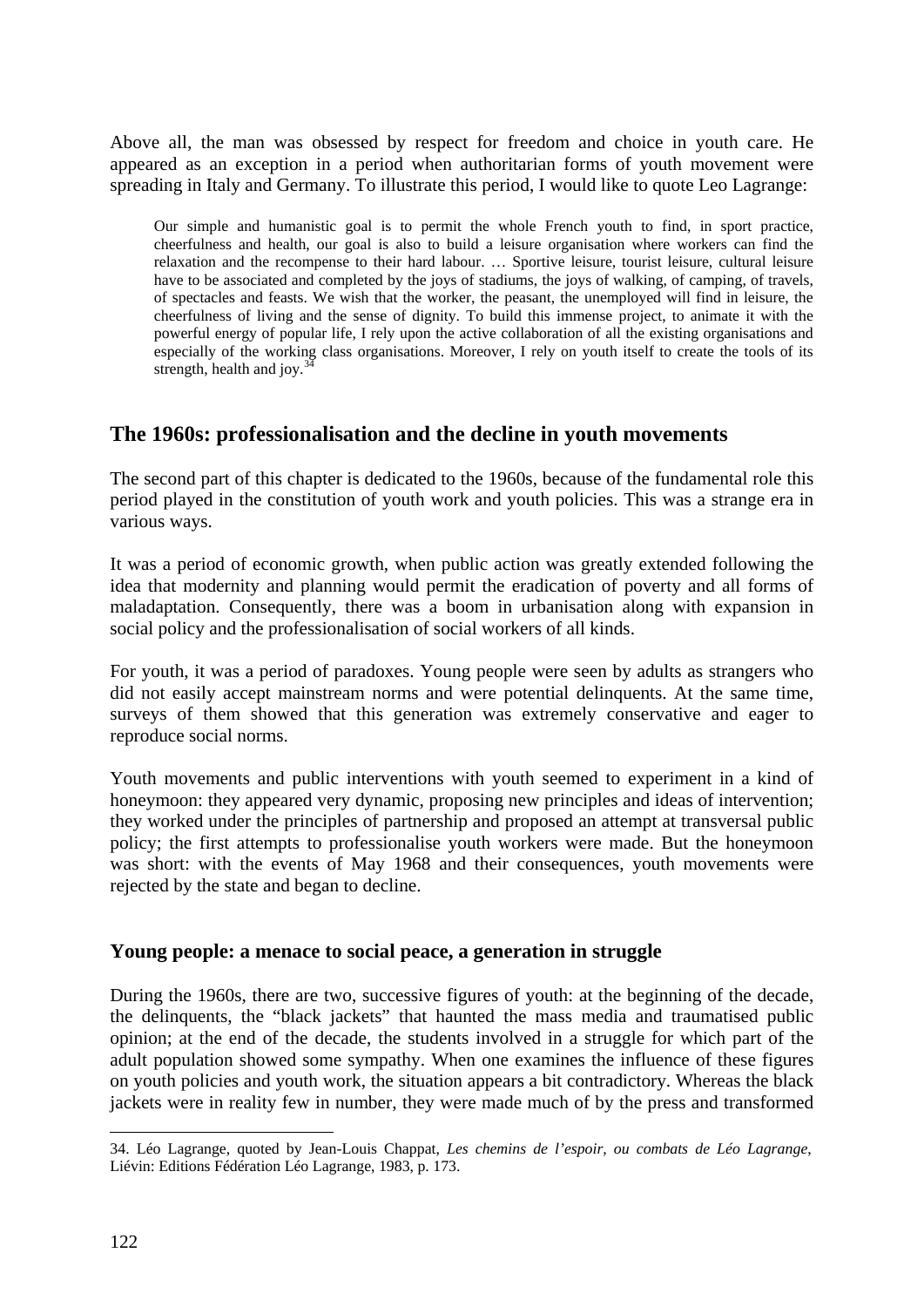into a kind of allegory of the period, which contributed to deep changes in youth care. On the other hand, the thousands of students involved in the May 1968 events caused large changes in society but nothing very specific in the field of youth care.

The "black jackets" was the name given by the mass media from 1959 to the mid-1960s to designate youth delinquency organised in gangs. Several violent events led to the emergence of this new figure, which was largely created by the press: originally it described a handful of young people who despoiled public spaces during the summer of 1959; by extension, it became a generic term for organised youth delinquency. Few of them really wore black jackets … but that was not the point. They were seen as "rebels without causes" and used as a metaphor to explain the social crisis: an educational crisis and a political one. If the black jackets existed, it was because their parents were permissive, equating tolerance and weakness. It was also because our country was experiencing fratricide through the Algerian war; these young people were at war against themselves, just as French society was at war against itself. In answer to this phenomenon, the state proposed a rather plain solution: youth work.

The students' movement of 1968 appeared as a radically different phenomenon. First of all, it was real and significant, and it had its own political cause. This movement was not just a metaphor of social crisis, but a social crisis itself. The students who gathered in this movement blocked the country for several weeks, they organised strikes and demonstrations, they claimed more freedom, more tolerance, more of a place in society. They were more or less supported by working-class trade unions and gave birth to several leftist organisations. They constituted a clear rejection of the 5th Republic and General de Gaulle's government. In the face of this, the public answer was also different: the state did not offer youth care; the problem was too big for this kind of solution. French society was transformed permanently by these events, but not the youth sector, apart from the fact that youth movements that mainly supported students lost the state's trust.

#### **Youth movements and public bodies**

For the French youth researcher, the 1960s appear as an extremely interesting and rich period: at national and local levels, many actions and initiatives were put into practice, new movements emerged and partnerships were built between public bodies and youth organisations. The new urbanisation process represented an opportunity to think about new methods, principles and places of youth care. The expansion of women's work brought about much reconsideration of the place of children and the organisation of extra-curricular time. It was also (we will come back to this in the next section) the beginning of professionalisation. Here again we will examine separately what was going on at national and local levels (using the same comparison between Rennes and Lille).

#### **Maurice Herzog**

The most interesting period, or at least the period when there was a real attempt at structuring a significant youth sector, was the period from 1958 to 1966, when Maurice Herzog was High Commissary of Youth and Sports. This man developed a real project that was both ambitious and transversal. Based on the twofold principle that youth policy had to be organised with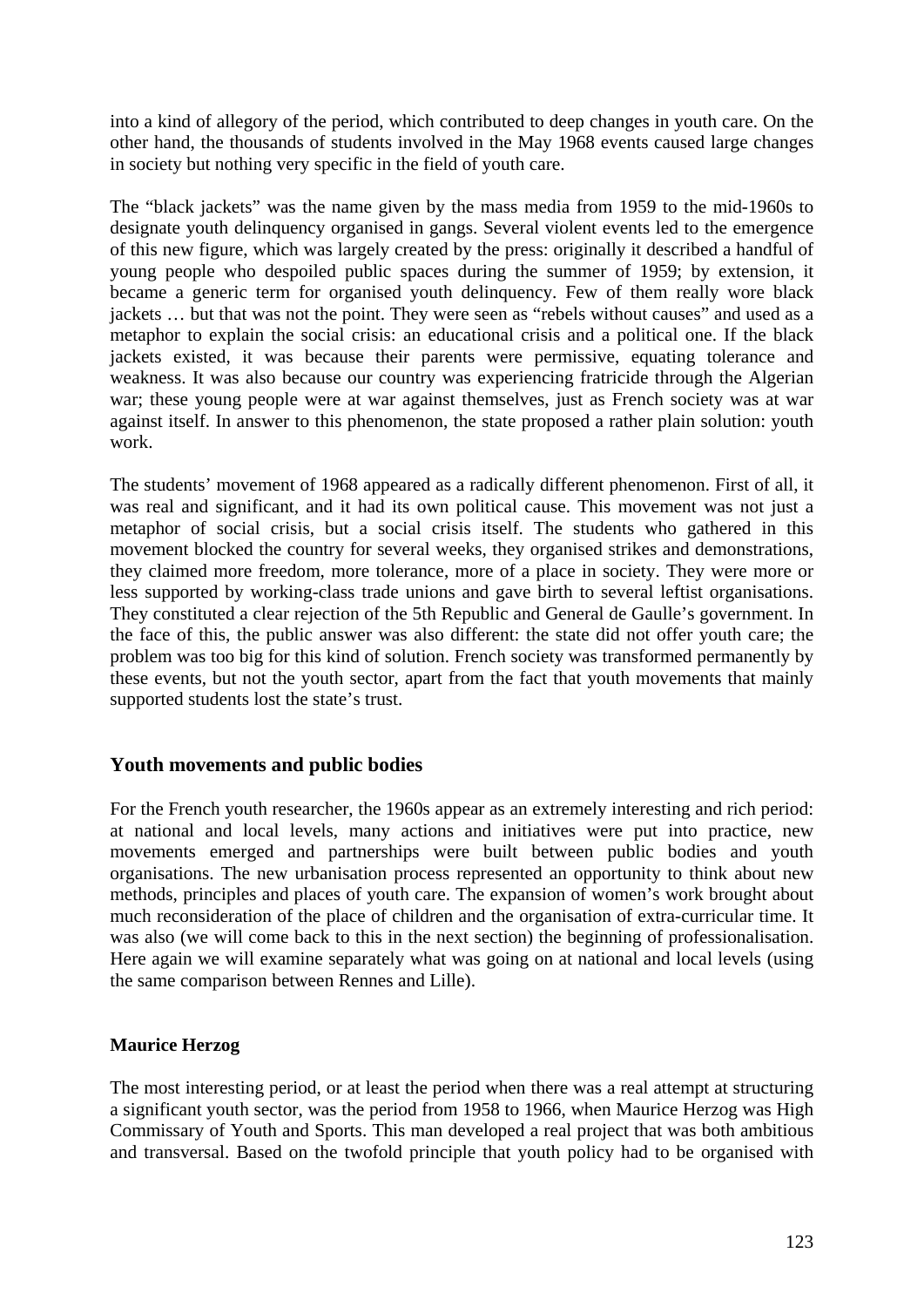youth movements and also in an inter-ministerial way, he proposed partnerships with youth bodies and with related ministries like education and social affairs.

The partnership with youth bodies was close and systematic: youth actors were seen as joint producers of public action. It consisted in the creation of a High Committee on Youth that aimed at creating and co-ordinating new orientations in the field of youth policies.

The inter-ministerial approach was symbolised by the creation of the FONJEP (interministerial funds for youth and popular education) which gathered 13 ministries and whose aim was to develop public actions that answered to youth needs in the framework of the planning and urbanisation process. This was underlined by Françoise Tétard:

The youth sector and in particular the popular education sector has been constituted in a reasoned and subtle articulation between associations representing various ideologies that claimed recognition and a State that needed a plural interlocutor guaranteeing pluralism. This obligated alliance has known ups and downs for fifty years but it is unquestionably constitutive of the identity of the sector. (Tétard, 1996, p. 3)

Thus, this golden age did not last: Maurice Herzog's departure in 1966 was the end of this ambitious policy addressed to youth. His successors did not benefit from the same support from youth movements, which intended to develop a policy addressed directly to young people. Under the influence of May 1968 and the changes in French society, which tended towards more individualism, youth movements and then the state itself weakened progressively during the 1970s and more dramatically during the 1980s.

#### **The contrasted situations of Rennes and Lille**

In Rennes and Lille, some forms of partnership between the municipalities and youth bodies were also tried. Nevertheless, deep differences remained that were linked to the extent of poverty and unemployment – in Lille, in particular, where the municipality had to manage serious problems that seemed then relatively far from youth care. In Rennes, the situation was more favourable, but the trend was the same as at central level.

|                               | <b>Rennes</b>                                                                         | Lille                                   |
|-------------------------------|---------------------------------------------------------------------------------------|-----------------------------------------|
| <b>Attitude</b><br>of<br>the  | Intention to take the lead in framing local                                           | Delegation of responsibility to youth   |
| municipality<br>towards       | youth policy                                                                          | organisations                           |
| youth policy                  | Willingness to work with the whole                                                    |                                         |
|                               | network of youth actors                                                               |                                         |
| <b>Creation</b><br>and        | A multiplicity of new organisations: centres                                          | Old organisations remain; due to        |
| implementation of new         | for youth and culture; the Léo Lagrange                                               | tensions and ideological battles, it is |
| youth organisations           | difficult to implement the new forms<br>clubs, youth clubs; but the old organisations |                                         |
|                               | and movements remained                                                                |                                         |
| Quality of the youth          | A very organised youth network, based on                                              | A close network characterised by its    |
| network                       | consensus and stability of a few local actors                                         | many tensions                           |
| Spaces of formulation         | Organisation of a local network of youth                                              | Organisation of a Youth Municipal       |
| of the local youth policy     | actors (the CLOJEP) and a counter-proposal                                            | Agency, which lasted only six years     |
|                               | by the municipality (the OSCR), 1961-2006                                             | $(1965 - 71)$                           |
| <b>Fields</b><br>of<br>action | Arrangements in the socio-cultural field,                                             | Struggle against poverty                |
| addressed<br>to<br>young      | implementation of structures in new areas                                             |                                         |
| people                        |                                                                                       |                                         |

**Table 11.4: Local youth care in Rennes and Lille in the 1960s**

*Source*: Loncle, 2003, pp. 249 and following.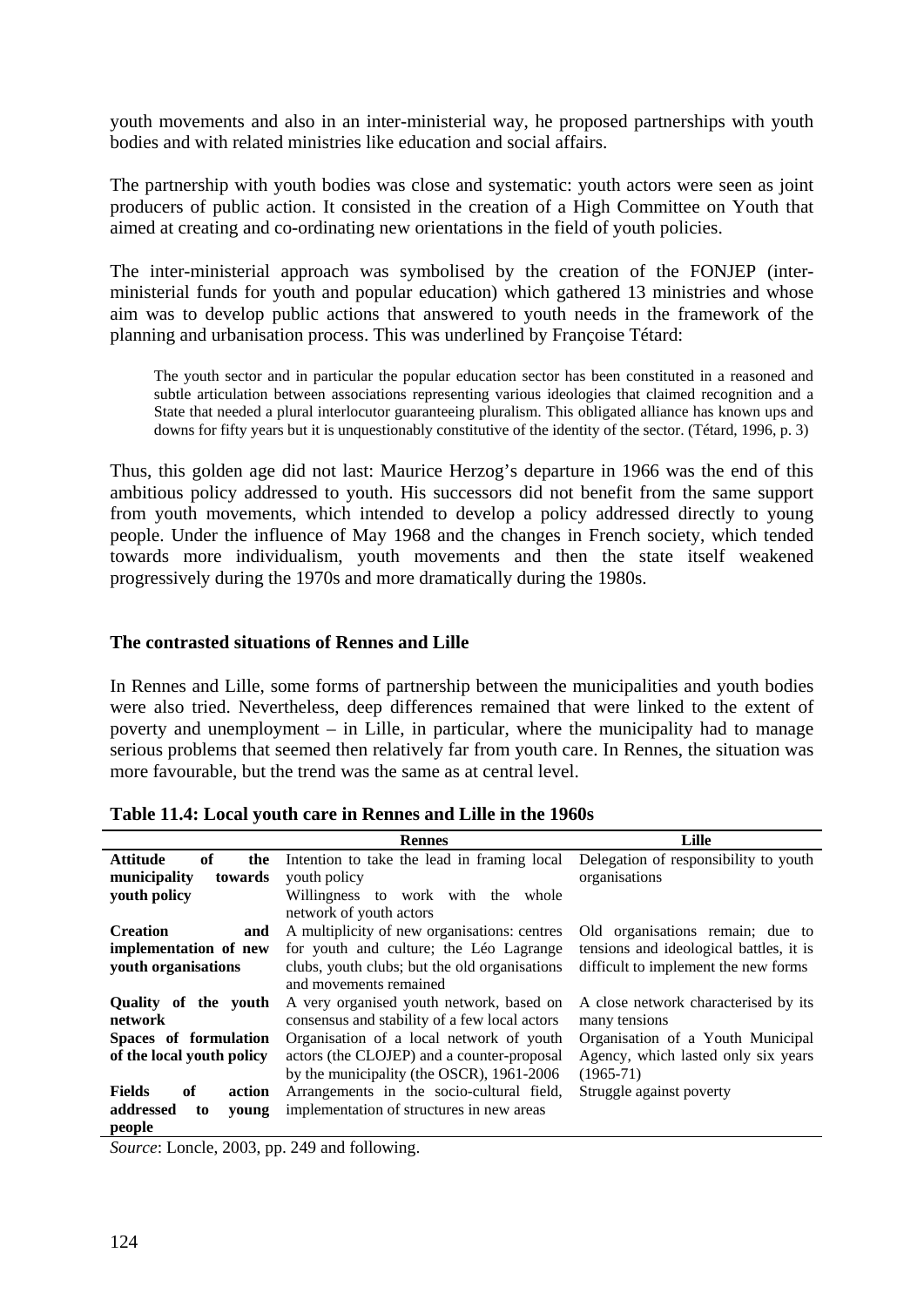### **The emergence of youth workers as a profession**

During the 1960s, in answer to the needs that emerged from the urbanisation process and in the belief that public intervention could resolve any kind of poverty or social maladjustment, a wave of professionalisation tended to affect all social sectors. In the field of youth care, two types of profession emerged.

The more organised one was the profession of special needs workers: it was formalised in 1966, but was the result of a process of negotiation between the state and voluntary associations. This process began in the Second World War, when the needs of youth delinquency and youth disability appeared in their full extent: at the beginning of the conflict, under-age prisoners and disabled children were mixed with adults in prisons and institutions in terrible conditions. As a consequence, some individuals – most coming from the Scouting movements – got organised and alerted judges to the need to find specific answers to the situation of these under-age persons. Over the next two decades, training schools were created for "special needs workers", which led to the progressive definition and organisation of this profession.

The second profession, far less organised, though their roots were closely related, was that of sociocultural activities' co-ordinators. The 1960s were the decade when consideration of the definition of this profession was most active, at least at central level. It came from the partnership that we mentioned and in particular from the FONJEP. Many training courses and schools emerged during this period that aimed at regulating access to the profession. The first diploma, created in 1964, was called the DECEP (national diploma of popular education counsellor). Since then, many qualifications have followed the DECEP until the DEFA (national diploma for the function of animator) that is currently in reformulation.

Nevertheless, the definition of this profession remained confusing. As an illustration, one can quote Joffre Dumazedier in 1971:

one can designate by animation any action, in or on a group, a community or a milieu, that aims at developing communication and at structuring social life, based on semi-directive methods; it is a method of integration and of participation. The animation role can be defined as an adaptation to the new forms of social life with the twofold and complementary aspect of remedy against maladaptations and of support to individual and collective development. (J. Dumazedier, quoted by Loncle, 2003, p. 198)

If it seems rather difficult to establish a clearly defined profession of co-ordinator, nonetheless national public bodies organised progressively their answers to youth needs through the collective facilities that appeared in almost all new urban areas. There was a strong belief in the capacity of public intervention to regulate youth behaviours through these facilities and their professionals. Consequently, new public youth organisations tended to increase dramatically as well as the professionals who were allocated to their management.

|              | <b>Organised youth</b>    | <b>Unorganised</b>                                           | but Unorganised<br>and |
|--------------|---------------------------|--------------------------------------------------------------|------------------------|
|              |                           | "organisable" youth                                          | "unorganisable" youth  |
| Types        | Young                     | people Young people with no Youth delinquents, black         |                        |
| youth        |                           | engaged in youth particular problem but jackets, youth gangs |                        |
|              | movements                 | with no specific activities                                  |                        |
| Types        | <i>of</i> Youth movements | Youth and culture houses, Prevention clubs                   |                        |
| organisation |                           | clubs,<br>youth<br>Leo                                       |                        |

**Table 11.5: The belief in the state's capacity to organise young people**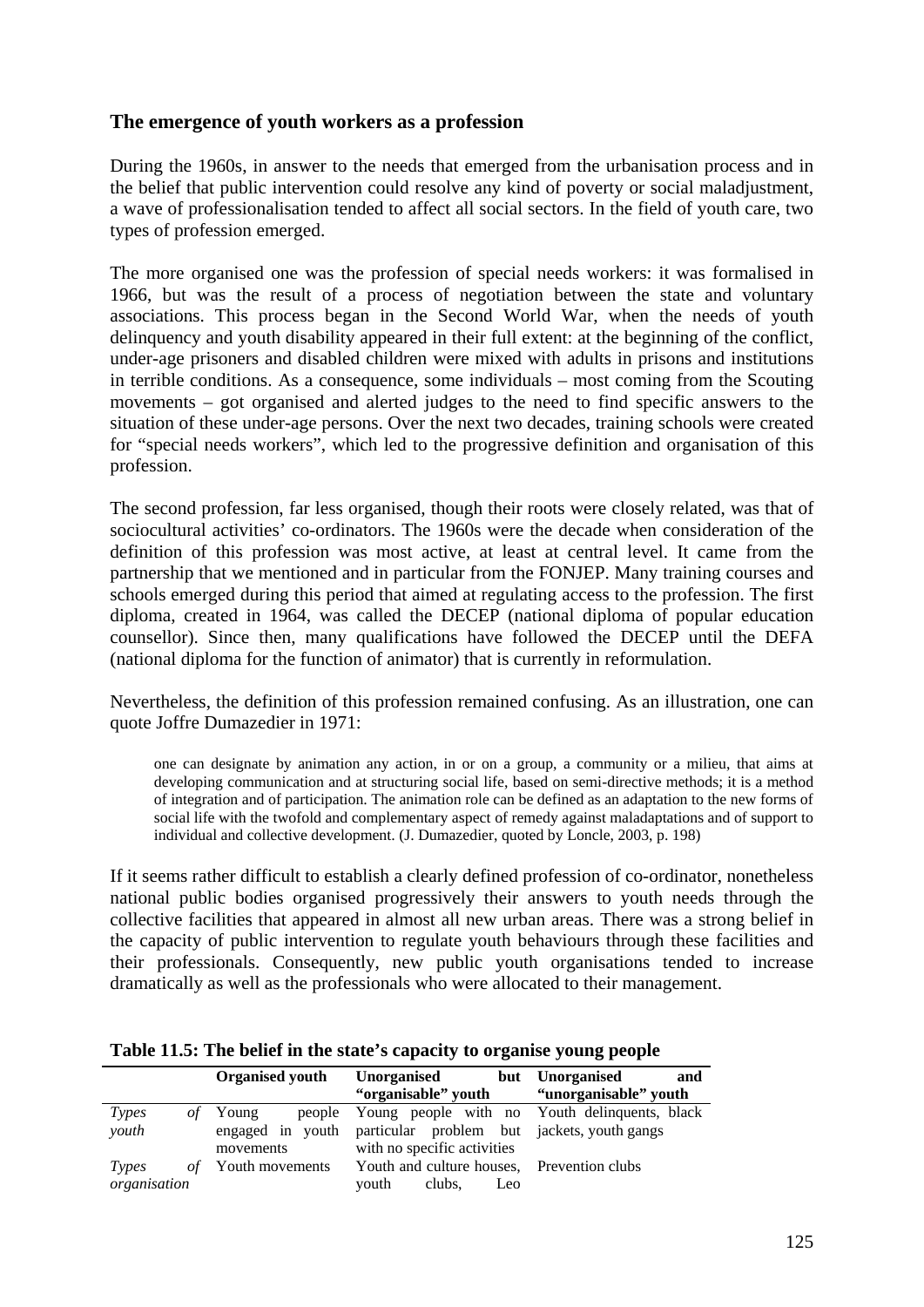| or structure                                          |  |  |  | Lagrange clubs                                       |  |                                                         |
|-------------------------------------------------------|--|--|--|------------------------------------------------------|--|---------------------------------------------------------|
| <i>Types of</i> Youth                                 |  |  |  |                                                      |  | leaders Sociocultural activities' Special needs workers |
|                                                       |  |  |  | <i>professional</i> (voluntary sector) co-ordinators |  |                                                         |
| Source: Tétard, 1986, quoted by Loncle, 2003, p. 188. |  |  |  |                                                      |  |                                                         |

The new public organisations were principally the Youth and Culture houses, the Léo Lagrange clubs and youth clubs. The Youth and Culture houses were very symbolic of this period: they received a significant push in 1959 because of the black jackets. The 40 Maisons des Jeunes et de la Culture (MJC) with professional staff in 1959 became 517 in 1965. They were set up mainly in cities with more than 10 000 inhabitants.

To summarise this period, we can quote André Philip (who founded the MJC at the end of the Second World War) when he explained his vision of the relationship between the associations and the state in 1961:

We tend toward a contractually organised society, freely organised by its associations that engage with the State administration in the necessary dialogue on all issues; this approach permits the accomplishment of a work in which everyone participate and for which an agreement is concluded and signed. In this agreement, one can find the responsibilities of each group of participants but also trust that the tasks that have been distributed will be realised. It is this approach that is luckily becoming central in our country today and which has inspired our action in favour of popular education for fifteen years. (André Philip, 1961, quoted by Laurent Besse, 2008, p. 61).

## **Youth work in contemporary French society**

This optimistic viewpoint is no longer dominant today: youth integration and participation both appear to be problematic, if not a failure. Youth unemployment remains high, and rates of youth delinquency and risk behaviours appear to be increasing or at least to represent public problems. However, one has to be cautious in asserting these rates have risen: such statistics are rather recent, so it is very difficult to assess any actual increase. On the other hand, what is certain is that adults no longer accept these "deviant" behaviours. Regarding youth turnout at elections, one has to recognise high abstention rates and a general feeling of distrust of politicians. On all these matters, we must underline the emergence and extension of the youth age, and of the period of youth integration. Consequently, the "youth question" appears to be still developing, as are public bodies' expectations of youth and youth workers.

#### **Recent changes in the "youth question"**

Care for young people in France appears today extremely complex to describe. It seems to be strongly affected by a twofold paradox. On the one hand, youth represents one of the major concerns of public authorities at all levels of the decision-making process and in many fields of public action (security, health, employment, housing and transport among them). In this respect, youth gives rise to many passionate discourses and burning ideological stands.

We can see examples of such strongly-felt opinions about youth in the public debate that took place at the time of the presidential elections and when the Law of Combating Delinquency (5 March 2007) was under consideration. In the presidential election campaign, young people were a subject of interest to every candidate: each of them explained his/her concern about the future of youth, youth delinquency and violence. To understand the premises on which the Law of 5 March 2007 was based, the Bill preamble is very enlightening: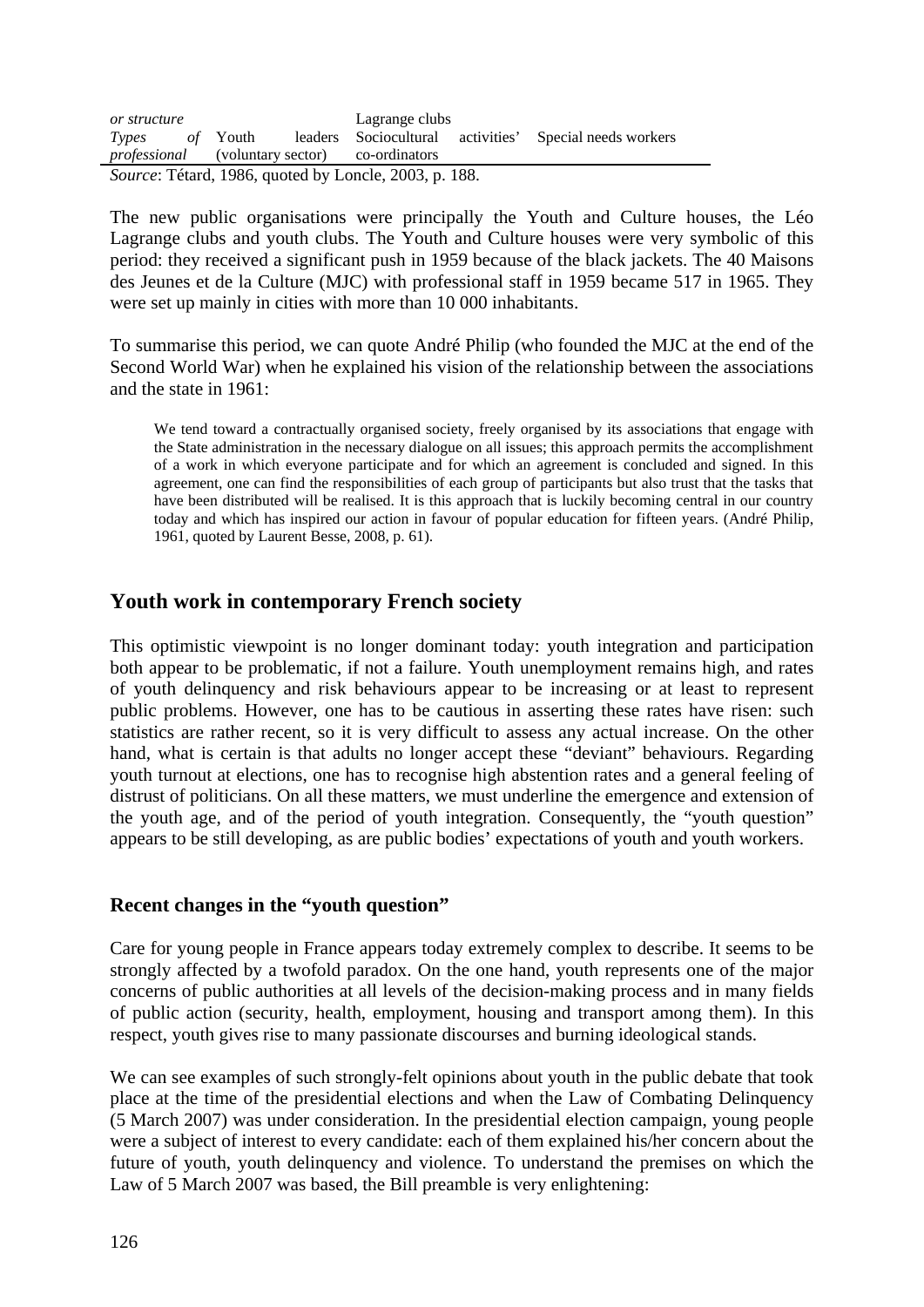Particularly turned on minors, this policy [of combating delinquency] is based on a central pillar: education. One ought to teach children, from their youngest age, why some rules are necessary to live in society and why it is imperative to respect them. ... The identification and the appropriation of these limits represent an indispensable pedagogy to build oneself and to learn about life. This process supposes that all the actors in children's world are gathered together: from the education field, medical and paramedical fields, associative and judicial fields. This educative action will make it possible to explain the necessity of the sanction in order that it is accepted and in order to avoid reiterative behaviours. The protection of the more vulnerable, in particular minors, women, disabled and elderly people, is the direct corollary of this policy.

The preamble presupposes a threefold shortcut in its thinking: it is young people who are mainly responsible for delinquency in our country; among them, migrant young people are particularly involved – those who do not know the rules are migrant young people; and young people are keen to attack old ladies. The public debate is obviously hot and is kept alive by politicians, researchers and various experts (including youth workers, but also psychiatrists, judges and others).

Youth is generally credited with three dominant images. The first is dangerous youth: it is currently dominant, which explains the increase in repressive policies addressed to young people – and in particular to young people with an immigrant background. This image is promoted by rightist parties and reactionary movements, but it tends to affect the whole range of political parties. The second image is that of youth as a vulnerable part of the population. This figure is also important today because it justifies the development of most social and health policies, which suppose that young people need to be particularly protected and have to benefit from specific arrangements. The third figure is youth as a resource. In this concept, youth is considered for its potential dynamism and social renewal. This figure is traditionally defended by leftist parties; it is nowadays used by local authorities to justify their interventions aimed at young people.

On the other hand, youth policies occur to be more and more fragmented. This remark is true if one considers not just the fields covered by policies addressed to young people, but also the levels of decision-making and implementation. Youth policies have deeply changed, from a socio-cultural and social concept set in the framework of the economic growth of the 1960s and 1970s to a will to struggle against poverty and multiple forms of exclusion in a context of economic decline from the beginning of the 1980s. As for the levels of decision-making, the state has operated a strong withdrawal in two steps (in 1982-83 and in 2004 with the laws of decentralisation). As far as young people are concerned, the state's competency today covers only the education system, justice and the police (for this latter, to some extent only). Since 2004, local authorities at various levels (regions, *départements* and municipalities) are supposed to care for their young people in the other fields of public action (access to work, housing, social affairs, struggle against discriminations and so on). Health affairs are shared by the state and local authorities.

This leads to an extremely complex system in which youth workers and young people themselves are confronted by a general reduction of public budgets and by public authorities which, for the most part, avoid (as much as they can) getting financially involved.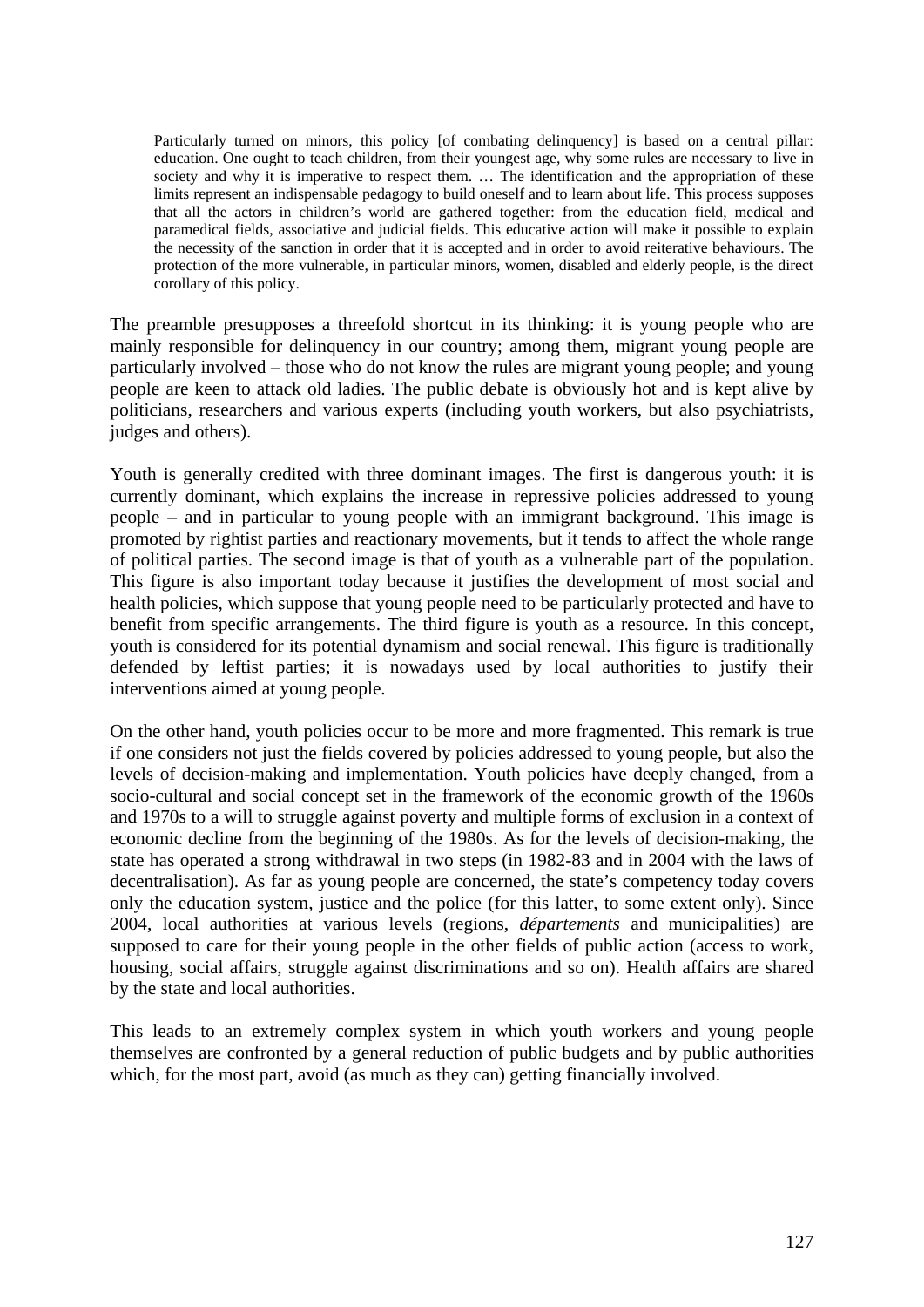### **Local authorities and expectations of youth work**

At the beginning of the 1980s, a turning point was marked in youth care. It had a threefold aspect: the beginning of the withdrawal of the state from many social affairs; the fostering of integrated and territorially-based public action; and a more systematic perception of young people as either victims of the economic crisis or potential delinquents. Because of these concomitant changes, youth policies had a new framework: they were more and more locally implemented, with a willingness to take into account local specificities. They were also less socio-cultural in orientation and more turned towards social preoccupations, in particular towards access to the labour market. From this period, most political concern concentrated on the unemployment rate of young people.

Since the year 2000 and the last decentralisation wave, these trends have been reinforced. The state went on transferring social competencies to local authorities. In particular, responsibility for all apprenticeships and parts of the *missions locales* (local institutions in charge of access to work) was given to regions; the so-called *fonds d'aide aux jeunes* (an allowance meant to support young people in emergency) and social housing funds went to the *départements*; while the municipalities remain responsible for social integration and social action in favour of young people. The local authorities for their part have developed new focuses towards young people. Central among these are the questions of unemployment, civic participation, health and repression. Again, the limitation of this trend is that these initiatives are partly discretionary and not always well conceived or properly integrated at local level. They have introduced a greater risk of territorial inequality (a "postcode lottery"): young people in one place may not benefit from the same care as those in another place.

As an example, our recent study on decentralisation of the *fonds d'aide aux jeunes* (FAJ, a social allowance for the most excluded young people) in six French *départements* highlights strong differences in access to this allowance. This is true both for the funds dedicated to the allowance and for the criteria used to determine whether young people qualify for it or not. Table 11.6 clearly establishes that the amount of the budget is not correlated to the proportion of young people in the local population.

|               | Ranked by number of Ranked by the age index Ranked by the<br><i>inhabitants</i> | (from youngest to oldest) dedicated to the FAJ | budget |
|---------------|---------------------------------------------------------------------------------|------------------------------------------------|--------|
| Département F |                                                                                 |                                                |        |
| Département D |                                                                                 |                                                |        |
| Département C |                                                                                 |                                                | n      |
| Département E |                                                                                 |                                                |        |
| Département A |                                                                                 |                                                |        |
| Département B |                                                                                 |                                                |        |

**Table 11.6: Local inequalities in access to social provision: the** *fonds d'aide aux jeunes*

*Source*: Loncle and al., 2008, p. 233

As shown in the second and third columns, the amount of money dedicated to the FAJ is not automatic and does not depend only on the number of young people. It is more the result of the political will of the President of the *Département*, who is a locally elected person. For instance, in *Département* C, where young people are not considered as a priority, we can see a rather low budget: it is the third *département* by number of inhabitants, but only the sixth for the budget allocated to the FAJ. In contrast, in *Département* A, which is fifth for the number of inhabitants, the dedicated amount is the third highest. Here, young people are seen as a resource for which the local authority has to mobilise itself.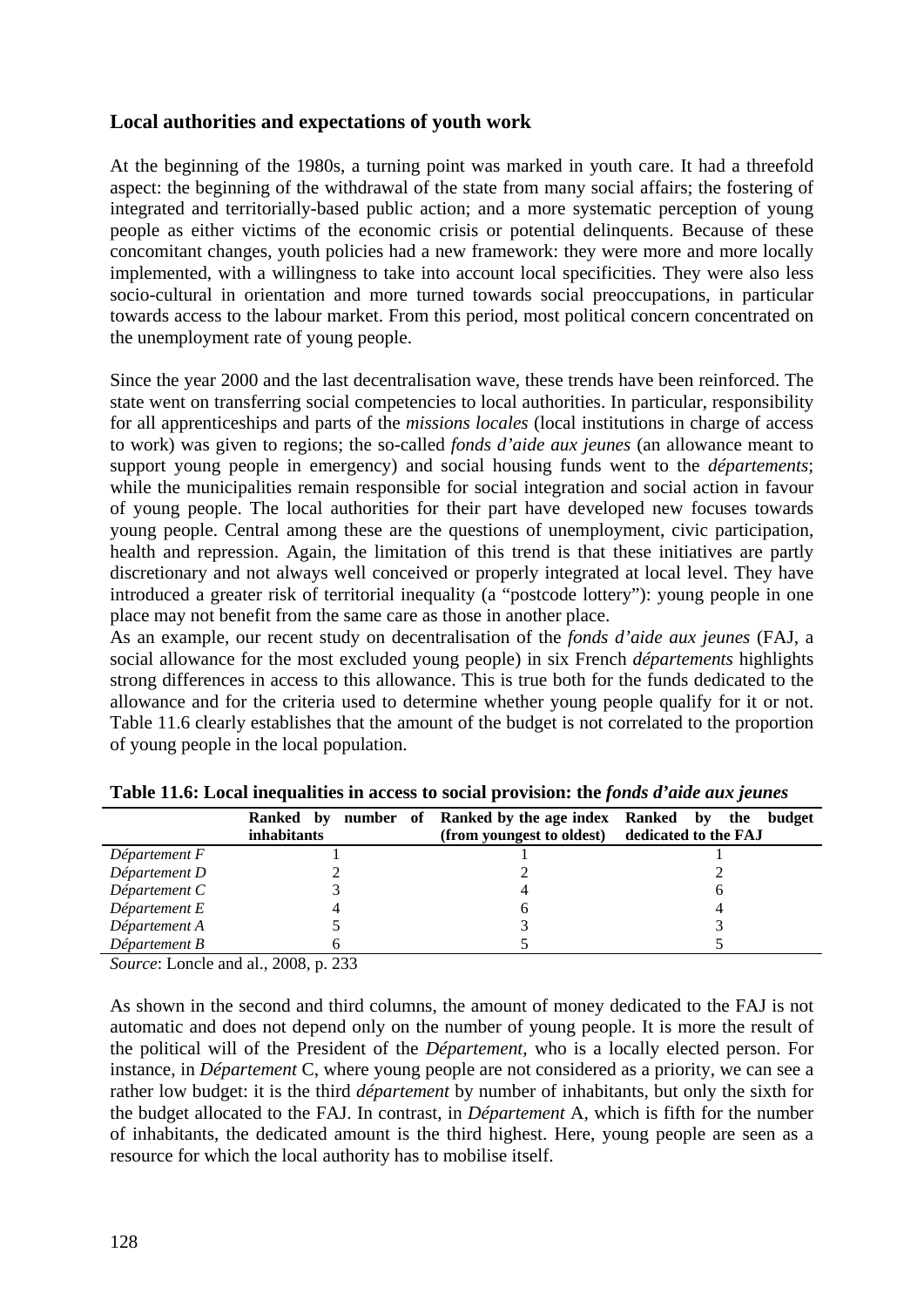Table 11.7 is focused on modalities of access and perceptions of the FAJ. One can see that three groups of *départements* emerge from our study. Their conceptions of the allowance tend to vary considerably.

| Perceived<br>aims<br>in                           | Group 1: to give means                    | Group 2: to foster                        | Group 3: to promote                       |
|---------------------------------------------------|-------------------------------------------|-------------------------------------------|-------------------------------------------|
| groups of départements                            | of subsistence                            | integration into work                     | general social integration                |
| Already<br>an<br>on<br><i>integration pathway</i> | Taken into account but<br>not determinant | <b>Determinant</b>                        | Determinant                               |
| Social situation                                  | Determinant                               | Taken into account but<br>not determinant | Determinant                               |
| Parents' income, family<br>support                | Determinant                               | Taken into account but<br>not determinant | Taken into account but not<br>determinant |

**Table 11.7: Access to and perceptions of the** *fonds d'aide aux jeunes*

*Source*: Loncle and al., 2008, p. 233

As shown in Table 11.7, three rather different perceptions of the FAJ can be distinguished in the six areas. For two of them, it is seen as a means of subsistence (for housing and food, mainly); for two others, it has to be used to foster integration into work (the question of social integration is put aside); finally, for two *départements* it is considered as a way to promote young people's general social integration. When we consider the criteria that are used to allow access to the allowance, here again we can underline strong differences: in some cases, being already on an integration pathway is determinant, in other cases, not; in some cases, what is predominant is the young person's social situation or his/her relationship with his/her family.

Consequently, young people are not treated in the same way from one place to another: this is true for the money that is allocated, for the perceived purpose of the allowance and for the criteria of access. In this framework, youth workers (in particular, the jobcentres' "operations managers") who are responsible for what goes into young people's files appear in some places extremely powerless to defend their beneficiaries, even if they are fully aware that in other places they would have obtained the funds.

### **The new roles and functions of youth workers**

In this framework, youth work is changing in various ways: it is evolving for the two older professions, but also with the introduction of new professions. The changes concern the professionals' profiles: they correspond to an attempt at entering into better contact with young people. It means for co-ordinators, for instance, a more systematic recruitment of youth workers from immigrant communities (the so-called "big brothers") on the basis that they are more likely to answer to young immigrants' expectations.

The changes are also thematic. At the beginning of the 1980s, under the pressure of youth unemployment, a new profession was introduced – the "operations managers" (*chargés de mission*) of youth jobcentres. Over the last five years, because of growing concern about youth health, health organisers have also been appointed. In both cases, the aim is to overcome special needs identified as not covered in the former youth care framework.

Finally, the changes are also structural, as a result of decentralisation: the funds come increasingly from local authorities but in a rather complex way (in that, most of the time, several authorities will contribute to jobs funding but sometimes with different objectives). In this regard, the case of "health managers" is very illustrative: in Brittany, for instance, they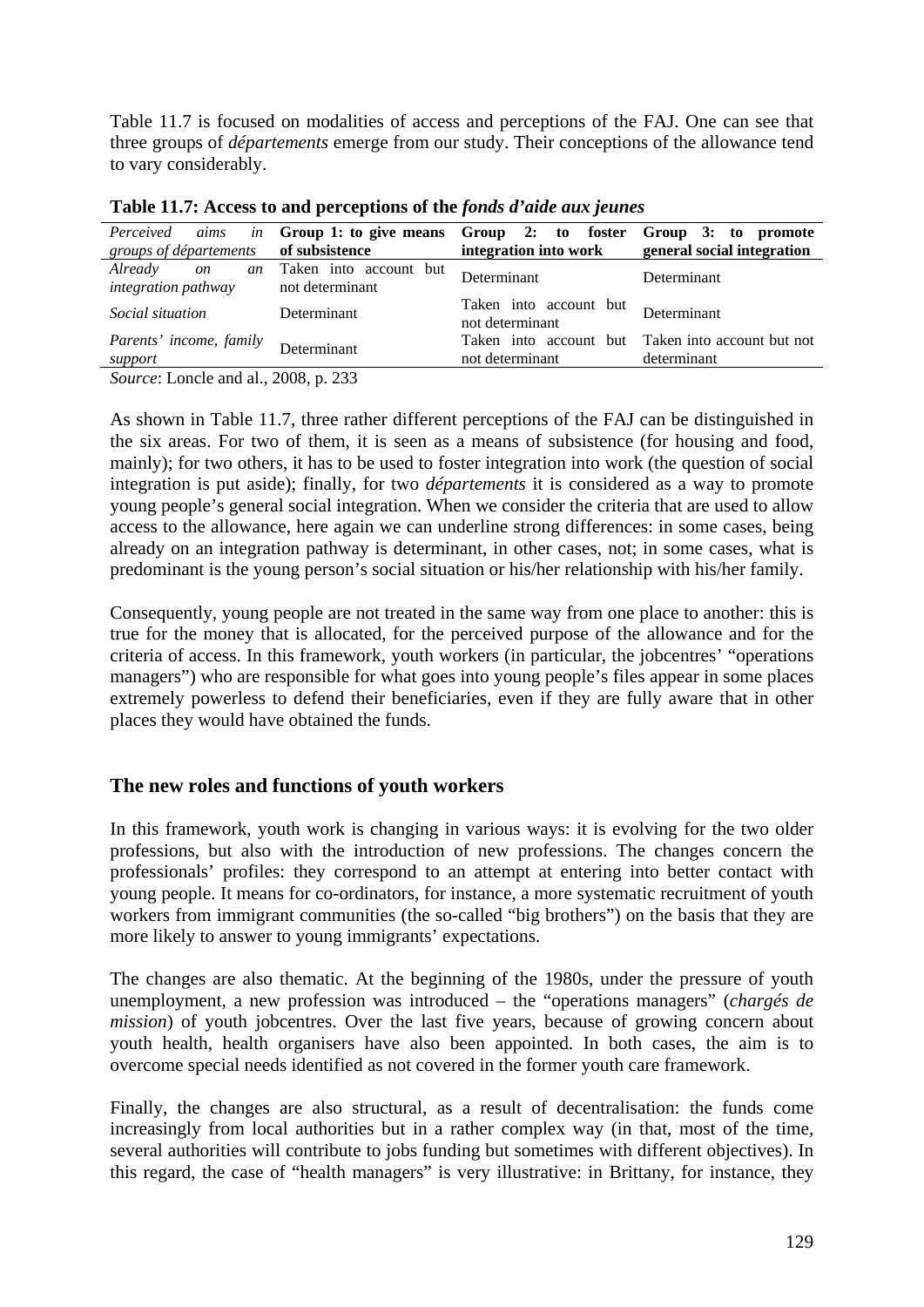are funded by the state, health insurance and the local authority that is called the *pays*. Each of these authorities pursues its particular objective: the state aims to support health promotion; health insurance wants to foster patient education in chronic disease; the local authorities have various intentions from prevention to cure … and consequently, health managers are placed in a very difficult situation where no one knows who has the leadership for orientating their actions and where they have to struggle with each of their funding authorities to defend their viewpoint. We could demonstrate much the same with the other three professions, as soon as they began to receive multiple funding.

This change appears very preoccupying if we have in mind the already very fragmented state of the profession. If we add the lack of unity of the profession and the multiple objectives of the funding authorities, it is easy to imagine both the complexity of action for youth workers and their incapacity to influence decisions. As long as public authorities present constructive projects, the situation is complex but not problematic, but as soon as one of them develops an expectation that does not correspond to the usual values of youth care (cost reduction or repression, for instance), youth workers may appear particularly defenceless to organise either individual or *a fortiori* collective opposition.

### **The gaps between public bodies and young people**

This aspect is all the more a concern in that it echoes an important and widening gap between young people and public bodies. A recent survey of young people's values in Europe reveals a worrying preoccupation among French young people. They appear on the one hand very pessimistic and mistrustful about society as a whole and on the other hand they do not seem to feel bound to the rest of society.



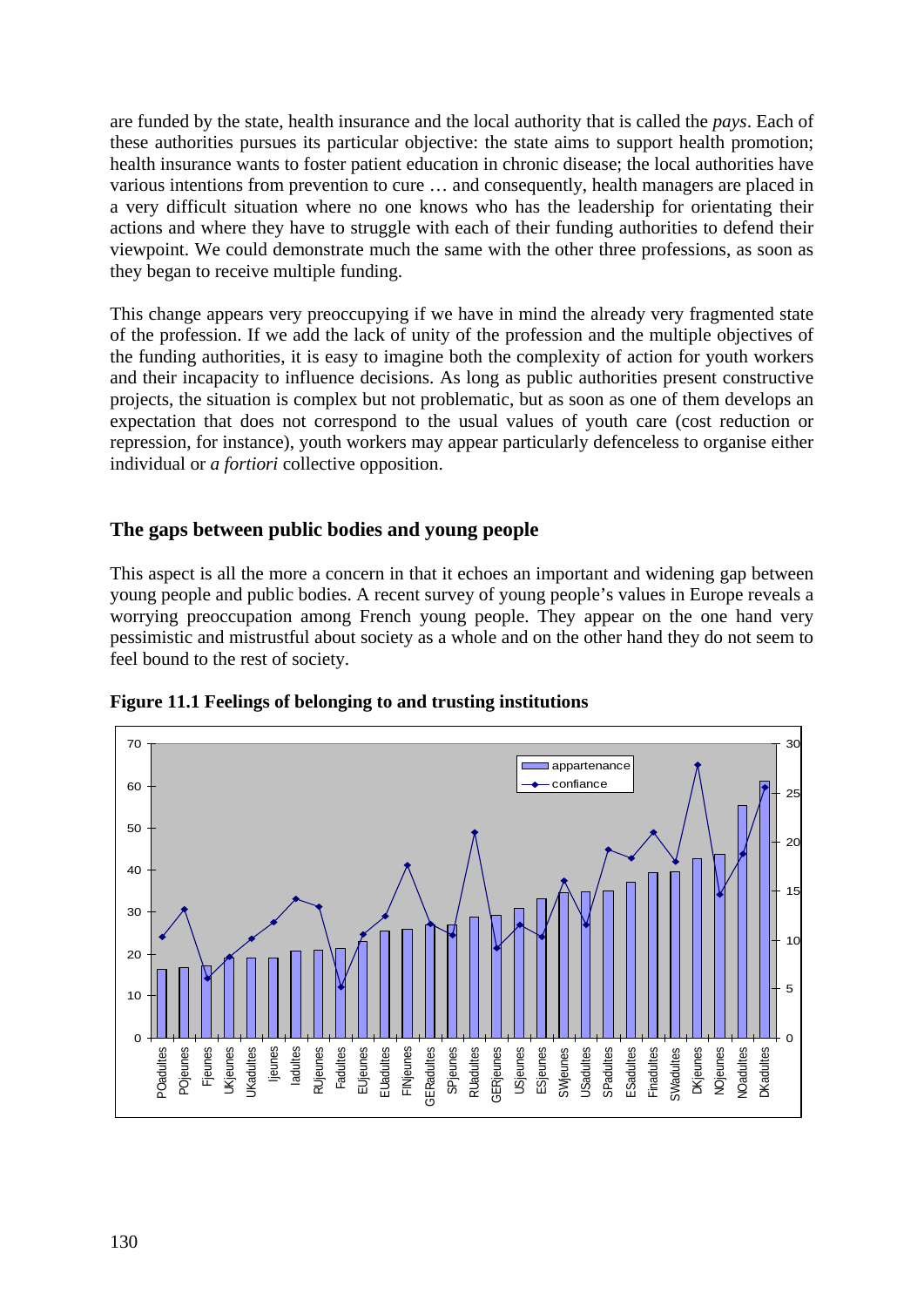*Note:* Left-hand scale shows percentage of people in each country/EU (bars for adults/young people (18-30year-olds) separately) who feel a sense of belonging (*appartenance*); right-hand scale shows percentage of people in each country/EU (graph point for adults/young people separately) who trust national/EU institutions (*confiance*).

*Source*: Galland, 2008, p. 34



**Figure 11.2: Are you ready to pay for the elderly people of your country?**

*Note:* Bars show the percentage of young people (18-30) who claimed to be willing to pay to support elderly people in their country.

#### *Source: de Singly, 2008*

To conclude, it appears important to emphasise that the lack of unity among youth workers represents a real weakness from several viewpoints: these professionals seem powerless, fragmented and unable to form a potential opposition; this last aspect is all the more worrying because young people are increasingly seen as a menace in contemporary French society and they are very unequally treated in some places compared to others. This statement is particularly distressing when one remembers that youth work has always stood up for young people in our country. Now it no longer seems to have the power to influence these negative perceptions.

### **References**

Abbé Ménard (1947) *Un grand patronage breton, la Tour d'Auvergne*, Rennes: Oberthur.

Amiot, Michel (1969) "L'État et la jeunesse, la Fédération française des maisons des jeunes et de la culture démantelée par son ministère de tutelle", *Esprit*, No. 387.

Ariès, P. (1960) *L'enfant et la vie familiale sous l'ancien régime*, Paris: Plon.

Bailleau, F. and Cartuyvels, Y. (2007) *La justice pénale des mineurs en Europe: entre modèle Welfare et inflexions néo-libérales*, Paris: L'Harmattan.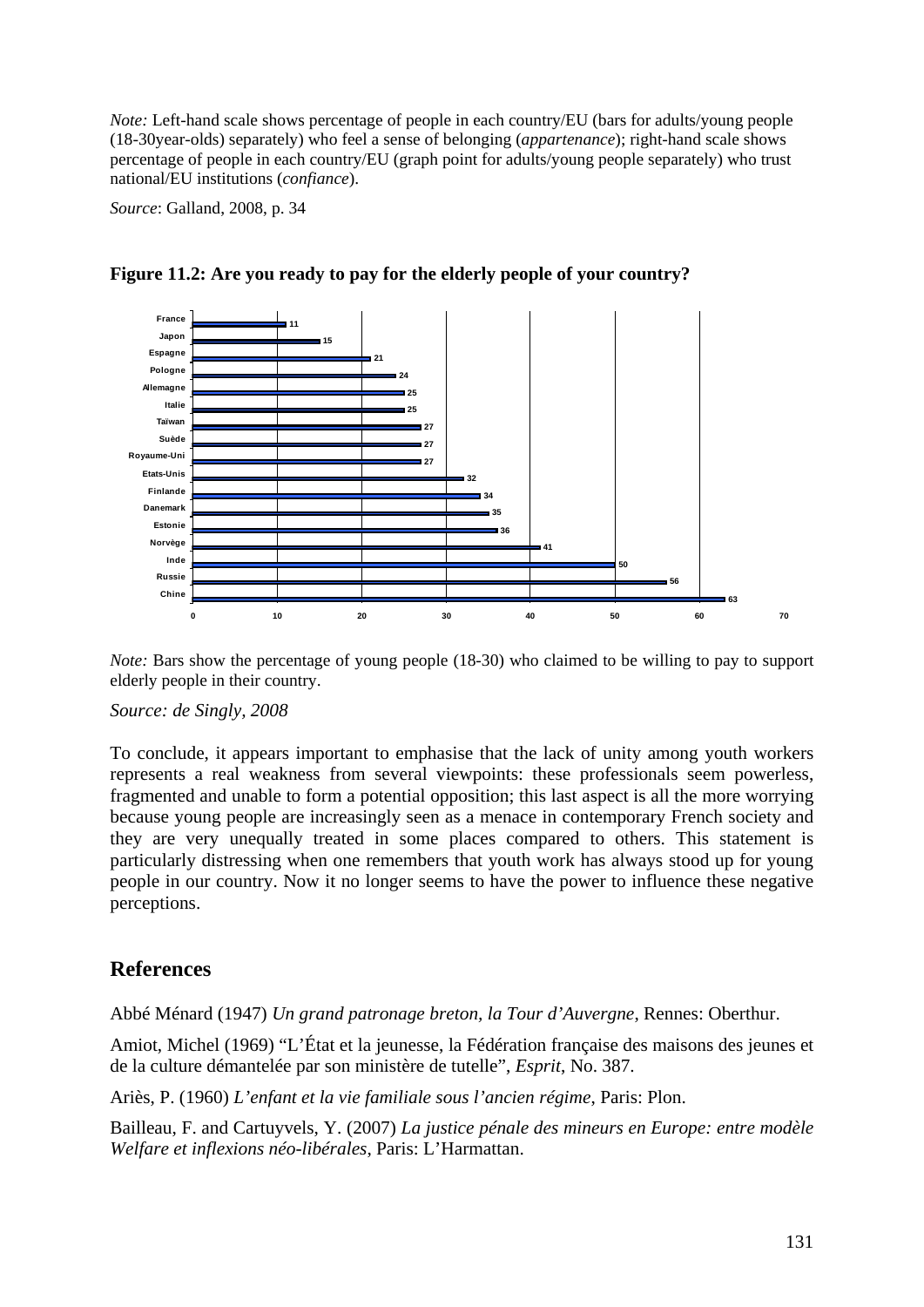Bantigny, L. (2007), *Le plus bel âge ? Jeunes et jeunesse en France de l'aube des Trente Glorieuses à la guerre d'Algérie*, Paris: Fayard.

Besse, L. (2008) *Les MJC, de l'été des blousons noirs à l'été des Minguettes, 1959-1981*, Rennes: Presses Universitaires de Rennes.

Bordes, V. (2007) *Prendre place dans la cité, jeunes et politiques municipales*, Paris: L'Harmattan.

Boussemart, Christophe (1986) *L'échappée belle, les Ch'tis à l'assaut des loisirs*, Lille: Publi-Nord.

Bradley, H. and Van Hoof, J. (2005), *Young people in Europe, labour market and citizenship*, Bristol: The Policy Press.

Cacérès, Benigno (1964) *Histoire de l'Éducation populaire*, Paris: Seuil.

Cavalli, A. and Galland, O. (1993) *L'allongement de la jeunesse*, Arles: Actes Sud.

Chappat, Jean-Louis (1983) *Les chemins de l'espoir, ou combats de Léo Lagrange*, Liévin: Editions Fédération Léo Lagrange.

Chauvière, Michel (1980) *Enfance inadaptée: l'héritage de Vichy*, Paris: Les Editions ouvrières.

Chauvière, Michel (1985) "L'efficace de Vichy", *Les Cahiers de l'animation*, Nos. 49-50.

Chéroutre, Marie-Thérèse (1986) "Les Guides de France, notes sur l'évolution d'un mouvement", *Les Cahiers de l'animation*, Nos. 57-58.

Cholvy, Gérard (1985) *Mouvements de jeunesse, chrétiens et juifs: dans un cadre européen, 1799-1968*, Paris: Cerf.

Cholvy, Gérard (1988) *Le patronage, ghetto ou vivier? Actes du colloque des 11 et 12 mars 1987*, Paris: Nouvelle Cité.

De Singly (2008) Les jeunesses du monde moderne, in Stellinger A. (ed) *Les jeunesses face à leur avenir*, Paris : Fondation pour l'innovation politique, pp. 5-16.

Furlong, A. and Cartmel, F. (1997) *Young people and social change: individualisation and risk in late modernity*, Buckingham: Open University Press.

Galland, O. (2008) "Les jeunes et la société: des visions contrastées de l'avenir" in Stellinger, A. (ed.) *Les jeunesses face à leur avenir*, Paris: Fondation pour l'innovation politique, pp. 25- 54.

IARD (2001), *Study on the state of young people and youth policy in Europe*, Final reports.

Koebel, M. (2000) "La politique noble des conseils d'enfants", *Lien social et politiques*, No. 44, pp. 125-40.

Lebon, F. (2005) *Une politique de l'enfance, du patronage au centre de loisirs*, Paris: L'Harmattan.

Lebon, F. (2007) *Les animateurs socioculturels et de loisirs: morphologie d'un groupe professionnel (1982-2005)*, Marly Le Roi: Institut national de la jeunesse et de l'éducation populaire.

Lefresne, F. (2007) "Les jeunes et l'emploi: parcours et dispositifs" in Loncle, P. (ed.) *Les jeunes: questions de société, questions de politique*, Paris: La Documentation française, pp. 45-76.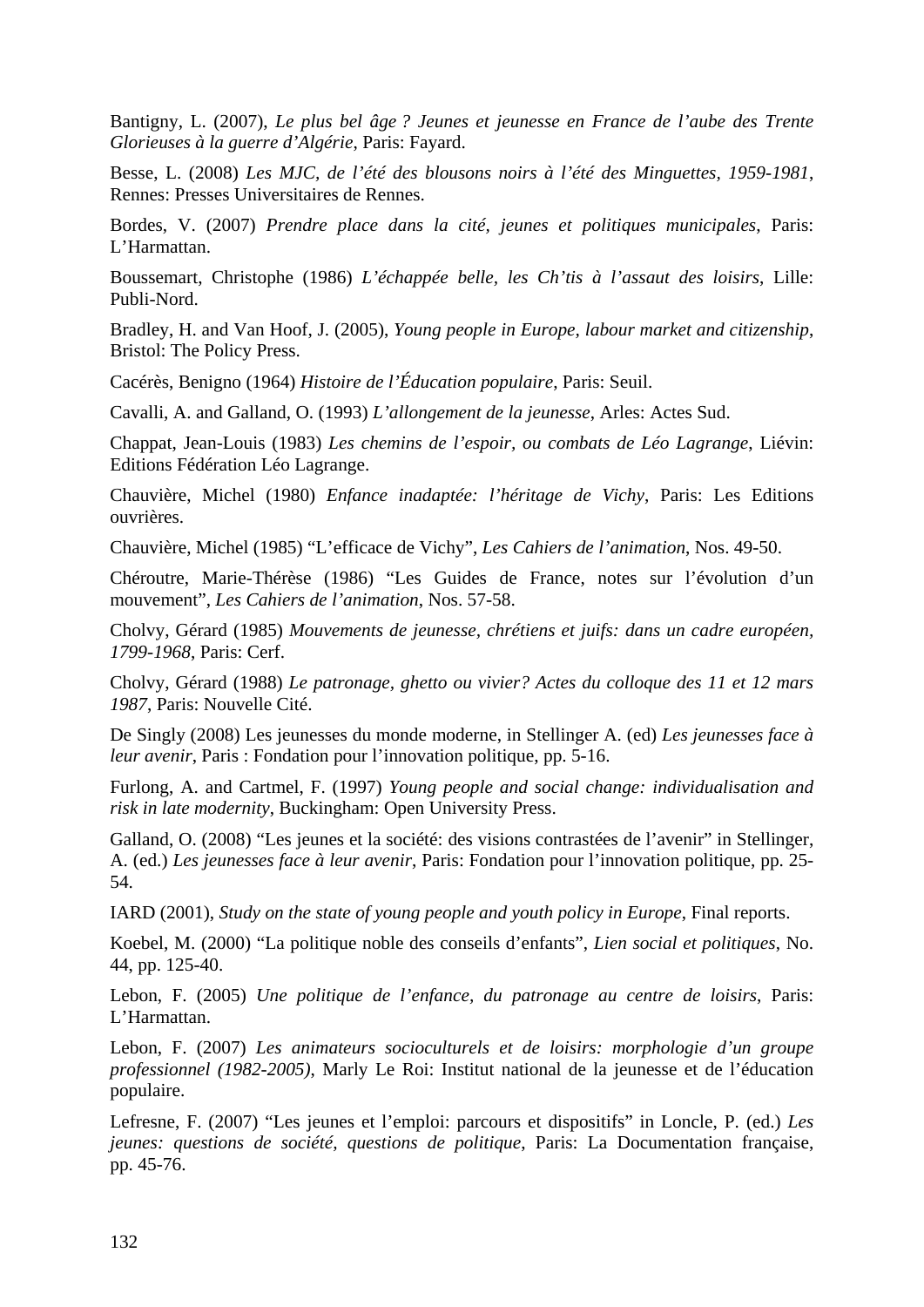*Les Cahiers de l'animation* (1986) "L'espérance contrariée, Education populaire et jeunesse à la Libération (1944-1947)", actes du colloque des 10, 11, 12 décembre 1985 à l'Institut national d'éducation populaire, issue ed. by Jean-Paul Martin, December 1986, Nos. 4-5.

Loriga, Sabina (1994) "L'épreuve militaire" in Levi, Giovanni and Schmitt, Jean-Claude (eds), *Histoire des jeunes en Occident*, Paris: Seuil.

Loncle, P. (2003) *L'action publique malgré les jeunes*, Paris: L'Harmattan.

Loncle, P. (2008) "Des jeunes français isolés et pessimistes face à une prise en charge publique limitée" in Stellinger, A. (ed.) *Les jeunesses face à leur avenir*, Paris: Fondation pour l'innovation politique, pp. 113-22.

Loncle, P., Muniglia, V., Rivard, T. and Rothé, C. (2008) "Territorial inequalities in the decentralisation of the Fonds d'aide aux jeunes ['social allowance for excluded young people']", *Revue française des affaires sociales*, No. 1, pp. 229-49.

Mohammed, M. and Mucchielli, L. (eds) (2007) *Les bandes de jeunes, des « blousons noirs à nos jours »*, Paris: La Découverte.

McNeish, W. and Loncle, P. (2003) "State policy and youth unemployment in the European Union, convergence versus national specificities" in Walther, A. et al. (eds), *Young people and contradictions of inclusion*, London: Policy Press, pp. 105-26.

Mignon, J-M. (2007) *Une histoire de l'éducation populaire,* Paris: La Découverte.

Pellegrin, N. (1979-1982) *Les Bachelleries, organisations et fêtes de la jeunesse dans le Centre Ouest, XVème-XVIIIème siècles*, Poitiers: Mémoires de la société des Antiquaires de l'Ouest, 4th series, Vol. XVI, 400pp.

Perrot, Michelle (1986) "Quand la société prend peur de sa jeunesse en France au 19<sup>e</sup> siècle", *Les jeunes et les autres*, Vol. 2, ed. Annick Percheron, CRIV.

Schwartz, B. (2007) *Rapport sur l'insertion professionnelle et sociale des jeunes*, Rennes: Editions Apogée.

Tétard, Francoise (1996) *Le FONJEP : une cogestion aux multiples visages*, Marly le Roy: INJEP.

Topalov, Christian (1995) *La naissance du chômeur,* Paris: Albin Michel.

Villermé, Louis (1840/1991) *Tableau de l'état physique et moral des ouvriers employés dans les manufactures de coton, de laine et de soie*, Paris, 1840, 2 vols; 1991, new edn.

Youth partnership (2004) [www.youth-partnership.net/youth](http://www.youth-partnership.net/youth-partnership/research/socioeconomicscopeofwork.html)[partnership/research/socioeconomicscopeofwork.html](http://www.youth-partnership.net/youth-partnership/research/socioeconomicscopeofwork.html) (accessed 11 May 2008).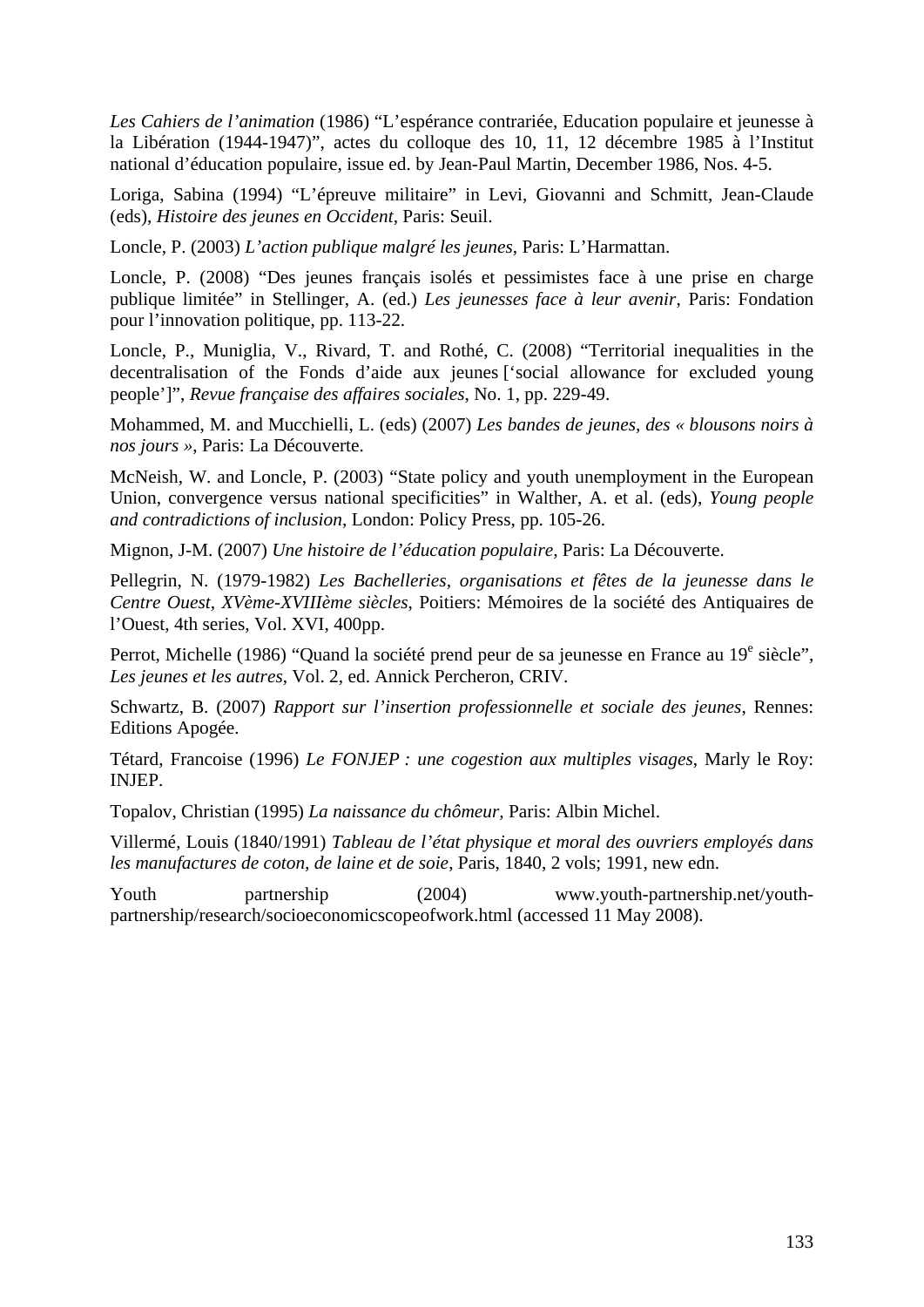# **12. The history of European youth work and its relevance for youth policy today**

#### *Griet Verschelden, Filip Coussée, Tineke Van de Walle and Howard Williamson*

This chapter elaborates on the key questions that were raised in the contributions and discussion in the workshop on the history of youth work and its relevance to contemporary youth policies in Europe. This workshop took place in Blankenberge, Belgium, on 26-29 May 2008. The workshop was jointly organised by the Belgian Flemish Community's Agency for Socio-Cultural Work for Youth and Adults and the Youth Partnership between the European Commission and the Council of Europe. Researchers, policy-makers and youth work practitioners attended the workshop.

The workshop set out to combine the transnational perspective with a new, broader perspective on the history of youth work, by examining national youth work policies and pinpointing their inherent paradoxes. Youth work and youth work policies were situated in their broader social, cultural and historical trends. What historical concepts underpin youth work? How do they relate to the recurrent youth work paradox, that youth work tries to produce active and democratic citizens, yet it seems inaccessible to young people who are excluded from active citizenship? In other words: youth work that works is not accessible; accessible youth work does not work (Coussée, Roets and Bouverne-De Bie, 2008). Tracing the roots of youth work and identifying different evolutions within and between countries can help to initiate a debate on current youth work. A better understanding of historical developments and concepts enables us to investigate youth policies today.

### **The introductory presentations**

In three introductory presentations the aims of the workshop were clearly stated.

Jan Vanhee (Flemish Community) described four aims for this workshop: asking attention for and reflecting upon the history of youth work and youth policy; identifying close links between youth work and youth policy, and socio-cultural and historical trends; building an international comparative perspective; and putting the history of youth work and youth policy on the European youth agenda.

Pierre Mairesse (European Commission) started his overview of ten years' youth policy in Europe with an assurance that the coming months would be crucial for the development of youth policies at European level, and the debates held in this workshop should inspire these discussions and the recognition of youth work at the European level.

Introducing "the function of history in the debate on the social professions in Europe", Walter Lorenz (University of Bolzano) emphasised the importance of a historical view of social problems and institutions. He argued that looking back is a starting point for reflection and provides possibilities to analyse the social professions and the concepts of childhood and youth as social constructs, by taking a critical position on prevalent values and continually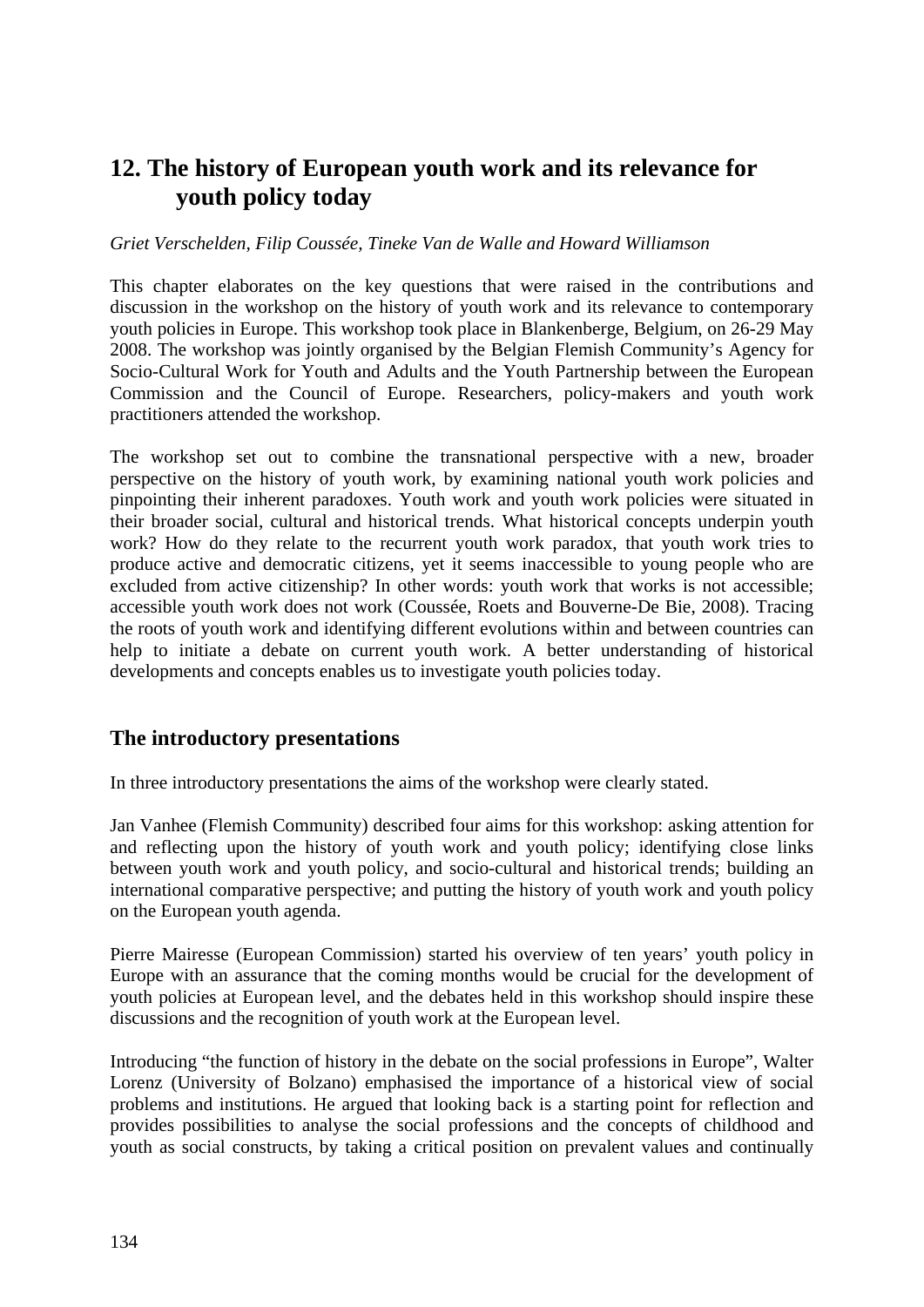reconstructing the conditions for becoming human in a historical, cultural and social context. This creates space for questioning seemingly self-evident aspects of our practices.

This means that, while the historical approach to youth work and policy is interesting in its own right, it is even more crucial in understanding the profession (Fisher and Dybicz, 1999: 117). Youth work has a history of incomplete professionalisation. Full professionalisation often means leaving history behind and defining identity according to current criteria. The practice of youth work is then nothing more than the "outcome of a professional project" pursued by youth workers (see Harris, 2008). Lorenz outlined the engagement with history as a two-way open process: it is an interrogation of the past, which inspires us to recognise our subjectivity as a part of our youth work practice, and at the same time it is an examination of the present, which inspires an interrogation of our ideal model of youth work practice and policy by discovering the assumptions behind the so-called right model. In the process of looking back at history, we also make history, posing the interesting question of how our present youth work practice and policy will be judged in the future. Looking back at history is an essential part of the job of professional youth workers and volunteers, and thus inherently necessary in their education and training.

## **The presentations of five main issues**

The contributions gathered at these first workshop were embedded in seven different national contexts: Belgium – Flanders (Louis Vos and Filip Coussée), United Kingdom – England (Bernard Davies), Malta (Miriam Teuma), Germany (Christian Spatscheck), Poland (Marcin Sińczuch), Finland (Helena Helve) and France (Patricia Loncle). The speakers tracked aspects of the history of youth work and challenged current and future youth work practices and policies in Europe. In preparation for the workshop, the book *A century of youth work policy* (Coussée, 2008) was supplied to the participants.

The presentations and discussions in this workshop can be fitted into the frame of five main issues.

- The history of youth work: different approaches and perspectives
- The identity of youth work: is there a clear youth work identity? Or: youth work between distinct activity and contingent practice.
- The politics and policy of youth work: is it an autonomous field? Or: who defines the youth work agenda?
- The pedagogy of youth work: between individual aspirations and social expectations. Or: youth work between emancipation and control.
- The practice of youth work: between lifeworld and system/structure. Or: the increasing formalisation of the non-formal.

Firstly, we report on what the speakers had to say about these five issues. In a second part we come back to the main issues and reflect on the discussions that followed the presentations.

#### **1. The history of youth work: approaches and perspectives**

Stanford made a distinction between "history-as-event", which is about what happens in the world, and "history-as-account", which is about the ordered arrangements of words and ideas that give a more or less coherent account of those events (Stanford, 1994, in Fisher and Dybicz, 1999: 106). Drawing on this distinction, all the contributions to this workshop gave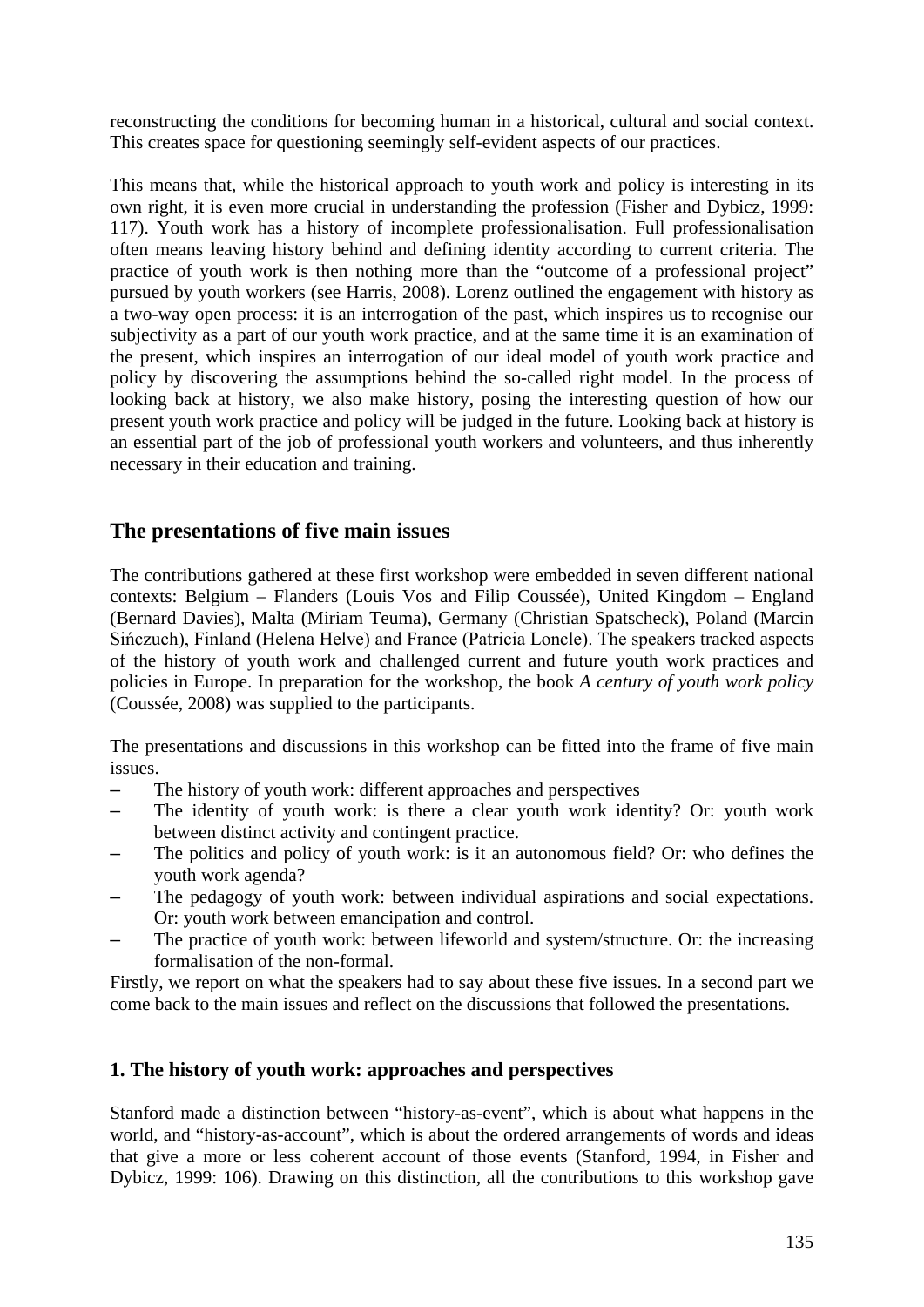us a lot more than historical facts: the analysis of different national histories emphasised reflection on youth work practice and policy, from different perspectives.

#### **The youth question and the social question**

Several contributors approached youth work history from "the social question". Youth work is then described as a practice that develops within the social welfare state. Helena Helve (Finland), Christian Spatscheck (Germany) and Miriam Teuma (Malta) analysed the role of youth work in discussions and dilemmas on freedom and equality, for example. Other contributors took "the youth question" as a central focus to describe history. Youth work is then seen as an intervention that directly relates to the status of youth in society. Louis Vos (Flanders) and Marcin Sińczuch (Poland) focused on the history of student movements and described youth work as an answer to the growing consciousness of youth as a distinctive group in society. In doing that they connected the concept of emancipation to age.

Of course these perspectives cannot be seen apart from each other, and in fact both featured to some degree in all the presentations. This was very clear in the presentations of Patricia Loncle (France), Bernard Davies (UK) and Filip Coussée (Flanders). They showed how the status of youth in society shifts, referring to the emergence of and changes in the youth question. In their stories it also became clear how the youth question showed a very ambivalent approach to the concept of youth. Interventions were aimed at supporting young people to fulfil a kind of ideal youth phase. Working-class youth often stood at the centre of youth work interventions, especially in times of uncertainty. Furthermore, the emancipatory potential of youth work was dependent on the socio-economic status of youth. In more recent evolutions we can see the relationship between emancipation and youth work is now certainly coloured by ethnicity. According to Walter Lorenz, this is even an overconceptualised issue in youth work, whereas gender seems underconceptualised and class remains the hidden issue. Lorenz argues that a close examination of multiple issues of identity in youth work must be conducted in a political sense, because this reveals the underlying question whether youth work practices and policies are about the reproduction of identities or about their continual transformation based on historical reflection.

#### **The magic triangle**

Youth work policy and practice were deconstructed, looking from different perspectives. Some analyses started from the perspective of youth research, handling the question how youth research helps to construct youth work practice and policy. Helena Helve pointed to the history of Finnish youth research underpinning Finnish youth work and youth policy, the three forming a "magic triangle".

Some contributors started their analysis from the perspective of practice, elaborating on the question how youth work develops in practice and connecting history with what young people and youth workers actually do. Louis Vos took the perspective of the Catholic Flemish Student Movement. Catholicism was also central in Miriam Teuma's story of the evolutions in Maltese youth work practice. Marcin Sińczuch made the connection between ideology and reality in Polish youth work visible.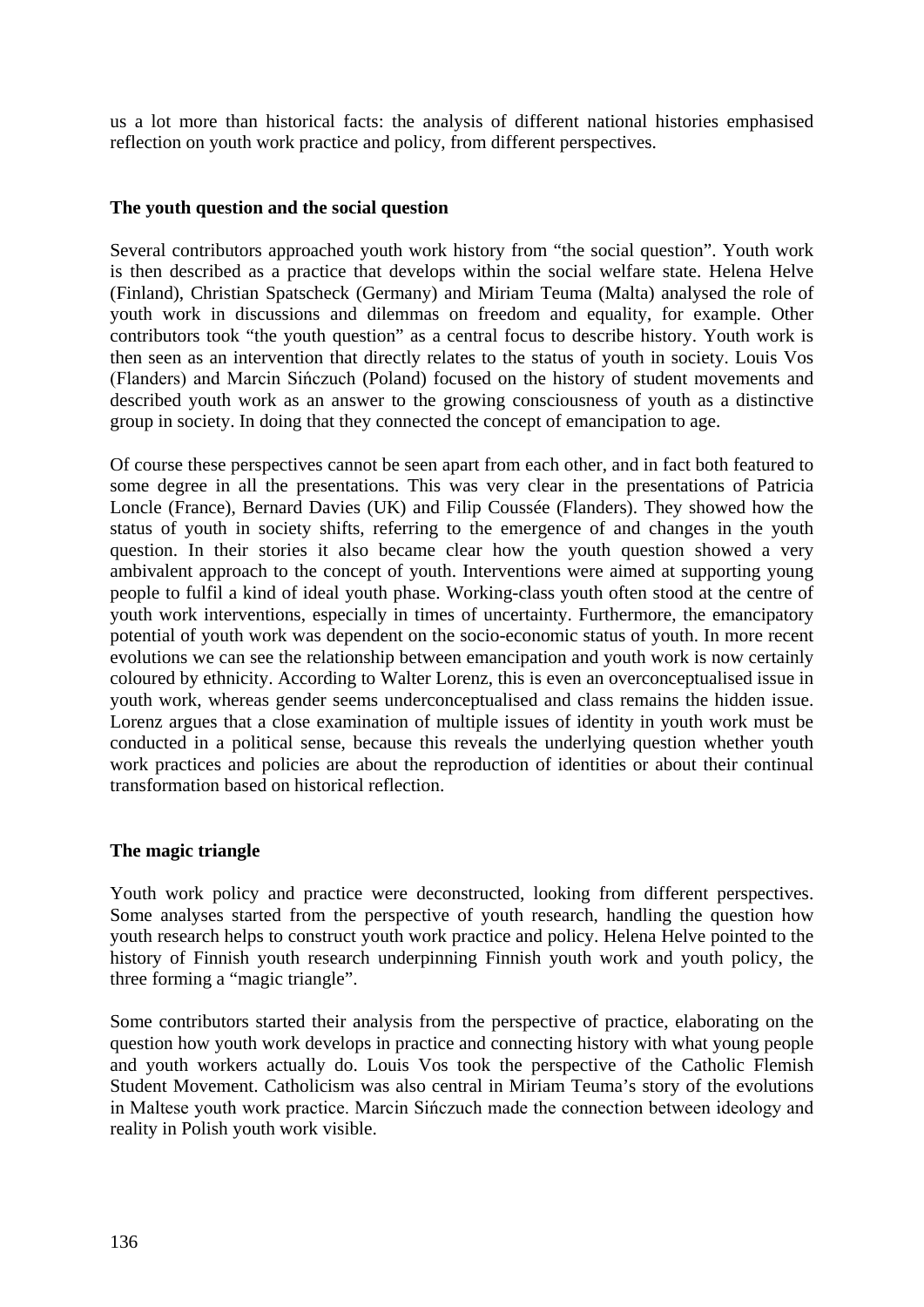Other analyses started from the perspective of youth policy (or even politics), considering the question how (the history of) policy and politics construct youth work practice. Bernard Davies showed how New Labour's policy in the UK is built on the use of a set of technical answers to normative questions. Filip Coussée identified two policy strategies that reinforce the youth work paradox in Flanders: the policy of "moving up" – where youth work is not considered as a means in itself, but as a platform to guide people to more mainstream youth work led by young volunteers – and the policy of "upgrading" focusing on improving the quality of professional youth work itself.

As for the relation between the youth question and the social question, it was also clear that those different perspectives are interwoven. The speakers' starting point often came from their own background and they referred to the importance of and relations between policy, research or practice in their own country. The relation between those three actors is not fixed. Some contributors switched in their story from one perspective to another and in doing so illustrated a "balance-shift" in their country. Patricia Loncle started with changes in youth work practice and gradually gave more room to analysing the influence of the state and local authorities in France. Christian Spatscheck described youth work in Germany in the characteristic social and political context of different phases in its history. For the more recent period he paid wide attention to trends and developments in modern youth work theory in Germany.

#### **Continuity and discontinuity**

In general terms, the history of youth work is often described as a history of progress, marked by vital changes in social and pedagogical interventions and in provision for young people. The contributions showed continuities in the history of youth work, and across Europe. Although youth work has developed in Malta and the UK over a totally different time span, there are many similarities – in the influence of the Church and later in the professionalisation of youth work. In some countries, discontinuities are very pronounced as a result of broader social, cultural and historical facts. For instance, presenting the German perspective, Christian Spatscheck showed substantial breaks in the history of youth work by commenting on the abolition and replacement of all existing structures in different periods: around the end of the 19th century, when the first professional initiatives replaced informal meeting places, during the Weimar Republic when youth organisations dominated the youth work landscape, under the Nazi regime when all young people had to join the Hitler Youth, after the Second World War when the Americans introduced "German Youth Activities" and finally in the postcommunist period when youth work in the eastern part of Germany was abruptly Westernised.

#### **2. The identity of youth work: is it clear?**

In general, participants in the workshop seemed to agree that youth work suffers an identity crisis (see the introductory chapter). This crisis shows itself in different forms and seems to be nurtured by changing – but always ambivalent – attitudes towards youth work. In the search for ways to cope with this identity crisis, several contributors looked for a definition or description of youth work, aiming to explain youth work and get it recognised, and trying to distinguish between youth work and other education or social work. Although all presenters emphasised the changes in youth work, most of them pointed, more or less explicitly, to some key characteristics of youth work through the years. We could summarise them as: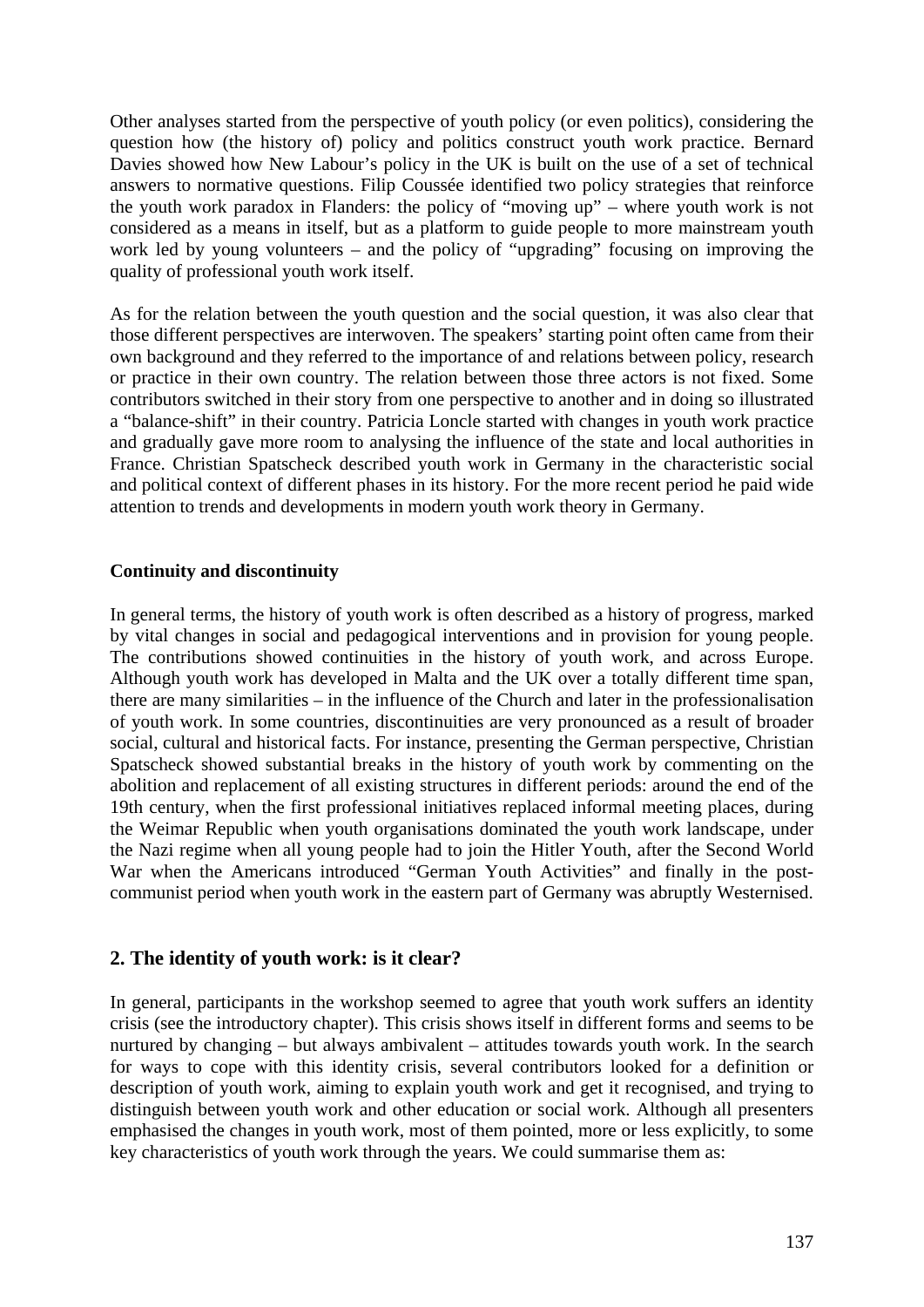- being young together,
- often (but not always) sharing an ideology or a project,
- nurturing associational life,
- providing opportunities for social contact, recreation and education.

Bernard Davies (UK) was the most explicit in defining youth work as a distinct practice in society. His definition incorporated several core features: three central values:

- voluntary attendance,
- participation,
- self-government by the members,

and one core purpose :

– the symbiosis between recreation and education.

Furthermore, Davies described youth work as a personalised practice focusing on individual needs and the building of relationships. Youth work is based on negotiation with young people in their friendship groups (see also Davies, 2005)

Bernard Davies recognised that youth work is a social construct, whose creation needs to be understood in the wider context of the political, economic and social conditions in which it developed. Nevertheless, determining a clear definition or concept of youth work seems to be important getting recognition for and proving the usefulness of youth work, because changing political priorities are causing policy-makers to narrow and even subvert youth work practice. The question was raised: would a clear definition help us to decide which features of youth work we want to defend and which we are willing to sacrifice if needed?

But the identity question in youth work is, like all identities in social professions, not neutral and distinct, but contingent and closely connected to the political nature of youth work. At this point the presentations threw a light on the social function of youth work. Several participants made the distinction between purpose and practice in youth work (the "surface" and the "reality", as Marcin Sińczuch called them). Helena Helve (Finland) showed that there was a gap between the purpose of youth work (social education) and its practice (recreation). Evidence from other countries make clear that this gap makes youth work very vulnerable to externally imposed definitions, ones that do not always take the significance of youth work in the lives of young people as a starting point.

Marcin Sińczuch (Poland) did not describe youth work in terms of the beliefs and concepts that underpin an ideal model of youth work, but instead investigated the societal mission that was imposed on youth work. He showed that it was often reduced to a instrument of social policy. Polish youth work activities were aimed at leisure-time, but the youth work mission was ideological and appealed to nationalism.

Filip Coussée (Flanders) showed the dangers of reducing youth work to a method, which loses sight of its mandate. Such methodicalisation hides youth work's mission by focusing on practical and technical questions, like how to increase participation in youth work. By connecting youth work practices with the real conditions in which young people live, and with broader social, cultural and historical trends, Coussée showed that youth work practices are often based on upper- or middle-class values. Under the influence of youth leaders, policy-makers and researchers, the characteristics of the student movement as described by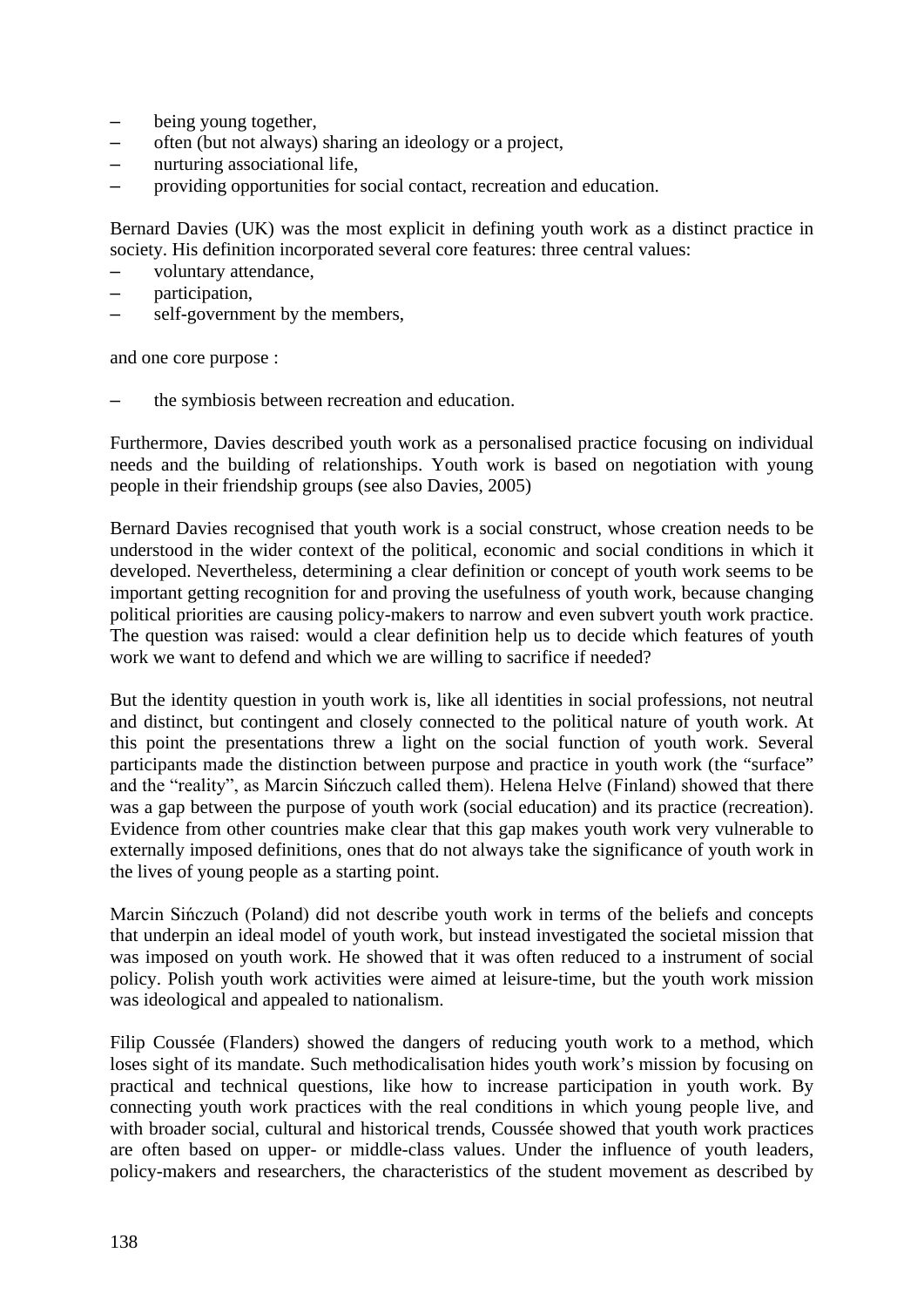Louis Vos (Flanders) were very soon seen as core youth work features in Flanders. Being young together and self-education in leisure time were conceived as the basis for a youth work method aimed at smooth integration of all young people in the desired social order.

In the German case, described by Christian Spatscheck (Germany), it became very clear how methodicalisation depoliticises youth work practice, thus transforming youth work into a weapon for all targets. After the Berlin Wall came down, youth work in eastern Germany was rapidly Westernised, meaning that the methods remained the same, but the explicit ideological dimension became implicit and thus unarguable.

### **3. The politics and policy of youth work: is it autonomous?**

What is policy? Belgian has had an official youth work policy since 1945. For Germany one could choose 1911 as the starting point. One can argue that England's youth work policy began in 1939. In Malta we could see the establishment of the Parliamentary Secretariat for Youth Affairs, created within the Ministry of Education in 1990 and transformed in 1992 into a Ministry of Youth and Arts, as the starting point of the official youth work policy. But in a sense none of the speakers restricted youth work policy to governmental interventions.

Walter Lorenz stated that youth work is always political, and therefore the politics of youth work have to be examined critically. Youth work is an instrument, but in whose interests? Several participants mentioned the fact that youth work becomes instrumentalised, reframed within powerful economical, political and social forces. The methodicalisation mentioned above seems to restrict the youth work debate to an internal discussion and keeps the broader, underlying mission out of the picture. This makes youth work a useful weapon for all targets (Dewe and Otto, 1996; Nörber, 2005; Coussée et al., 2008). This raised the question in the workshop: how far does youth work determine its own agenda?

The UK perspective presented by Bernard Davies showed that youth work under New Labour has focused on state-defined targets, based on the idea of "joined-up" services and seamless provision: an integrated set of services governing different and diverse questions and needs of young people. In some countries in specific historical periods, the Church – as presented by Martin Sińczuch (Poland), Louis Vos (Flanders), Miriam Teuma (Malta) and Helena Helve (Finland) – or the military, as presented by Christian Spatscheck (Germany), has determined and regulated the youth work agenda. In other countries there was more space left, partly because of the principle of "subsidised liberty", for associations to work and safeguard some collective free space, as Patricia Loncle argued in the case of France.

In several countries, defining the youth work agenda from outside has led to a demand for measurable outcomes (even statistically defined targets and target areas). The pedagogical practice in most cases is left to youth workers (and young people), but the desired outcomes are clearly defined. Several speakers also mentioned the tendency to target youth work interventions on "special" groups, meaning those young people who are most in need of the valuable contribution of youth work (working-class youth, those at risk or vulnerable, ethnic minorities and so on).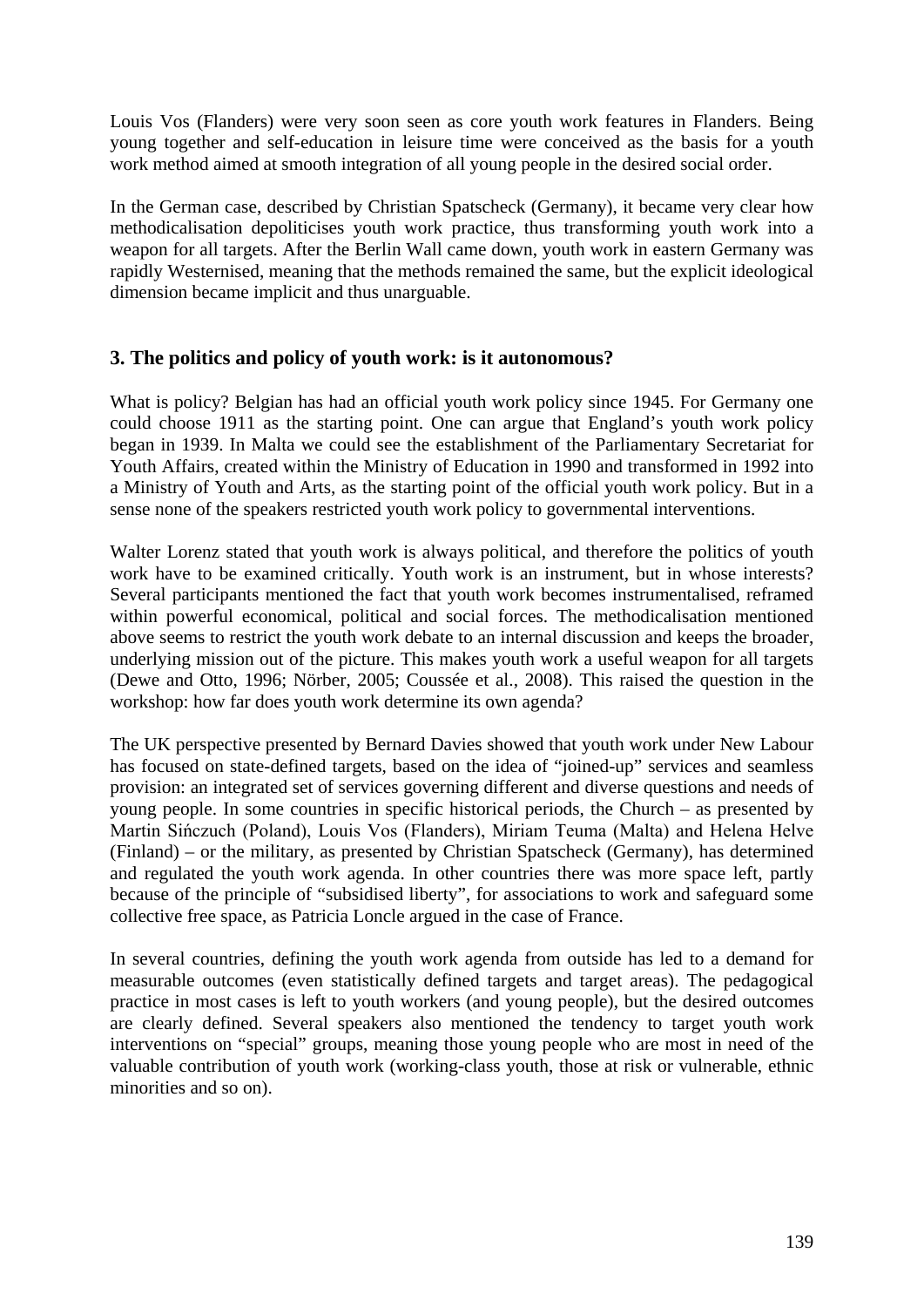### **4. The pedagogy of youth work: individuals and social expectations**

It is not surprising that the centuries-old pedagogical paradox – emancipation and control – was discussed a lot during the workshop. Youth work supports young people's independence and liberation from societal restrictions. At the same time it saves young people from moral decline by giving them sensible leisure-time opportunities. All presentations showed how this tension was anchored in youth work from the very beginning. Baden-Powell saw it as a form of "guidance without dictation". With that statement he caught the youth work tension between self-organisation of young people and being organised by adults.

For sure, the history of youth work cannot be seen as a progressive story moving from control and discipline to emancipation and liberation. Youth workers are always engaged in both liberatory and disciplinary functions, but unfortunately it seems as if the specific purpose of youth work inevitably slips down to a force for social integration, and much less about how young people and youth workers themselves define their interests, concerns and priorities. Youth work is primarily deployed (and appreciated) in facilitating the smooth integration of all children and young people in the existing social order, and thus consolidates existing power relations and inequalities in society.

As a consequence, the emancipation–control balance works out differently, depending on who are the targets of the intervention and their supposed emancipatory needs. Filip Coussée (Flanders) showed that young people's needs are defined by their distance from middle-class standards of autonomy and social integration. And so, ironically, the larger their emancipatory needs, the more controlling the interventions must be – as if we could force young people to be emancipated. Spatscheck (Germany) showed that the meaning of the concept of emancipation cannot be disconnected from the societal context. For decades, young people fought for more autonomy. Now autonomy has become a social expectation: young people are constantly encouraged to work and act as autonomous individuals. And again it is the same group of young people that is vulnerable to these societal expectations and is confronted with the more controlling side of these activation policies.

Patricia Loncle showed that in France from the 1960s on, based on a belief in the state's capacity to organise young people through youth work, a distinction was made between different types of professionals: youth leaders in the voluntary sector working with organised youth, sociocultural activities' co-ordinators providing leisure, cultural and sports activities for non-organised but organisable youth, and special needs educational workers working with disadvantaged young people or the so-called non-organised and unorganisable youth.

To fully understand the pedagogical paradox between emancipation and control we need to keep in mind that pedagogical interventions are not one-sided. Even if policy makers and youth workers did not have any emancipatory objectives, young people could find opportunities to develop themselves or to meet "partners in crime". Working-class kids in France and Flanders did not attend the patronages to pray and learn, but to meet their friends. Even compulsory membership of the Hitler Youth gave young people some freedom: they could escape their mother's wings. Davies (UK), Sińczuch (Poland) and Spatscheck (Germany) showed also that – even in periods when youth work was increasingly narrowed down to one model or one ideology – young people showed a remarkable flexibility to organise themselves in alternative forms of being young together.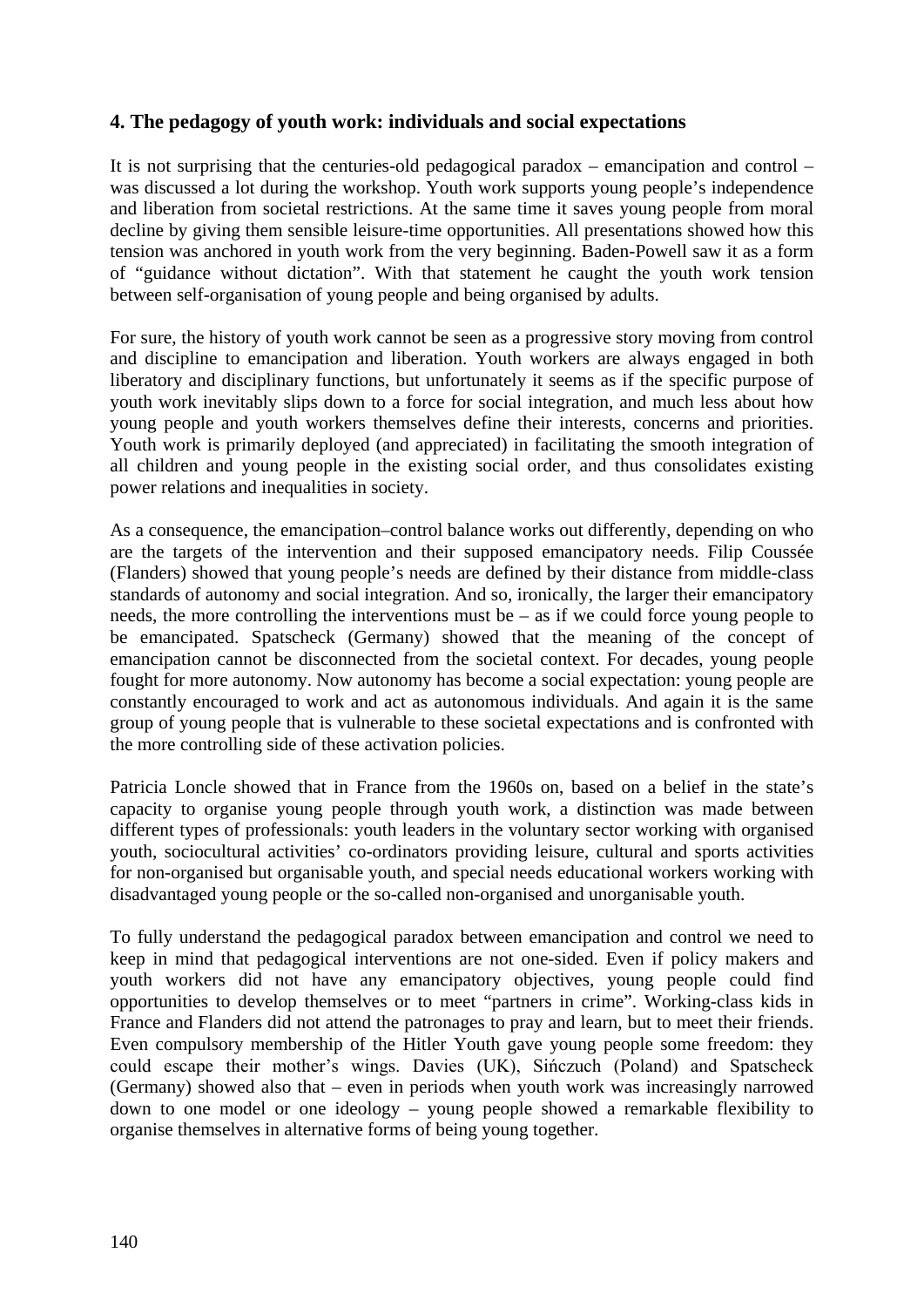### **5. The practice of youth work: between lifeworld and structure**

All the presentations showed that youth work is closely connected to the transformation of "integration problems" (seen as part of the youth question or as part of the social question) into "pedagogical questions". This mechanism of pedagogisation constructs youth work practice as a transitional space between lifeworld and system. As Walter Lorenz explained, lifeworld plays an important role in youth work practice because it contains civil society, voluntarism shown in movements and associations, and because it opens up possibilities for cultural reproduction (including counter-culture opportunities) and for taking youth seriously as a driving force in society. Structure or system contains the concern for social order, social integration and equality. Both perspectives in this analytical distinction have pitfalls. A lifeworld perspective fosters authenticity and identity development and takes youth seriously as a force in society, but lifeworld without system can foster gang subcultures and also contains discrimination, nationalism, colonialism and racism. A system perspective is more outcome-focused and can easily lead to authoritarianism, ideological exploitation and closing down any possibilities for critical examination of living conditions. Lifeworld and system are intertwined: either without the other is unliveable.

Several speakers suggested that pedagogical concerns inevitably seem to lead to formalisation of the non-formal processes in youth work: from popular education to youth provision (Bernard Davies), from informal meeting places to public youth work (Christian Spatscheck), from youth movement to youth organisation (Louis Vos and Filip Coussée). The discussion of youth movements illustrated this evolution. Vos and Cousssée made a distinction between two senses of "youth movement". Others spoke of youth associations or youth organisations.

Bernard Davies highlighted the youth service in the UK. Situated in the analytical tension between lifeworld and system, youth associations seem to be at the centre. In the attempt to clarify this, some participants argued that associations keep boundaries open and create space to interrogate and jointly construct society. Movements are about protesting against or even abandoning society, whereas organisations – especially, as Davies showed, the actual youth service in the UK – are about integration in a predefined society. In all kinds of youth work practice, "participation" is a key word, but its meaning varies according to the position of youth work practice in the tension between lifeworld and system. If youth workers take a system perspective, then participation is restricted to taking part in predefined provision with integration in the existing society as final destination. It seems clear that youth work then is very vulnerable to the formalisation risk.

In his closing speech Rui Gomes (Council of Europe) outlined several dilemmas for youth work that touch on this formalisation risk: universal versus specific approaches, quality and recognition of non-formal education versus creativity, expert and knowledge-based versus participation and representation, and educational experience versus policy orientation. He explicitly used the word "dilemma", thus illustrating that youth work cannot counteract formalisation by simply cutting itself loose from society. Several participants came back to that point in the discussion, arguing that if youth workers solely focus on lifeworld, then participation seems to be cut off from its direct societal significance.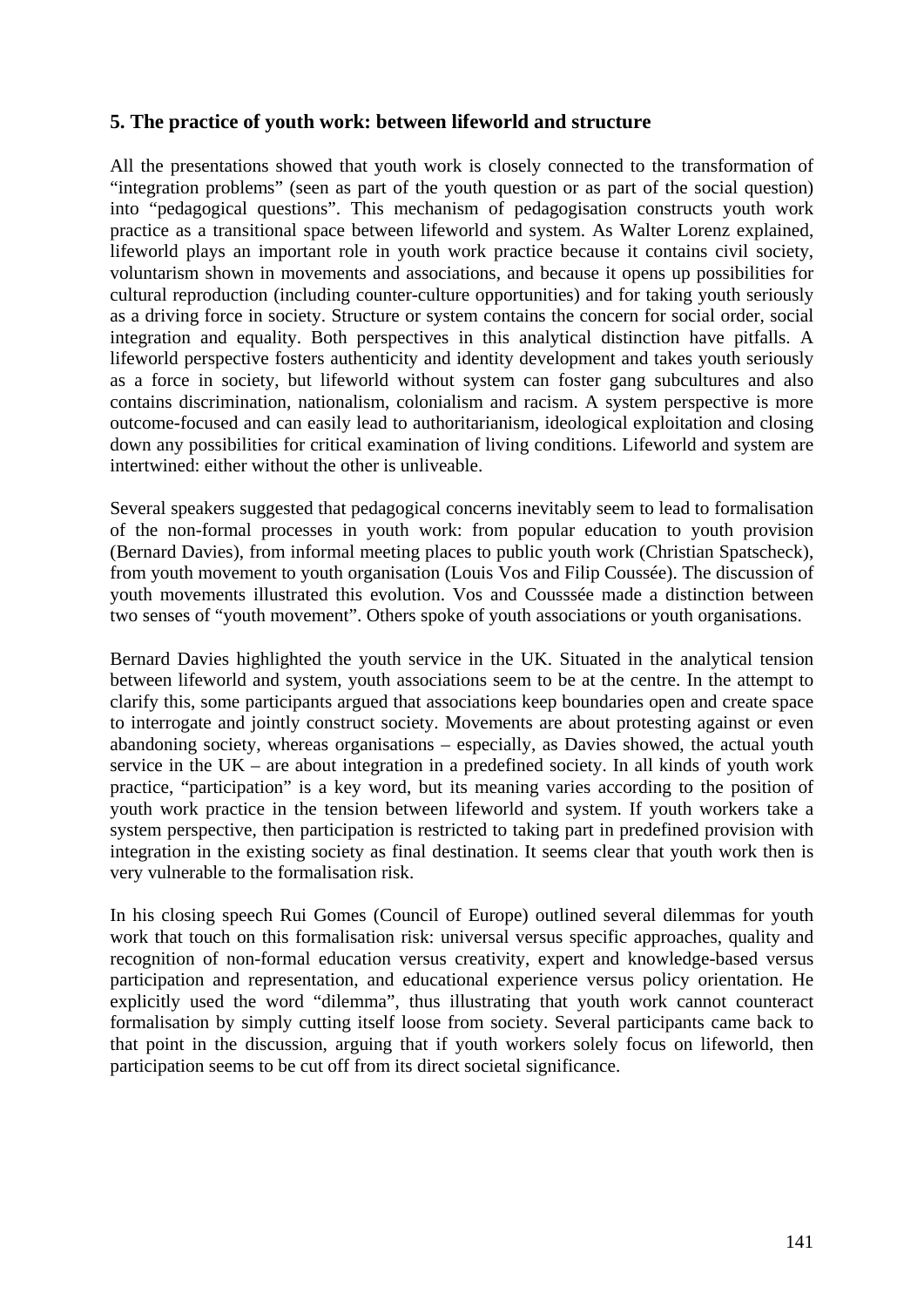## **Discussion**

The five issues above relate to historical, political, pedagogical and methodical thoughts on youth work and youth policy. It became very clear that these issues are interwoven. There is no way we can define youth work separately from other social interventions and professions or from its historical and social contexts, so we have to investigate how youth work functions as social actor regulating the sphere of "the social" (see Harris, 2008). Youth work as a pedagogical activity is situated within and constructed through the broader society, which is historically characterised by processes of pedagogisation. Erasing the social in these processes leads to a two-track policy that risks formalising and instrumentalising youth work, reinforcing dividing lines within youth work and between groups of young people. To go beyond this, we need to bring back a social pedagogical perspective.

### **1. A pedagogical identity: looking within youth work or looking out to society?**

Youth work actors have tried to distinguish some widely shared pedagogical features of youth work, but these definitions have mostly been restricted to and embedded in the pedagogical relationships between young people and youth workers. The Blankenberge seminar showed that it is impossible to isolate the purpose of youth work as a pedagogical action from its social context. Indeed, combining a historical perspective with crossing national borders allows us to see youth work in new ways. It draws our attention to how problems and their educational answers are constructed at a societal level.

By analysing the German Wandervögel (1901) and the English Boy Scouts (1908), Gillis (1973) shows that at first glance the German and British youth movements seem to illustrate two very different tendencies, if we look at them in a decontextualised way: "Boy Scouting, so archetypically British in its disciplined compromise between middle class utilitarianism and the sporting instincts of the aristocracy, contrasted stylistically with the Wandervögel, whose defiantly unconventional manners and appearance seemed to reflect a revival of the student radicalism that had been part of German history early in the nineteenth century" (Gillis, 1973: 249). On the other hand, by analysing these apparently so different movements in relation to the demographic, social and economic changes youth was undergoing in all parts of Europe at the beginning of the 20th century and the historical position of youth in the social and political order, Gillis shows that the stylistic differences between the Scouts and Wandervögel appear far less important in comparison to their social and psychological similarities: "Both were middle class in their values, sharing certain common attitudes toward youth's place in the economy, the polity, and the social order. In both, the role assigned to the young was essentially that of political passivity and social dependence, the norm of adolescence that was becoming ever more widespread at the beginning of this century" (Gillis, 1973: 251).

Gillis concludes that differences in style were less the result of differences between the youth of the two countries than of the way adults handled the first appearance of mass adolescents. These two movements differ in form and style, but looking at the context in which they operate shows that the Scouts and the Wandervögel were very much alike in the way they recognised and institutionalised the dependent and passive position of a growing segment of young people (Gillis, 1973: 258).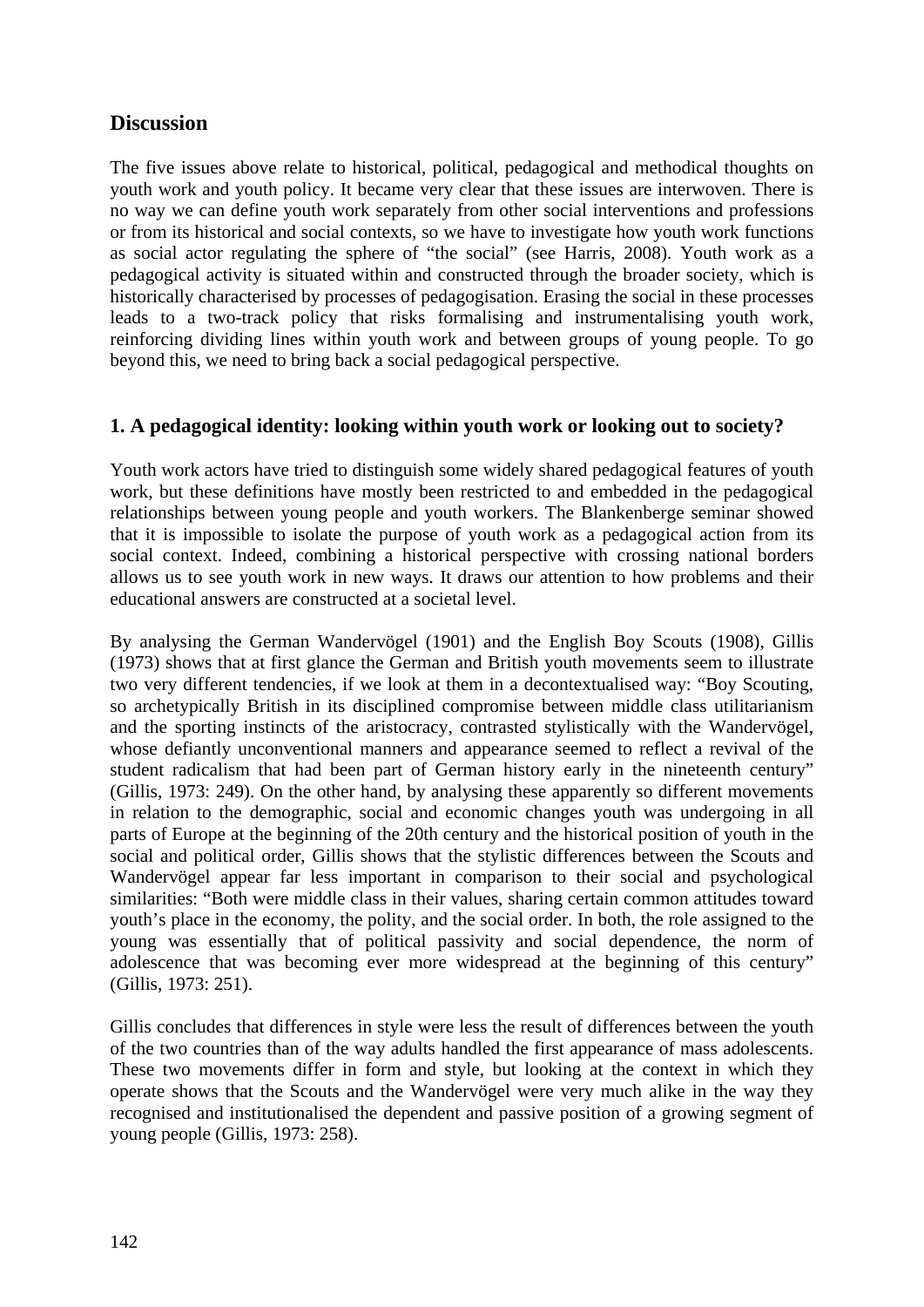### **2. The history of youth work: from pedagogisation to reinforcing divides**

When analysing the history of youth work, we can take current youth work definitions as a starting point and go back from there, or we can start by tracing the first social interventions that were oriented towards young people. Not surprisingly, there are differing opinions on whether it is possible to identify a moment that can be seen as the birth of youth work. Davies (UK) speaks of youth work prehistory when he mentions the youth work forms that preceded industrialisation. Indeed, for the majority of the speakers, the industrial revolution was the most obvious starting point of youth work history. This was a period of rapid social transformation leading to the social question and also largely responsible for the emergence of the youth question.

These two questions came together in the mechanism of pedagogisation, expressing the growing belief that pedagogical interventions could and should solve integration problems. Pedagogisation constructs youth work as an instrument for social policy focusing on smooth integration of young people, but at the same time youth work is also an actor of social change questioning the dominant discourses on what it means to be integrated and in what kind of society. This pivotal, ambiguous position is ubiquitous in youth work practice, but it also shows very clearly that the nature of youth work is inherently social, linking the personal to the political and vice versa. Therefore youth work is a contingent practice, and reducing youth work to an a-political (and a-historical) activity has counter-productive consequences:

- a two-track policy,
- which ends in the formalisation and instrumentalisation of youth work,
- and reinforces dividing lines within youth work and between different young people.

#### **A two-track policy**

Youth work is rooted in very different practices, ranging from rather disciplined organisations protecting young people from moral decline and offering training programmes for better citizens to more emancipatory initiatives fostering participation by supporting young people's own efforts and movements. Several speakers showed that youth work should not take the shape of a formal organisation, but nor should it be a wild movement.

In most countries we can identify a two-track policy. Because youth work as a pedagogical action has been dissociated from the meanings of this action for societal relations, the only question remaining is how to make youth work a most effective means to an end, thereby subdividing the youth work field into different methods matching the supposed needs of the target groups identified. So, on the one hand are the youth organisations that have gradually emancipated themselves from their tight connections to adult organisations, schools or churches, but which in the meantime in their growing autonomous space seem to have lost their concern with larger social questions and their ability to influence the bigger social picture. On the other hand are the youth work initiatives (often professionalised), created to organise the unorganised young people, increasing the participation of young people in youth work but at the same time marginalising these young people by labelling them "irregular", separating them from their social context and reinforcing social dividing lines.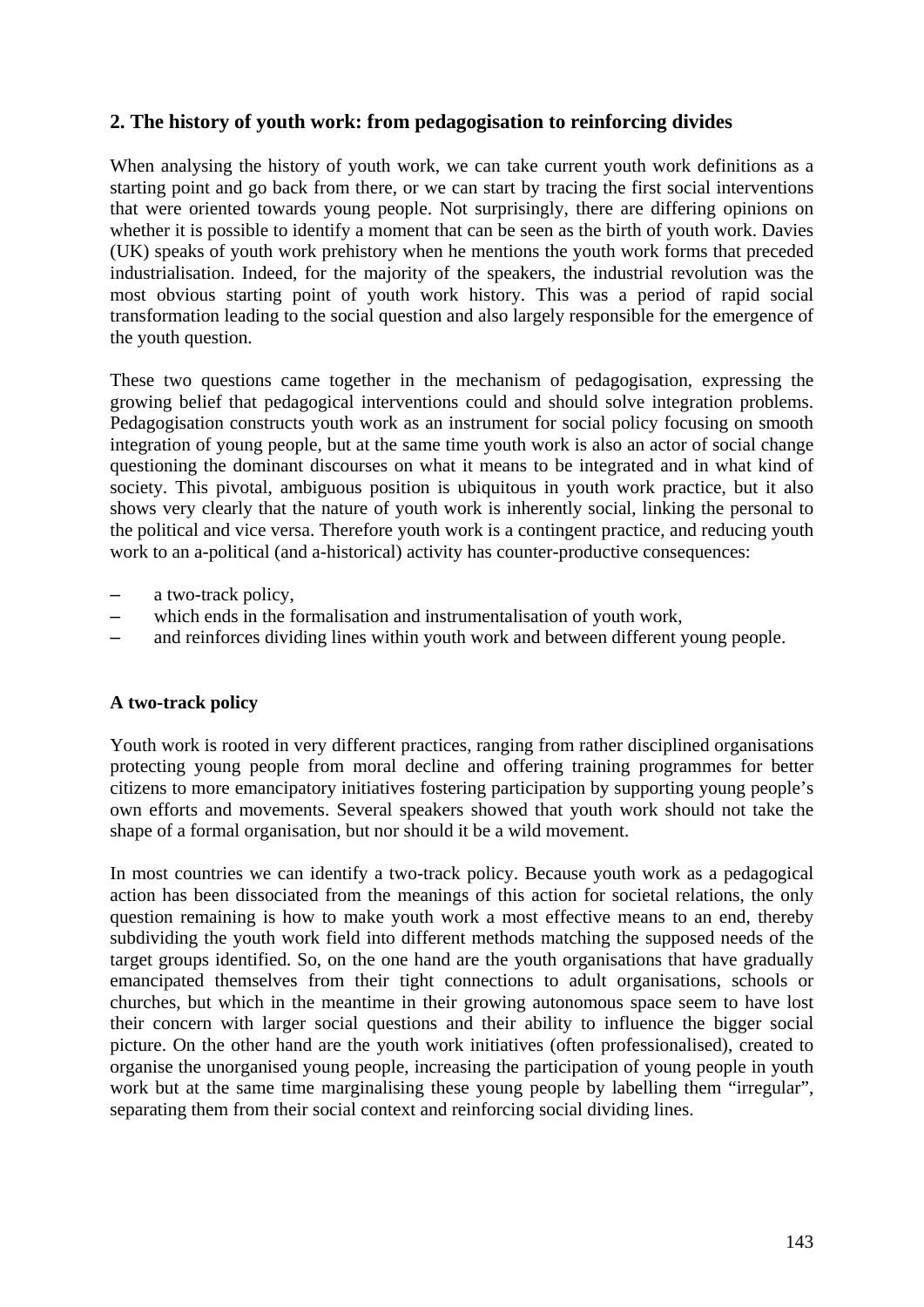#### **The formalisation and instrumentalisation of youth work**

Coussée (Flanders) linked the differentiated approach, which leads to a two-track youth work policy, explicitly to the risk of formalisation of youth work. He stated that youth work and youth work policy are driven by a belief in the superior value of non-formal learning. If the informal or non-formal climate in which young people socialise, however, does not reveal itself as a "positive, stimulating" environment, formalisation seems to be the only option left.

Even if youth work "goes beyond left or right", it has a huge political content. This was stressed by Lorenz and illustrated by the comparison between the Freie Deutsche Jugend (FDJ) and the English Youth Service nowadays. Spatscheck (Germany) showed that this problem begins with the external defining of youth work goals. He gave the example of the FDJ, which was regarded as a key instrument for the realisation of the societal GDR-project. Youth was regarded as the future, and therefore youth work had to mould them into ideal socialist personalities that only would engage in sensible and useful activities. The main objective of youth work in the GDR could be regarded as the education and formation of such young personalities who would follow and embody the government ideology; after it became clear that not all young people were ready to become such socialist personalities, state controls were gradually increased.

That example stems from a communist state organisation, but it shows a lot of parallels with the current UK story told by Davies. The societal project is less clearly articulated, but we see the same mechanisms. If youth workers manage to reach those young people who do not meet the ideal of the autonomous "entrepreneurial self", it seems as if activities of control and formalisation gradually take over: individualised assessment, one-to-one responses and even compulsory attendance are no longer unthinkable in the UK youth service.

#### **Reinforcing divides within youth work and between young people**

Remarkably, youth work seems to be captured for purposes from social work and social policy, but at the same time it seems to be excluded (and excludes itself) from this discussion by becoming purely a social administrator for social policy instead of a social (change) agent. The question was posed: how can youth work act and interact in society if its purposes and resources are disconnected from each other? Indeed, this development seems to leave out all pedagogical concerns in favour of a more formalised, technical needs-led approach. Pedagogical support for youth moves away from structural concerns for all young people to interventions for those young people with major needs (seen as individual needs or wants, not as collective needs).

This formalisation risk does not threaten all youth work initiatives to the same degree. The participants in the workshop emphasised that all young people are different and therefore are subject to a differentiated youth work approach. The inherent risk here is twofold:

- First, the differentiated approach could reinforce dividing lines between young people and thus could increase the differences between young people – or even lead to reciprocal alienation.
- Second, the differentiated approach does not self-evidently take the needs of young people as its starting point, but inevitably seems to operate primarily in the realm of societal expectations. Young people who are in line with these expectations and develop in a successful, "normal" way can enjoy the emancipatory side of the pedagogical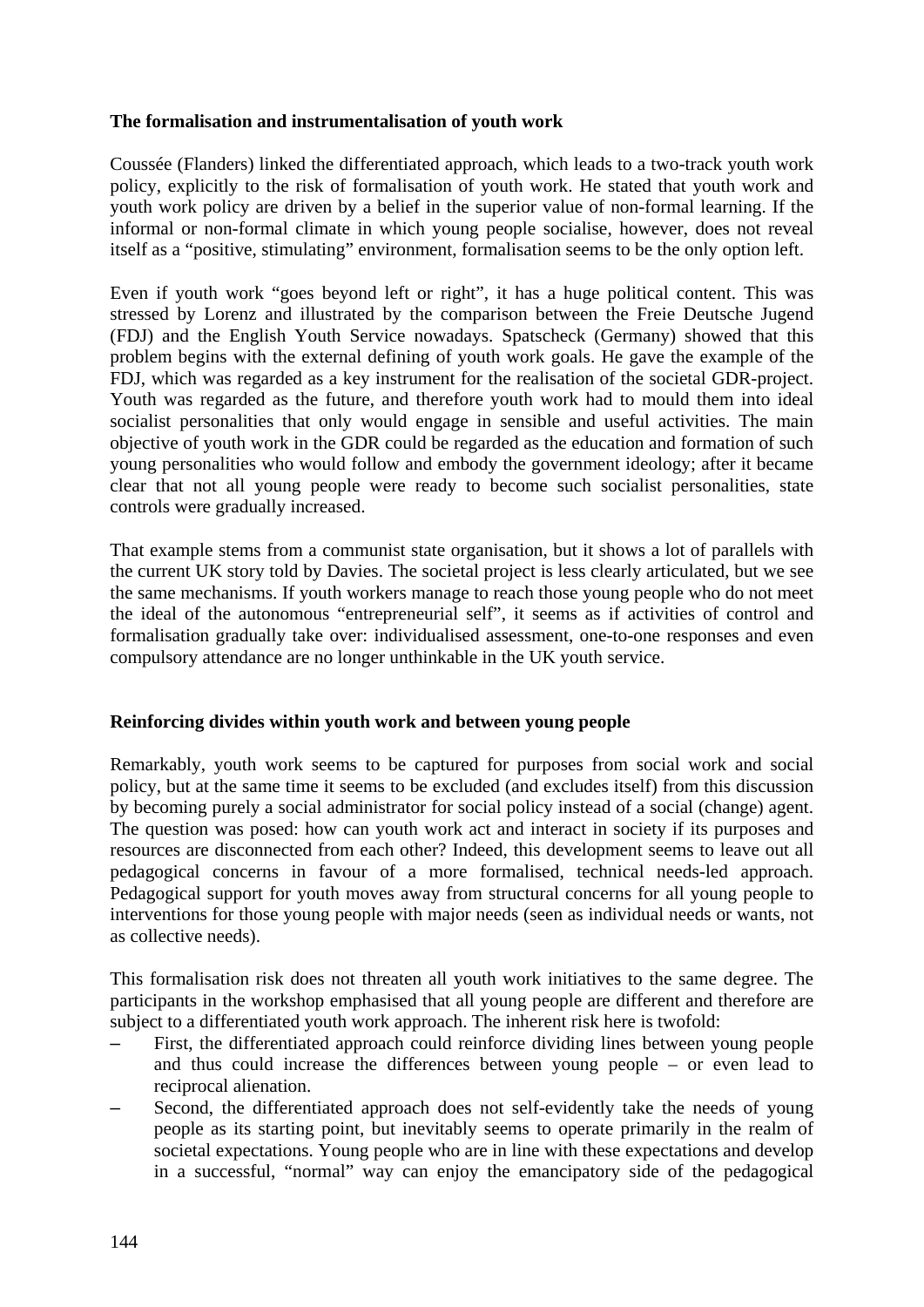paradox. Young people who do not behave in a constructive way are vulnerable to a more controlling approach. This leads to an unfruitful distinction between youth work that works with young people and youth work that works on young people.

As a consequence we can observe in most countries a widening gap between voluntary youth work and professional youth work provision, going along with the split between general and categorical youth work, universal and targeted youth work, needs-led and budget-led youth work, regular and special youth work, and so on. Professional youth work then aims at working-class people, low-skilled youth, young people from ethnic minorities and other young people that it implicitly categorises as "in danger" or "dangerous".

### **3. Beyond formalisation and instrumentalisation: non-formal learning, cultural action and social pedagogy**

The fact that the identity of youth work is so hard to define tempts many practitioners, researchers and policymakers to focus on the methodical identity of youth work. This leads inevitably to questions of accountability and efficiency. Already in 1964 the German social theorist Hermann Giesecke drew our attention to that phenomenon, which he called *Praktizismus*. It all pretty much comes down to the same problem: the lack of a youth work theory that connects research, practice and policy and also goes beyond sectoral dividing lines, but at the same time prevents the disappearance of youth work as a distinct practice.

The contribution of youth work seems to include individual and social development: youth work provides both individual and collective outcomes. Most of the time, youth work is operating inside (not outside) society: it contributes to the social education of young people, to the social and cultural development of young people. Davies (1979) argued in a landmark pamphlet *In whose interest?* (available in the archives of the Encyclopaedia of Non-formal Education, [www.infed.org\)](http://www.infed.org/) that social education must be rooted in the social, economic and political context in which it operates.

In most countries we see history re-emphasising a holistic look at the individual development of young people, helping individuals to find their own way in society or even saving them from all kinds of social problems and deviations. Youth work certainly helps individuals and contributes to their social mobility, but the question remains: is society better off? The social is at the very most a derivation of the individual: the holistic look slips down to an instrument and serves the overall aim of smooth integration of individuals into (a desired) society. Youth work seems more about social integration than it is about societal change (Smith and Whyte, 2008): it is set up to stabilise power relations and the existing social order, not to destabilise or change them. Youth work provides only restricted emancipation for young people, with no collective action to change culture and structure, or redistribute power and control.

Is it possible for youth work to burst out of the functionalistic paradigm? Turning its back to societal concerns makes no sense because it cuts off young people from society. It seems better to accept that youth work is always an instrument in a specific problem definition and to elaborate further on which problem definition youth work can and should engage in. The reflections of German social pedagogues (see Giesecke, 1970; Böhnisch and Münchmeier, 1987; Thole, 2000; Cloos et al., 2007; Lindner, 2008) could inspire us to turn a critical eye on these issues, by defining youth work as social work in the broad sense of the word, as work "enacting the social" (Law and Urry, 2004). Social pedagogical thinking urges us to ask the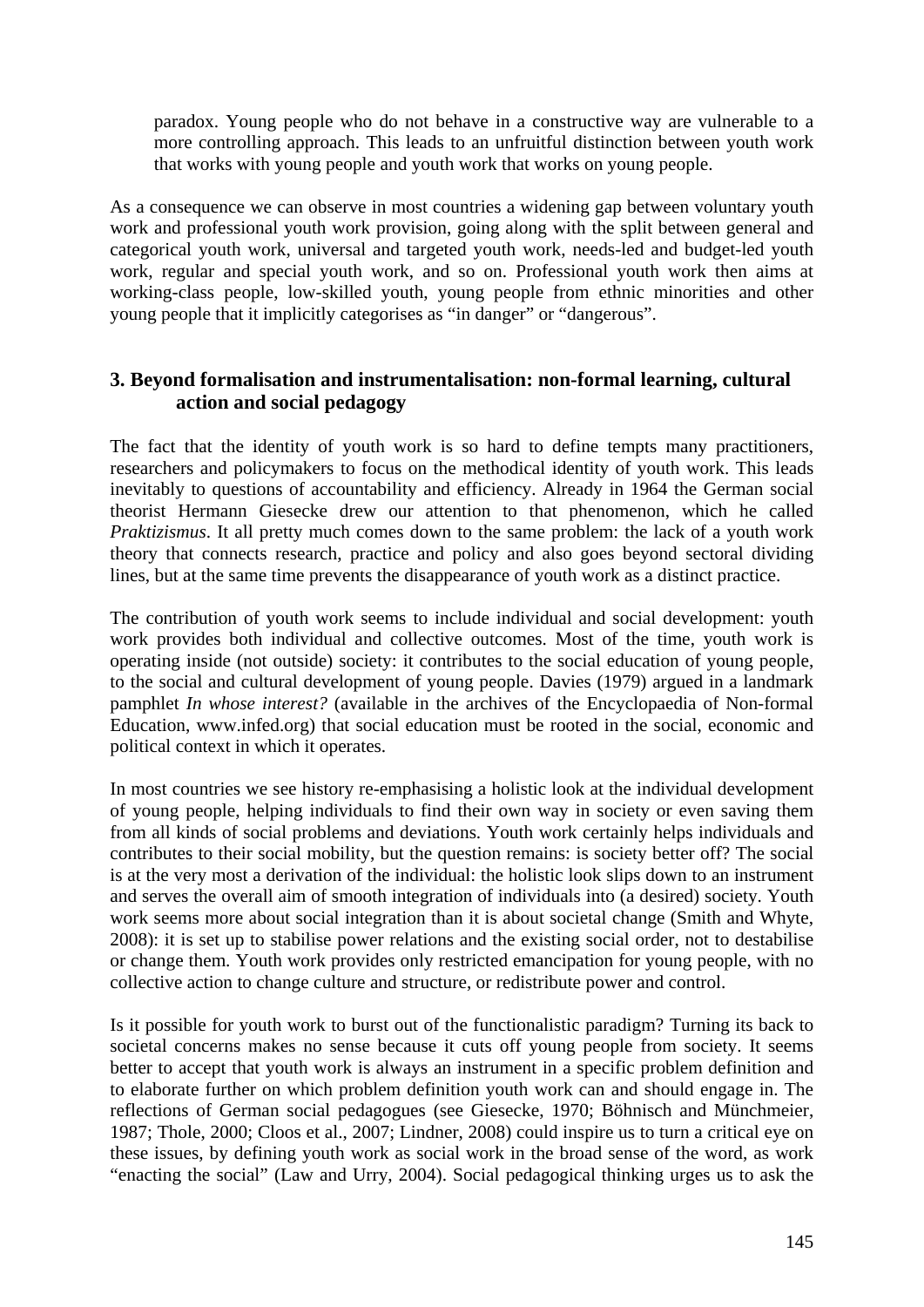following questions in relation to the history of youth work and youth policy. What kind of problem definitions underpin youth work? Who defines the problem with regard to whom? Which reality does it construct and does this meet the diversity of conditions in which young people grow up?

Social pedagogy seems to be a fruitful perspective for the debate on the history of youth work and youth policy because it discusses the social, political and cultural project that underpins these developments and entails a critical reflection on the role of pedagogical institutions in society (Coussée et al., 2008; Hämäläinen, 2003: Mollenhauer, 1985), seeing "cultural action" (Freire, 1972, 1995) as questioning and changing dehumanising processes by unveiling realities and taking a critical position in realising the human in a social context. In this perspective, youth work itself – not the (relationships between) young people and youth workers – becomes the focus of analysis. This opens up possibilities of bursting out of the prevailing youth work definitions by taking youth work out of the institutions and by reframing pedagogical (and broader social work) interventions in terms of pivots in the life worlds/space of young people, supporting youth in action and gaining biographical, institutional and political competences. This is what Christian Spatscheck referred to as a social spatial approach to youth work (see Böhnisch und Münchmeier, 1990).

In that way, reflection on youth work history can also contribute to a practice-based theory for youth work, instead of an abstract theory cut loose from its historical and societal context. This is important in providing clues to how we should act in practice and in counteracting formalisation and instrumentalisation, without youth work turning its back on society.

## **Conclusions: an agenda for Blankenberge II**

In this first workshop the speakers recognised the importance of youth work's prehistory and aspects of working with youth outside youth work, but this was done in very varying ways, which makes comparison all the more difficult. Youth work is a contingent practice. The quest for more comparability seems paradoxical, but it must be possible to have some broad lines to guide the discussion.

## **Youth work prehistory, youth work identity and non-formal learning**

The discussion on interpreting these concepts touched on a distinction between so-called real and original youth work (youth work with volunteers) and professionalised youth work (targeting and separating vulnerable youth into distinct youth work initiatives).

For sure, in most countries the industrial revolution and the related social question, the construction of adolescence, the introduction of compulsory education, the prohibition of child labour and the role of youth research and youth policy in creating the youth question have all influenced the social construction of youth work. The question is whether we should focus on the then-installed youth work definition and the internal evolutions and revisions of that definition, or whether we should also look at prehistoric aspects of working with youth to inspire and enrich the discussion? What did we lose or throw away with the pedagogisation of the lives of the young? Do we pay attention to other aspects of "being young together" or "working with youth" once we have installed a fixed youth work definition?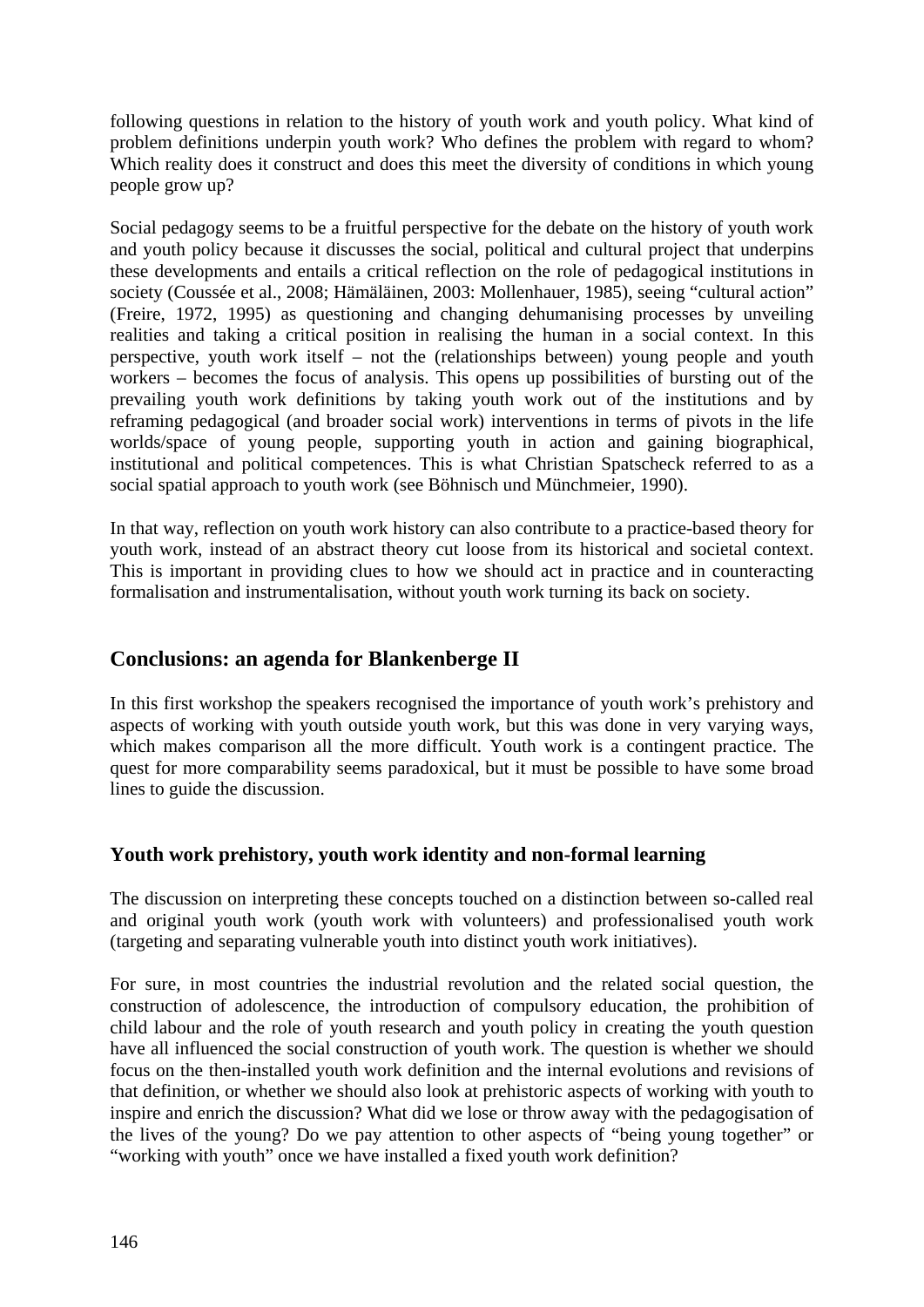These queries refer to the question of whether youth work should be seen as a specific profession and/or method, or rather as a discipline. In other words, is it possible to organise youth work in sport, cultural centres, schools, detention centres, factories and so on? This discussion connects of course to the relation between youth work and non-formal learning/education, but also to the connections between care and education. It may be important to take this question into account in the next history workshop.

#### **Policy-making and the role of the state**

(Youth and youth work) policy-making is a complex and layered area, with local, regional, national and European levels (and differences between countries) and a variety of actors (government, public servants, politicians, youth workers and young people). Policy-making happens in different ways: it may be based on a blueprint of society inspired by technical expertise in constructing a solution for a social problem, or it may start from an open and reflective process taking normative questions into account.

Can we distinguish historical shifts in the role of the state in relation to the social question and the youth question: from social state to enabling state or distancing state? What about centralisation and decentralisation? Can we situate the history of youth work in the context of the social and political struggle for equality, inside and outside the state? Do we need to bring the state back in, rooting youth work more in and against the state?

## **The emancipation of youth work as a professional project?**

Some questions in the discussion referred to the emancipation of youth work as a professional project. How are youth workers qualified and trained? Can we distinguish a fragmentation of the profession, and is this threatening youth work identity or is it an opportunity to create a distinct practice? Does professionalisation contribute to the reinforcement of youth work as an actor of social change addressing all forms of inequality or will further professionalisation inevitably lead us to a role in defence of the status quo in society?

## **Espousing, researching, enacting and experiencing youth work**

In the discussion, a gap was mentioned between espousing youth work at policy level and enacting youth work by practitioners. The very important role of youth workers themselves seems underexposed in youth work history. There is also a gap between enacting youth work and the experience of youth work by young people. The significance of youth work for young people is often very different from the intention of youth workers and policy makers. The perspective of young people themselves and youth work practitioners could be reinforced in the next workshop. This leads us also to the role of youth work research. What has been the role for youth work research between policy and practice? Feeding evidence-based policy or delivering policy-based evidence?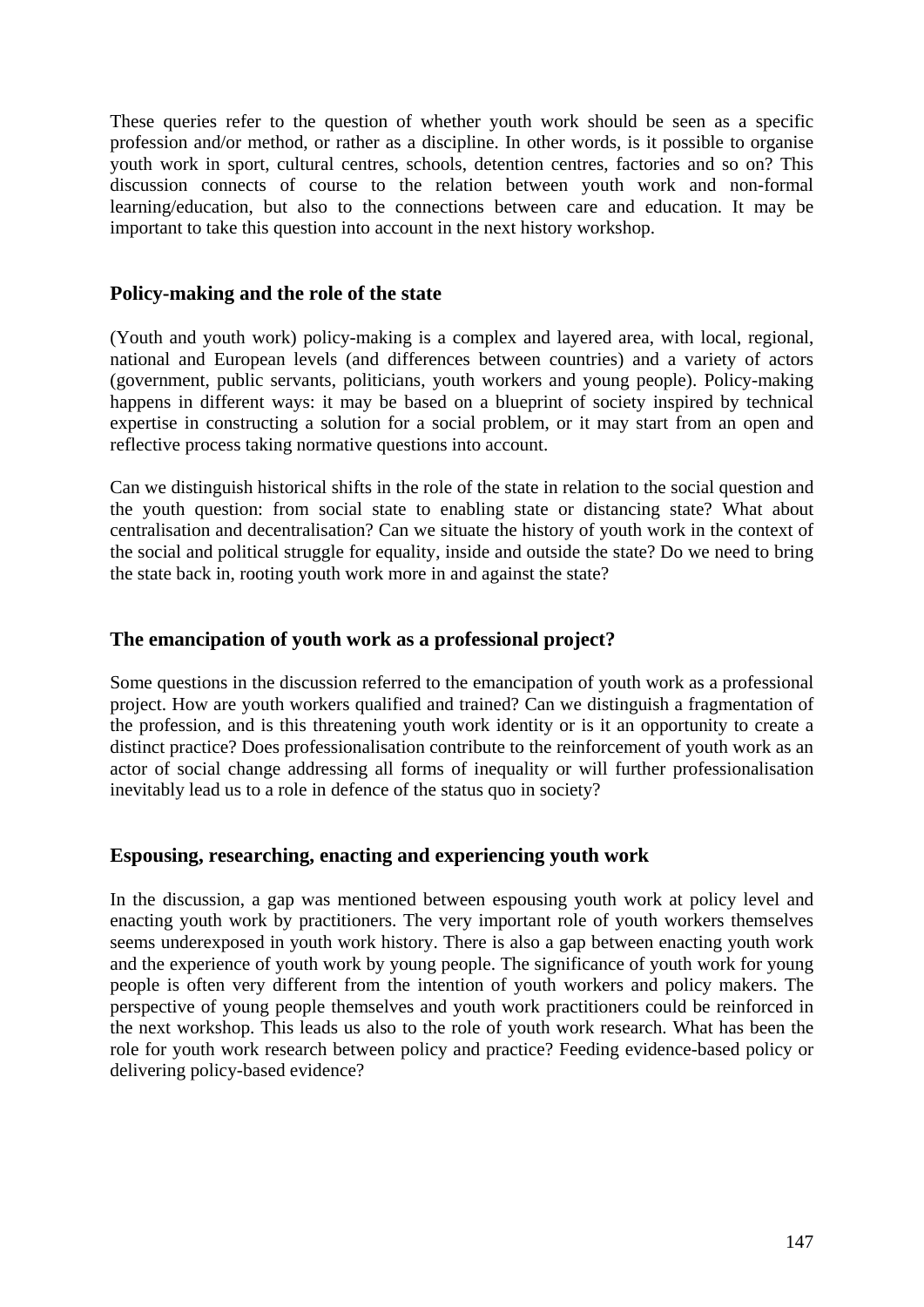## **References**

Böhnisch, L., and Münchmeier, R. (1987). *Wozu Jugendarbeit? Orientierungen für Ausbildung, Fortbildung und Praxis*. Weinheim/München: Juventa Verlag.

Böhnisch, L., and Münchmeier, R. (1990) *Pädagogik des Jugendraums. Zur Begründung und Praxis einer sozialraumlichen Jugendpädagogik*. München: Juventa Verlag.

Cloos, P., Köngeter, S., Müller, B. and Thole, W. (2007). *Die Pädagogik der Kinder- und Jugendarbeit*. Wiesbaden: VS Verlag.

Coussée, F. (2008). *A century of youth work policy*. Gent: Academia Press.

Coussée, F., Bradt, L., Roose, R., and Bouverne-De Bie, M. (2008). "The emerging social pedagogical paradigm in UK child and youth care: Deus ex machina or walking the beaten path?" *British Journal for Social Work, doi:10.1093/bjsw/bcn147* (21 November).

Coussée, F., Roets, G., and Bouverne-De Bie, M. (forthcoming). "Empowering the powerful: challenging social closure and marginalisation of vulnerable young people in youth work policy and practice in Belgium." *Critical Social Policy*.

Davies, B. (1979). *From social education to social and life skills training: in whose interest?*  Leicester: National Youth Bureau. Available in the informal education archives: www.infed.org/archives/bernard davies/davies in whose interests.htm (last updated: 11 February 2006).

Davies, B. (2005). *Youth work: a manifesto for our times*. Leicester: National Youth Agency.

Dewe, B. and Otto, H.-U. (1996). "Sozialpädagogik: Ueber ihren Status als Disziplin und Profession: Thematische Differenzierungen, vergleichendes Beziehungsdenken und angemessene Vermittlungsformen." *Neue Praxis*, Vol. 36, No. 4: 3-16.

Fisher, R., and Dybicz, P. (1999). "The place of historical research in social work." *Journal of Sociology and Social Welfare*, Vol. XXVI, No. 3: 105-24.

Freire, P. (1972). *Pedagogy of the oppressed*. Harmondsworth, Middlesex: Penguin.

Freire, P. (1995). *Pedagogy of hope. Reliving pedagogy of the oppressed*. New York: Continuum Publishing.

Giesecke, H. (1964) "Verschuche 1" in W. Müller, H. Kentler, K. Mollenhauer and H. Giesecke (eds) *Was ist Jugendarbeit? Vier Versuche zu einer Theorie*. München: Juventa.

Giesecke, H. (1970) *Die Jugendarbeit*. München: Juventa Verlag.

Gillis, J.R. (1973). "Conformity and rebellion: contrasting styles of English and German youth, 1900–33." *History of Education Quarterly*, Vol. 13, No. 3: 249-60.

Hämäläinen, J. (2003). "The concept of social pedagogy in the field of social work." *Journal of Social Work*, Vol. 3: 69-80.

Harris, J. (2008) "State social work: constructing the present from moments in the past." *British Journal of Social Work*, Vol. 38, No. 5: 662-79.

Law, J. and Urry, J. (2004). "Enacting the social." *Economy and Society*, Vol. 33, No. 3: 390- 410.

Lindner, W. (ed.) (2008). *Kinder- und Jugendarbeit Wirkt. Aktuelle und ausgewählte Evaluationsergebnisse der Kinder- und Jugendarbeit*. Wiesbaden: VS Verlag.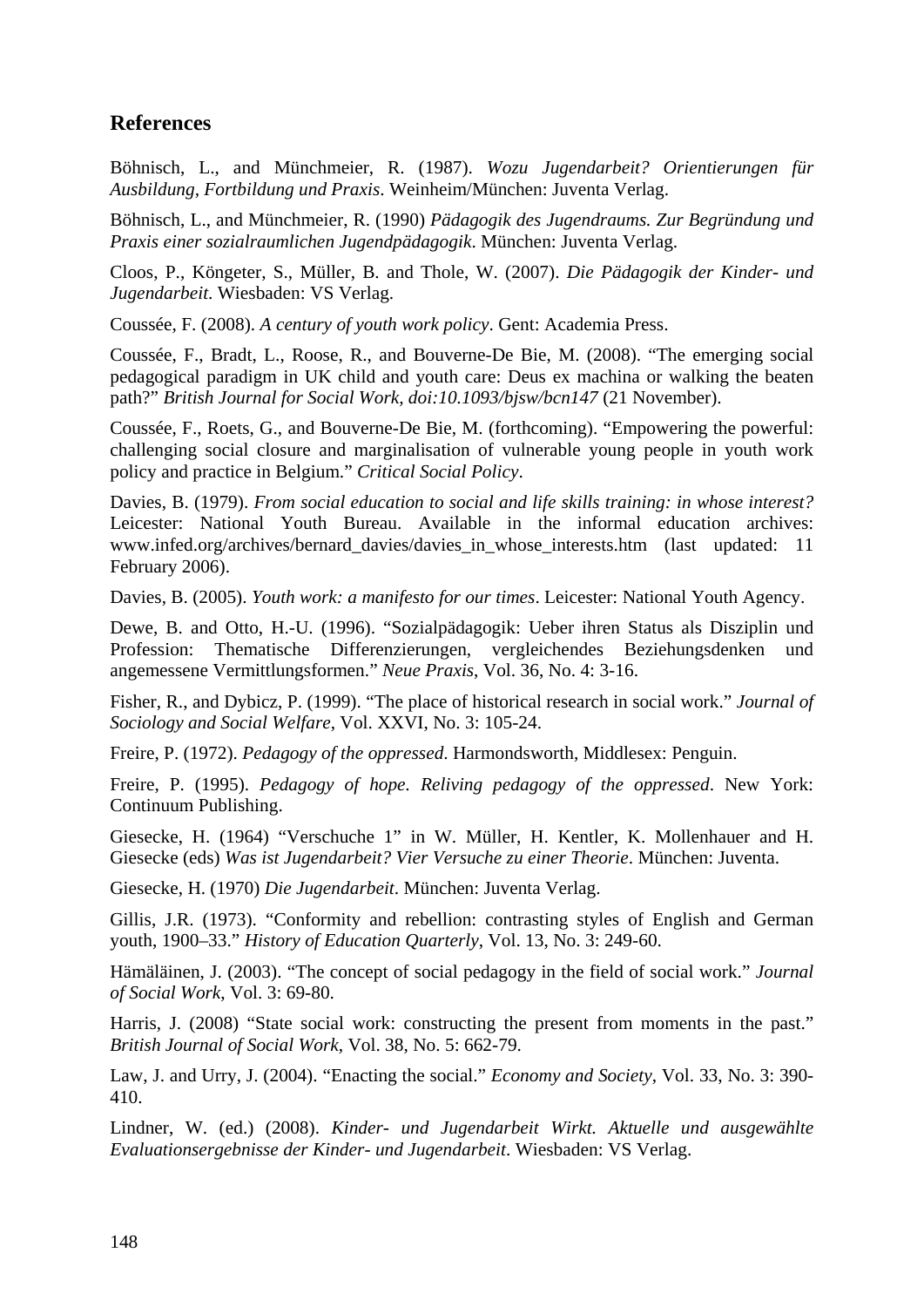Lorenz, W. (2007). "Practising history – memory and contemporary professional practice." *International Social Work*, Vol. 50, No. 5: 597-612.

Lorenz, W. (2008). "Paradigms and politics: understanding methods paradigms in an historical context: the case of social pedagogy." *British Journal for Social Work*, Vol. 38, No. 4: 625-44.

Mollenhauer, K. (1985). *Vergeten samenhang. Over cultuur en opvoeding*. Amsterdam: Boom.

Nörber, M. (2005). "Was ist Jugendarbeit? Eine aktuelle Auseinandersetzung mit den vier Versuchen zu einer "Theorie der Jugendarbeit". *Deutsche Jugend*, Vol. 53, No. 1: 26-34.

O'Brien, M. (2004). "What is social about social work?" *Social Work and Social Sciences Review*, Vol. 11, No. 2: 5-19.

Smith, M., and Whyte, B. (2008). "Social education and social pedagogy: reclaiming a Scottish tradition in social work." *European Journal of Social Work*, Vol. 11, No. 1: 15-28.

Thole W. (2000). *Kinder- und Jugendarbeit. Eine Einführung*. Weinheim/München: Juventa Verlag.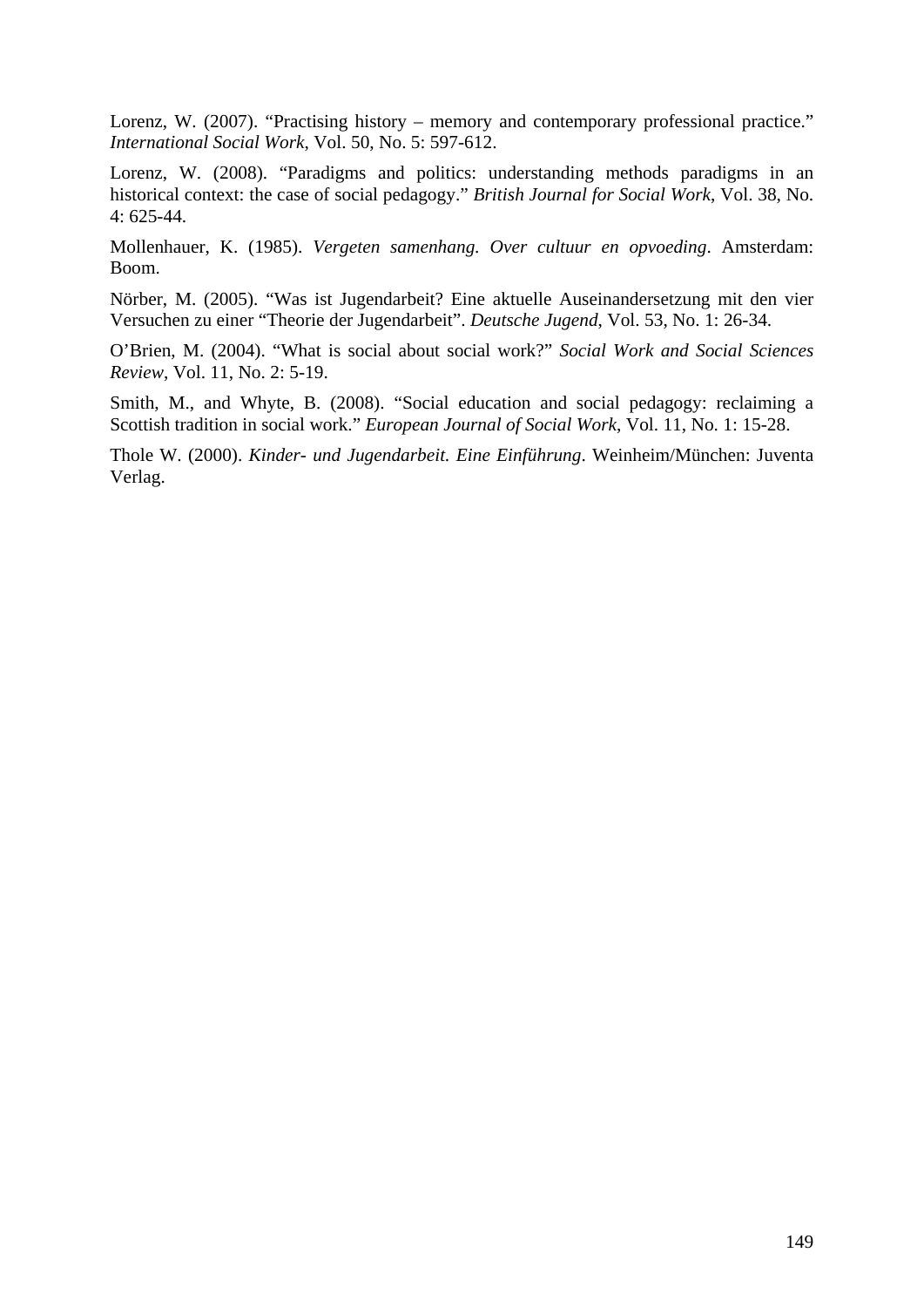# **Appendix**

# **Youth movements in Flanders: a short history**

#### *Lieve Gevers and Louis Vos*

The past and present relevance of the youth movement in Flanders is probably unequalled anywhere in the world, as is underscored by the huge numbers of members. As further evidence we can point to the very many leading religious, political and social figures who regard their time in the youth movement as a major formative experience for their later social commitment. In many countries the youth movement barely managed to survive the swinging 1960s, but it held its own in Flanders. It has succeeded in catering for the needs of one generation after another, a remarkable achievement that certainly deserves special attention.

## **The discovery of an adolescent land**

Young people have not always enjoyed the same status in society; it is not even certain that "youth" has always existed, at least not in the sense people tend to assign to the concept spontaneously: a defined group of young people in a recognisable stage of life between childhood and adulthood. In earlier times most young people would be required to enter the world of production, but there has always been also a privileged group of youngsters from the higher social strata who were able to enjoy their own adolescent land. The studies and training they undertook allowed them time to prepare for later activities without being compelled to work for their living.

This state of affairs continued throughout the Middle Ages and early modern times, up until the late 18th century, when a new perception of children and young people developed as a result of the Enlightenment and then the Romantic Movement. Jean-Jacques Rousseau made a significant contribution to the tendency to idealise youthful naturalness and the belief that young people had to be allowed to be young.

This change in mentality took place against the background of a society undergoing complete transformation. People in western Europe were caught up in a huge wave of modernisation. The predominantly rural culture was gradually but irrevocably transformed into an urban and industrial one. The development of the modern state resulted in a growing need for an administrative and intellectual elite, which in turn called for the extension of secondary education. Regarding itself as the driving force in the struggle for political and national emancipation, the middle class sought the development of its own culture. The education of the young was a key instrument towards this end. The secondary education system was a preeminent instrument in the 19th century for training men keen on occupying responsible positions in society.

As education gradually became more widespread, so the human life cycle became clearly segmented, on the basis of a scientific definition of the concept "adolescence" that gradually became incorporated from the late 18th century onwards. According to this concept, the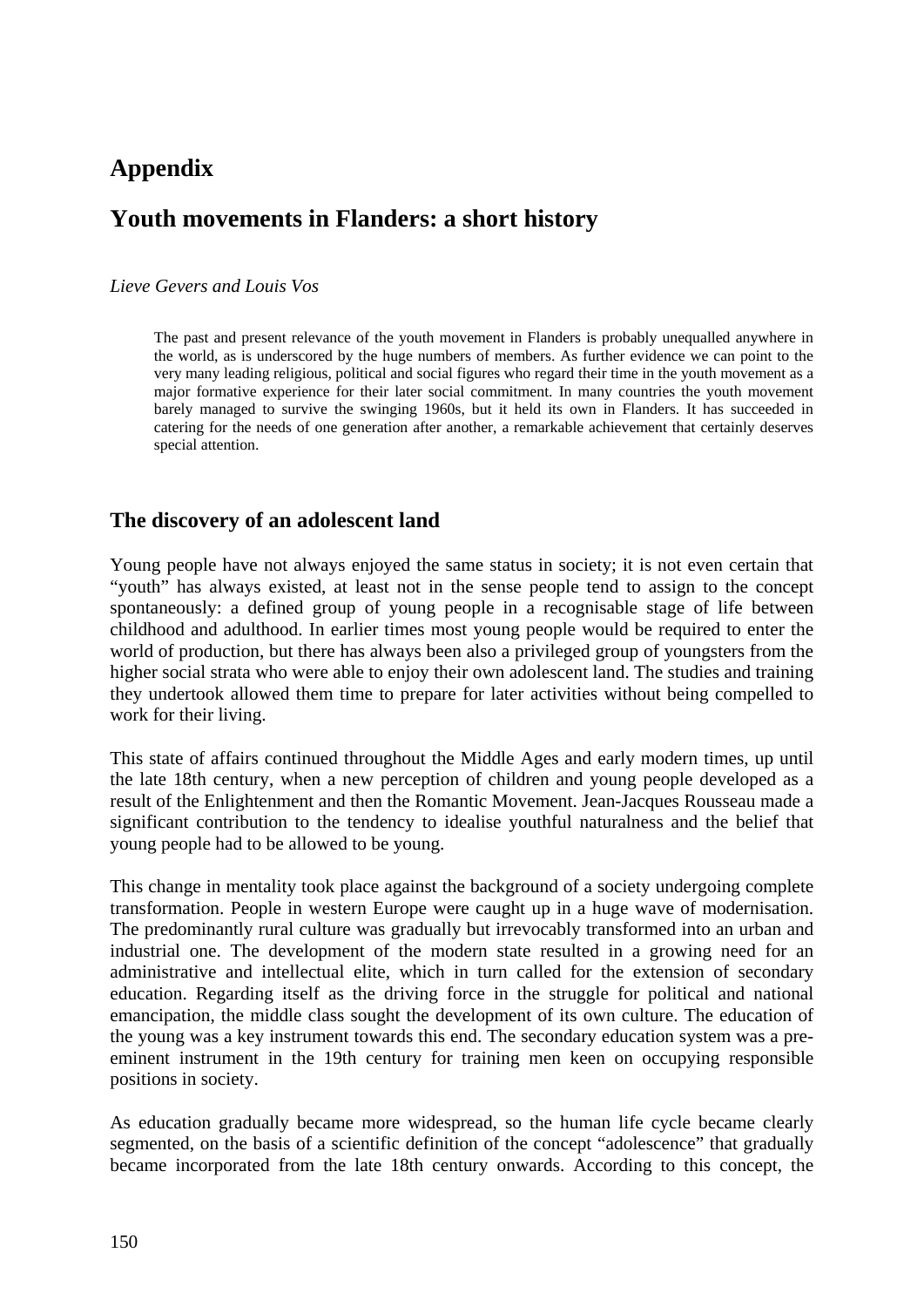period between childhood and adulthood was a kind of intermediary stage when the fundamental principles of the developing personality have to be established in the light of broad-based training. Consequently, an opportunity emerged for a separate adolescent land that gradually became to be regarded as a necessity. This continued to take shape during the 19th century but was still confined to a small group of privileged young people from the higher and middle classes, who enjoyed the opportunity to take up studies. Not before the 1920s and 1930s did a separate adolescent land become a reality for very many people, and for nearly everybody after 1945.

Secondary education in Flanders, too, was the still the reserve of a tiny elite in the 19th century. Young people from the urban working class were often even deprived of any basic education because they had to join the world of work at a tender age. The first Catholic youth groups were created about 1850 because of middle-class citizens' concern for the moral, religious and intellectual neglect of these young working-class people. Parochial child and adolescent welfare drew its inspiration from the French Vincentians. Catholic young groups would gather together on Sundays to receive instruction through games and recreation, but also through study and prayer. Catholic youth group activities flourished in particular in the Mechelen archbishopric. Umbrella federations were created in Antwerp and Brussels in roughly 1890, and subsequently in other dioceses but attempts before 1914 to set up a nationwide umbrella organisation were doomed to failure, while the Catholic youth groups' endeavours were under threat. The focus on serious activities was in danger of being sidetracked by ancillary activities, such as sports, theatre, singing or brass bands, that began springing up after 1880.

Apart from offering protective care for disadvantaged working-class youths, adults also undertook to organise youth work for more developed groups. These initiatives were often motivated by a new perception of youth as a social group with its own social contribution and an outstanding purveyor of national, social and religious values. Adults brought these young people together for the purpose of attaining religious or political objectives. An example of this was the Youth League set up in 1847 in Roesealere, a provincial town in West Flanders, with the purpose of mobilising young people against growing liberal influences. The League developed a wide range of cultural activities, such as theatre, singing and literature, and thus became a centre of Flemish Catholic affinities in West Flanders. This label also included the Catholic, Liberal and Socialist Young Guards that emerged in Belgium in the last 25 years of the 19th century, operating as the youth sections of the various parties.

## **The emergence of the youth movement**

A new kind of organised youth activities achieved a great deal of success in the last quarter of the 19th century: the youth movement. This took the form of a comparatively autonomous association of young people meeting in groups locally, on the basis of voluntary membership and active involvement in developing their own group activities. The first examples of these were the "free youth movements", meaning they were not bound to any authorities or adult organisations, although they did share the pattern of values of the community from which they hailed. The aim was the development and education of their own members through recreational and cultural activities and by propagating a code of conduct focused on specific values in life. From the very outset, the youth movements were aware of forming part of a new generation with a specific task in developing a better society. The young people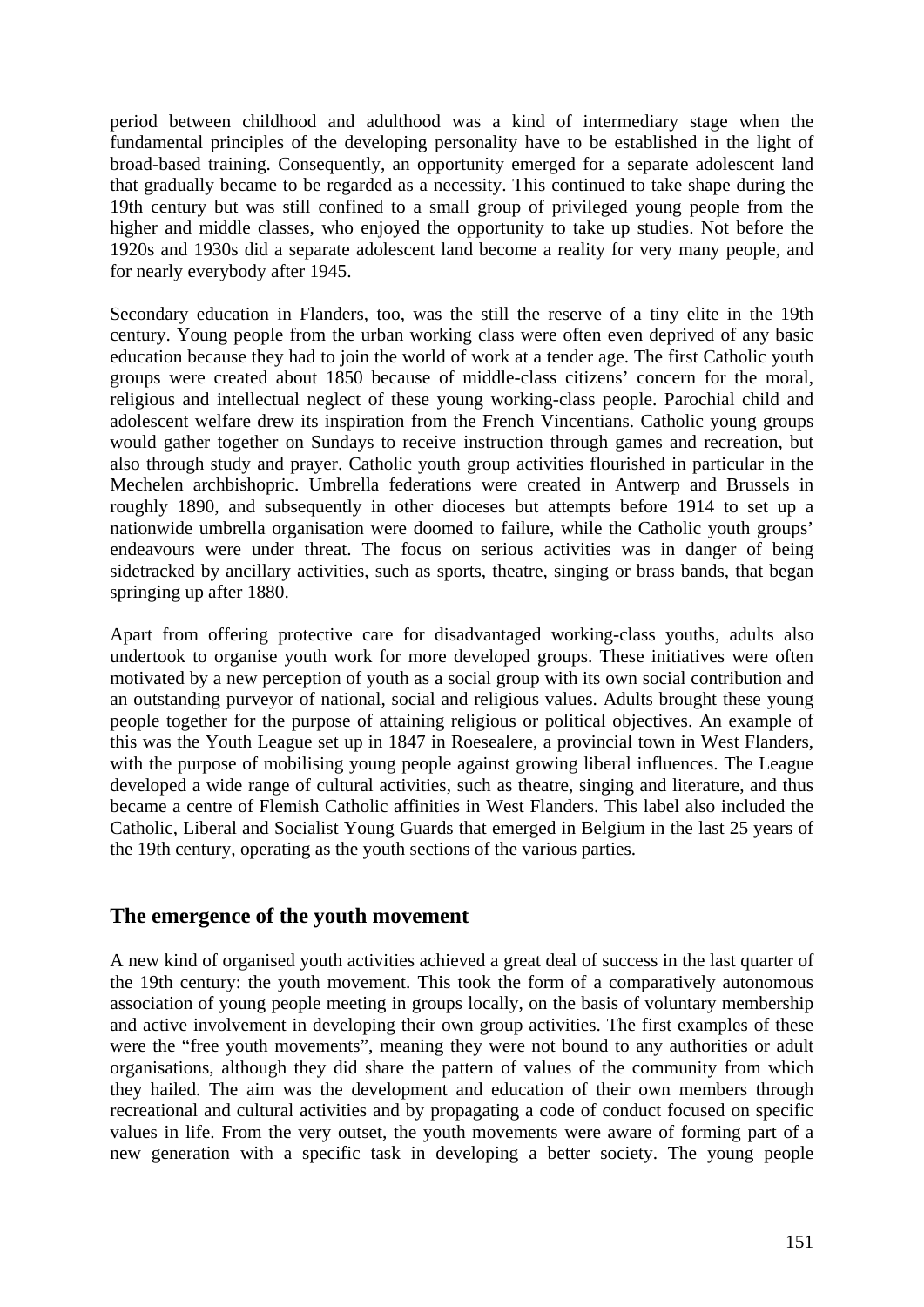themselves were in charge, but adults were involved as mentors, kept on eye on things and stepped in to lend support to the leadership where necessary.

The history of the youth movement in Flanders is based on three pillars: the Catholic Flemish Student Movement, the German *Wandervogel* movement and the English Scouts association. Emerging from the *Blauwvoeterie*, named after the blue-footed gull whose flight announced a coming storm, the Catholic Flemish Student Movement was the oldest form of youth movement. It began about 1875 with the student Albrecht Rodenbach as its leading figure. A first over-arching association was formed in 1877, a second in 1890 and a final one in 1903. They comprised local associations of pupils, seminarians and students who mainly met during school holidays and considered themselves as part of the Catholic Flemish movement. They were run by an elite group of students and seminarians, but generally on the basis of a bottomup policy.

One structural feature was the youth movement's alliance with the Flemish student movement at the University of Leuven. It had therefore a dual character: that of a traditional youth movement, focusing on its group life and members, and that of a university student movement with an emphasis on more direct political action, which was part of a wider emancipation movement in the 19th century, with the German *Burschenschaften* (a special type of student fraternity) being a shining example.

Coming into being towards the end of the 19th century, the German *Wandervogel* movement considered the old *Burschenschaften* as precursors but – unlike the university movement – it withdrew from the world of adults, seeking refuge in creating its own youth kingdom. The members sought to shape a youth culture marked by a natural lifestyle, an anti-authoritarian approach and a rejection of the social stratification that was such a prominent feature of German society just before the First World War. The most typical activity, as the movement's name indicates, was hiking, which was regarded as a demonstration of youth protest, so it had an ideological significance apart from its recreational and educational role.

The third pillar was the English Scouts association as developed by Baden-Powell in the early years of the 20th century. It was originally based on military and nationalist frameworks, but after its inception it was able to adapt to mainstream values and attitudes in society. To start with, the Scouts remained aloof from political, religious and cultural issues, developing a new form for everything. The movement's key innovation, the scouting method, enabled it to take root in many places. Scouting could comfortably adapt to the special national, religious or cultural characteristics of specific countries and specific periods, because it was theoretically a method, not aligned with any national structure. This was unlike the Catholic Flemish Student Movement or the *Wandervogel* movement, which were embedded in a specific national structure.

On the other hand, scouting was obviously not a completely ideologically empty concept, because it focused on good citizenship, but how exactly this should be expressed was still open to debate. In the years leading up to 1914 this could be given tangible shape via English, German or French nationalism. It was not surprising prior to 1914 for Flanders to witness various tendencies in scouting marching alongside each other: French speakers beside Dutch speakers, Catholics beside Liberals, and Flemish-minded individuals next to patriotic groups of scouts and, subsequently, girl guides. Then, during the First World War there were patriotic and anti-Belgian militant scouts; and even the Catholic Flemish Student Movement had scout sections in the 1920s.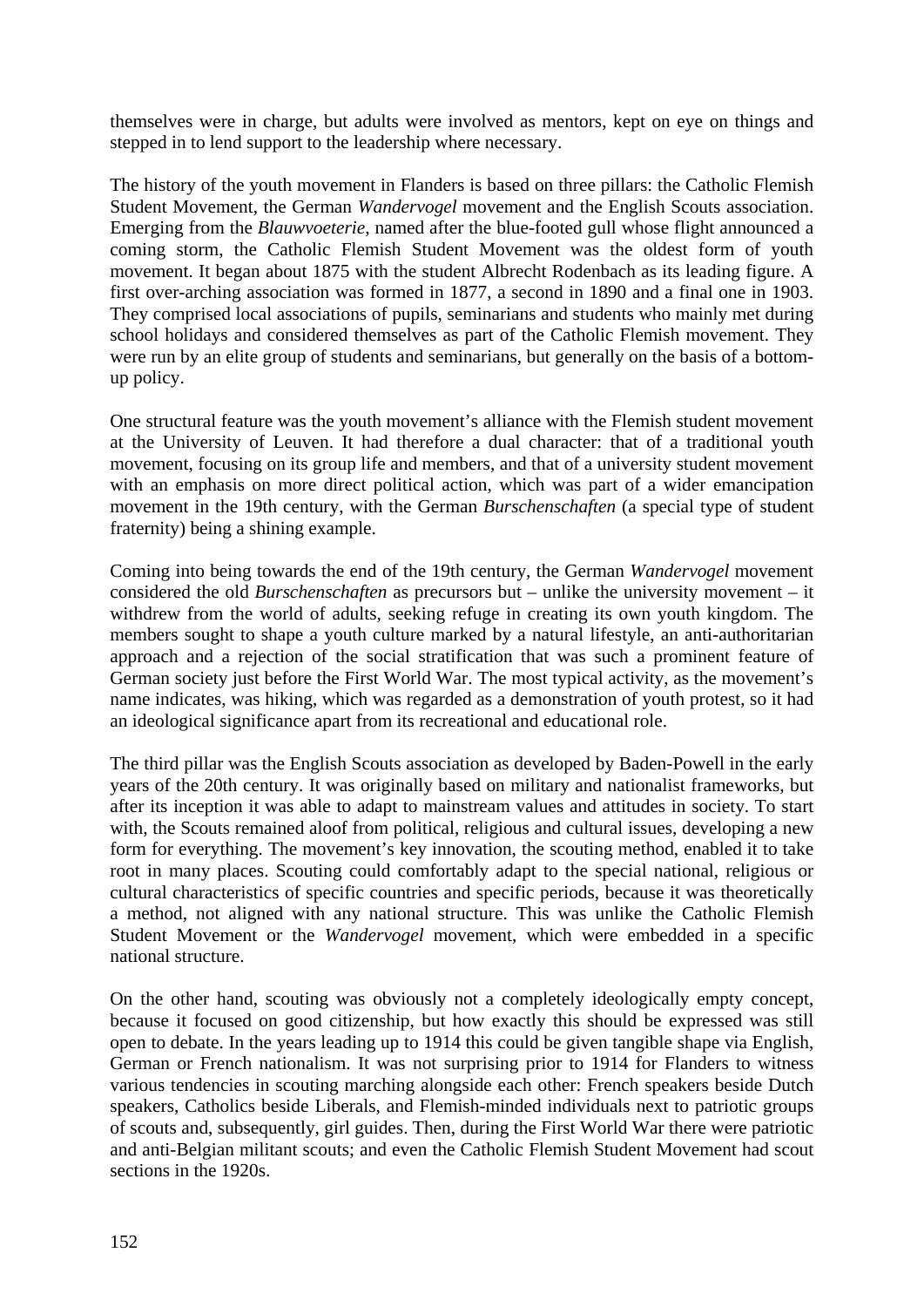It was mainly the Catholic Flemish Student Movement and the *Wandervogel* movement that were regarded as free movements. In the early days, the English Scouts association primarily aimed at integrating its members into society. The movement was keen to channel the sense of being young into preparation for a later period, and hence to training in good citizenship. It generally succeeded in this endeavour, making a major contribution to social stability in England. It did not need to criticise the political status quo and confined its ideology to what its patronising political, military and religious elites allowed.

Apart from the Catholic Flemish Student Movement, there were several smaller student and pupil movements of a similar type in public educational establishments. In the last year before the First World War there also started a Catholic Flemish girls' movement whose members were students and non-students alike. Both movements – the one in the public schools and the girls' movement – had a somewhat modest impact, compared with the Catholic Flemish Student Movement.

#### **From a free to an integrated youth movement**

The youth movement in Flanders was in full development mode during the inter-war period. The Flemish movement continued to be the most significant mobilising factor during the 1920s. In the post-war period the pupils' movement in public secondary schools found it harder to pick up speed again. When in 1927 the Algemeen Vlaams Studentenverbond (AVS, or General Flemish Student Association) was launched as an umbrella organisation for the non-Catholic secondary schools, it covered 25 local chapters throughout the Flemish area. The association had to deal with internal divisions between the champions of a Flemish militant tendency and the supporters of the free youth movement approach. The Catholic Flemish Student Movement, organised as the Algemeen Katholiek Vlaams Studentenverbond (AKVS, or General Catholic Flemish Student Association), wielded a great deal of power during the first decade after the First World War. In 1924 it had 223 local chapters, spread throughout Flanders. It made a deep impression on Catholic Flemish pupils, students and seminarians.

Catholic youth was also organised in several hundred *patronages* – a sort of Catholic Sunday school for working-class youth, mainly aiming at morally healthy leisure activities – and a number of Scout troops. Also there were chapters of the Catholic Young Workers movement affiliated with the organisation KAJ, officially set up in 1924. In rural areas, there were also youth sections of the Catholic Belgian Farmer's League. Furthermore, there were Catholic gymnastic associations, abstinence associations and purely religious associations, such as the Eucharistische Kruistocht (Eucharistic Crusade) led by Edward Poppe, the Congregations of Mother Mary and societies for propagating and supporting missionary work.

This revival of "organisation Catholicism" has to be seen in the light of what was then  $-$  in the aftermath of the Great War – seen as the advance of secularisation. Under the influence of Pope Pius XI, the Church was built up a bulwark against secular forces: an army in battle order led by the hierarchy, where laypeople operated as *milites Christi* or warriors of Christ. To this end, the faithful – young people especially – had to be brought into line in what was officially called Catholic Action (CA). This led to changes everywhere in the adolescent landscape. In common with the rest of Europe, Flanders witnessed in the 1920s and 1930s the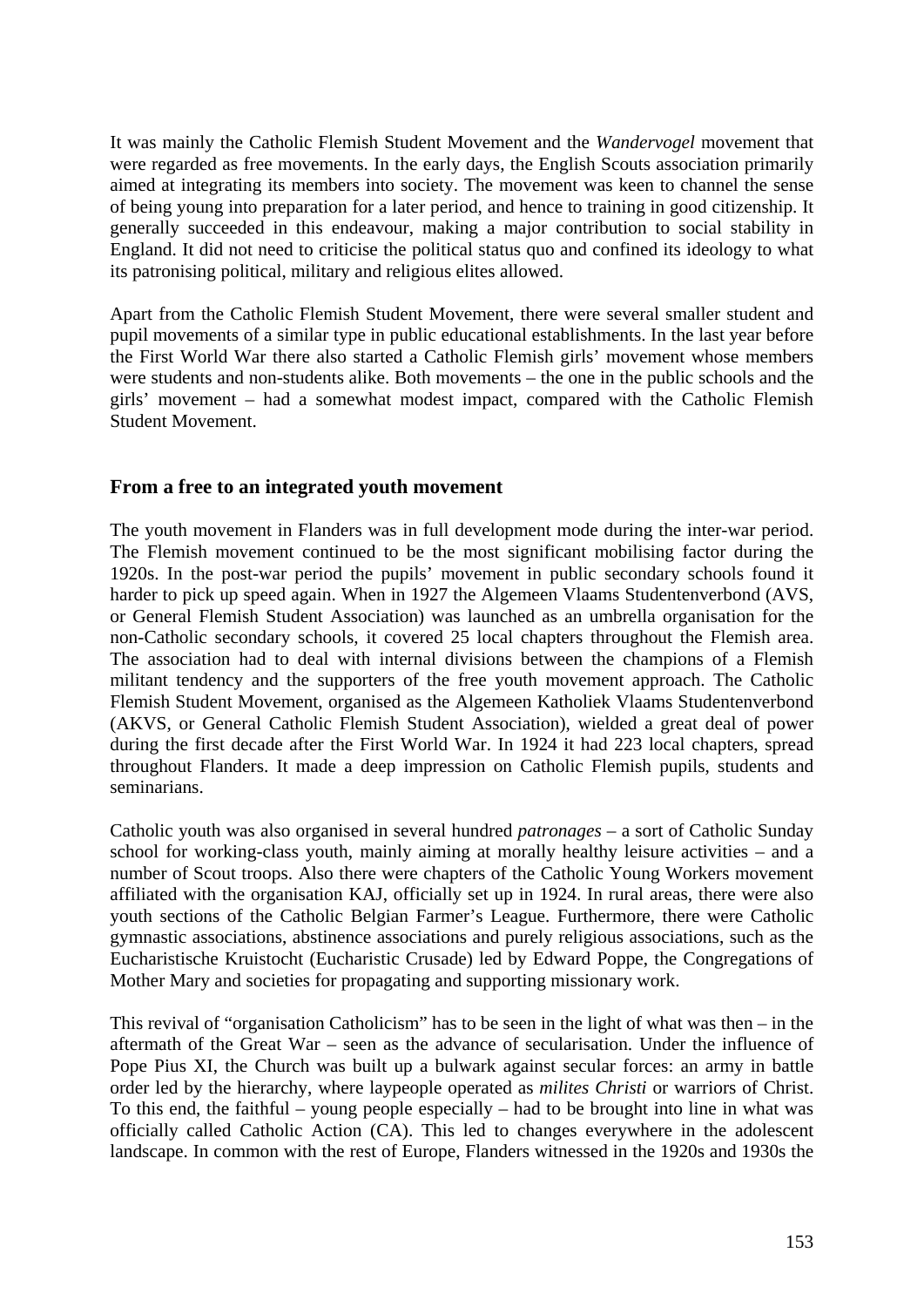disappearance of free youth movements. They were replaced by "integrated" youth organisations set up by churches and parties with a view to influencing social developments.

In Wallonia, which did not have many youth associations apart from a few Estudiantines de Vacances (associations for secondary school pupils in the school holidays), CA was launched in 1919 as a parochial and purely religious movement, grouping all classes in one organisation, under the direct supervision of the clergy. Student circles, Catholic youth groups and Scout groups became affiliated with these CA associations as "auxiliary works". However, in the Flemish region Catholic youth associations were in the 1920s flourishing, even before CA was launched there. So there it was was impossible to launch a completely new movement not differentiated according to class. It had to deal with the existing youth groups affiliated and adapted to the different social classes.

The debate raging around this concept – parochial unity or social context as the principle – was settled by the bishops in 1927 on the basis of a compromise. According to them, Catholic Action had to be organised according to class, while eschewing any demands for social changes and/or political aspirations. This implied that, in the future CA organisational structure in the KAJ, any trade union tendencies would be neutralised and the students' radical Flemish nationalism would not be allowed. In 1928 the Jeugdverbond voor Katholieke Actie (JVKA or Youth Union for Catholic Action) was set up as an umbrella organisation for the CA movements of young people in Flanders. Associations that already existed joined the JVKA but retained their own character and activities.

What this compromise meant for working-class youth was that the KAJ and VKAJ (Women's Young Christian Workers) began to distance themselves from the actual situation in society and in the Christian movement, and transformed gradually into movements that interpreted reality mainly in supernatural terms. In the Catholic student community, the episcopal compromise led to a conflict with the AKVS, which had adopted a Flemish nationalist stance and was reluctant to be beholden to the "Belgian" bishops. It was destined to make way for the new Katholieke Studentenactie (KSA or Catholic Student Action). In West Flanders and Limburg, this KSA took the form of an episcopal student movement that, in addition to Catholic Action, also considered itself to be embedded in the (non-anti-Belgian) Flemish movement. In fact, the existing Catholic Flemish student associations were converted into KSA associations. In West Flanders, the KSA was a purely religious-militant grouping under the authoritarian leadership of its chaplain Karel Dubois and Bishop Henri Lamiroy. The Flemish movement for pupils of Catholic secondary schools was there channelled into the Jong Volksche Front (Young People's Front). The five provincial KSA organisations joined forces in 1943 to create the national KSA, the Jong Vlaanderen (Young Flanders) Federation.

Apart from the KAJ and KSA, the class-based youth organisations were the Boerenjeugdbond (BJB or Farmers' Youth Union) and the Katholieke Burgers- en Middenstandsjeugd (KBMJ or Catholic Middle Class Youth), each with their female counterparts. These acted as the true representatives of CA. Compared to them, the parochial Catholic *patronages* felt a bit lost. The priest Jos Cleymans' attempts in the mid-1930s to promote these *patronages* as authentic CA associations in a purely religious form failed, owing to the opposition of the class organisations. In common with the scouting and purely religious associations, the Catholic youth groups saw their activities downgraded to "auxiliary work". Nevertheless their impact on the youth was impressive. The *patronages* boasted 23 107 members in 1937, roughly the same number as the KAJ, twice as many as the KSA and four times as many as the VVKS. Thanks in part to the efforts of A.F. Peeters, chaplain to the *patronages*, the crowning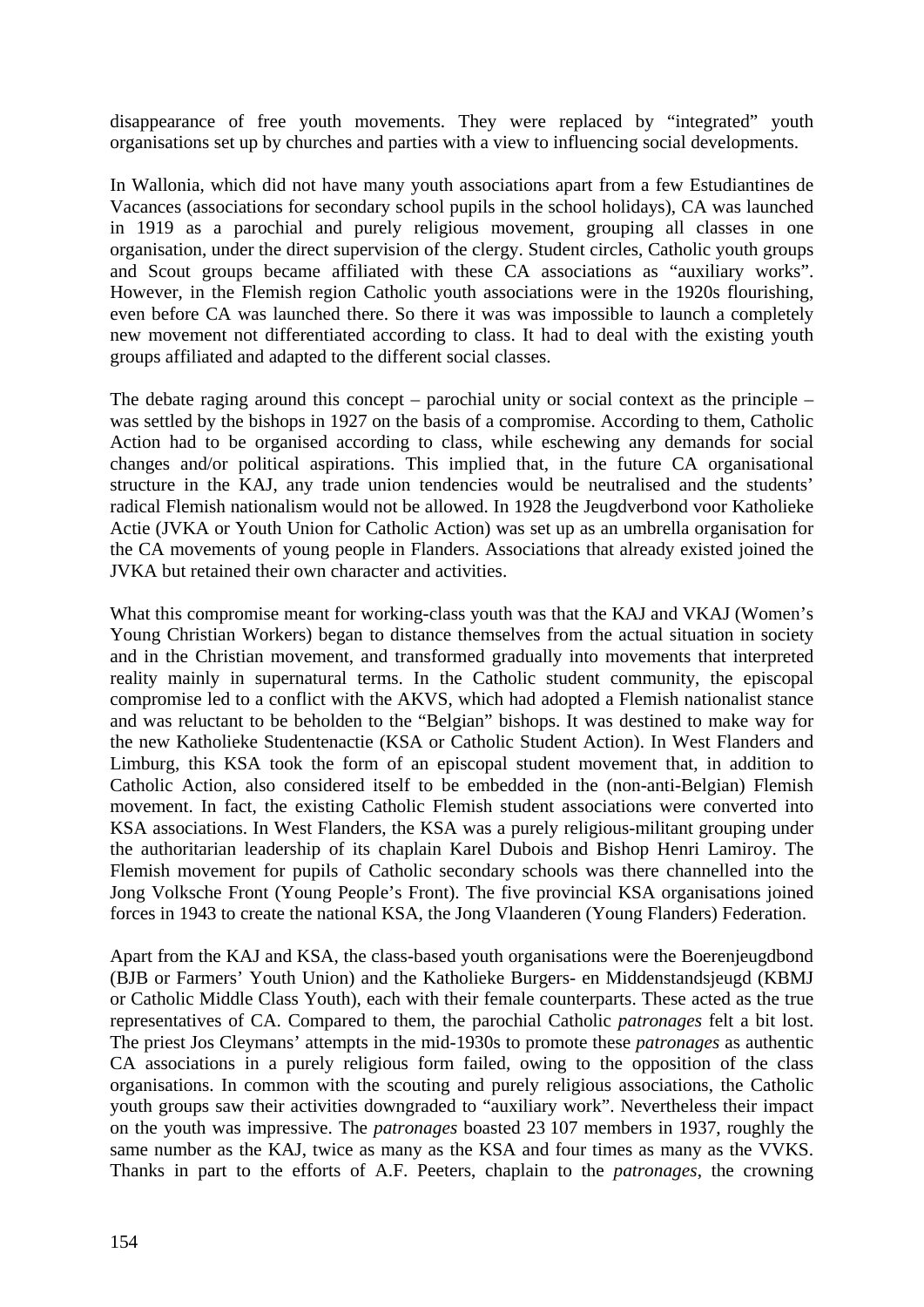moment of the reform process came in 1941 with the creation of Chirojeugd (XP-Youth) as a new youth movement.

Catholic Scouting continued to be regarded as "auxiliary work". In Flanders it owed much to the firm commitment of students and pupils to the Catholic Flemish movement, with the result that in 1930 a unique Flemish synthesis was achieved with the creation of the Vlaams Verbond voor Katholieke Scouts (Flemish Union of Catholic Scouts). It was, more than the original, in tune with the real needs of the community while it empasised its national and social emancipation. The credit adapting the originally Anglo-Saxon and ideologically neutral scouting to the Catholic and Flemish environment mainly goes to Maurits Vanhaegendoren, who before becoming Chief Scout was a member of the Leuven AKVS chapter..

The debates and controversies about the status of youth and youth organisations were not confined to the religious community. Several radical political groups emerged in the 1930s, some on the left but mostly right-wing, that sought to rally young people to one over-arching organisation within the adult structure, so as to develop their own social blueprint for winning over the masses. The extreme right-wing political parties Verdinaso, Vlaams Nationaal Verbond and Rex each created youth sections (Jong Dinaso, AVNJ, Rex-jeugd Vlaanderen). When the last members of AKVS (the General Catholic Flemish Student Association) who had resisted incorporation into the CA still refused to get involved with it, this was a final blow. The small number of AKVS members that remained decided in 1935 to change their name to AKDS (Algemeen Katholiek Diets Jeugdverbond, the General Catholic Middle Dutch Student Union) and then in 1937 to Diets Jeugdverbond (DJV, the Great Netherlands Youth Union), where the emphasis was on Great Netherlands and *Völkische* ideals. The Catholic orientation disappeared. The even smaller Flemish national girls' movement evolved in the same Great-Netherlands-*Völkische* direction and adopted the name Dietsche Bond voor Vrouwen en Meisjes Ik Dien (Great Netherlands Association for Women and Girls).

New groups also sprang up on the left of the political spectrum: the social youth movement De Rode Valken (The Red Falcons) was created in 1928, followed in 1929 by Arbeiders Jeugd Centrale (AJC, Workers' Youth Centre). The AJC became expressly Flemish, being renamed in 1937 the Socialistische Arbeidersjeugd Vlaanderen (SAV, Socialist Workers' Youth of Flanders), but these left-wing groups appealed to only a minority of young people in Flanders.

## **The youth movement's heyday**

Against the background of these attempts to channel youthful idealism, during the late 1930s and the Second World War a new development emerged. As a result of the strongly normative expectations by adults of young people, they acquired a new self-consciousness. "Being young" meant being in search of a distinctive "youth style". This was discovered in existing, but previously overlooked youth movement methodologies that were originally bound up with the typical military style of the 1930s. The external elements were the first to appear: banners, uniforms, choruses, blaring clarion calls and the rhythm of rolling drums. All of these were attempts to give expression to the "new age", but very soon other forms arrived on the scene, such as those based on outdoor activities, self-motivation and creative expression.

All of this became possible within the rediscovered small group setting, where the shared experience of being young was able to materialise. Many of these forms had been applied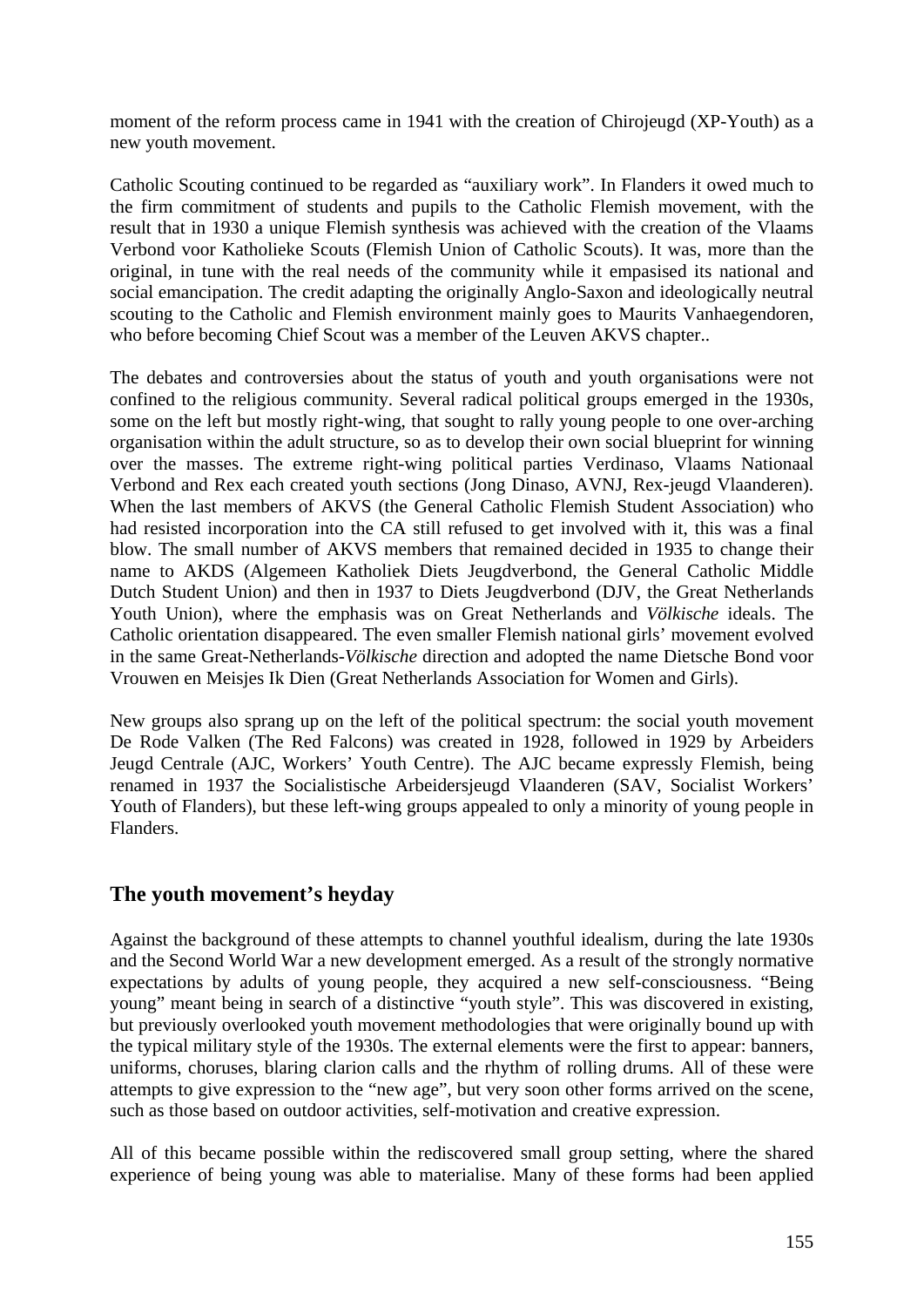earlier in the renewed Flemish Socialist youth movement, in various successful and colourful Catholic youth movements in the Netherlands, in German Catholic youth movements (whose freedom was curtailed by nationalist socialism) like Quickborn, Neudeutschland and the Katholische Jungmännerverband, and of course in the Flemish Scout movement. These forms were given renewed impetus in the late 1930s because the youth movement experience appeared to be one way out of those never-ending meetings in study circles that so often blew up into rows. The weariness with ideological debates served to highlight the potential of "the form".

During the years of the Second World War, many local youth groups continued to operate effectively, tending more and more towards youth movement activities. However, the youth movement's real heyday arrived after the end of the war. A rise in the number of young people who felt attracted to the mainly Catholic youth movements was a sign of this success. Membership numbers climbed among class-based youth groups (VKAJ, KAJ and KLJ) and the youth movement in the strict sense of the term (KSA/VKSJ, VVKS/M and Chirojeugd); only the first of these was theoretically a CA movement. The combined membership of the three youth movements almost tripled between 1950 and 1977 (from 79 792 to 222 904). The sharpest rise was between 1955 and 1965, when the overall membership rose by 7.3% every year on average. The growth in membership was particularly spectacular in the case of VVKS/M and Chirojeugd, and this trend continued until the late 1970s.

In 1977 – the peak year – Chirojeugd covered over half of all "Catholic youth movement members" in Flanders, boasting well over 114 000 members. However, the record level for girls' groups was already over by then. More marked by its tradition of student associations and Catholic action, the KSA youth movement grew less quickly and even began to lose members in the second half of the 1960s. It was able to recover later on but the female branch, the VKSJ, collapsed completely, a situation that was blurred in the 1970s because the merger with the KSA meant that only the overall membership figures were published.

This was similar to the trend in membership of the class-related youth organisations, which were just as strongly marked by their CA past. Their membership figures also shot up in the aftermath of the Second World War, but this level of growth lasted for a shorter period. Membership started ebbing as early as the first half of the 1960s. The KAJ in particular, for which we have precise figures, suffered a terrible decline, losing over 20 000 members or three quarters of the total.

Interestingly enough, the Jong-Davidsfonds – set up in 1956 as the youth section of the Flemish organisation for culture extension, Davidsfonds – experienced strong growth in the 1960s, reaching the record level of 2 857 members in 1967. The Jong-Davidsfonds stood out from other youth movements thanks to its brand-new approach: no CA past, no adolescents and no inclination to become thoroughly familiar with what had in the meantime become the traditional youth movement pattern. It was also the first male–female mixed Catholic young adults' movement. Its membership began to dwindle after 1968 when the youth association started espousing left-wing causes involving criticism of society. This resulted in a clash with the Davidsfonds leadership, which dissolved the Jong-Davidsfonds in 1973.

The 1950s and early 1960s were boom years for youth movement activities in Flanders, which were held in high esteem by both young people and educators alike. Educationalists recognised it as the "third educational environment" in addition to school and the family. As was the case before the war, it was able to count on glowing reports in the Catholic press. The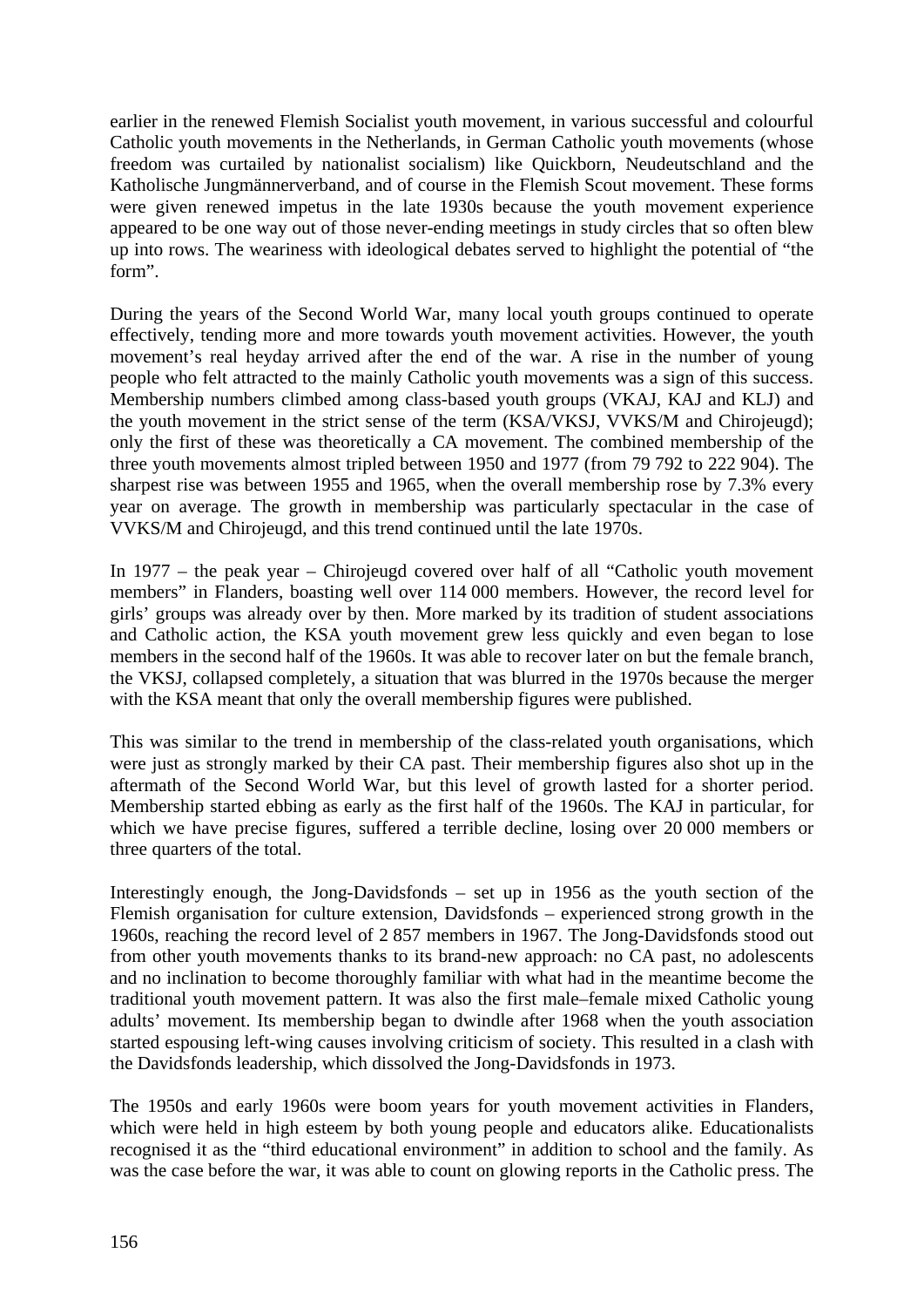activities were constantly being fine-tuned. The pattern of camping, hiking, playground activities, games in the wood, the romantic atmosphere of the campfire and the development of unique group romanticism began to be patted into final shape. This was backed by the theoretical underpinning of a unique methodology and the promotion of leadership development, including training for chaplains or padres, tailoring activities to the various age groups, composing and improving the quality of publications, regulations for uniforms and outdoor activities. At the same time, the national and regional secretariats continued to be developed.

As for principles, the CA ideology, with the focus on personal sanctification and the religious conquest of society, continued to hold sway until the first half of the 1950s. A combination of apostolic and social concerns prompted youth movement members to join together to organise group offensives for good causes, such as aid to the Church in need (behind the Iron Curtain) or missionary work. However, this ideology gradually faded into the background, while the focal point became personality development through group activities. For many people, the Flemish orientation continued to be a self-evident reflex – albeit more emotional than in terms of calling for changes – with a few differences in emphasis according to the movement. Studies show that until 1960 the KSA was the most Flemish-minded, with the VVKS coming in second place. The Boerenjeugdbond (BJB, subsequently KLJ) focused less on Flemish training for its members but was extremely active in Flemish demonstrations such as the IJzer pilgrimage (a tribute to fallen Flemings in World War I) with flag-waving and cavalry groups and the like. The middle-class youth organisation touched a Flemish nerve in one fell swoop with its emphatic royalist attitude. Conversely, Chirojeugd made the Flemish dimension play second fiddle to the movement's religious element, in common with what the KAJ did in the case of the workers' issue.

## **Turbulent times and turning point: 1968 on**

During the late 1950s and the 1960s, the activities continued to be fine-tuned in terms of the programme, the activities on offer and development. However, there were many ideological changes. For some people this was a time for opening the Church to the world in line with the Sconed Vatican Council (1962-65), whereas others believed major ideals were a thing of the past. The emerging folk-song scene, the *chansons*, and in its wake the creative interplay and creative expression were manifestations of a new, more relativising mentality. Society's greater affluence spawned a new youth culture, where informal meetings in youth clubs and parties had more of an appeal than a continuing commitment in a permanent group. And, within the traditional youth movements, young people were trying to find their own expression via new forms of recreation and discussion groups.

In the late 1960s, society was inevitably reflected in youth group activities. Student unrest boiled over in 1967-68. It got under way at Leuven University, where a large number of youth leaders came under the radicalising spell of the January 1968 revolt (when Flemish students protested against the dominance of the French language in their university). The revolt centred on the demands of the Flemish section of Leuven University, but soon turned into a general criticism of society as a preplay of May 1968 in France. The movement was also joined by Catholic secondary school pupils, who organised themselves into campaign committees and action groups, went out on strike (with the agreement of their teachers or otherwise) and called for the further democratisation of education. Youth movement leaders acted as key figures in this movement.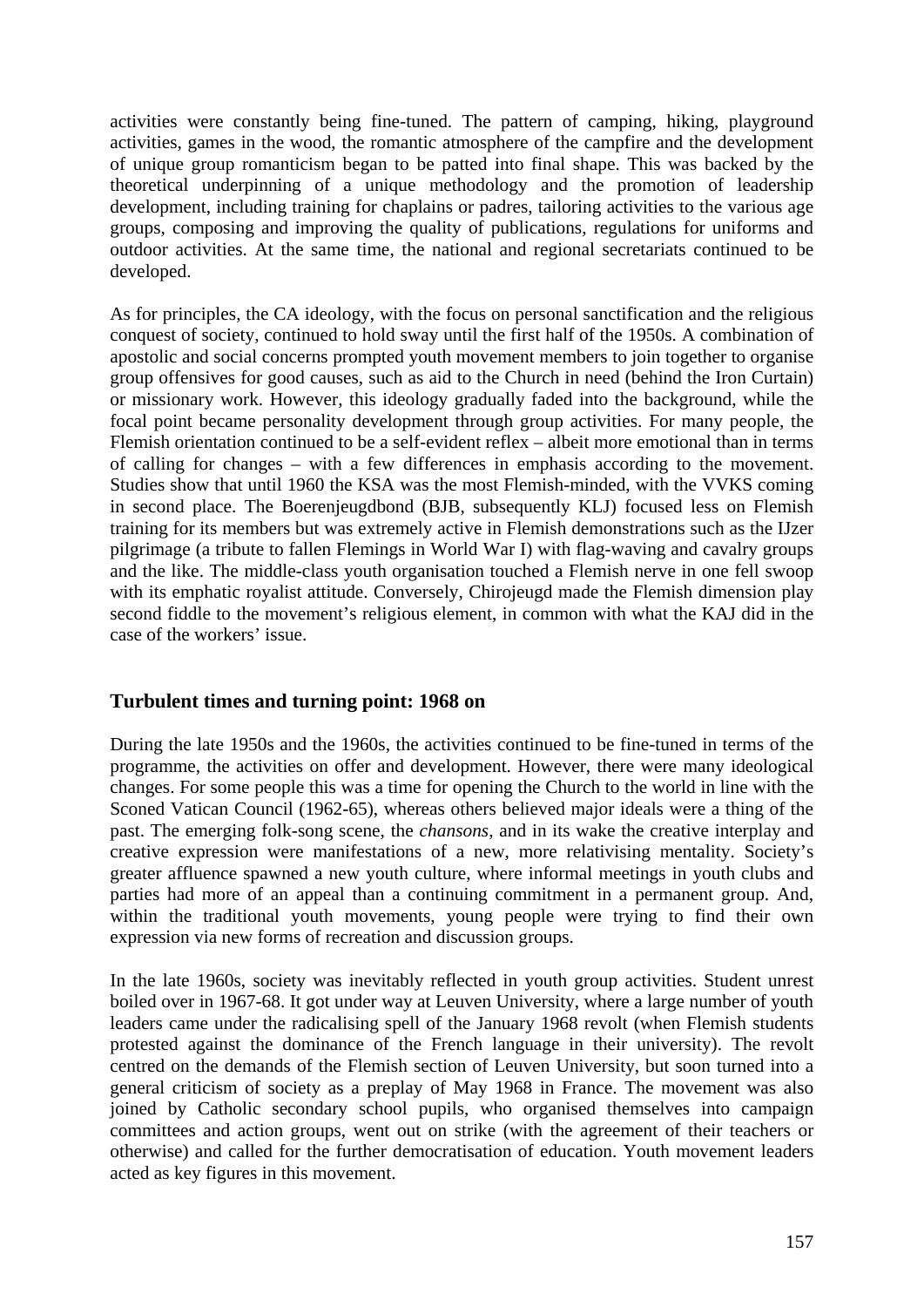The KSA in particular appeared to recall its duties as an indirect heir to the old student movement, albeit in another age and a different ideological context. Provincial and national officials became increasingly attracted by the idea of rejecting the "youth movement" component in favour of transforming the movement into study and action groups for older members, focused on the need for a transformation of the classroom (and society as a whole) along more democratic lines. The KAJ presented itself as a radicalising movement taking a critical view of society. The 11.11.11. campaign was from 1966 a yearly national action on 11 November when from 11 a.m. onwards thousands of volunteers took to the streets in order to draw attention to the Third World and collect money to help developing countries. Until 1968 it was primarily bolstered by the Catholic youth movement, but from 1968 on many local groups carried out an anti-campaign to complain about the purely charitable nature of the initiative. A number of groups sought affiliation with the Third World Movement, spearheaded by Leuven-based left-wingers. The turn to the left of a number of movement officials also ran into opposition. In some youth movements this resulted in the compulsory dismissal of permanent members (KLJ), the dissolution of the movement (Jong-Davidsfonds) or the breaking away of certain regions (KAJ).

In the early 1970s, youth movements sought to strike a new balance, in which socially innovative values could be harmonised with youth movement methodologies. Proposals were made nationwide in favour of a more democratic style of leadership and operations, reducing the rigid programmes, offering a more voluntary range of opportunities and abandoning the military style that had characterised the youth movements for over thirty years. At local level these changes led to all kinds of crises, such as the – generally temporary – dissolution of a movement or breakaway factions that expressly continued to opt for a traditional approach and the old style of uniform. The decision by several groups to switch to gender-mixed activities encountered a certain degree of resistance, not least from parents, and led sometimes to a decline in membership. All the movements continued to lower their age limits, thereby bringing the "race to the cradle" into a new stage. The comparatively late decline in the membership figures may be attributable to various children's movements that existed.

As for the focus on activities, one has the impression that the youth movement generally concerned itself with personal development in the 1950s, primarily social change in the 1960s and more personal and group-oriented activities in the 1970s. At the same time a more intense friction seems to have developed between the society-oriented higher tier and the personal and group-based lower tier of authority, a tension that was not really anything new. The clashes were more frequently encountered in the case of Flemish youth movements, which were more open than elsewhere to society, and keen on (helping) the drive to bring about a change. But in the 1960s and 1970s this led to diametrically opposed approaches within an organisation that was still one movement in terms of organisation. The tension subsided during the 1980s and 1990s because the society-based approach championed by the higher tier of authorities also began to ebb, whereas the personal and group-based approach was now also a key component of policymaking. The de-ideologising process continued, including secularisation, so that most Catholic youth groups nowadays retain the ideological label only as a remnant of the past, without this reflecting the actual attitudes of the members.

Completely new in the history of the Flemish youth movement is the fact that the living link with the movement's past has almost disappeared. Instead of seeing themselves as individuals who have to complete a social task as part of an unbroken chain of successive generations, youth movement members are now aware only of their contemporaries in their own group.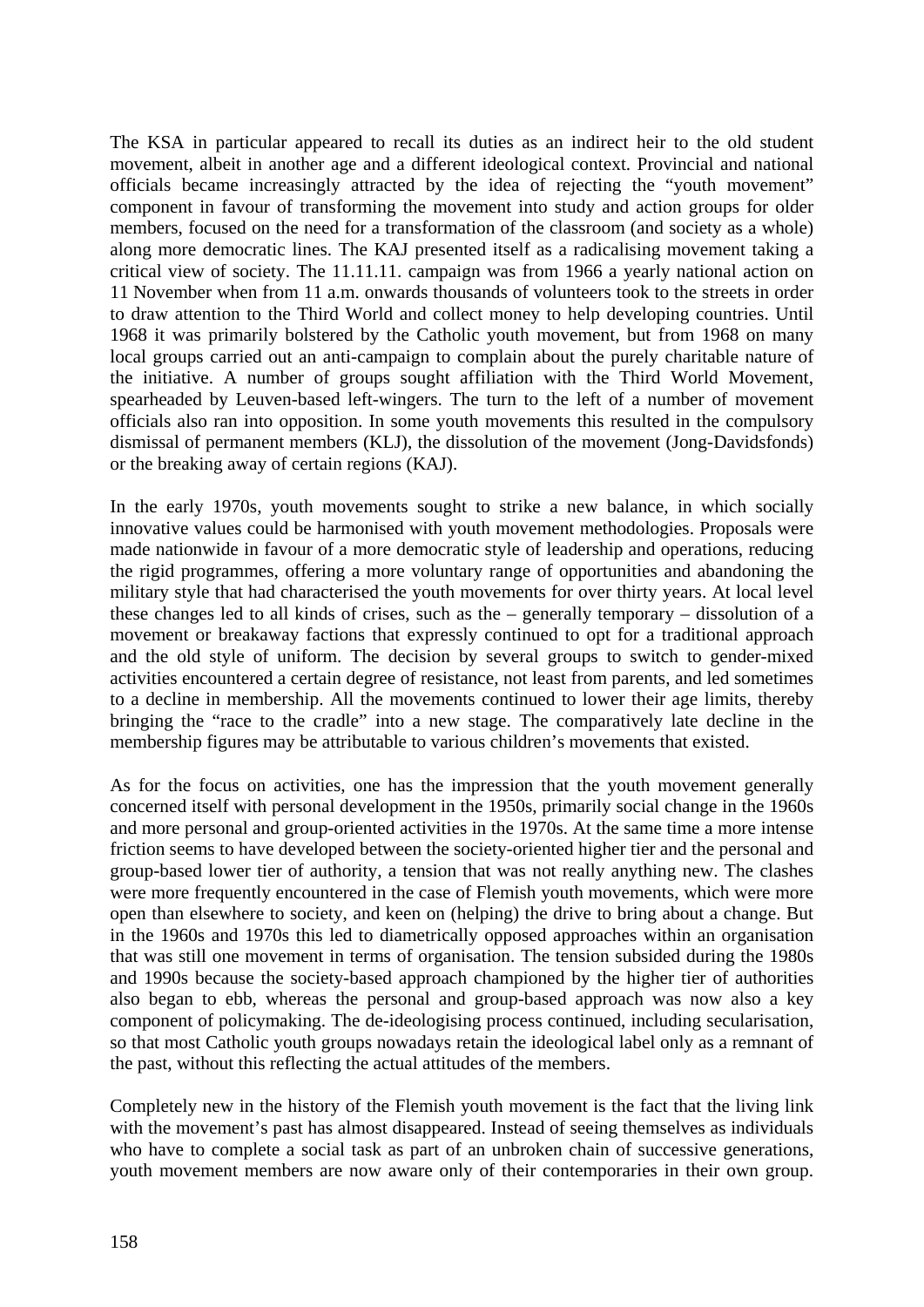This signals the end of the traditional calling to play a role in society at large. What is apparent from the continuing existence of the youth movement is that its only surviving function consists in offering a setting for being young together in a group of contemporaries, without any – or with only limited – reference to essential external values or ideals.

It is quite remarkable that youth movements in Flanders still have such wide appeal. They were able to weather the 1960s without being swept away – as happened elsewhere – or being reduced to a marginal phenomenon. They are apparently developing successful new functions, catering for the needs of young people in a different age. The trend in the Flemish adolescent landscape since the 1980s seems to suggest a new phase in the free youth movement, in common with what happened well over a century ago, but admittedly with more attention now being paid to the unique needs of young people and without them feeling called upon to become expressly involved with society at large.

## **References**

Baeten, W. (1993) *Patronaten worden Chiro Jeugdbeweging in Vlaanderen, 1918-1950*, Leuven: Davidsfonds.

Gevers, L. (1986) *Honderd jaar katholieke studerende jeugd, 1884-1984. De geschiedenis van de Hasseltse Jonge Klauwaarts*, Hasselt: KSJ Centrum (i.s.m. Kadoc Leuven).

Gevers, L. (1987) *Bewogen Jeugd. Ontstaan en ontwikkeling van de katholieke Vlaamse studentenbeweging, 1830-1894*. Leuven: Davidsfonds.

"Jeugd en Maatschappij" ['Jeunesse et Société'] (2001) *Bijdragen tot de Eigentijdse Geschiedenis* [*Cahiers d'Histoire du Temps Présent*], No. 8 (themanummer/special issue).

Vos, L. (1982) *Bloei en ondergang van het AKVS. Geschiedenis van de katholieke Vlaamse studentenbeweging, 1914-1935*, Leuven: Davidsfonds, 2 vols.

Vroede, M. de and Hermans, A. (1985) *Vijftig jaar Chiroleven, 1934-1984. Aspecten uit het verleden en heden van een jeugdbeweging*, Leuven: KADOC (jaarboek 1984 yearbook).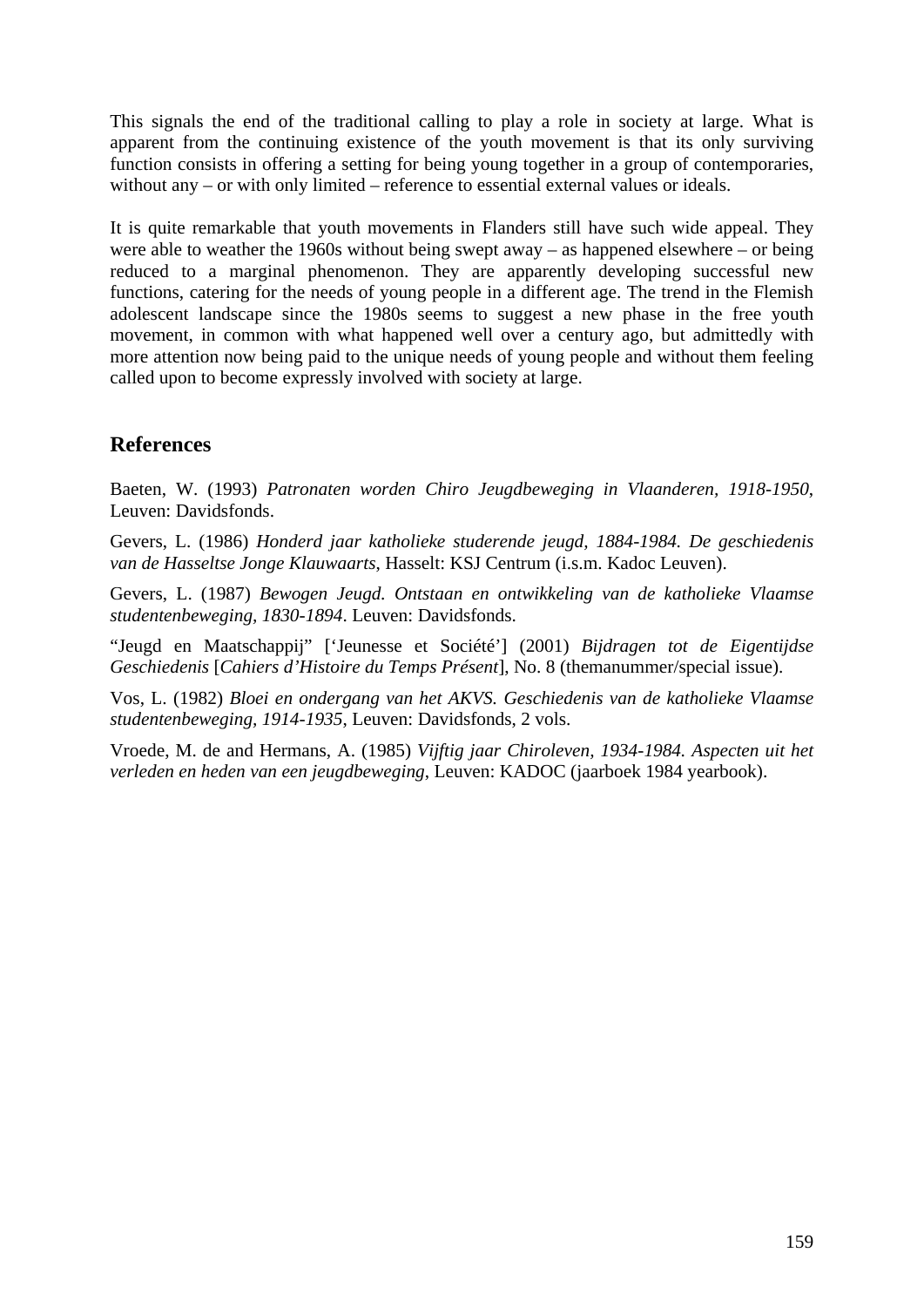# **List of contributors**

**Filip Coussée** is a researcher at Ghent University. His focus is on social pedagogy as a perspective on social work and on youth and community work. He has studied the history of youth work in Flanders and its connections to developments in the other social professions and in other European countries.

**Bernard Davies** has been a teacher, youth worker, local authority youth officer and tutor on courses for teachers, social workers and youth workers. Now he is an independent consultant focusing on youth work and youth policies; he is also a trustee of the Muslim Youth Work Foundation and 42nd Street, a young people's mental health resource in Manchester. His publications include a three-volume *History of the Youth Service in England* and *Youth work: a manifesto for our times*.

**Lieve Gevers** is Professor of Church History, Faculty of Theology, at the Catholic University Leuven (Belgium), where she teaches on the History of Church and Religion in Modern and Contemporary Times. She was a visiting Research Fellow at the University of Pennsylvania (Philadelphia, USA) and a Research Fellow at NIAS (Netherlands Institute for Advanced Study, Wassenaar). She has published several books and articles on the European and Belgian history of the Catholic Church, secondary and higher education, religion and nationalism, student movements and youth associations.

**Helena Helve** is a professor at the University of Tampere, on the Master's Programme of Youth Work and Youth Research, Department of Social Work Research, and also Adjunct Professor at the University of Helsinki, Department of Comparative Religion and Sociology. She is currently directing a Finnish academic research project on the Changing Lifestyles and Values of the Young Persisting Temporary Unemployed in the Different Labour Markets of Finland. Recent publications include *Youth and social capital* with John Bynner and *Contemporary youth research, local expressions and global connections* with Gunilla Holm.

Patricia Loncle is a researcher and a teacher at the Department of Human and Social Sciences and teaches health behaviour at the High School of Public Health. In her research, she focuses on youth policies (history, the decision-making process, values and levels of decision) and on the territorial application of social and health policies.

**Walter Lorenz** is Professor of Social Work and Principal of the Free University of Bolzano/ Bozen, Italy. He has headed several European research and co-operation projects, with a focus mainly on the development of the European and intercultural dimensions in social work, and on social work history. He is one of the driving forces behind the online journal *Social Work and Society* [\(www.socwork.net\)](http://www.socwork.net/) and behind TiSSA, the International Social Work and Society Academy [\(www.tissa.net\)](http://www.tissa.net/).

**Pierre Mairesse** is the Director for Youth, Sports and Relations with the Citizen at the European Commission. The Directorate develops political co-operation between the member states of the European Union as well as programmes supporting numerous projects of trans-European dimension in these three disciplines. Recent developments are reflected in the communication of the European Commission "Promoting young people's full participation in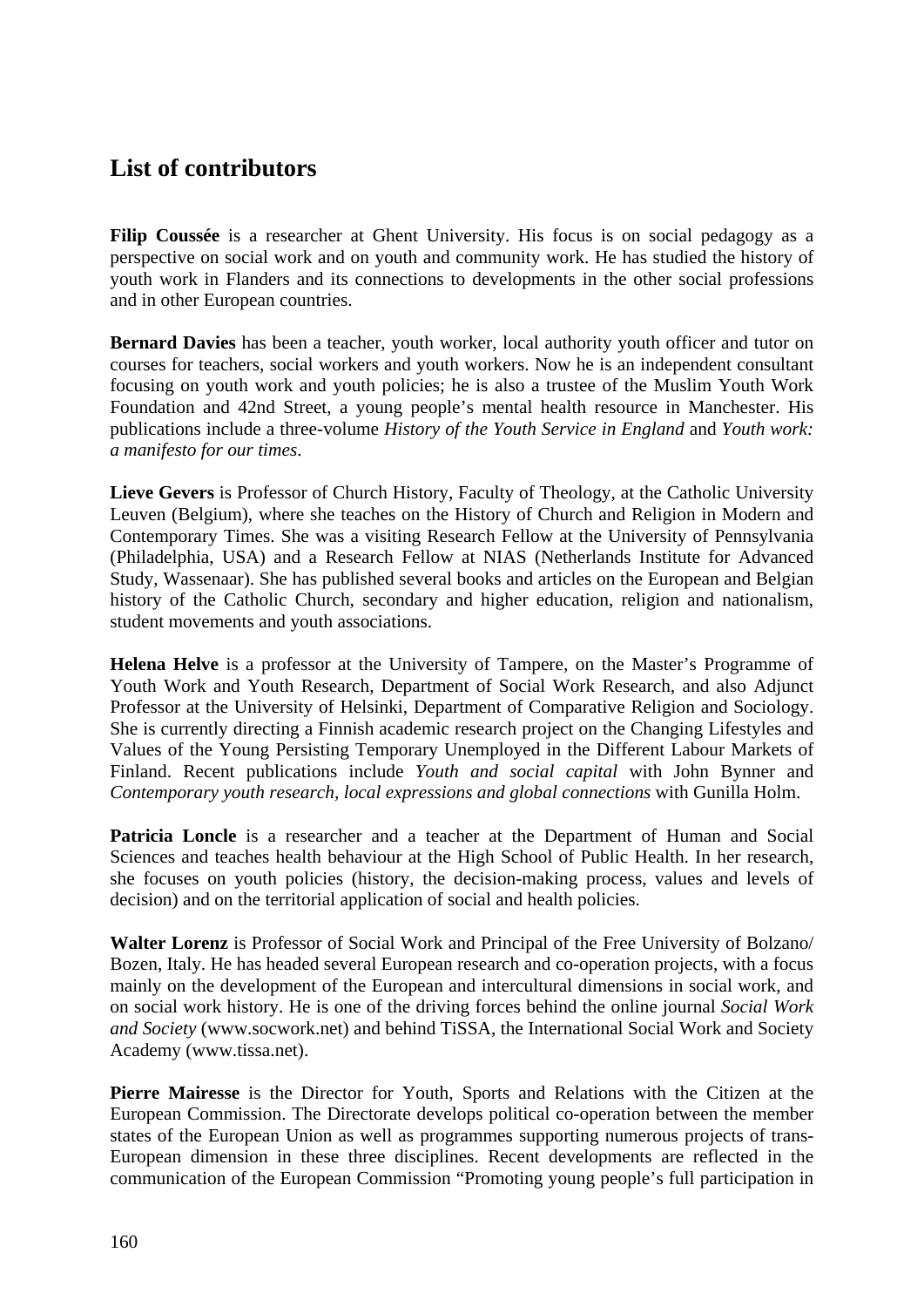education, employment and society", in the *Recommendation on the mobility of young volunteers across the European Union* and the White Paper on Sport, addressing among other things questions related to youth physical activity. M. Mairesse completed his studies in France (Lille) and Canada (Montreal) as an engineer. Over the last twenty years he has worked in various sectors at the European Commission: informatics and communications, information, culture, youth, sport and citizenship.

**Hans Joachim Schild** studied social affairs with a special focus on social pedagogy in Frankfurt and Wiesbaden, Germany. He has been living in Strasbourg since summer 2005, as manager of the Youth Partnership between the European Commission and the Council of Europe. Previously he worked in Brussels for the Youth Policy Unit in DG Education and Culture of the European Commission. Before that, he was a project manager and consultant in an NGO in Germany, focusing on the labour market, education and training, youth and social policies with special emphasis on European programmes and policies. He has published numerous articles in books and magazines (see [http://youth-partnership.coe.int/youth](http://youth-partnership.coe.int/youth-partnership/experts/hschild/hschild.html)[partnership/experts/hschild/hschild.html\)](http://youth-partnership.coe.int/youth-partnership/experts/hschild/hschild.html).

**Marcin Sińczuch** is a researcher, sociologist and academic teacher, specialising in the sociology of youth with special emphasis on biographical transitions in youth, youth culture, youth policy and science education addressed to young people. He is Adjunct in the Youth Research Centre, Institute of Applied Social Sciences, University of Warsaw, Poland, and a member of the European Youth Policy Knowledge network of experts.

**Christian Spatscheck,** Dr.phil., Dipl.Paed, Dipl.Soz.Arb. (FH), is Professor of Theories and Methodology of Social Work at the Faculty of Social Sciences of Hochschule Bremen, University of Applied Sciences. After his studies in social work at KFH Freiburg and pedagogy at PH Freiburg, he received his PhD at Technische Universität Berlin in social pedagogy. His main interests in research and development are the theories and methodology of social pedagogy and social work, the spatial paradigm in social sciences, youth work, social development and international social work. His work is based on long practical experience in different fields of youth work and child and youth welfare. He gained broad teaching experience at various German and Austrian universities, is the author and editor of several books in the fields of the theory and methodology of social work and youth work, is co-editor of the online journal *sozialraum.de* and was founder of the Society for International Co-operation in Social Work (SICSW).

**Miriam Teuma** is a full-time lecturer at the Youth and Community Department and Teaching Practice Co-ordinator in the Faculty of Education at the University of Malta. She is the President of the Maltese Association of Youth Workers (MAY) and is reading for a Doctorate in Education at the University of Sheffield. Her research interests are the management of non-formal education in the youth sector, youth policy and the development of youth work in Maltese schools as part of their transformation into community centres.

**Tineke Van de Walle** studied sociology and is currently a PhD student at the Department of Social Welfare Studies at Ghent University. Her research interests centre on youth work and social inclusion and exclusion.

**Jan Vanhee** is Assistant to the Director in the Division of Youth within the Agency for Socio-Cultural Work for Youth and Adults in the Ministry of the Flemish Community (Belgium). His responsibilities include international youth (work) policy. He represents